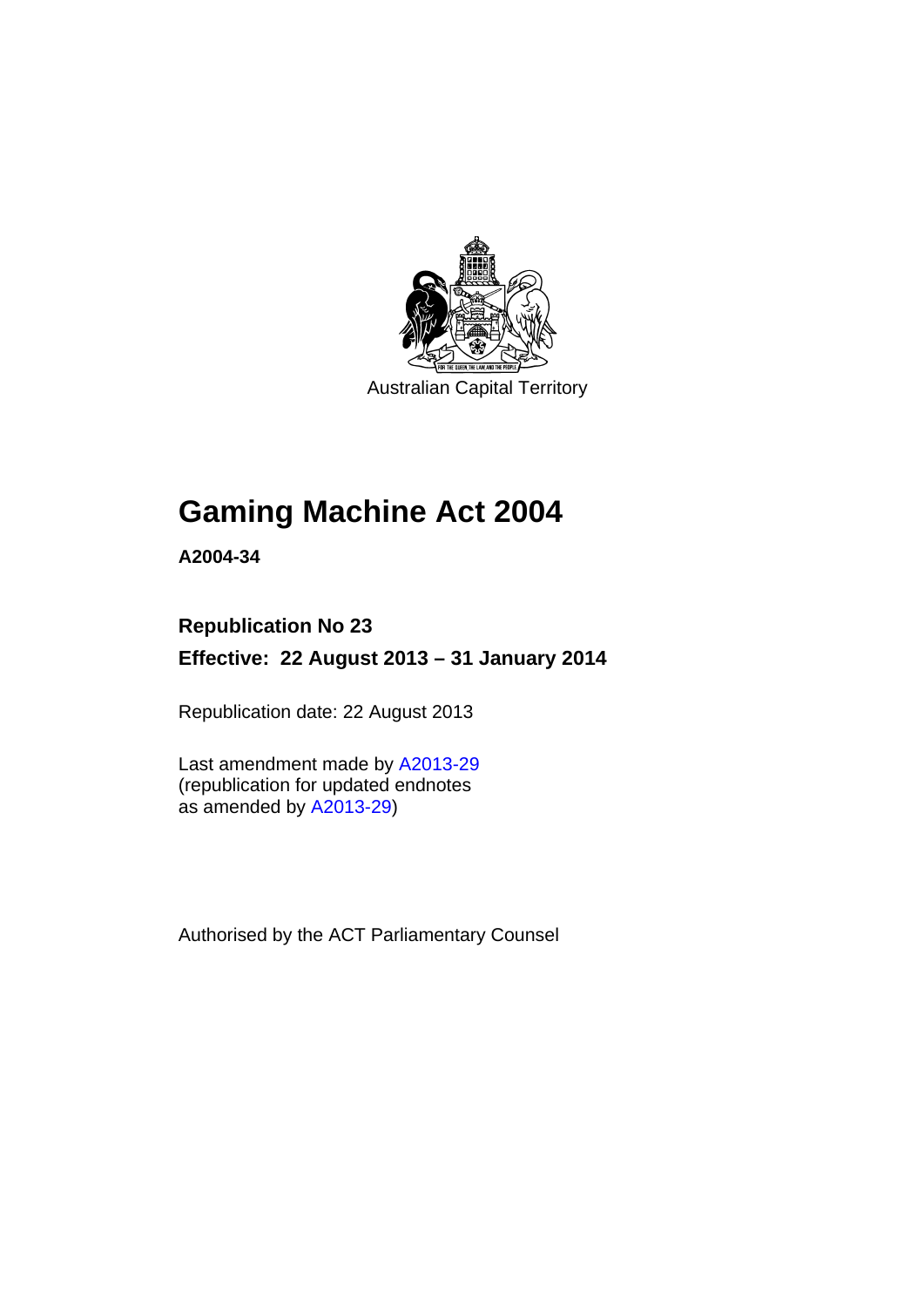### **About this republication**

### **The republished law**

This is a republication of the *Gaming Machine Act 2004* (including any amendment made under the *[Legislation Act 2001](http://www.legislation.act.gov.au/a/2001-14)*, part 11.3 (Editorial changes)) as in force on 22 August 2013*.* It also includes any commencement, amendment, repeal or expiry affecting this republished law to 22 August 2013.

The legislation history and amendment history of the republished law are set out in endnotes 3 and 4.

### **Kinds of republications**

The Parliamentary Counsel's Office prepares 2 kinds of republications of ACT laws (see the ACT legislation register at [www.legislation.act.gov.au](http://www.legislation.act.gov.au/)):

- authorised republications to which the *[Legislation Act 2001](http://www.legislation.act.gov.au/a/2001-14)* applies
- unauthorised republications.

The status of this republication appears on the bottom of each page.

#### **Editorial changes**

The *[Legislation Act 2001](http://www.legislation.act.gov.au/a/2001-14)*, part 11.3 authorises the Parliamentary Counsel to make editorial amendments and other changes of a formal nature when preparing a law for republication. Editorial changes do not change the effect of the law, but have effect as if they had been made by an Act commencing on the republication date (see *[Legislation Act 2001](http://www.legislation.act.gov.au/a/2001-14)*, s 115 and s 117). The changes are made if the Parliamentary Counsel considers they are desirable to bring the law into line, or more closely into line, with current legislative drafting practice.

This republication does not include amendments made under part 11.3 (see endnote 1).

#### **Uncommenced provisions and amendments**

If a provision of the republished law has not commenced, the symbol  $\mathbf{U}$  appears immediately before the provision heading. Any uncommenced amendments that affect this republished law are accessible on the ACT legislation register [\(www.legislation.act.gov.au\)](http://www.legislation.act.gov.au/). For more information, see the home page for this law on the register.

#### **Modifications**

If a provision of the republished law is affected by a current modification, the symbol  $\mathbf{M}$ appears immediately before the provision heading. The text of the modifying provision appears in the endnotes. For the legal status of modifications, see the *[Legislation Act 2001](http://www.legislation.act.gov.au/a/2001-14)*, section 95.

#### **Penalties**

At the republication date, the value of a penalty unit for an offence against this law is \$110 for an individual and \$550 for a corporation (see *[Legislation Act 2001](http://www.legislation.act.gov.au/a/2001-14)*, s 133).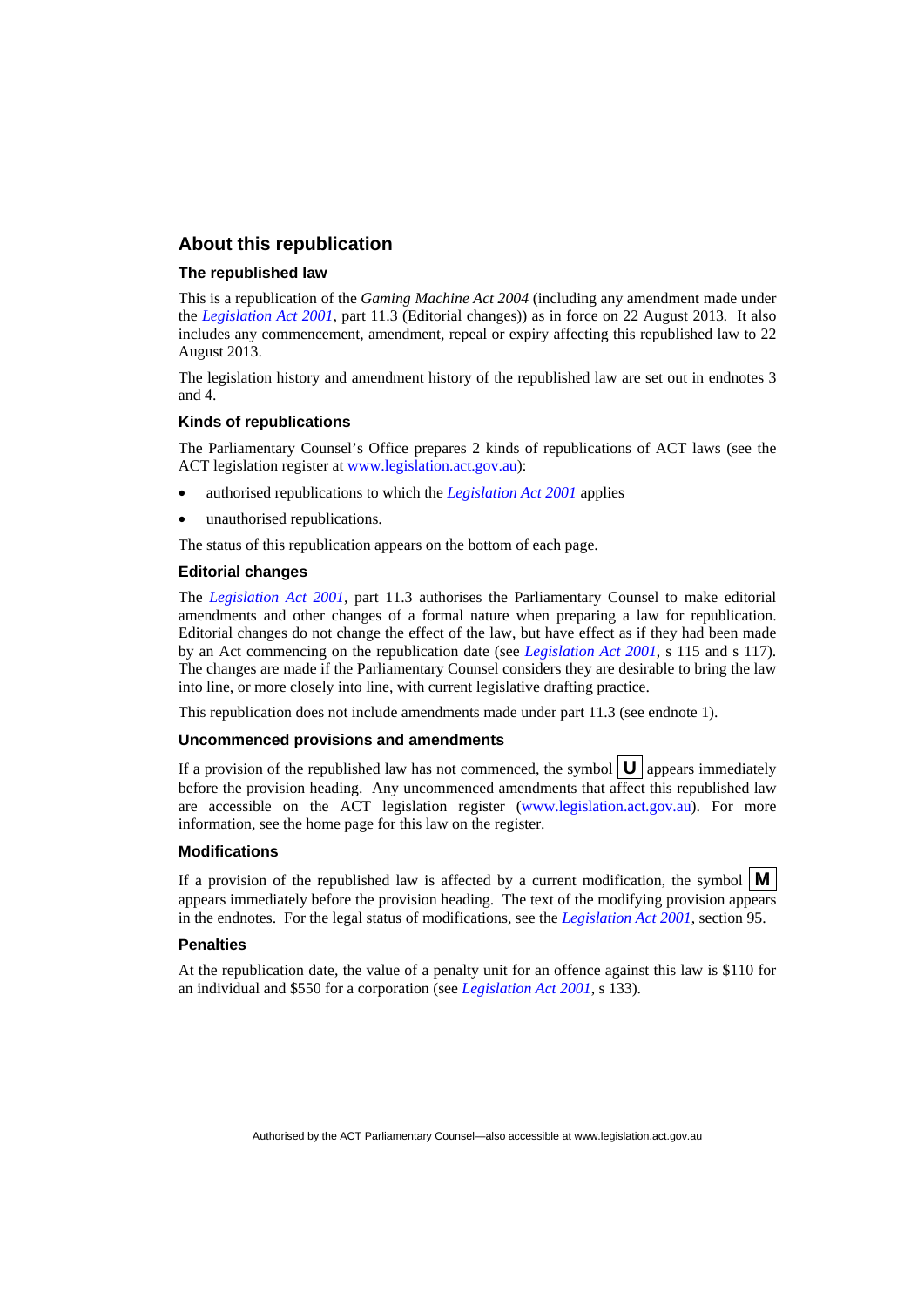

# **Gaming Machine Act 2004**

# **Contents**

|                     |                                                       | Page          |
|---------------------|-------------------------------------------------------|---------------|
| Part 1              | <b>Preliminary</b>                                    |               |
|                     | Name of Act                                           | 2             |
| 3                   | Dictionary                                            | $\mathcal{P}$ |
| 4                   | <b>Notes</b>                                          | 2             |
| 5                   | Offences against Act—application of Criminal Code etc | 3             |
| Part 2              | <b>Licences</b>                                       |               |
| <b>Division 2.1</b> | Definitions and important concepts                    |               |
| 6                   | Definitions for pt 2                                  | 4             |
| 7                   | Meaning of <i>influential person</i> for Act          | 4             |
| 8                   | What licence authorises                               | 5             |
| 9                   | Kinds of applications under pt 2                      | 5             |
| 10                  | Applications to be dealt with in order of receipt     | 5             |

| R23      | Gaming Machine Act 2004      | contents 1 |
|----------|------------------------------|------------|
| 22/08/13 | Effective: 22/08/13-31/01/14 |            |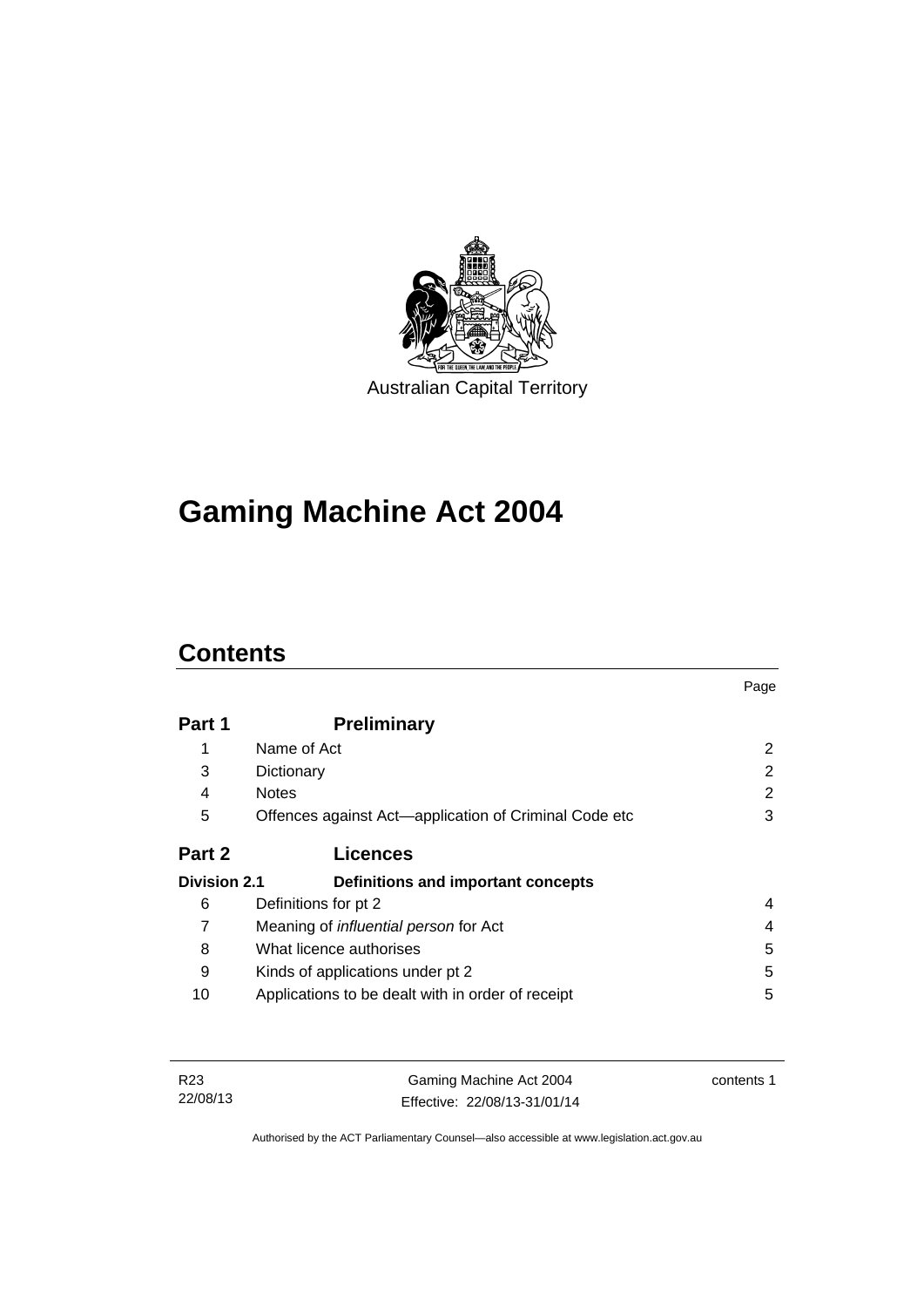### **Contents**

|                     |                                                                        | Page           |
|---------------------|------------------------------------------------------------------------|----------------|
| <b>Division 2.2</b> | <b>Issue of licences</b>                                               |                |
| 10A                 | Initial licence applications-eligibility                               | 7              |
| 11                  | Initial licence applications-contents                                  | $\overline{7}$ |
| 12                  | Issue of licences                                                      | 9              |
| 13                  | Additional mandatory requirements for issue of licence                 | 11             |
| 14                  | Grounds for refusing initial licence application by club               | 12             |
| 15                  | Form of licence                                                        | 14             |
| 16                  | Restrictions on what commission may authorise-<br>non-clubs            | 14             |
| 17                  | No available gaming machines                                           | 15             |
| <b>Division 2.3</b> | Social impact assessments                                              |                |
| 18                  | Social impact assessment                                               | 16             |
| 19                  | Publication of social impact assessments by applicant                  | 17             |
| <b>Division 2.4</b> | Eligible people                                                        |                |
| 20                  | Eligibility of individuals                                             | 19             |
| 21                  | Eligibility of clubs and other corporations                            | 21             |
| Division 2.5        | Licence amendments                                                     |                |
| 22                  | Licence amendment-applications                                         | 23             |
| 23                  | Licence amendment-contents of applications                             | 25             |
| 24                  | Licence amendment decision-decrease machines amendment                 | 27             |
| 25                  | Licence amendment decision-structural change amendment                 | 27             |
| 26                  | Licence amendment decision-temporary storage amendment                 | 28             |
| 26A                 | Licence amendment decision-venue relocation amendment                  | 29             |
| 26B                 | Licence amendment decision-small-scale machine relocation<br>amendment | 30             |
| 26C                 | Licence amendment decision-large-scale machine relocation              |                |
|                     | amendment                                                              | 32             |
| 26D                 | Licence amendment decision—new venue amendment                         | 33             |
| 26E                 | Licence amendment decision-technical amendment                         | 35             |
| 27                  | Request for return of licence                                          | 35             |
| 28                  | Commencement of amendments                                             | 36             |
| 29                  | Revocation of uncommenced licence amendments                           | 36             |
| Division 2.6        | <b>Transfer and surrender of licences</b>                              |                |
| 30                  | Definitions for div 2.6                                                | 37             |
|                     |                                                                        |                |

contents 2 Gaming Machine Act 2004 Effective: 22/08/13-31/01/14

R23 22/08/13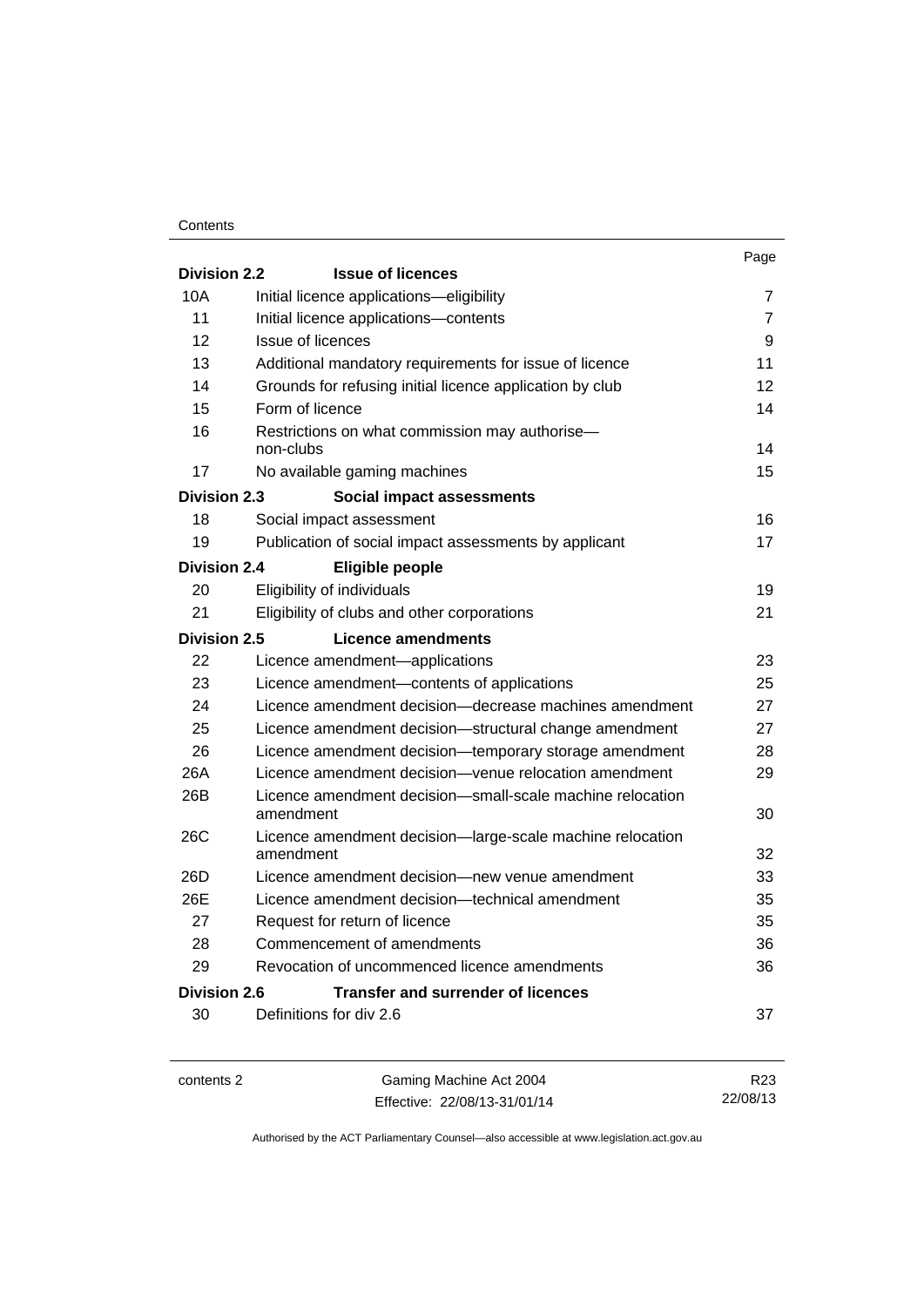|                      |                        |                                                                                                   | Page |
|----------------------|------------------------|---------------------------------------------------------------------------------------------------|------|
| 31                   |                        | Application for transfer of licence                                                               | 37   |
| 32                   | Transfer of licence    |                                                                                                   | 38   |
| 33                   |                        | Current licensees obligations on proposed transfer of licence                                     | 39   |
| 34                   | Surrender of licences  |                                                                                                   | 40   |
| <b>Division 2.7</b>  |                        | <b>Restriction on gaming machine numbers</b>                                                      |      |
| 34A                  |                        | Intention to reduce maximum number of gaming machines to 4 000,<br>then maintain per capita ratio | 40   |
| 35                   |                        | Maximum number of gaming machines allowed in ACT                                                  | 41   |
| 36                   |                        | Review of maximum number when it reaches 4 000                                                    | 44   |
| 36A                  |                        | Meaning of pool of available gaming machines                                                      | 44   |
| Division 2.8         |                        | <b>Gaming machine licences</b>                                                                    |      |
| 37                   | Register of licences   |                                                                                                   | 45   |
| 38                   | Giving copy of licence |                                                                                                   | 45   |
| Part 2A              |                        | In-principle approvals for licences, venue<br>relocation amendments and new venue<br>amendments   |      |
| <b>Division 2A.1</b> |                        | Preliminary                                                                                       |      |
| 38A                  | Object-pt 2A           |                                                                                                   | 46   |
| 38B                  | <b>Definitions</b>     |                                                                                                   | 46   |
| 38C                  |                        | What is an in-principle approval?                                                                 | 47   |
| <b>Division 2A.2</b> |                        | Applications for in-principle approvals                                                           |      |
| 38D                  |                        | In-principle approval-applications                                                                | 48   |
| 38E                  |                        | In-principle approval-contents of applications                                                    | 49   |
| <b>Division 2A.3</b> |                        |                                                                                                   |      |
| 38F                  |                        | Issue of in-principle approvals                                                                   |      |
| 38G                  |                        | In-principle approval decision-licence                                                            | 50   |
|                      | machines               | In-principle approval decision-licence-no reservable gaming                                       | 51   |
| 38H                  |                        | In-principle approval decision-venue relocation amendment                                         | 52   |
| 381                  |                        | In-principle approval decision-new venue amendment                                                | 52   |
| 38J                  |                        | In-principle approval-form                                                                        | 53   |
| 38K                  |                        | In-principle approval-conditions                                                                  | 53   |
| 38L                  |                        | In-principle approval-term                                                                        | 54   |

| R <sub>23</sub> | Gaming Machine Act 2004      | contents 3 |
|-----------------|------------------------------|------------|
| 22/08/13        | Effective: 22/08/13-31/01/14 |            |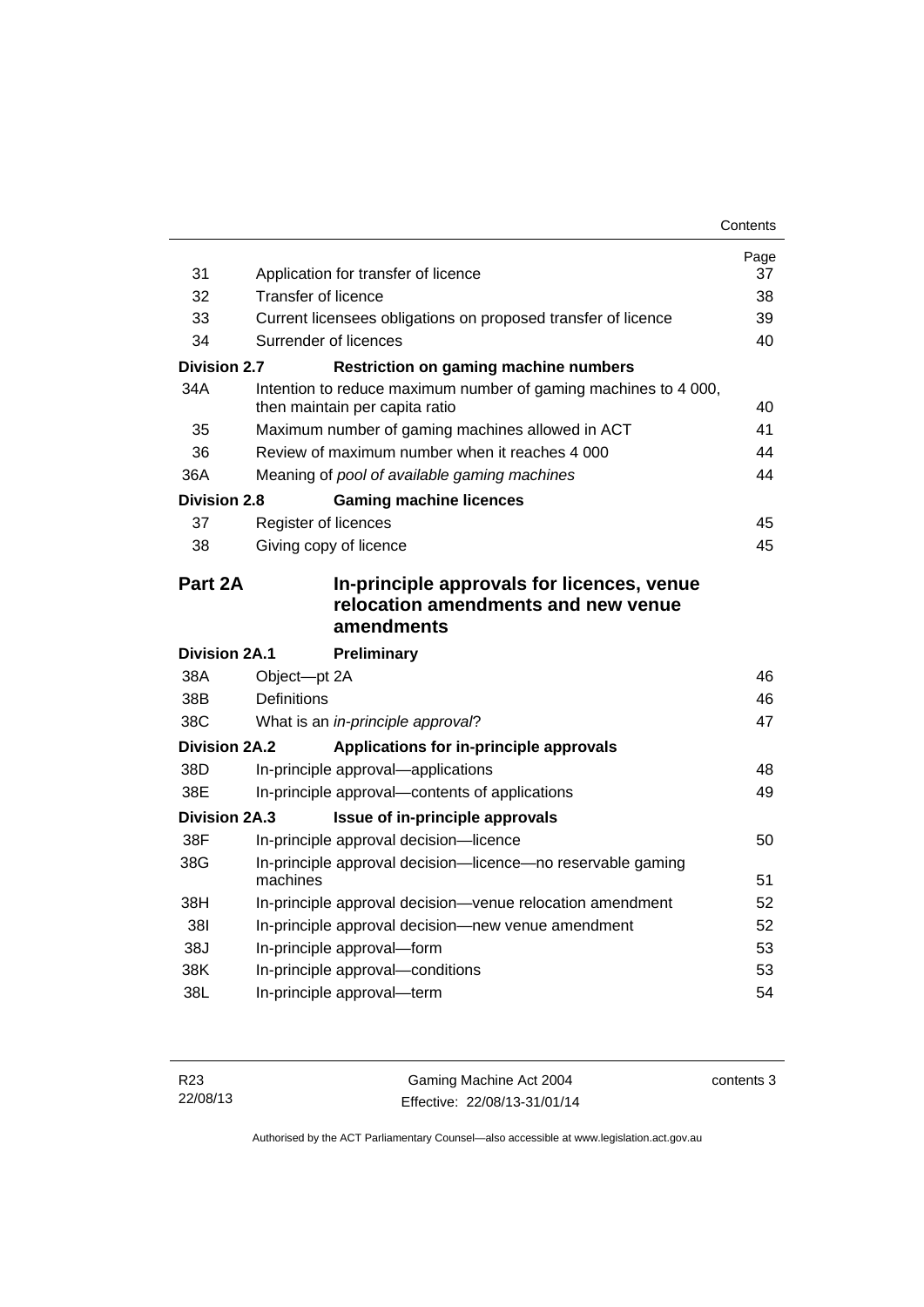### **Contents**

| <b>Division 2A.4</b> | Amendment, transfer, extension and surrender of<br>in-principle approvals                 | Page |
|----------------------|-------------------------------------------------------------------------------------------|------|
| 38M                  | In-principle approval-amendment                                                           | 54   |
| 38N                  | In-principle approval-amendment decision                                                  | 55   |
| 38O                  | In-principle approval-application to transfer                                             | 55   |
| 38P                  | In-principle approval-transfer decision                                                   | 56   |
| 38Q                  | In-principle approval-application for extension                                           | 56   |
| 38R                  | In-principle approval-extension decision                                                  | 57   |
| 38S                  | In-principle approval-surrender                                                           | 57   |
| <b>Division 2A.5</b> | <b>Conversion of in-principle approvals</b>                                               |      |
| 38T                  | Conversion of in-principle approval to licence or amendment-<br>application               | 57   |
| 38U                  | Conversion of in-principle approval to licence—decision                                   | 59   |
| 38V                  | Conversion of in-principle approval into venue relocation<br>amendment-decision           | 60   |
| 38W                  | Conversion of in-principle approval into new venue amendment-<br>decision                 | 61   |
| 38X                  | Conversion—other in-principle approvals for the land or premises<br>expire                | 62   |
| Part <sub>3</sub>    | <b>Conditions on licences</b>                                                             |      |
| <b>Division 3.1</b>  | <b>Compliance with licence conditions</b>                                                 |      |
| 39                   | Failure to comply with conditions of licence                                              | 63   |
| Division 3.2         | <b>General licence conditions</b>                                                         |      |
| 39A                  | Compliance with requirements for issue of licence                                         | 63   |
| 40                   | Compliance with directions                                                                | 63   |
| 41                   | Display of licence at licensed premises                                                   | 64   |
| 42                   | Licence schedule to be kept at premises                                                   | 64   |
| 43                   | Rules and control procedures for operation of gaming machines and<br>peripheral equipment | 64   |
| 44                   | Installation in accordance with Act                                                       | 65   |
| 45                   | Installation certificate                                                                  | 65   |
| 46                   | Operation after installation                                                              | 65   |
| 47                   | Operation subject to correct percentage payout                                            | 66   |
| 48                   | Percentage payout of gaming machines to be displayed                                      | 66   |

contents 4 Gaming Machine Act 2004 Effective: 22/08/13-31/01/14

R23 22/08/13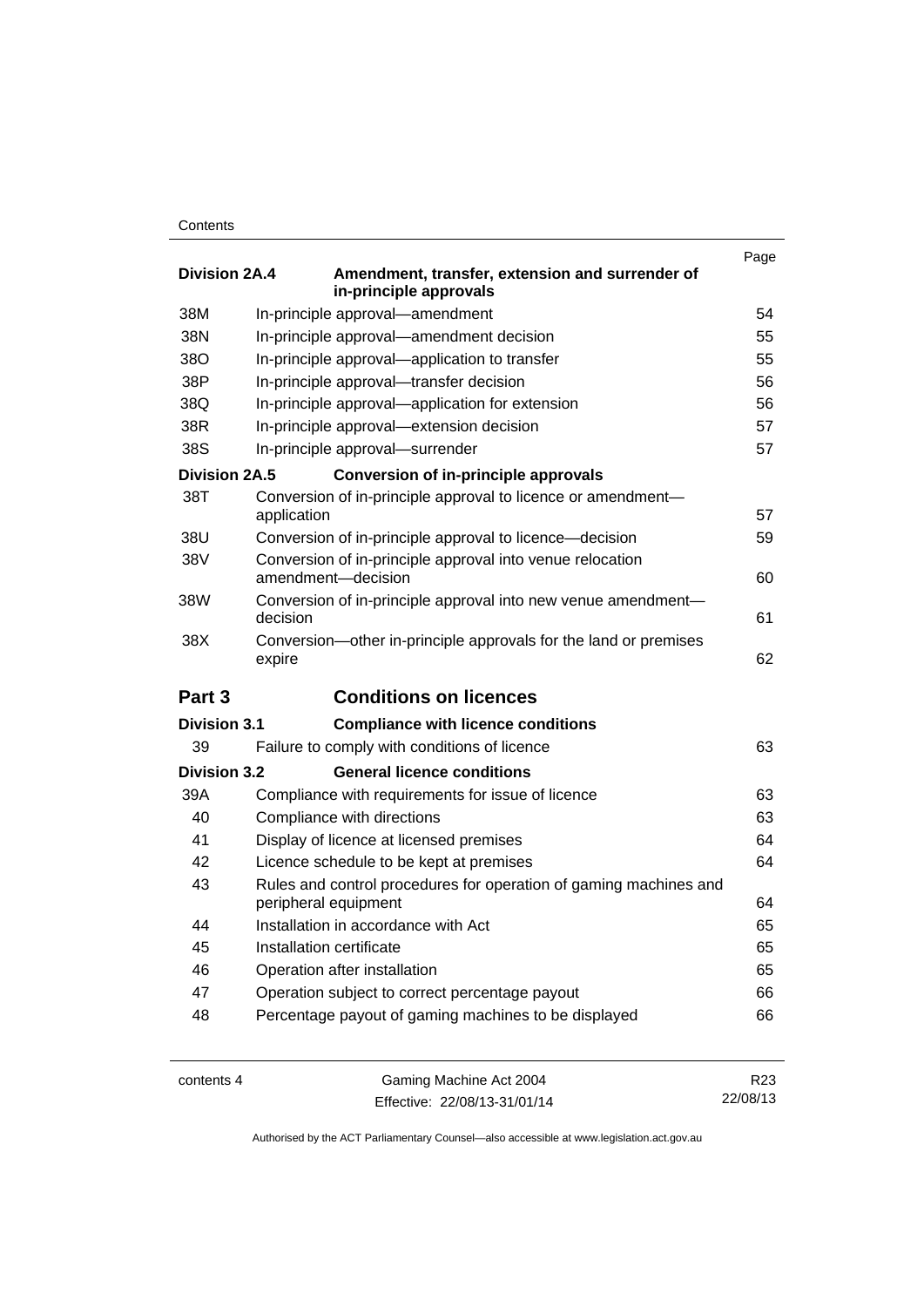| 49                  | Maximum stake amount                                                               | Page<br>66 |
|---------------------|------------------------------------------------------------------------------------|------------|
| 50                  | Licensee to comply with relevant codes of practice                                 | 66         |
| 51                  | Licensee to use gaming machines                                                    | 66         |
| 52                  | Accounts relating to gaming machines                                               | 67         |
| <b>Division 3.3</b> | <b>Club licence conditions</b>                                                     |            |
| 53                  | Conditions about inequitable benefits                                              | 67         |
| 53A                 | Condition about club's constitution-consistency with gaming laws                   | 69         |
| 53B                 | Condition about club's constitution—amendment if inconsistent with                 |            |
|                     | gaming laws                                                                        | 69<br>70   |
| 54<br>55            | Annual report of clubs<br>Other conditions of club licences                        | 71         |
|                     |                                                                                    |            |
| Part 4              | <b>Disciplinary action</b>                                                         |            |
| 56                  | Definitions for pt 4                                                               | 72         |
| 57                  | Grounds for disciplinary action                                                    | 72         |
| 58                  | Disciplinary action                                                                | 74         |
| 59                  | Criteria for disciplinary action                                                   | 75         |
| 60                  | When disciplinary notice may be given                                              | 75         |
| 61                  | Disciplinary notices                                                               | 75         |
| 62                  | Commission may take disciplinary action against licensee                           | 76         |
| 63                  | Suspension of licences because of suspension of general and on<br>licences         | 76         |
| 64                  | Cancellation of licences because of cancellation etc of general and on<br>licences | 77         |
| 65                  | Return of licence on cancellation                                                  | 77         |
| Part 5              | <b>Centralised monitoring system</b>                                               |            |
| 66                  | Meaning of centralised monitoring system                                           | 79         |
| 67                  | <b>Regulations about CMS</b>                                                       | 79         |
| Part 6              | Approval of gaming machines, peripherals,<br>suppliers, technicians and attendants |            |
| <b>Division 6.1</b> | Approval of gaming machines and peripheral<br>equipment                            |            |
| 68                  | Meaning of peripheral equipment                                                    | 80         |
| 69                  | Approval of gaming machines and peripheral equipment                               | 80         |
| R <sub>23</sub>     | Gaming Machine Act 2004                                                            | contents 5 |
| 22/08/13            | Effective: 22/08/13-31/01/14                                                       |            |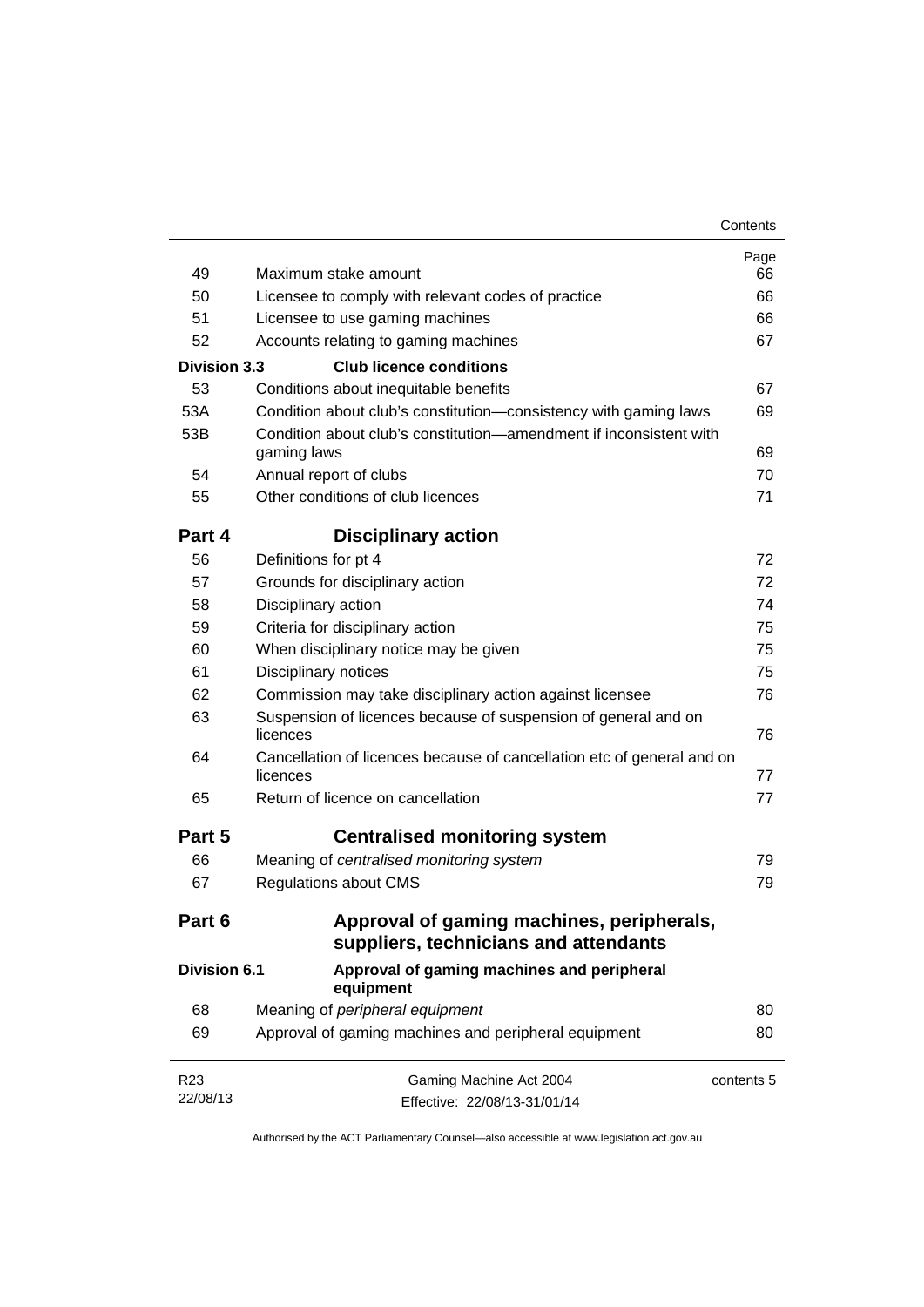|                     |                                                                                   | Page |
|---------------------|-----------------------------------------------------------------------------------|------|
| 70                  | Cancellation or suspension of gaming machine and peripheral<br>equipment approval | 81   |
| 71                  | Machine access register                                                           | 82   |
|                     |                                                                                   |      |
| <b>Division 6.2</b> | <b>Approved suppliers</b>                                                         |      |
| 72<br>73            | Application and approval as supplier                                              | 83   |
|                     | Giving copy of certificate about approved supplier                                | 84   |
| 73A                 | Cancellation etc of supplier's approval                                           | 84   |
| Division 6.3        | <b>Approved technicians</b>                                                       |      |
| 74                  | Application for approval as technician                                            | 86   |
| 75                  | Approval of technicians                                                           | 86   |
| 76                  | Short-term approval of technicians                                                | 88   |
| 77                  | Ending short-term approvals                                                       | 88   |
| 78                  | Transfer etc of technician's approval                                             | 88   |
| 79                  | Cancellation etc of technician's approval                                         | 89   |
| 80                  | Certificates and identity cards for approved technicians                          | 90   |
| 81                  | Giving copy of certificate about approved technician or identity card             | 91   |
| 82                  | Notice by supplier if technician no longer employed                               | 91   |
| 83                  | Return of approval certificates and identity cards for approved<br>technicians    | 92   |
| 84                  | Renewal of technician's approval                                                  | 92   |
| <b>Division 6.4</b> | <b>Approved attendants</b>                                                        |      |
| 85                  | Application for approval as attendant                                             | 93   |
| 86                  | Approval of attendants                                                            | 94   |
| 87                  | Short-term approval of attendants                                                 | 94   |
| 88                  | Ending short-term approvals                                                       | 95   |
| 89                  | Transfer etc of attendant's approval                                              | 95   |
| 90                  | Suspension of attendant's approval for short-term unemployment                    | 96   |
| 91                  | Cancellation etc of attendant's approval                                          | 96   |
| 92                  | Certificates for approved attendants                                              | 97   |
| 93                  | Giving copy of certificate about approved attendant                               | 97   |
| 94                  | Notice by licensee if attendant no longer employed                                | 98   |
| 95                  | Return of approval certificates for approved attendants                           | 98   |
| 96                  | Renewal of attendant's approval                                                   | 99   |
|                     |                                                                                   |      |

contents 6 Gaming Machine Act 2004 Effective: 22/08/13-31/01/14

R23 22/08/13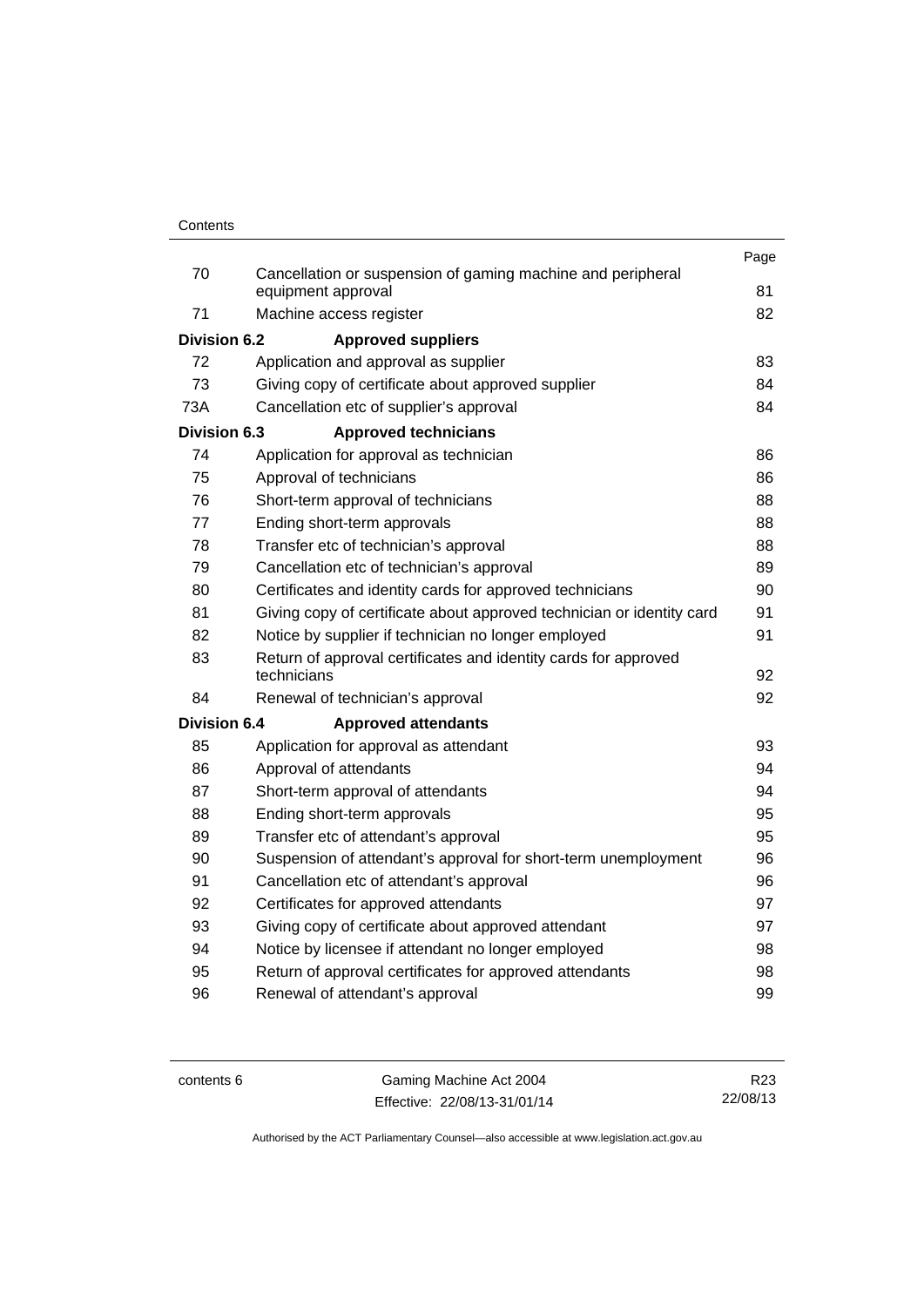|                     |                                                                     | Contents   |
|---------------------|---------------------------------------------------------------------|------------|
|                     |                                                                     | Page       |
| Division 6.5        | <b>Gaming machine dealings</b>                                      |            |
| 97                  | Control procedures                                                  | 99         |
| 98                  | Acquisition of gaming machines-general                              | 100        |
| 99                  | Application for approval of acquisition of gaming machines          | 101        |
| 100                 | Decision on application for approval to acquire gaming machines     | 101        |
| 101                 | Application and approval of financial arrangements                  | 102        |
| 102                 | Decision on application for approval of financial arrangements      | 103        |
| 103                 | Possession and operation of gaming machines                         | 103        |
| 104                 | Playing unlicensed gaming machines                                  | 104        |
| 105                 | Operation of gaming machines other than in accordance with licences | 105        |
| <b>Division 6.6</b> | <b>Repossession of gaming machines</b>                              |            |
| 106                 | Offences by people repossessing gaming machines                     | 105        |
| 107                 | Application for repossession approval                               | 106        |
| 108                 | Approval of repossession of gaming machines                         | 106        |
| 109                 | Conditions on approval to repossess gaming machine                  | 107        |
| 110                 | Contravention of repossession approval conditions                   | 107        |
| <b>Division 6.7</b> | Disposal of gaming machines                                         |            |
| 111                 | Unapproved disposal of gaming machines                              | 108        |
| 112                 | Application for approval for disposal of gaming machines            | 108        |
| 113                 | Approval of disposal of gaming machines                             | 108        |
| <b>Division 6.8</b> | Seizure of gaming machines                                          |            |
| 114                 | Seizure of unlawful gaming machines                                 | 109        |
| 115                 | Receipt for gaming machines seized                                  | 109        |
| 116                 | Application for order disallowing seizure                           | 110        |
| 117                 | Order for return of seized gaming machine                           | 110        |
| 118                 | Adjournment pending hearing of other proceedings                    | 111        |
| 119                 | Forfeiture of seized gaming machines                                | 111        |
| <b>Division 6.9</b> | Installation and operation of gaming machines                       |            |
| 120                 | Installation to be in accordance with approval of commission        | 112        |
| 121                 | Offence to install gaming machines                                  | 112        |
| 122                 | Certificate about meter readings                                    | 113        |
| 123                 | Sealing computer cabinet                                            | 113        |
| 124                 | Commission may require information                                  | 113        |
| 125                 | Operation to be subject to correct percentage payout                | 114        |
| R <sub>23</sub>     | Gaming Machine Act 2004                                             | contents 7 |

Effective: 22/08/13-31/01/14

22/08/13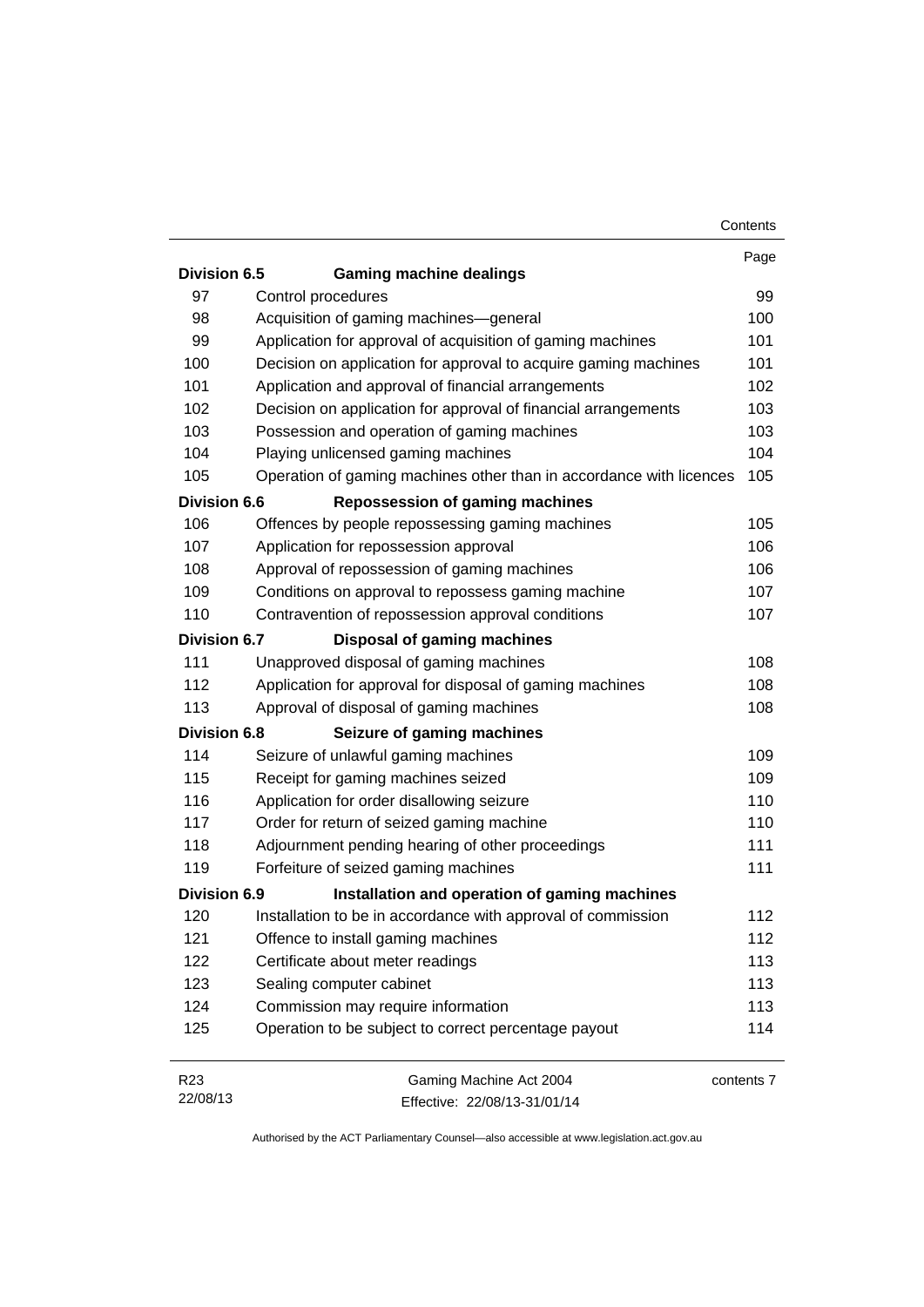|        |                                                                           | Page |
|--------|---------------------------------------------------------------------------|------|
| 126    | Position for percentage payout of gaming machines display                 | 114  |
| 127    | Maximum stake amount                                                      | 114  |
| Part 7 | <b>Regulation of gaming machines generally</b>                            |      |
| 128    | Machine access generally                                                  | 115  |
| 129    | Interference with gaming machines                                         | 116  |
| 130    | Opening computer cabinets                                                 | 117  |
| 131    | Rendering gaming machines inoperable on licence ceasing to be in<br>force | 117  |
| 132    | Removal of gaming machines from premises                                  | 118  |
| Part 8 | Linked-jackpot arrangements                                               |      |
| 133    | Operation of linked-jackpot arrangements                                  | 119  |
| 134    | Single-user authorisation for linked-jackpot arrangements                 | 119  |
| 135    | Issue of multi-user permits                                               | 120  |
| 136    | Conditions on multi-user permits                                          | 122  |
| 137    | Term of multi-user permits                                                | 123  |
| 138    | Amendment of multi-user permits in interest of users                      | 123  |
| 139    | Amendment of multi-user permit on request                                 | 123  |
| 140    | Amendment of financial and operational aspects of multi-user permits      | 125  |
| 141    | Transfer of multi-user permits                                            | 125  |
| 142    | Surrender of multi-user permits                                           | 126  |
| 143    | Unclaimed jackpots                                                        | 126  |
| 144    | Undisbursed jackpots                                                      | 127  |
| Part 9 | <b>Club administration</b>                                                |      |
| 144A   | Definitions-pt 9                                                          | 128  |
| 145    | Eligible objects                                                          | 128  |
| 146    | Eligible clubs                                                            | 128  |
| 147    | Associated organisations-declaration                                      | 129  |
| 147A   | Associated organisation declaration-condition                             | 130  |
| 147B   | Associated organisation-warning notice                                    | 131  |
| 147C   | Associated organisation declaration-suspension or repeal                  | 131  |
| 147D   | Club elections—election of board directors                                | 132  |
| 148    | Club elections-record-keeping                                             | 132  |
|        |                                                                           |      |

contents 8 Gaming Machine Act 2004 Effective: 22/08/13-31/01/14

R23 22/08/13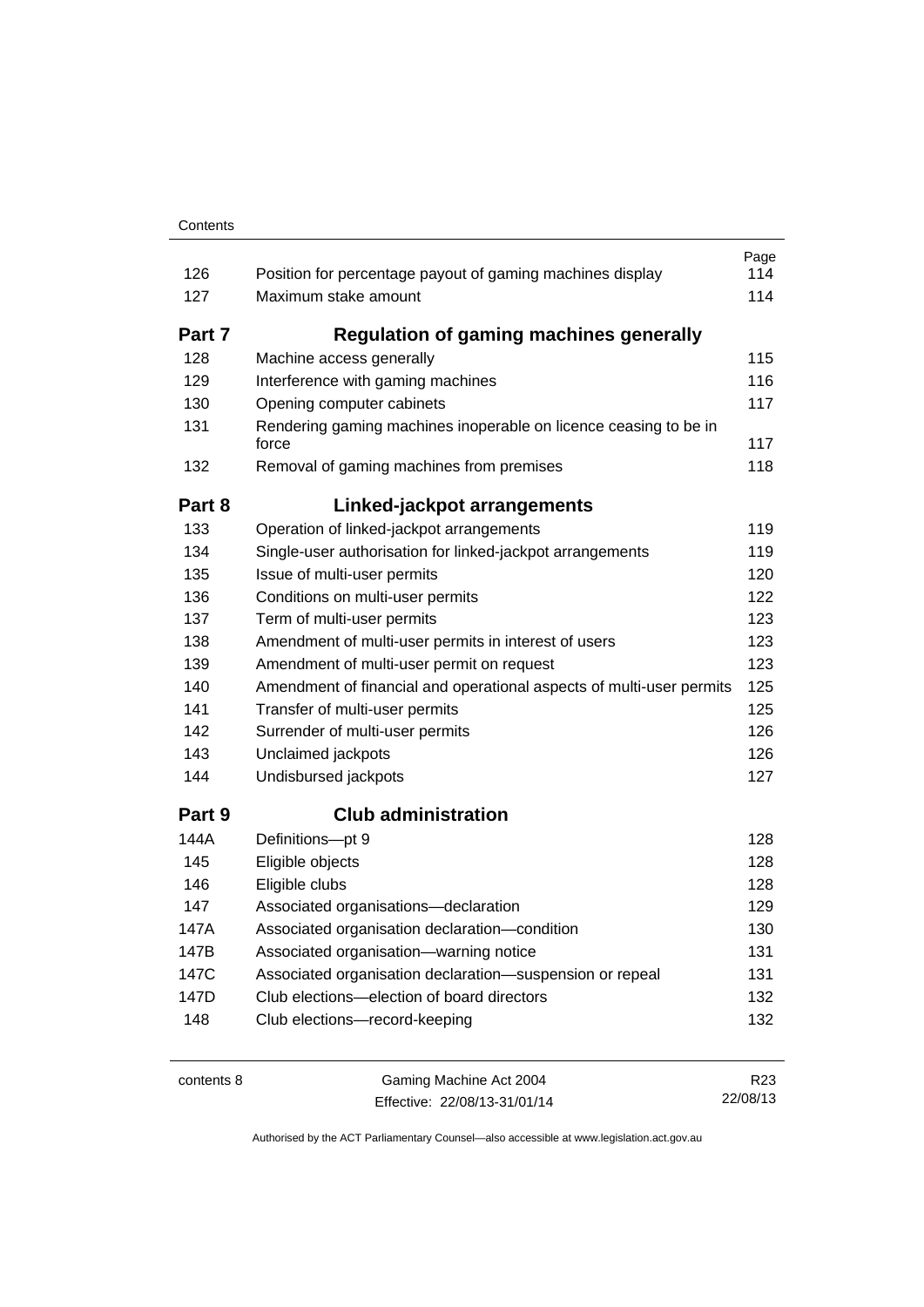|                      |                                                             | Contents   |
|----------------------|-------------------------------------------------------------|------------|
|                      |                                                             | Page       |
| 148A                 | Club directors-acting in good faith                         | 133        |
| 148B                 | Club constitution-consistency with gaming laws              | 133        |
| 149                  | Power to require information about status of eligible clubs | 134        |
| 150                  | Disclosure of gifts by executive officer                    | 134        |
| Part 10              | <b>Gaming areas</b>                                         |            |
| 151                  | Warning notices                                             | 135        |
| 152                  | <b>External signs</b>                                       | 136        |
| 152A                 | External visibility of gaming machines                      | 137        |
| 153                  | Cash facilities                                             | 137        |
| 154                  | Lending or extending credit                                 | 138        |
| 155                  | Children must not enter gaming area                         | 139        |
| 156                  | Children must not play gaming machines                      | 139        |
| 157                  | Using false identification                                  | 139        |
| Part 11              | <b>Finance</b>                                              |            |
| Division 11.1        | General                                                     |            |
| 158                  | Audit of financial statements etc                           | 140        |
| 159                  | Gaming machine tax                                          | 141        |
| 161                  | Payment of gaming machine tax                               | 142        |
| 162                  | Gaming machine tax returns                                  | 142        |
| 163                  | Payment of gaming machine tax following transfer            | 143        |
| <b>Division 11.2</b> | Problem gambling assistance fund                            |            |
| 163A                 | Required payment to problem gambling assistance fund        | 143        |
| 163B                 | Problem gambling assistance fund                            | 144        |
| 163C                 | Annual reporting about problem gambling assistance fund     | 145        |
| Part 12              | <b>Community contributions</b>                              |            |
| 164                  | Approval of community contributions                         | 146        |
| 165                  | Records of contributions                                    | 148        |
| 166                  | Report about records and finances                           | 149        |
| 167                  | Commission must report to Minister                          | 149        |
| 168                  | Minister must present commission's report                   | 149        |
| 169                  | Required community contributions                            | 150        |
| 170                  | Corporations with several licences                          | 150        |
| R <sub>23</sub>      | Gaming Machine Act 2004                                     | contents 9 |
| 22/08/13             | Effective: 22/08/13-31/01/14                                |            |

Effective: 22/08/13-31/01/14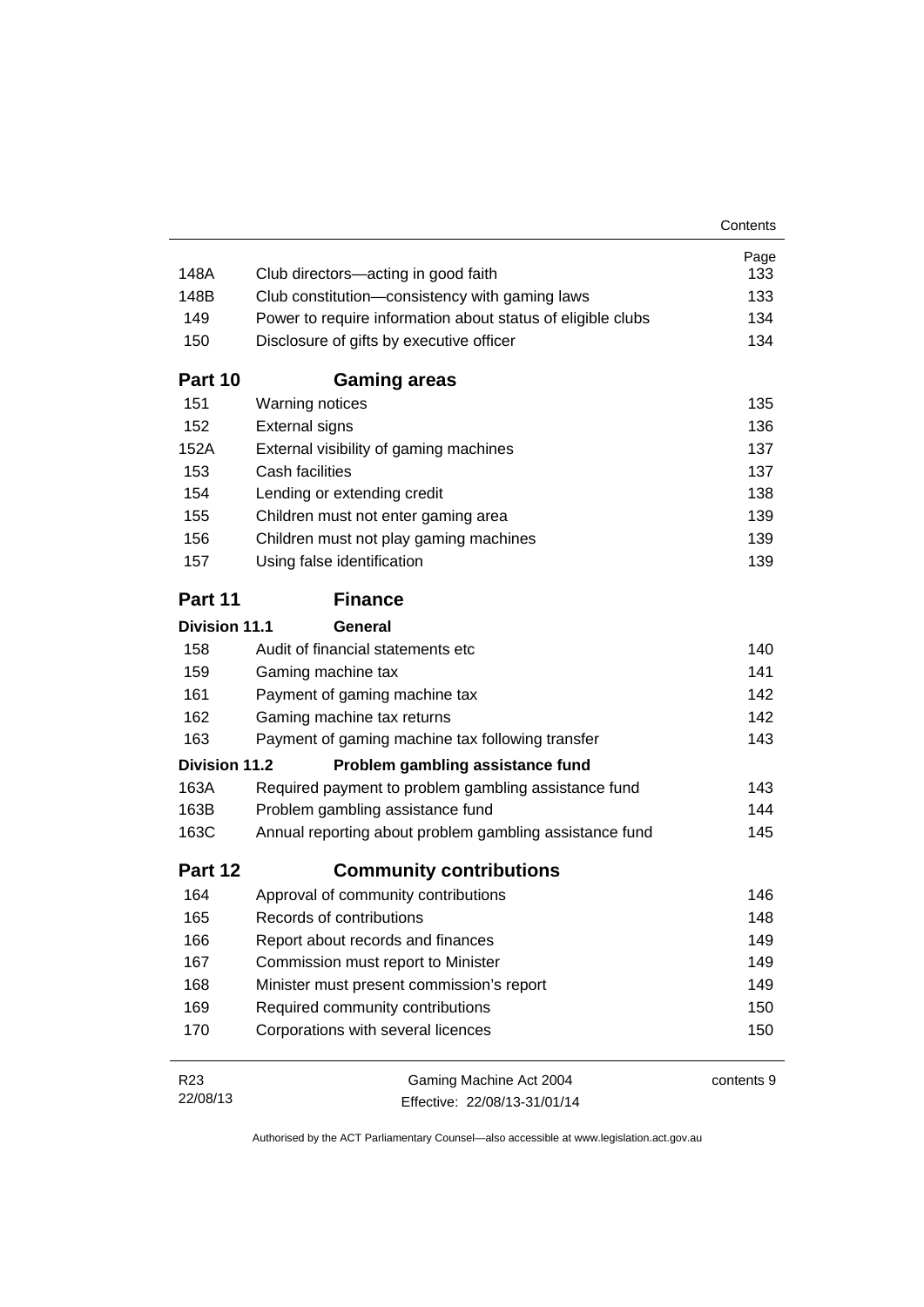| Contents |
|----------|
|          |

| 171               | Women's sport community contributions       | Page<br>151 |
|-------------------|---------------------------------------------|-------------|
| 171A              | Problem gambling community contributions    | 151         |
| 172               | Community contribution shortfall tax        | 152         |
| Part 13           | <b>Notification and review of decisions</b> |             |
| 173               | Meaning of reviewable decision-pt 13        | 153         |
| 173A              | Reviewable decision notices                 | 153         |
| 173B              | Applications for review                     | 153         |
| Part 14           | <b>Miscellaneous</b>                        |             |
| 174               | Acts and omissions of representatives       | 154         |
| 175               | Canberra Airport                            | 155         |
| 176               | Evidentiary certificates                    | 155         |
| 177               | Determination of fees                       | 155         |
| 178               | Regulation-making power                     | 156         |
| <b>Schedule 1</b> | <b>Reviewable decisions</b>                 | 157         |
| <b>Dictionary</b> |                                             | 164         |
| <b>Endnotes</b>   |                                             |             |
| 1                 | About the endnotes                          | 174         |
| $\overline{2}$    | Abbreviation key                            | 174         |
| 3                 | Legislation history                         | 175         |
| 4                 | Amendment history                           | 178         |
| 5                 | Earlier republications                      | 187         |

contents 10 Gaming Machine Act 2004 Effective: 22/08/13-31/01/14

R23 22/08/13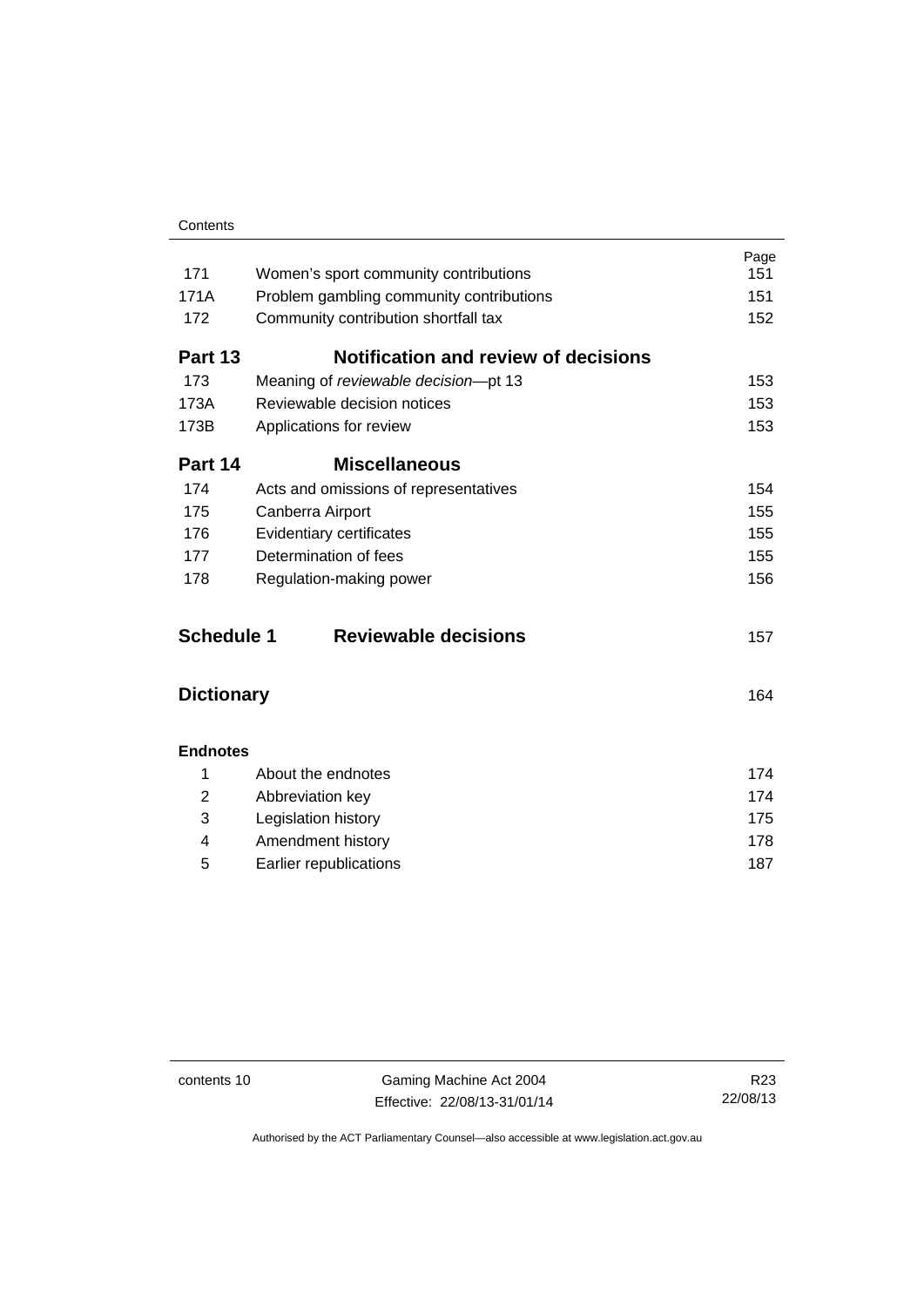

# **Gaming Machine Act 2004**

An Act in relation to gaming machines, and for other purposes

R23 22/08/13

Ī

Gaming Machine Act 2004 Effective: 22/08/13-31/01/14 page 1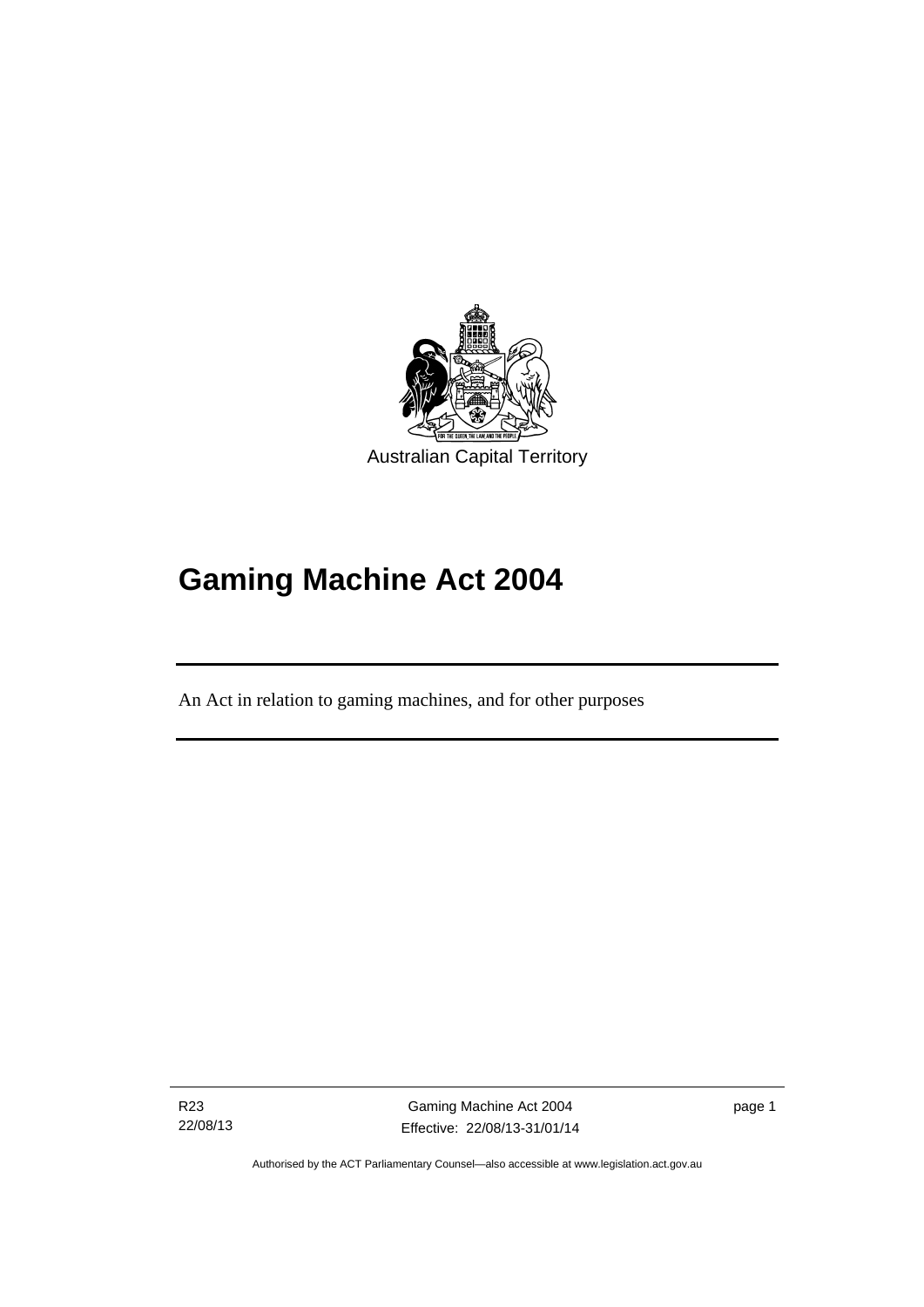### Part 1 **Preliminary**

Section 1

# <span id="page-13-0"></span>**Part 1** Preliminary

### <span id="page-13-1"></span>**1 Name of Act**

This Act is the *Gaming Machine Act 2004*.

### <span id="page-13-2"></span>**3 Dictionary**

The dictionary at the end of this Act is part of this Act.

*Note 1* The dictionary at the end of this Act defines certain terms used in this Act, and includes references (*signpost definitions*) to other terms defined elsewhere.

> For example, the signpost definition '*general licence*—see the *[Liquor](http://www.legislation.act.gov.au/a/2010-35)  [Act 2010](http://www.legislation.act.gov.au/a/2010-35)*, section 17.' means that the term 'general licence' is defined in that section and the definition applies to this Act.

*Note 2* A definition in the dictionary (including a signpost definition) applies to the entire Act unless the definition, or another provision of the Act, provides otherwise or the contrary intention otherwise appears (see [Legislation Act,](http://www.legislation.act.gov.au/a/2001-14) s 155 and s 156 (1)).

# <span id="page-13-3"></span>**4 Notes**

A note included in this Act is explanatory and is not part of this Act.

*Note* See the [Legislation Act,](http://www.legislation.act.gov.au/a/2001-14) s 127 (1), (4) and (5) for the legal status of notes.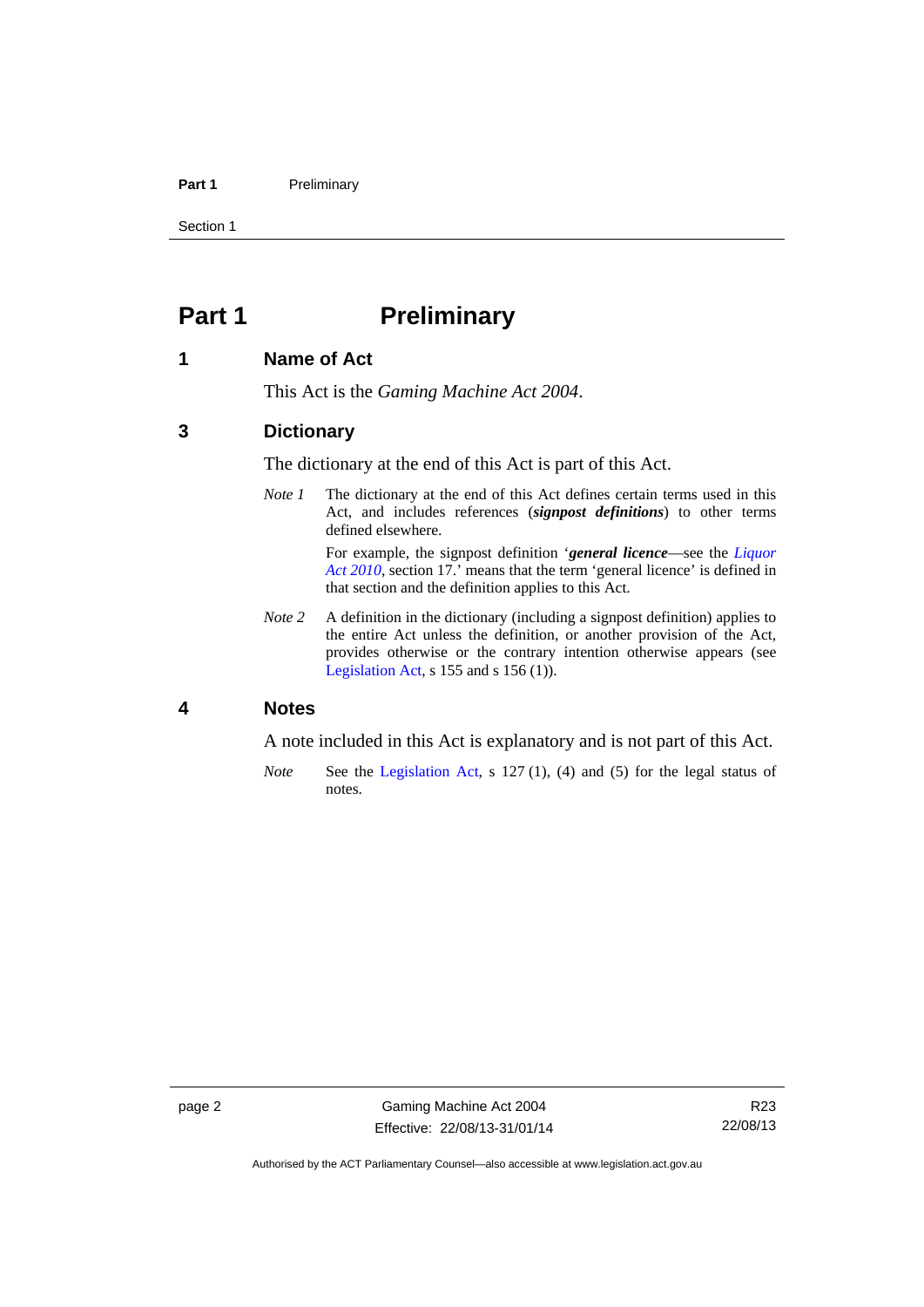# <span id="page-14-0"></span>**5 Offences against Act—application of Criminal Code etc**

Other legislation applies in relation to offences against this Act.

### *Note 1 Criminal Code* The [Criminal Code,](http://www.legislation.act.gov.au/a/2002-51) ch 2 applies to all offences against this Act (see Code, pt 2.1). The chapter sets out the general principles of criminal responsibility (including burdens of proof and general defences), and defines terms used for offences to which the Code applies (eg *conduct*, *intention*, *recklessness* and *strict liability*).

*Note 2 Penalty units* 

The [Legislation Act](http://www.legislation.act.gov.au/a/2001-14), s 133 deals with the meaning of offence penalties that are expressed in penalty units.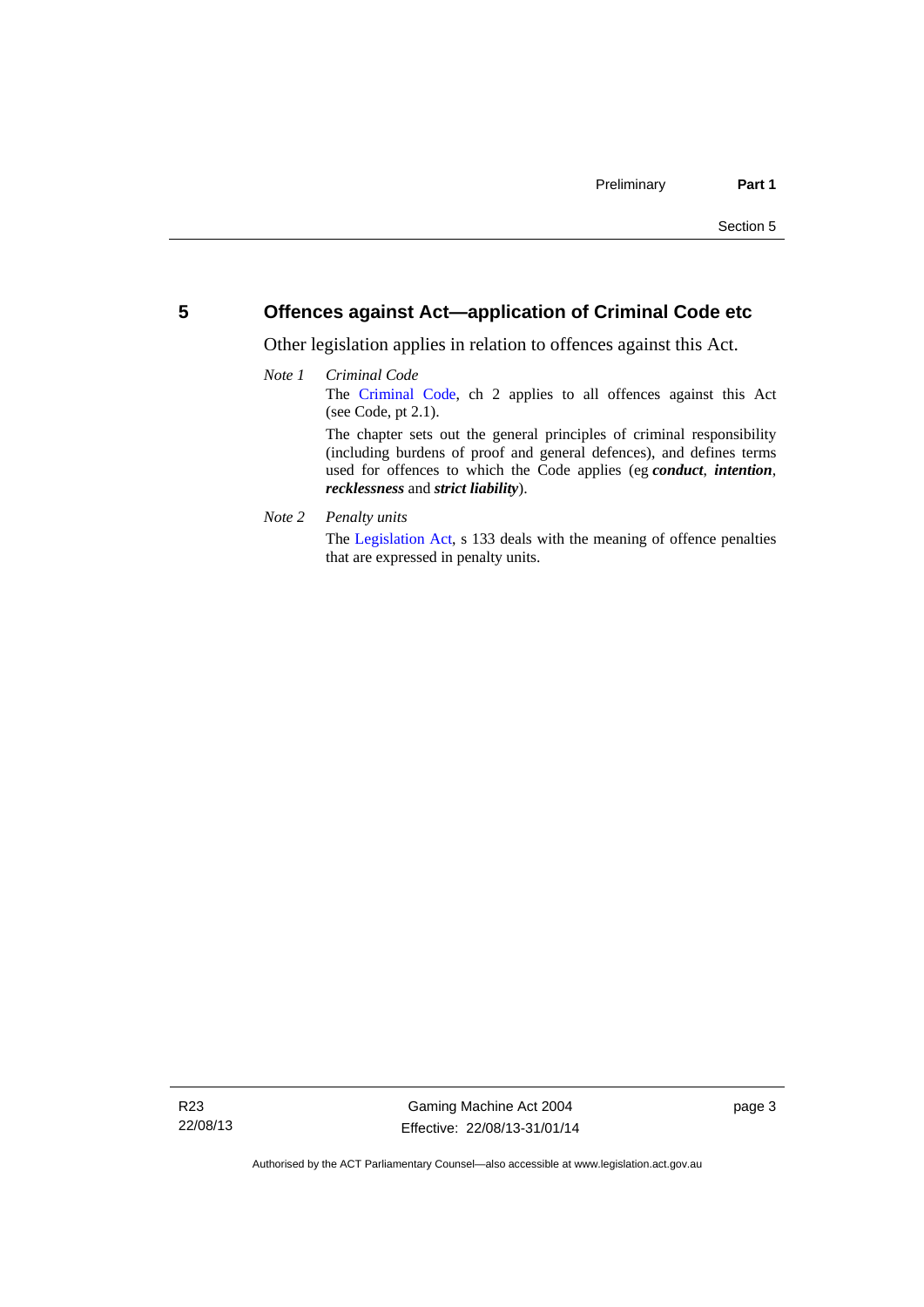# <span id="page-15-0"></span>**Part 2 Licences**

# <span id="page-15-1"></span>**Division 2.1 Definitions and important concepts**

# <span id="page-15-2"></span>**6 Definitions for pt 2**

In this part:

*initial licence application*—see section 9.

*licence amendment application*–see section 9.

# <span id="page-15-3"></span>**7 Meaning of** *influential person* **for Act**

(1) In this Act:

*influential person*, for a corporation—

- (a) means any of the following:
	- (i) an executive officer of the corporation;
	- (ii) a related corporation;
	- (iii) an executive officer of a related corporation;
	- (iv) an influential owner; and
- (b) includes a person who, though not mentioned in paragraph (a), can exercise as much influence over the actions of the corporation as someone mentioned in that paragraph.

*Note Corporation* includes a club (see dict).

(2) In this section:

*influential owner*, of a corporation, means a person who, whether directly or through intermediary corporate ownership or nominees—

- (a) can control 5% of the votes at an annual general meeting of the corporation; or
- (b) can control the appointment of a director of the corporation.

R23 22/08/13

Authorised by the ACT Parliamentary Counsel—also accessible at www.legislation.act.gov.au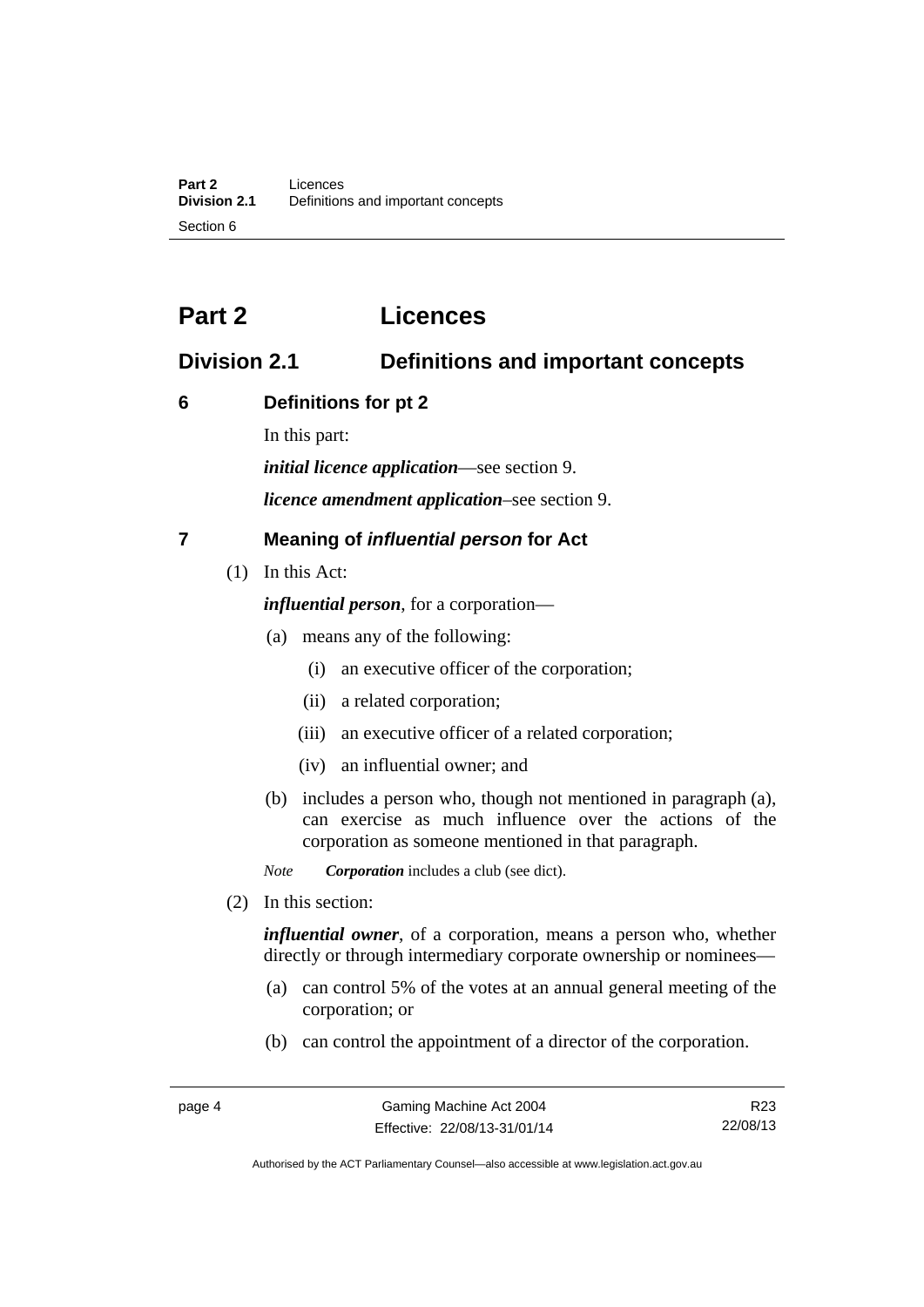*related corporation* means a related body corporate under the [Corporations Act](http://www.comlaw.gov.au/Series/C2004A00818).

### <span id="page-16-0"></span>**8 What licence authorises**

- (1) A licence authorises the licensee—
	- (a) to acquire and dispose of gaming machines; and
	- (b) to install gaming machines on the licensed premises under the licence; and
	- (c) to operate the gaming machines stated in the licence on the licensed premises.
	- *Note* This Act, and the licence, may limit or place conditions on the authority under this section.
- (2) However, a licence does not authorise the licensee to operate gaming machines on more than 1 licensed premises under the licence.
- (3) A regulation may prescribe times when licensees must not operate a gaming machine.
- (4) A licence may authorise the use of only class B and class C gaming machines.

# <span id="page-16-1"></span>**9 Kinds of applications under pt 2**

A person may apply to the commission for a licence (an *initial licence application*) or amendment of a licence (a *licence amendment application*).

*Note 1* If a form is approved under the [Control Act,](http://www.legislation.act.gov.au/a/1999-46) s 53D for an application, the form must be used.

# <span id="page-16-2"></span>**10 Applications to be dealt with in order of receipt**

(1) This section applies to initial licence applications.

page 5

*Note 2* A fee may be determined under s 177 for this provision.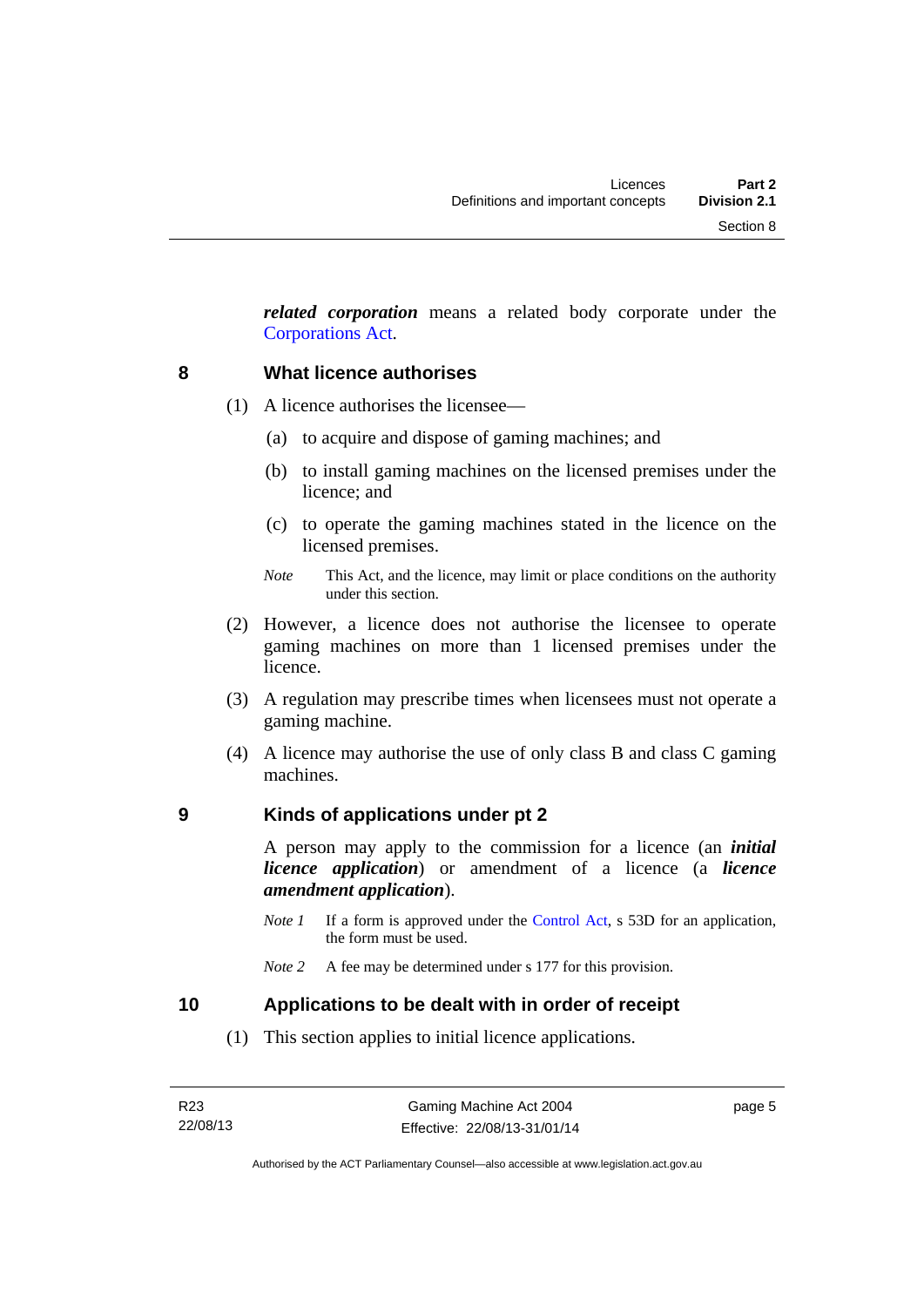- (2) However, this section does not apply to the application if—
	- (a) the applicant has been authorised to operate 1 or more gaming machines because of the application; or
	- (b) the application has been refused.
- (3) Applications to which this section applies must be dealt with in the order in which they are received by the commission.
- (4) However, if an application does not contain sufficient information to allow the commission to decide the application, subsection (3) applies to the application as if it were received by the commission when sufficient information is given to the commission to allow the commission to decide it.
- (5) The commission is not required to make a decision about the number of gaming machines authorised to be operated under a licence if licences that have already been issued authorise the operation of the maximum number of gaming machines allowed on all licensed premises in the ACT.
	- *Note* The maximum number of gaming machines on all licensed premises in the ACT is set under s 35.
- (6) The commission may, by written notice given to the applicant, require an applicant to provide updated information in an application mentioned in subsection (1), including verified updated information, if—
	- (a) subsection (5) applied to the application; and
	- (b) at a later time, subsection (5) stopped applying to the application.
- (7) To remove any doubt, updated information includes an updated required document.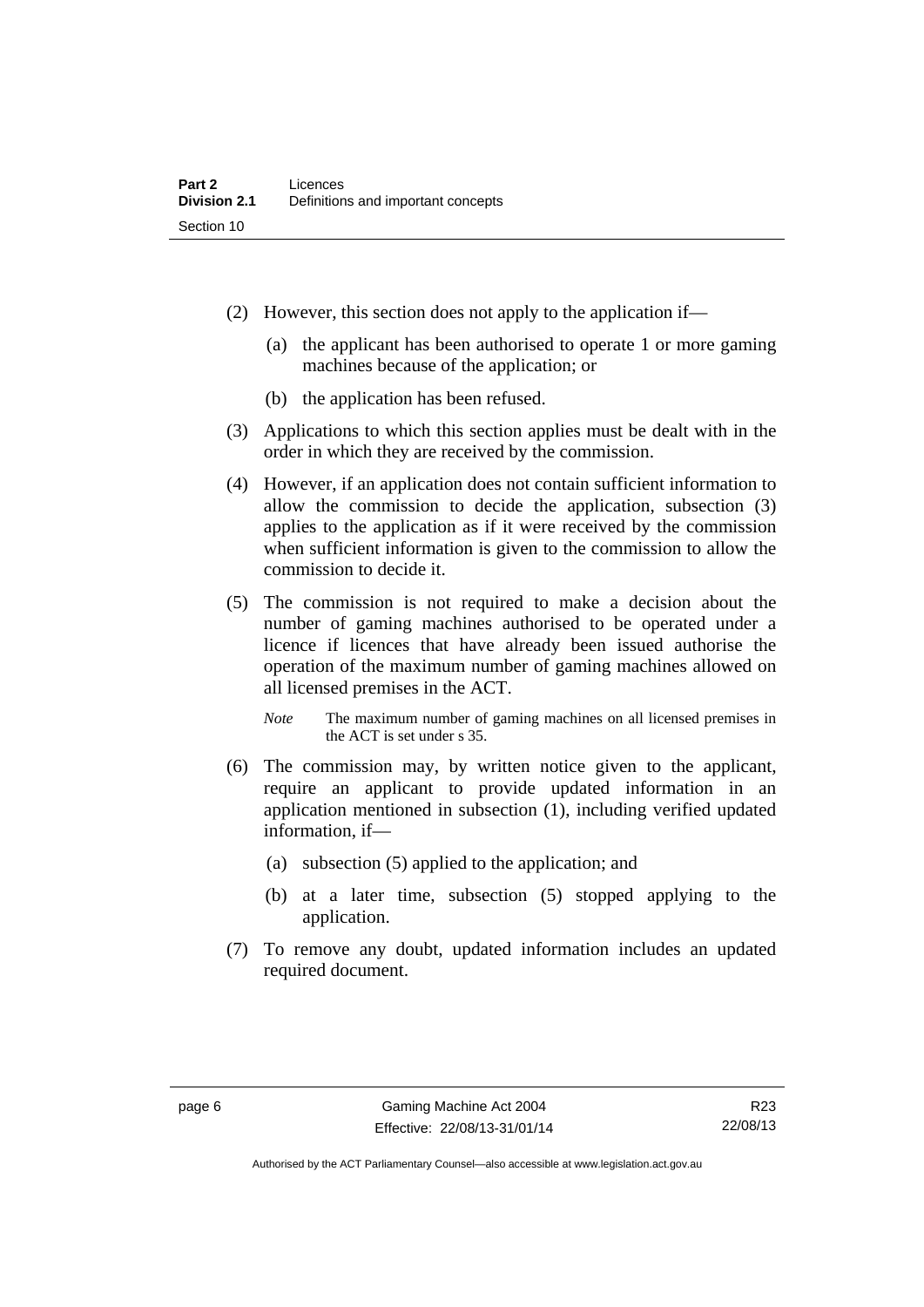# <span id="page-18-0"></span>**Division 2.2 Issue of licences**

# <span id="page-18-1"></span>**10A Initial licence applications—eligibility**

A person may make an initial licence application only if the person—

- (a) is not a club; or
- (b) is a club and does not already hold a licence.

# <span id="page-18-2"></span>**11 Initial licence applications—contents**

- (1) An initial licence application must—
	- (a) be in writing signed by the applicant; and
	- (b) state the applicant's name and address; and
	- (c) if the applicant is a corporation—state the name and address of each director of the corporation; and
	- (d) state the address, and block and section number, of the premises proposed to be licensed; and
	- (e) state the class, number, kind, coin denomination and percentage payout of gaming machines for which the licence is sought; and
	- (f) for a corporation—name each influential person for the corporation and the person's relationship with the corporation; and
	- (g) be accompanied by each of the required documents for the application.
- (2) The following are *required documents* for every initial licence application:
	- (a) a social impact assessment for the application;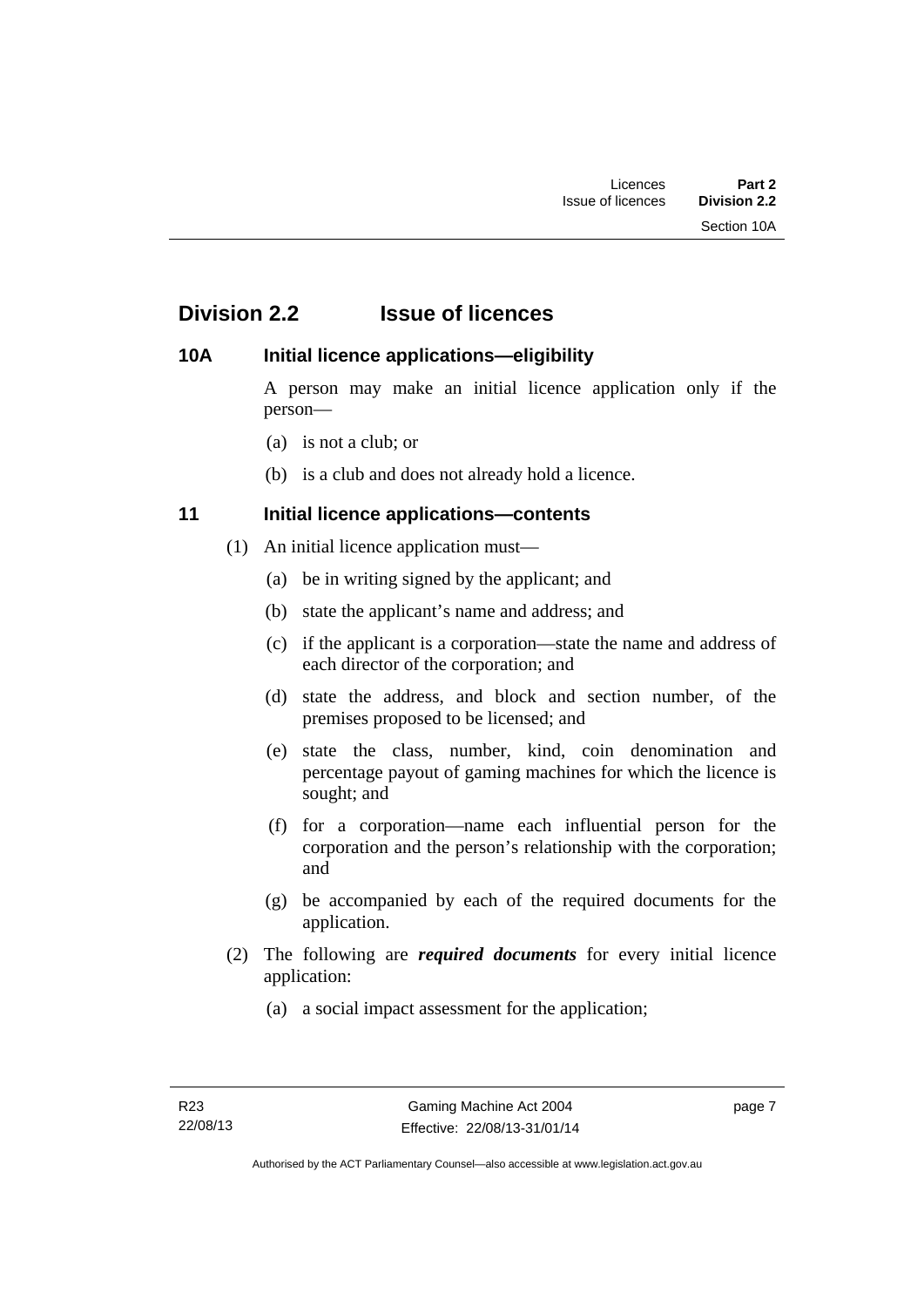- (b) a scale plan of the premises, or part of the premises, proposed to be licensed, showing where the gaming machines are to be installed (the *proposed gaming area*);
- (c) a copy of the rules the applicant has adopted to control the operation of gaming machines on the premises proposed to be licensed;

### **Examples of what rules may cover**

- 1 how long a machine may be reserved for
- 2 prohibiting abuse of machines
- 3 payment of prizes by attendants
- 4 delay of payment if machine has malfunctioned or been interfered with
- *Note* An example is part of the Act, is not exhaustive and may extend, but does not limit, the meaning of the provision in which it appears (see [Legislation Act,](http://www.legislation.act.gov.au/a/2001-14) s 126 and s 132).
- (d) a copy of the control procedures the applicant has adopted to control the operation of gaming machines on the premises proposed to be licensed;

*Note* Control procedures are covered in s 97.

- (e) any other documents required for the application under the regulation.
- (3) The following are also *required documents* for an initial licence application by a club:
	- (a) a copy of the club's constitution;
	- (b) an alphabetical list of names and addresses of all current members of the club, certified correct by the club secretary;
	- (c) a statement, signed by the club secretary, stating the grounds on which the club claims to be an eligible club;
	- (d) evidence that a majority of the voting members of the club who voted in a ballot conducted under the regulation voted for the club having gaming machines.

R23 22/08/13

Authorised by the ACT Parliamentary Counsel—also accessible at www.legislation.act.gov.au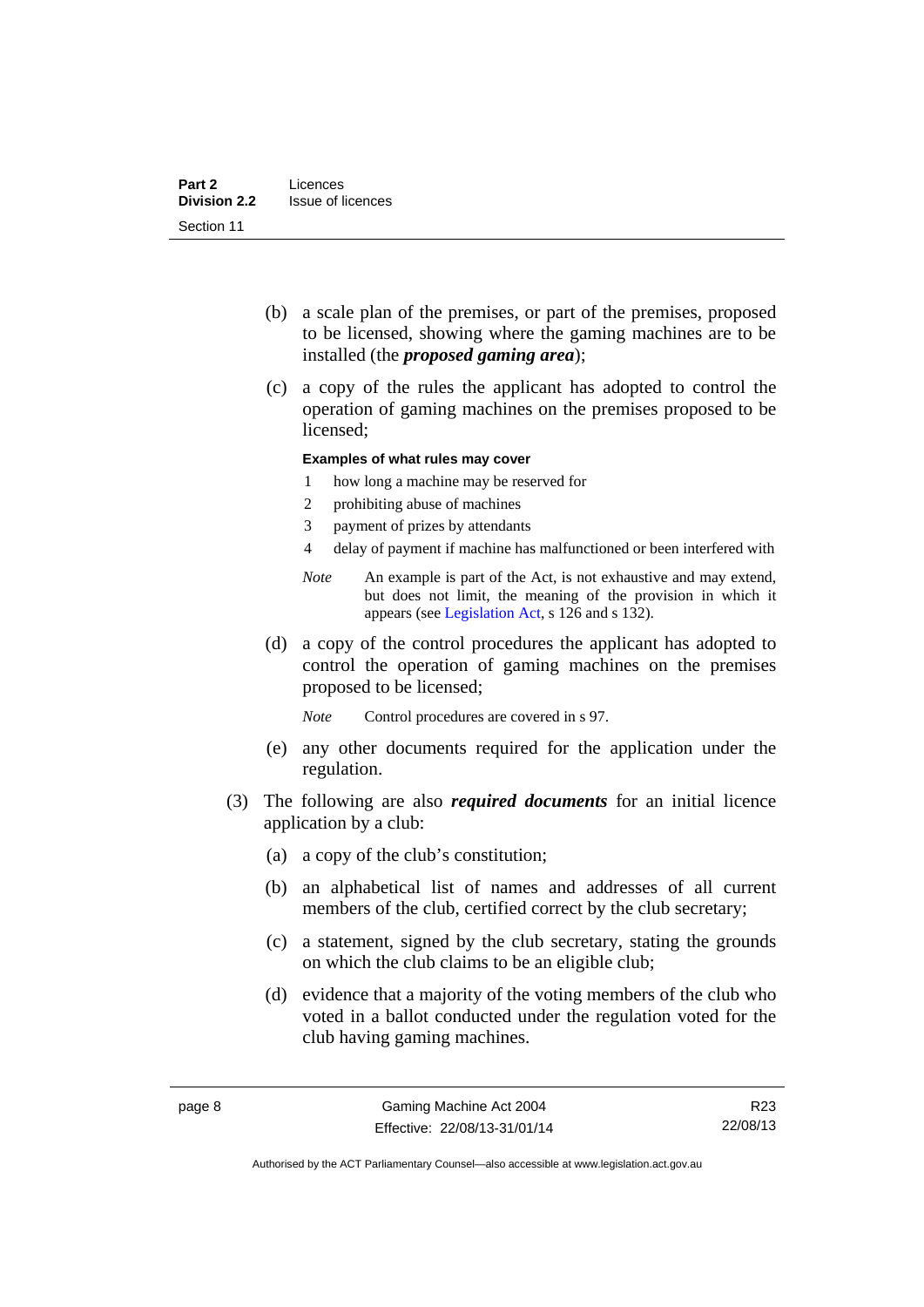- (4) A regulation may require—
	- (a) a required document, or any information in a required document, to be verified in a particular way; or
	- (b) an application to include particular information; or
	- (c) an application, or any information in an application, to be verified in a particular way.
- (5) The commission need not consider an initial licence application if—
	- (a) the application does not include any information required under this section; or
	- (b) the application, or any information in the application, is not verified as required under this section; or
	- (c) the application is not accompanied by a document required under this section to accompany the application; or
	- (d) a document accompanying the application does not include any information required under this section; or
	- (e) a document accompanying the application, or any information in a document accompanying the application, is not verified as required under this section; or
	- (f) any form required to be used for the application, or any document accompanying the application is not used; or
	- (g) any requirement of a form required to be used for the application, or any document accompanying the application, is not complied with.

# <span id="page-20-0"></span>**12 Issue of licences**

(1) This section applies to an initial licence application under section 11.

page 9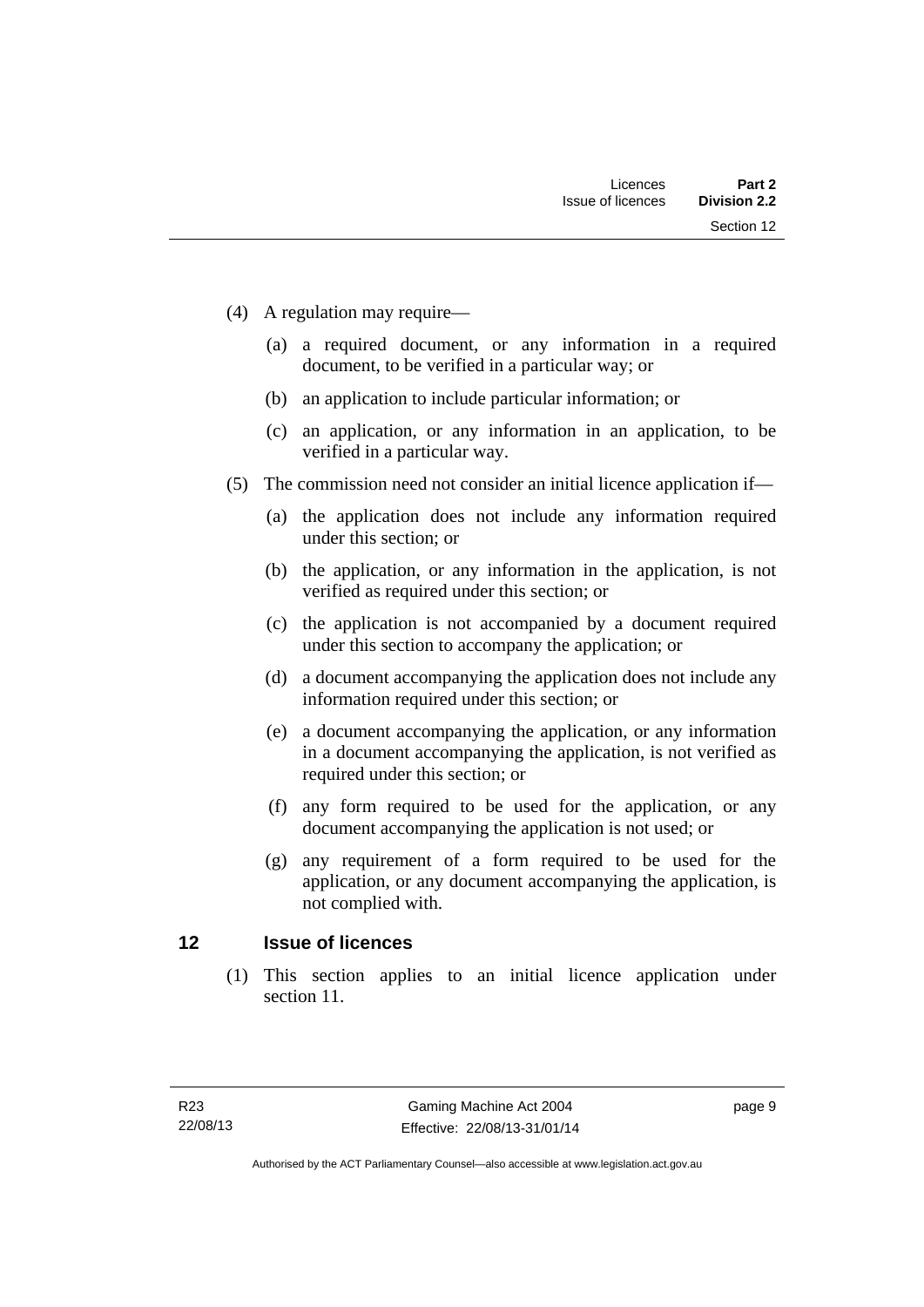- (2) The commission must issue a licence to the applicant if—
	- (a) the applicant is an eligible person;
		- *Note* Eligibility for individuals—see s 20. Eligibility for corporations—see s 21.
	- (b) for an application by a club—a majority of the voting members of the club who voted in a ballot conducted under the regulation voted for the club having gaming machines; and
	- (c) the commission is satisfied about each additional mandatory requirement under section 13 in relation to the application; and
	- (d) authorising the use of the number of gaming machines to be authorised by the licence would not contravene section 35 (Maximum number of gaming machines allowed in ACT).
- (3) However, the commission may refuse to issue a licence to a club if a ground for refusing the licence exists under section 14.
- (4) A licence may be conditional.

### **Example**

a condition that a gaming area be separated from other parts of the premises

- *Note* An example is part of the Act, is not exhaustive and may extend, but does not limit, the meaning of the provision in which it appears (see [Legislation Act,](http://www.legislation.act.gov.au/a/2001-14) s 126 and s 132).
- (5) In deciding the number and kind of gaming machines to be allowed under a licence, the commission must consider the following:
	- (a) the size and layout of the premises the application relates to;
	- (b) the size and layout of the proposed gaming area;
	- $(c)$  if the applicant is a club-
		- (i) the number of club members worked out under the regulation; and
		- (ii) the ratio of club members to the number of gaming machines held by the licensee; and

R23 22/08/13

Authorised by the ACT Parliamentary Counsel—also accessible at www.legislation.act.gov.au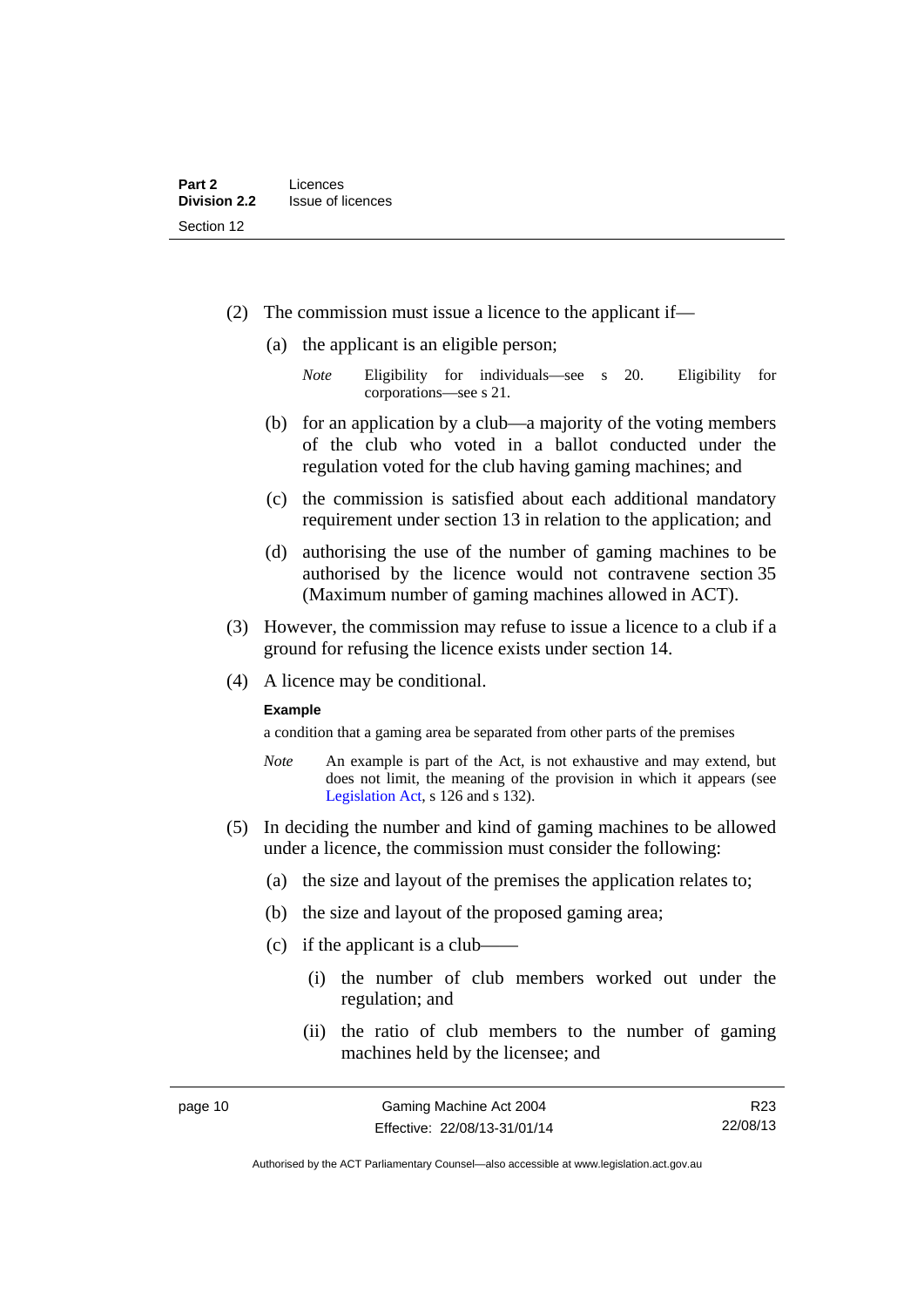- (iii) the extent to which the club has contributed to, or is likely to contribute to, the community and supported and benefited the community;
- (d) the social impact assessment for the application for the licence and any submission made on the assessment within the 6-week comment period under section 19;
- (e) what the commission may allow under section 16.
- (6) The commission may consider any other relevant matter.

# <span id="page-22-0"></span>**13 Additional mandatory requirements for issue of licence**

- (1) The following requirements are mandatory requirements under section 12 (2) (c) for an initial licence application:
	- (a) for a corporation (including a club)—the rules and control procedures of the corporation to control the operation of gaming machines are adequate to control that operation;
	- (b) the size and layout of the proposed gaming area are suitable for the installation of gaming machines;
	- (c) the applicant is likely to comply with this Act;

# **Example**

If the applicant previously held a licence, the commission may consider how well the applicant complied with its conditions in assessing whether the applicant is likely to comply with this Act.

- *Note* An example is part of the Act, is not exhaustive and may extend, but does not limit, the meaning of the provision in which it appears (see [Legislation Act,](http://www.legislation.act.gov.au/a/2001-14) s 126 and s 132).
- (d) if an on licence applies to the premises to which the application relates—the premises are used by people mainly for drinking alcohol;
- (e) taking into consideration the social impact assessment for the application and any submission made on the assessment within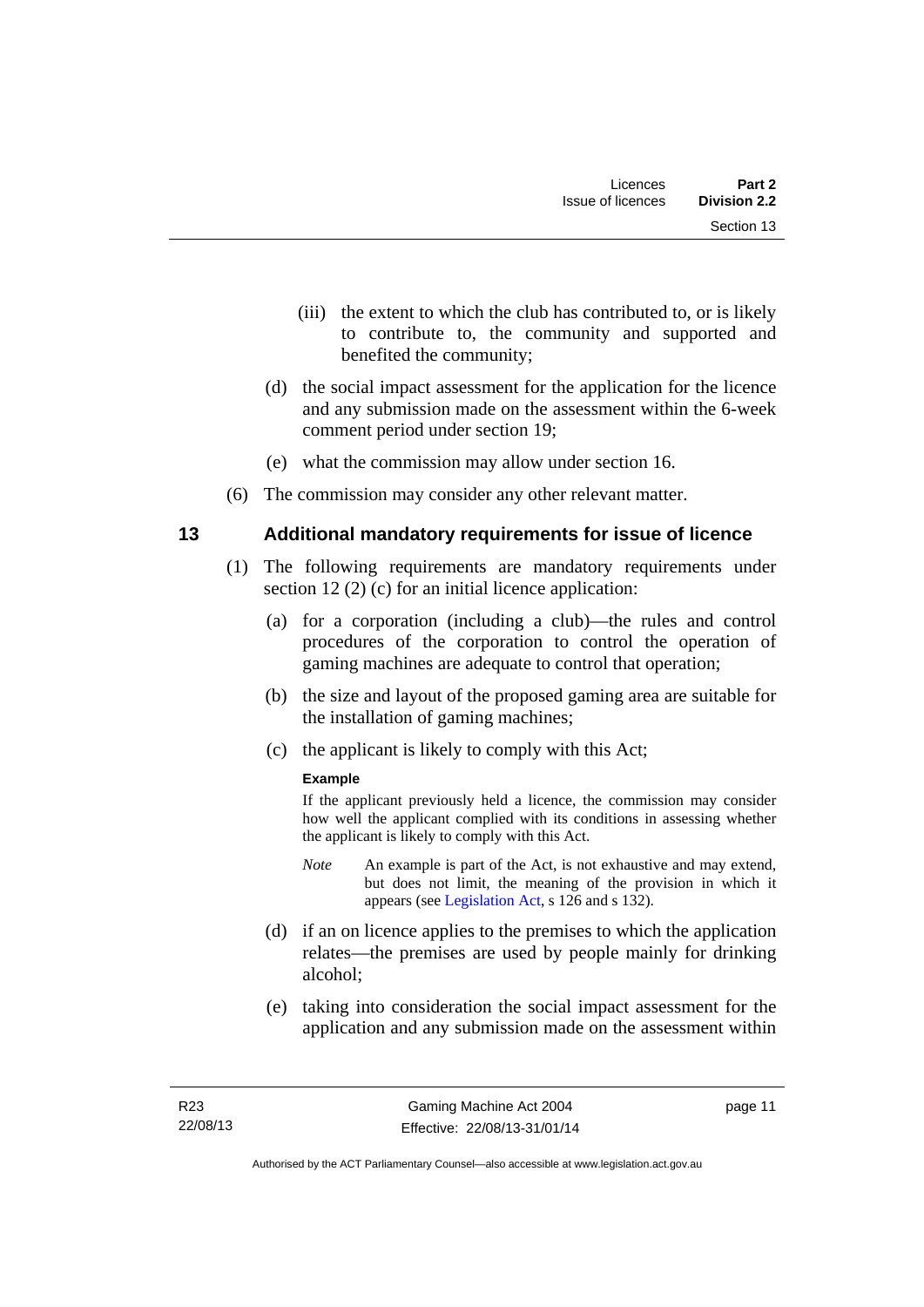the 6-week comment period under section 19, the issue of the licence is appropriate.

### **Example for par (e)**

the issue of a licence for the premises to which a general licence or on licence applies may not be appropriate if it would adversely affect the nature or character of the premises and the general use and enjoyment of the premises

 (2) In deciding whether a proposed gaming area is suitable for the installation of gaming machines, the commission must consider the safety and comfort of, and harm minimisation strategies for, patrons.

# <span id="page-23-0"></span>**14 Grounds for refusing initial licence application by club**

- (1) The commission may refuse to issue a gaming machine licence to an applicant that is a club if satisfied that—
	- (a) payments for goods and services supplied to a club, including the rental or lease payments for the club's premises, are related to the level of gaming machine performance; or

### **Examples—goods and services**

- food and beverages
- cleaning services
- gaming machines
- *Note* An example is part of the Act, is not exhaustive and may extend, but does not limit, the meaning of the provision in which it appears (see [Legislation Act,](http://www.legislation.act.gov.au/a/2001-14) s 126 and s 132).
- (b) someone, other than the lessor or leasing agent, will receive a payment or benefit during or at the end of a lease, agreement or arrangement entered into by the club for its premises; or
- (c) the election of a member of the club's management committee or board has been decided, controlled or influenced in a significant way, or to a significant degree, by—
	- (i) people who are not voting members of the club; or

Authorised by the ACT Parliamentary Counsel—also accessible at www.legislation.act.gov.au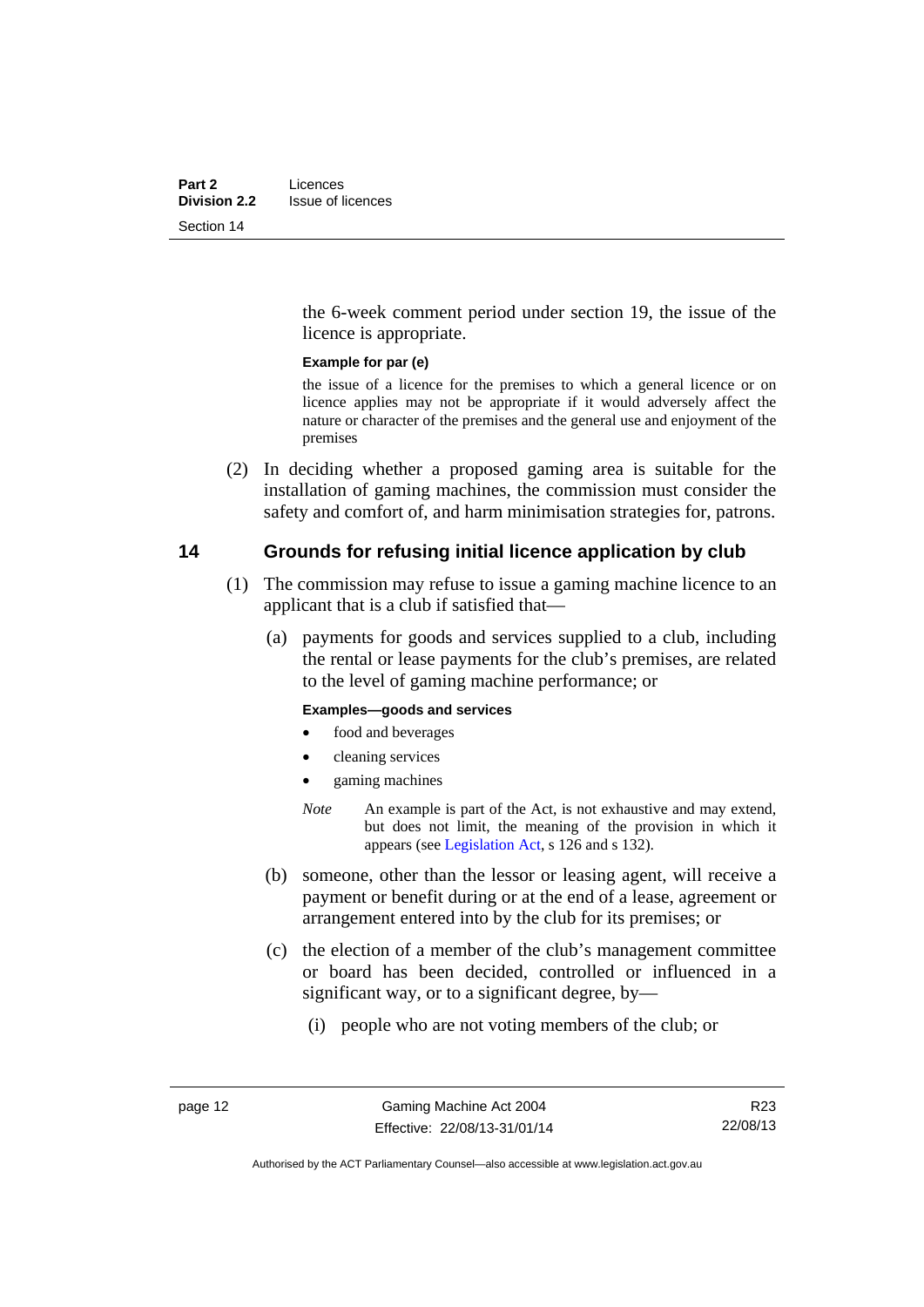- (ii) only some voting members of the club; or
- (d) the voting members of the club, taken as a group, do not have complete control over the election of all members of the club's management committee or board; or
- (e) each voting member of the club does not have an equal right to elect people, and to nominate or otherwise choose people for election, to the club's management committee or board; or
- (f) if the club does not own its premises—an executive officer or employee of the club is also the club's lessor, or an associate of the club's lessor; or
- (g) an executive officer or employee of the club is a creditor, or an associate of a creditor, of the club; or
- (h) the club's management committee or board does not, for any reason, have complete control over the club's business or operations, or a significant aspect of the club's business or operations; or
- (i) the club is being, or may be, used as a device for individual gain or commercial gain by someone other than the club.
- (2) However, the commission must not refuse to issue a gaming machine licence under subsection  $(1)$   $(c)$ ,  $(d)$  or  $(e)$  only because—
	- (a) the commission is satisfied that the election of a member of the club's management committee or board has been decided, controlled or influenced in a significant way, or to a significant degree, by an associated organisation; or
	- (b) the voting members of the club, taken as a group, do not have complete control over the election of all members of the club's management committee or board because an associated organisation has some control; or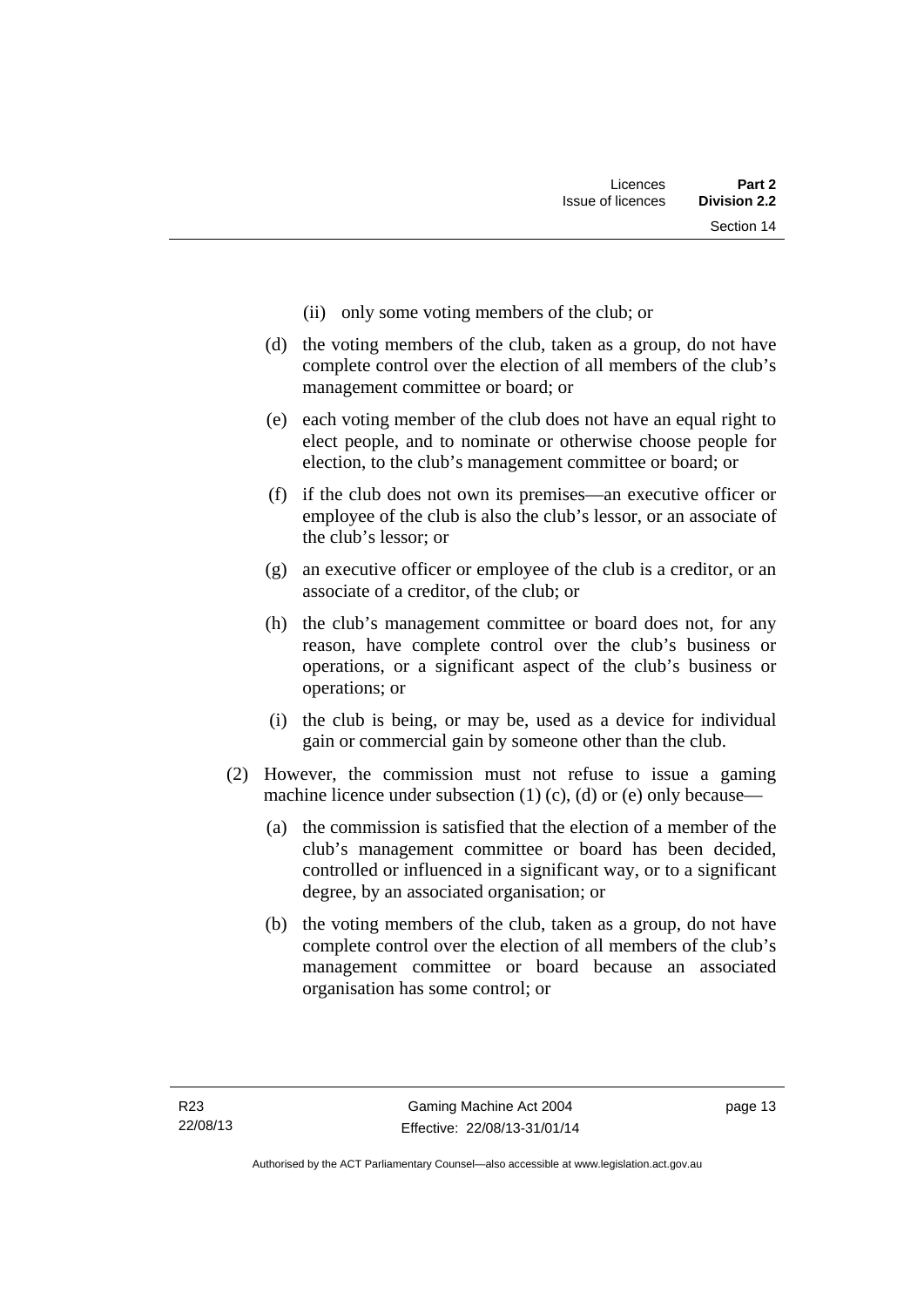(c) each voting member of the club does not have an equal right to elect people, and to nominate or otherwise choose people for election, to the club's management committee or board because an associated organisation has a right to elect, nominate or otherwise choose people for election.

# <span id="page-25-0"></span>**15 Form of licence**

- (1) A licence must—
	- (a) state the number and class of gaming machines that the licensee is allowed to operate; and

### **Example**

3 class B gaming machines

- *Note* An example is part of the Act, is not exhaustive and may extend, but does not limit, the meaning of the provision in which it appears (see [Legislation Act,](http://www.legislation.act.gov.au/a/2001-14) s 126 and s 132).
- (b) state the premises, and each part of the premises (the *gaming areas*), where the licensee is allowed to operate the gaming machines; and
- (c) include a schedule that contains the serial number of each gaming machine authorised to be operated under the licence.
- (2) A regulation may prescribe other requirements in relation to the form of a licence.

# <span id="page-25-1"></span>**16 Restrictions on what commission may authorise non-clubs**

- (1) This section applies if the commission must issue a licence under section 12 on an initial licence application.
- (2) The commission may issue a licence that authorises the use of no more than 10 class B gaming machines, and no class C gaming machines, if—

Authorised by the ACT Parliamentary Counsel—also accessible at www.legislation.act.gov.au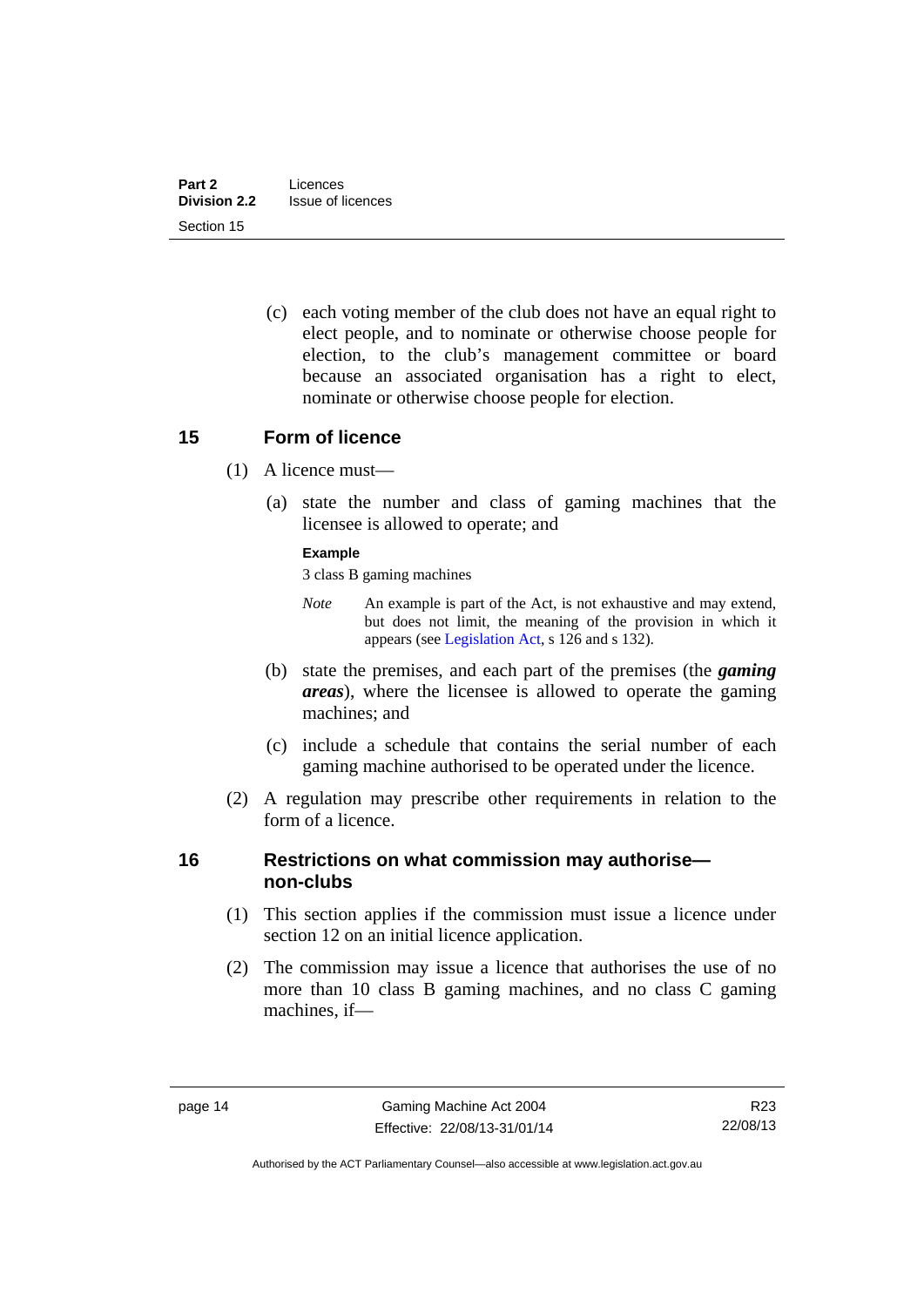- (a) a general licence applies to the premises to which the application relates; and
- (b) the premises have at least 12 rooms that are used for residential accommodation for lodgers or guests.
- (3) The commission may issue a licence that authorises the use of no more than 2 class B gaming machines, and no class C gaming machines, if—
	- (a) a general licence applies to the premises to which the application relates; but
	- (b) the premises have fewer than 12 rooms (including no rooms) that are used for residential accommodation for lodgers or guests.
- (4) The commission may issue a licence that authorises the use of 2 class B gaming machines, and no class C gaming machines, if an on licence applies to the premises to which the application relates.

# <span id="page-26-0"></span>**17 No available gaming machines**

- (1) This section applies to an initial licence application if—
	- (a) there are no gaming machines in the pool of available gaming machines; and
	- (b) the commission would otherwise have issued a licence to the applicant.
	- *Note Pool of available gaming machines*—see s 36A.
- (2) The commission must—
	- (a) tell the applicant that there are no gaming machines in the pool of available gaming machines; and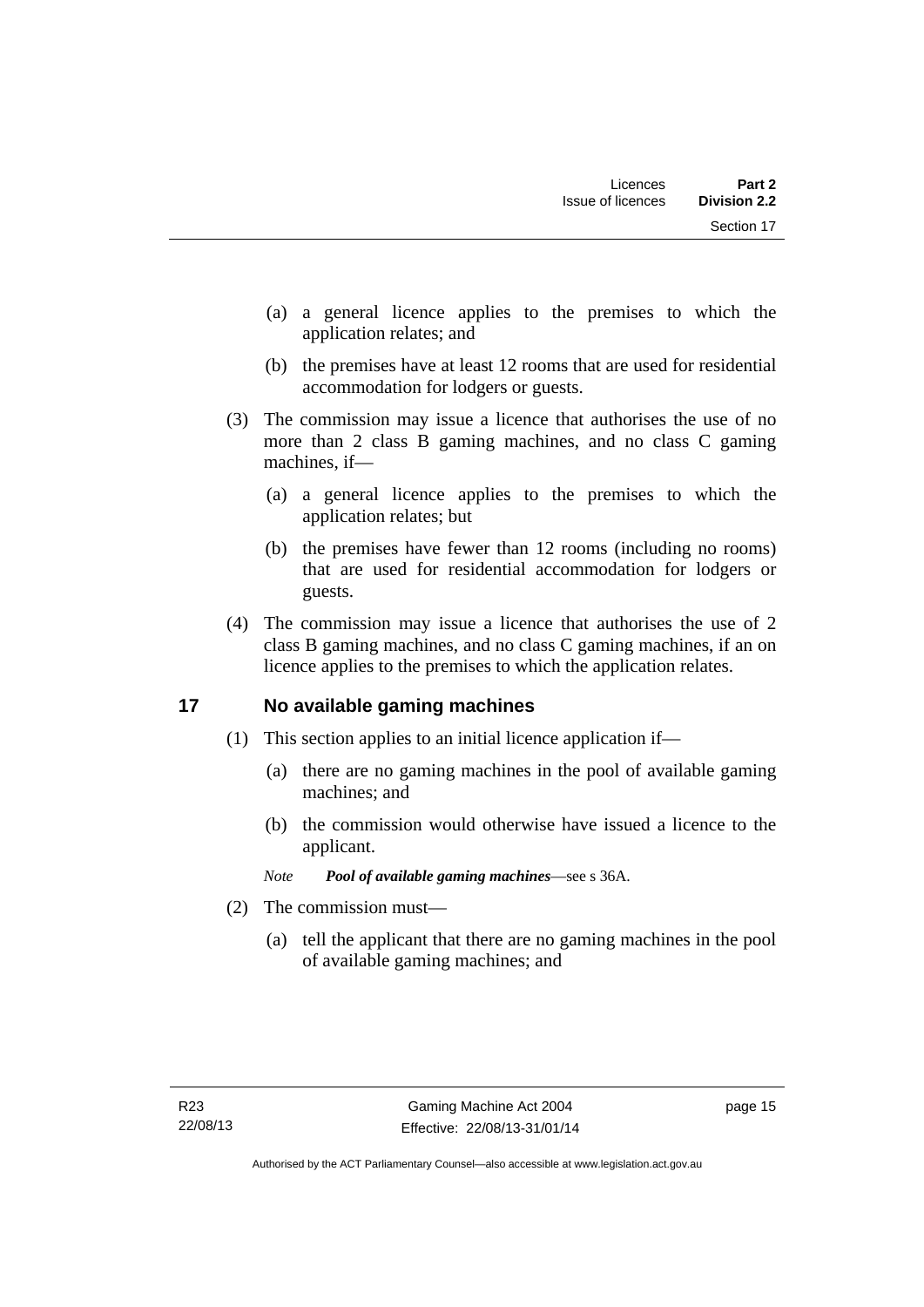- (b) give the applicant a certificate (a *certificate of suitability*) stating that the commission would otherwise have issued a licence to the applicant and that the number of machines the applicant is to be authorised to operate will be determined when—
	- (i) there are gaming machines in the pool of available gaming machines; or
	- (ii) the commission is considering the transfer of a licence to the applicant under section 32 (Transfer of licence).

# <span id="page-27-0"></span>**Division 2.3 Social impact assessments**

# <span id="page-27-1"></span>**18 Social impact assessment**

- (1) A social impact assessment for an application is a written assessment of the likely economic and social impact of the operation of gaming machines—
	- (a) for an initial licence application—under the proposed licence; or
	- (b) for a licence amendment application—under the licence as proposed to be amended; or
	- (c) for an application for an in-principle approval—under the proposed in-principle approval; or
	- (d) for an application for amendment of an in-principle approval under the in-principle approval as proposed to be amended.
	- *Note* A social impact assessment is required for:
		- an initial licence application (see s 11 (2) (a))
		- some licence amendment applications (see s 23 (1) and s 26B (2))
		- an application for an in-principle approval (see s 38E, which requires applications to comply with s 11 or s 23)
		- some applications for amendment of in-principle approvals (see s 38M).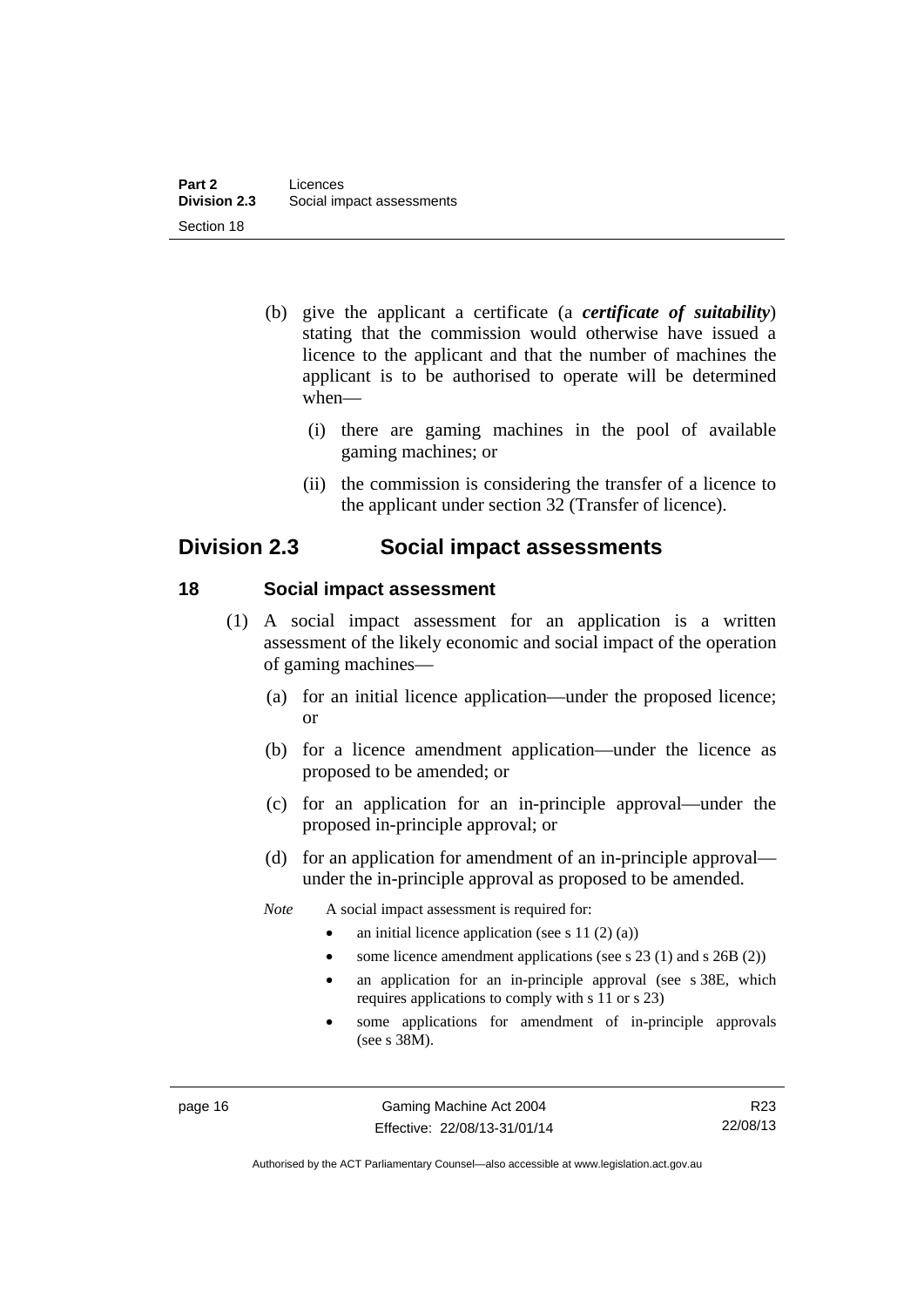- (2) A regulation may make provision in relation to social impact assessments, including, for example—
	- (a) the requirements that must be satisfied by a social impact assessment; and
	- (b) the matters to be addressed by a social impact assessment; and
	- (c) the information to be given in a social impact assessment.
	- *Note* An example is part of the Act, is not exhaustive and may extend, but does not limit, the meaning of the provision in which it appears (see [Legislation Act,](http://www.legislation.act.gov.au/a/2001-14) s 126 and s 132).

# <span id="page-28-0"></span>**19 Publication of social impact assessments by applicant**

- (1) This section applies if an applicant for a licence, amendment of a licence, in-principle approval or amendment of in-principle approval is required to provide a social impact assessment.
- (2) The applicant must publish an advertisement about the application in a newspaper published and circulating in the ACT.
	- *Note* If a form is approved under the [Control Act,](http://www.legislation.act.gov.au/a/1999-46) s 53D for an advertisement, the form must be used.
- (3) The advertisement must state that—
	- (a) the social impact assessment for the application will be available for inspection by members of the public at the commission's office during ordinary business hours for 6 weeks after a day stated in the advertisement (the *6-week comment period*); and
	- (b) any written submissions about the social impact assessment may be made to the commission within the 6-week comment period.
- (4) Before the beginning of the 6-week comment period, the applicant must give the commission—
	- (a) the social impact assessment for the application; and

page 17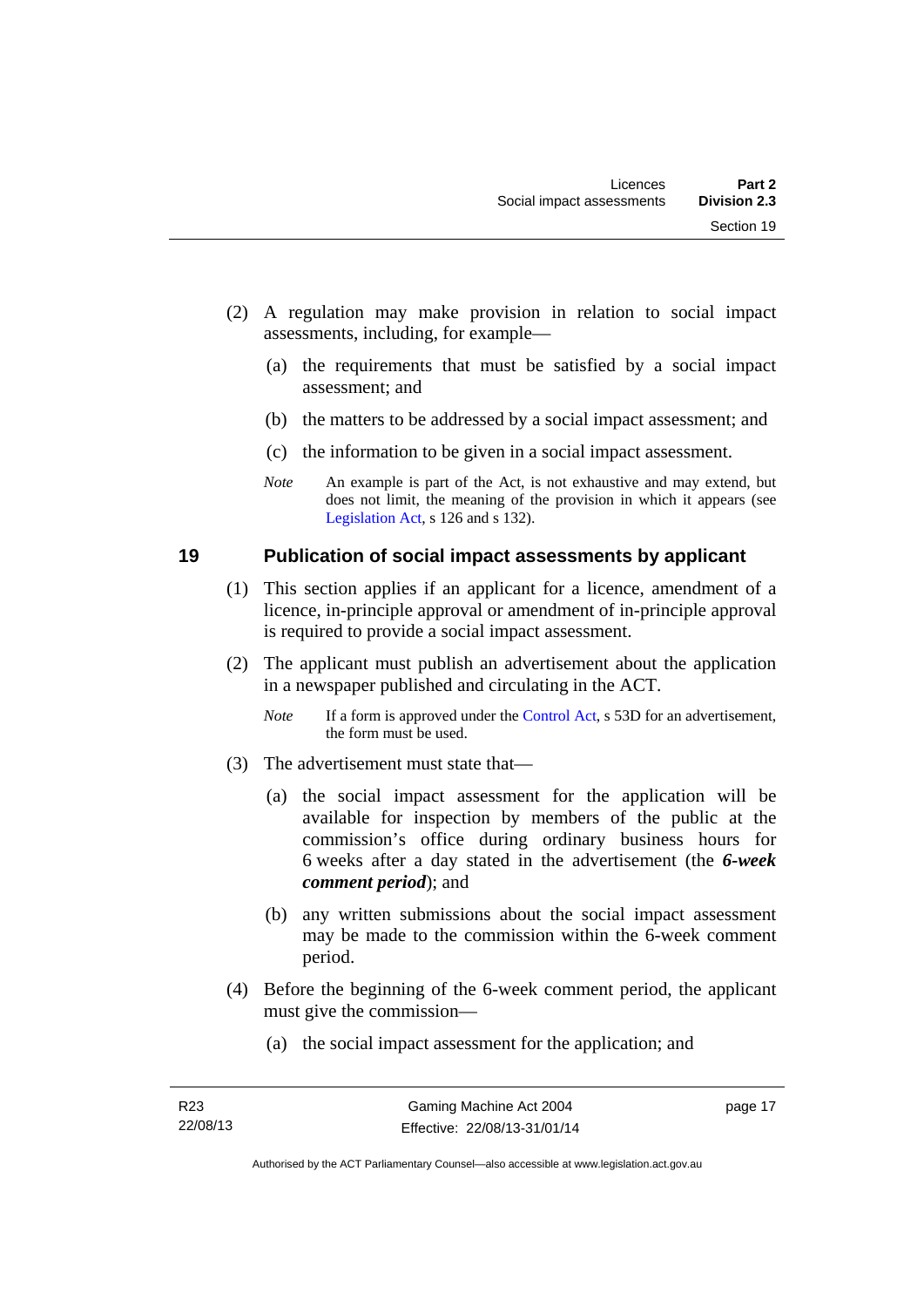- (b) a copy of the advertisement for the application mentioned in subsection (2).
- (5) The applicant must—
	- (a) on or before the day the advertisement is published, place a sign (the *information sign*) containing information about the application in a prominent position—
		- (i) for a licence application or licence amendment application—outside each public entrance to the premises to which the application relates; or
		- (ii) for an application for an in-principle approval or amendment of in-principle approval—on the land at the address to which the approval applies; and
	- (b) ensure that the sign stays there for the 6-week comment period.
- (6) However, an applicant for an in-principle approval need not comply with subsection (5) if it would be impractical to do so.

**Examples—impractical to place sign at address** 

- 1 there is no road access to the address
- 2 building work is being carried out at the address
- *Note* An example is part of the Act, is not exhaustive and may extend, but does not limit, the meaning of the provision in which it appears (see [Legislation Act,](http://www.legislation.act.gov.au/a/2001-14) s 126 and s 132).
- (7) The information sign for an application must include the following:
	- (a) a description of the application;
	- (b) a statement of when and where the social impact assessment for the application will be available;
	- (c) an invitation to make written submissions to the commission about the social impact assessment within the 6-week comment period;
	- (d) when the 6-week comment period ends;

Authorised by the ACT Parliamentary Counsel—also accessible at www.legislation.act.gov.au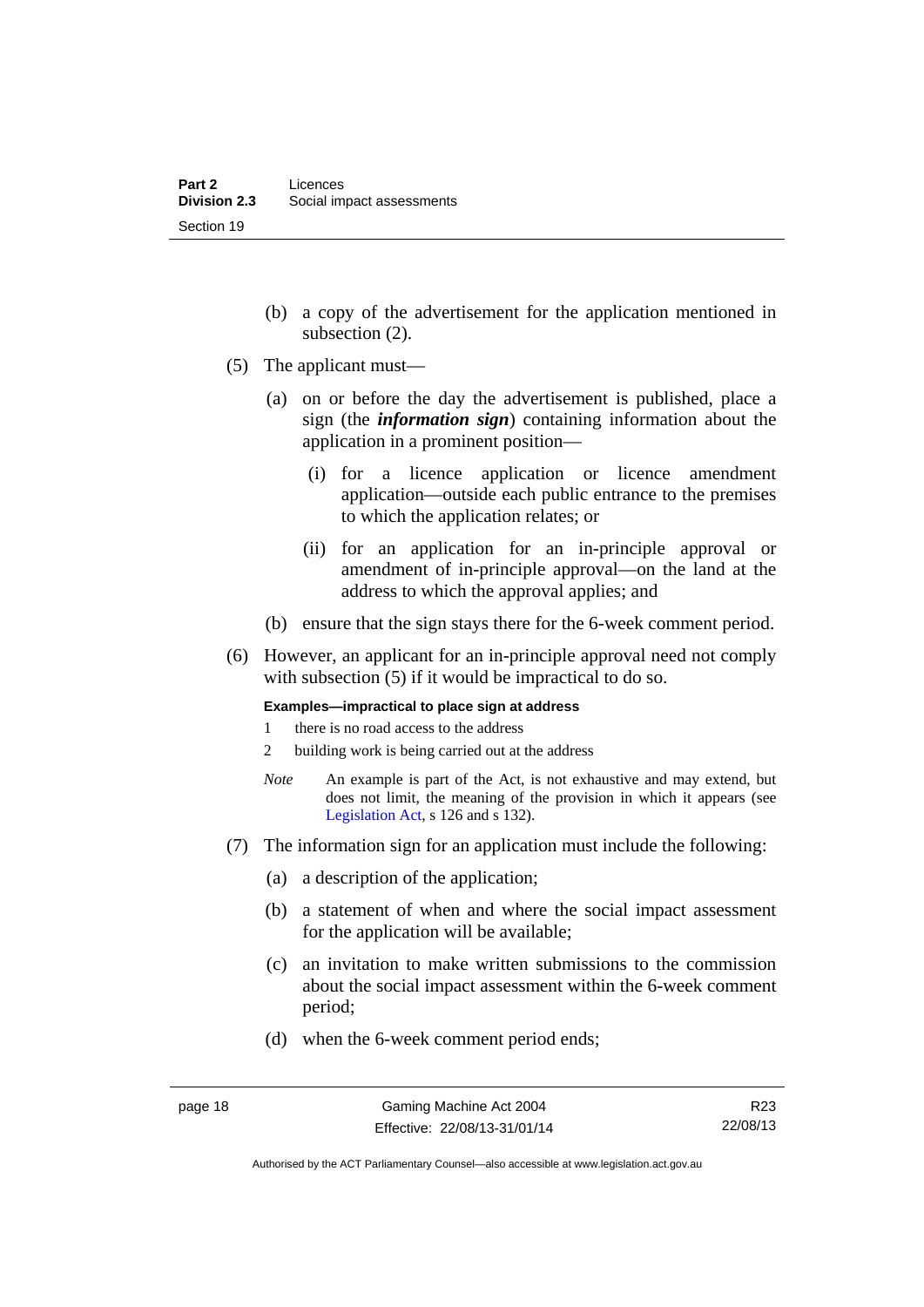- (e) details of where to get more information about the application.
- (8) The commission must make the social impact assessment available for inspection by members of the public at the commission's office during ordinary business hours during the 6-week comment period.
- (9) The commission must not decide the application until the 6-week comment period has ended.

# <span id="page-30-0"></span>**Division 2.4 Eligible people**

# <span id="page-30-1"></span>**20 Eligibility of individuals**

- (1) For this Act, an individual, other than an applicant for a licence, is an *eligible person* if there is not a disqualifying ground in relation to the individual.
- (2) For this Act, an individual who is an applicant for a licence is an *eligible person* for the application if—
	- (a) the individual—
		- (i) is an adult; and
		- (ii) holds a general licence or on licence; and
	- (b) there is not a disqualifying ground in relation to the individual.
- (3) Each of the following is a *disqualifying ground* in relation to an individual:
	- (a) the individual has been convicted, or found guilty, within the previous 5 years, whether in the ACT or elsewhere, of an offence—
		- (i) involving fraud or dishonesty; or
		- (ii) punishable by imprisonment for at least 1 year; or
		- (iii) against a law about gaming;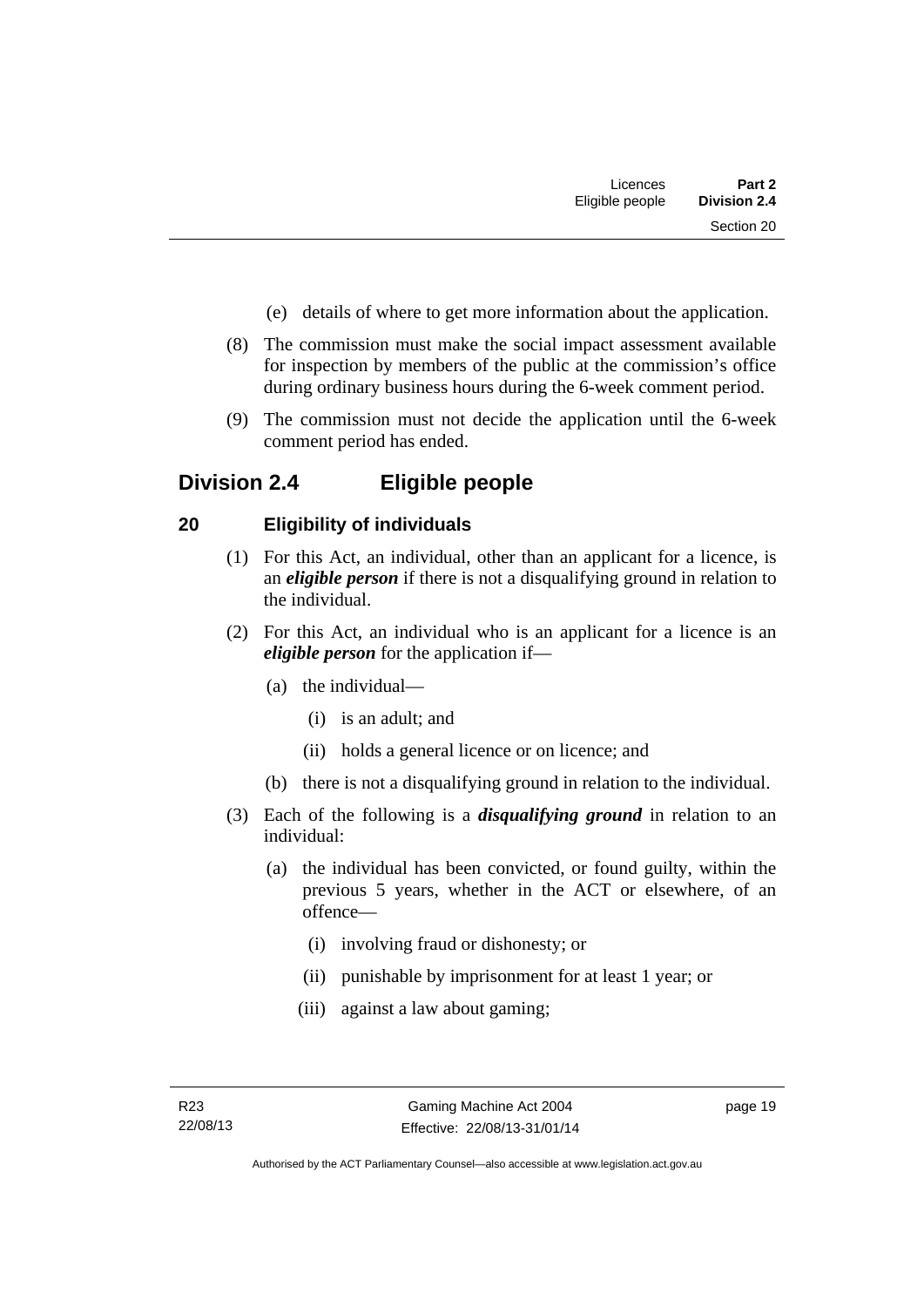(b) the individual is, or at any time in the last 5 years has been, bankrupt or personally insolvent;

- (c) at any time in the last 5 years the individual was involved in the management of a corporation when—
	- (i) the corporation became the subject of a winding-up order; or
	- (ii) a controller or administrator was appointed.
- (d) at any time in the last 12 months the individual had—
	- (i) a licence cancelled under section 58 (Disciplinary action); or
		- *Note Licence* is defined in s 56 and includes:
			- in-principle approval
			- authorisation to conduct a linked-jackpot arrangement
			- multi-user permit.
	- (ii) a licence cancelled under section 64 (Cancellation of licences because of cancellation etc of general and on licences); or
	- (iii) an application for approval as a supplier refused, on the basis that the person provided false or misleading information, under section 72 (Application and approval as supplier); or
	- (iv) approval as a supplier cancelled under section 73A (Cancellation etc of supplier's approval); or
	- (v) an application for approval as a technician refused, on the basis that the person provided false or misleading information, under section 75 (Approval of technicians); or

*Note Bankrupt or personally insolvent*—see the [Legislation Act,](http://www.legislation.act.gov.au/a/2001-14) dictionary, pt 1.

R23 22/08/13

Authorised by the ACT Parliamentary Counsel—also accessible at www.legislation.act.gov.au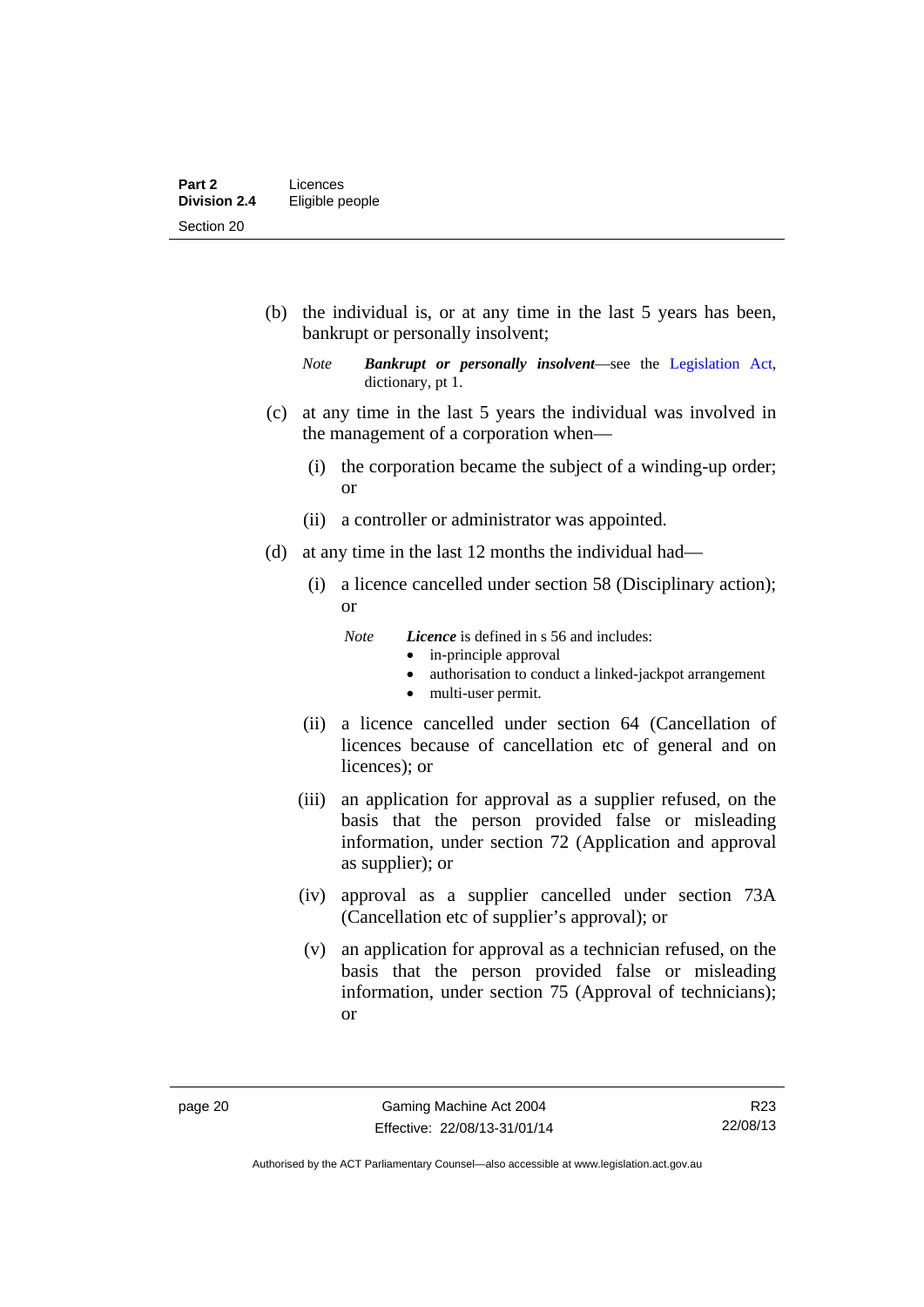| Licences        | Part 2              |
|-----------------|---------------------|
| Eligible people | <b>Division 2.4</b> |
|                 | Section 21          |

- (vi) approval as a technician cancelled under section 79 (1) (a) or (c) (Cancellation etc of technician's approval); or
- (vii) an application for approval as an attendant refused, on the basis that the person provided false or misleading information, under section 86 (Approval of attendants); or
- (viii) approval as an attendant cancelled under section 91 (1) (a) or (c) (Cancellation etc of attendant's approval).
- (4) Despite subsection (3), the commission may decide that the individual is an *eligible person* even though there is a disqualifying ground in relation to the individual.
- (5) However, the commission must not make a decision under subsection (4) unless satisfied that—
	- (a) if the individual is an applicant for a licence—the operation of gaming machines by the individual would not adversely affect the public; and
	- (b) it is otherwise in the public interest that the individual be treated as an eligible person.

# <span id="page-32-0"></span>**21 Eligibility of clubs and other corporations**

- (1) A corporation is an *eligible person* if—
	- (a) each executive officer and influential person of the corporation is an eligible person; and
	- (b) for a club—it is an eligible club; or
	- (c) for a corporation that is not a club—the corporation holds a general licence or on licence; and
	- (d) the corporation is not the subject of a winding-up order, and has not been the subject of a winding-up order in the last 3 years; and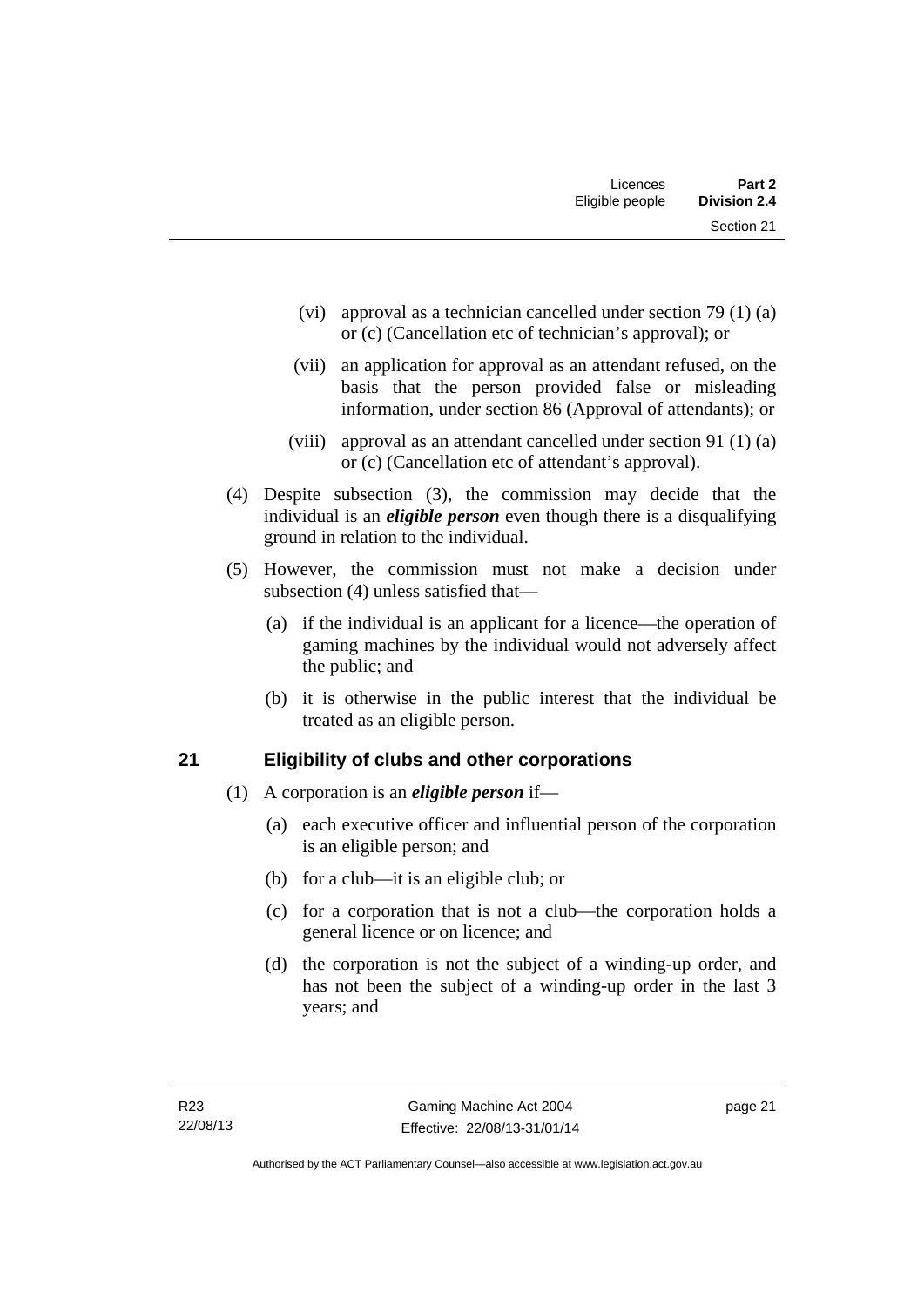- (e) a controller or administrator has not been appointed for the corporation in the last 3 years; and
- (f) the corporation is not the subject of an auditor's opinion that it is not able to pay all of its debts as and when they become due and payable; and
- (g) the corporation is not the subject of an auditor's adverse opinion or disclaimer of opinion, within the meaning of Auditing Standard ASA 705.
- (2) Despite subsection (1), the commission may decide that the corporation is an eligible person even though a provision of that subsection does not apply in relation to the corporation.
- (3) However, the commission must not make a decision under subsection (2) in relation to the corporation unless satisfied that—
	- (a) the operation of gaming machines by the corporation would not adversely affect the public; and
	- (b) it is otherwise in the public interest that the corporation be treated as an eligible person.
- (4) In this section:

*AUASB* means the Auditing and Assurance Standards Board established under the *[Australian Securities and Investments](http://www.comlaw.gov.au/Series/C2004A00819)  [Commission Act 2001](http://www.comlaw.gov.au/Series/C2004A00819)* (Cwlth), section 227AA (1).

*Auditing Standard ASA 705* means Auditing Standard ASA 705 *Modifications to the Opinion in the Independent Auditor's Report* made by the AUASB on 27 October 2009 under the [Corporations](http://www.comlaw.gov.au/Series/C2004A00818)  [Act](http://www.comlaw.gov.au/Series/C2004A00818), section 336 (1) (Auditing standards).

*Note* A copy of the standard is accessible at [www.comlaw.gov.au.](http://www.comlaw.gov.au/) 

Authorised by the ACT Parliamentary Counsel—also accessible at www.legislation.act.gov.au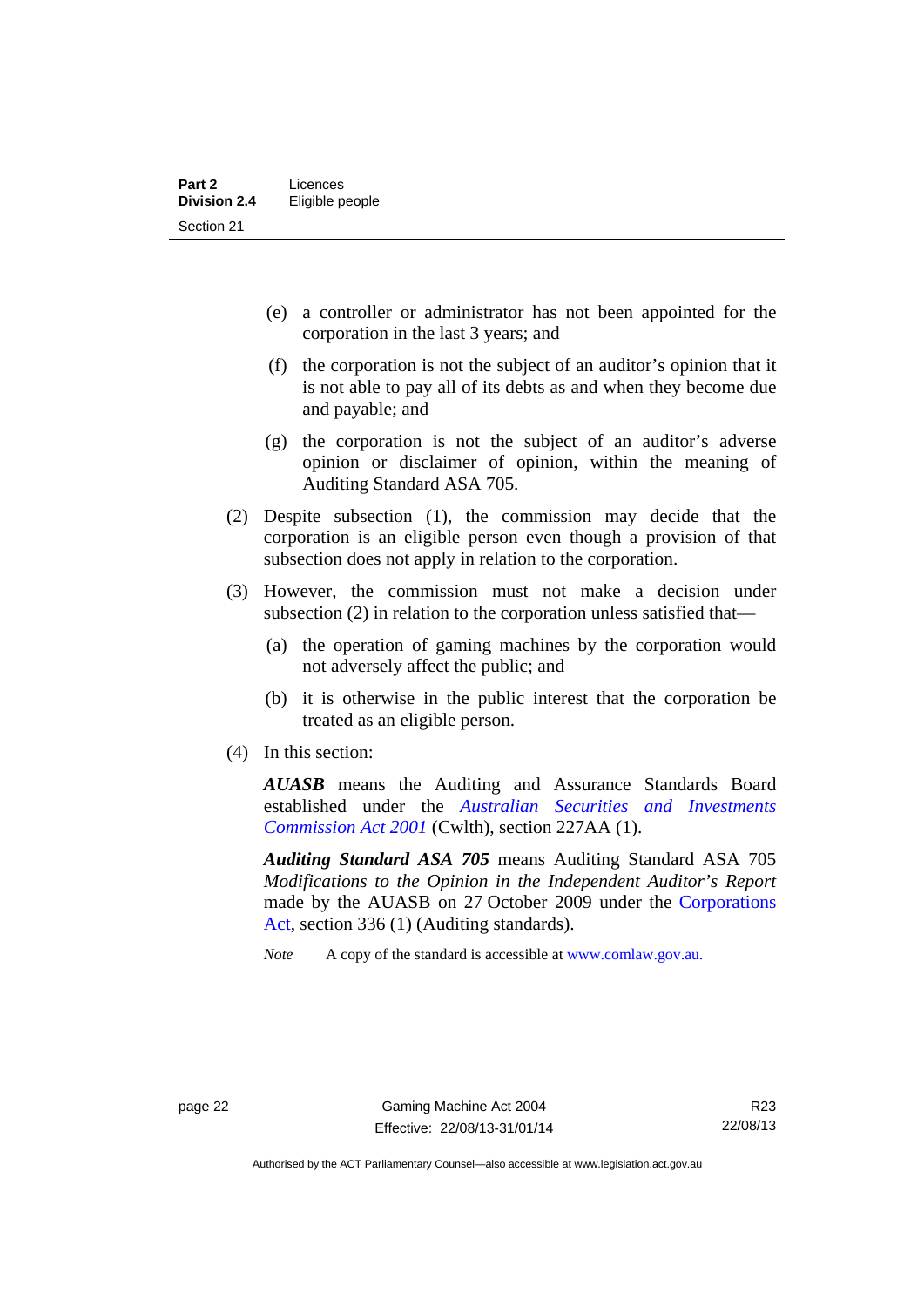# <span id="page-34-0"></span>**Division 2.5 Licence amendments**

# <span id="page-34-1"></span>**22 Licence amendment—applications**

- (1) A licensee may apply in writing to the commission for an amendment only to—
	- (a) decrease the number of licensed gaming machines allowed under the licence (a *decrease machines amendment*); or

*Note* Decreasing machines is also dealt with in par (e) and (g).

- (b) structurally change part of a gaming area at the licensed premises (a *structural change amendment*); or
- (c) enable the licensee to temporarily store gaming machines at other premises (a *temporary storage amendment*); or
- (d) enable the licensee to relocate to a new venue (a *venue relocation amendment*); or
- (e) if the licensee is a club and holds more than 1 licence decrease the number of gaming machines allowed under 1 or more licences by a total of not more than the relevant number of machines and increase the number of machines allowed under 1 other licence by the same number, to enable the licensee to relocate the gaming machines (a *small-scale machine relocation amendment*); or
- (f) if the licensee is a club and holds more than 1 licence decrease the number of gaming machines allowed under 1 or more licences by a total of more than the relevant number of machines and increase the number of machines allowed under 1 other licence by the same number, to enable the licensee to relocate the gaming machines (a *large-scale machine relocation amendment*); or
- (g) if the licensee is a club—decrease the number of gaming machines allowed under 1 or more licences to enable the licensee to move the gaming machines to premises for which

page 23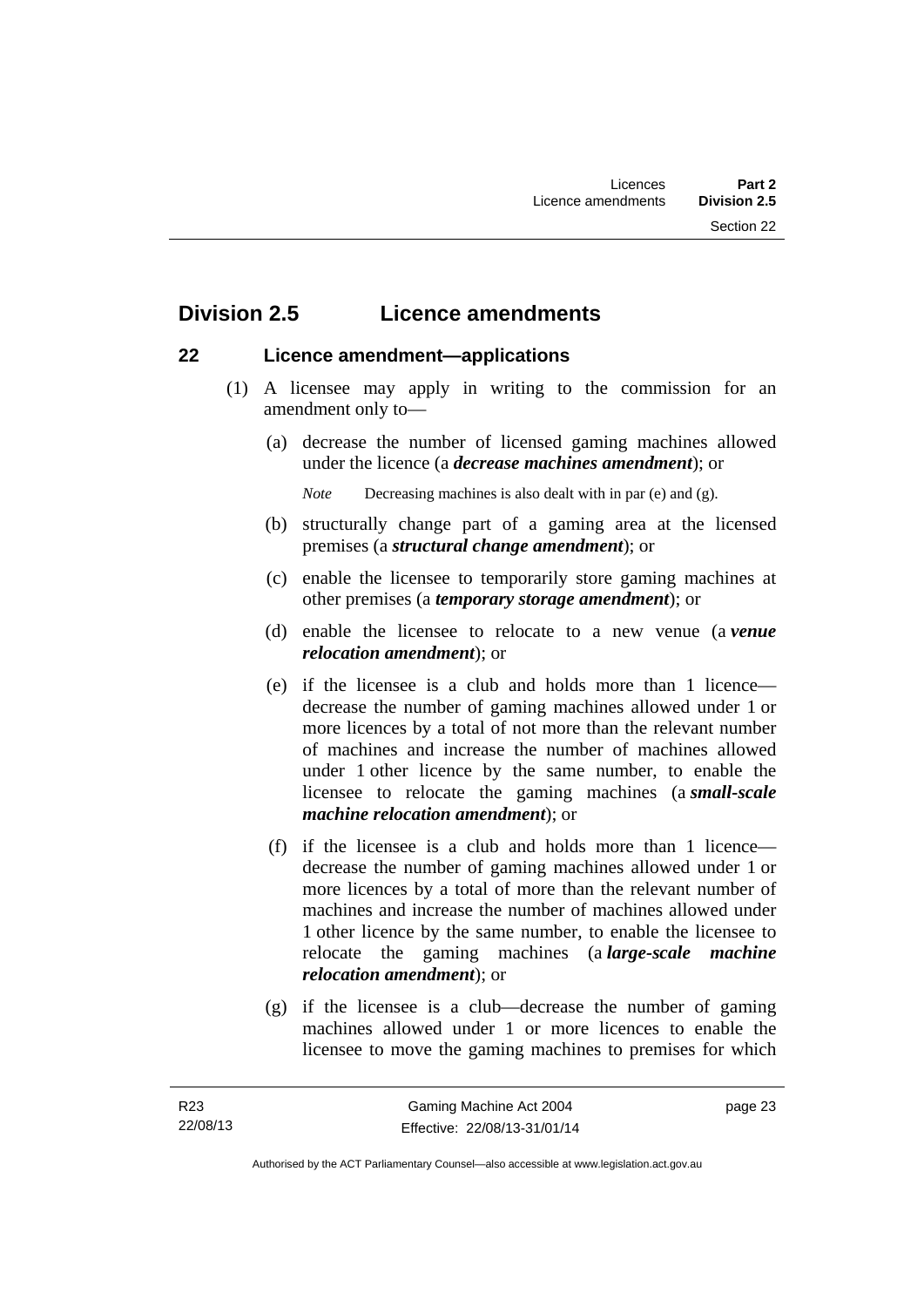the licensee is applying for a licence (a *new venue amendment*); or

- (h) make 1 or more of the following changes to a gaming machine operated under the licence (a *technical amendment*):
	- (i) change the percentage payout of the machine;
	- (ii) change the basic stake denomination of the machine;
	- (iii) change the kind of machine;

#### **Example**

to change from King of the Thames mk 2 gaming machines to King of the Thames mk 3 gaming machines or to Magnificent Mel gaming machines

- *Note* An example is part of the Act, is not exhaustive and may extend, but does not limit, the meaning of the provision in which it appears (see [Legislation Act,](http://www.legislation.act.gov.au/a/2001-14) s 126 and s 132).
- (iv) change any other detail mentioned in the schedule to the licence.
- *Note 1* If a form is approved under the [Control Act](http://www.legislation.act.gov.au/a/1999-46), s 53D for an application, the form must be used.

*Note* 2 A fee may be determined under s 177 for an application.

(2) In this section:

*relevant number of machines*, for a small-scale machine relocation amendment or a large-scale machine relocation amendment, means the smaller of the following number of machines:

- $(a)$  10;
- (b) 10% of the number of machines authorised to be operated under a licence at the licensed premises to which the machines are to be relocated (rounded down to the nearest whole number).

R23 22/08/13

Authorised by the ACT Parliamentary Counsel—also accessible at www.legislation.act.gov.au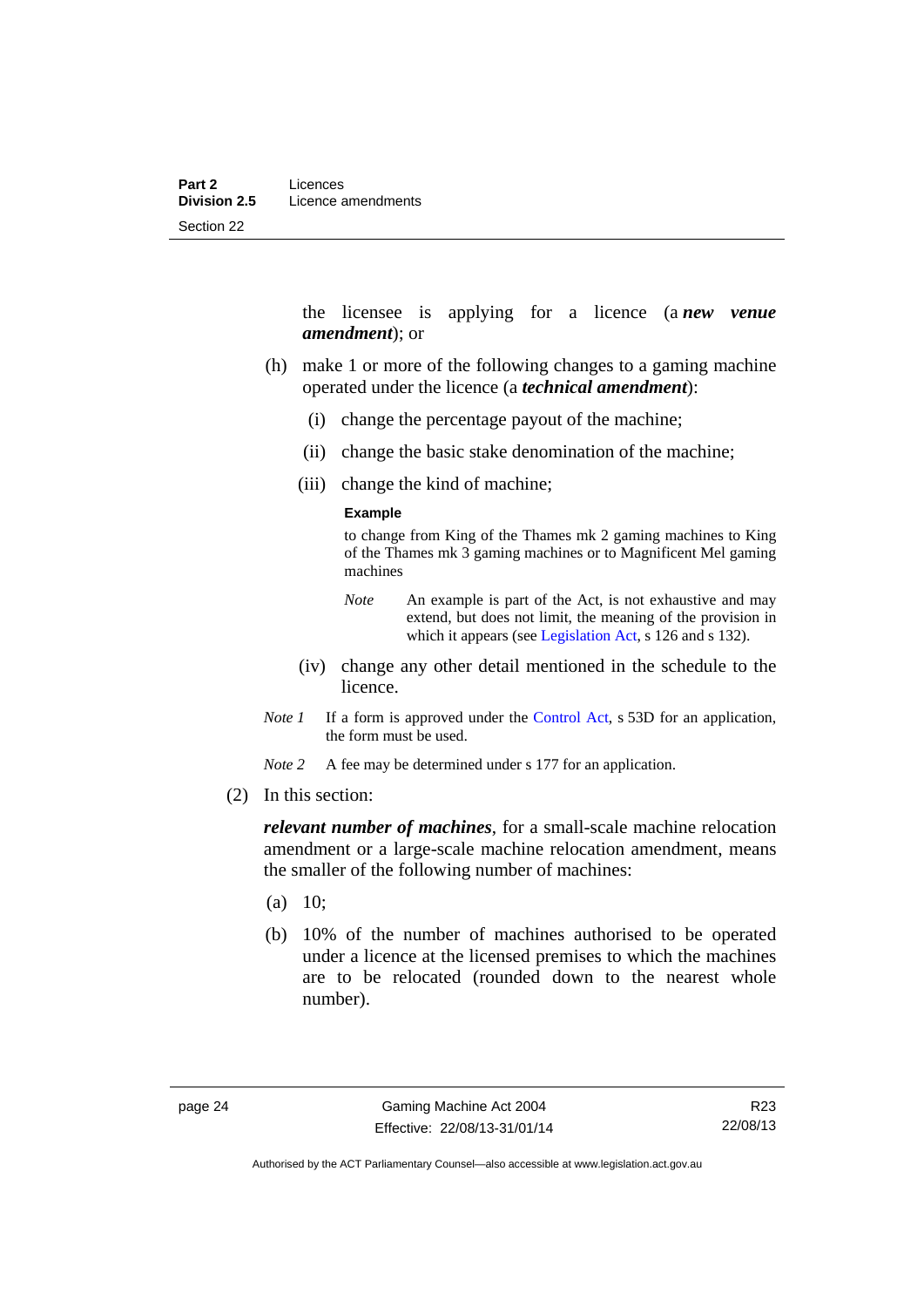#### **23 Licence amendment—contents of applications**

- (1) A licence amendment application must—
	- (a) be in writing signed by the applicant; and
	- (b) set out the proposed amendment of the licence; and
	- (c) explain why the applicant is seeking the amendment; and
	- (d) for a decrease machines amendment—state the number of machines to be removed from the licence; and
	- (e) for a structural change amendment—be accompanied by a plan showing the proposed changes to the gaming area; and
	- (f) for a temporary storage amendment—state—
		- (i) the number of machines to be temporarily stored; and
		- (ii) where the machines will be temporarily stored; and
		- (iii) when the machines will need to be temporarily stored; and
	- (g) for a venue relocation amendment—
		- (i) state the address, and block and section number, of the new venue; and
		- (ii) be accompanied by—
			- (A) a social impact assessment; and
			- (B) a plan of the new venue, showing the proposed gaming area; and
			- (C) if the applicant is a club—evidence that a majority of the voting members of the club who voted in a ballot conducted under the regulation voted for the club relocating to the new venue; and
	- (h) for a small-scale machine relocation amendment—

page 25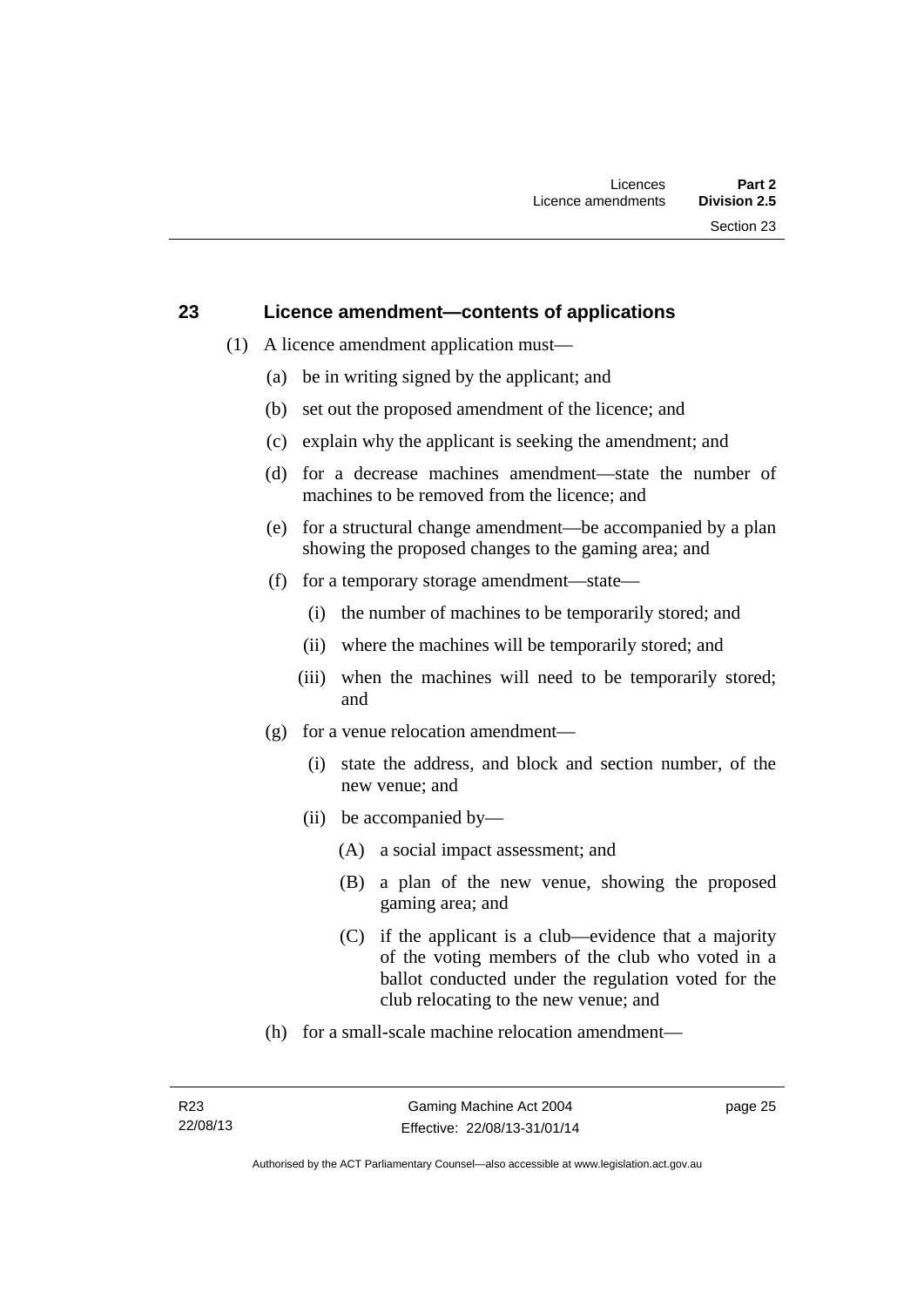- (i) state the number of machines to be relocated; and
- (ii) be accompanied by a plan of the licensed premises showing where the gaming machines are to be relocated; and
- (i) for a large-scale machine relocation amendment—
	- (i) state the number of machines to be relocated; and
	- (ii) be accompanied by—
		- (A) a social impact assessment; and
		- (B) a plan of the licensed premises showing where the gaming machines are to be relocated; and
		- (C) evidence that a majority of the voting members of the club who voted in a ballot conducted under the regulation voted for the stated number of gaming machines to be relocated and the premises they are to be relocated to and from; and
- (j) for a new venue amendment—
	- (i) state—
		- (A) the address, and block and section number, of the new venue; and
		- (B) the number of machines to be moved to the new venue; and
		- (C) the class, number, kind, coin denomination and percentage payout of gaming machines for which the new licence is sought; and
	- (ii) be accompanied by—
		- (A) each of the required documents for an initial application under section 11 (2); and

Authorised by the ACT Parliamentary Counsel—also accessible at www.legislation.act.gov.au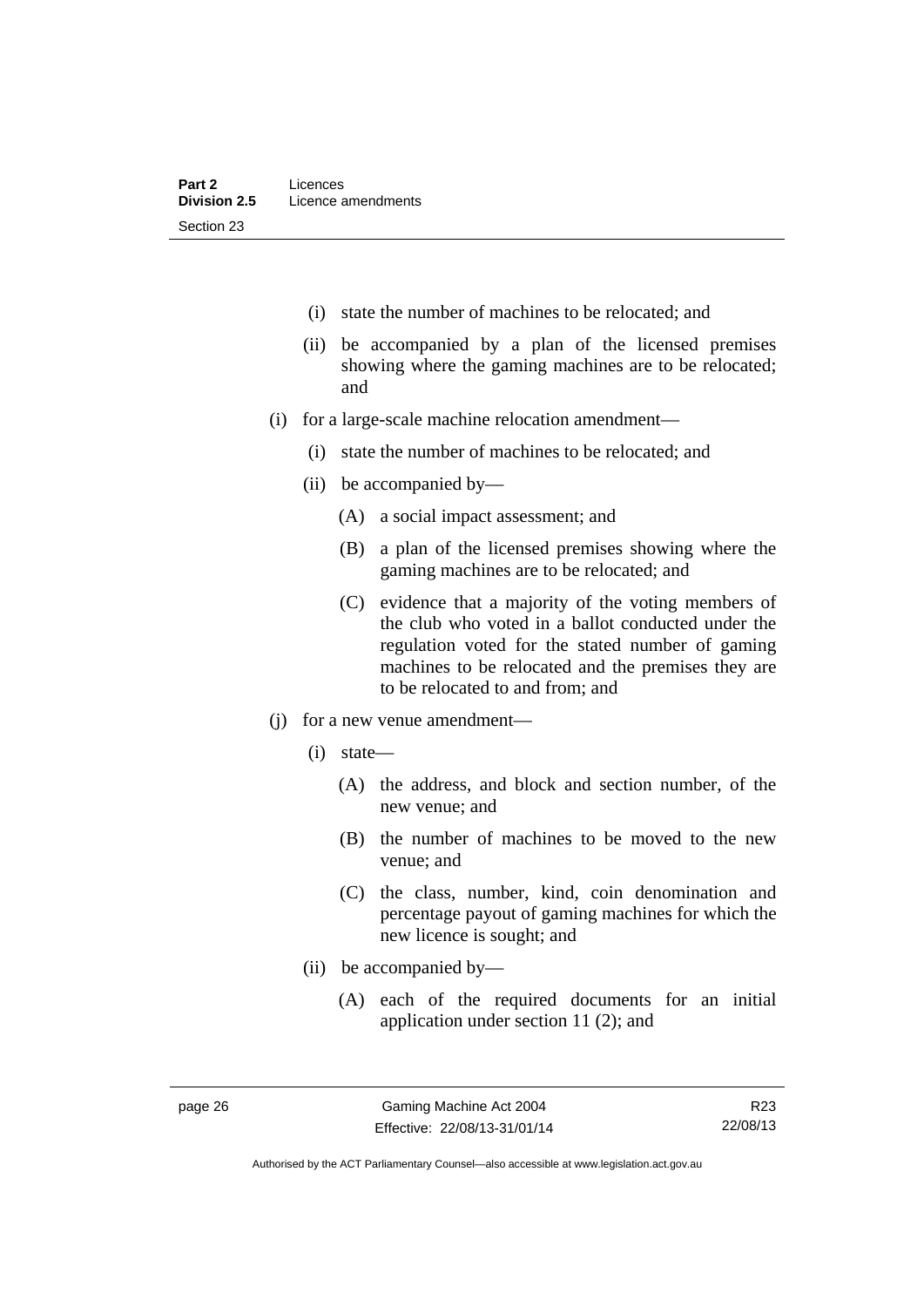- *Note Required documents* include a social impact assessment, a scale plan of the premises and the rules and control procedures for the operation of the gaming machines.
- (B) a description of the applicant's intended monetary investment in property, buildings and facilities at the new venue; and
- (C) a description of the amenities and facilities intended for the new venue; and
- (D) evidence that a majority of the voting members of the club who voted in a ballot conducted under the regulation voted for the club having the proposed number of gaming machines at the premises proposed to be licensed.
- (2) A regulation may require an application to—
	- (a) include stated information; or
	- (b) be accompanied by stated documents.
- (3) The commission need not decide the licence amendment application if the application is not in accordance with this section.

## **24 Licence amendment decision—decrease machines amendment**

- (1) This section applies if a licensee applies for a decrease machines amendment under section 22 (1) (a).
- (2) The commission must amend the licence in accordance with the application.

## **25 Licence amendment decision—structural change amendment**

(1) This section applies if a licensee applies for a structural change amendment under section 22 (1) (b).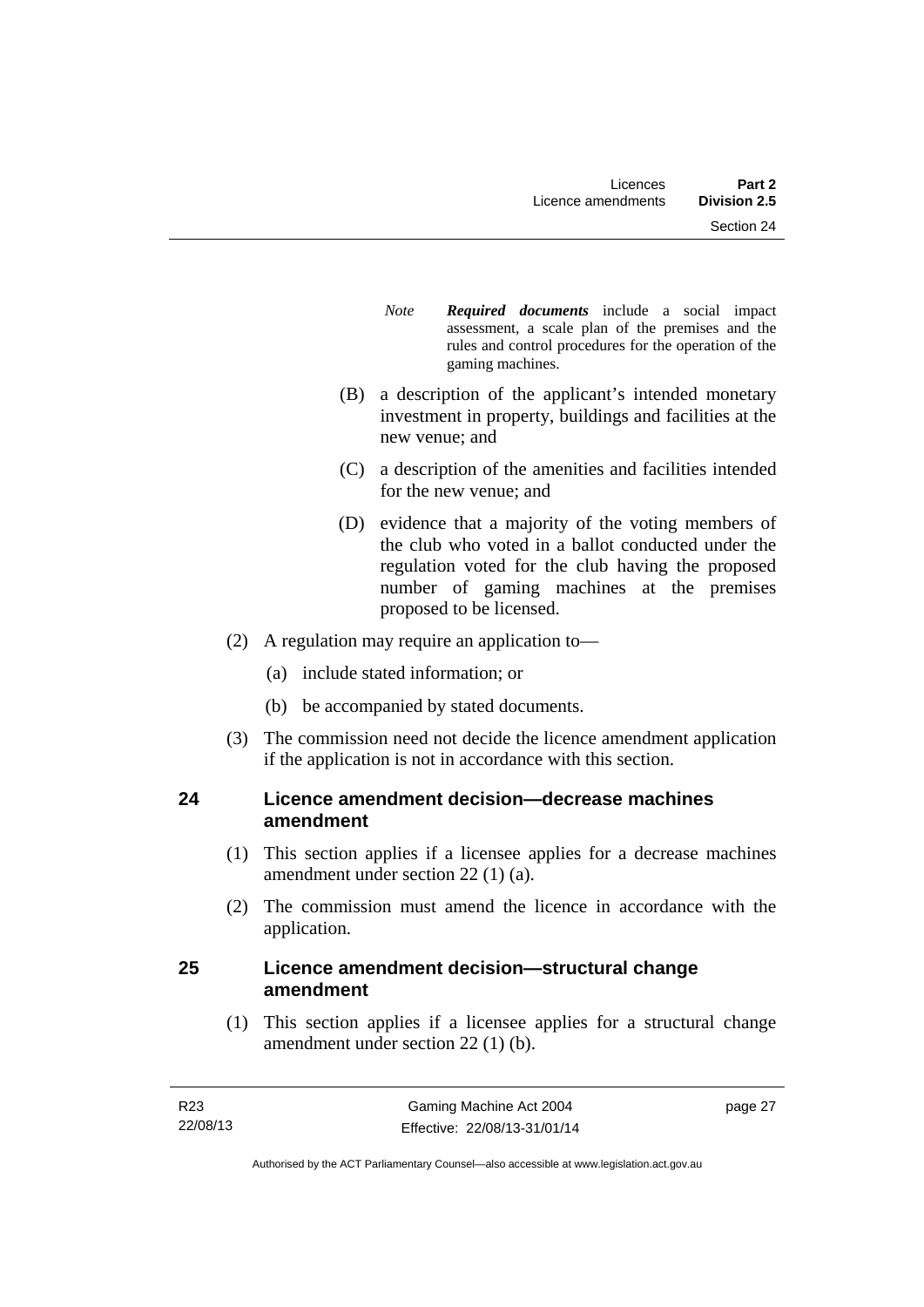- (2) The commission must—
	- (a) amend the licence in accordance with the application if satisfied that the gaming area as it is proposed to be changed will be suitable for the operation of gaming machines; and
	- (b) if not satisfied under paragraph (a)—refuse to amend the licence.
- (3) In deciding whether a gaming area will be suitable for the operation of gaming machines, the commission must consider—
	- (a) the safety and comfort of patrons; and
	- (b) harm minimisation strategies for patrons.

#### **26 Licence amendment decision—temporary storage amendment**

- (1) This section applies if a licensee applies for a temporary storage amendment under section 22 (1) (c).
- (2) The commission may amend the licence for a stated period in accordance with the application if satisfied that the gaming machines—
	- (a) need to be removed from the licensed premises for a good reason; and
	- (b) will be stored at other appropriate premises temporarily; and
	- (c) will not be operated at the other premises.
- (3) Also, the commission may amend the licence to allow the licensee to temporarily store not more than 10% of the machines authorised under the licence, for not longer than 12 months, if satisfied that no machines under the licence have been stored under this subsection in the 12 months preceding the application.
- (4) Subsection (3) and this subsection expire 3 years after the day this subsection commences.

R23 22/08/13

Authorised by the ACT Parliamentary Counsel—also accessible at www.legislation.act.gov.au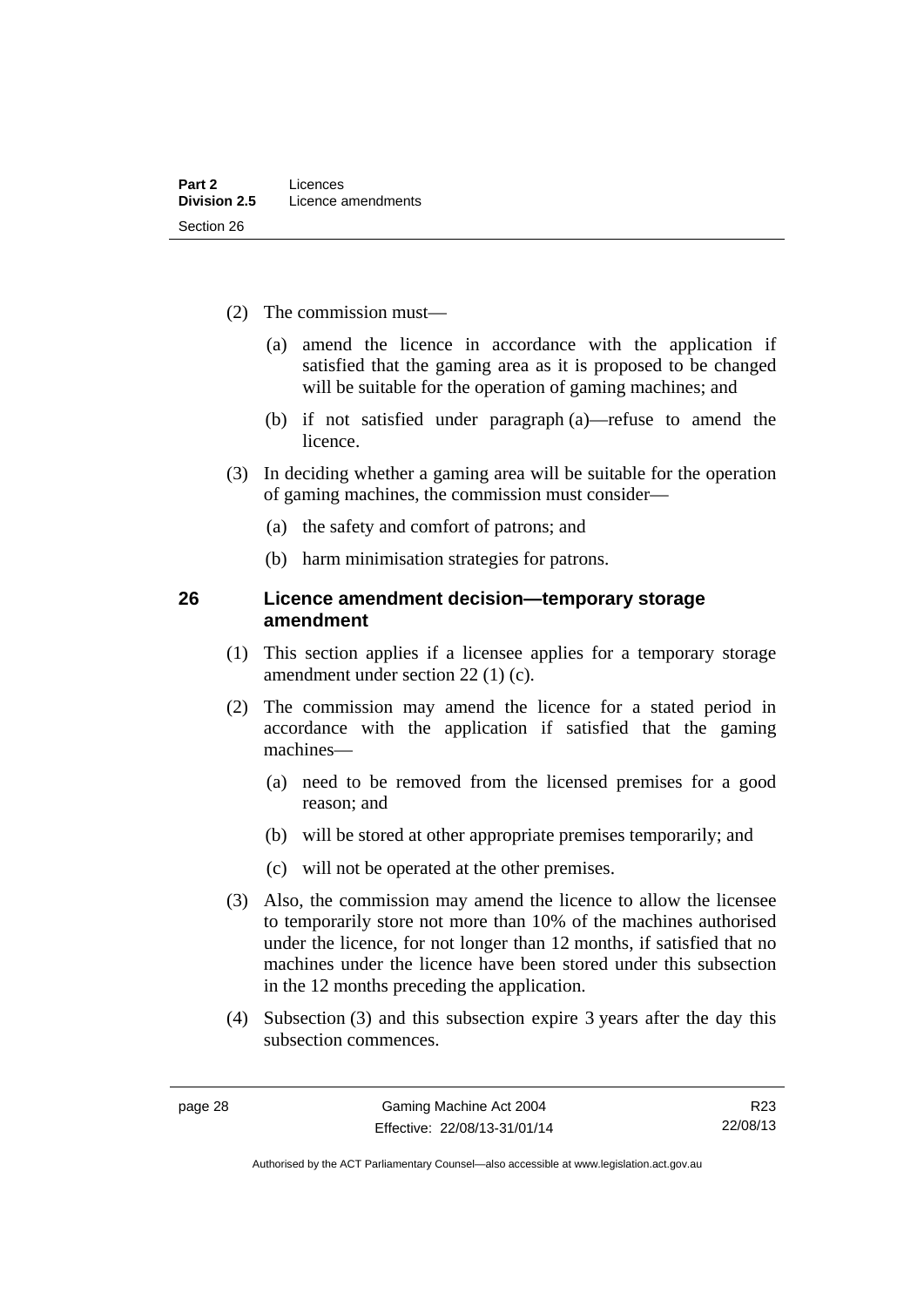(5) To remove any doubt, the temporary storage amendment does not affect the number of gaming machines licensed to the licensee.

### **26A Licence amendment decision—venue relocation amendment**

- (1) This section applies if a licensee applies for a venue relocation amendment under section 22 (1) (d).
- (2) The commission must amend the licence in accordance with the application if satisfied that—
	- (a) the size and layout of both the new venue and the proposed gaming area is suitable for the operation of the machines that would be allowed under the licence; and
	- (b) amendment of the licence to relocate the venue is appropriate; and

*Note* In deciding whether an amendment of a licence is appropriate, the commission must consider certain things (see s (4)).

- (c) the licensee does not owe an amount to the Territory under a tax law or a gaming law; and
- (d) if the applicant is a club—a majority of the voting members of the club who voted in a ballot conducted under the regulation voted for the club relocating to the new venue.
- (3) However, if the commission is not satisfied under subsection (2) in relation to the number of machines stated in the application, but would be satisfied under subsection (2) (a) and (b) in relation to fewer machines, the commission may amend the licence to allow fewer machines at the new venue.
- (4) In deciding whether an amendment of a licence under this section is appropriate, the commission must consider the following things:
	- (a) the application for the amendment;
	- (b) the social impact assessment for the application;

page 29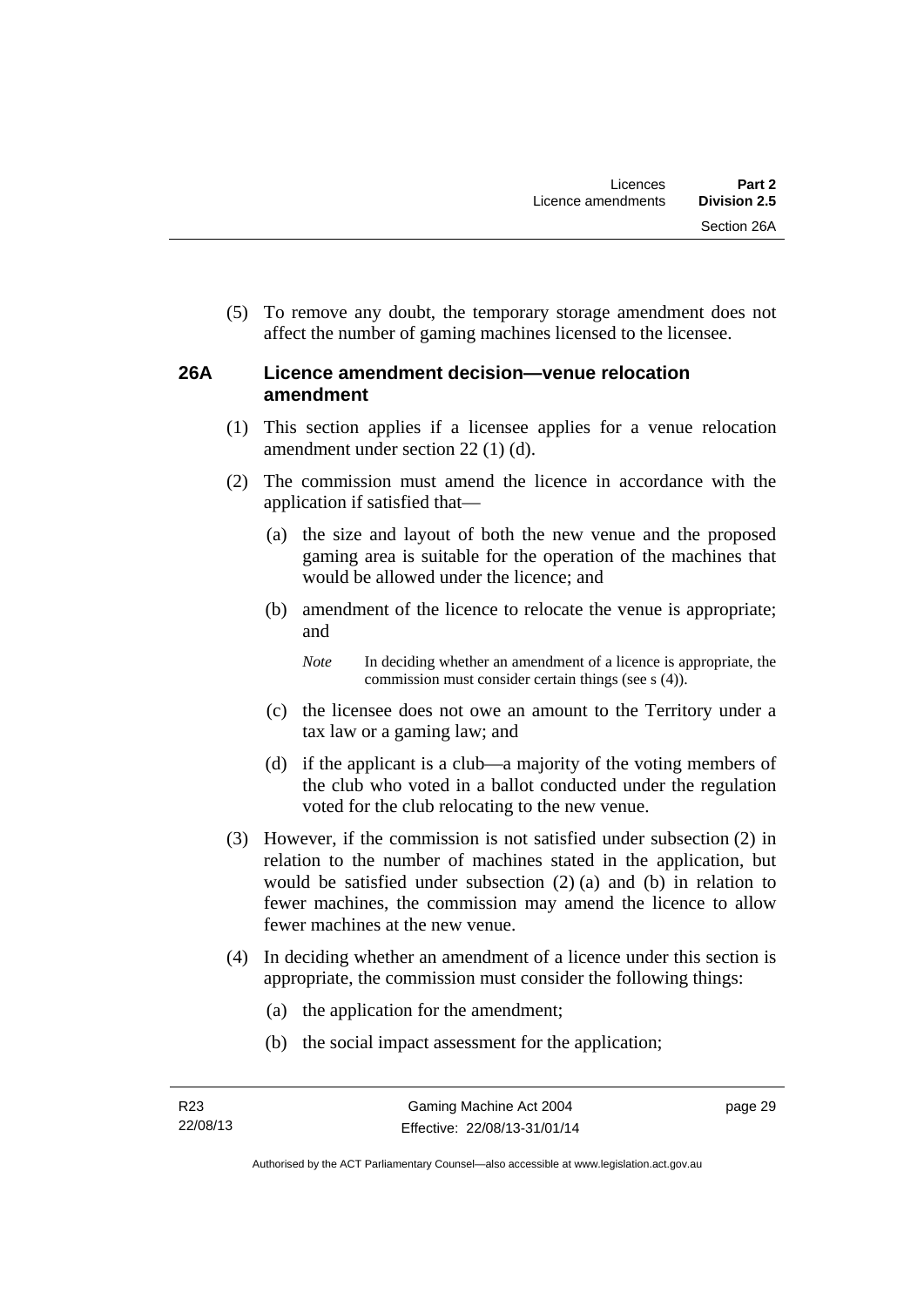- (c) each submission made about the social impact assessment within the 6-week comment period mentioned in section 19 (3) (Publication of social impact assessments by applicant);
- (d) if the applicant is a club—the extent to which the club has contributed to, or is likely to contribute to, the community and supported and benefited the community.

### **26B Licence amendment decision—small-scale machine relocation amendment**

- (1) This section applies if a licensee applies for a small-scale machine relocation amendment under section 22 (1) (e).
- (2) If the commission is concerned that there may be a significant social impact if the licences are amended as proposed in the application, the commission may, by notice in writing to the applicant, require the applicant to provide—
	- (a) a social impact statement for the application; or
	- (b) a social impact assessment for the application.

#### **Examples—concern about possible significant social impact because of licence amendment**

- 1 concern that the harm minimisation strategies for the premises may not be sufficient to deal with the increased number of machines at the premises, potentially causing risk to patrons and people in the local community
- 2 concern that multiple previous small-scale machine relocations to the premises may have resulted in a significant increase in the number of machines at the premises, with possible consequential negative social impact
- 3 concern that the local community may be particularly vulnerable to problem gambling, and increasing the number of machines at the premises may have a detrimental effect on people in the local community
- 4 concern that the relocation may result in the number of machines in the area being significantly higher than other comparable areas, with possible consequential negative social impact
- *Note* An example is part of the Act, is not exhaustive and may extend, but does not limit, the meaning of the provision in which it appears (see [Legislation Act,](http://www.legislation.act.gov.au/a/2001-14) s 126 and s 132).

page 30 Gaming Machine Act 2004 Effective: 22/08/13-31/01/14

R23 22/08/13

Authorised by the ACT Parliamentary Counsel—also accessible at www.legislation.act.gov.au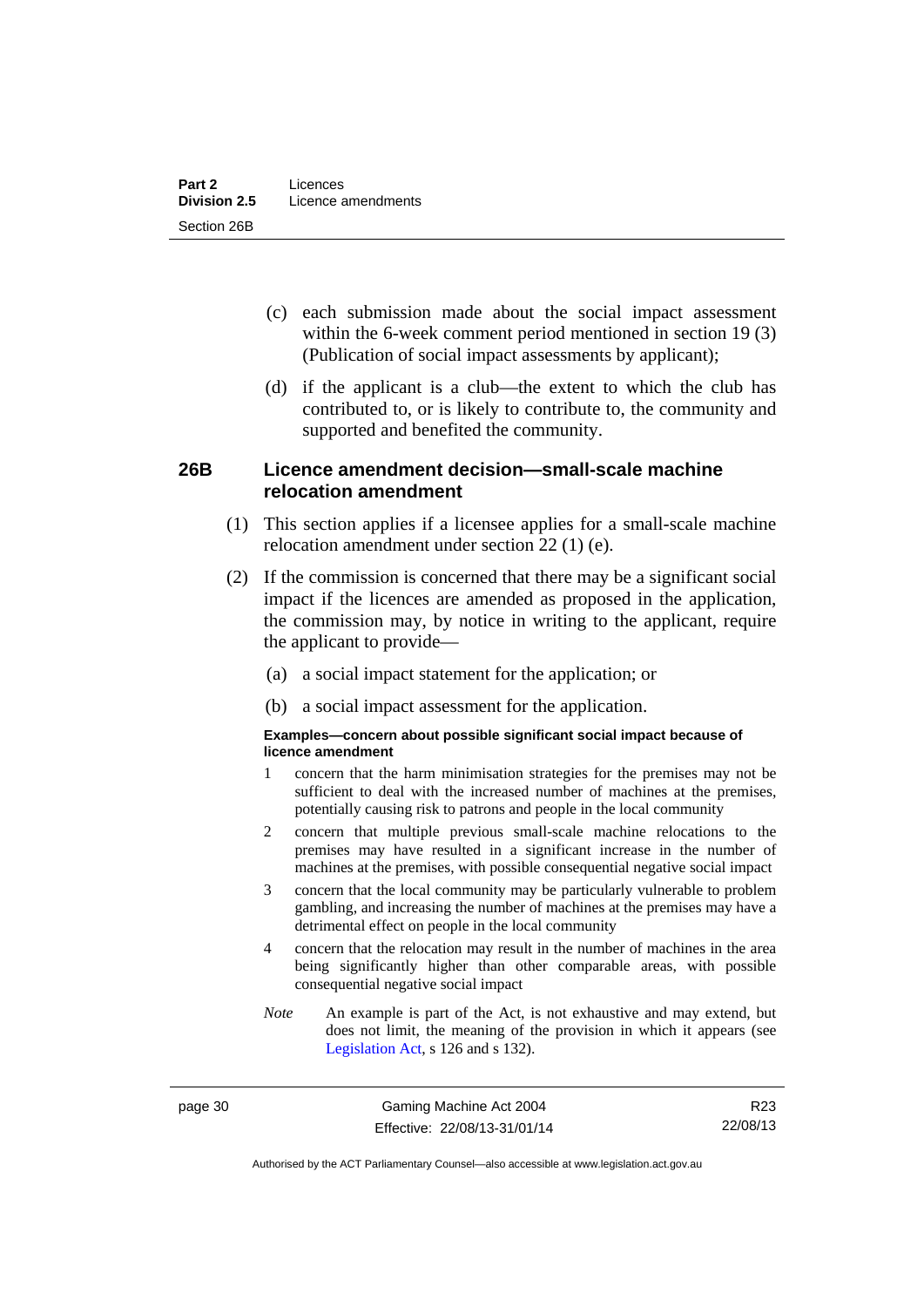- (3) If a social impact statement or social impact assessment is required under subsection (2), the commission must not decide the application until—
	- (a) for a social impact statement—the applicant provides the statement; or
	- (b) for a social impact assessment—the 6-week comment period under section 19 (Publication of social impact assessments by applicant) has ended.
- (4) The commission must amend the licences in accordance with the application if satisfied that—
	- (a) the size and layout of the premises where the gaming machines are to be relocated is suitable for the operation of the machines that would be allowed under the licence; and
	- (b) if a social impact statement is required under subsection (2) amendment of the licences in accordance with the application is appropriate, considering—
		- (i) the application; and
		- (ii) the social impact statement; and
	- (c) if a social impact assessment is required under subsection (2)—amendment of the licences in accordance with the application is appropriate, considering—
		- (i) the application; and
		- (ii) the social impact assessment; and
		- (iii) each submission made about the social impact assessment within the 6-week comment period under section 19.
- (5) However, if the commission is not satisfied under subsection (4) in relation to the number of machines stated in the application, but would be satisfied in relation to fewer machines, the commission may amend the licences to relocate fewer machines.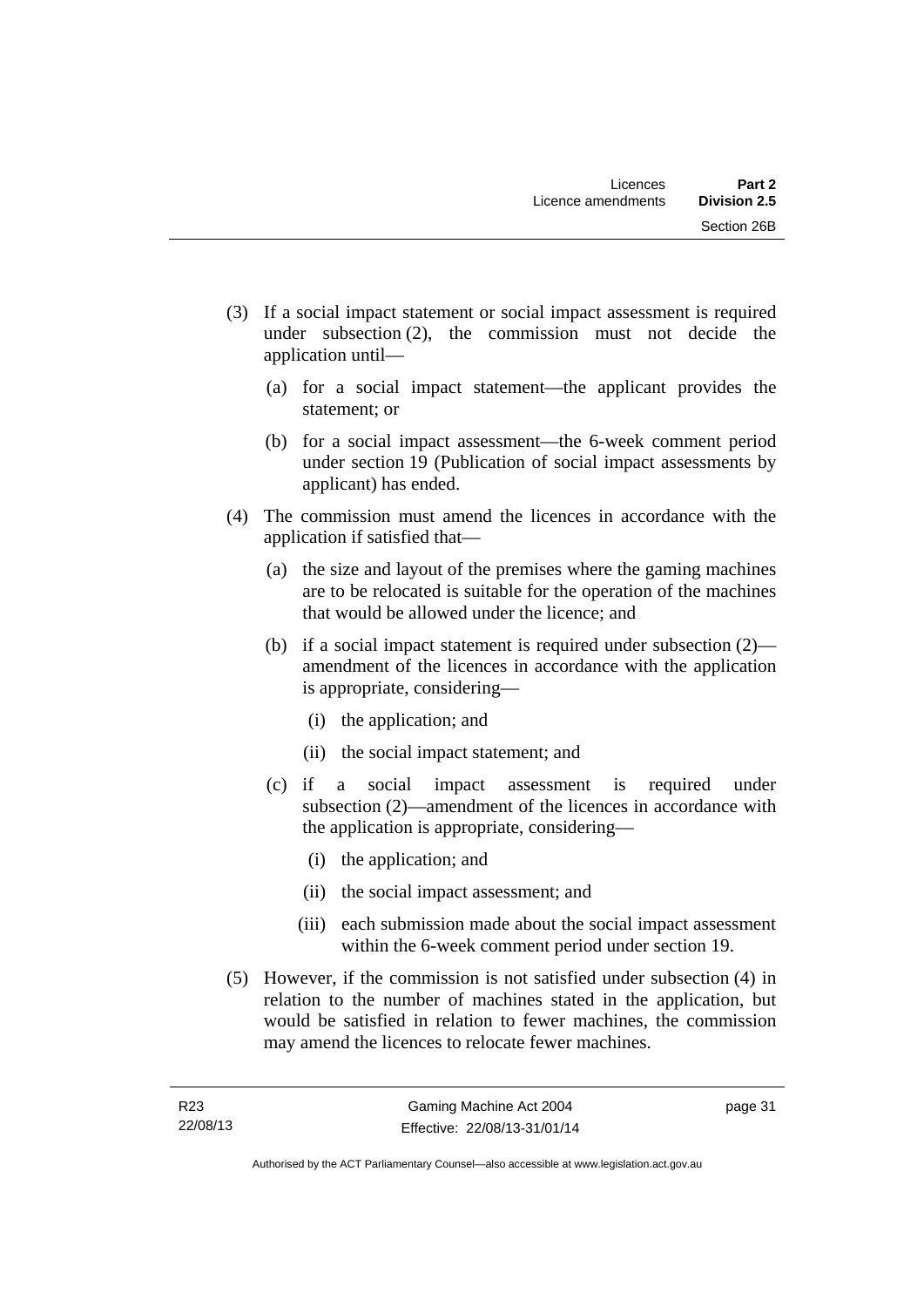(6) In this section—

*social impact statement*, for a small-scale machine relocation amendment application means a written assessment of the likely economic and social impact of the operation of gaming machines under the licences as proposed to be amended that—

- (a) satisfies the requirements prescribed by regulation; and
- (b) addresses the matters prescribed by regulation; and
- (c) includes the information prescribed by regulation.

#### **26C Licence amendment decision—large-scale machine relocation amendment**

- (1) This section applies if a licensee applies for a large-scale machine relocation amendment under section 22 (1) (f).
- (2) The commission must amend the licences in accordance with the application if satisfied that—
	- (a) the size and layout of the premises where the gaming machines are to be relocated is suitable for the operation of the machines that would be allowed under the licence; and
	- (b) amendment of the licences to move the gaming machines to other licensed premises is appropriate; and
		- *Note* In deciding whether an amendment of a licence is appropriate, the commission must consider certain things (see s (4)).
	- (c) the number of club members worked out under the regulation, and the pattern of use of gaming machines by club members, is sufficient to justify the number of extra machines at the licensed premises where the machines would be relocated; and
	- (d) the licensee does not owe an amount to the Territory under a tax law or a gaming law; and
	- (e) a majority of the voting members of the club who voted in a ballot conducted under the regulation voted for the number of

R23 22/08/13

Authorised by the ACT Parliamentary Counsel—also accessible at www.legislation.act.gov.au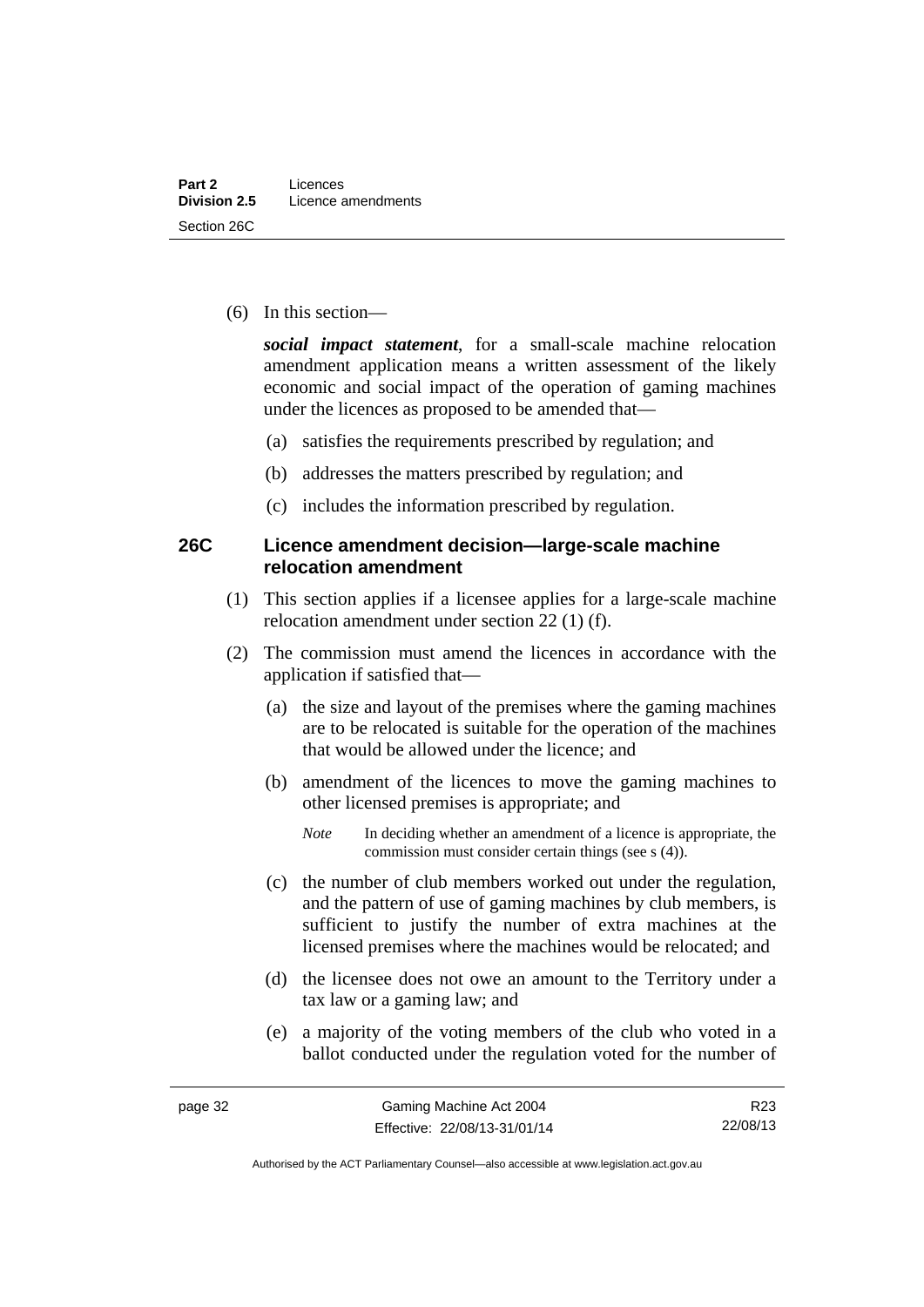gaming machines stated under section  $23(1)(i)$  (i) to be relocated and the premises they are to be relocated to and from.

- (3) However, if the commission is not satisfied under subsection (2) in relation to the number of machines stated in the application, but would be satisfied under subsection (2) (a) to (c) in relation to fewer machines, the commission may amend the licences to relocate fewer machines.
- (4) In deciding whether an amendment of licences under this section is appropriate, the commission must consider the following things:
	- (a) the application for the amendment;
	- (b) the social impact assessment for the application;
	- (c) each submission made about the social impact assessment within the 6-week comment period mentioned in section 19 (3) (Publication of social impact assessments by applicant);
	- (d) the extent to which the club has contributed to, or is likely to contribute to, the community and supported and benefited the community.

### **26D Licence amendment decision—new venue amendment**

- (1) This section applies if a licensee applies for a new venue amendment under section 22 (1) (g).
- (2) The commission must amend the licence or licences, and issue the new licence, in accordance with the application if satisfied that—
	- (a) the application satisfies each additional mandatory requirement under section 13; and
	- (b) it is appropriate to issue the new licence; and
		- *Note* In deciding whether it is appropriate to issue the new licence, the commission must consider certain things (see s (6)).
	- (c) the licensee does not owe an amount to the Territory under a tax law or a gaming law; and

page 33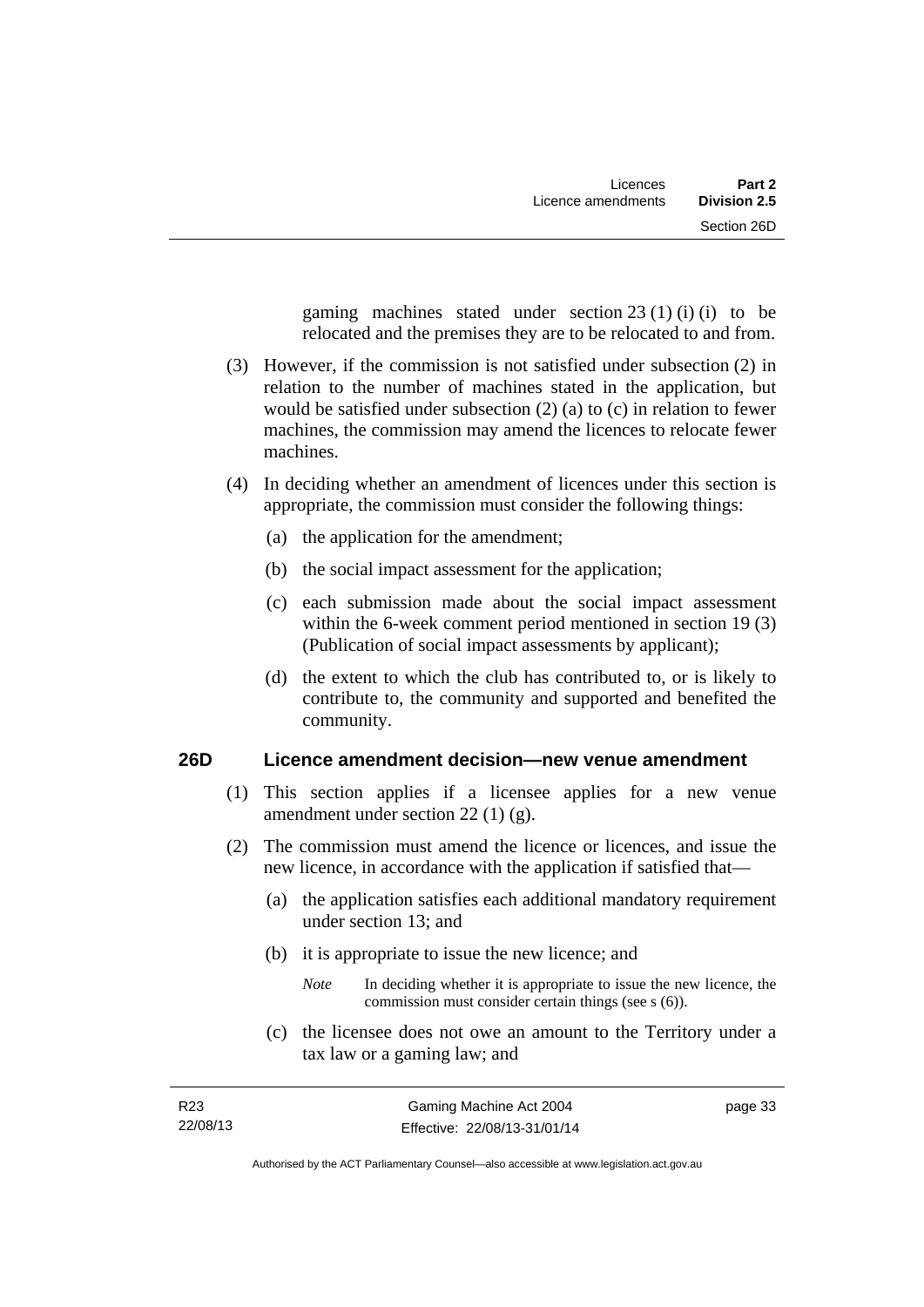- (d) a majority of the voting members of the club who voted in a ballot conducted under the regulation voted for the club having the proposed number of gaming machines at the new venue.
- (3) However, the commission may refuse to amend the licence or licences and issue the new licence if a ground for refusing the new licence exists under section 14 (Grounds for refusing initial licence application by club).
- (4) If the commission is not satisfied under subsection (2) in relation to the number of machines stated in the application, but would be satisfied under subsection (2) (a) and (b) in relation to fewer machines, the commission may amend the licence or licences, and issue the new licence, to move fewer machines to the new venue.
- (5) The new licence may be conditional.
- (6) In deciding whether it is appropriate to issue the new licence, the commission must consider the following things:
	- (a) the application;
	- (b) the size and layout of the new venue;
	- (c) the size and layout of the proposed gaming area;
	- (d) the following information about the club:
		- (i) the number of club members worked out under the regulation;
		- (ii) the ratio of club members to the number of gaming machines held by the licensee;
		- (iii) the extent to which the club has contributed to, or is likely to contribute to, the community and supported and benefited the community;
	- (e) the social impact assessment for the application;

Authorised by the ACT Parliamentary Counsel—also accessible at www.legislation.act.gov.au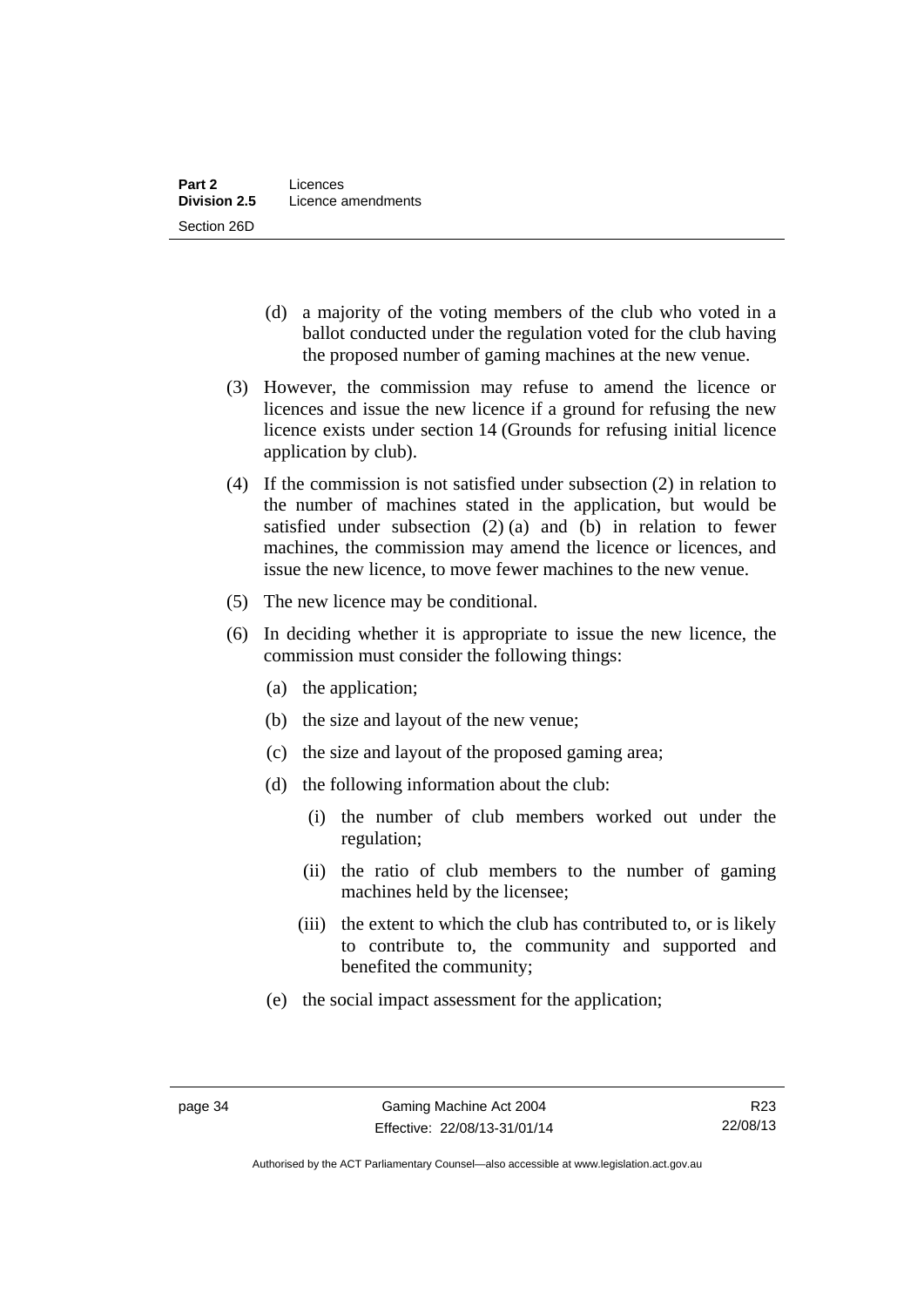- (f) each submission made about the social impact assessment within the 6-week comment period mentioned in section 19 (3) (Publication of social impact assessments by applicant);
- (g) the applicant's intended monetary investment in property, buildings and facilities at the new venue;
- (h) the amenities and facilities intended for the new venue compared to existing amenities and facilities in the local area around the new venue;
- (i) any other relevant matter.

## **26E Licence amendment decision—technical amendment**

- (1) This section applies if a licensee applies for a technical amendment under section 22 (1) (h).
- (2) The commission must—
	- (a) amend the licence in accordance with the application if satisfied that the change to the gaming machine is technically suitable; and
	- (b) if not satisfied under paragraph (a)—refuse to amend the licence.
- (3) In deciding whether a change to a gaming machine is technically suitable, the commission must take into account each technical evaluation of the gaming machine carried out under section 69 (Approval of gaming machines and peripheral equipment).

# **27 Request for return of licence**

(1) If the commission proposes to amend a licence under this division, the commission must give the licensee written notice of the proposed amendment and ask for the licence to be given to the commission for amendment.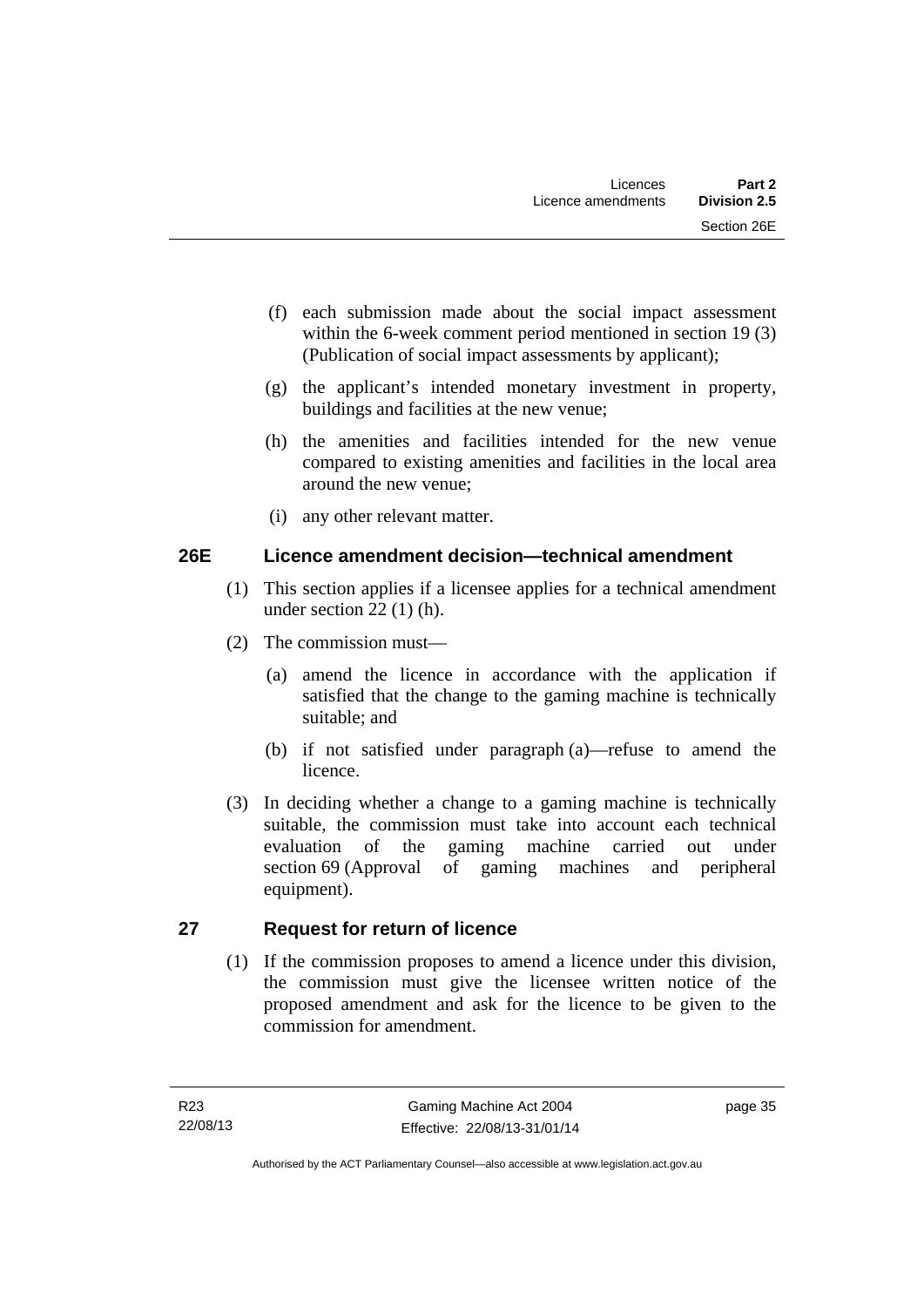- (2) The commission need not amend a licence under this division unless—
	- (a) the licensee returns the licence to the commission; or
	- (b) the licensee has told the commission about the loss, theft or destruction of the licence, and given any statement required, under section 38.

#### **28 Commencement of amendments**

If the commission amends a licence under this division, the licence as amended must state the date the amendment commences.

#### **Examples**

- 1 The amendment commences on the day the machines are modified by an approved technician.
- 2 The amendment commences on the day an installation certificate is issued for the new gaming machine.
- *Note* An example is part of the Act, is not exhaustive and may extend, but does not limit, the meaning of the provision in which it appears (see [Legislation Act,](http://www.legislation.act.gov.au/a/2001-14) s 126 and s 132).

#### **29 Revocation of uncommenced licence amendments**

- (1) This section applies if—
	- (a) the commission has amended a licence under this division; and
	- (b) the amendment does not commence within a time the commission is satisfied is reasonable; and
	- (c) the commission is satisfied that it is appropriate to take action under this section.
- (2) The commission may give written notice to the licensee—
	- (a) stating that the amendment has not commenced; and
	- (b) stating that the commission intends to revoke the amendment; and

R23 22/08/13

Authorised by the ACT Parliamentary Counsel—also accessible at www.legislation.act.gov.au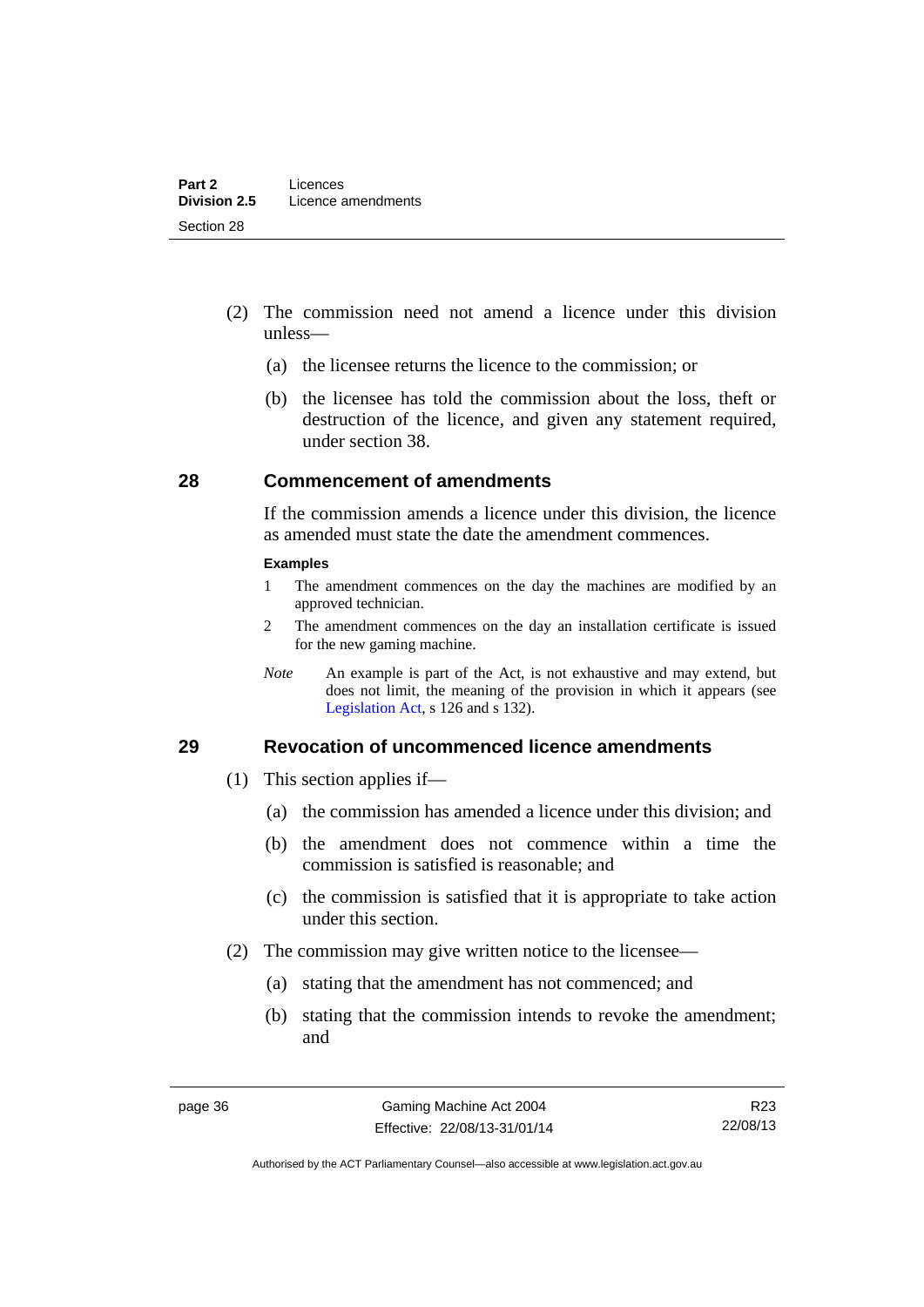- (c) telling the licensee that the licensee may make written submissions to the commission about the commission's intention within 3 weeks after the day the notice is given to the licensee.
- (3) The commission may revoke the amendment if, after considering any submissions made within the 3-week period, the commission is satisfied on reasonable grounds that the licensee has not implemented the changes authorised by the amendment.

# **Division 2.6 Transfer and surrender of licences**

# **30 Definitions for div 2.6**

In this division: *current licensee*—see section 31 (1). *prospective licensee*—see section 31 (1).

# **31 Application for transfer of licence**

- (1) A person (the *prospective licensee*) may apply to the commission for the transfer of a licence from the licensee (the *current licensee*).
- (2) An application for the transfer of a licence must—
	- (a) be in writing signed by the applicant; and
	- (b) state the full name and address of—
		- (i) for an application by an individual—the applicant; and
		- (ii) for an application by a corporation—each executive officer of the corporation; and
	- (c) be accompanied by—
		- (i) a signed consent to transfer by the current licensee; and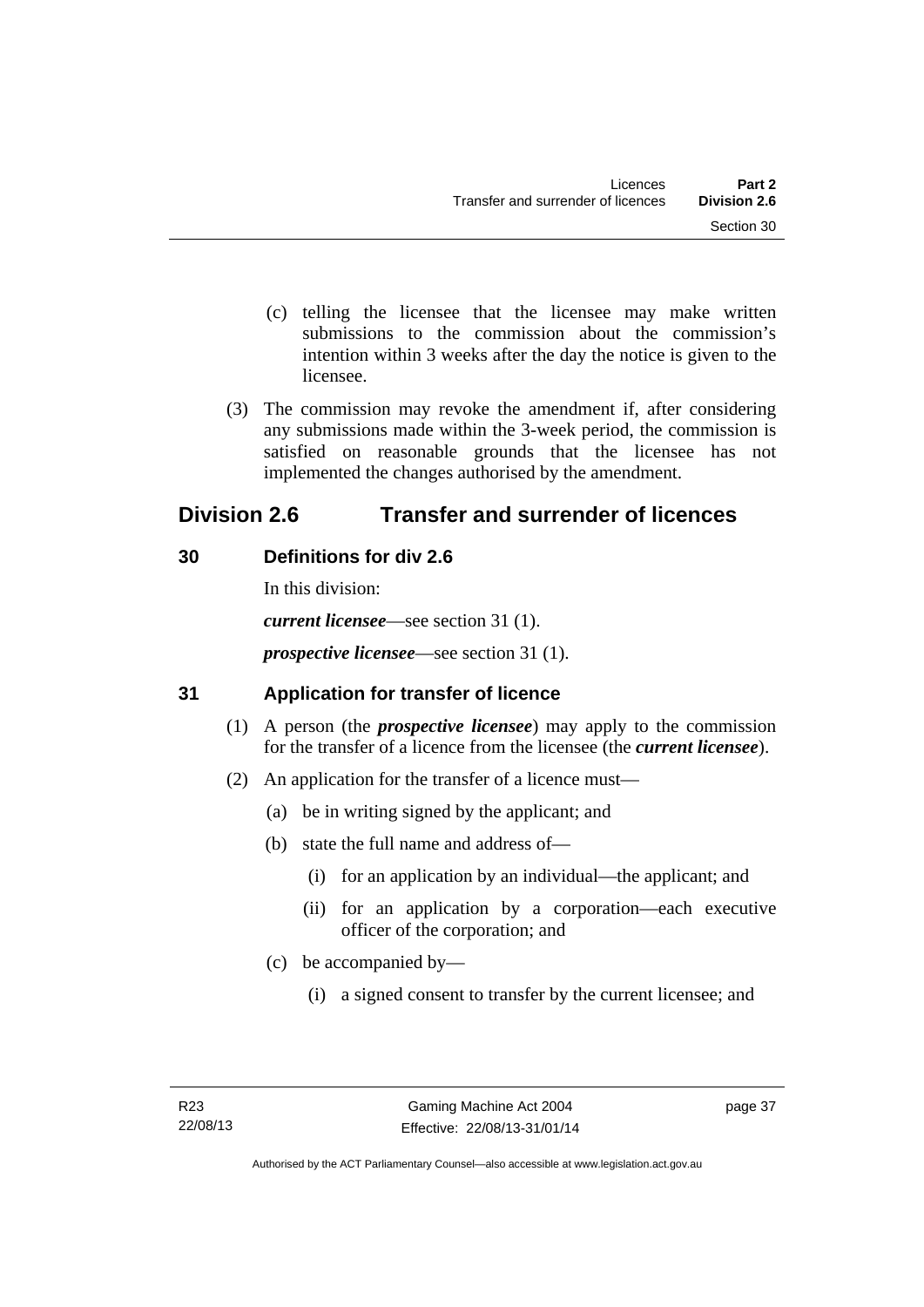- (ii) anything else prescribed by regulation.
- *Note 1* If a form is approved under the [Control Act,](http://www.legislation.act.gov.au/a/1999-46) s 53D for an application, the form must be used.
- *Note* 2 A fee may be determined under s 177 for this provision.

#### **32 Transfer of licence**

- (1) The commission may, on application under section 31, transfer a licence if—
	- (a) the licence is not suspended; and
	- (b) a disciplinary notice has not been given in relation to the licence; and
	- (c) if the prospective licensee is a club—the prospective licensee is a licensee or has a certificate of suitability; and
	- (d) if the prospective licensee is a club—a majority of the voting members of the club who voted in a ballot conducted under the regulation voted for the transfer; and
	- (e) the licence would be issued to the prospective licensee on an initial licence application; and
		- *Note* Subsection (2) deals with considerations the commission must not take into account.
	- (f) if the current licensee is a club—a majority of the voting members of the club who voted in a ballot conducted under the regulation voted for the transfer; and
	- (g) the current licensee has done everything required to be done under section 33.
- (2) In considering whether a licence would be issued on an initial licence application for subsection (1) (e), the commission—
	- (a) must not take into consideration the requirement under section 11 (1) (g) to provide a social impact assessment; and

Authorised by the ACT Parliamentary Counsel—also accessible at www.legislation.act.gov.au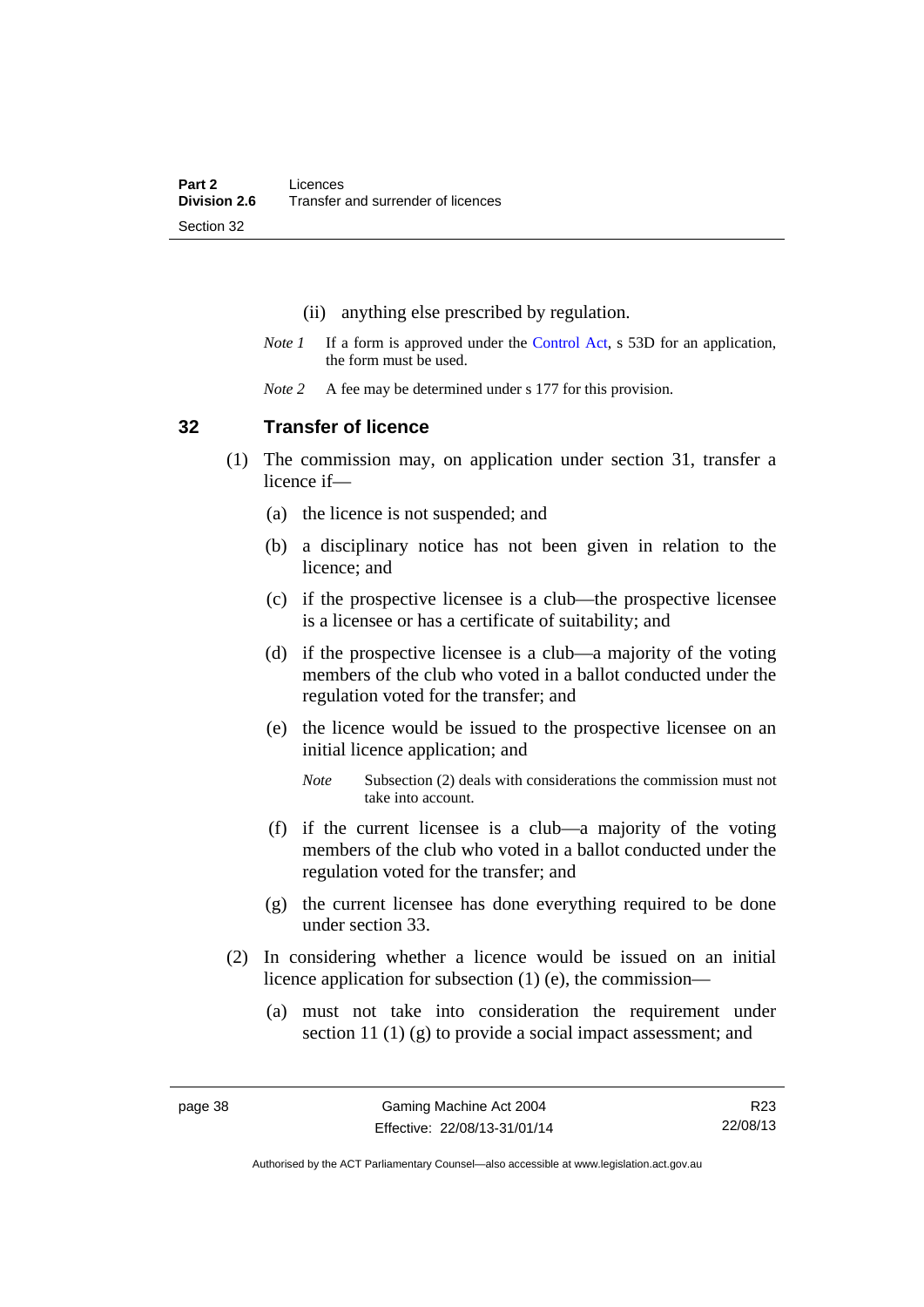- (b) when considering under section 13 (1) (e) whether the issue of the licence is appropriate—must not take into consideration the lack of a social impact assessment and submissions.
- (3) If the commission transfers a licence under this section, the commission must give the prospective licensee—
	- (a) the licence as amended to mention—
		- (i) the prospective licensee rather than the current licensee; and
		- (ii) the number of machines the prospective licensee is authorised to operate; and
	- (b) the machine access register for the gaming machines covered by the licence.

### **33 Current licensees obligations on proposed transfer of licence**

If the commission proposes to transfer a licence, the current licensee must give the commission—

- (a) the licence; and
- (b) the current licensee's machine access register; and
- (c) the accounts kept by the current licensee under section 52 (Accounts relating to gaming machines) that relate to amounts taken during the month when the transfer is made; and
- (d) any other accounts kept in connection with the licence under that section that the commission requires; and
- (e) any outstanding amount payable by the licensee under this Act.
- *Note* Amounts are payable by licensees under provisions including s 143, s 159 and s 172.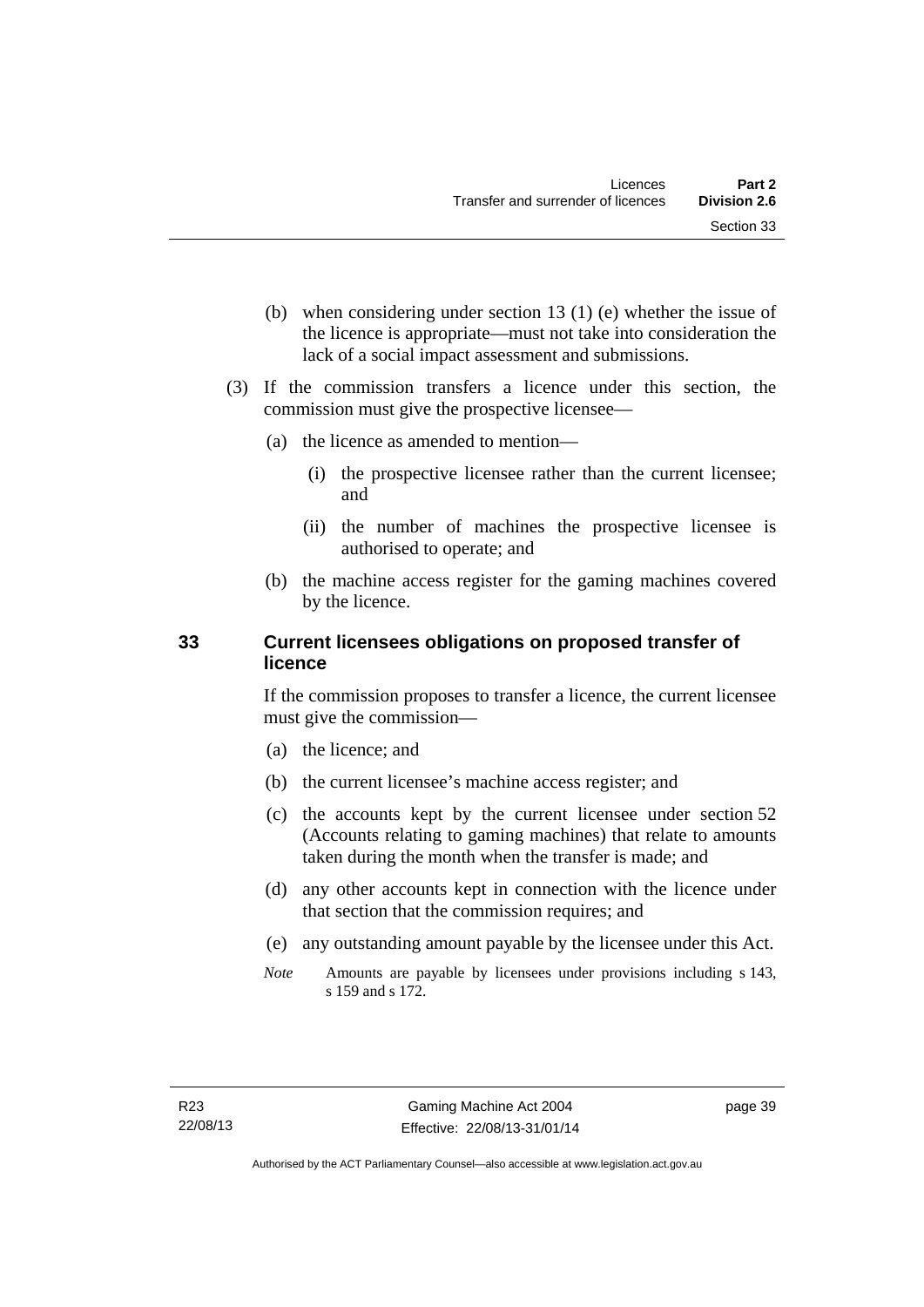#### **34 Surrender of licences**

- (1) This section applies to a licensee if the licensee does not owe the Territory an amount under this Act.
- (2) The licensee may surrender the licence by—
	- (a) giving the commission a written notice stating that the licensee surrenders the licence; and
	- (b) if the licensee is a club—giving the commission evidence—
		- (i) that a majority of the voting members of the club who voted in a ballot conducted under the regulation voted for the club surrendering the licence; or
		- (ii) that a vote would not be practical; and
	- (c) returning the licence to the commission.

#### **Example for par (b) (ii)**

all memberships have expired and the club does not propose to continue operating

- *Note* An example is part of the Act, is not exhaustive and may extend, but does not limit, the meaning of the provision in which it appears (see [Legislation Act,](http://www.legislation.act.gov.au/a/2001-14) s 126 and s 132).
- (3) The surrender of the licence takes effect 4 weeks after the day the notice under subsection (2) (a) is given to the commission or, if the notice states a later date of effect, that date.

# **Division 2.7 Restriction on gaming machine numbers**

## **34A Intention to reduce maximum number of gaming machines to 4 000, then maintain per capita ratio**

 (1) It is the intention of the Legislative Assembly that the maximum number of gaming machines allowed on all licensed premises in the ACT be reduced to 4 000 as gaming machines are surrendered or

Authorised by the ACT Parliamentary Counsel—also accessible at www.legislation.act.gov.au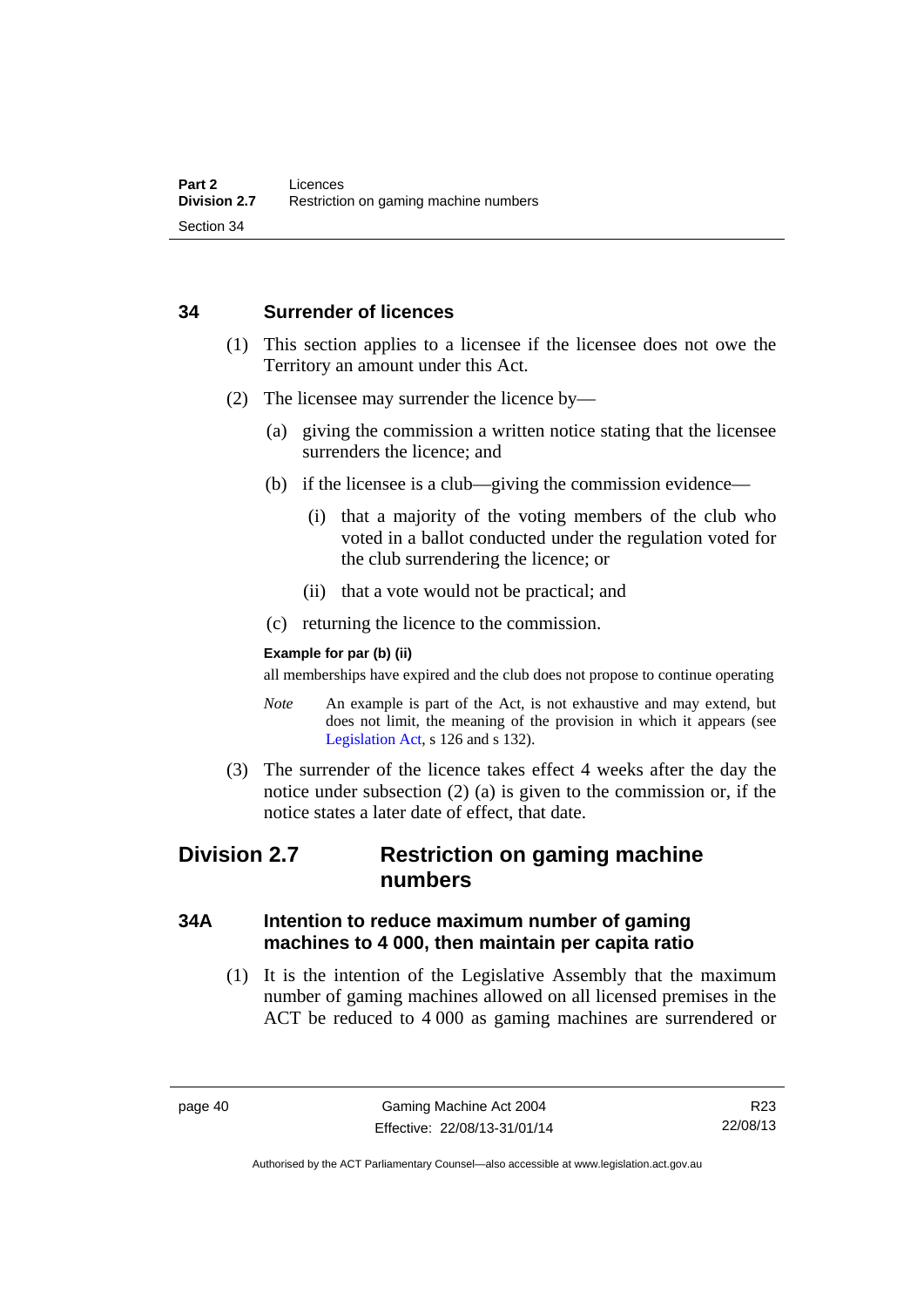cancelled over time, while keeping a pool of up to 150 available gaming machines (see s 35).

 (2) After the number of gaming machines has been reduced to 4 000, the maximum number of gaming machines allowed on all licensed premises in the ACT is to be maintained at a per capita ratio (to be decided in accordance with section 36) so that the maximum number changes as the population of the Territory changes (see s 36).

## **35 Maximum number of gaming machines allowed in ACT**

 (1) The maximum number of gaming machines allowed on all licensed premises in the ACT is the number worked out as follows:

$$
\begin{array}{cccc}\n\text{maximum} & = & \text{starting} & - & \text{(number} & + & \text{number} \\
\text{number} & = & \text{number} & & \text{surrendered} & + & \text{cancelled}\n\end{array}
$$

*number cancelled* means the total number of gaming machines cancelled on or after 1 January 2013.

*number surrendered* means the total number of gaming machines surrendered on or after 1 January 2013.

*starting number* means the maximum number of gaming machines allowed on all licensed premises in the ACT at the end of 31 December 2012.

- (2) However, when a machine is surrendered or cancelled, the maximum number is reduced under subsection (1)—
	- (a) only if the surrender or cancellation would result in the pool of available gaming machines containing more than 150 gaming machines; and
	- (b) if the pool would contain more than 150 gaming machines only by the number that would reduce the number of gaming machines in the pool to 150.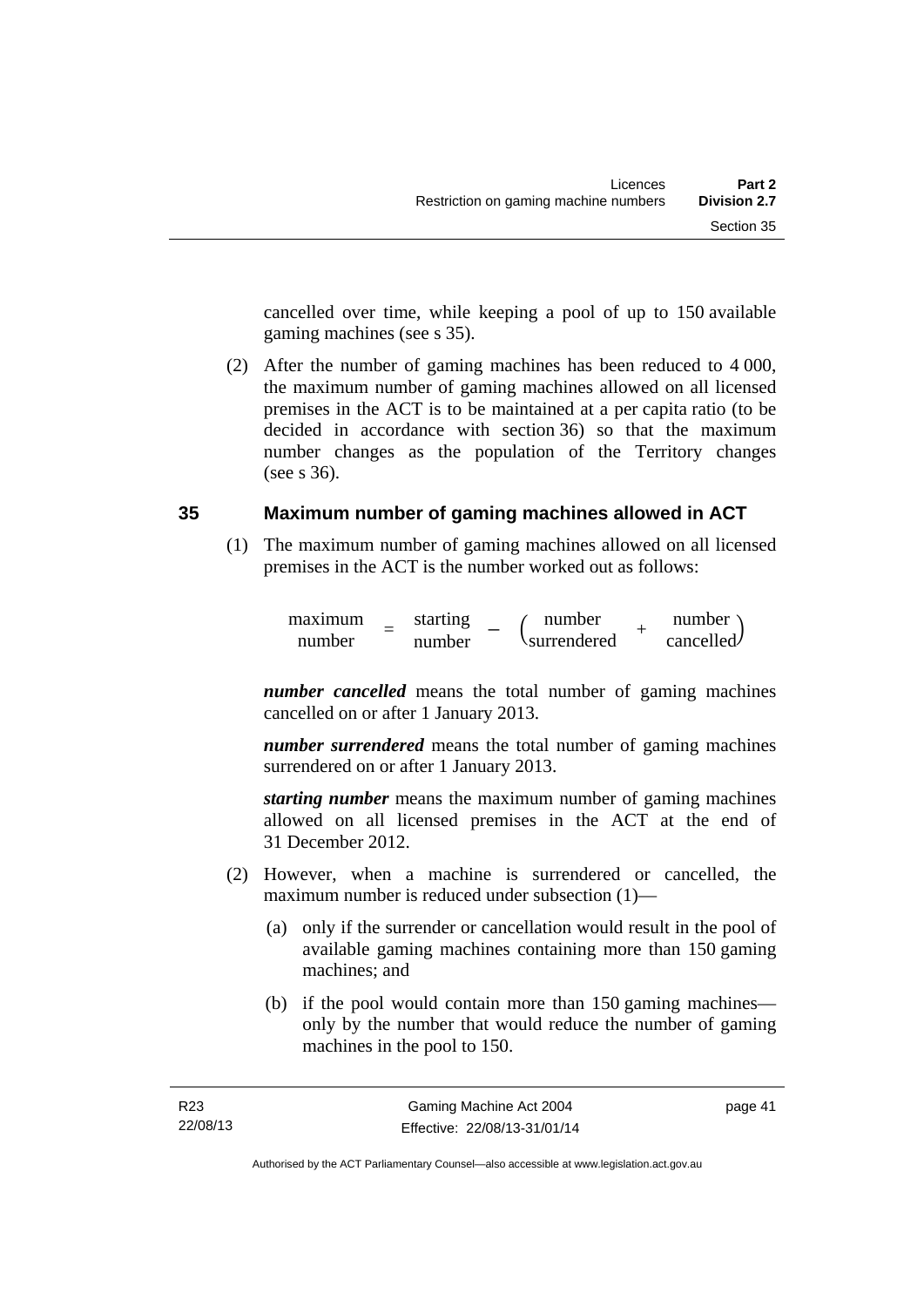#### **Examples**

- 1 On 1 April, the maximum number is 5 000 and there are 20 machines in the pool. On 2 April, 100 machines are surrendered. The maximum number is not reduced and there are now 120 machines in the pool.
- 2 On 1 June, the maximum number is 5 000 and there are 120 machines in the pool. On 2 June, 50 machines are surrendered. The maximum number is reduced to 4 980, keeping 150 machines in the pool.
- *Note* An example is part of the Act, is not exhaustive and may extend, but does not limit, the meaning of the provision in which it appears (see [Legislation Act,](http://www.legislation.act.gov.au/a/2001-14) s 126 and s 132).
- (3) As soon as practicable after each time the maximum number changes, the commission must prepare a notice stating the new maximum number and the date of the change.
- (4) A notice is a notifiable instrument.

*Note* A notifiable instrument must be notified under the [Legislation Act](http://www.legislation.act.gov.au/a/2001-14).

(5) In this section:

*cancelled*—a gaming machine is *cancelled* if—

- (a) the licence authorising the operation of the gaming machine is cancelled under—
	- (i) section 62 (Commission may take disciplinary action against licensee); or
	- (ii) section 64 (Cancellation of licences because of cancellation etc of general and on licences); and
- (b) the cancellation has become final.

*final*—a cancellation of a gaming machine licence becomes *final* when—

 (a) for a decision to cancel a licence under section 62—the period within which application can be made to the ACAT to review the decision has passed and no application for review is made within the period; or

R23 22/08/13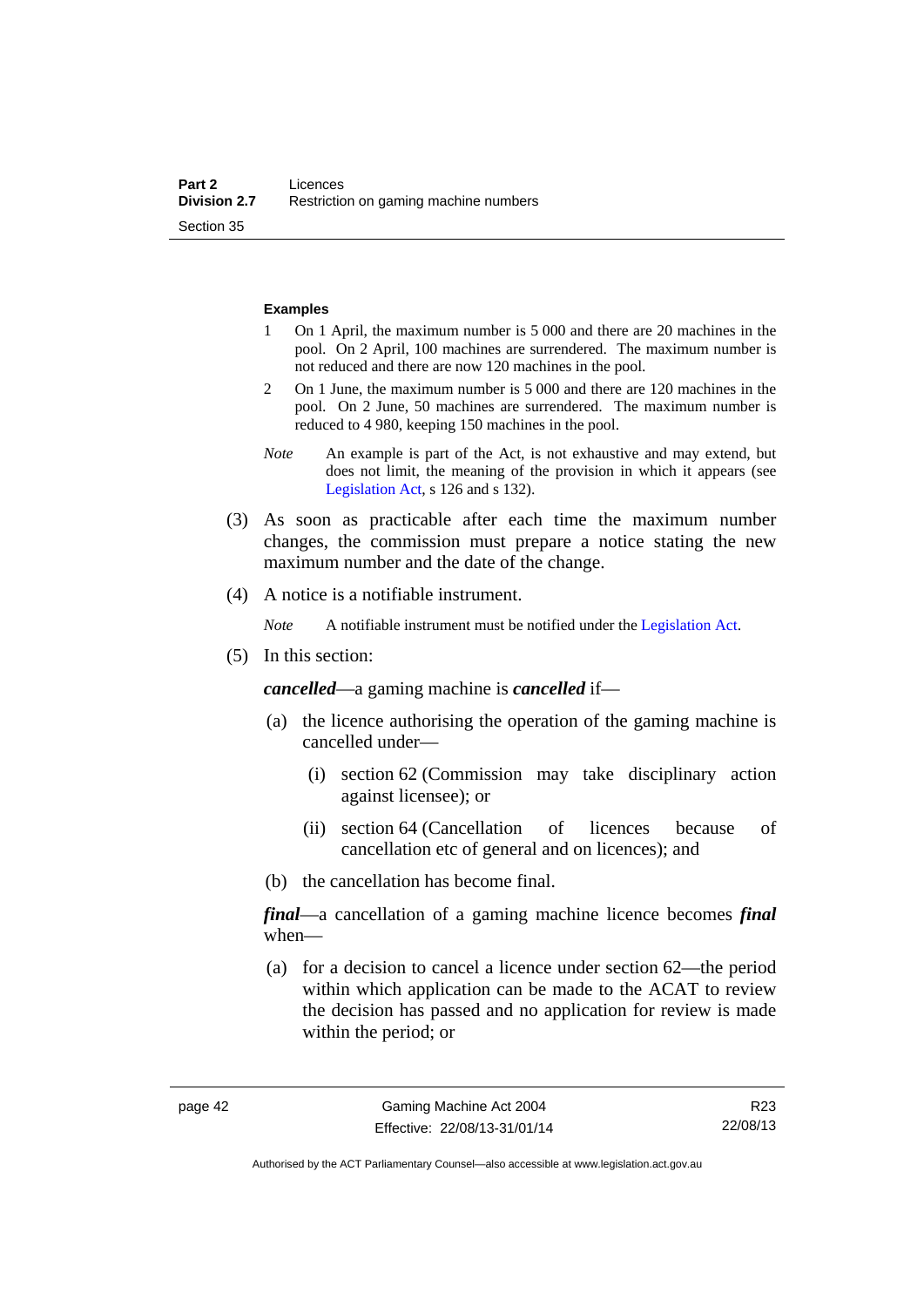- (b) a period of 30 days has passed after 1 of the following decisions and no appeal against the decision is made within the 30-day period:
	- (i) a decision of the ACAT on application for review of the decision to cancel the licence under section 62;
	- (ii) a decision by a court hearing an appeal from—
		- (A) the decision of the ACAT mentioned in paragraph (a); or
		- (B) for cancellation under section 64—the decision of the ACAT to cancel the general or on licence under the *[ACT Civil and Administrative Tribunal Act 2008](http://www.legislation.act.gov.au/a/2008-35)*, section 66 (2) (e) in relation to an application under the *[Liquor Act 2010](http://www.legislation.act.gov.au/a/2010-35)*, section 187 (Application to ACAT for occupational discipline);
	- (iii) a decision by a court hearing an appeal from a decision of a lower court in relation to a decision of the ACAT mentioned in subparagraph (i) or (ii).

*surrendered*—a gaming machine is *surrendered* if—

- (a) the licensee, under section 22 (1) (a), applies for a decrease machines amendment in relation to the gaming machine and the commission, under section 24, amends the licence in accordance with the application; or
- (b) the licensee, under section 34 (2), surrenders the licence authorising the operation of the gaming machine and the surrender takes effect under section 34 (3).
	- *Note* A surrender does not take effect until at least 4 weeks after the licensee gives the commission written notice of the surrender (see s 34 (3)).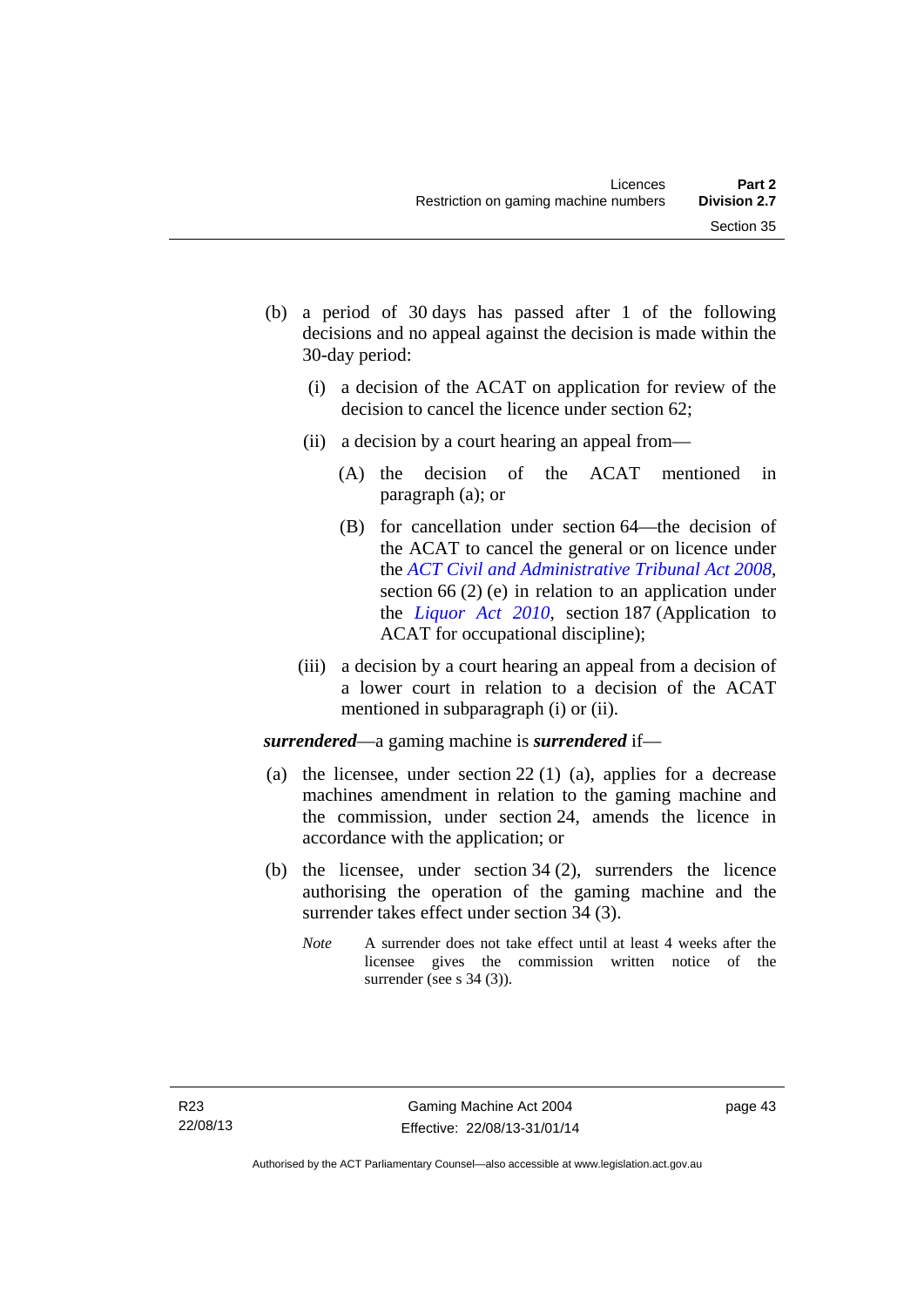#### **36 Review of maximum number when it reaches 4 000**

When the maximum number of gaming machines allowed on all licensed premises in the ACT reaches 4 000 or less, the Minister must—

- (a) review the maximum number of gaming machines to be allowed on all licensed premises in the ACT; and
- (b) as part of the review, recommend a per capita ratio to be used to work out the maximum number of gaming machines to be allowed on all licensed premises in the ACT in the future; and
- (c) present a report of the review (including the recommended per capita ratio) to the Legislative Assembly within 6 months after the day the review is started.

#### **36A Meaning of** *pool of available gaming machines*

(1) In this Act:

*pool of available gaming machines* (or *pool*) means the gaming machines that are available to be—

- (a) reserved under an in-principle approval; or
- (b) authorised under a licence.
- (2) The number of gaming machines in the pool is to be worked out as follows:

number in pool = maximum number – number allocated

*maximum number* means the maximum number of gaming machines allowed on all licensed premises in the ACT under section 35.

*number allocated* means the total number of gaming machines—

(a) reserved under in-principle approvals in the ACT; or

R23 22/08/13

Authorised by the ACT Parliamentary Counsel—also accessible at www.legislation.act.gov.au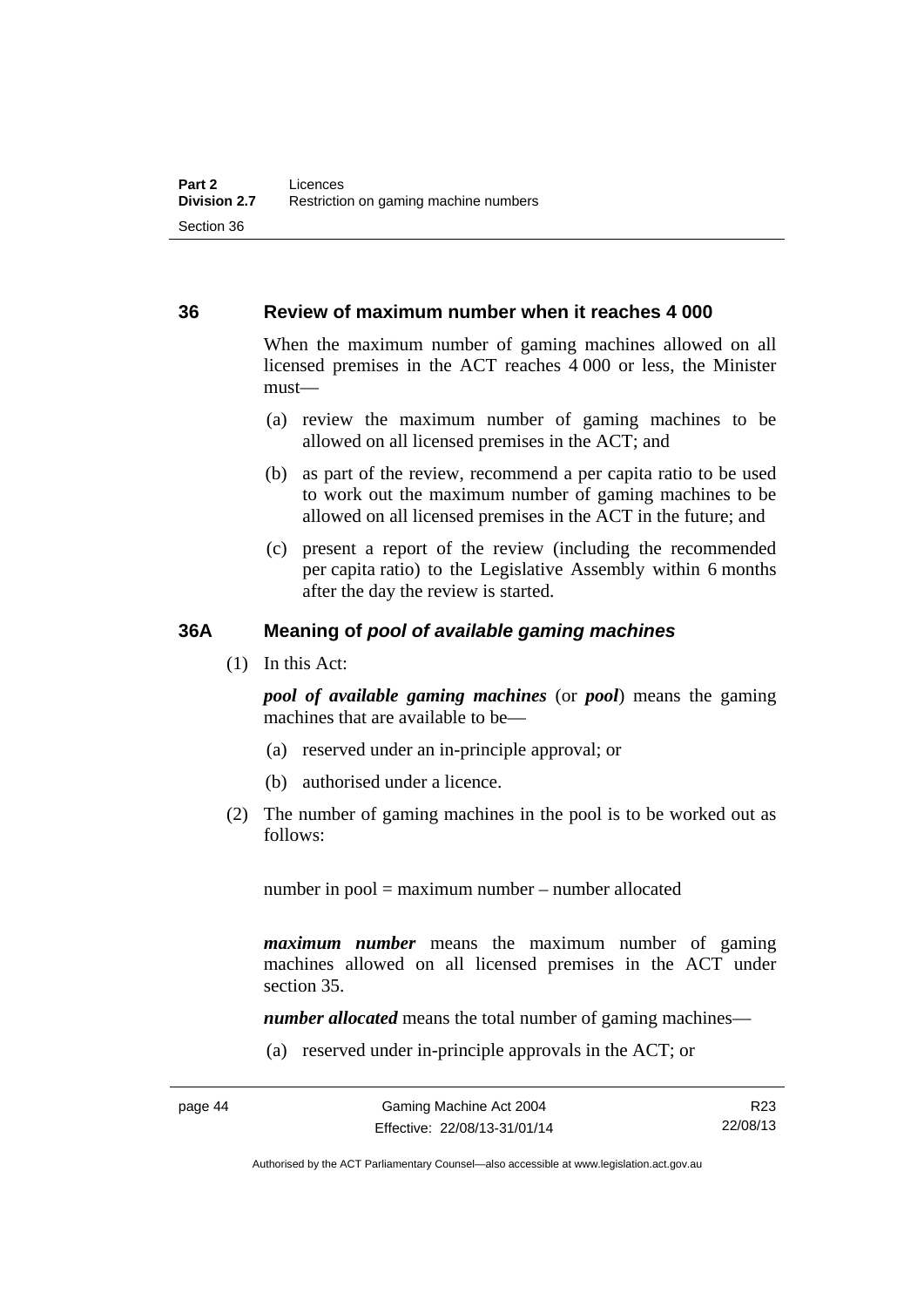(b) authorised under licences in the ACT.

# **Division 2.8 Gaming machine licences**

- **37 Register of licences** 
	- (1) The commission must keep a register of licences.
	- (2) The commission must enter in the register details of the following:
		- (a) the issue, amendment or transfer of a licence;
		- (b) the suspension or cancellation of a licence;
		- (c) any other details prescribed by regulation.

## **38 Giving copy of licence**

- (1) This section applies if a licensee tells the commission, in writing, about the loss, theft or destruction of the licence.
- (2) The commission may, by written notice given to the licensee, require the licensee to give the commission, within a stated period and in a stated form, a statement confirming, and explaining the circumstances of, the loss, theft or destruction.
- (3) If the commission is satisfied that the licence has been lost, stolen or destroyed, the commission may give a replacement licence to the licensee.

*Note* A fee may be determined under s 177 for this provision.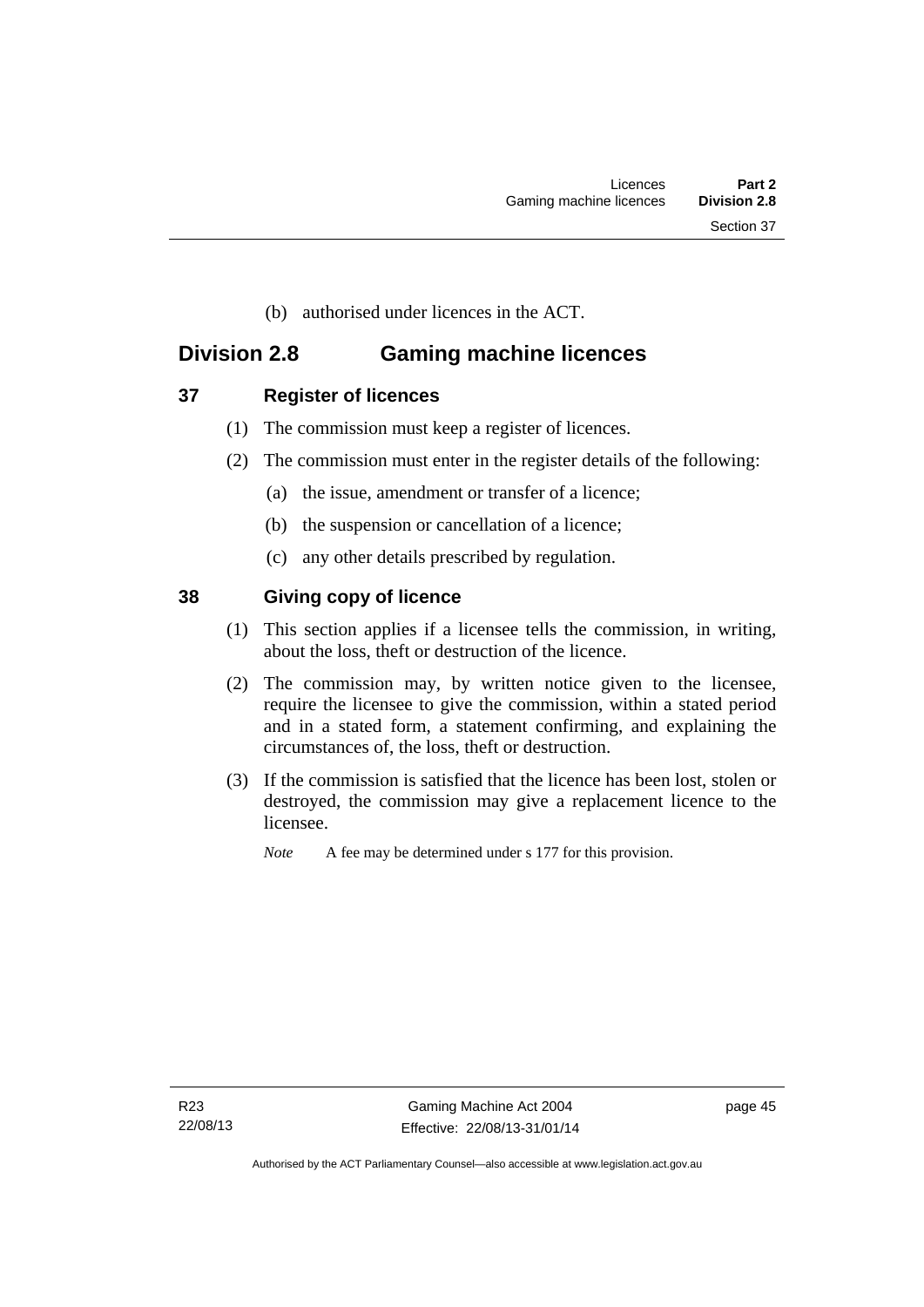#### **Part 2A** In-principle approvals for licences, venue relocation amendments and new venue amendments **Division 2A.1** Preliminary Section 38A

# **Part 2A In-principle approvals for licences, venue relocation amendments and new venue amendments**

# **Division 2A.1 Preliminary**

## **38A Object—pt 2A**

The object of this part is to allow a person to obtain authority to, if the in-principle approval is later converted into a licence or amendment, install and operate a number of gaming machines at an address at unleased land before—

- (a) the person acquires an interest in the land or premises at the address; or
- (b) plans are prepared for the premises proposed to be licensed at the address; or
- (c) for a club—the voting members of the club vote in a ballot conducted under the regulation for the club having gaming machines at the address.

## **38B Definitions**

In this Act:

*approval-holder* means a person who is a holder of an in-principle approval under this part.

*in-principle approval* means an in-principle approval for a—

- (a) licence; or
- (b) venue relocation amendment of a licence; or
- (c) new venue amendment of a licence.

Authorised by the ACT Parliamentary Counsel—also accessible at www.legislation.act.gov.au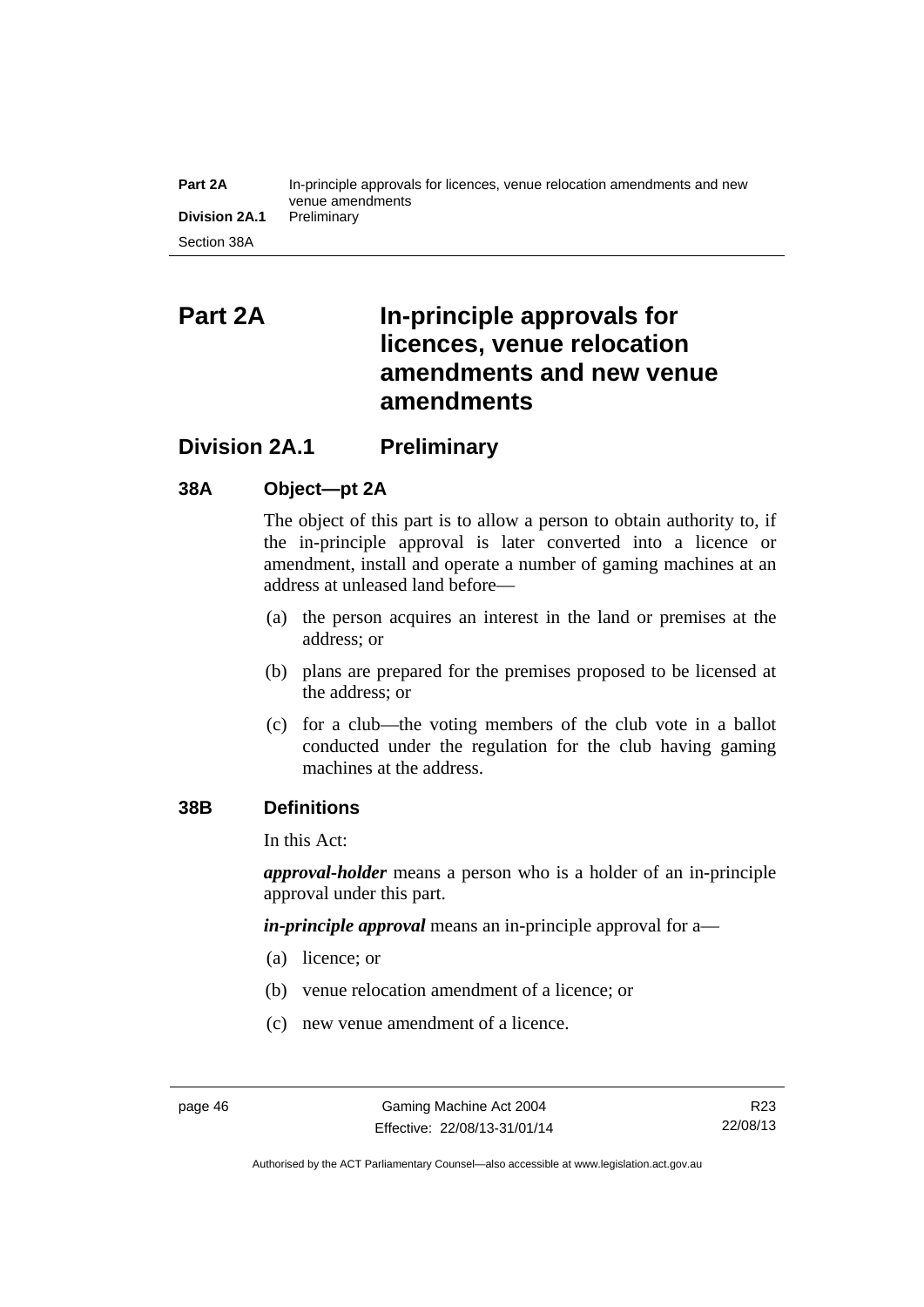#### **38C What is an** *in-principle approval***?**

- (1) An in-principle approval for a licence authorises the approval-holder to, if the approval is later converted into a licence under section 38U—
	- (a) acquire and dispose of the gaming machines reserved under the approval; and
	- (b) install and operate the gaming machines reserved under the approval on the licensed premises in accordance with the licence.
- (2) An in-principle approval for a venue relocation amendment authorises the approval-holder to, if the approval is later converted into a venue relocation amendment under section 38V, relocate to the new venue.
- (3) An in-principle approval for a new venue amendment authorises the approval-holder to, if the approval is later converted into a new venue amendment under section 38W—
	- (a) decrease the number of gaming machines allowed under 1 licence; and
	- (b) move the gaming machines to premises for which a new licence is to be issued.
	- *Note* A regular application for a:
		- licence may be made under s 11
		- venue relocation amendment may be made under s 22 (1) (d)
		- new venue amendment may be made under s 22 (1) (g).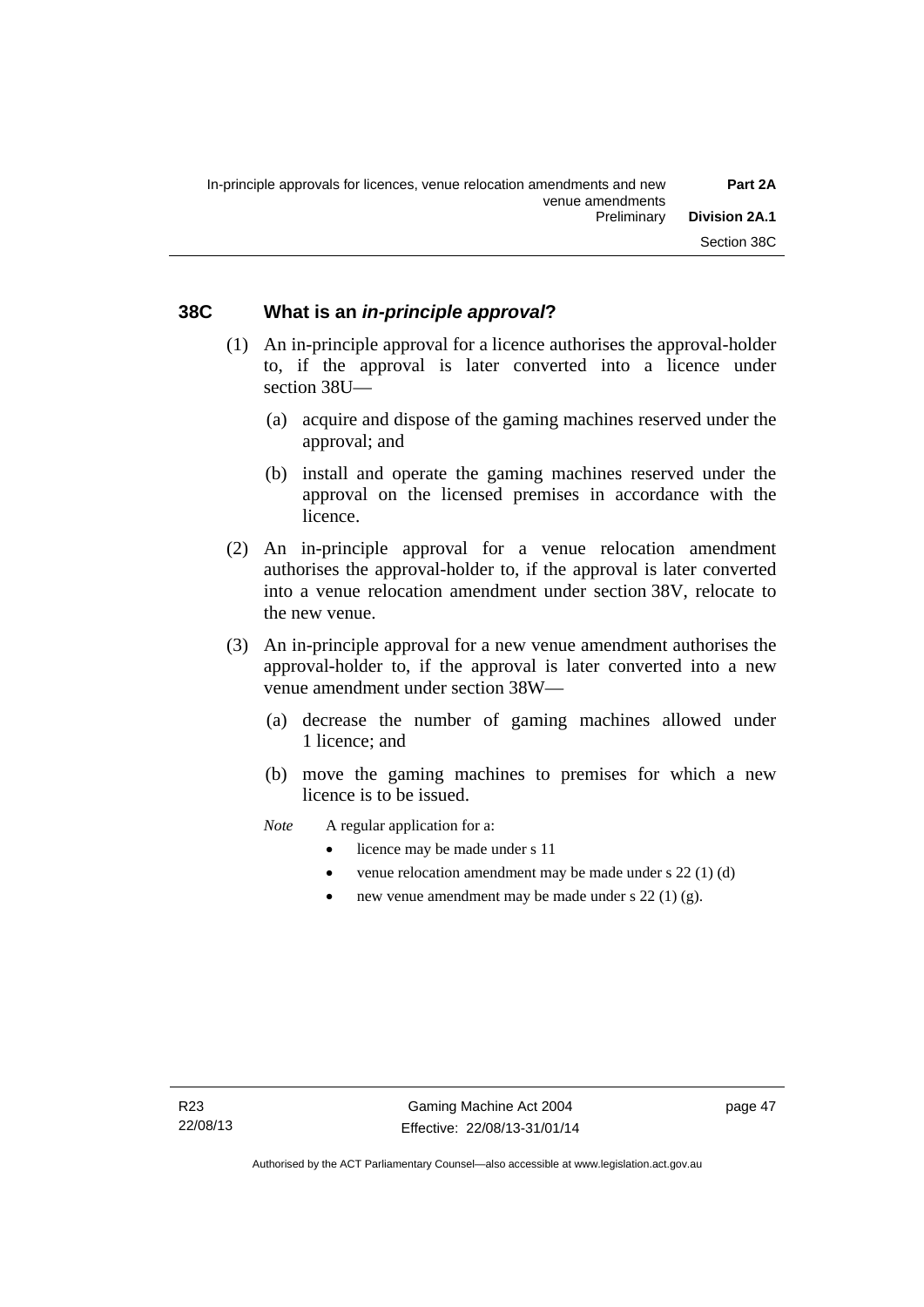# **Division 2A.2 Applications for in-principle approvals**

#### **38D In-principle approval—applications**

- (1) A person may apply for an in-principle approval for a licence only if—
	- (a) the person—
		- (i) is not a club; or
		- (ii) is a club and either—
			- (A) does not hold a licence; or
			- (B) holds only 1 licence; and
	- (b) the land at the address for which the approval is sought is suitable land.
- (2) A licensee may apply for an in-principle approval for a venue relocation amendment, or a new venue amendment, if the land at the address for which the approval is sought is suitable land.
- (3) In this section:

*suitable land* means land that is—

- (a) unleased land; and
- (b) to be leased with a purpose clause permitting use of the land for 1 or more of the following:
	- (i) a club;
	- (ii) a drink establishment;
	- (iii) a hotel;
	- (iv) an indoor entertainment facility;
	- (v) a restaurant.

Authorised by the ACT Parliamentary Counsel—also accessible at www.legislation.act.gov.au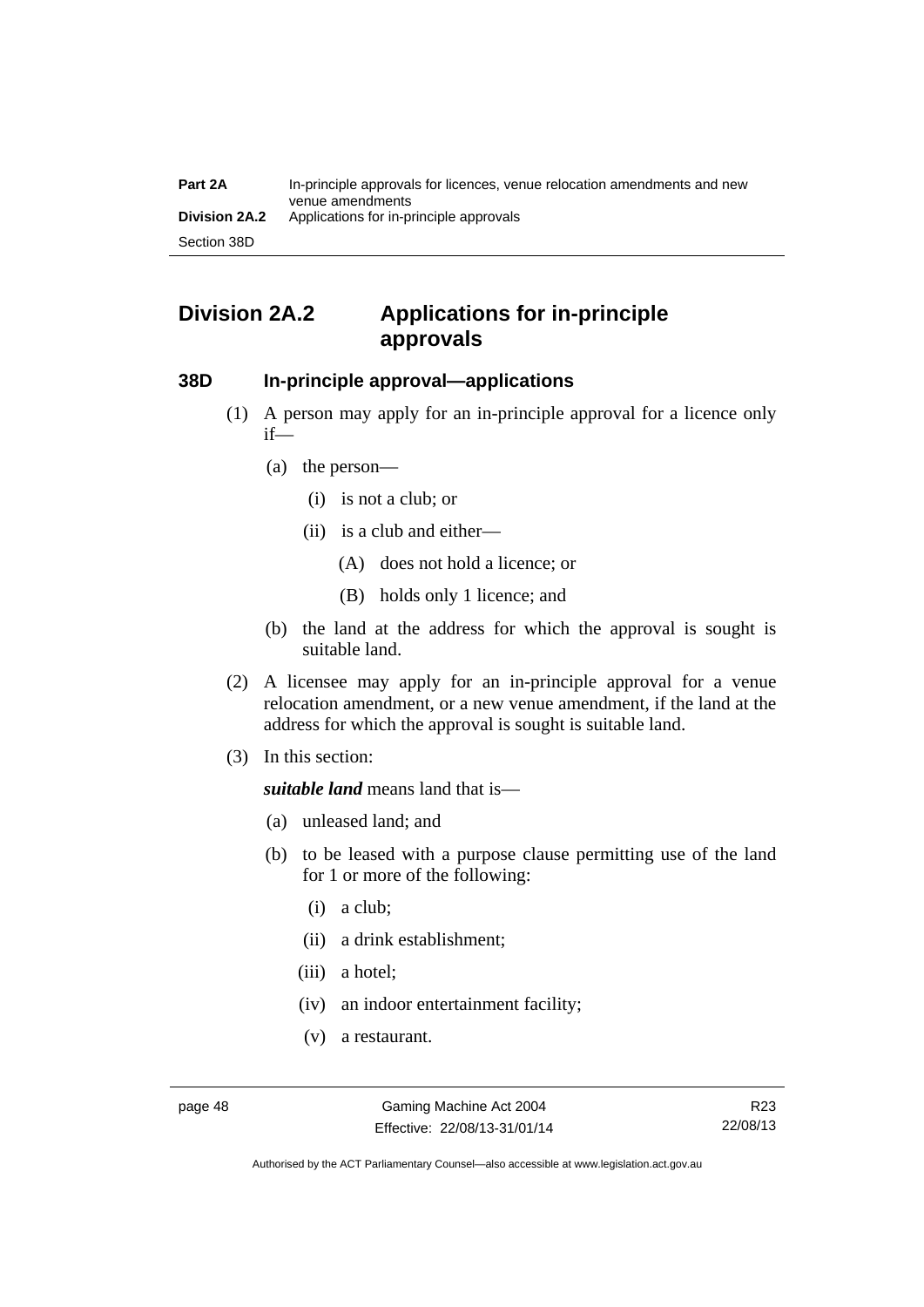- *Note 1* If a form is approved under the [Control Act](http://www.legislation.act.gov.au/a/1999-46), s 53D for an application, the form must be used.
- *Note 2* A fee may be determined under s 177 for an application.

#### **38E In-principle approval—contents of applications**

- (1) An in-principle approval application—
	- (a) for a licence—
		- (i) must comply with the requirements for an application for a licence under section 11 $(1)$ ,  $(2)$ ,  $(3)$  and  $(4)$ ; but
		- (ii) need not comply with—
			- (A) section 11 (1) (e) in relation to the kind, coin denomination and percentage payout of the gaming machines sought; or
			- (B) section 11 (2) (b) or (3) (d); and
	- (b) for a venue relocation amendment—
		- (i) must comply with the requirements for an application for a venue relocation amendment under section 23 (1) (a), (b), (c), (g) and (2); but
		- (ii) need not comply with section 23 (1) (g) (ii) (B) or (C); and
	- (c) for a new venue amendment—
		- (i) must comply with the requirements for an application for a new venue amendment under section 23 (1) (a), (b), (c),  $(i)$  and  $(2)$ ; but
		- (ii) need not comply with—
			- (A) section 23 (1) (j) (ii) (A) in relation to section 11 $(2)$  $(b)$ ; or
			- (B) section 23 (1) (j) (ii) (D).

page 49

Authorised by the ACT Parliamentary Counsel—also accessible at www.legislation.act.gov.au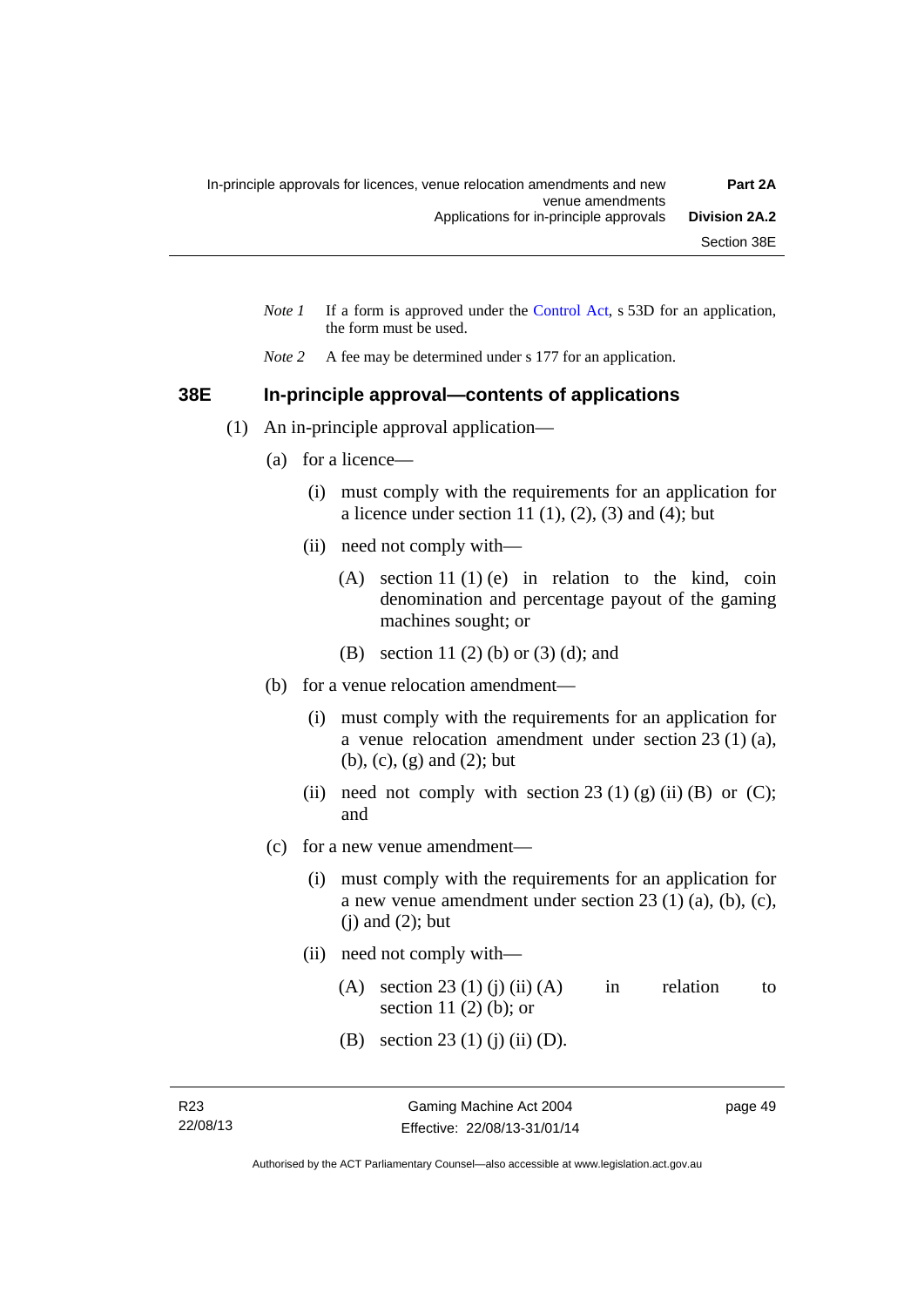| Part 2A       | In-principle approvals for licences, venue relocation amendments and new<br>venue amendments |
|---------------|----------------------------------------------------------------------------------------------|
| Division 2A.3 | Issue of in-principle approvals                                                              |
| Section 38F   |                                                                                              |

 (2) The commission need not decide the application if the application is not in accordance with this section.

## **Division 2A.3 Issue of in-principle approvals**

#### **38F In-principle approval decision—licence**

- (1) This section applies if the commission receives an application for an in-principle approval for a licence under section 38D (1) (In-principle approval—applications).
- (2) The commission must issue the in-principle approval if—
	- (a) satisfied that, were the application an application for a licence, the commission would issue the licence under section 12 (Issue of licences); and
	- (b) there are enough reservable gaming machines for the approval.

#### **Example—enough machines to reserve number needed**

A is issued an in-principle approval for 100 gaming machines at block 10, section 403, Bonner. There are now no gaming machines left in the pool. B applies for an in-principle approval for 80 gaming machines at the same address. The commission may issue the approval to B because 100 machines have already been reserved for that address under A's approval. (Later, whoever gets their approval converted into a licence first will actually get authority to install the gaming machines.)

- *Note* An example is part of the Act, is not exhaustive and may extend, but does not limit, the meaning of the provision in which it appears (see [Legislation Act,](http://www.legislation.act.gov.au/a/2001-14) s 126 and s 132).
- (3) In making a decision under subsection (2) (a), the commission must disregard—
	- (a) section  $12(2)(a)$  in relation to section  $20(2)(a)$  (ii) and section 21 $(1)$  $(c)$ ; and
		- *Note* Under s 20 (2) (a) (ii) and s 21 (1) (c), a person may only be an *eligible person* if the person holds a general licence or on licence.
	- (b) section 12 (2) (b); and

R23 22/08/13

Authorised by the ACT Parliamentary Counsel—also accessible at www.legislation.act.gov.au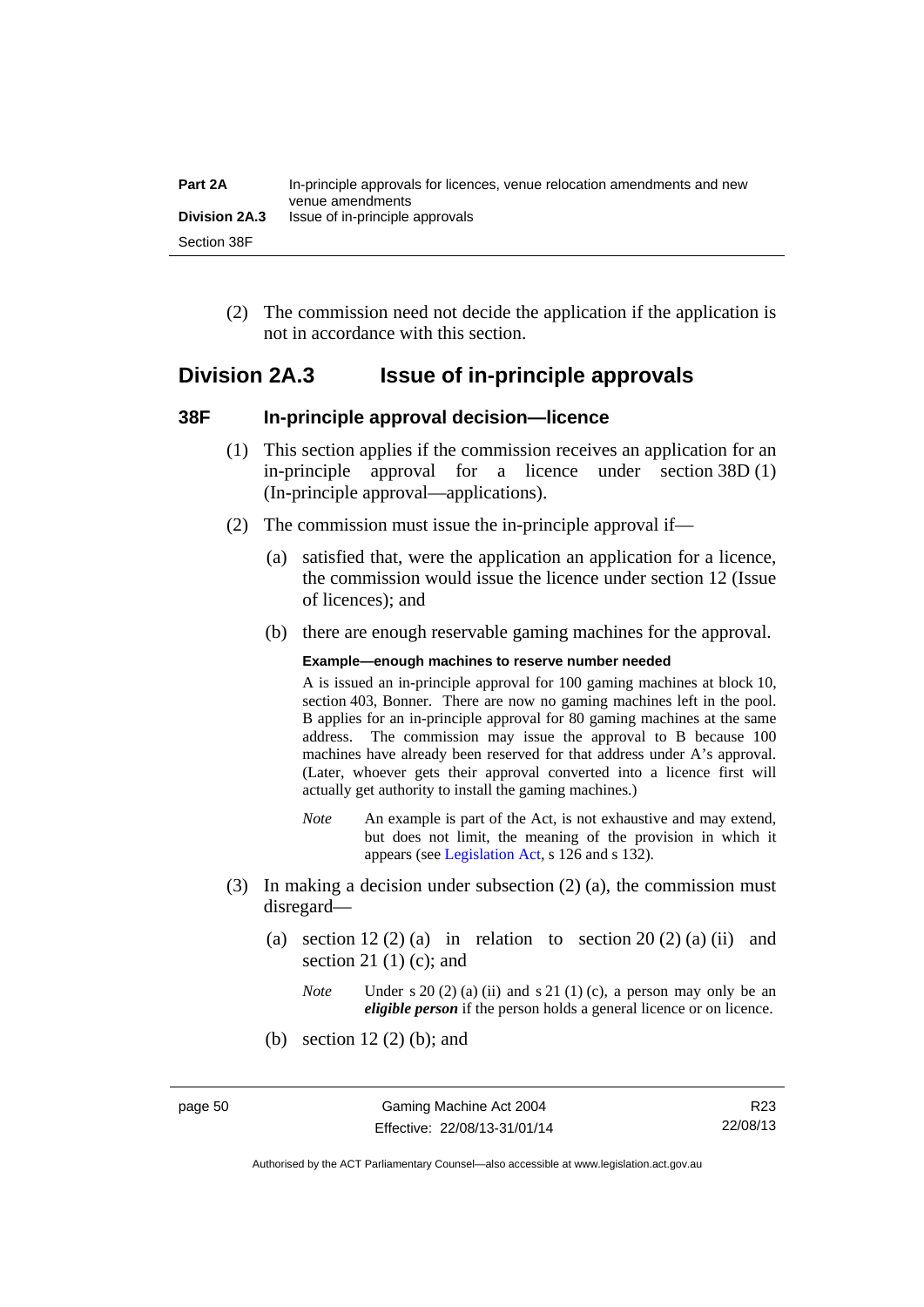(c) section  $12(5)$  (a) and (b).

- (4) However, if there are some, but not enough, reservable gaming machines for the approval, and the commission is satisfied under subsection  $(2)$  (a), the commission may issue the in-principle approval in relation to a smaller number of machines.
	- *Note* An approval-holder may later apply for an amendment of the in-principle approval to increase the number of machines reserved under the approval under s 38M.
- (5) In this section:

*reservable gaming machine*, for an in-principle approval, means a gaming machine that is—

- (a) in the pool of available gaming machines; or
	- *Note Pool of available gaming machines*—see s 36A.
- (b) reserved under another in-principle approval for the same address.

#### **38G In-principle approval decision—licence—no reservable gaming machines**

- (1) This section applies to an application for an in-principle approval for a licence if—
	- (a) there are no reservable gaming machines for the approval; and
	- (b) the commission would otherwise have issued an in-principle approval for a licence to the applicant under section 38F.
- (2) The commission must—
	- (a) tell the applicant that there are no reservable gaming machines for the approval; and
	- (b) give the applicant a certificate (a *certificate of suitability*) stating that the commission would otherwise have issued an in-principle approval for the licence to the applicant and that

page 51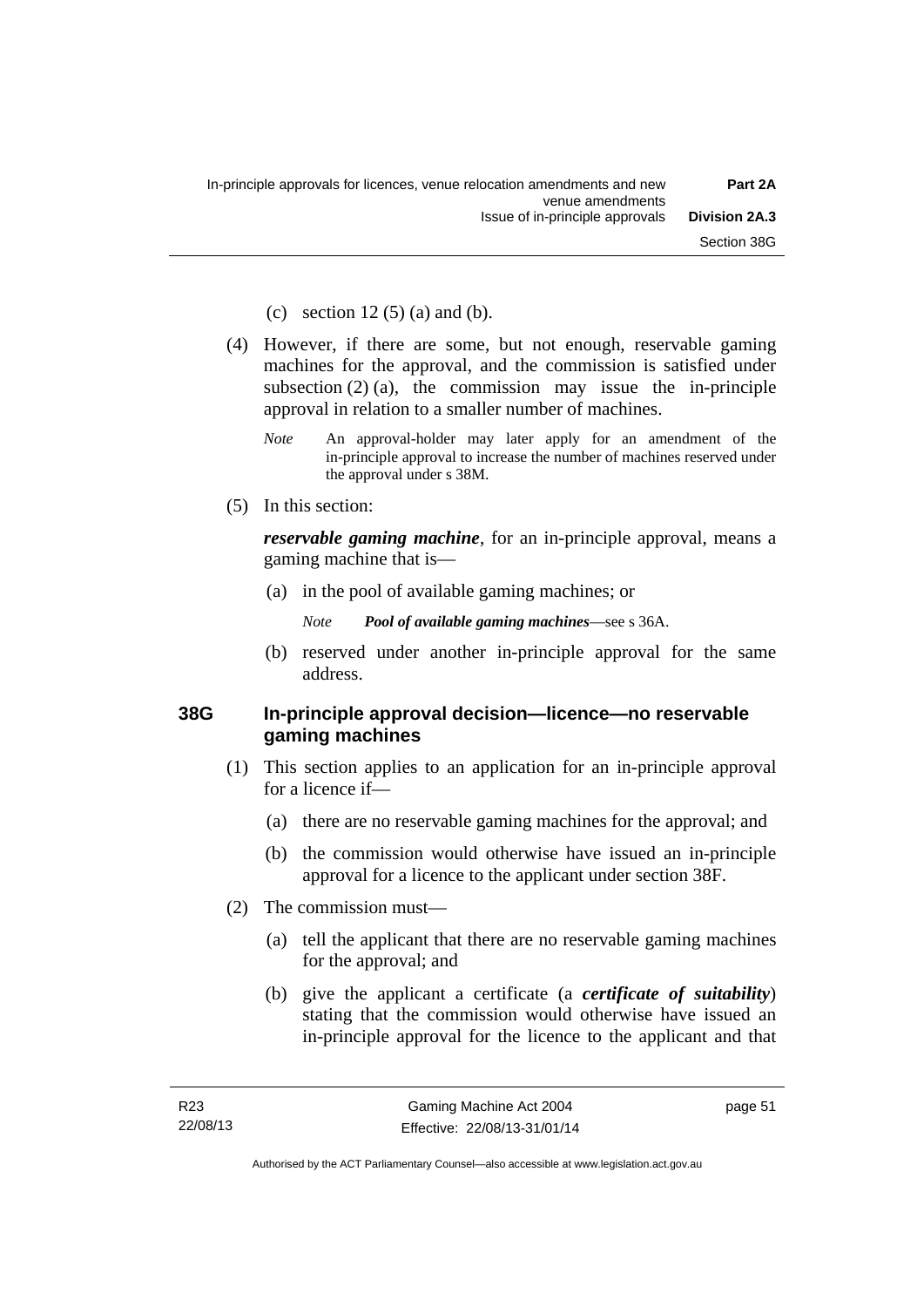the number of machines to be reserved for the in-principle approval will be decided when—

- (i) there are reservable gaming machines for the approval; or
- (ii) the commission is considering the transfer of an in-principle approval or licence to the applicant under—
	- (A) section 38P (In-principle approval—transfer decision); or
	- (B) section 32 (Transfer of licence).
- (3) In this section:

*reservable gaming machine*, for an in-principle approval—see section 38F (5).

#### **38H In-principle approval decision—venue relocation amendment**

- (1) This section applies if the commission receives an application for an in-principle approval for a venue relocation amendment under section 38D (2) (In-principle approval—applications).
- (2) The commission must issue the in-principle approval if satisfied that, were the application an application for a venue relocation amendment, the commission would make the amendment under section 26A (Licence amendment decision—venue relocation amendment).
- (3) In making a decision under subsection (2), the commission must disregard section 26A (2) (a) and (d).

#### **38I In-principle approval decision—new venue amendment**

(1) This section applies if the commission receives an application for an in-principle approval for a new venue amendment under section 38D (2) (In-principle approval—applications).

Authorised by the ACT Parliamentary Counsel—also accessible at www.legislation.act.gov.au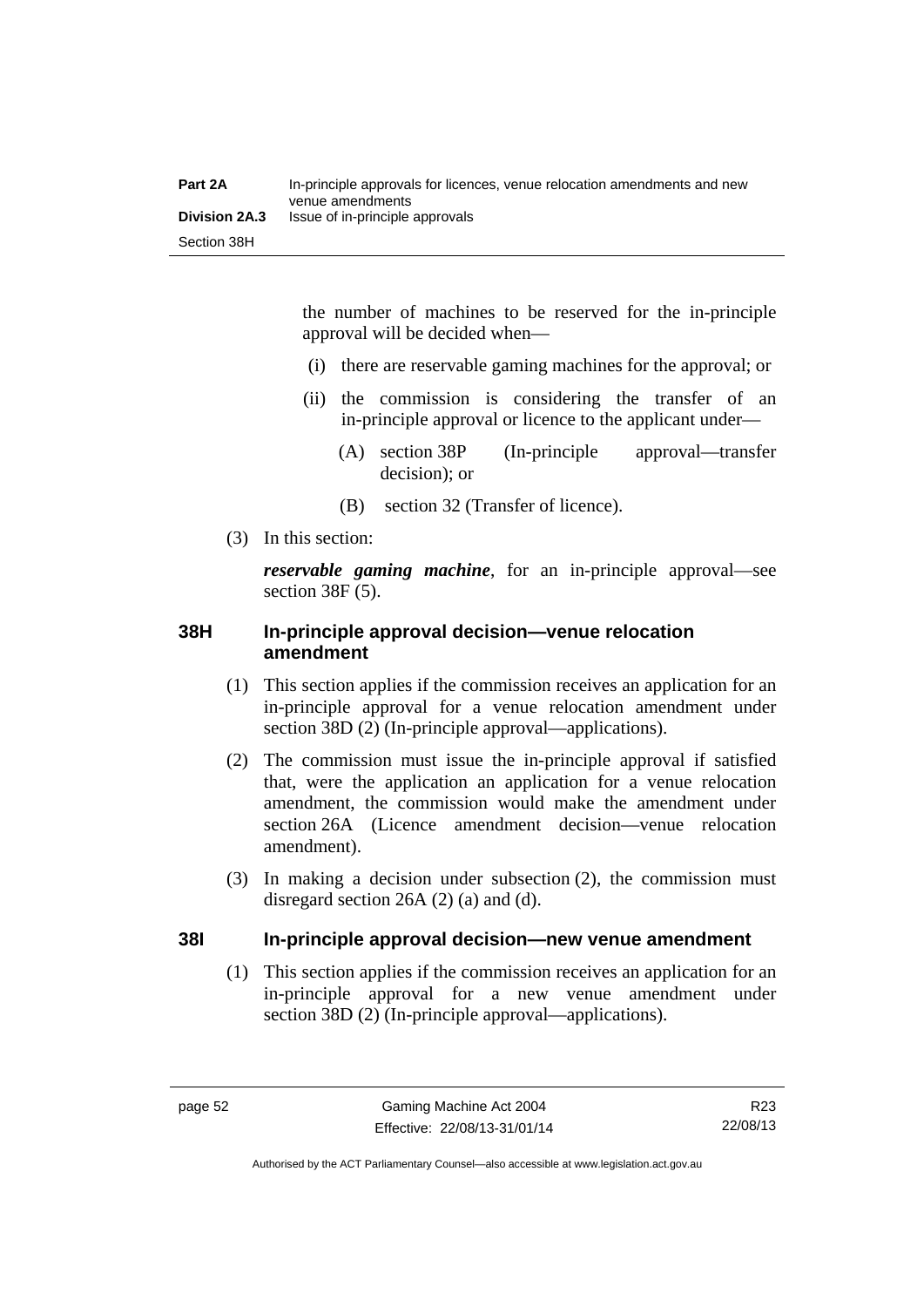- (2) The commission must issue the in-principle approval if satisfied that, were the application an application for a new venue amendment, the commission would make the amendment and issue the new licence under section 26D (Licence amendment decision new venue amendment).
- (3) In making a decision under subsection (2), the commission must disregard section 26D  $(2)$  (a) and  $(d)$  and  $(6)$  (b) and  $(c)$ .

## **38J In-principle approval—form**

- (1) An in-principle approval must—
	- (a) be in writing; and
	- (b) state—
		- (i) the name of the approval-holder; and
		- (ii) the address, and block and section number, to which the in-principle approval applies; and
		- (iii) the number and class of gaming machines reserved under the in-principle approval.
- (2) A regulation may prescribe other requirements about the form of an in-principle approval.
- (3) An in-principle approval may include anything else the commission considers relevant.

## **38K In-principle approval—conditions**

- (1) An in-principle approval is subject to the condition that the approval-holder must take reasonable steps, during the term of the approval, to acquire an interest in the land, or premises, at the address to which the in-principle approval applies.
- (2) An in-principle approval is also subject to any other condition—
	- (a) prescribed by regulation; or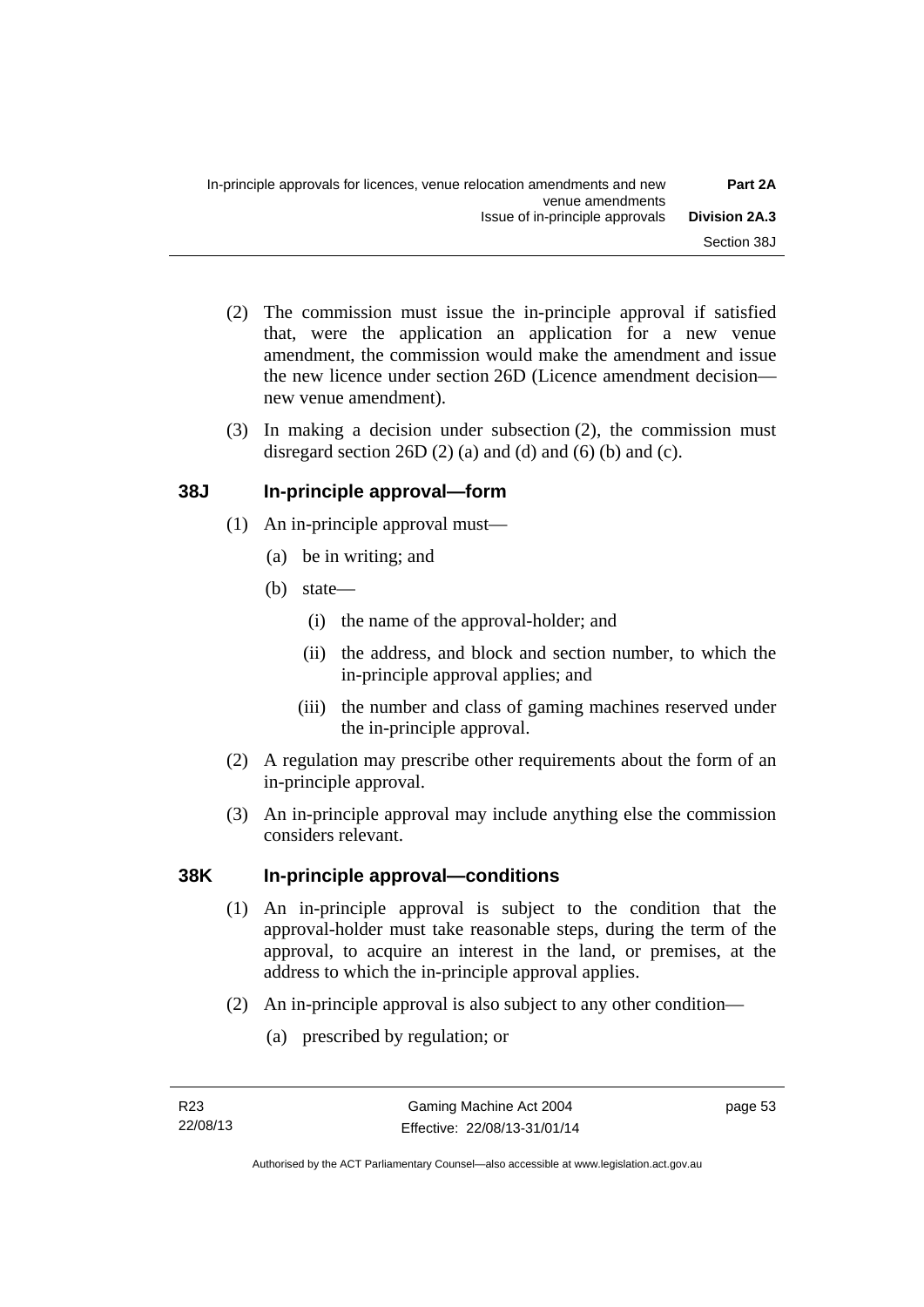(b) imposed by the commission when the in-principle approval is issued, extended or amended.

#### **38L In-principle approval—term**

- (1) An in-principle approval comes into force on the day when it is issued.
- (2) An in-principle approval expires 3 years after the day when it is issued.

# **Division 2A.4 Amendment, transfer, extension and surrender of in-principle approvals**

#### **38M In-principle approval—amendment**

- (1) An approval-holder may apply to the commission for an amendment only to—
	- (a) increase or decrease the number of gaming machines reserved under the in-principle approval; or
	- (b) remove or change a condition on the in-principle approval.
	- *Note 1* If a form is approved under the [Control Act](http://www.legislation.act.gov.au/a/1999-46), s 53D for an application, the form must be used.
	- *Note* 2 A fee may be determined under s 177 for an application.
- (2) The application must—
	- (a) be in writing signed by the approval-holder; and
	- (b) set out the proposed amendment of the licence; and
	- (c) explain why the approval-holder is seeking the amendment; and
	- (d) for an application under subsection (1) (a) to increase the number of machines—be accompanied by a social impact assessment.

R23 22/08/13

Authorised by the ACT Parliamentary Counsel—also accessible at www.legislation.act.gov.au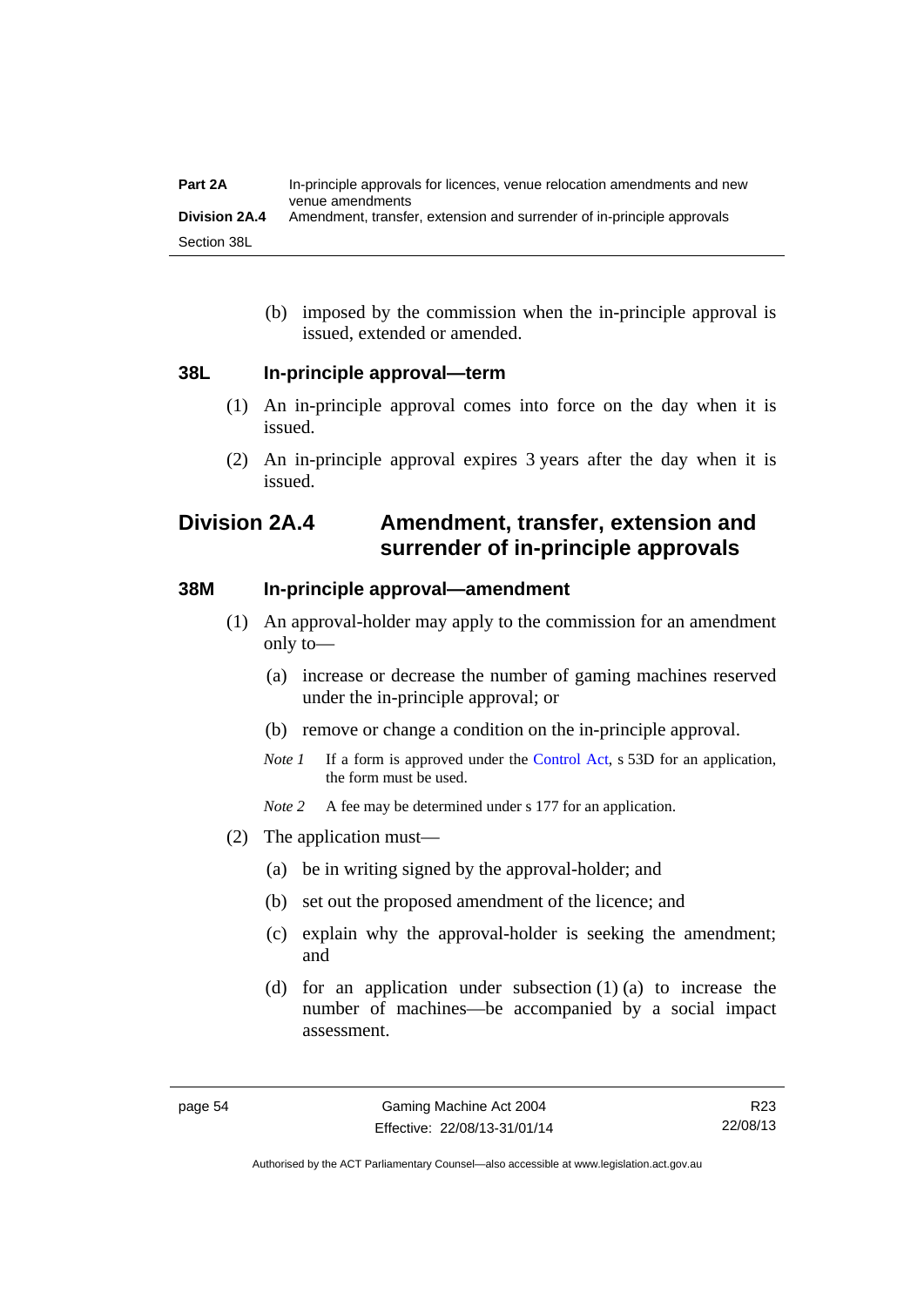- (3) A regulation may require an application to—
	- (a) include stated information; or
	- (b) be accompanied by stated documents.
- (4) The commission need not decide the amendment application if the application is not in accordance with this section.

#### **38N In-principle approval—amendment decision**

- (1) This section applies if the commission receives an application to amend an in-principle approval under section 38M.
- (2) The commission must amend the in-principle approval in accordance with the application if satisfied that the commission would issue the in-principle approval, as proposed to be amended, under—
	- (a) for an amendment of an in-principle approval for a licence section 38F (In-principle approval decision—licence); or
	- (b) for an amendment of an in-principle approval for a venue relocation amendment—section 38H (In-principle approval decision—venue relocation amendment); or
	- (c) for an amendment of an in-principle approval for a new venue amendment—section 38I (In-principle approval decision—new venue amendment).

## **38O In-principle approval—application to transfer**

- (1) An approval-holder may apply to the commission to transfer the in-principle approval to someone else (the *proposed new approval-holder*).
- (2) The application must—
	- (a) be in writing signed by both the approval-holder and the proposed new approval-holder; and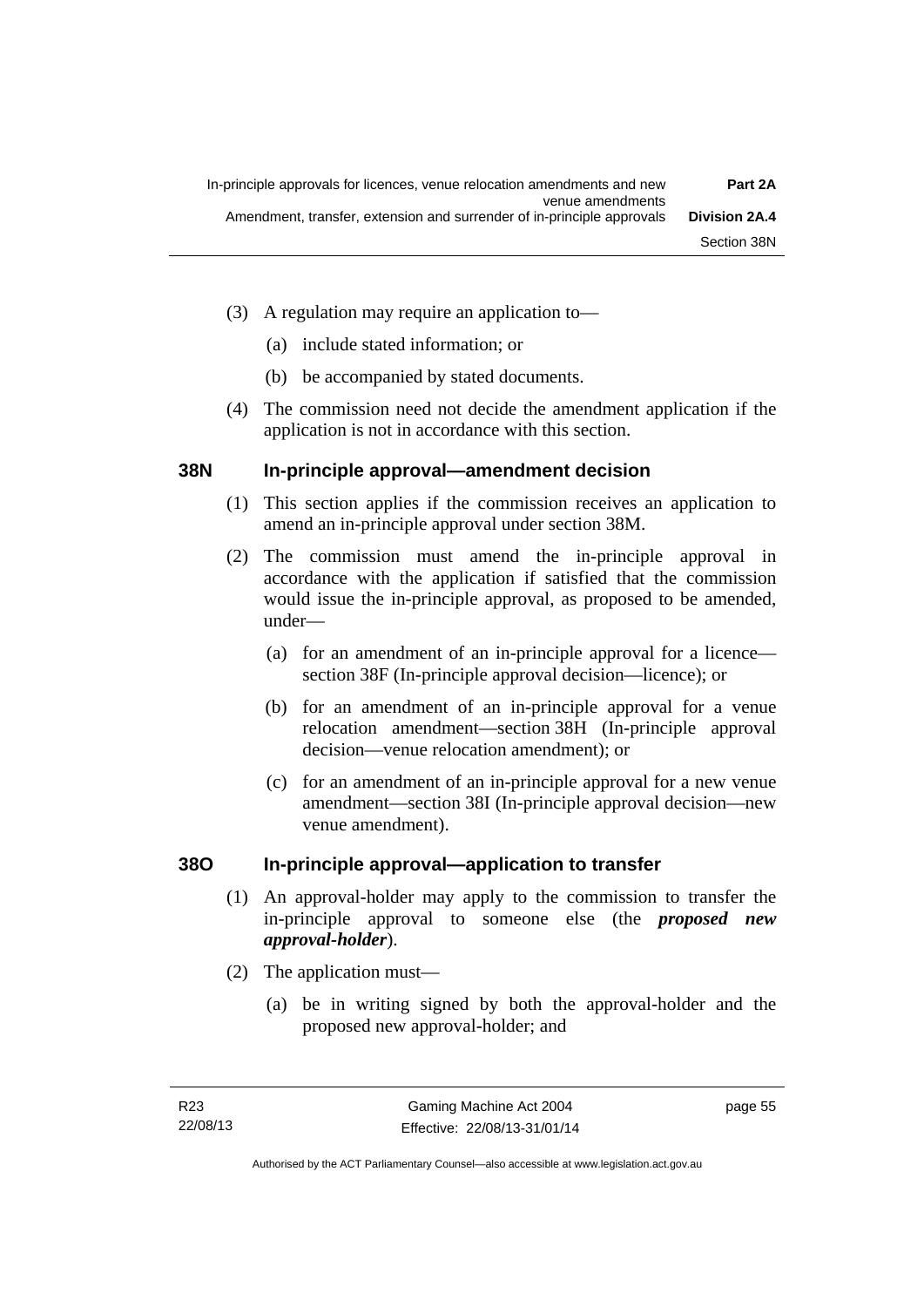- (b) state the full name and address of—
	- (i) if the proposed new approval-holder is an individual—the proposed new approval-holder; and
	- (ii) if the proposed new approval-holder is a corporation each executive officer of the corporation.
- (3) A regulation may require an application to—
	- (a) include stated information; or
	- (b) be accompanied by stated documents.
- (4) The commission need not decide the application if the application is not in accordance with this section.
	- *Note 1* If a form is approved under the [Control Act](http://www.legislation.act.gov.au/a/1999-46), s 53D for an application, the form must be used.
	- *Note* 2 A fee may be determined under s 177 for an application.

#### **38P In-principle approval—transfer decision**

- (1) This section applies if the commission receives an application to transfer an in-principle approval under section 38O.
- (2) The commission must transfer the in-principle approval to the proposed new approval-holder if satisfied that, were the application an application for a licence by the proposed new approval-holder, the commission would issue the licence under section 12 (Issue of licences).
- (3) In making a decision under subsection (2), the commission must disregard section 12 (2) (b) and (5) (a) and (b).

#### **38Q In-principle approval—application for extension**

- (1) An approval-holder may apply to the commission to extend the term of an in-principle approval.
- (2) The application must—

Authorised by the ACT Parliamentary Counsel—also accessible at www.legislation.act.gov.au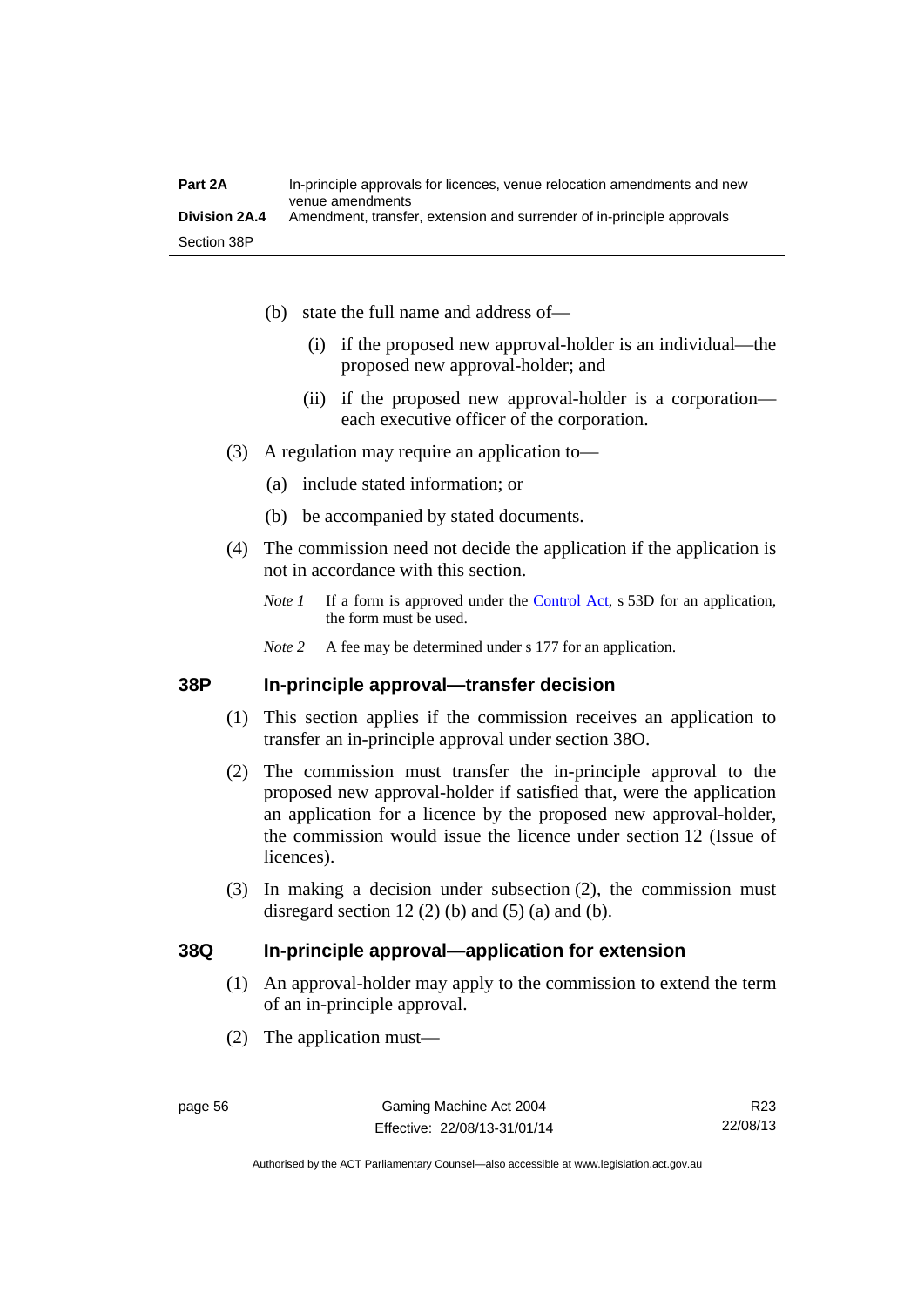- (a) be in writing signed by the approval-holder; and
- (b) explain why the approval-holder is seeking the extension.
- *Note 1* If a form is approved under the [Control Act](http://www.legislation.act.gov.au/a/1999-46), s 53D for an application, the form must be used.
- *Note 2* A fee may be determined under s 177 for an application.
- (3) If an approval-holder applies to extend an in-principle approval under this section, the in-principle approval remains in force until the application is decided.

#### **38R In-principle approval—extension decision**

- (1) This section applies if the commission receives an application for extension of an in-principle approval under section 38Q.
- (2) The commission must extend the in-principle approval for a period not longer than 12 months if satisfied that the extension is needed for a good reason.

#### **38S In-principle approval—surrender**

An approval-holder may surrender the in-principle approval by giving written notice of the surrender to the commission.

# **Division 2A.5 Conversion of in-principle approvals**

## **38T Conversion of in-principle approval to licence or amendment—application**

- (1) An approval-holder may apply to the commission to have—
	- (a) an in-principle approval for a licence converted into a licence; or
	- (b) an in-principle approval for a venue relocation amendment converted into a venue relocation amendment; or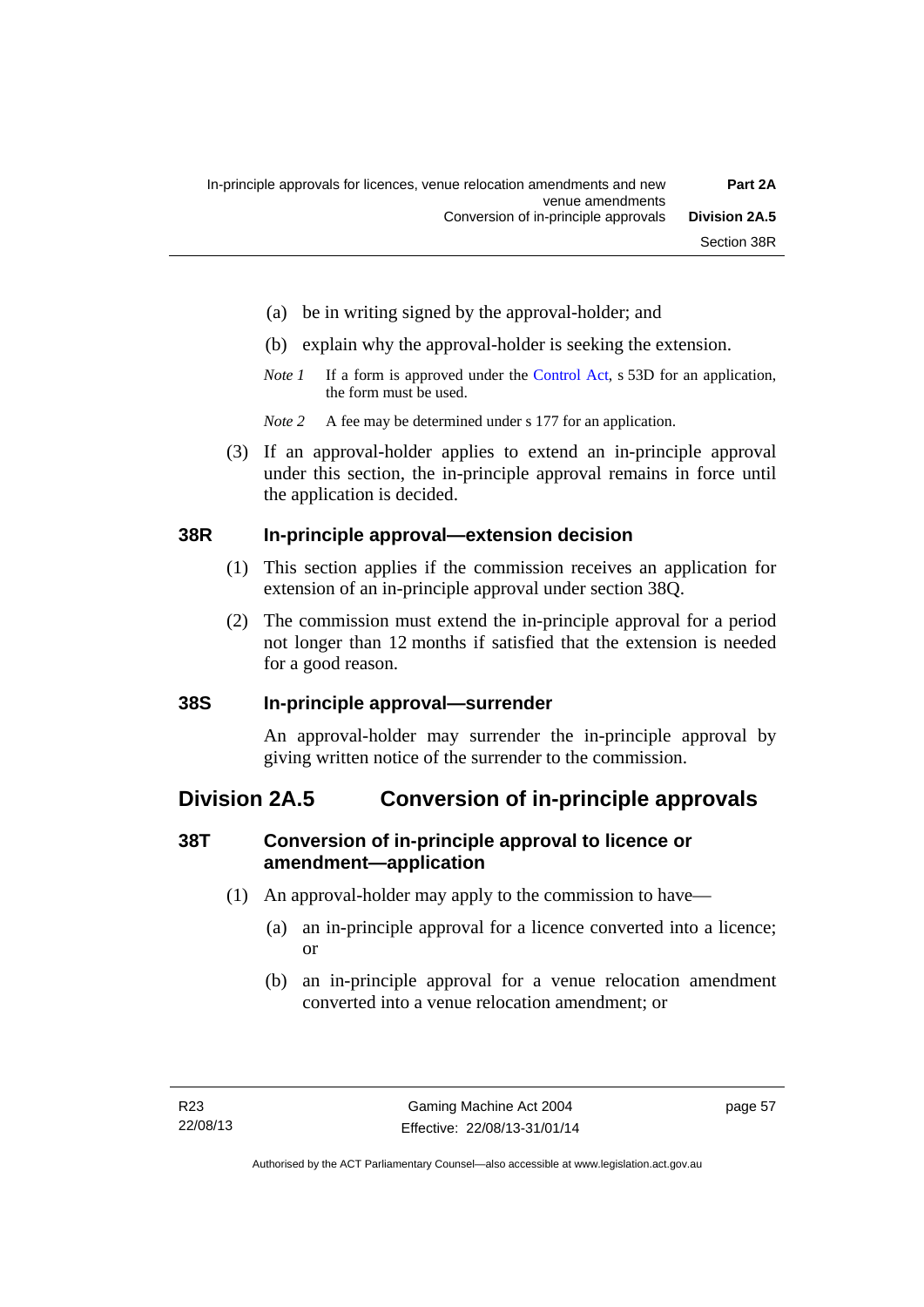| Part 2A              | In-principle approvals for licences, venue relocation amendments and new<br>venue amendments |
|----------------------|----------------------------------------------------------------------------------------------|
| <b>Division 2A.5</b> | Conversion of in-principle approvals                                                         |
| Section 38T          |                                                                                              |

- (c) an in-principle approval for a new venue amendment converted into a new venue amendment.
- (2) The application must—
	- (a) be in writing signed by the applicant; and
	- (b) be accompanied by evidence that the approval-holder has acquired an interest in the land, or premises, at the address to which the in-principle approval applies; and
	- (c) for a licence—
		- (i) comply with the requirements for an application for a licence under section 11 $(2)$  $(b)$  and  $(3)$  $(d)$ ; and
		- (ii) state the following information for each reserved gaming machine sought under the application:
			- (A) the kind of machine;
			- (B) the machine's basic stake denomination;
			- (C) the percentage payout for the machine; and
	- (d) for a venue relocation amendment—comply with the requirements for an application for a venue relocation amendment under section 23 (1) (g) (ii) (B) and (C); and
	- (e) for a new venue amendment—comply with the requirements for an application for a new venue amendment under—
		- (i) section 23 (1) (j) (ii) (A) in relation to section 11 (2) (b); and
		- (ii) section 23 (1) (j) (ii) (D).
- (3) A regulation may require an application to—
	- (a) include stated information; or
	- (b) be accompanied by stated documents.

R23 22/08/13

Authorised by the ACT Parliamentary Counsel—also accessible at www.legislation.act.gov.au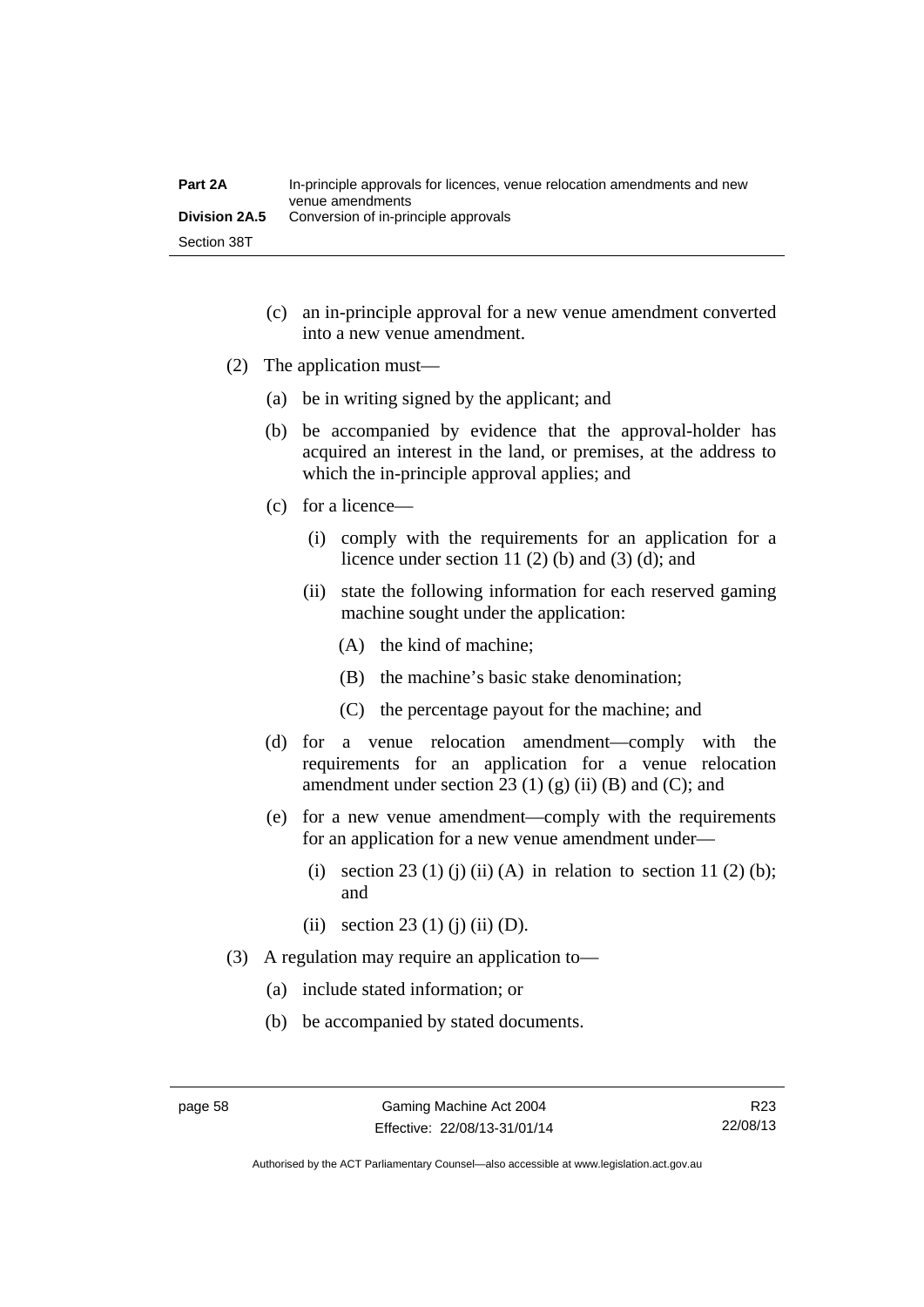- (4) The commission need not decide the application if the application is not in accordance with this section.
	- *Note 1* If a form is approved under the [Control Act](http://www.legislation.act.gov.au/a/1999-46), s 53D for an application, the form must be used.
	- *Note* 2 A fee may be determined under s 177 for an application.

#### **38U Conversion of in-principle approval to licence—decision**

- (1) This section applies if the commission receives an application for conversion of an in-principle approval for a licence into a licence under section 38T.
- (2) The commission must convert the in-principle approval into a licence if satisfied that—
	- (a) the approval-holder has acquired an interest in the land, or premises, at the address to which the in-principle approval applies; and
	- (b) the size and layout of both the premises proposed to be licensed and the proposed gaming area are suitable for the operation of the gaming machines to be authorised under the licence; and
	- (c) if the approval-holder is a club—a majority of the voting members of the club who voted in a ballot conducted under the regulation voted for the club having gaming machines; and
	- (d) were the application an application for a licence under section 11, the commission would issue the licence under section 12 (Issue of licences).
- (3) If an in-principle approval is converted into a licence under this section, the commission must issue a licence to the applicant in the same terms, and subject to the same conditions, as the in-principle approval.
- (4) However, if the commission is not satisfied under subsection (2) (b) in relation to the kind, basic stake denomination or percentage

page 59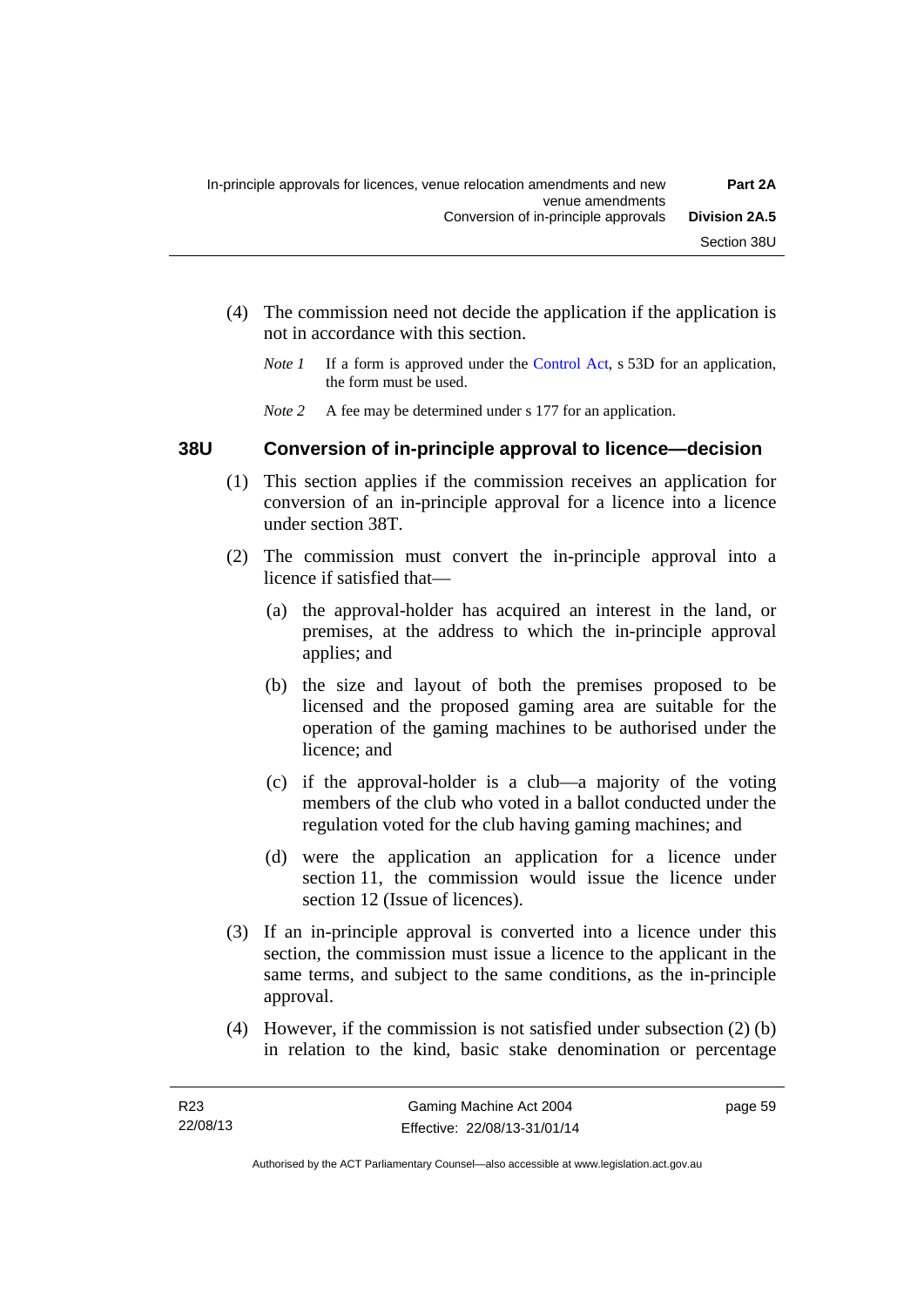payout of a machine stated in the application, but would be satisfied in relation to a different kind, basic stake denomination or percentage payout, the commission may convert the approval into a licence authorising a different kind, basic stake denomination or percentage payout for the machine.

#### **38V Conversion of in-principle approval into venue relocation amendment—decision**

- (1) This section applies if the commission receives an application for conversion of an in-principle approval for a venue relocation amendment into a venue relocation amendment under section 38T.
- (2) The commission must convert the in-principle approval into the amendment if satisfied that—
	- (a) the approval-holder has acquired an interest in the land, or premises, at the address to which the in-principle approval applies; and
	- (b) the size and layout of both the new venue and the proposed gaming area are suitable for the operation of the gaming machines to be authorised under the licence; and
	- (c) if the approval-holder is a club—a majority of the voting members of the club who voted in a ballot conducted under the regulation voted for the club relocating to the new venue; and
	- (d) were the application an application for a venue relocation amendment under section 22 (1) (d), the commission would make the amendment under section 26A (Licence amendment decision—venue relocation amendment).
- (3) If an in-principle approval is converted into a venue relocation amendment under this section, the commission must amend the licence in the way proposed in the in-principle approval.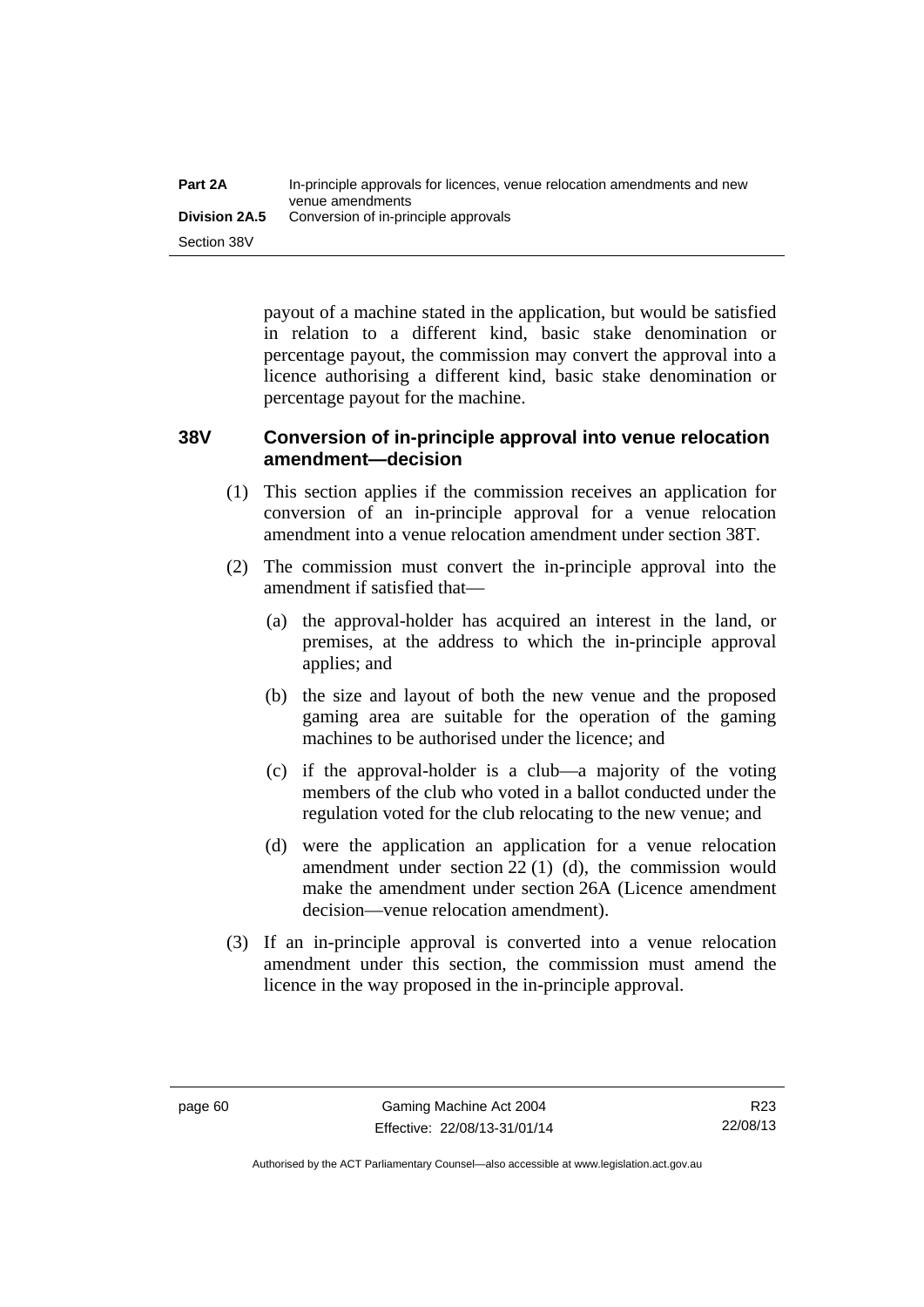# **38W Conversion of in-principle approval into new venue amendment—decision**

- (1) This section applies if the commission receives an application for conversion of an in-principle approval for a new venue amendment into a new venue amendment under section 38T.
- (2) The commission must convert the in-principle approval into the amendment if satisfied that—
	- (a) the approval-holder has acquired an interest in the land, or premises, at the address to which the in-principle approval applies; and
	- (b) the size and layout of both the new venue and the proposed gaming area are suitable for the operation of the gaming machines to be authorised under the licence; and
	- (c) a majority of the voting members of the club who voted in a ballot conducted under the regulation voted for the club having the proposed number of gaming machines at the new venue; and
	- (d) were the application an application for a new venue amendment, the commission would make the amendment and issue the new licence under section 26D (Licence amendment decision—new venue amendment).
- (3) If an in-principle approval is converted into a new venue amendment under this section, the commission must—
	- (a) amend the licence in the way proposed in the in-principle approval; and
	- (b) issue a licence to the applicant in the same terms, and subject to the same conditions, as the in-principle approval.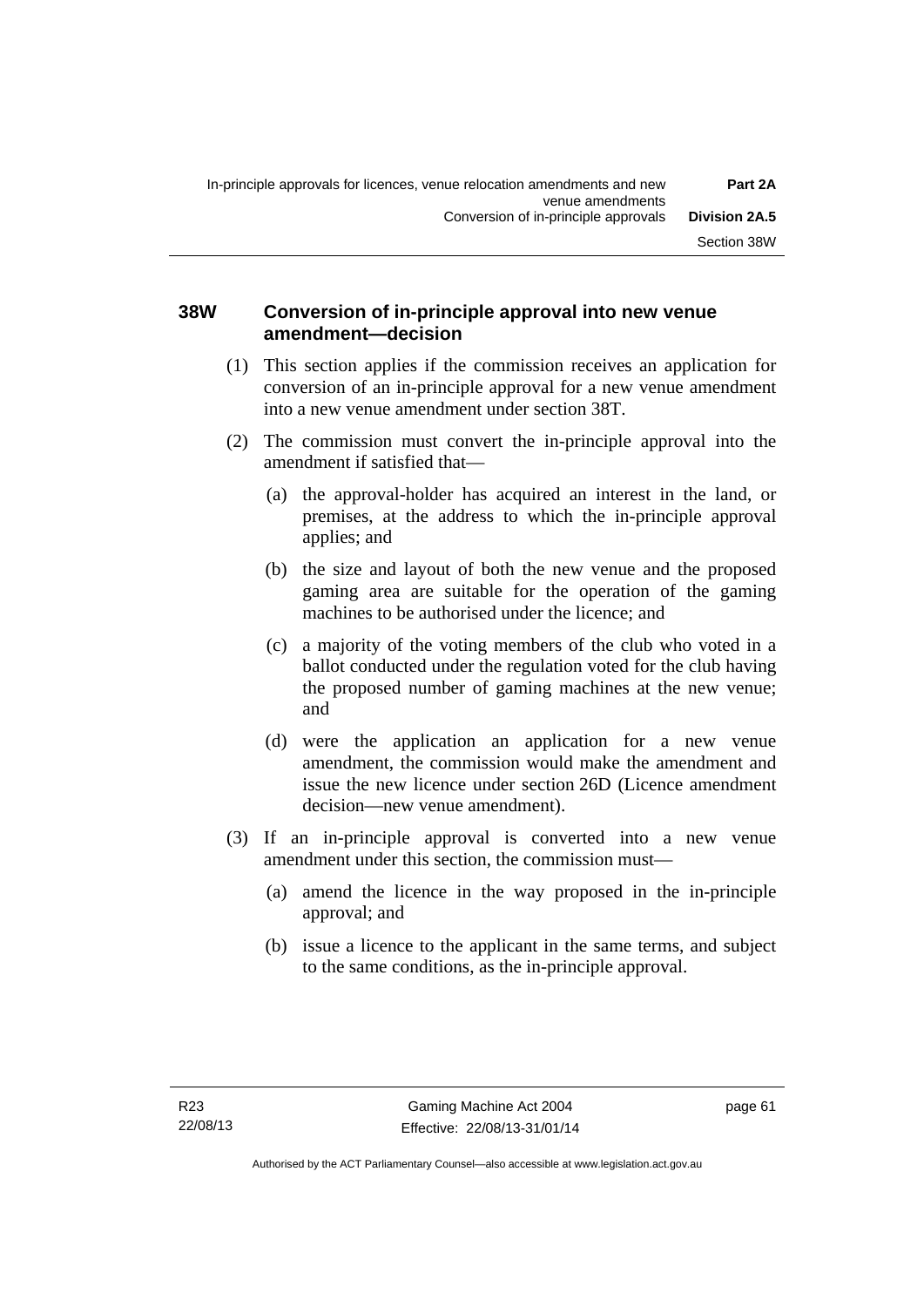| Part 2A              | In-principle approvals for licences, venue relocation amendments and new<br>venue amendments |
|----------------------|----------------------------------------------------------------------------------------------|
| <b>Division 2A.5</b> | Conversion of in-principle approvals                                                         |
| Section 38X          |                                                                                              |

# **38X Conversion—other in-principle approvals for the land or premises expire**

- (1) This section applies if the commission converts an in-principle approval under section 38U, section 38V or section 38W.
- (2) All other in-principle approvals in relation to the land, or premises, to which the in-principle approval applied, expire.
- (3) The commission must tell each approval-holder whose in-principle approval expires under subsection (2) that their in-principle approval has expired.

page 62 Gaming Machine Act 2004 Effective: 22/08/13-31/01/14

Authorised by the ACT Parliamentary Counsel—also accessible at www.legislation.act.gov.au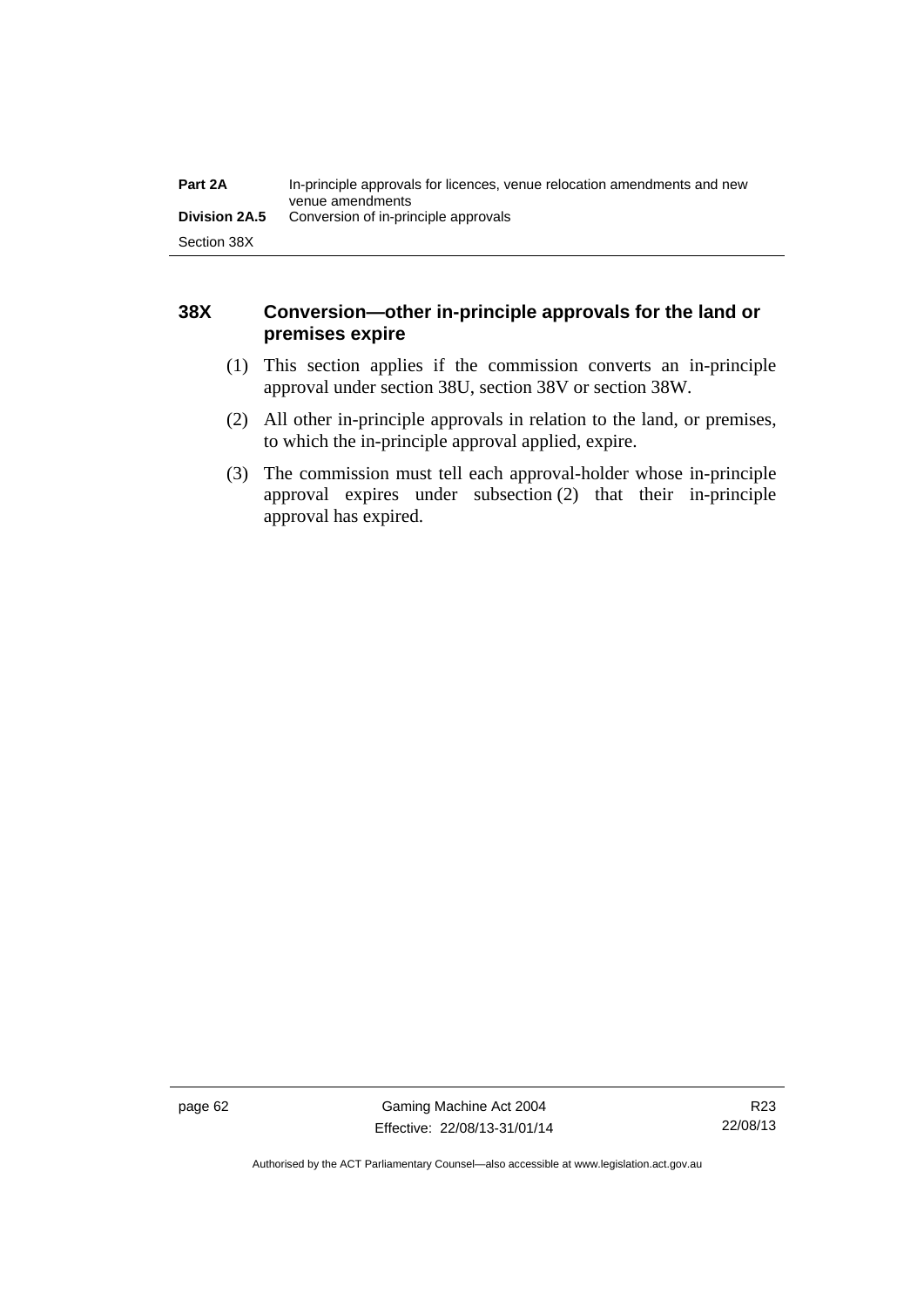# **Part 3 Conditions on licences**

# **Division 3.1 Compliance with licence conditions**

# **39 Failure to comply with conditions of licence**

- (1) A licensee commits an offence if—
	- (a) the licensee's licence is subject to a condition; and
	- (b) the licensee fails to comply with a requirement of the condition.

Maximum penalty: 100 penalty units.

- (2) An offence against this section is a strict liability offence.
	- *Note* Licence conditions are imposed by the commission and by other parts of the Act, as well as by this part.

# **Division 3.2 General licence conditions**

# **39A Compliance with requirements for issue of licence**

It is a condition of a licence that the licensee—

- (a) continually meets each requirement for the issue of a gaming machine licence; and
	- *Note* For the requirements for the issue of a gaming machine licence see s 12 and s 13.
- (b) continues not to do anything that would, if the licensee were applying for a gaming machine licence, cause the licensee to be refused the licence.
	- *Note* For the grounds for refusing to issue a gaming machine licence to an applicant that is a club—see s 14.

# **40 Compliance with directions**

It is a condition of a licence that the licensee complies with a written direction given to the licensee by the commission.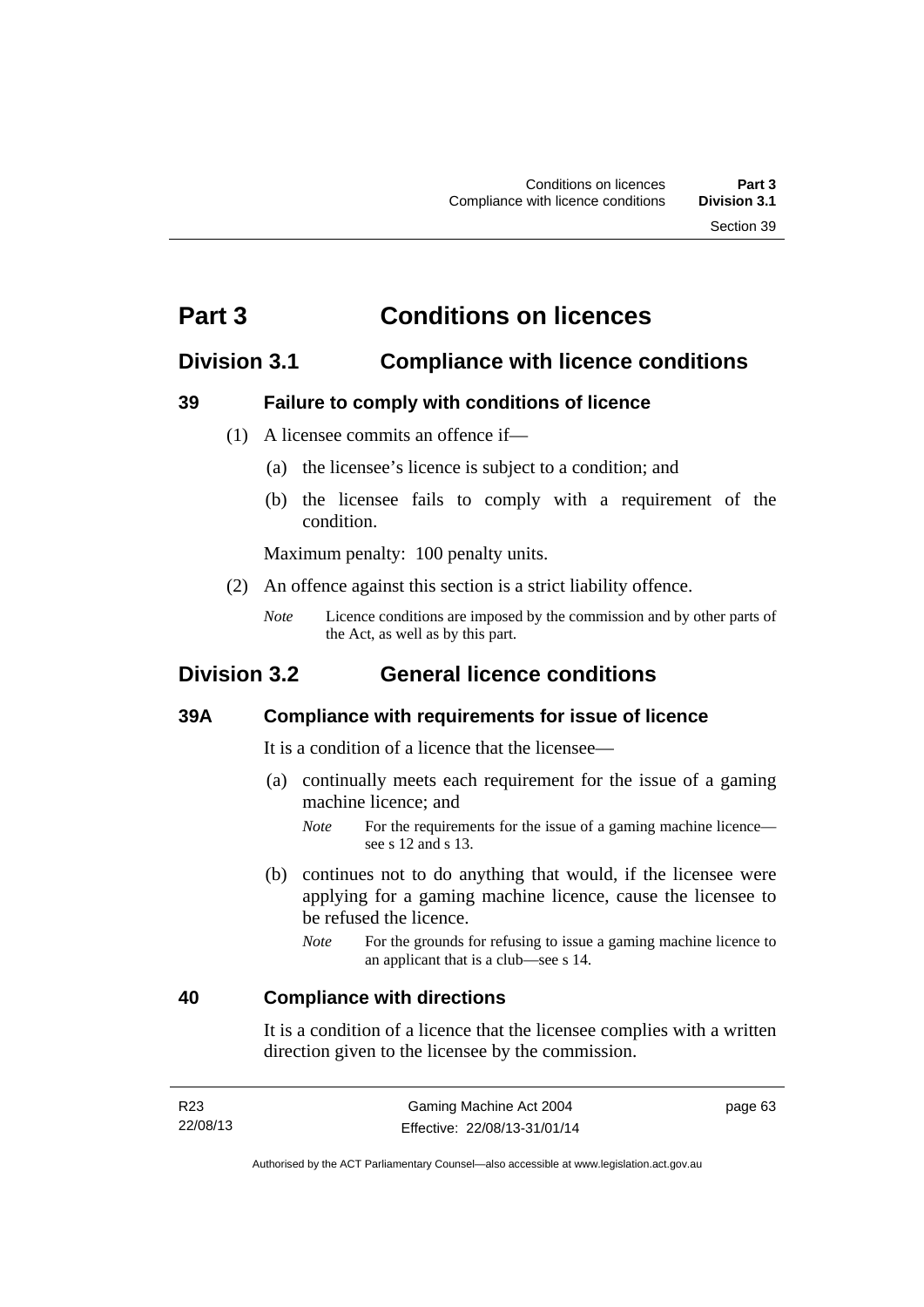# **41 Display of licence at licensed premises**

- (1) It is a condition of a licence that the licensee displays the licence, or a copy of the licence, at each entrance to each gaming area of the licensed premises.
- (2) However, the licensee need not display the schedule to the licence.
- (3) Subsection (1) does not apply if the licensee has given the licence to the commission under section 27 (which is about a request for return of licences for amendment) or section 33 (1) (which is about obligations on licensee on transfer).
- (4) Also, subsection (1) does not apply if—
	- (a) the licence has been lost, stolen or destroyed; and
	- (b) the licensee gave the commission prompt notice under section 38 (Issue of copy of licence) of the loss, theft or destruction; and
	- (c) if the commission required the licensee to give a statement under section 38—the licensee gave the statement as required.

# **42 Licence schedule to be kept at premises**

It is a condition of a licence that the licensee keeps a copy of the schedule to the licence at the licensed premises.

# **43 Rules and control procedures for operation of gaming machines and peripheral equipment**

It is a condition of a licence that the licensee must not operate a gaming machine or peripheral equipment on its licensed premises otherwise than in accordance with licensee's rules and control procedures.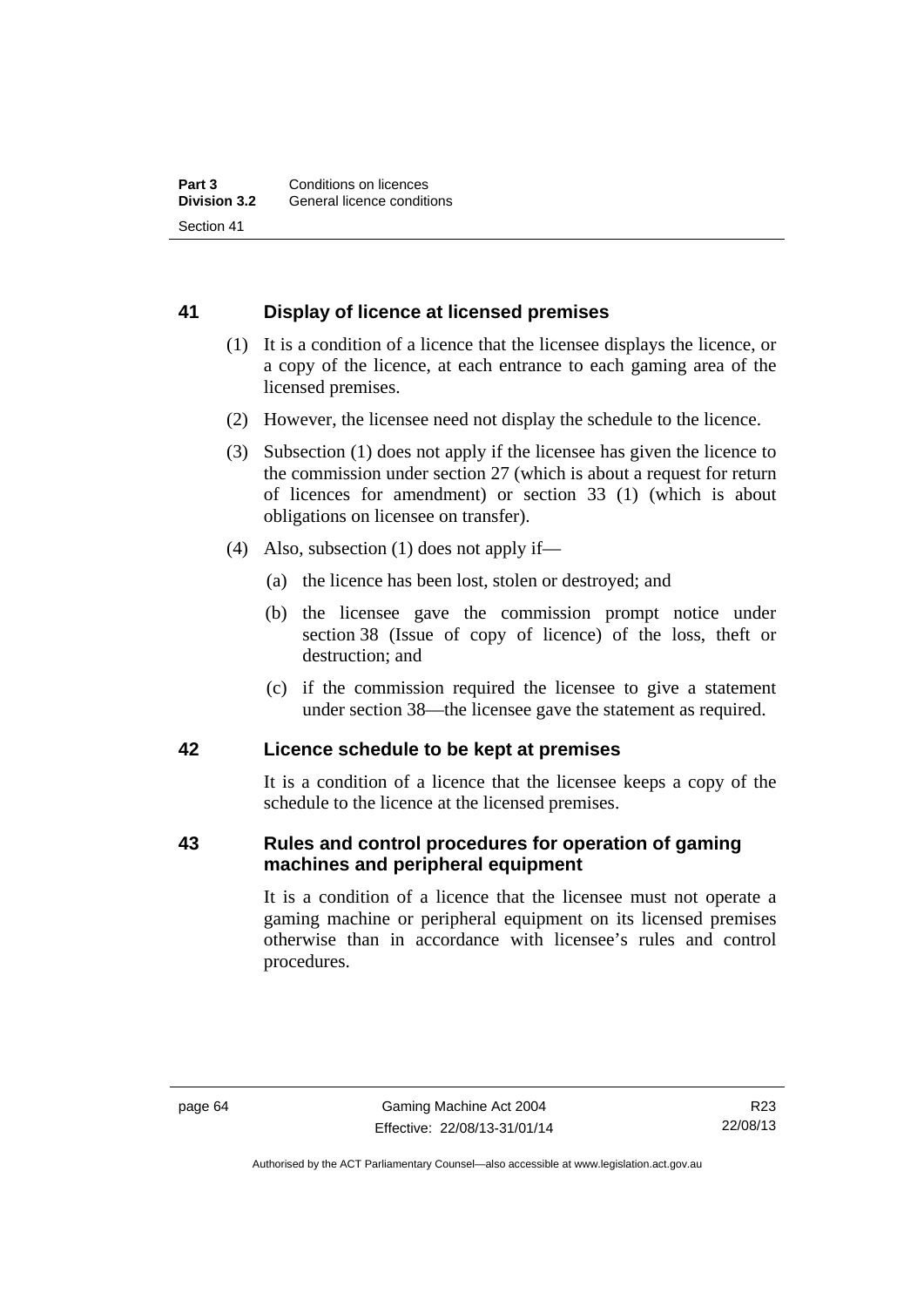# **44 Installation in accordance with Act**

It is a condition of a licence that the licensee must not allow the installation of a gaming machine on the licensed premises otherwise than in accordance with this Act.

# **45 Installation certificate**

- (1) This section applies if—
	- (a) a gaming machine is installed on licensed premises; and
	- (b) the commission gives the licensee a notice under section 124 for the gaming machine.
- (2) It is a condition of the licence that the licensee gives the commission written notice of the stated details for the gaming machine as soon as practicable, but not later than 3 days after the later of the following:
	- (a) the day the machine is installed;
	- (b) the day the commission gives the notice.

# **46 Operation after installation**

- (1) This section applies if a gaming machine is operated on licensed premises.
- (2) It is a condition of the licence that the licensee not allow the gaming machine to be operated on the licensed premises unless the licensee has given the commission a notice under section 45 (2) for the machine.
- (3) However, subsection (2) does not prevent the operation of the gaming machine for maintenance.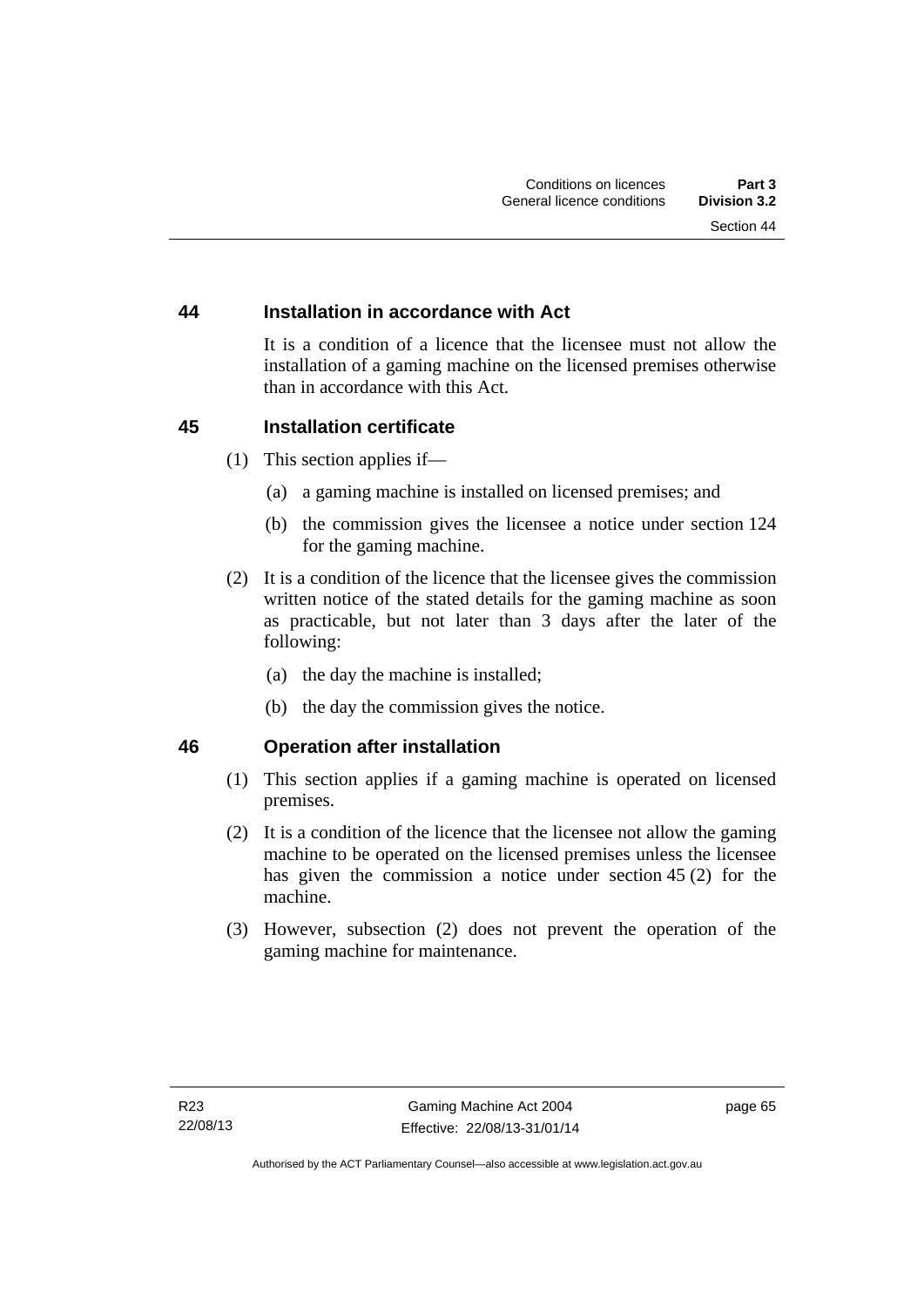# **47 Operation subject to correct percentage payout**

- (1) It is a condition of a licence that the licensee not operate a gaming machine on the licensed premises if the percentage payout on a gaming machine on the licensed premises is not the percentage payout under the licence for the machine.
- (2) Subsection (1) does not prevent the operation of the gaming machine to correct the percentage payout.

# **48 Percentage payout of gaming machines to be displayed**

It is a condition of a licence that each licensed gaming machine has the percentage payout under the licence for the gaming machine clearly displayed on the machine in a position approved by the commission under section 126.

# **49 Maximum stake amount**

It is a condition of the licence that the licensee not operate a gaming machine with a stake amount that is more than the amount prescribed by regulation.

# **50 Licensee to comply with relevant codes of practice**

It is a condition of a licence that the licensee comply with the relevant code of practice (if any) prescribed under the [Control Act.](http://www.legislation.act.gov.au/a/1999-46)

# **51 Licensee to use gaming machines**

- (1) It is a condition of a licence that the licensee use the licensed gaming machines.
- (2) However, a licensee does not contravene the condition under subsection (1) if—
	- (a) the period for which the gaming machine is not used is 1 month or less; or

R23 22/08/13

Authorised by the ACT Parliamentary Counsel—also accessible at www.legislation.act.gov.au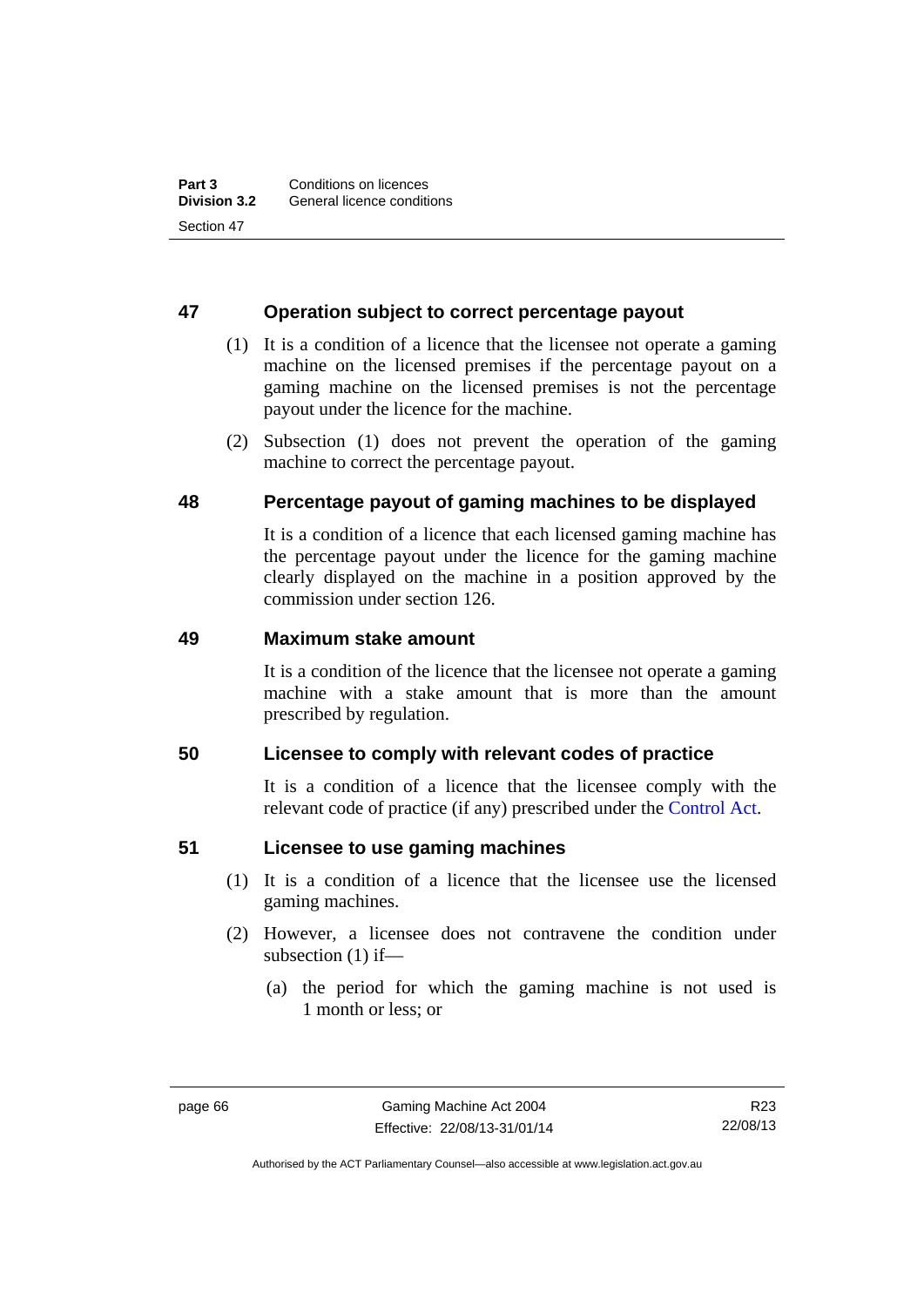- (b) the gaming machine is not used because it is broken or damaged and the licensee has taken, or is taking, all reasonable steps to make the machine operational again; or
- (c) the licensee has the commission's written approval for the gaming machine not to be used.

### **Example**

the commission has granted a temporary storage amendment in relation to the gaming machine

- *Note* An example is part of the Act, is not exhaustive and may extend, but does not limit, the meaning of the provision in which it appears (see [Legislation Act,](http://www.legislation.act.gov.au/a/2001-14) s 126 and s 132).
- (3) On written application by the licensee, the commission may approve the non-use of a gaming machine for a stated period if satisfied that the gaming machine is not being used for a good reason.

# **52 Accounts relating to gaming machines**

It is a condition of a licence that the licensee must—

- (a) keep full and separate accounts of all amounts taken from each gaming machine on the licensed premises; and
- (b) keep the accounts in a way that allows them to be conveniently and properly audited; and
- (c) correctly balance the accounts at the end of each month.

# **Division 3.3 Club licence conditions**

# **53 Conditions about inequitable benefits**

- (1) It is a condition of a licence for a club that nobody, whether or not a member of a club, directly or indirectly derives a benefit from the club other than a benefit that—
	- (a) is available equally to all voting members of the club; or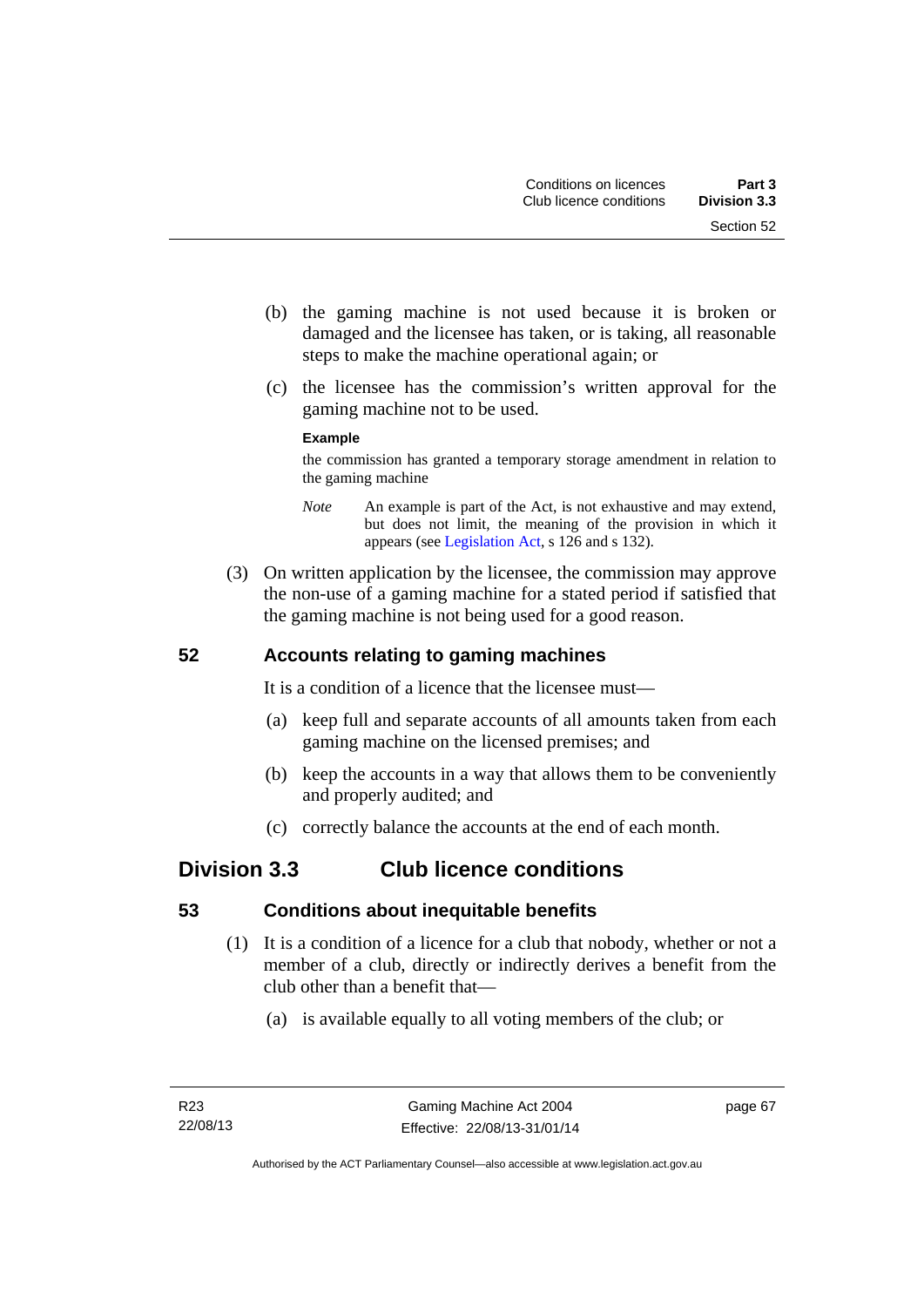- (b) arises under an agreement in which the parties are dealing with each other at arm's length; or
- (c) is given to a member under a resolution passed at a general meeting of voting members.
- (2) It is a condition of a licence for a club that nobody, whether or not a member of a club, directly or indirectly derives a benefit that is not available equally to all voting members of the club from—
	- (a) the club having applied for a licence; or
	- (b) a licence being issued to the club; or
	- (c) any added value that may accrue to the premises of the club because of a licence being issued to the club.
- (3) For this section, a person is not taken to be not dealing with the club at arm's length only because—
	- (a) the person and the club are corporations that are related under the [Corporations Act,](http://www.comlaw.gov.au/Series/C2004A00818) section 50; or
	- (b) the person, or an individual representing the person in dealings with the club, is an influential person for the club.
- (4) This section does not prevent a person taking a benefit if—
	- (a) the person is offered the benefit (whether or not under the rules of the club) in the course of acting on behalf of the club while performing the person's normal duties as an employee or director of the club; and
	- (b) the benefit consists only of—
		- (i) reasonable food or refreshment; or
		- (ii) out-of-pocket expenses reasonably incurred and authorised by a resolution of the club's management committee or board; or

R23 22/08/13

Authorised by the ACT Parliamentary Counsel—also accessible at www.legislation.act.gov.au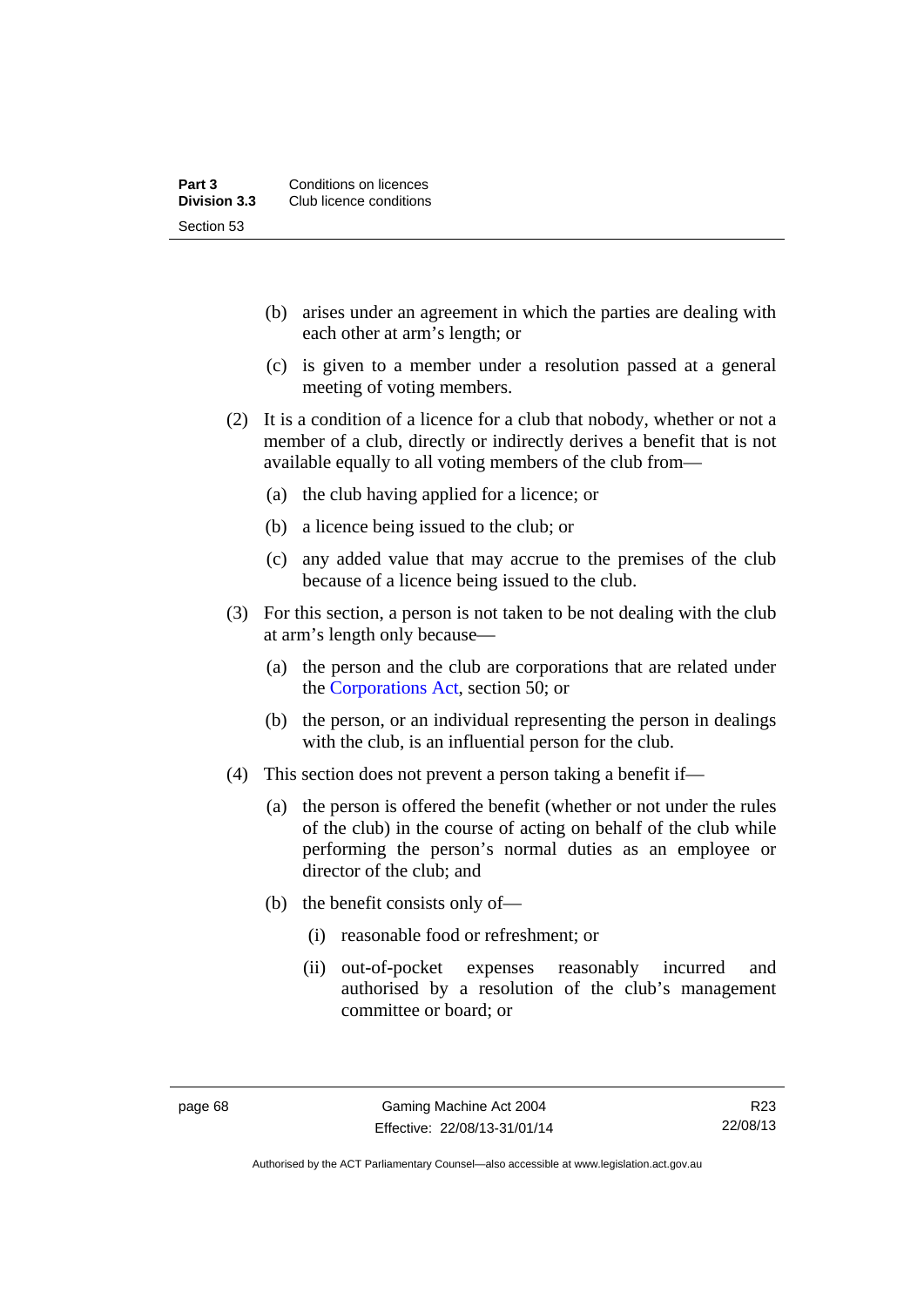(iii) an expense relating to the person's duties paid by someone else and authorised by a resolution of the club's management committee or board.

### **Example—expense paid by someone else**  conference fees

*Note* An example is part of the Act, is not exhaustive and may extend, but does not limit, the meaning of the provision in which it appears (see [Legislation Act,](http://www.legislation.act.gov.au/a/2001-14) s 126 and s 132).

# **53A Condition about club's constitution—consistency with gaming laws**

It is a condition of a licence for a club that the club's constitution is consistent with the gaming laws.

# **53B Condition about club's constitution—amendment if inconsistent with gaming laws**

- (1) It is a condition of a licence for a club that the club's constitution provides for the constitution to be amended in accordance with a direction by the commission under section 148B (Club constitution—consistency with gaming laws) without an election of the voting members of the club.
- (2) This section is declared to be a corporations legislation displacement provision for the [Corporations Act](http://www.comlaw.gov.au/Series/C2004A00818), section 5G (Avoiding direct inconsistency arising between the Corporations legislation and State and Territory laws).
	- *Note* Subsection (2) ensures that any provision of the [Corporations Act](http://www.comlaw.gov.au/Series/C2004A00818) or the *[Australian Securities and Investment Commission Act 2001](http://www.comlaw.gov.au/Series/C2004A00819)* (Cwlth) with which this section would otherwise be inconsistent does not apply to the extent necessary to avoid the inconsistency.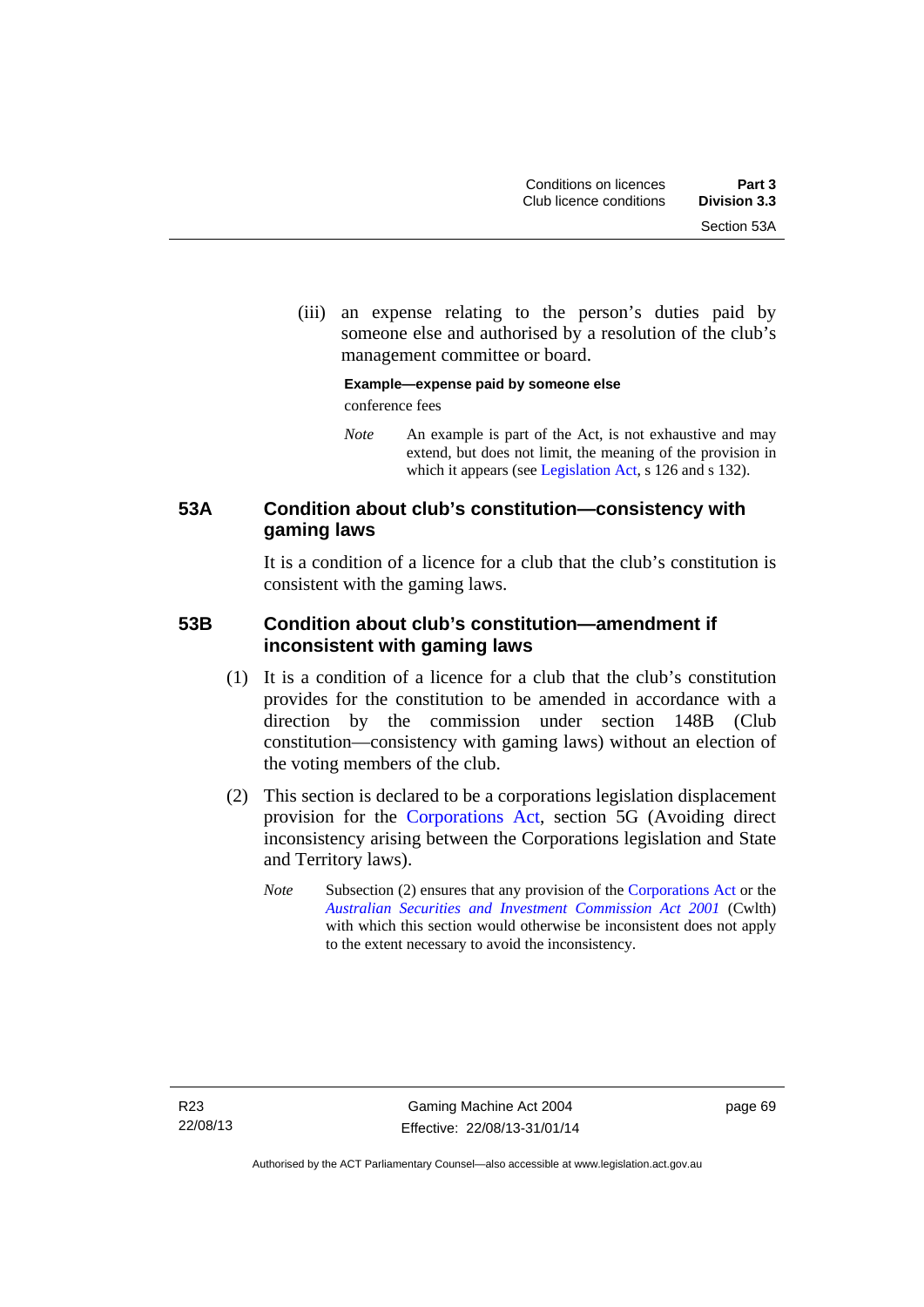# **54 Annual report of clubs**

It is a condition of a licence for a club that the club's annual report for a financial year of the club include information about the following for the financial year:

- (a) any contractual arrangement or consultancy entered into with an influential person during the year, including—
	- (i) the position the influential person occupies in the club; and
	- (ii) the purpose of the arrangement or consultancy; and
	- (iii) the total amount of the arrangement or consultancy for the year;
- (b) any contractual arrangement or consultancy entered into during the year for more than the amount prescribed by regulation, including—
	- (i) the purpose of the arrangement or consultancy; and
	- (ii) the total amount of the arrangement or consultancy for the year;
- (c) any remuneration given to a person the value of which is equal to or more than the amount prescribed by regulation;

#### **Example for par (c)**

A person may be remunerated by salary plus the use of a car.

- *Note* An example is part of the Act, is not exhaustive and may extend, but does not limit, the meaning of the provision in which it appears (see [Legislation Act,](http://www.legislation.act.gov.au/a/2001-14) s 126 and s 132).
- (d) if any benefits have been taken by a person during the financial year—
	- (i) the person's position in the club; and
	- (ii) a description of the benefit taken by the person; and

Authorised by the ACT Parliamentary Counsel—also accessible at www.legislation.act.gov.au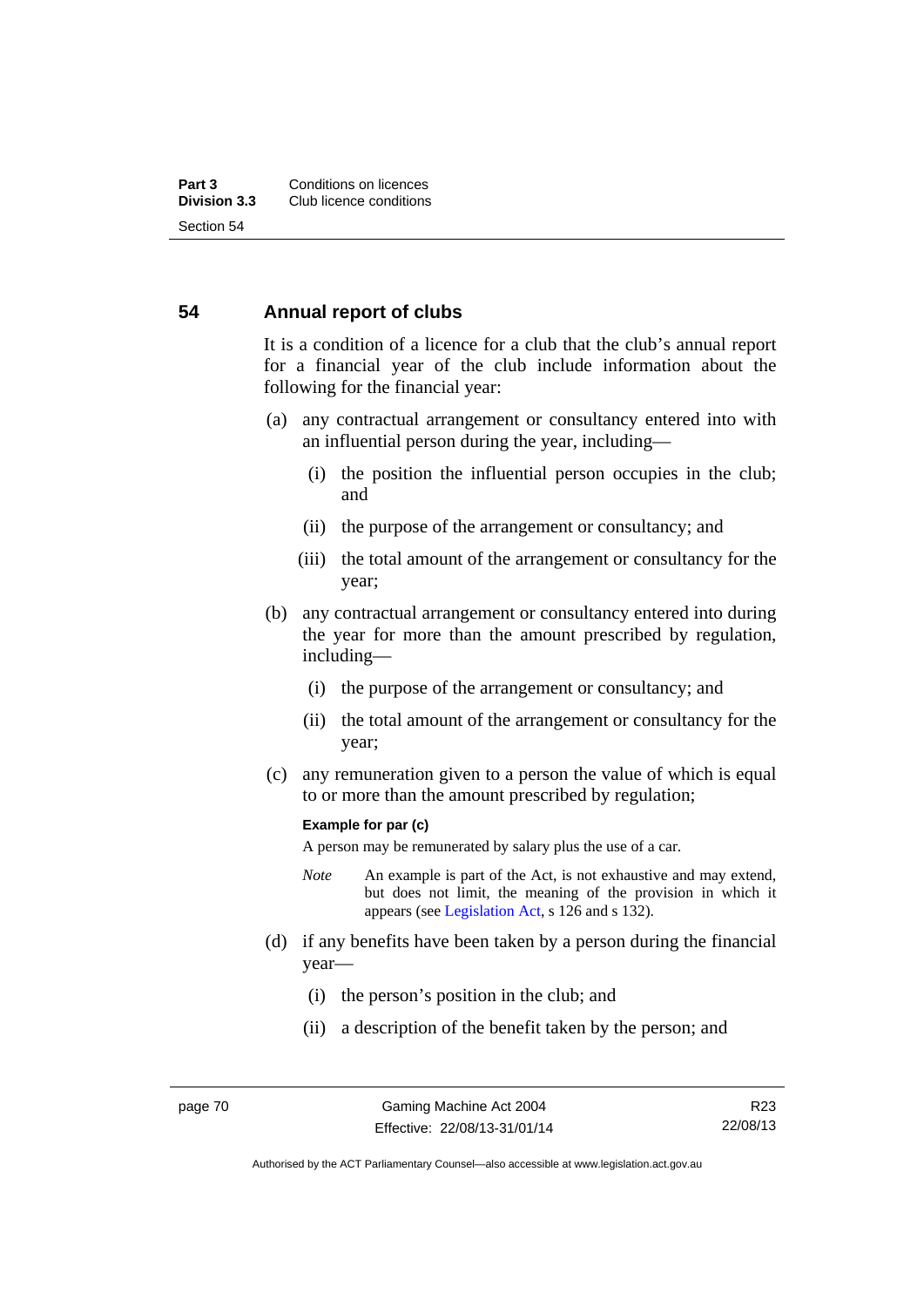- (iii) the purpose for which the benefit was taken; and
- (iv) the monetary value of the benefit; and
- (v) the name of the person who offered the benefit.

**55 Other conditions of club licences** 

Each of the following is a condition of a licence for a club:

- (a) the proceeds from the conduct of gaming are used in a way that promotes the objects of the licensee;
- (b) the licensee follows its objects or purposes honestly and seriously;
- (c) payments made under the licensee's objects are in the best interests of the licensee's members;
- (d) salaries, wages, allowances or benefits paid or payable by the licensee to the licensee's executive officers and employees are reasonable;
- (e) payments for services provided to the licensee are reasonable and necessary, particularly in relation to the scale of the licensee's licensed business;

#### **Example**

The licensee has 4 gaming machines and pays \$150 000 a year for gaming machine advice. This payment is not reasonable because the payment is disproportionately large given the revenues from the 4 machines in relation to which the advice is being given.

- *Note* An example is part of the Act, is not exhaustive and may extend, but does not limit, the meaning of the provision in which it appears (see [Legislation Act,](http://www.legislation.act.gov.au/a/2001-14) s 126 and s 132).
- (f) guests must be signed in by a club member and accompanied by the member who signed them in;
- (g) only members and signed-in guests can play gaming machines in the club.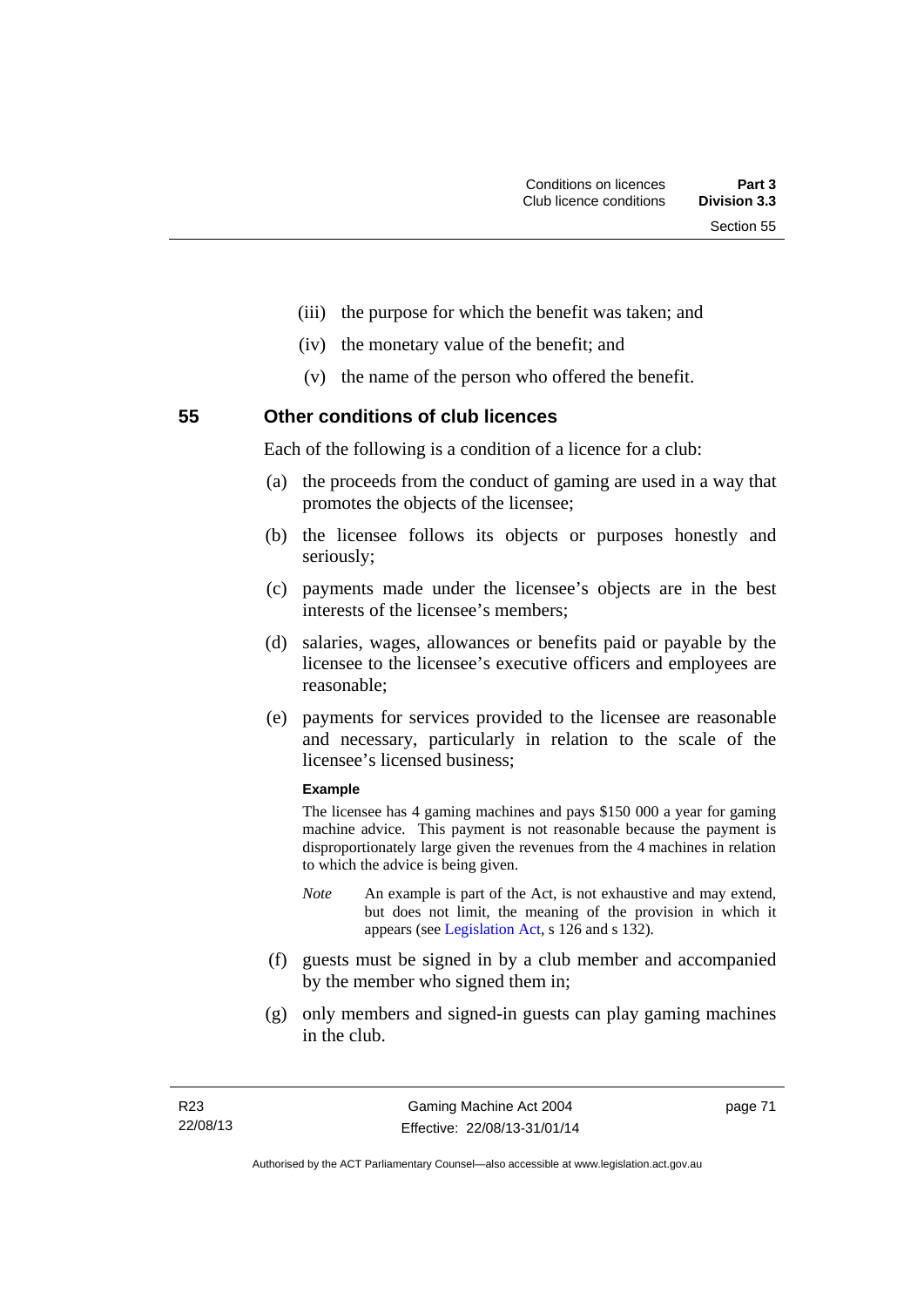#### **Part 4 Disciplinary action**

Section 56

# **Part 4 Disciplinary action**

# **56 Definitions for pt 4**

In this part:

*disciplinary action*—see section 58.

*disciplinary notice*—see section 61.

*ground for disciplinary action* against a licensee—see section 57.

*licence*—

- (a) in relation to a person who is authorised to conduct a linked-jackpot arrangement under section 134, means the authorisation;
- (b) in relation to an approval-holder, means the in-principle approval;

*Note Approval-holder* and *in-principle approval*—see s 38B.

 (c) in relation to a permit-holder under part 8 (Linked-jackpot arrangements), means a multi-user permit.

### *licensee* includes—

- (a) a permit-holder under part 8; and
- (b) an approval-holder.
- *Note Approval-holder*—see s 38B.

# **57 Grounds for disciplinary action**

- (1) Each of the following is a *ground for disciplinary action* against a licensee:
	- (a) the licensee has given information to the commission that was false or misleading;

R23 22/08/13

Authorised by the ACT Parliamentary Counsel—also accessible at www.legislation.act.gov.au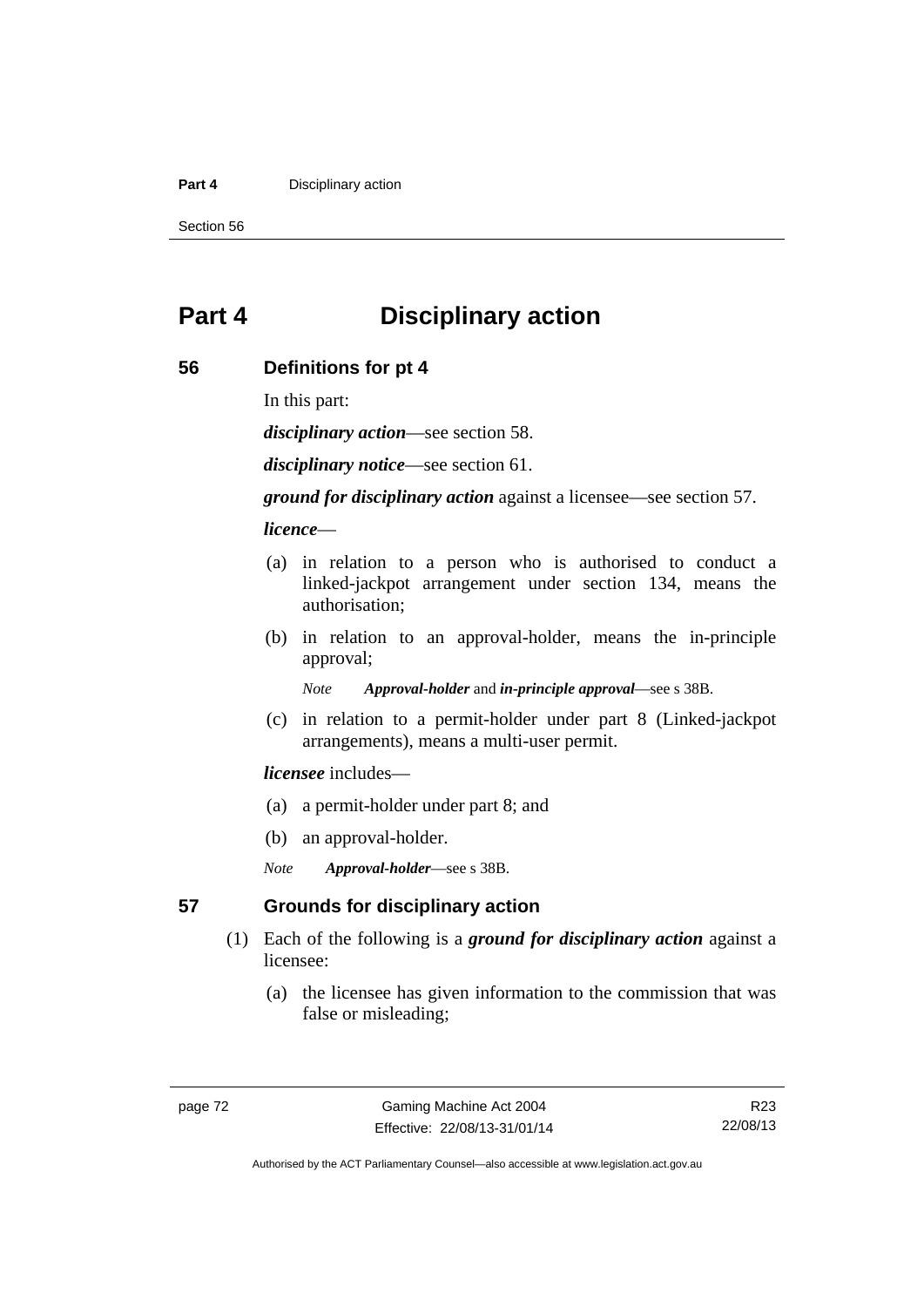- (b) the licensee has failed to give information required to be given under this Act or the [Control Act;](http://www.legislation.act.gov.au/a/1999-46)
- (c) the licensee, or an agent or employee of the licensee, has contravened this Act;
- (d) the licensee is not, or is no longer, an eligible person;
- (e) for a corporation—an influential person is not an eligible person;
- (f) for a licence issued to a club—
	- (i) the club has been or is about to be wound up; or
	- (ii) the club has not operated for 3 months or, if the commission approves a longer period, that longer period; or
	- (iii) the club has ceased to be an eligible club;
- (g) for a licence issued in relation to premises to which an on licence applies—the premises are not being used by people mainly for drinking alcohol;
- (h) the licensee has been given a reprimand that included a direction and has not complied with the direction;
- (i) the licensee has failed to pay to the Territory a financial penalty imposed under section 62.
- (2) In subsection (1) (c), a reference to a *contravention* of this Act includes a reference to the following:
	- (a) a contravention of the [Criminal Code](http://www.legislation.act.gov.au/a/2002-51), part 2.4 (Extensions of criminal responsibility) in relation to an offence against this Act or otherwise in relation to this Act;
	- (b) a contravention of the [Criminal Code](http://www.legislation.act.gov.au/a/2002-51) in relation to a document completed, kept or given, or required to be completed, kept or given, under or in relation to this Act;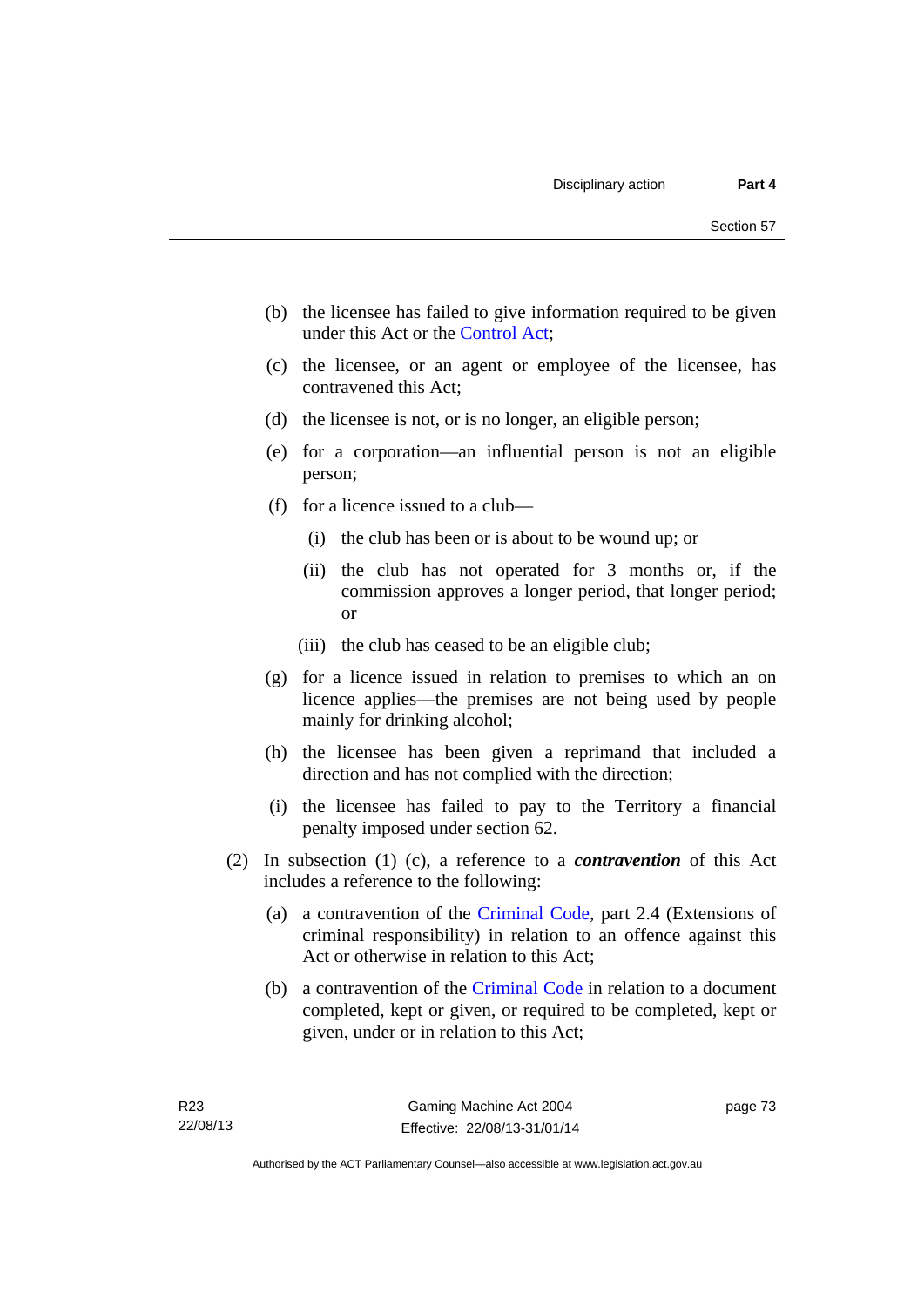Section 58

- (c) a contravention of the [Criminal Code](http://www.legislation.act.gov.au/a/2002-51) in relation to anything done, or not done, under or in relation to this Act.
- (3) In deciding whether an approval-holder is an eligible person under subsection  $(1)$   $(d)$  and  $(e)$ , the commission must disregard section 20 (2) (a) (ii) and section 21 (1) (c).

- (4) Subsection (1) (f) (ii) does not apply to an approval-holder.
- (5) The commission may, in writing, approve a period longer than 3 months for subsection (1) (f) (ii) if satisfied that—
	- (a) there is a good reason why the club is not operating; and
	- (b) the club will operate again after the end of the longer period.

#### **58 Disciplinary action**

- (1) Each of the following is a *disciplinary action* when taken against a person:
	- (a) reprimanding the person;
	- (b) imposing conditions on, or amending the conditions of, the person's licence;
	- (c) ordering the person to pay to the Territory a financial penalty of not more than \$100 000;
	- (d) suspending the person's licence for a stated period or until a stated thing happens;
	- (e) cancelling the person's licence.
- (2) A reprimand may include a direction by the commission that the licensee, within a stated time—
	- (a) cease contravening this Act; or

*Note* Under s 20 (2) (a) (ii) and s 21 (1) (c), a person may only be an *eligible person* if the person holds a general licence or on licence.

Authorised by the ACT Parliamentary Counsel—also accessible at www.legislation.act.gov.au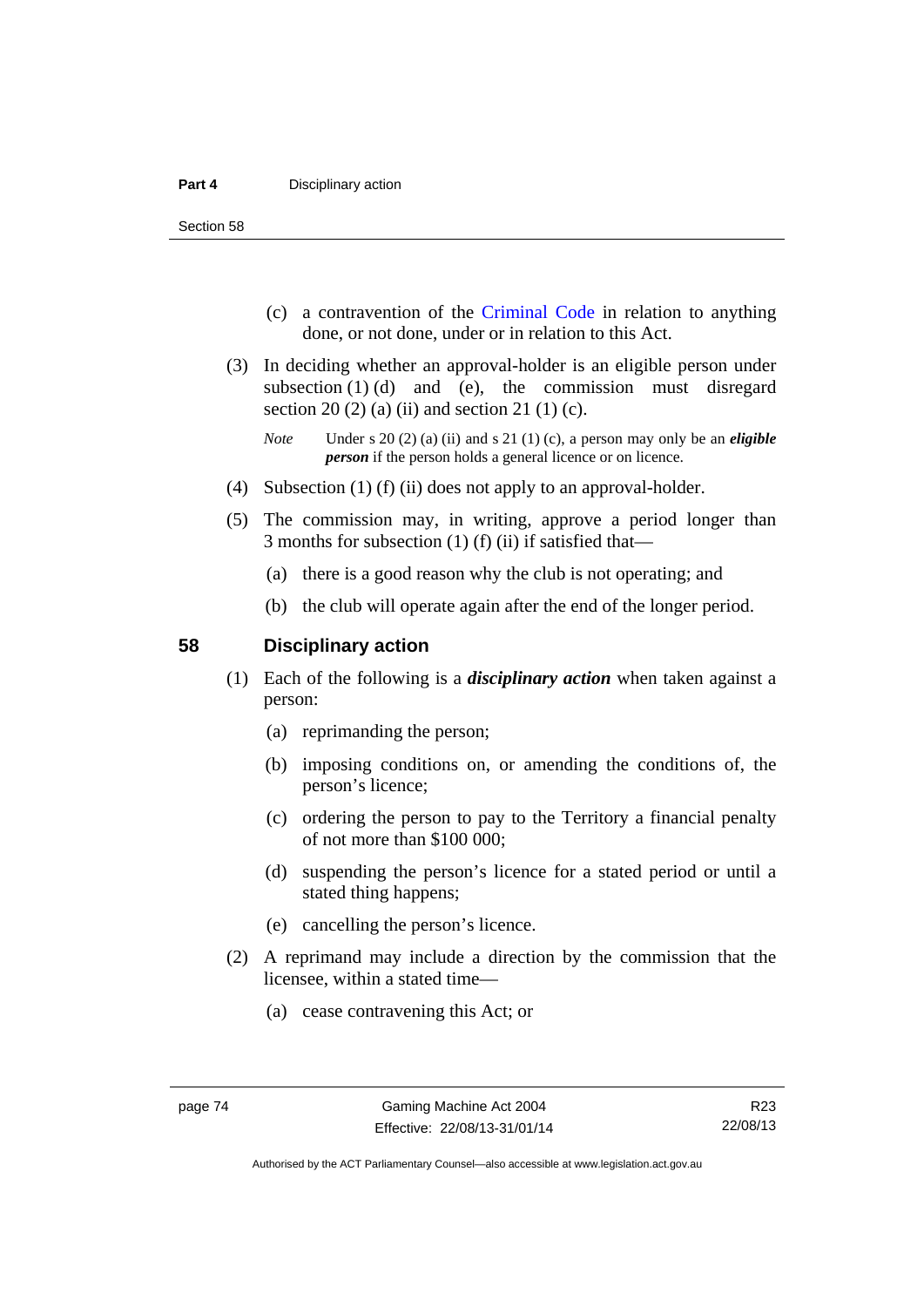- (b) rectify something that contributes to the ground for disciplinary action.
- (3) A financial penalty imposed under this section may be recovered as a debt payable to the Territory.

# **59 Criteria for disciplinary action**

- (1) In deciding what disciplinary action to take under section 58, the commission must consider the following:
	- (a) whether disciplinary action has been taken against the licensee before;
	- (b) whether the disciplinary ground on which the disciplinary action is to be taken endangered the public or the public interest;
	- (c) the seriousness of the disciplinary ground;
	- (d) the likelihood of further disciplinary action needing to be taken.
- (2) The commission may also consider any other relevant matter.

# **60 When disciplinary notice may be given**

If the commission is satisfied that a ground for disciplinary action exists, or may exist, in relation to a licensee, the commission may give the licensee a disciplinary notice.

*Note* The commission need not give a disciplinary notice if the grounds for disciplinary action are the contravention of a direction in a reprimand (see s 62).

# **61 Disciplinary notices**

A notice (a *disciplinary notice*) given to the licensee must—

 (a) state the ground for disciplinary action that caused the notice to be given; and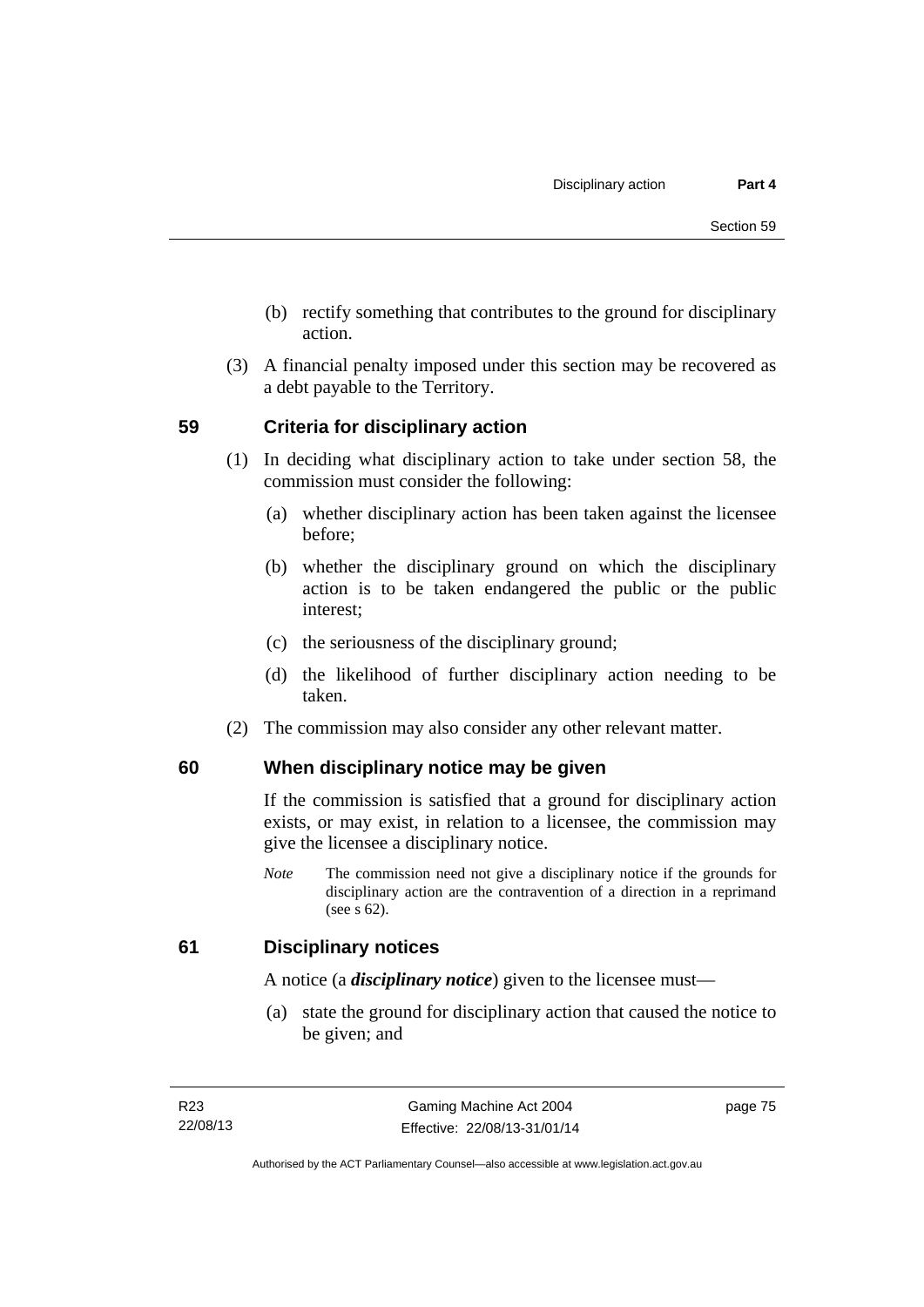#### **Part 4 Disciplinary action**

Section 62

 (b) tell the licensee that the licensee may, within 3 weeks after the day the licensee is given the notice, give a written response to the commission about the notice.

# **62 Commission may take disciplinary action against licensee**

- (1) This section applies if the commission is satisfied that a licensee has contravened a direction in a reprimand.
- (2) This section also applies if—
	- (a) a licensee has been given a disciplinary notice; and
	- (b) after considering any responses given within the 3-week period in relation to the notice under section 61, the commission is satisfied that a ground for disciplinary action exists in relation to a licensee.
- (3) The commission may take disciplinary action against the licensee.
- (4) To remove any doubt, the disciplinary action may consist of 2 or more of the actions mentioned in section 58.
- (5) Disciplinary action takes effect when the licensee receives written notice of the action, or on a later stated date.

# **63 Suspension of licences because of suspension of general and on licences**

- (1) This section applies if—
	- (a) a gaming machine licence is in force for premises; and
	- (b) a general licence or on licence is also in force for the premises.
- (2) If the general licence or on licence is suspended, the gaming machine licence is also suspended for the period of suspension of the general licence or on licence.
	- *Note* A general licence or on licence may be suspended under the *[Liquor](http://www.legislation.act.gov.au/a/2010-35)  [Act 2010](http://www.legislation.act.gov.au/a/2010-35)* or the *[ACT Civil and Administrative Tribunal Act 2008.](http://www.legislation.act.gov.au/a/2008-35)*

Authorised by the ACT Parliamentary Counsel—also accessible at www.legislation.act.gov.au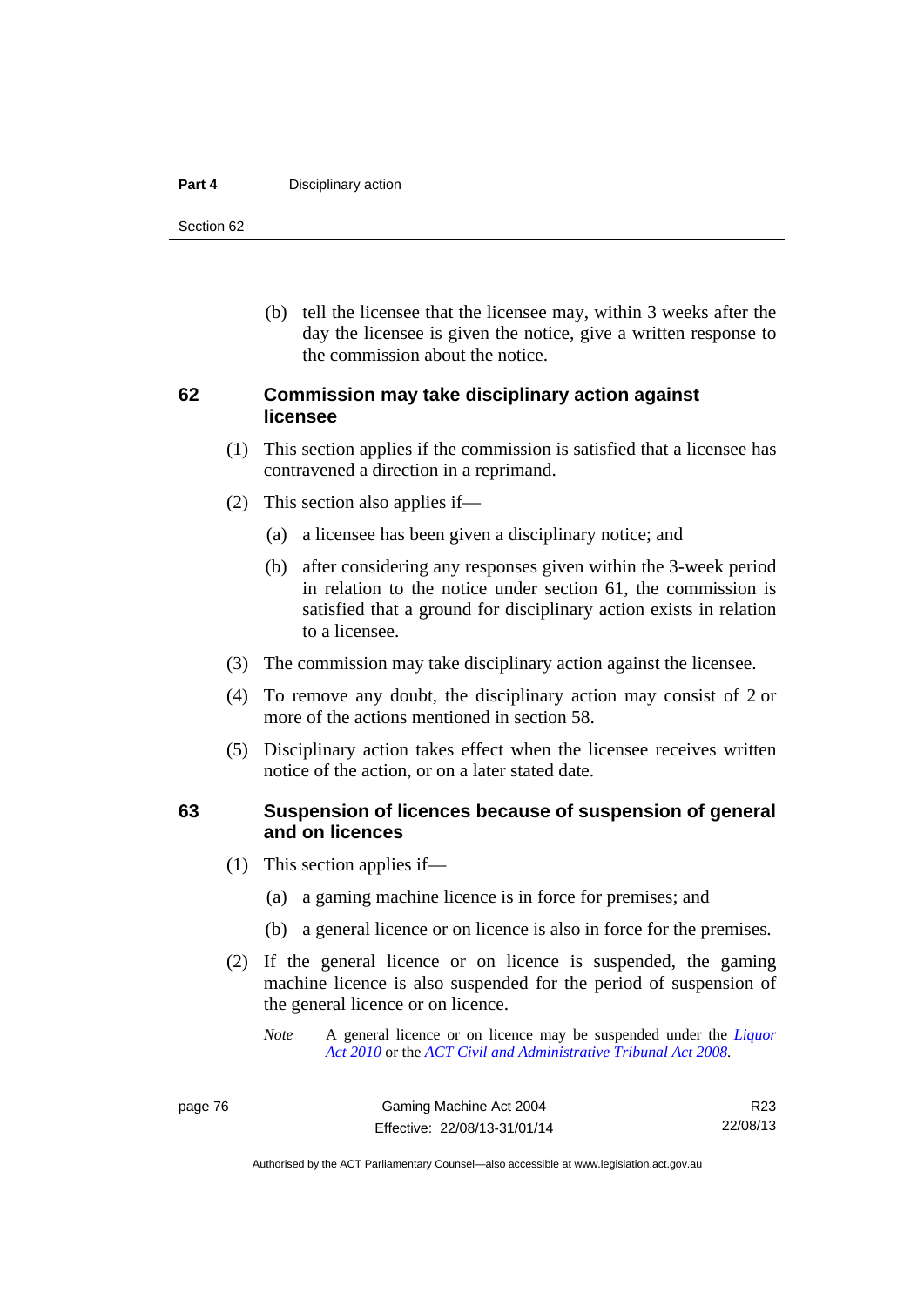# **64 Cancellation of licences because of cancellation etc of general and on licences**

- (1) This section applies if—
	- (a) a gaming machine licence is in force for premises; and
	- (b) a general licence or on licence is also in force for the premises.
- (2) If the general licence or on licence is not renewed under the *[Liquor Act 2010](http://www.legislation.act.gov.au/a/2010-35)*, the gaming machine licence is cancelled.
- (3) If the general licence or on licence is cancelled, the gaming machine licence is also cancelled.

 (4) However, a gaming machine licence cancelled under this section is taken to be in force again if the decision to cancel the general licence or on licence is reversed on appeal.

# **65 Return of licence on cancellation**

- (1) This section applies if—
	- (a) the commission cancels a person's licence under this part; and
	- (b) the person is given notice of the cancellation.
- (2) This section also applies if—
	- (a) a person's licence is cancelled under section 64 (1); or
	- (b) the person's licence is cancelled under section 64 (2) and the person has notice of the cancellation of the person's general or on licence.

*Note* A general licence or on licence may be cancelled under the *[ACT Civil](http://www.legislation.act.gov.au/a/2008-35)  [and Administrative Tribunal Act 2008](http://www.legislation.act.gov.au/a/2008-35).*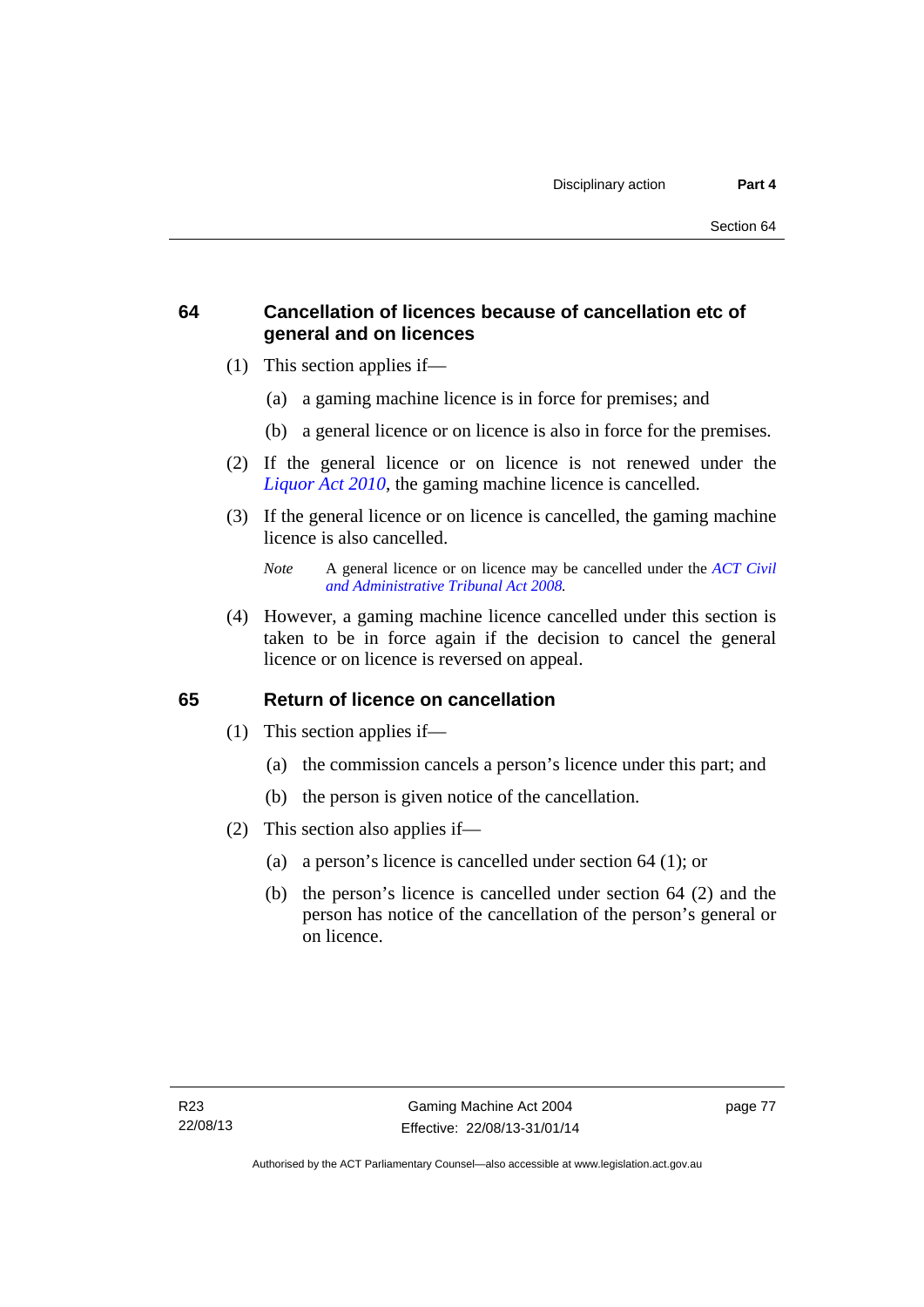#### **Part 4 Disciplinary action**

#### Section 65

 (3) The person must return the licence to the commission as soon as practicable, but in any case not later than 1 week after the day the cancellation under this part takes effect.

Maximum penalty: 50 penalty units.

(4) An offence against this section is a strict liability offence.

page 78 Gaming Machine Act 2004 Effective: 22/08/13-31/01/14

Authorised by the ACT Parliamentary Counsel—also accessible at www.legislation.act.gov.au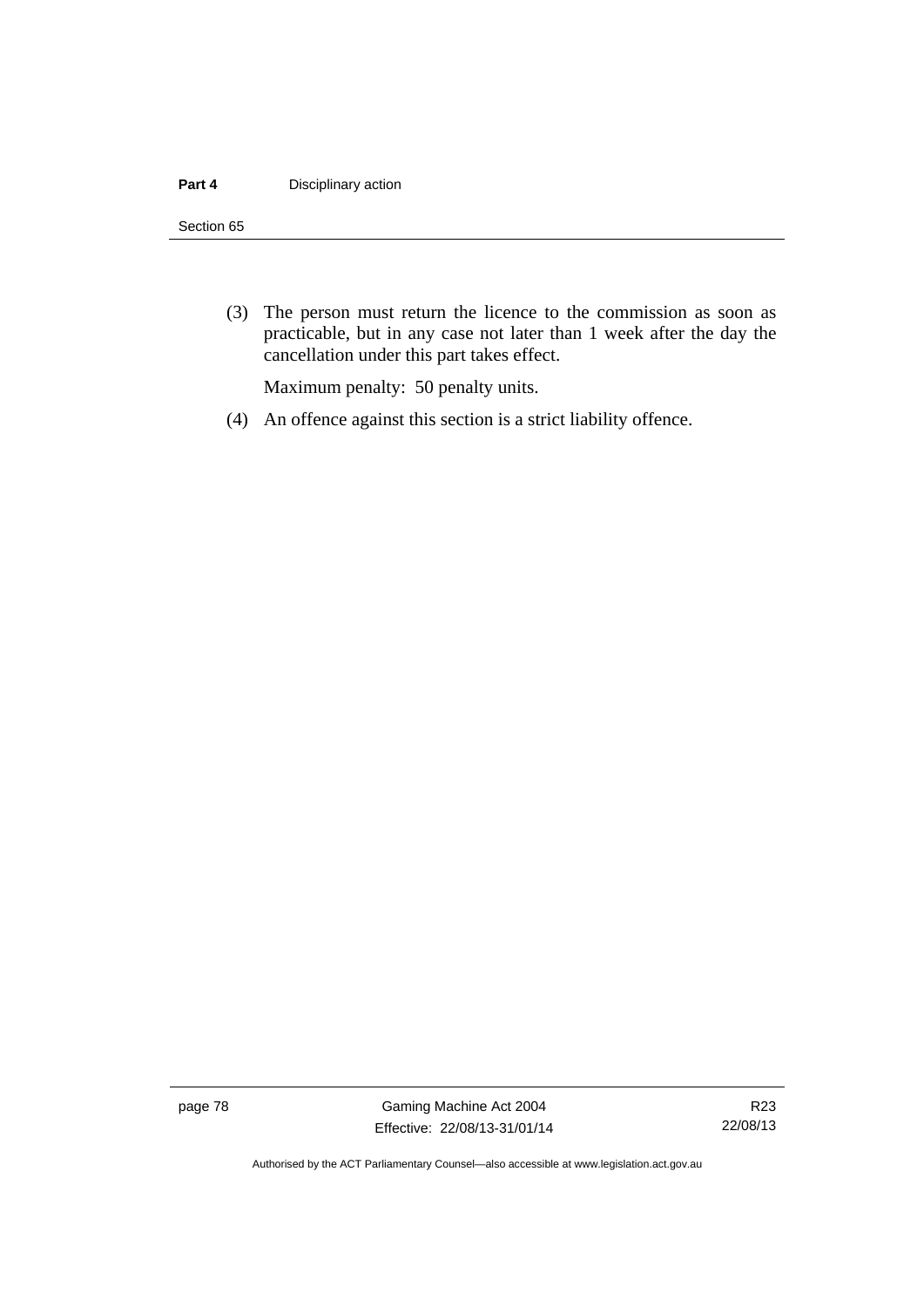# **Part 5 Centralised monitoring system**

# **66 Meaning of** *centralised monitoring system*

(1) In this Act:

*centralised monitoring system* (or *CMS*) means a system approved by the commission that—

- (a) monitors the operation and performance of gaming machines approved under section 69; and
- (b) facilitates the working out and checking for accuracy of tax liability, and the collection of tax, under this Act; and
- (c) can perform other related functions.
- (2) An approval is a notifiable instrument.

*Note* A notifiable instrument must be notified under the [Legislation Act](http://www.legislation.act.gov.au/a/2001-14).

# **67 Regulations about CMS**

- (1) A regulation may provide for the approval and operation of a CMS.
- (2) In particular, a regulation may fix a date, or allow the commission to fix a date, by which stated machines must be connected to the CMS.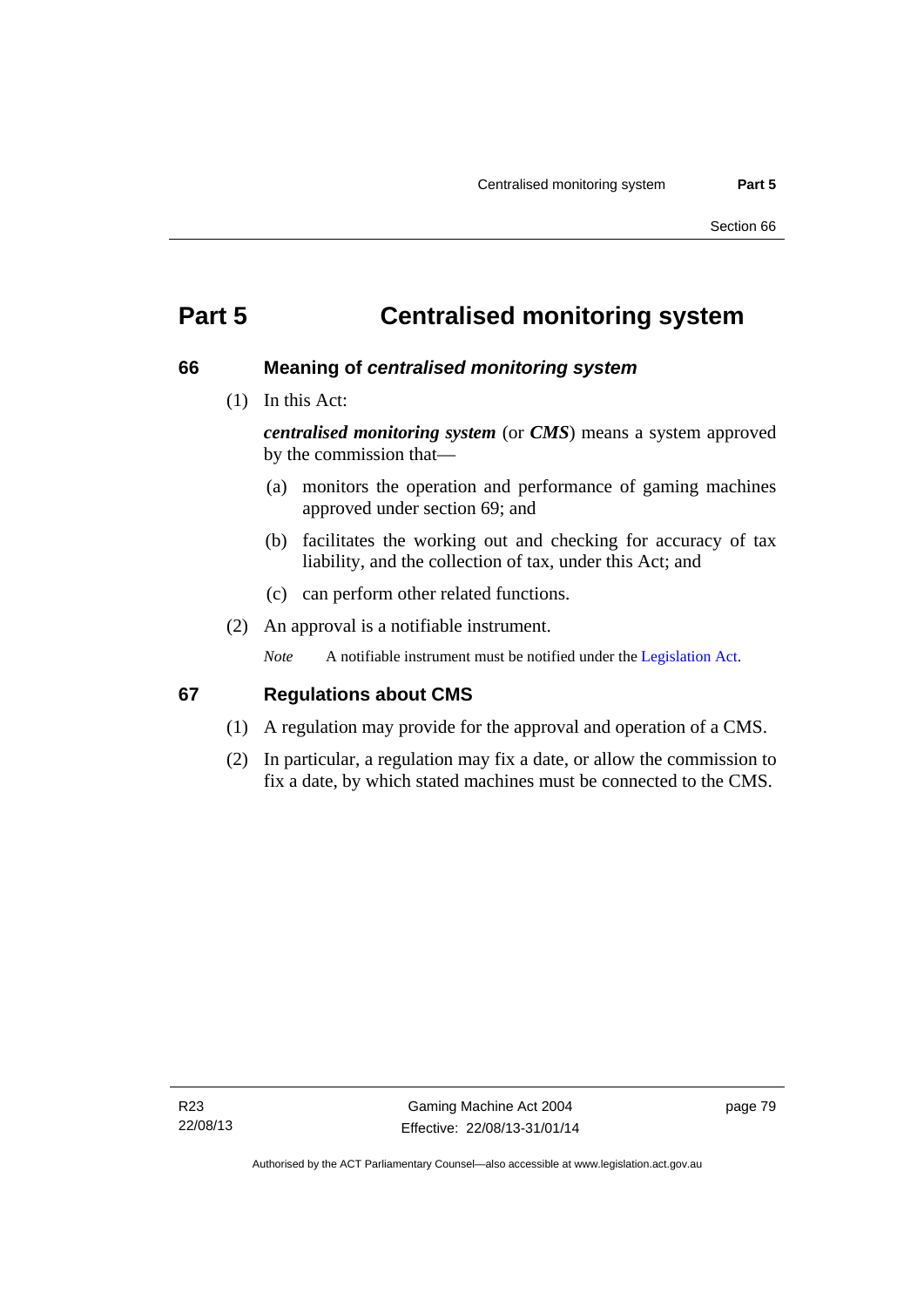| Part 6              | Approval of gaming machines, peripherals, suppliers, technicians and<br>attendants |
|---------------------|------------------------------------------------------------------------------------|
| <b>Division 6.1</b> | Approval of gaming machines and peripheral equipment                               |
| Section 68          |                                                                                    |

# Part 6 **Approval of gaming machines, peripherals, suppliers, technicians and attendants**

# **Division 6.1 Approval of gaming machines and peripheral equipment**

# **68 Meaning of** *peripheral equipment*

In this Act:

*peripheral equipment*, for a gaming machine, means equipment, or a device, that is incidental to the basic operation of the gaming machine.

#### **Examples**

- 1 note acceptors
- 2 links
- 3 card readers
- 4 ticket readers
- *Note* An example is part of the Act, is not exhaustive and may extend, but does not limit, the meaning of the provision in which it appears (see [Legislation Act,](http://www.legislation.act.gov.au/a/2001-14) s 126 and s 132).

# **69 Approval of gaming machines and peripheral equipment**

- (1) The commission may approve—
	- (a) a gaming machine; and
	- (b) any peripheral equipment for the gaming machine.
- (2) However, the commission must not approve something under subsection (1) unless the commission has considered—
	- (a) the results of a technical evaluation of the gaming machine and any peripheral equipment by an approved entity; and

R23 22/08/13

Authorised by the ACT Parliamentary Counsel—also accessible at www.legislation.act.gov.au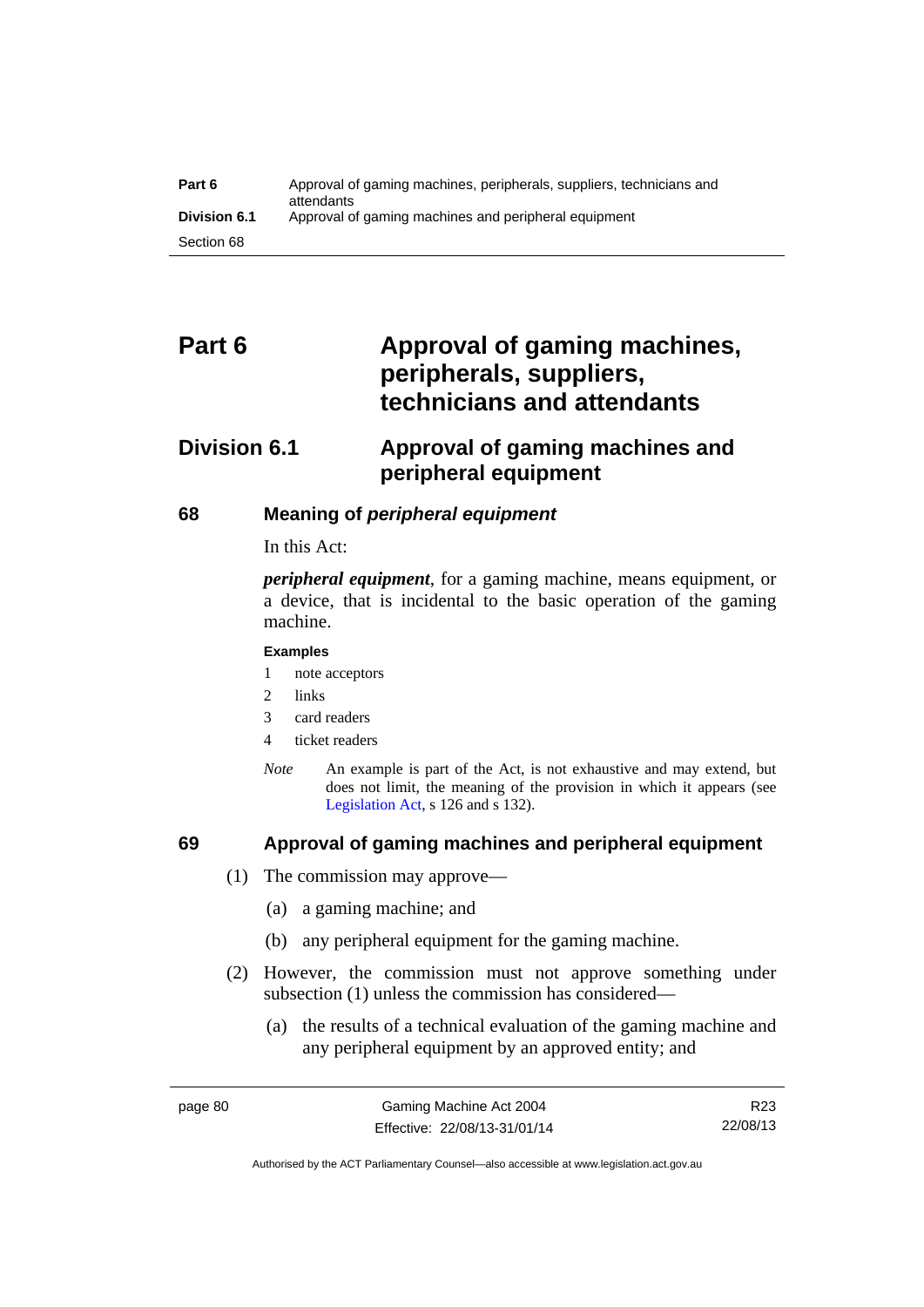- (b) any available research on the consumer protection and harm minimisation implications of the gaming machine or peripheral equipment proposed to be approved.
- (3) Also, the commission must not approve a gaming machine or peripheral equipment for a gaming machine under subsection (1) that allows the use of an audio device if the use of the device is not designed or intended primarily to assist a person with a hearing impairment.
- (4) The approval of a gaming machine or any peripheral equipment for a gaming machine is a notifiable instrument.

*Note* A notifiable instrument must be notified under the [Legislation Act](http://www.legislation.act.gov.au/a/2001-14).

(5) In this section:

*approved entity* means an entity approved (however described) under a law of a local jurisdiction about gaming machines to undertake technical evaluations for the law.

*audio device* means an earphone, earpiece, headphone, headset or any other device to convert signals from a gaming machine to audible sound delivered to the ear of a person playing the machine to the exclusion of everyone else.

# **70 Cancellation or suspension of gaming machine and peripheral equipment approval**

- (1) The commission may cancel or suspend the approval of a gaming machine or peripheral equipment if—
	- (a) the machine no longer operates as designed; or
	- (b) the machine no longer operates as intended.
- (2) To remove any doubt, if the approval of a machine is cancelled or suspended under this section, it applies to all machines of that kind, whether or not a particular machine is operating as designed or intended.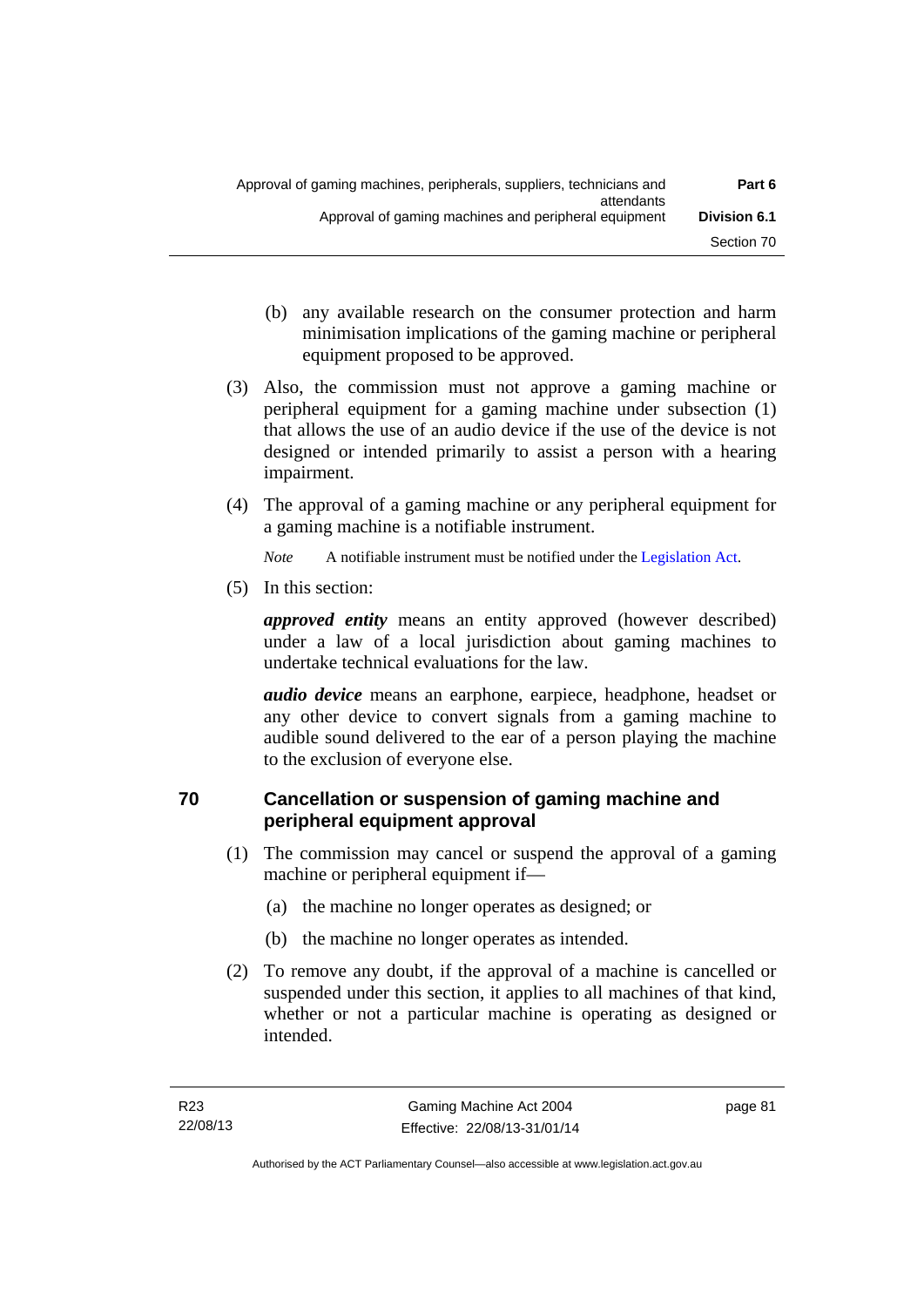| Part 6              | Approval of gaming machines, peripherals, suppliers, technicians and<br>attendants |
|---------------------|------------------------------------------------------------------------------------|
| <b>Division 6.1</b> | Approval of gaming machines and peripheral equipment                               |
| Section 71          |                                                                                    |

#### **Example**

A King of the Thames gaming machine stops operating in accordance with its design. The commission suspends the approval of King of the Thames gaming machines, even though not all King of the Thames gaming machines have stopped operating in accordance with their design.

- *Note* An example is part of the Act, is not exhaustive and may extend, but does not limit, the meaning of the provision in which it appears (see [Legislation Act,](http://www.legislation.act.gov.au/a/2001-14) s 126 and s 132).
- (3) A cancellation or suspension under subsection (1) is a notifiable instrument.
	- *Note* A notifiable instrument must be notified under the [Legislation Act](http://www.legislation.act.gov.au/a/2001-14).

# **71 Machine access register**

- (1) A licensee must keep a register (the *machine access register*) for the licensed gaming machines on the licensed premises.
- (2) If a gaming machine on the licensed premises is not working for a reason peculiar to the machine, the machine access register must record when and why the machine is not working.

#### **Examples**

- 1 technical problems peculiar to the machine, not a problem that affects all machines, eg a blackout
- 2 maintenance
- 3 door open for coin filling or removal
- 4 inspection by authorised officer
- *Note* An example is part of the Act, is not exhaustive and may extend, but does not limit, the meaning of the provision in which it appears (see [Legislation Act,](http://www.legislation.act.gov.au/a/2001-14) s 126 and s 132).
- (3) If an approved supplier, approved technician or approved attendant opens or maintains a gaming machine on the licensed premises in any way, whether or not by opening the machine, the person must enter the following details in the machine access register:
	- (a) information that clearly identifies the machine;

Authorised by the ACT Parliamentary Counsel—also accessible at www.legislation.act.gov.au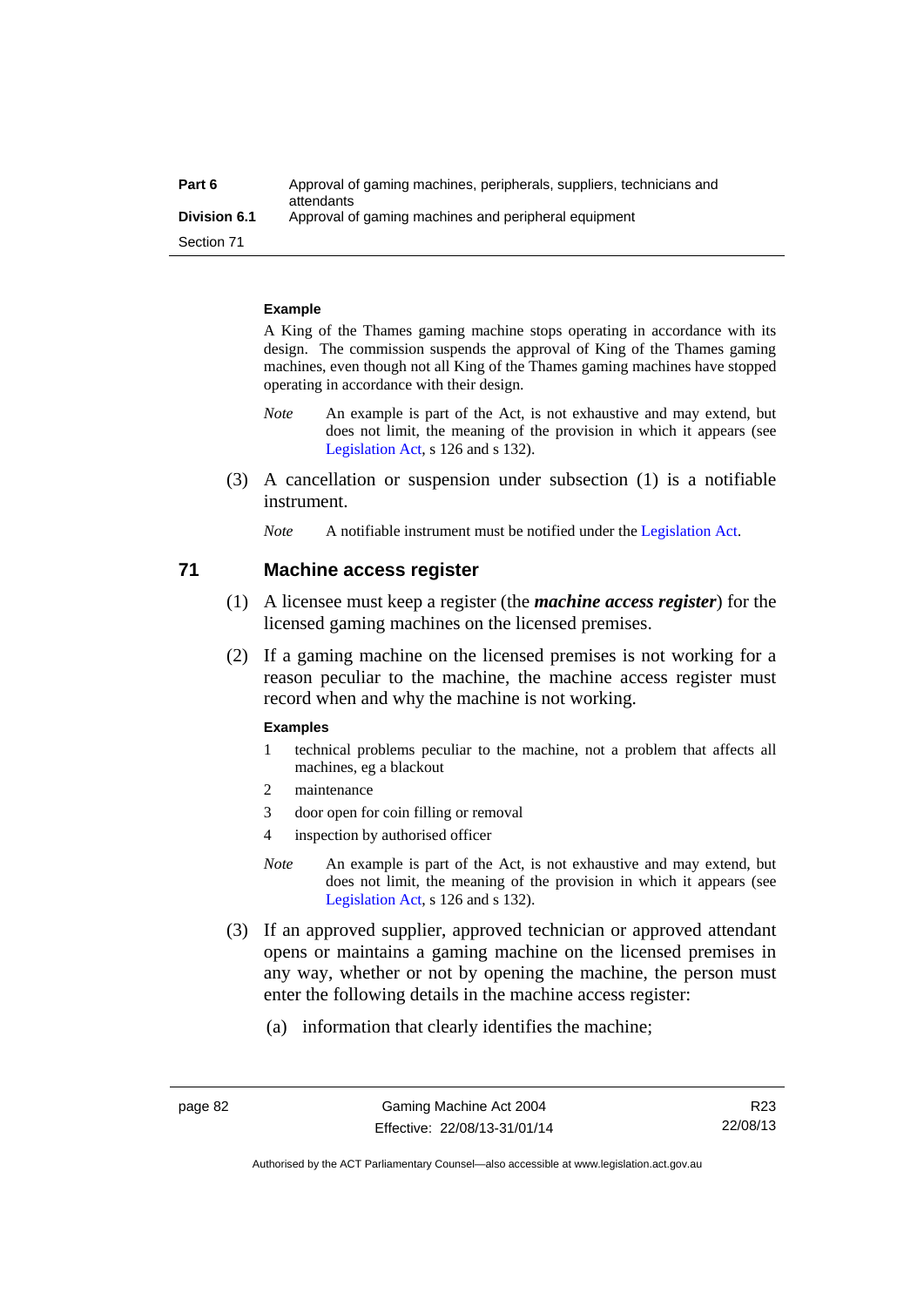- (b) the date when the machine was opened, repaired, adjusted or altered;
- (c) if the machine was repaired or adjusted—a description of the repair or adjustment;
- (d) the time when, and reason why, the machine was not working;
- (e) the signature and number of the certificate of approval of the person making the entry;
- (f) any other information required under the regulation.
- (4) A person commits an offence if—
	- (a) the person enters anything in the machine access register; and
	- (b) the person is not an approved supplier, approved technician, approved attendant or authorised person.

Maximum penalty: 10 penalty units.

(5) An offence against subsection (4) is a strict liability offence.

# **Division 6.2 Approved suppliers**

# **72 Application and approval as supplier**

- (1) A person may apply in writing for approval as a supplier.
	- *Note 1* If a form is approved under the [Control Act,](http://www.legislation.act.gov.au/a/1999-46) s 53D for an application, the form must be used.
	- *Note* 2 A fee may be determined under s 177 for this provision.
- (2) The commission may approve the person as a supplier if satisfied that—
	- (a) the person sells, installs or maintains gaming machines, peripheral equipment for gaming machines or systems (including a CMS) designed for use with gaming machines; and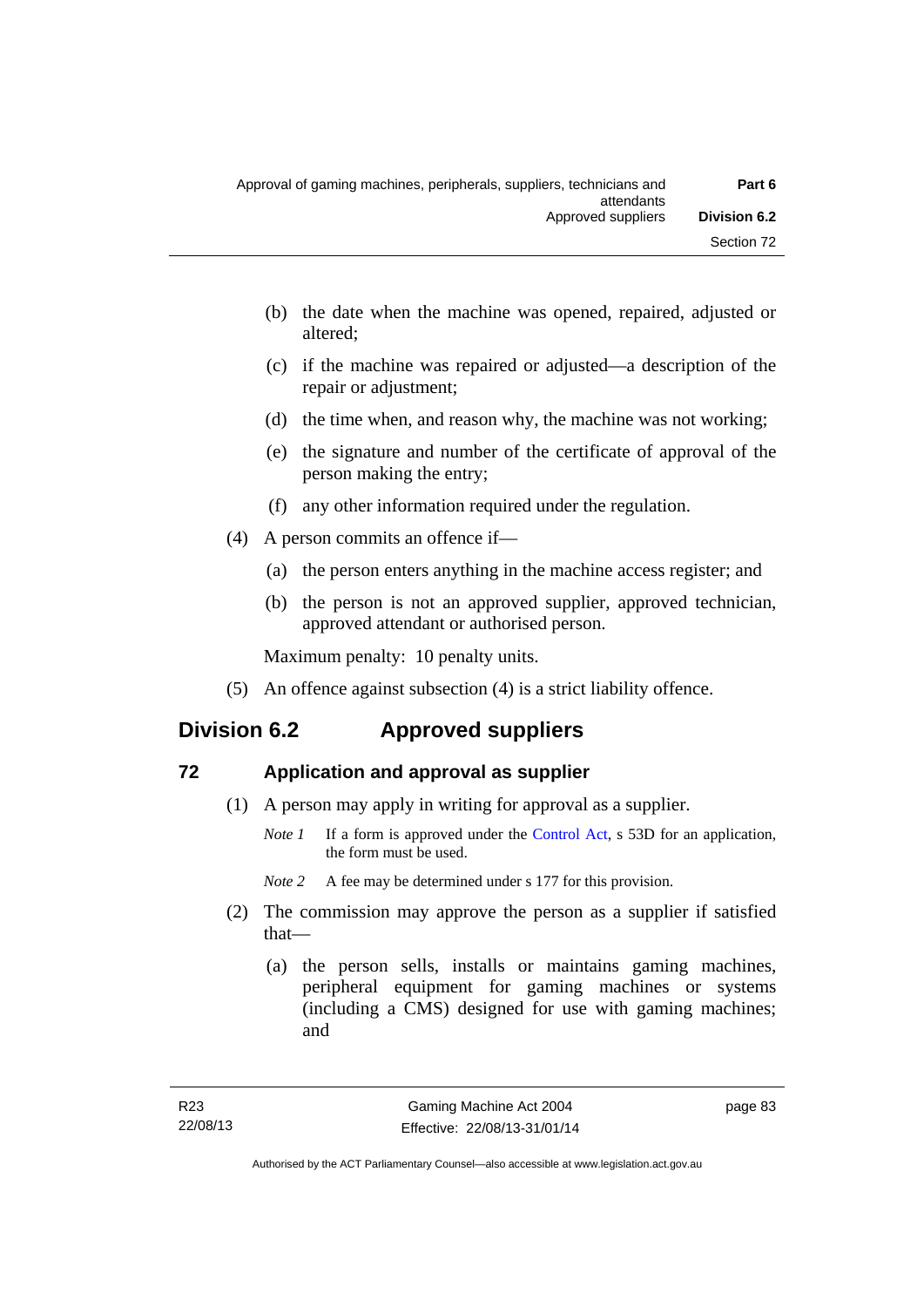- (b) for an individual—the individual is an eligible person; and
- (c) for a corporation—each influential person for the corporation is an eligible person; and
- (d) the person has not, in the last 12 months, provided false or misleading information in an application under subsection (1); and
- (e) the person satisfies any other requirement prescribed by regulation.
- (3) If the commission approves a person as a supplier, the commission must give the person a certificate stating that the person is an approved supplier.

# **73 Giving copy of certificate about approved supplier**

- (1) This section applies if an approved supplier tells the commission, in writing, about the loss, theft or destruction of a certificate given to the person under section 72 (3).
- (2) The commission may, by written notice given to the supplier, require the supplier to give the commission, within a stated period and in a stated form, a statement confirming, and explaining the circumstances of, the loss, theft or destruction.
- (3) If the commission is satisfied that the certificate has been lost, stolen or destroyed, the commission may give a replacement to supplier.

*Note* A fee may be determined under s 177 for this provision.

# **73A Cancellation etc of supplier's approval**

- (1) This section applies if—
	- (a) the commission stops being satisfied that the supplier meets the conditions for approval stated in section 72 (2); or
	- (b) the commission is satisfied that the supplier has contravened this Act.

Authorised by the ACT Parliamentary Counsel—also accessible at www.legislation.act.gov.au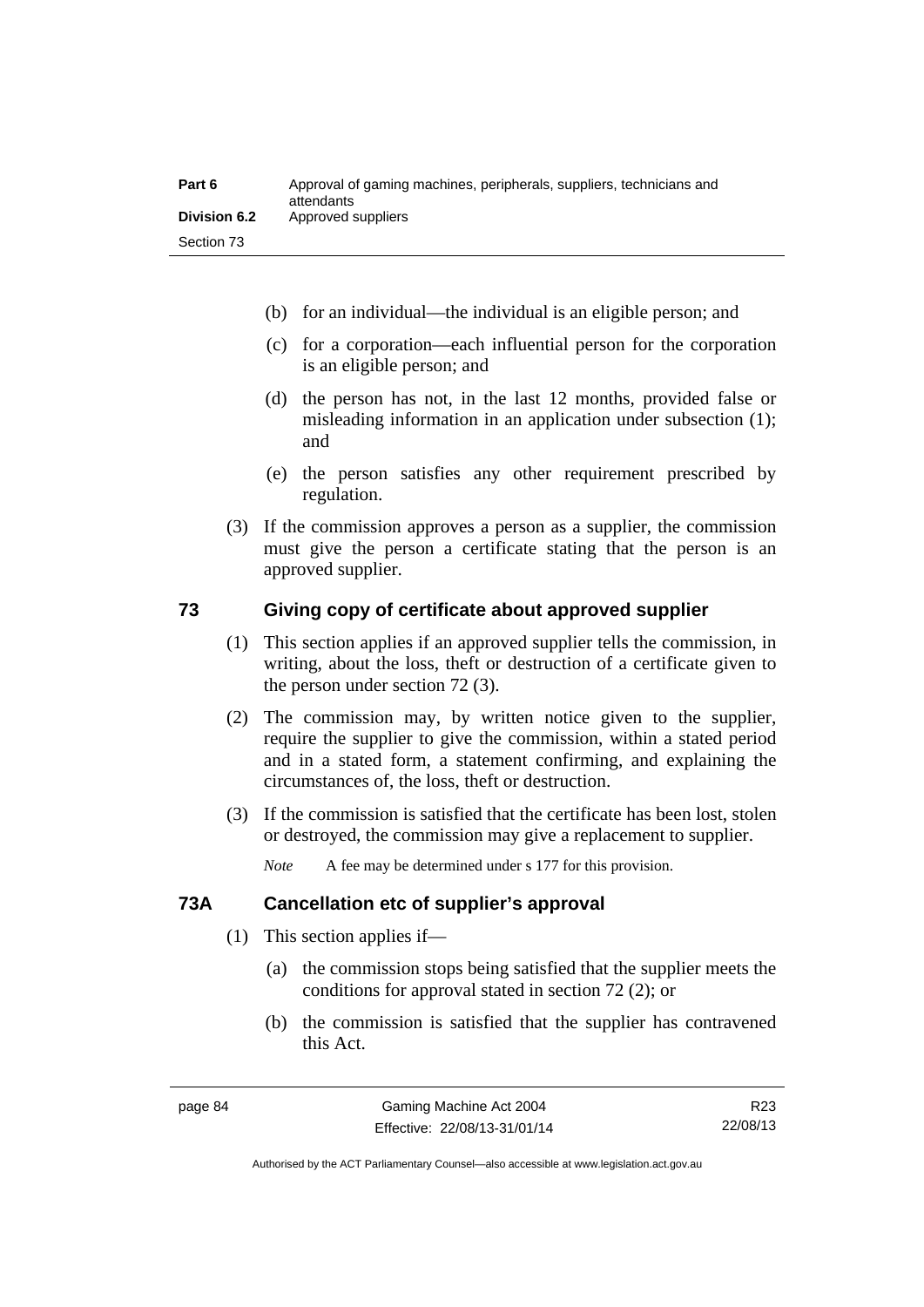- (2) In subsection (1) (b), a reference to a *contravention* of this Act includes a reference to the following:
	- (a) a contravention of the [Criminal Code](http://www.legislation.act.gov.au/a/2002-51), part 2.4 (Extensions of criminal responsibility) in relation to an offence against this Act or otherwise in relation to this Act;
	- (b) a contravention of the [Criminal Code](http://www.legislation.act.gov.au/a/2002-51) in relation to a document completed, kept or given, or required to be completed, kept or given, under or in relation to this Act;
	- (c) a contravention of the [Criminal Code](http://www.legislation.act.gov.au/a/2002-51) in relation to anything done, or not done, under or in relation to this Act.
- (3) The commission may, by written notice given to the approved supplier—
	- (a) cancel the supplier's approval; or
	- (b) suspend the supplier's approval; or
	- (c) reprimand the supplier.
- (4) In considering whether to take action under this section, the commission must consider the following:
	- (a) whether action has been taken against the approved supplier under this section before;
	- (b) the seriousness of any contravention of this Act;
	- (c) the likelihood of further action needing to be taken against the supplier;
	- (d) the public benefit of suppliers being regulated under this Act.
- (5) The commission may also consider any other relevant matter.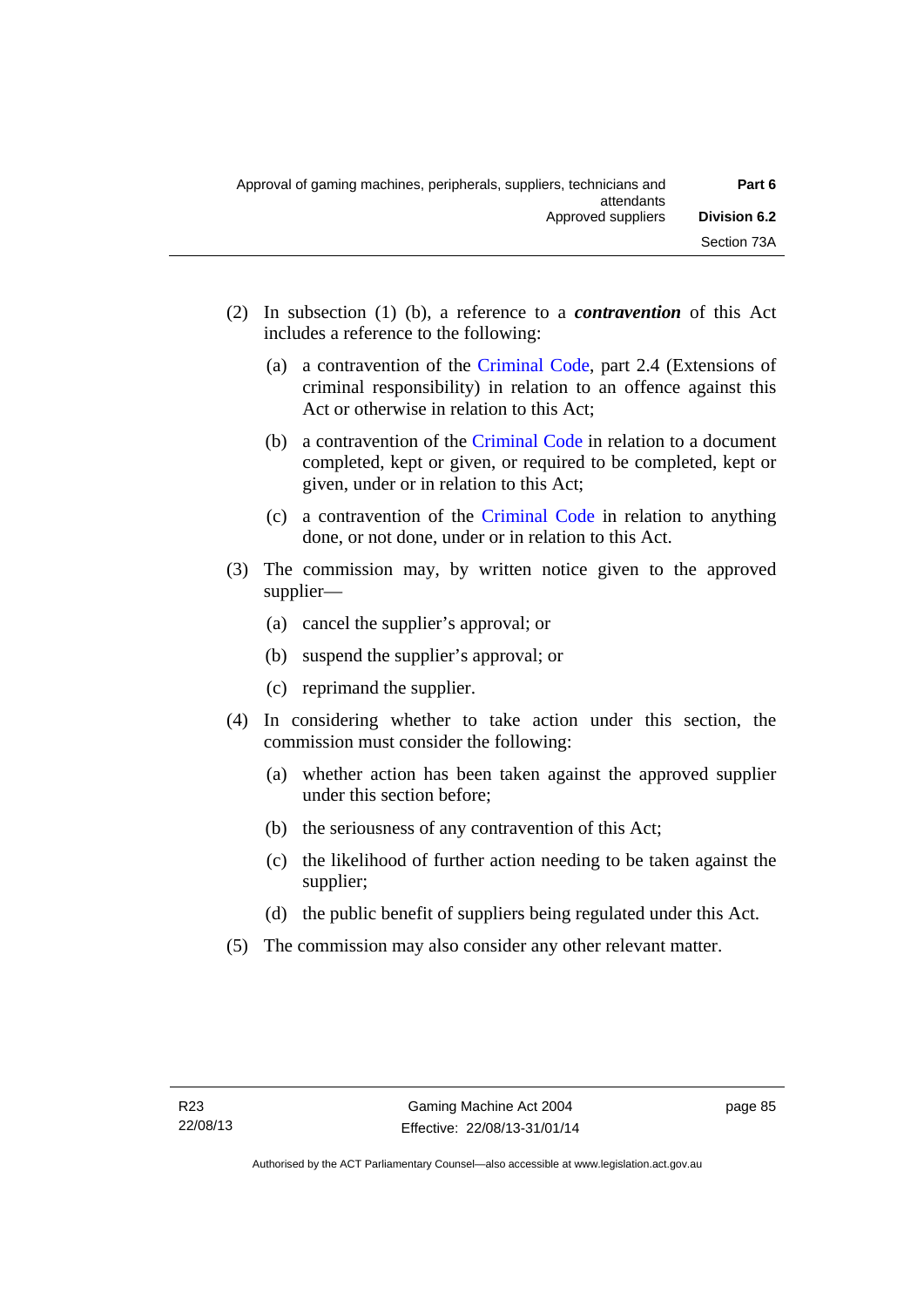| Part 6       | Approval of gaming machines, peripherals, suppliers, technicians and<br>attendants |
|--------------|------------------------------------------------------------------------------------|
| Division 6.3 | Approved technicians                                                               |
| Section 74   |                                                                                    |

# **Division 6.3 Approved technicians**

# **74 Application for approval as technician**

 (1) An individual may apply in writing for approval as a technician for 1 or more suppliers.

- *Note 2* A fee may be determined under s 177 for this provision.
- (2) The application must be accompanied by—
	- (a) a statement by each approved supplier for which the applicant is applying for approval that—
		- (i) the supplier is satisfied that the applicant is competent to exercise the functions of an approved technician; and
		- (ii) the supplier employs, or has offered to employ, the applicant as a technician; and
	- (b) if the applicant is an approved supplier and is applying for approval to be a technician for his or her own business—a statement to that effect; and
	- (c) an undertaking by the applicant to—
		- (i) ask the police to check the applicant's criminal record using the applicant's fingerprints; and
		- (ii) authorise the police to report the results of the check to the commission; and
	- (d) 4 recent passport-size photographs of the applicant.

# **75 Approval of technicians**

(1) The commission may, on application under section 74, approve the applicant as a technician for 1 or more suppliers if satisfied that—

*Note 1* If a form is approved under the [Control Act,](http://www.legislation.act.gov.au/a/1999-46) s 53D for an application, the form must be used.

Authorised by the ACT Parliamentary Counsel—also accessible at www.legislation.act.gov.au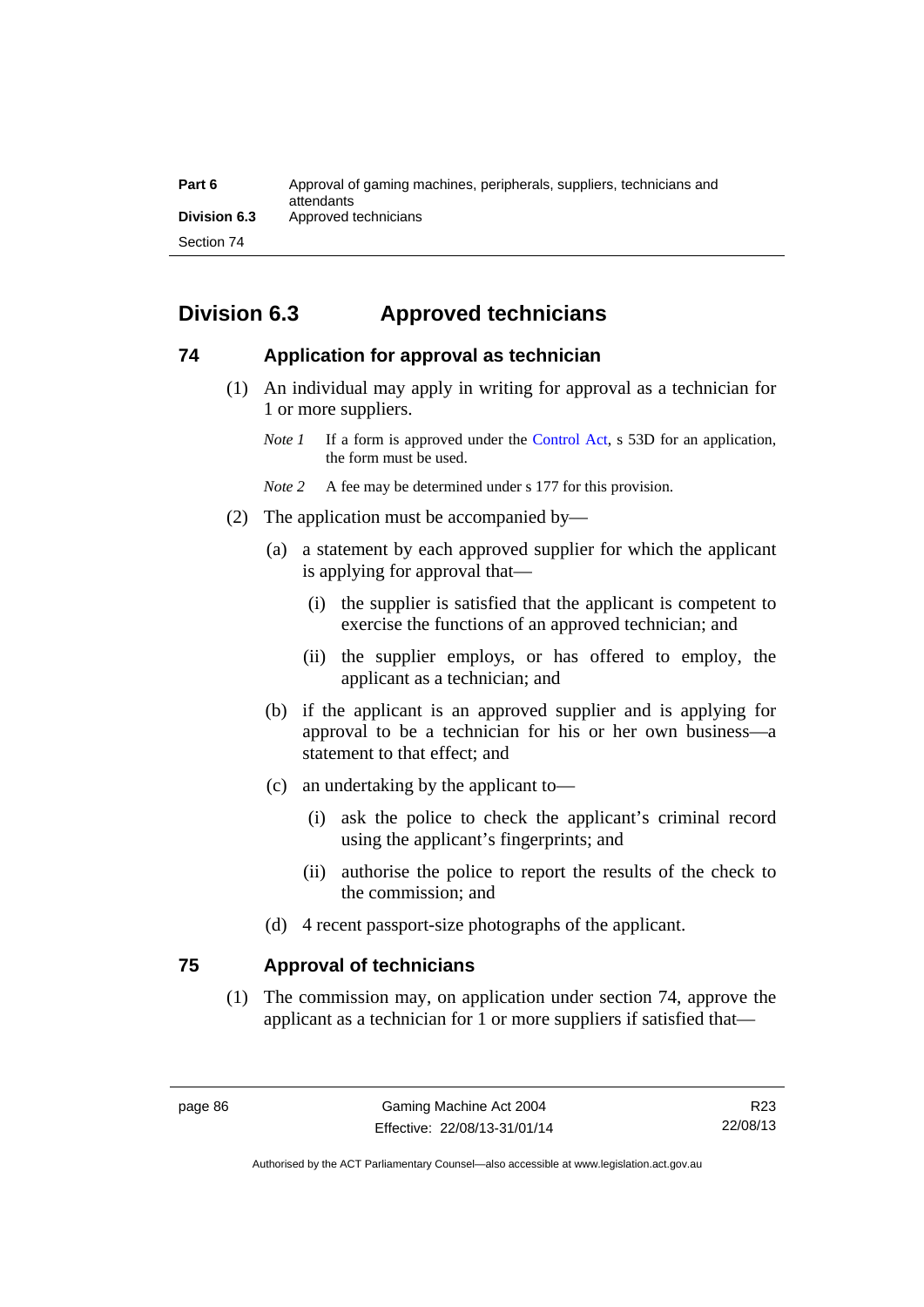- (a) the applicant is qualified to exercise the functions of an approved technician; and
- (b) the applicant has not, in the last 12 months, provided false or misleading information in an application under section 74; and
- (c) either—
	- (i) the applicant is employed, or will be employed, by each supplier; or
	- (ii) the applicant is an approved supplier; or
	- (iii) the applicant is employed, or will be employed, by each supplier and is an approved supplier.
- (2) An approval is for 2 years.
- (3) If a short-term approval is in force in relation to the applicant, the approval under this section starts when the short-term approval under section 76 began.

### **Example**

Jo was given a short-term approval as a technician on 1 January 2005 before the results of her police check came through. Her results were satisfactory and she was approved as a technician on 25 February 2005. Her approval ends on 1 January 2007.

- (4) A person is *qualified* to exercise the functions of an approved technician for a supplier if the person—
	- (a) is an individual; and
	- (b) is competent to maintain gaming machines supplied by the supplier; and
	- (c) is an eligible person; and
	- (d) satisfies any requirement prescribed by regulation.
- (5) To remove any doubt, an approved supplier may be approved as a technician under this section for themselves as supplier, another supplier or both.

page 87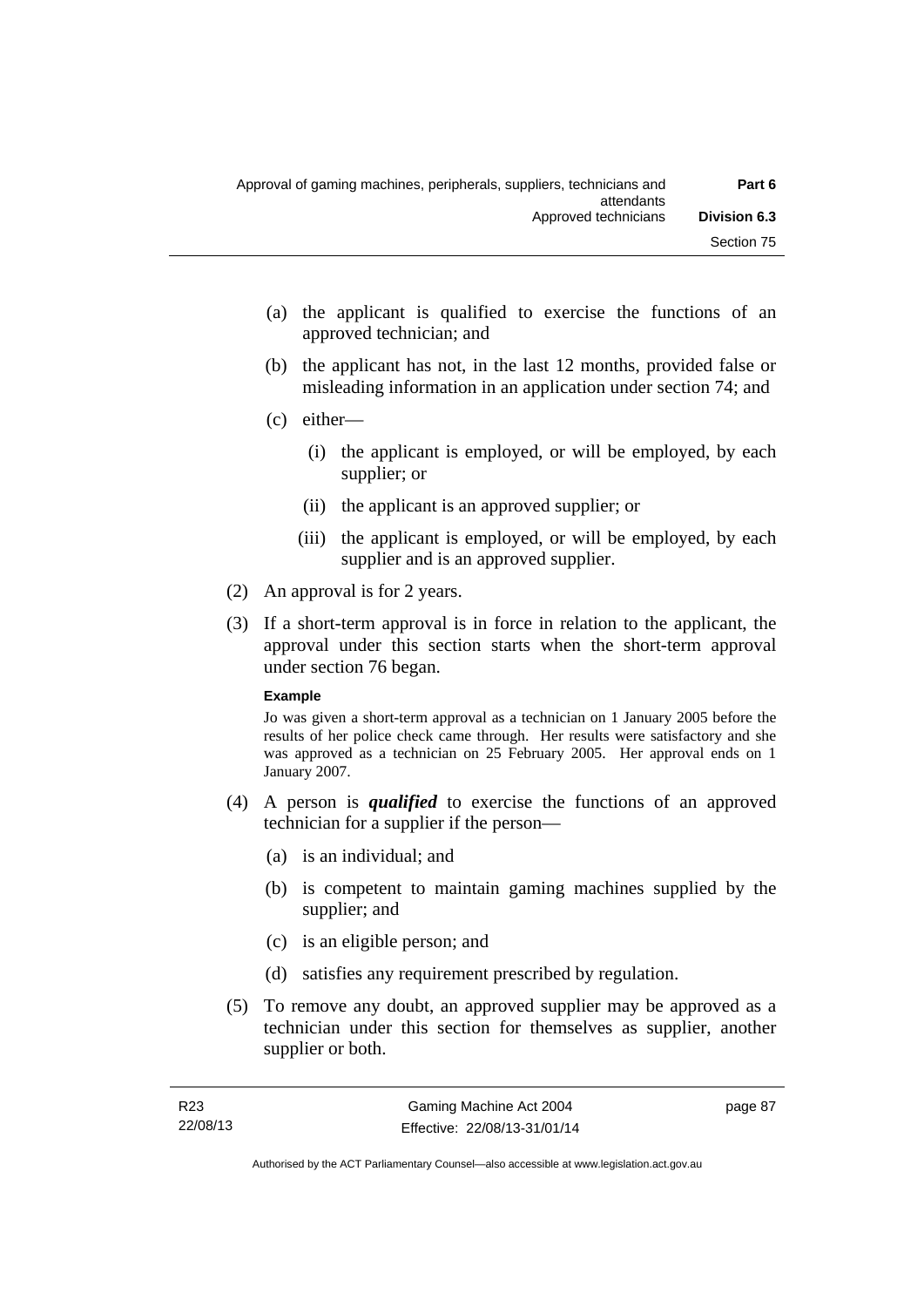| Part 6              | Approval of gaming machines, peripherals, suppliers, technicians and<br>attendants |
|---------------------|------------------------------------------------------------------------------------|
| <b>Division 6.3</b> | Approved technicians                                                               |
| Section 76          |                                                                                    |

# **76 Short-term approval of technicians**

- (1) This section applies to a person who has applied for approval as a technician if—
	- (a) the commission has not received the results of the police check of the person's criminal record; but
	- (b) the commission would approve the person if the results of the police check did not show that the person was not an eligible person.
- (2) The commission may approve the applicant as a technician.
- (3) An approval under this section (a *short-term approval*) is for 6 months, and cannot be renewed.

# **77 Ending short-term approvals**

- (1) This section applies to a person if—
	- (a) the person has a short-term approval as a technician; and
	- (b) the commission receives the results of the police check of the person's criminal record; and
	- (c) after considering the results of the police check, the commission is satisfied that the person is not an eligible person.
- (2) The commission must, by written notice given to the technician—
	- (a) refuse the person's application for approval as a technician; and
	- (b) cancel the person's short-term approval as a technician.

# **78 Transfer etc of technician's approval**

(1) On written application by an approved technician, the commission may—

Authorised by the ACT Parliamentary Counsel—also accessible at www.legislation.act.gov.au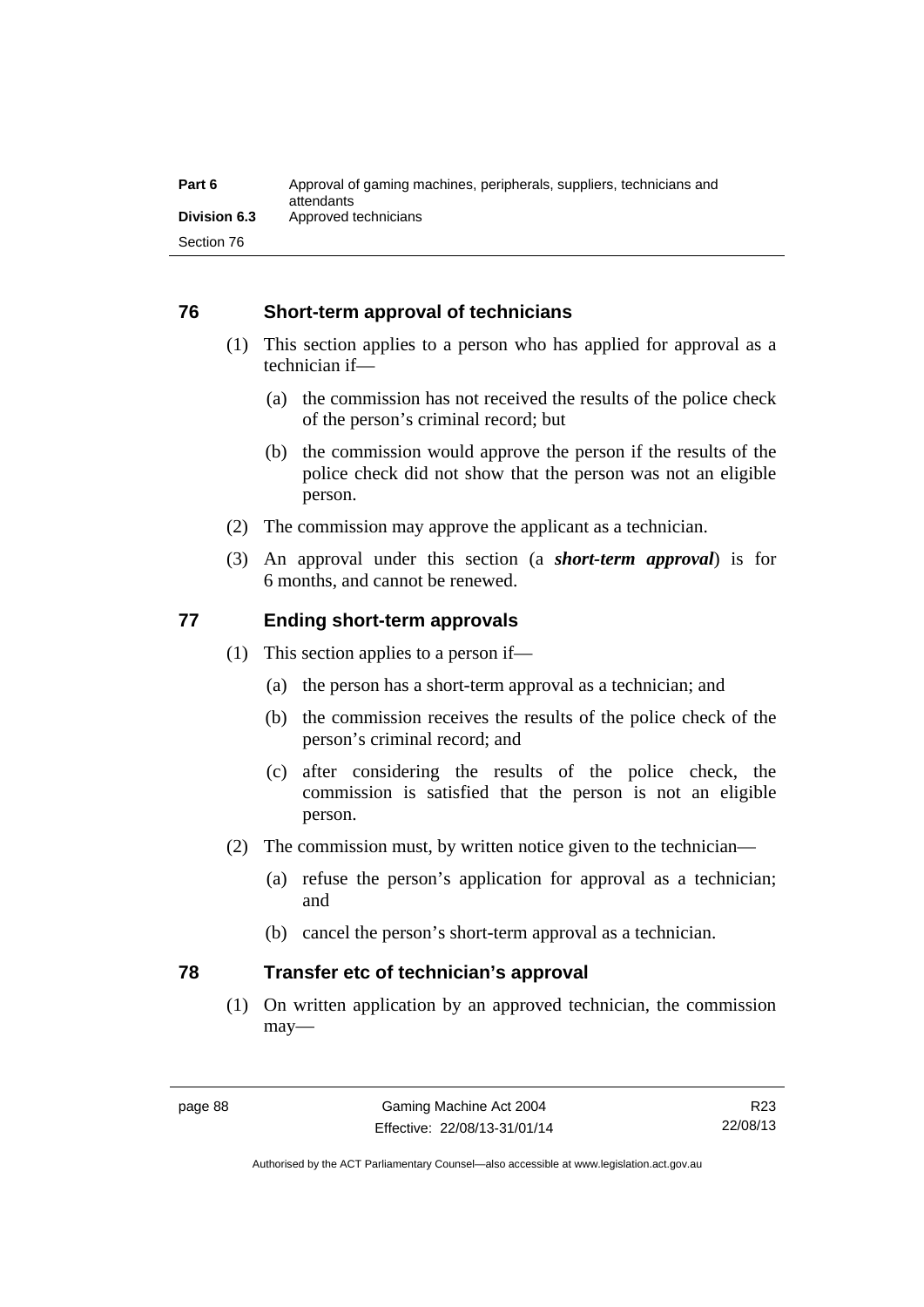- (a) approve the technician for another supplier (the *new supplier*); or
- (b) transfer the approval of the technician from 1 supplier to another (the *new supplier*).
- *Note 1* If a form is approved under the [Control Act,](http://www.legislation.act.gov.au/a/1999-46) s 53D for an application, the form must be used.

*Note* 2 A fee may be determined under s 177 for this provision.

 (2) The application must be accompanied by a written statement by the new supplier stating that the supplier employs, or has offered to employ, the applicant as a technician.

# **79 Cancellation etc of technician's approval**

- (1) This section applies if—
	- (a) the commission stops being satisfied that an approved technician is qualified to exercise the functions of an approved technician for each supplier for whom the technician is approved; or
	- (b) the approved technician is not an approved supplier and is not employed by an approved supplier; or
	- (c) the commission is satisfied that the technician has contravened this Act.
- (2) In subsection (1) (c), a reference to a *contravention* of this Act includes a reference to the following:
	- (a) a contravention of the [Criminal Code](http://www.legislation.act.gov.au/a/2002-51), part 2.4 (Extensions of criminal responsibility) in relation to an offence against this Act or otherwise in relation to this Act;
	- (b) a contravention of the [Criminal Code](http://www.legislation.act.gov.au/a/2002-51) in relation to a document completed, kept or given, or required to be completed, kept or given, under or in relation to this Act;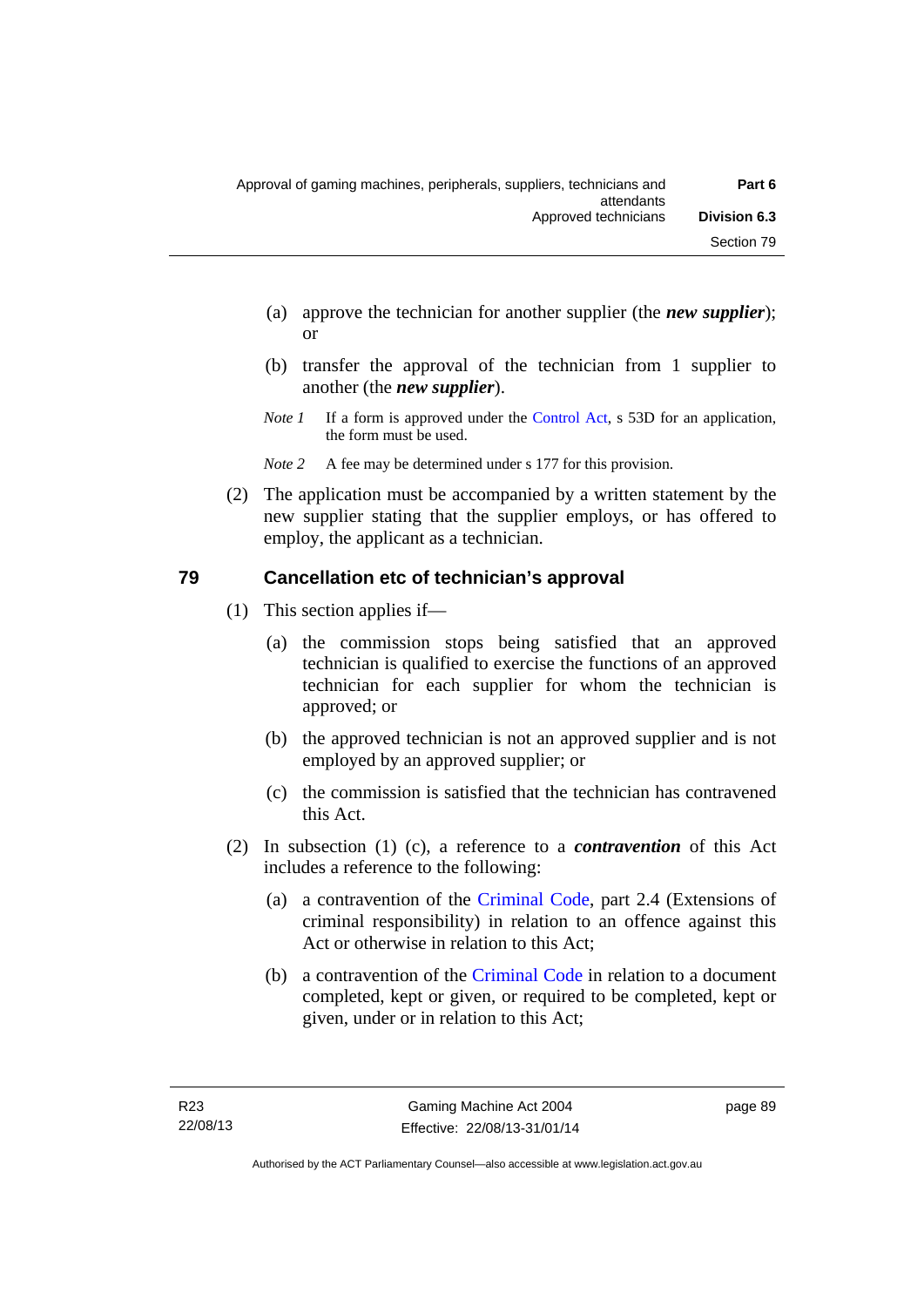| Part 6              | Approval of gaming machines, peripherals, suppliers, technicians and<br>attendants |
|---------------------|------------------------------------------------------------------------------------|
| <b>Division 6.3</b> | Approved technicians                                                               |
| Section 80          |                                                                                    |

- (c) a contravention of the [Criminal Code](http://www.legislation.act.gov.au/a/2002-51) in relation to anything done, or not done, under or in relation to this Act.
- (3) The commission may, by written notice given to the approved technician—
	- (a) cancel the technician's approval; or
	- (b) suspend the technician's approval; or
	- (c) reprimand the technician.
- (4) In considering whether to take action under this section, the commission must consider the following:
	- (a) whether action has been taken against the approved technician under this section before;
	- (b) the seriousness of any contravention of this Act;
	- (c) the likelihood of further action needing to be taken against the technician;
	- (d) the public benefit of technicians being regulated under this Act.
- (5) The commission may also consider any other relevant matter.
- (6) In this section:

*approved supplier*—a person is not an *approved supplier* if the person's approval as a supplier is suspended.

*qualified*, to exercise the functions of an approved technician—see section 75 (4).

# **80 Certificates and identity cards for approved technicians**

- (1) This section applies if the commission approves a technician under section 75 (Approval of technicians) or section 76 (Short-term approval of technicians).
- (2) The commission must give—

Authorised by the ACT Parliamentary Counsel—also accessible at www.legislation.act.gov.au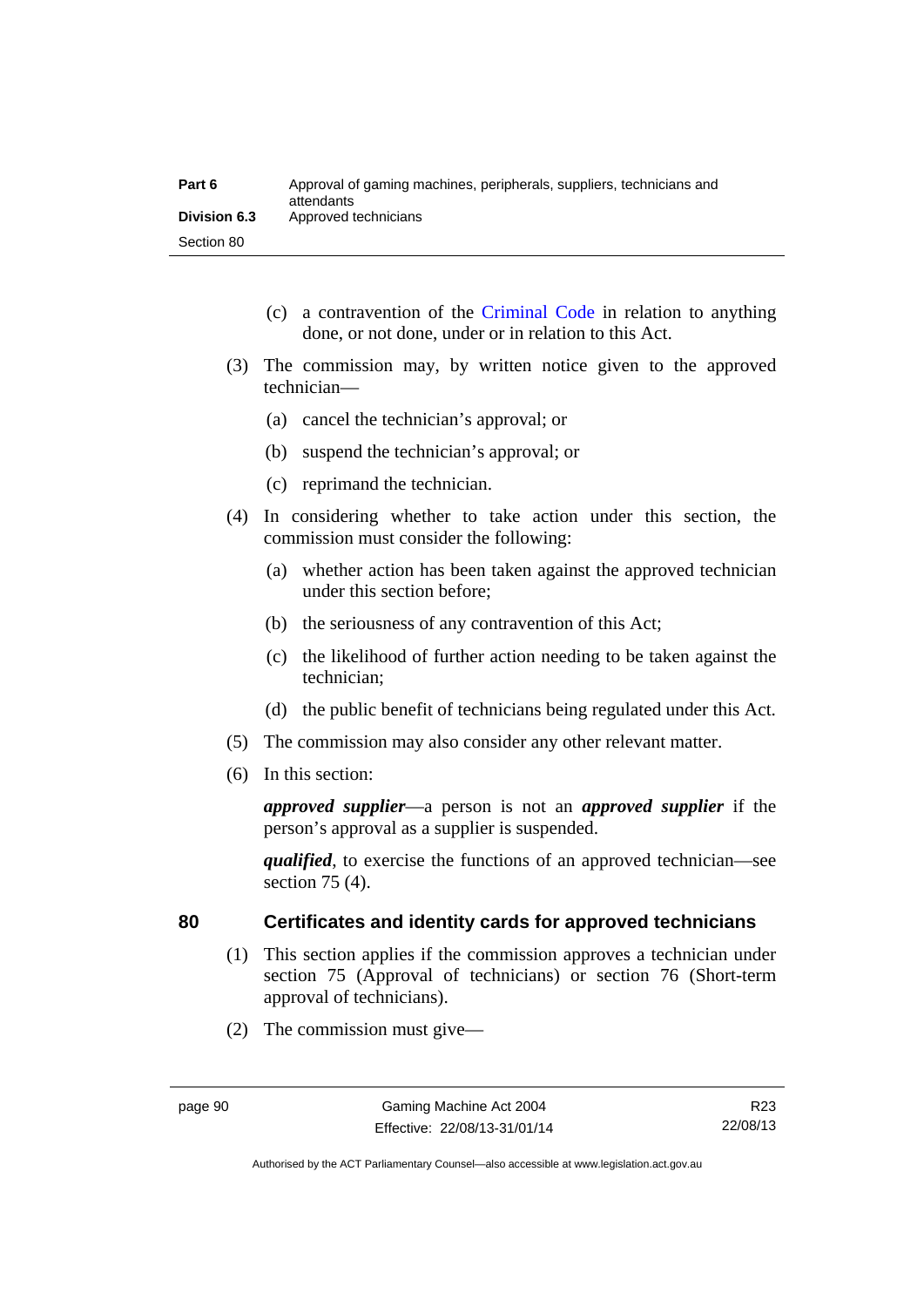- (a) a certificate (the technician's *approval certificate*) to each approved supplier for the technician containing details of the approval; and
- (b) an identity card to the approved technician containing details of the approval.

# **81 Giving copy of certificate about approved technician or identity card**

- (1) This section applies if an approved supplier or approved technician tells the commission, in writing, about the loss, theft or destruction of a certificate or identity card given to the person under section 80.
- (2) The commission may, by written notice given to the person, require the person to give the commission, within a stated period and in a stated form, a statement confirming, and explaining the circumstances of, the loss, theft or destruction.
- (3) If the commission is satisfied that the certificate or identity card has been lost, stolen or destroyed, the commission may give a replacement to the person.

*Note* A fee may be determined under s 177 for this provision.

# **82 Notice by supplier if technician no longer employed**

- (1) This section applies if—
	- (a) a supplier is the supplier for an approved technician; and
	- (b) the supplier stops employing the technician.
- (2) The supplier must tell the commission in writing that the supplier no longer employs the technician within 1 week after the day the supplier stops employing the technician.

Maximum penalty: 5 penalty units.

(3) An offence against this section is a strict liability offence.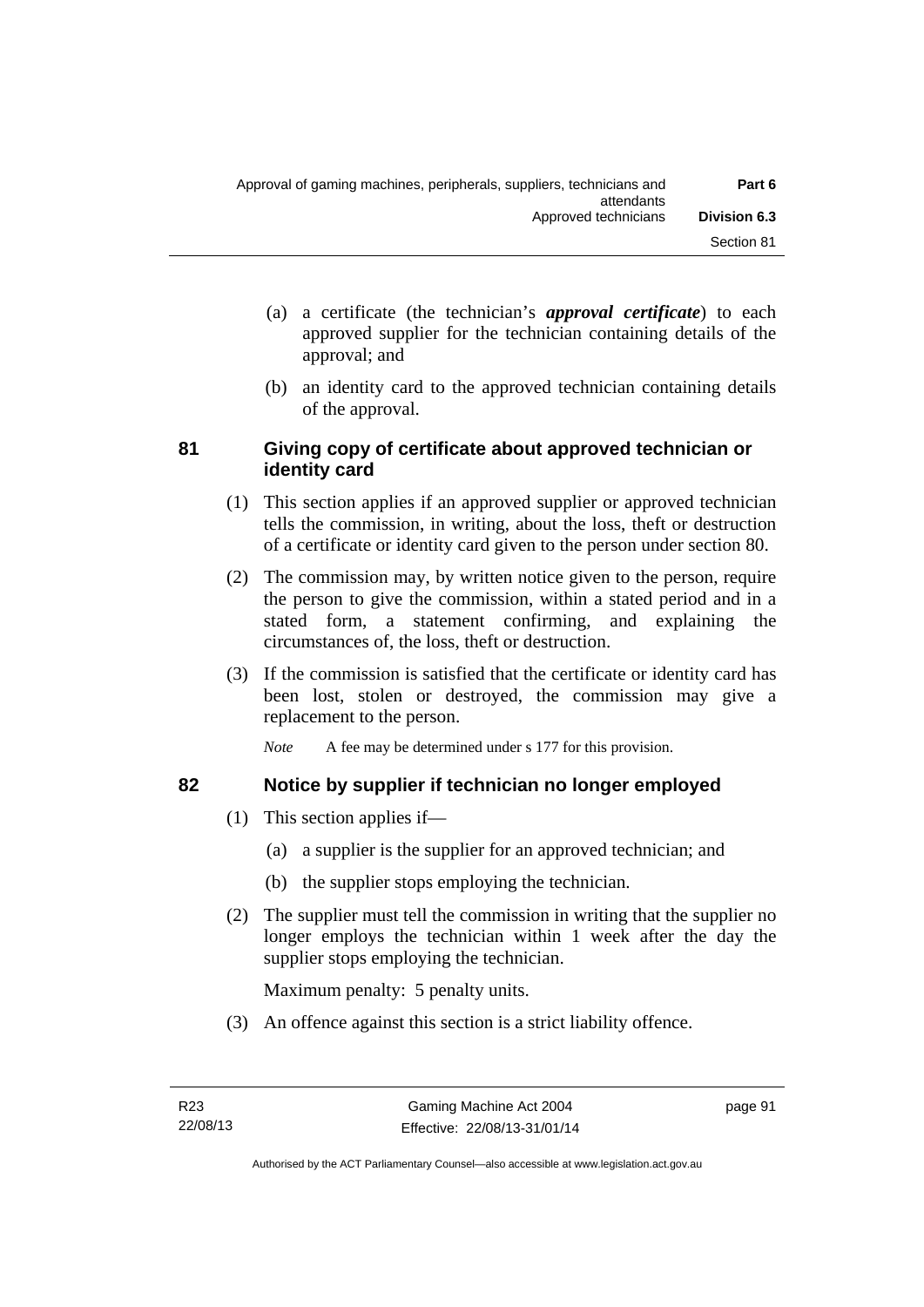# **83 Return of approval certificates and identity cards for approved technicians**

- (1) This section applies if—
	- (a) a technician's approval expires or is cancelled or suspended; or
	- (b) a technician stops working for an approved supplier.
- (2) The supplier must return the technician's approval certificate to the commission within 1 week after—
	- (a) the day the technician's approval expires; or
	- (b) the day the technician is given notice of the cancellation or suspension; or
	- (c) the day the approved technician stops working for the supplier.

Maximum penalty: 5 penalty units.

- (3) The technician must return the technician's identity card to the commission within 1 week after—
	- (a) the day the technician's approval expires; or
	- (b) the day the technician is given notice of the cancellation or suspension; or
	- (c) the day the technician no longer works for at least 1 supplier.

Maximum penalty: 5 penalty units.

(4) Strict liability applies to an offence against this section.

# **84 Renewal of technician's approval**

- (1) An approved technician may apply to the commission for renewal of his or her approval no later than 1 month, and no earlier than 3 months, before the approval expires.
	- *Note* If a form is approved under the [Control Act,](http://www.legislation.act.gov.au/a/1999-46) s 53D for an application, the form must be used.

R23 22/08/13

Authorised by the ACT Parliamentary Counsel—also accessible at www.legislation.act.gov.au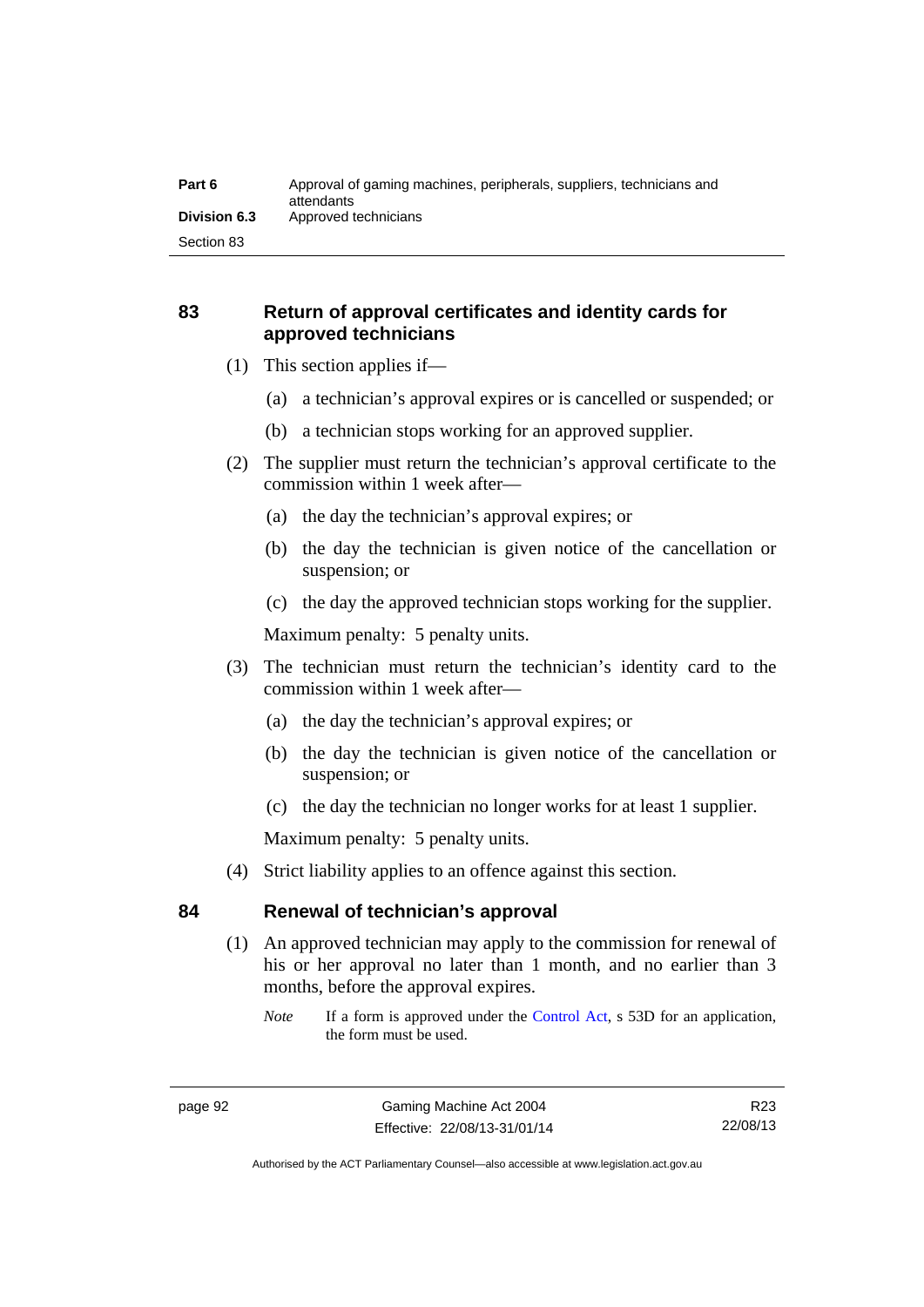- (2) The application must be accompanied by an undertaking by the applicant to—
	- (a) ask the police to check the applicant's criminal record using the applicant's fingerprints; and
	- (b) authorise the police to report the results of the check to the commission.
- (3) On application under this section, the commission must renew the approval if satisfied that it would approve the applicant if the application were an application for initial approval.
- (4) The renewal of the approval begins on the day after the approval being renewed expires.
- (5) An approval that is suspended may be renewed, but the renewed approval is suspended until the end of the suspension.

# **Division 6.4 Approved attendants**

# **85 Application for approval as attendant**

- (1) An individual may apply in writing for approval as an attendant for 1 or more licensees.
	- *Note 1* If a form is approved under the [Control Act,](http://www.legislation.act.gov.au/a/1999-46) s 53D for an application, the form must be used.
	- *Note* 2 A fee may be determined under s 177 for this provision.
- (2) The application must be accompanied by—
	- (a) a statement from each licensee stating that the licensee employs, or has offered to employ, the applicant as an attendant; and
	- (b) an undertaking by the applicant to—
		- (i) ask the police to check the applicant's criminal record using the applicant's fingerprints; and

page 93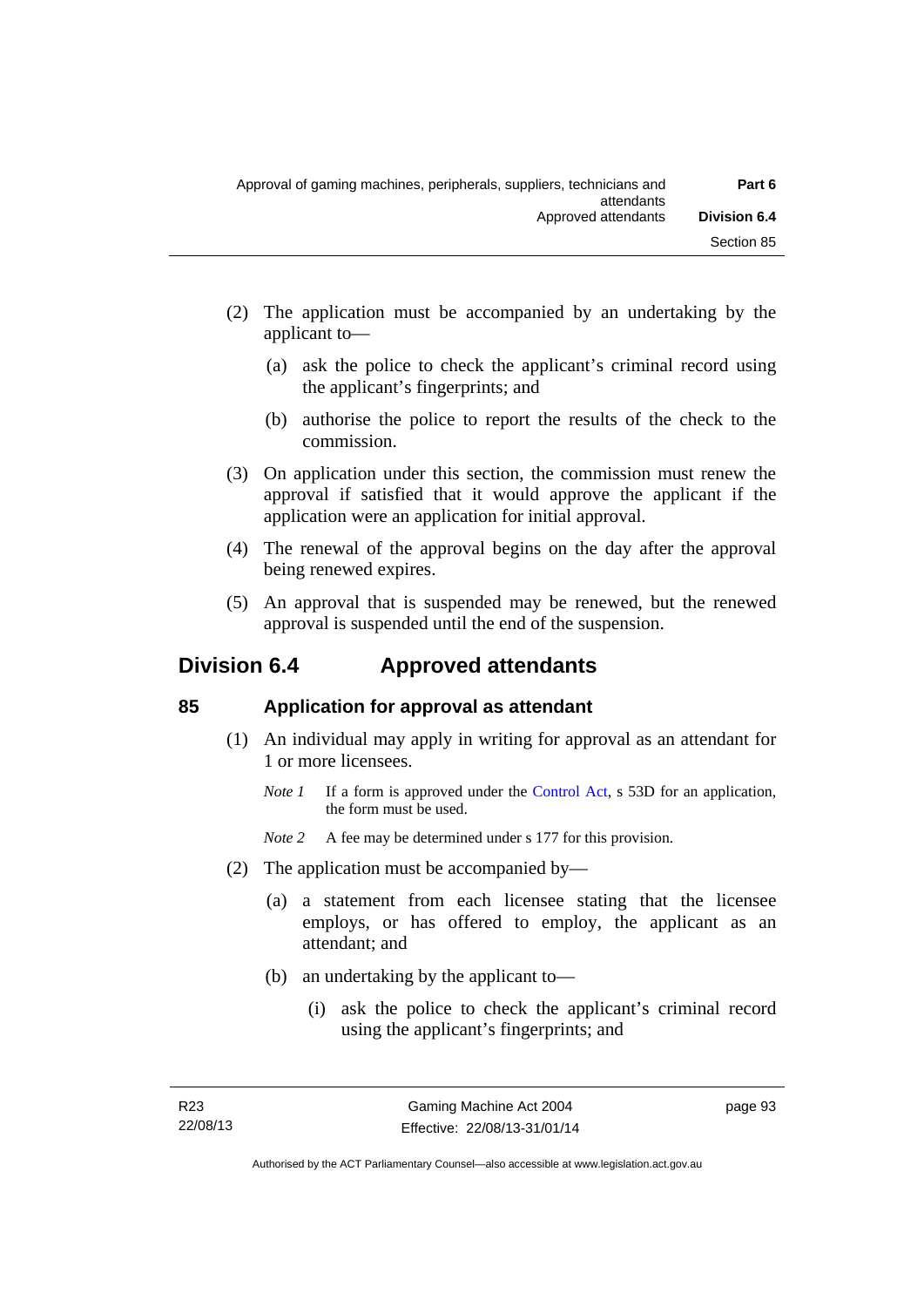| Part 6       | Approval of gaming machines, peripherals, suppliers, technicians and<br>attendants |
|--------------|------------------------------------------------------------------------------------|
| Division 6.4 | Approved attendants                                                                |
| Section 86   |                                                                                    |

- (ii) authorise the police to report the results of the check to the commission; and
- (c) 4 recent passport-size photographs of the applicant.

# **86 Approval of attendants**

- (1) The commission may, on application under section 85, approve the applicant as an attendant for 1 or more licensees if satisfied that—
	- (a) the applicant is an eligible person; and
	- (b) the applicant has not, in the last 12 months, provided false or misleading information in an application under section 85; and
	- (c) the applicant is employed, or will be employed, by each licensee.
- (2) An approval is for 2 years.
- (3) If a short-term approval is in force in relation to the applicant, the approval under this section starts when the short-term approval under section 87 began.

### **Example**

Joe was given a short-term approval as an attendant on 1 January 2005 before the results of his police check came through. His results were satisfactory and he was approved as an attendant on 25 February 2005. His approval ends on 1 January 2007.

# **87 Short-term approval of attendants**

- (1) This section applies to a person who has applied for approval as an attendant if—
	- (a) the commission has not received the results of the police check of the person's criminal history; but
	- (b) the commission would approve the person if the results of the police check did not show that the person was not an eligible person.

Authorised by the ACT Parliamentary Counsel—also accessible at www.legislation.act.gov.au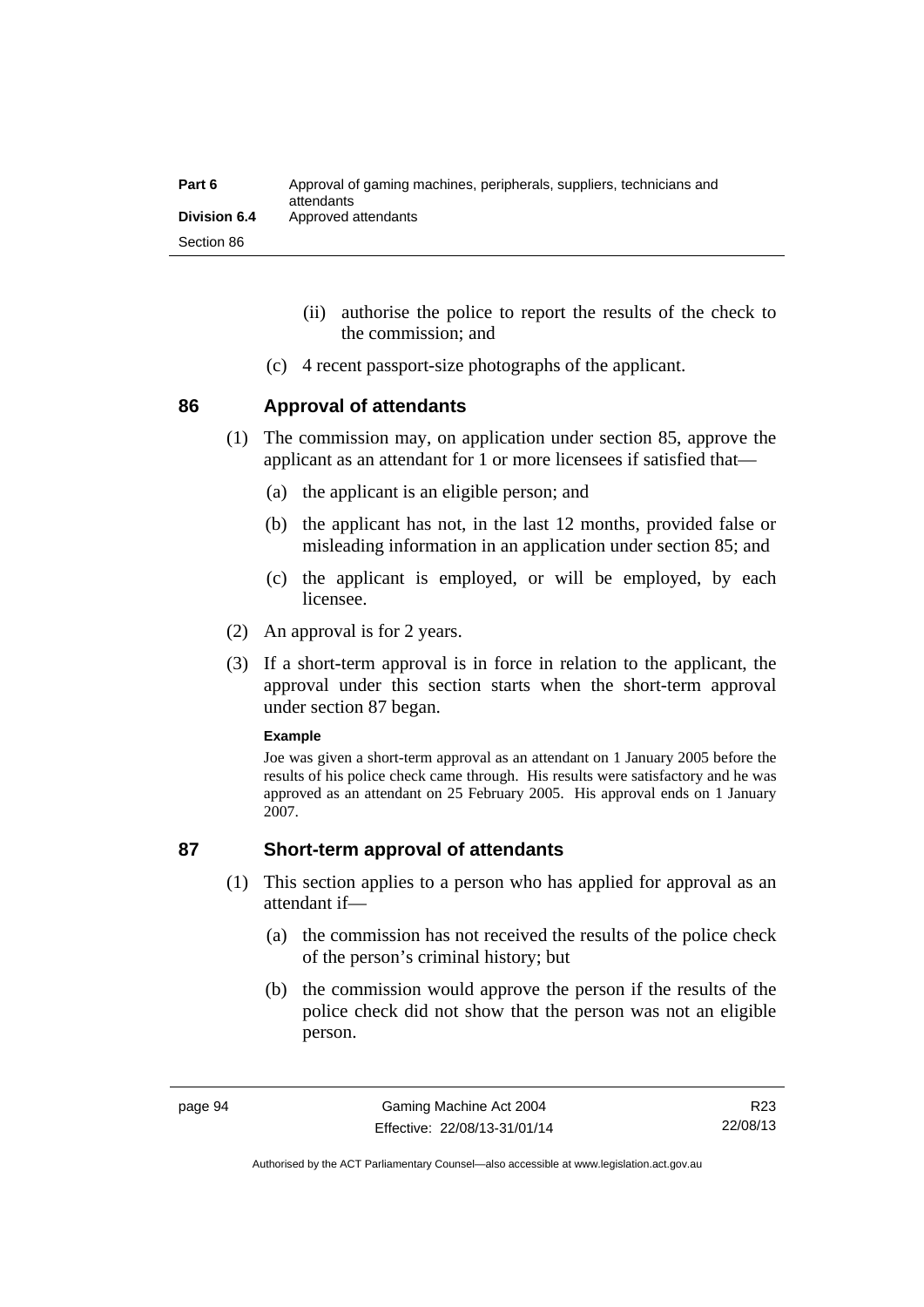- (2) The commission may approve the applicant as an attendant.
- (3) An approval under this section (a *short-term approval*) is for 6 months, and cannot be renewed.

# **88 Ending short-term approvals**

(1) This section applies to a person if—

- (a) the person has a short-term approval as an attendant; and
- (b) the commission receives the results of the police check of the person's criminal history; and
- (c) after considering the results of the police check, the commission is satisfied that the person is not an eligible person.
- (2) The commission must, by written notice given to the person—
	- (a) refuse the person's application for approval as an attendant; and
	- (b) cancel the person's short-term approval as an attendant.

# **89 Transfer etc of attendant's approval**

- (1) On written application by an approved attendant, the commission may—
	- (a) approve the attendant for another licensee (the *new licensee*); or
	- (b) transfer the approval of the attendant from 1 licensee to another (the *new licensee*).
	- *Note 1* If a form is approved under the [Control Act,](http://www.legislation.act.gov.au/a/1999-46) s 53D for an application, the form must be used.
	- *Note 2* A fee may be determined under s 177 for this provision.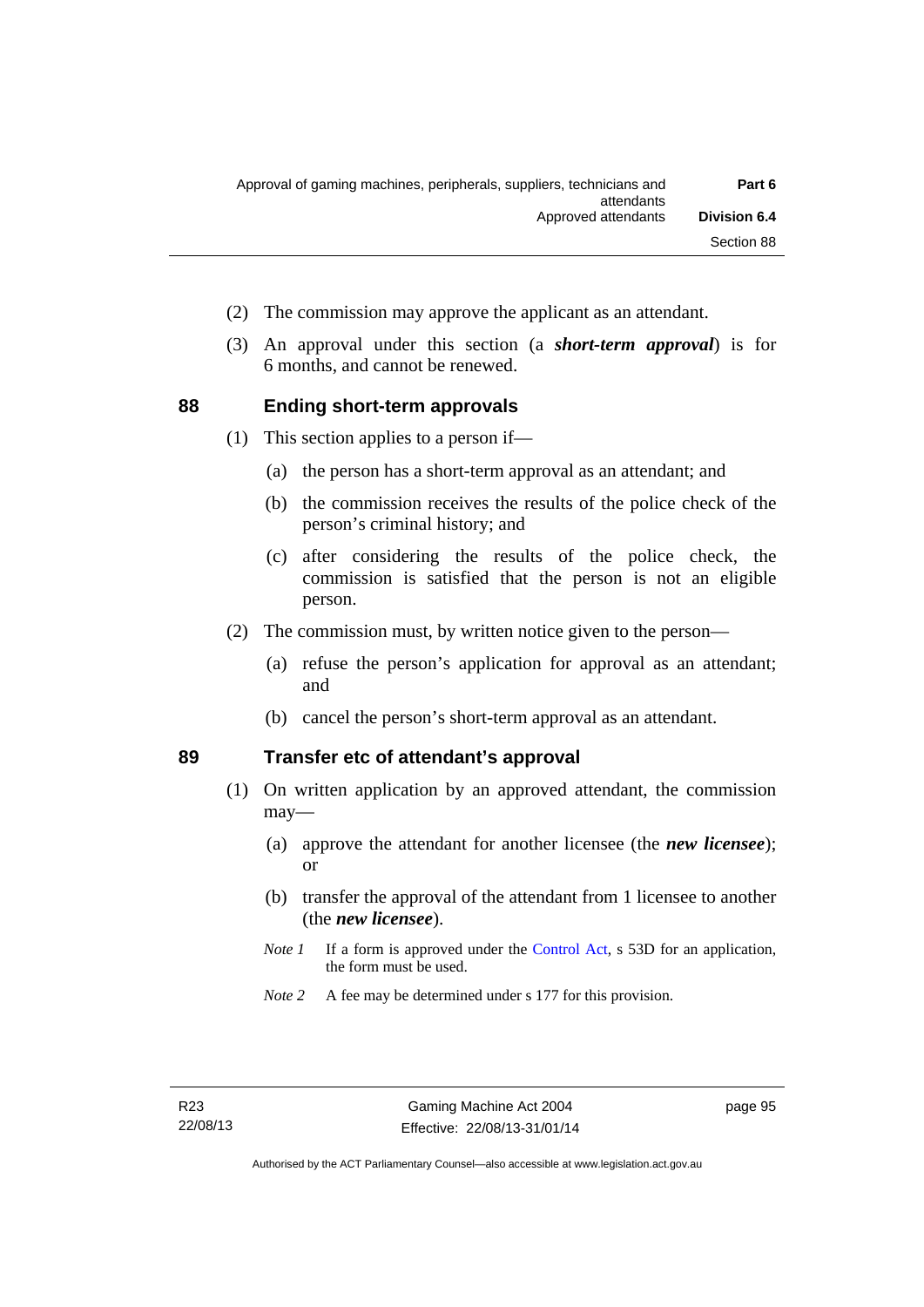| Part 6              | Approval of gaming machines, peripherals, suppliers, technicians and<br>attendants |
|---------------------|------------------------------------------------------------------------------------|
| <b>Division 6.4</b> | Approved attendants                                                                |
| Section 90          |                                                                                    |

 (2) The application must be accompanied by a written statement by the new licensee stating that the licensee employs, or has offered to employ, the applicant as an attendant.

# **90 Suspension of attendant's approval for short-term unemployment**

On written application by an approved attendant, the commission may suspend the attendant's approval for up to 3 months from the day the application is given to the commission if the attendant is not employed by a licensee.

# **91 Cancellation etc of attendant's approval**

- (1) This section applies if—
	- (a) the commission stops being satisfied that an approved attendant is an eligible person; or
	- (b) the attendant is not employed by a licensee and his or her approval is not suspended under section 90; or
	- (c) the commission is satisfied that the attendant has contravened this Act.
- (2) In subsection (1) (c), a reference to a *contravention* of this Act includes a reference to the following:
	- (a) a contravention of the [Criminal Code](http://www.legislation.act.gov.au/a/2002-51), part 2.4 (Extensions of criminal responsibility) in relation to an offence against this Act or otherwise in relation to this Act;
	- (b) a contravention of the [Criminal Code](http://www.legislation.act.gov.au/a/2002-51) in relation to a document completed, kept or given, or required to be completed, kept or given, under or in relation to this Act;
	- (c) a contravention of the [Criminal Code](http://www.legislation.act.gov.au/a/2002-51) in relation to anything done, or not done, under or in relation to this Act.
- (3) The commission may, by written notice to the approved attendant—

R23 22/08/13

Authorised by the ACT Parliamentary Counsel—also accessible at www.legislation.act.gov.au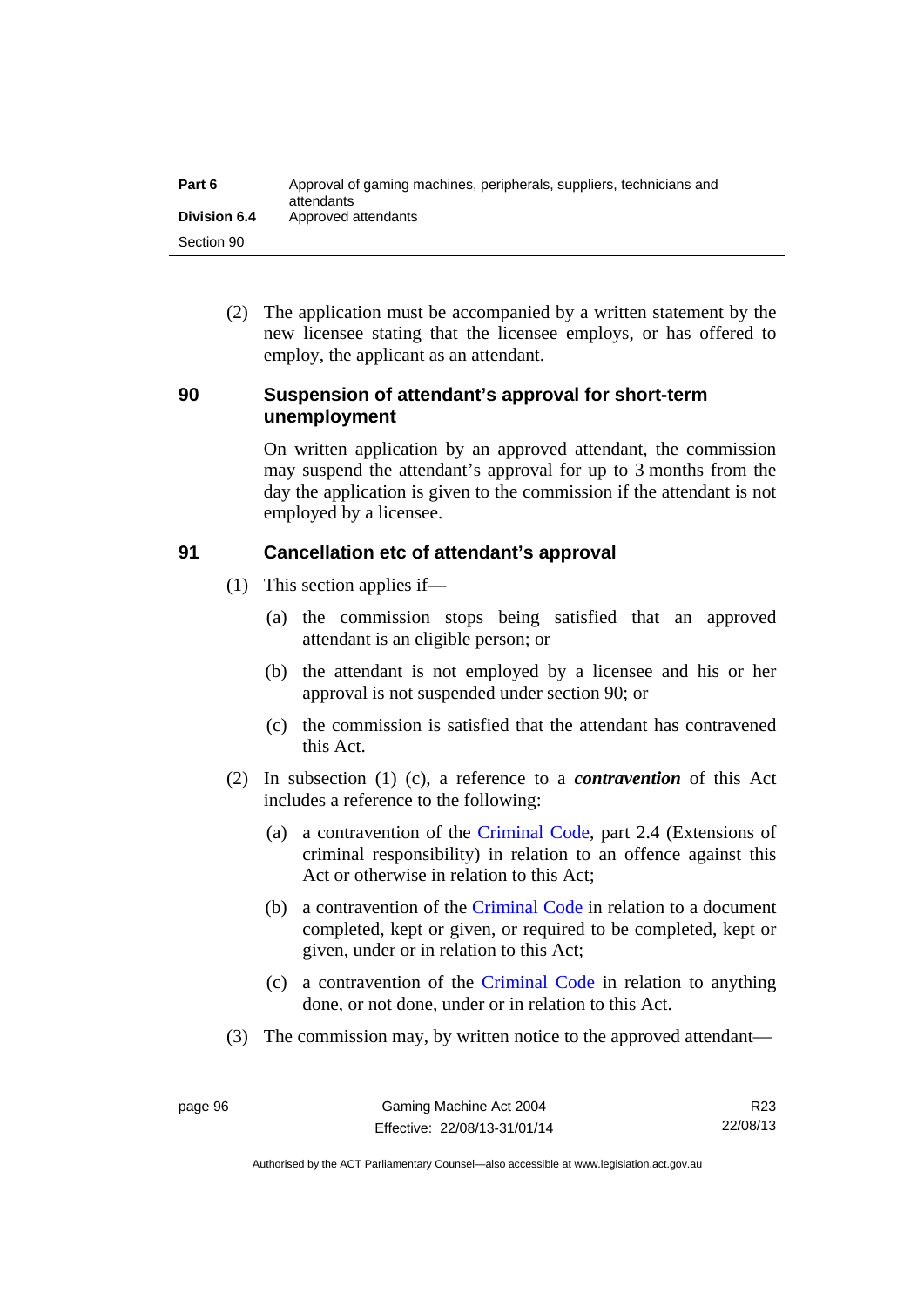- (a) cancel the attendant's approval; or
- (b) suspend the attendant's approval; or
- (c) reprimand the attendant.
- (4) In considering whether to take action under this section, the commission must consider the following:
	- (a) whether action has been taken against the approved attendant under this section before;
	- (b) the seriousness of any contravention of this Act;
	- (c) the likelihood of further action needing to be taken against the attendant;
	- (d) the public benefit of attendants being regulated under this Act.
- (5) The commission may also consider any other relevant matter.

### **92 Certificates for approved attendants**

- (1) This section applies if the commission approves an attendant under section 86 (Approval of attendants) or section 87 (Short-term approval of attendants).
- (2) The commission must give—
	- (a) a certificate (the attendant's *approval certificate*) containing details of the approval to the attendant; and
	- (b) a copy of the certificate to each licensee for the attendant.

### **93 Giving copy of certificate about approved attendant**

- (1) This section applies if an approved attendant or licensee tells the commission, in writing, about the loss, theft or destruction of an approval certificate given to the person under section 92.
- (2) The commission may, by written notice given to the person, require the person to give the commission, within a stated period and in a

page 97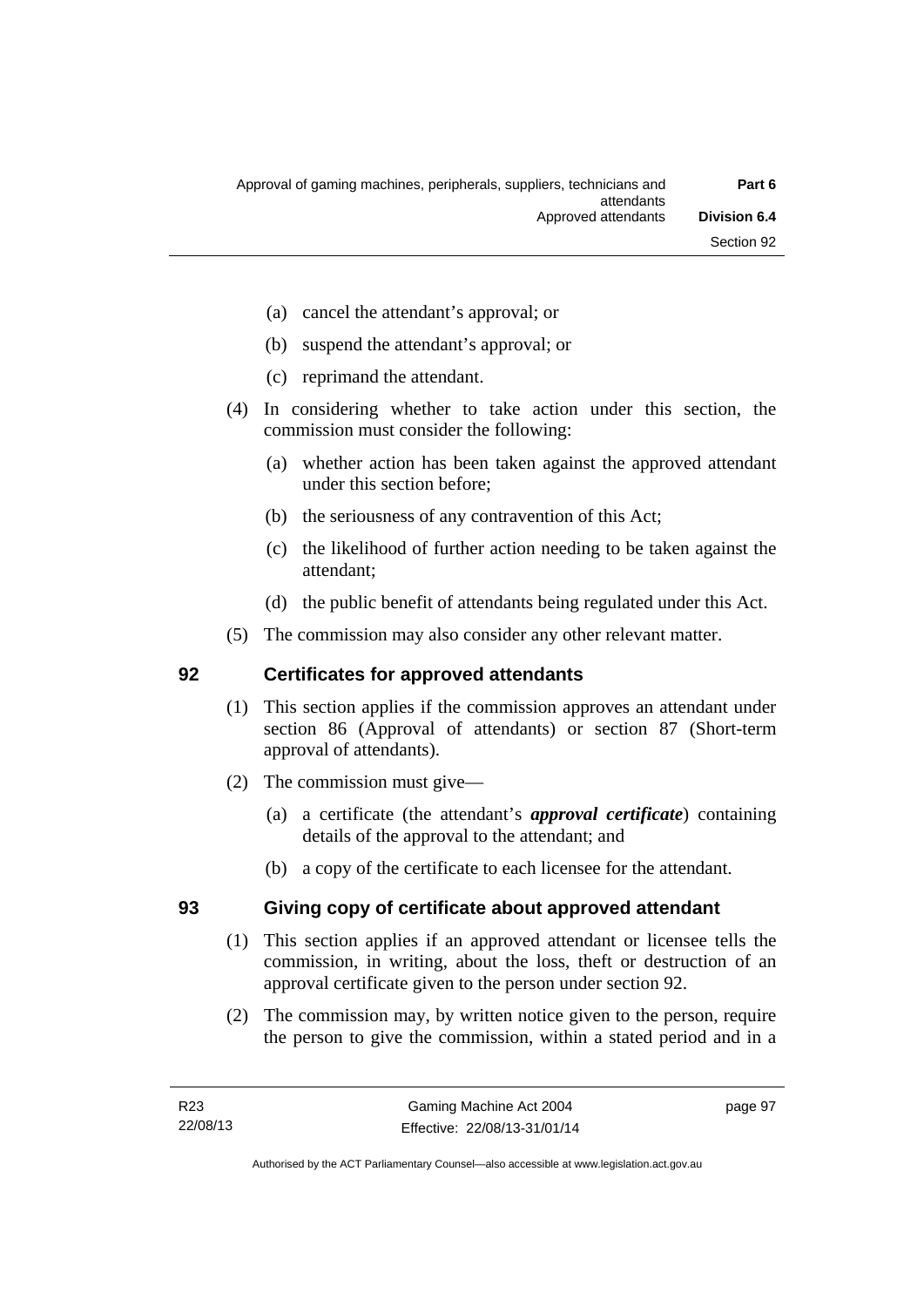| Part 6              | Approval of gaming machines, peripherals, suppliers, technicians and<br>attendants |
|---------------------|------------------------------------------------------------------------------------|
| <b>Division 6.4</b> | Approved attendants                                                                |
| Section 94          |                                                                                    |

stated form, a statement confirming, and explaining the circumstances of, the loss, theft or destruction.

 (3) If the commission is satisfied that the certificate has been lost, stolen or destroyed, the commission may give a replacement to the person.

*Note* A fee may be determined under s 177 for this provision.

### **94 Notice by licensee if attendant no longer employed**

- (1) This section applies if—
	- (a) a licensee is the licensee for an approved attendant; and
	- (b) the licensee stops employing the attendant.
- (2) The licensee must tell the commission in writing that the licensee no longer employs the attendant within 1 week after the day the licensee stops employing the attendant.

### **95 Return of approval certificates for approved attendants**

- (1) This section applies if—
	- (a) an attendant's approval expires or is cancelled or suspended; or
	- (b) the attendant no longer works for at least 1 licensee.
- (2) The attendant must return the attendant's approval certificate to the commission within 1 week after—
	- (a) the day the attendant's approval expires; or
	- (b) the day the attendant is given notice of the cancellation or suspension; or
	- (c) the day the attendant no longer works for at least 1 licensee.

Maximum penalty: 5 penalty units.

(3) An offence against this section is a strict liability offence.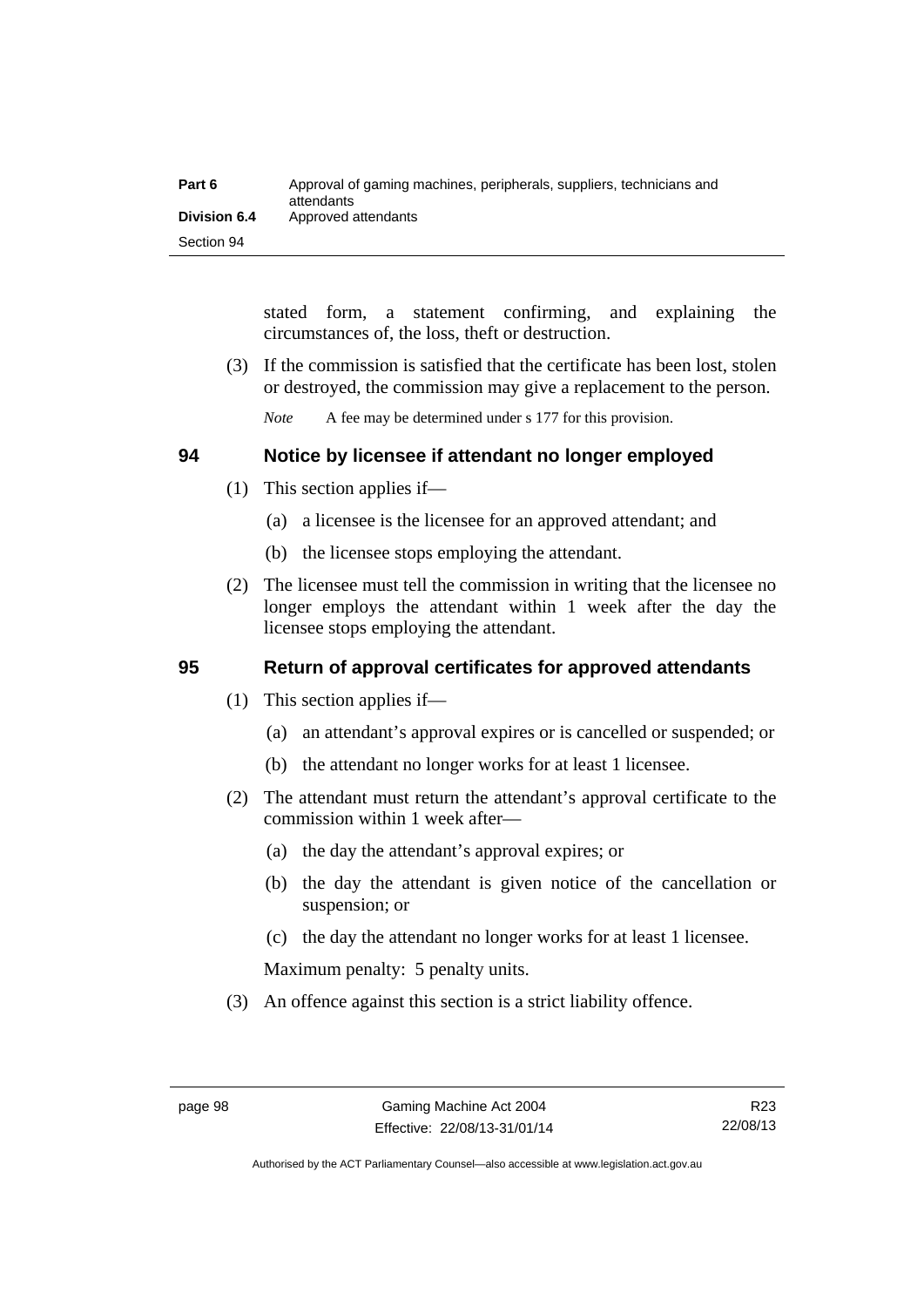### **96 Renewal of attendant's approval**

- (1) An approved attendant may apply to the commission for renewal of his or her approval no later than 1 month, and no earlier than 3 months, before the approval expires.
	- *Note* If a form is approved under the [Control Act,](http://www.legislation.act.gov.au/a/1999-46) s 53D for an application, the form must be used.
- (2) The application must be accompanied by an undertaking by the applicant to—
	- (a) ask the police to check the applicant's criminal record using the applicant's fingerprints; and
	- (b) authorise the police to report the results of the check to the commission.
- (3) On application under this section, the commission must renew the approval if satisfied that it would approve the applicant if the application were an application for initial approval.
- (4) The renewal of the approval begins on the day after the approval being renewed ends.
- (5) An approval that is suspended may be renewed, but the renewed approval is suspended until the end of the suspension.

# **Division 6.5 Gaming machine dealings**

### **97 Control procedures**

- (1) A person's control procedures for gaming machines and peripheral equipment must include operational details (including who is responsible) for each of the following:
	- (a) accounting and record keeping in relation to the gaming machines and peripheral equipment;
	- (b) access to and handling of cash in relation to the gaming machines;

page 99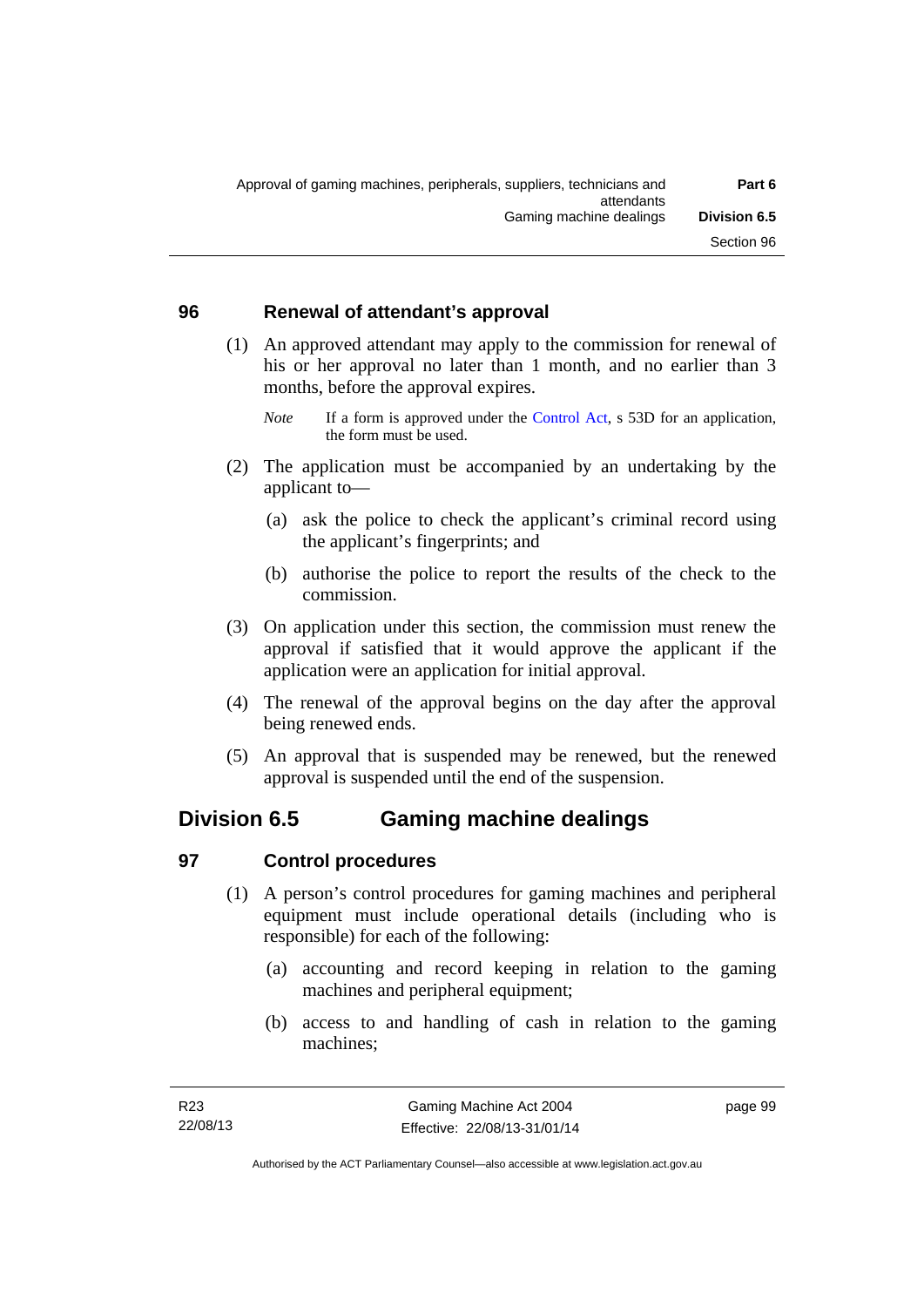| Part 6       | Approval of gaming machines, peripherals, suppliers, technicians and<br>attendants |
|--------------|------------------------------------------------------------------------------------|
| Division 6.5 | Gaming machine dealings                                                            |
| Section 98   |                                                                                    |

- (c) payment of winnings;
- (d) access control to the gaming machines and peripheral equipment;
- (e) security of the gaming machines and peripheral equipment;
- (f) security of cash, records and keys in relation to the gaming machines;
- (g) job descriptions (including responsibilities) of people operating and doing accounting and record keeping in relation to the gaming machines and peripheral equipment;
- (h) any marketing and promotion of the gaming machines.
- (2) A person may change the person's control procedures by written notice given to the commission.
- (3) A regulation may make provision in relation to control procedures.

### **98 Acquisition of gaming machines—general**

A person commits an offence if the person—

- (a) intentionally acquires a gaming machine; and
- (b) does not have the commission's approval under section 100 to acquire the machine.

Maximum penalty: 100 penalty units, imprisonment for 1 year or both**.**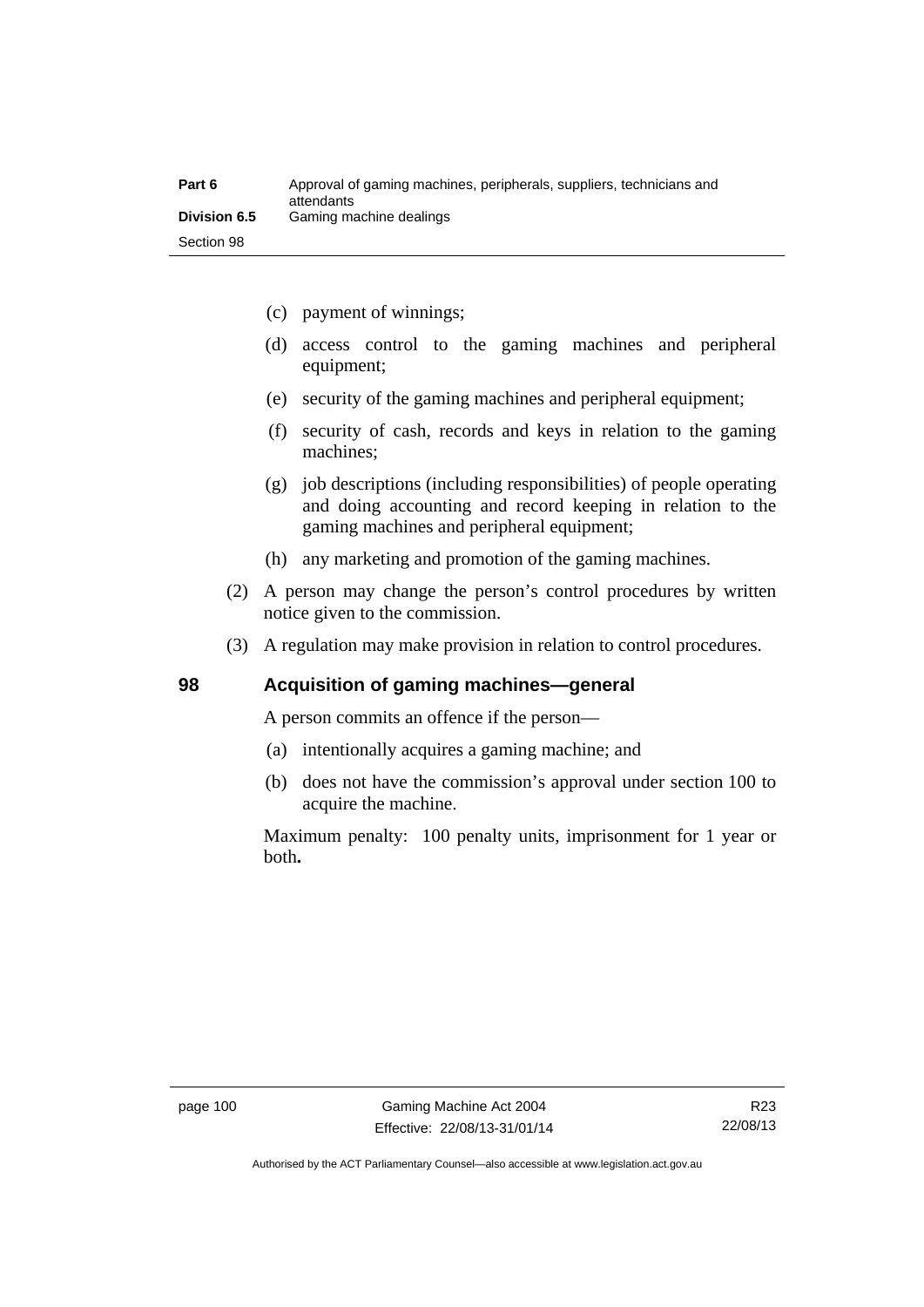### **99 Application for approval of acquisition of gaming machines**

- (1) A person may apply in writing to the commission for approval to acquire a gaming machine.
	- *Note 1* If a form is approved under the [Control Act,](http://www.legislation.act.gov.au/a/1999-46) s 53D for an application, the form must be used.
	- *Note* 2 A fee may be determined under s 177 for this provision.
- (2) The application must be accompanied by—
	- (a) the proposed contract for the acquisition (including any proposed order); and
	- (b) details of any proposed arrangements for financing the acquisition.

### **100 Decision on application for approval to acquire gaming machines**

- (1) On application for an approval to acquire a gaming machine, the commission must approve or refuse to approve the acquisition.
- (2) The commission must approve the acquisition of a gaming machine if—
	- (a) the applicant is a licensee; and
	- (b) the applicant's licence authorises the applicant to operate the machine; and
	- (c) the acquisition is to be under a written contract; and
	- (d) the gaming machine, and any peripheral equipment to be used with it, is approved under section 69; and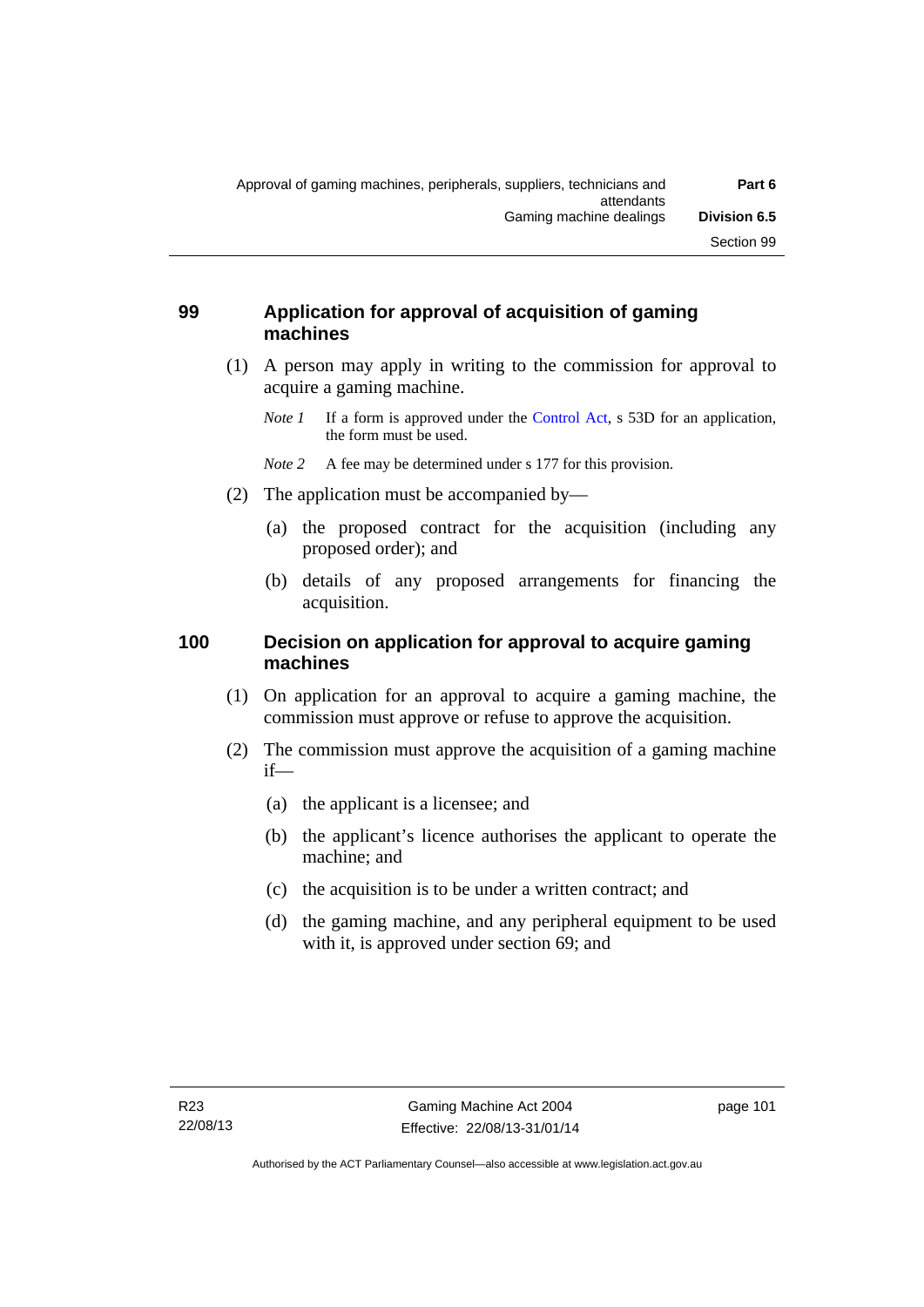| Part 6              | Approval of gaming machines, peripherals, suppliers, technicians and<br>attendants |
|---------------------|------------------------------------------------------------------------------------|
| <b>Division 6.5</b> | Gaming machine dealings                                                            |
| Section 101         |                                                                                    |

- (e) the person from whom the machine is to be acquired—
	- (i) is an approved supplier; or
	- (ii) is approved under section 113 (Approval of disposal of gaming machines) to dispose of the machine; and
- (f) for any proposed financial arrangement for financing the acquisition—the commission has approved, or proposes to approve, the arrangement under section 101.

### **101 Application and approval of financial arrangements**

- (1) A licensee commits an offence if—
	- (a) the licensee enters into an arrangement—
		- (i) to finance the acquisition of a gaming machine; or
		- (ii) to encumber a gaming machine; and
	- (b) the commission has not approved the arrangement.

Maximum penalty: 100 penalty units.

- (2) A licensee may apply in writing to the commission for approval of an arrangement (a *financial arrangement*)—
	- (a) to finance the acquisition of a gaming machine; or
	- (b) to encumber a gaming machine.
	- *Note* If a form is approved under the [Control Act,](http://www.legislation.act.gov.au/a/1999-46) s 53D for an application, the form must be used.
- (3) The application must be accompanied by a copy of each document related to the proposed financial arrangement.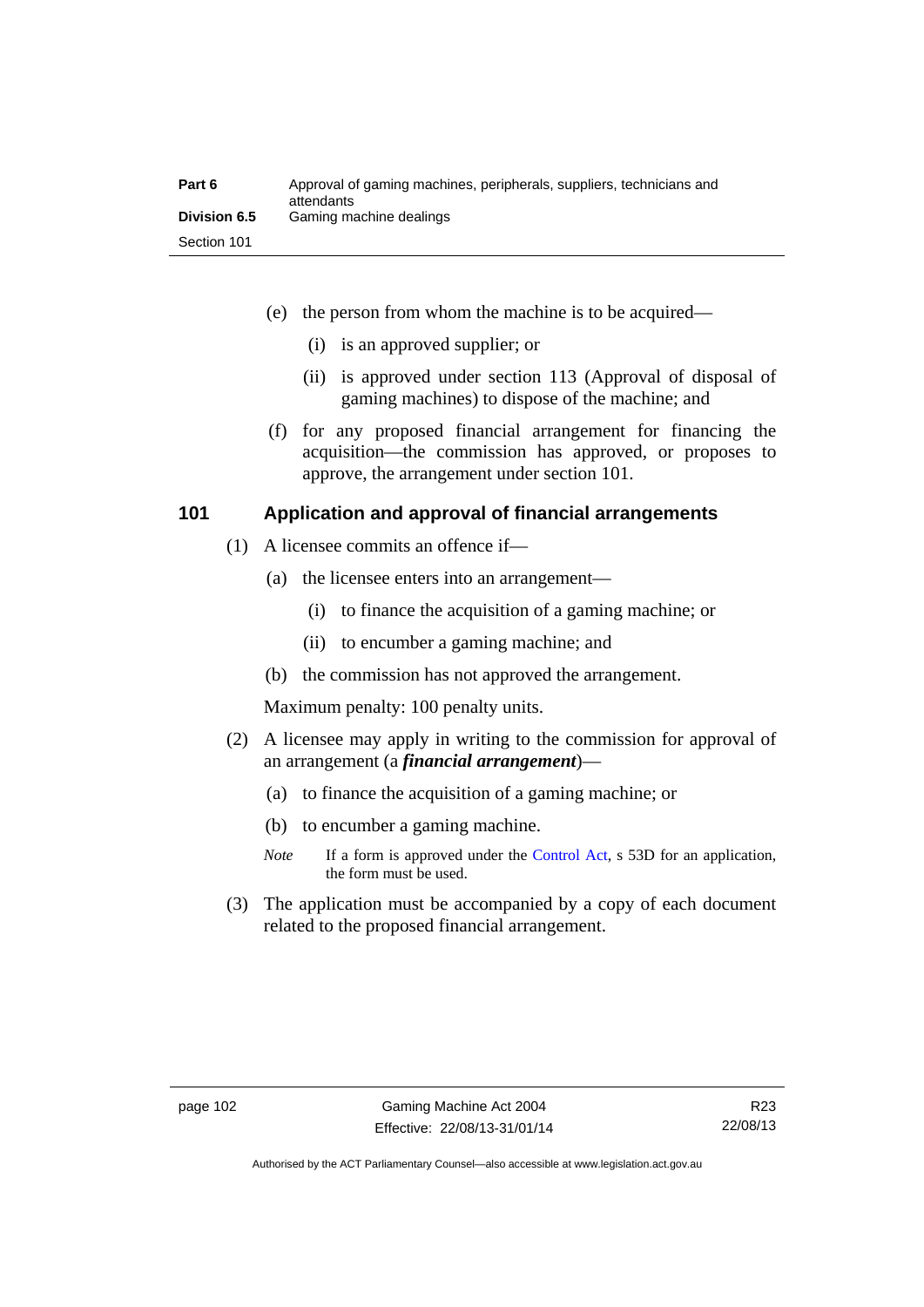### **102 Decision on application for approval of financial arrangements**

- (1) On application for an approval of a financial arrangement, the commission must approve or refuse to approve the arrangement.
- (2) The commission must approve a financial arrangement for a gaming machine—
	- $(a)$  if—
		- (i) the arrangement is to be under 1 or more written contracts; and
		- (ii) if the financial arrangement is an arrangement to finance the acquisition of a gaming machine—the commission has approved the acquisition, or proposes to approve it, under section 100 (Decision on application for approval to acquire gaming machines); and
	- (b) if the applicant is a club—unless satisfied that the arrangement is not in the best interests of the club's members.
- (3) It is a condition of an approval under this section that a contract forming part of the approved financial arrangement cannot be amended unless the commission approves the amendment.

### **103 Possession and operation of gaming machines**

- (1) A person commits an offence if—
	- (a) the person possesses or operates a gaming machine; and
	- (b) the person is not authorised to possess or operate the gaming machine under this Act; and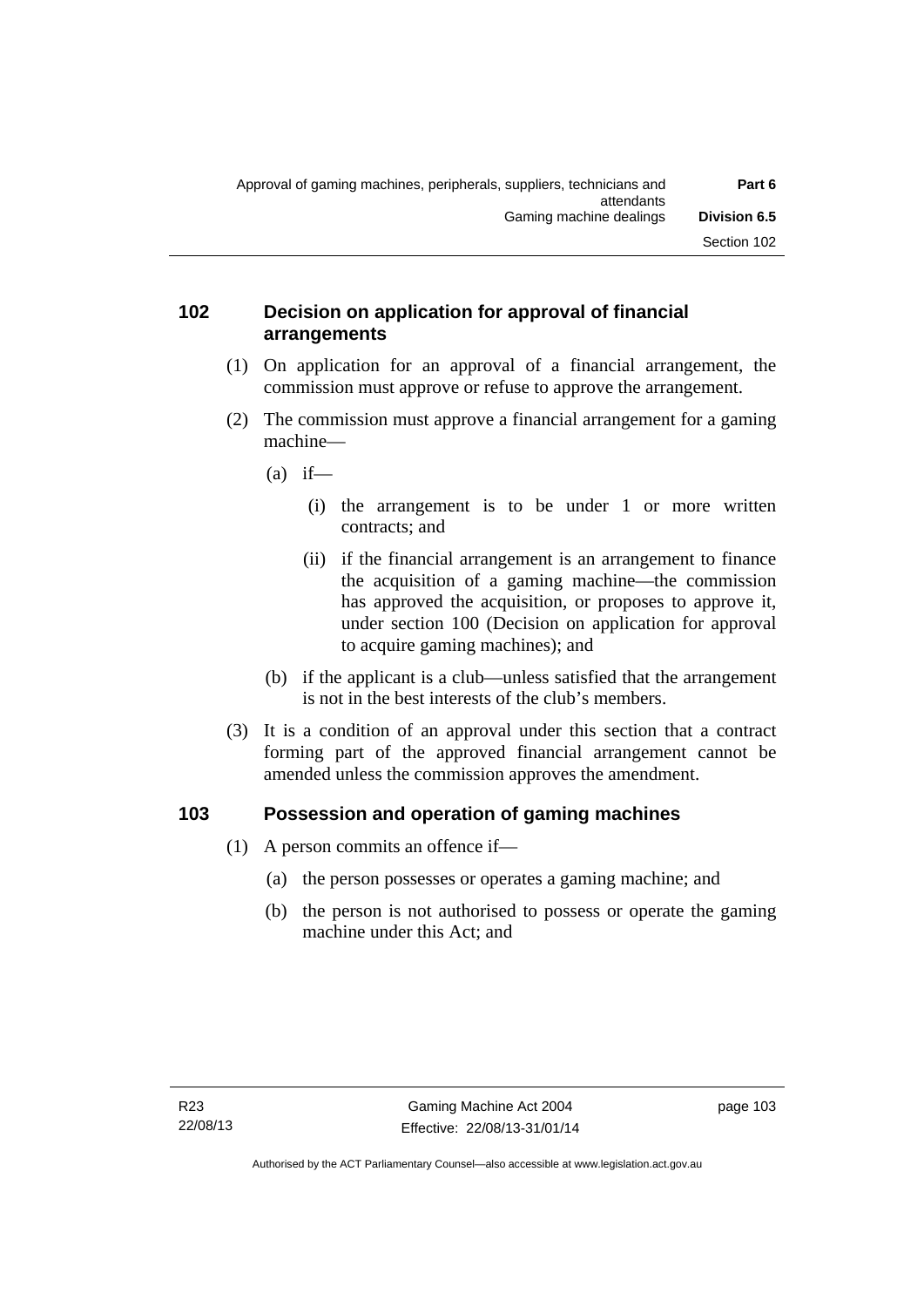| Part 6              | Approval of gaming machines, peripherals, suppliers, technicians and<br>attendants |
|---------------------|------------------------------------------------------------------------------------|
| <b>Division 6.5</b> | Gaming machine dealings                                                            |
| Section 104         |                                                                                    |

 (c) the person is reckless about whether the person is authorised to possess or operate the gaming machine under this Act.

Maximum penalty: 100 penalty units, imprisonment for 1 year or both.

- *Note* **Under this Act, a person may be authorised to possess or operate a** gaming machine by a licence, an approval to repossess the machine or under s (2).
- (2) The commission may, in writing, authorise a person to possess or operate a gaming machine on stated conditions if—
	- (a) the person is a licensee's administrator, receiver, manager or liquidator and the licensee is authorised under this Act to possess or operate the gaming machine; or
	- (b) the machine is used only for training purposes; or
	- (c) the machine is being stored; or
	- (d) the machine is being displayed for sale or as a promotion; or
	- (e) the machine is being repaired, tested or evaluated.

**104 Playing unlicensed gaming machines** 

A person commits an offence if—

- (a) the person plays a gaming machine; and
- (b) operation of the gaming machine is not authorised under a licence; and
- (c) the person is reckless about whether the operation of the gaming machine is authorised under a licence.

Maximum penalty: 100 penalty units.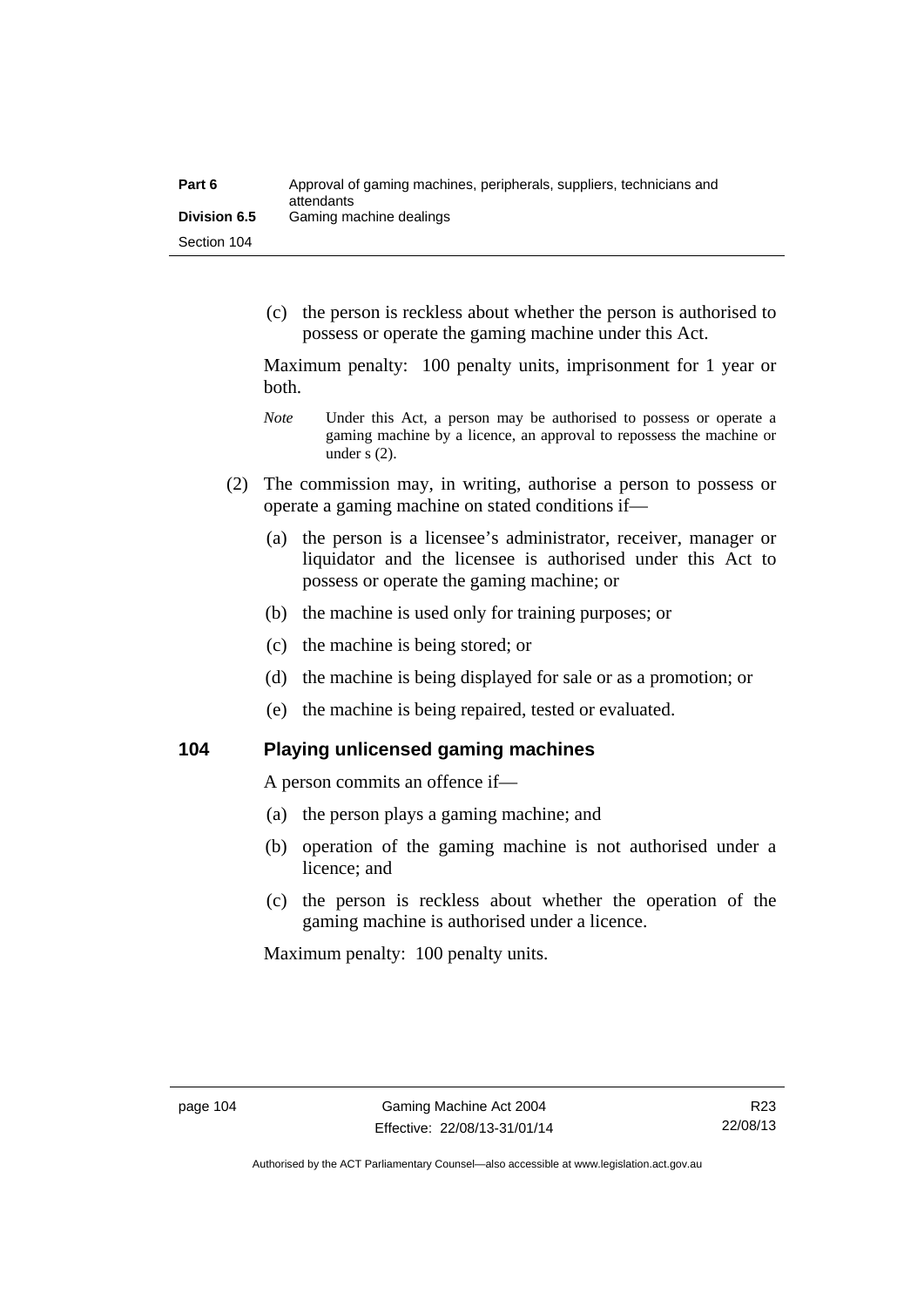### **105 Operation of gaming machines other than in accordance with licences**

- (1) A person commits an offence if—
	- (a) the person owns, occupies or manages licensed premises; and
	- (b) the person fails to take all reasonable steps to stop a gaming machine on the premises being used otherwise than in accordance with the licence; and
	- (c) someone uses the gaming machine otherwise than in accordance with the licence.

Maximum penalty: 100 penalty units.

- (2) A person commits an offence if—
	- (a) the person owns, occupies or manages premises other than licensed premises; and
	- (b) the person fails to take all reasonable steps to stop a gaming machine on the premises being used; and
	- (c) someone uses the gaming machine.

Maximum penalty: 100 penalty units.

(3) An offence against this section is a strict liability offence.

# **Division 6.6 Repossession of gaming machines**

### **106 Offences by people repossessing gaming machines**

 (1) A person commits an offence if the person repossesses a gaming machine otherwise than in accordance with an approval under section 108.

Maximum penalty: 100 penalty units.

- (2) A person commits an offence if—
	- (a) the person repossesses a gaming machine; and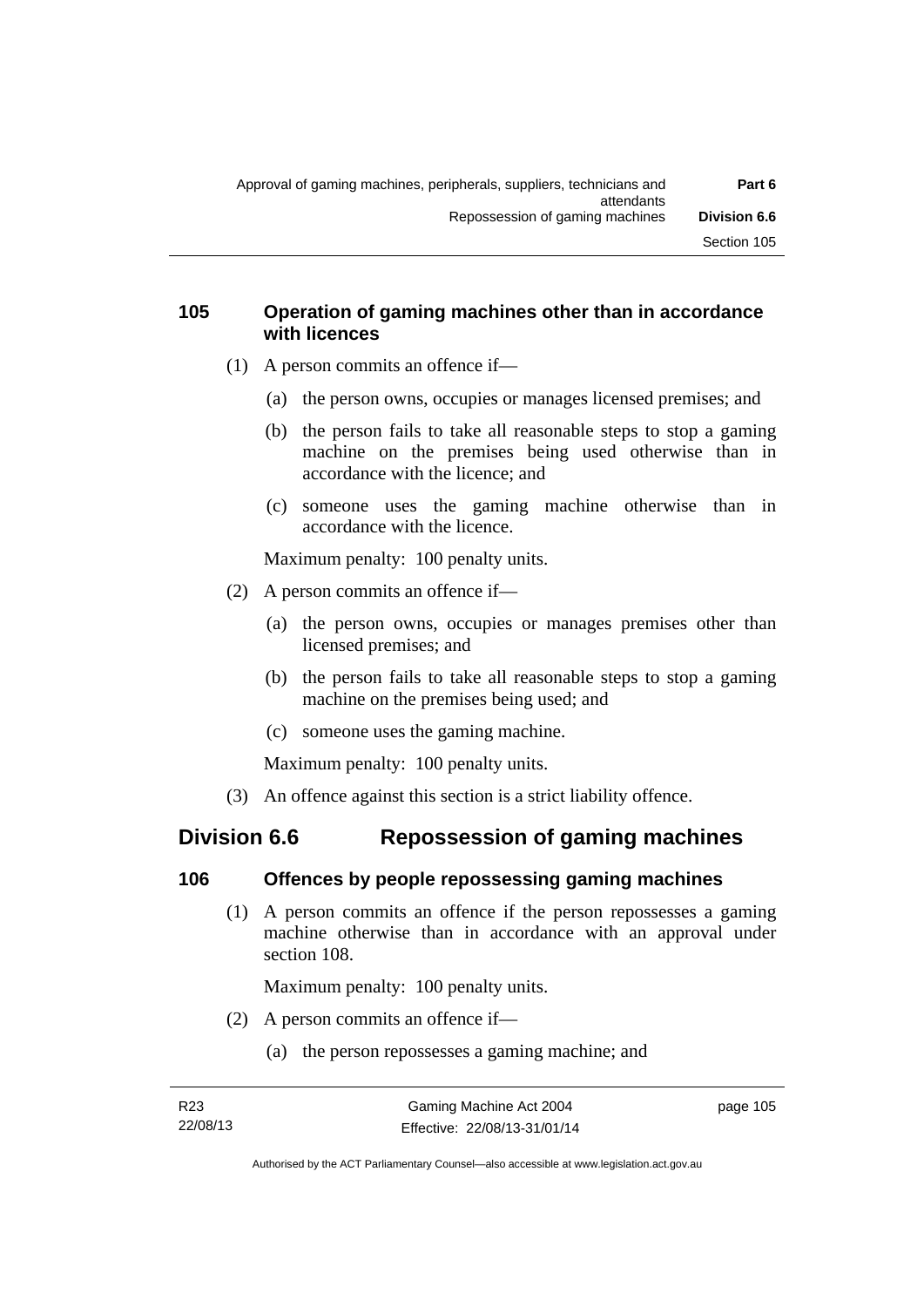| Part 6              | Approval of gaming machines, peripherals, suppliers, technicians and<br>attendants |
|---------------------|------------------------------------------------------------------------------------|
| <b>Division 6.6</b> | Repossession of gaming machines                                                    |
| Section 107         |                                                                                    |

- (b) the person fails to take all reasonable steps to stop the gaming machine being used; and
- (c) after repossession of the gaming machine but before its disposal, someone else uses the machine.

Maximum penalty: 100 penalty units

(3) An offence against this section is a strict liability offence.

### **107 Application for repossession approval**

- (1) A person may apply in writing to the commission for approval to repossess a gaming machine.
	- *Note 1* If a form is approved under the [Control Act,](http://www.legislation.act.gov.au/a/1999-46) s 53D for an application, the form must be used.
	- *Note 2* A fee may be determined under s 177 for this provision.
- (2) The application must be accompanied by information identifying—
	- (a) the person from whom the machine is to be repossessed; and
	- (b) the premises where the machine is currently held; and
	- (c) the class, kind and basic stake denomination of the machine.

### **108 Approval of repossession of gaming machines**

- (1) On application under section 107, the commission must approve, or refuse to approve, the repossession of a gaming machine.
- (2) The commission must approve the repossession unless the commission believes on reasonable grounds that the applicant would be likely to contravene a requirement of a condition on the approval.

*Note* For conditions, see s 109.

- (3) If an approval is given to repossess a gaming machine, after the machine is repossessed but before it is disposed of, an authorised officer must—
	- (a) take meter readings from the machine; and

Authorised by the ACT Parliamentary Counsel—also accessible at www.legislation.act.gov.au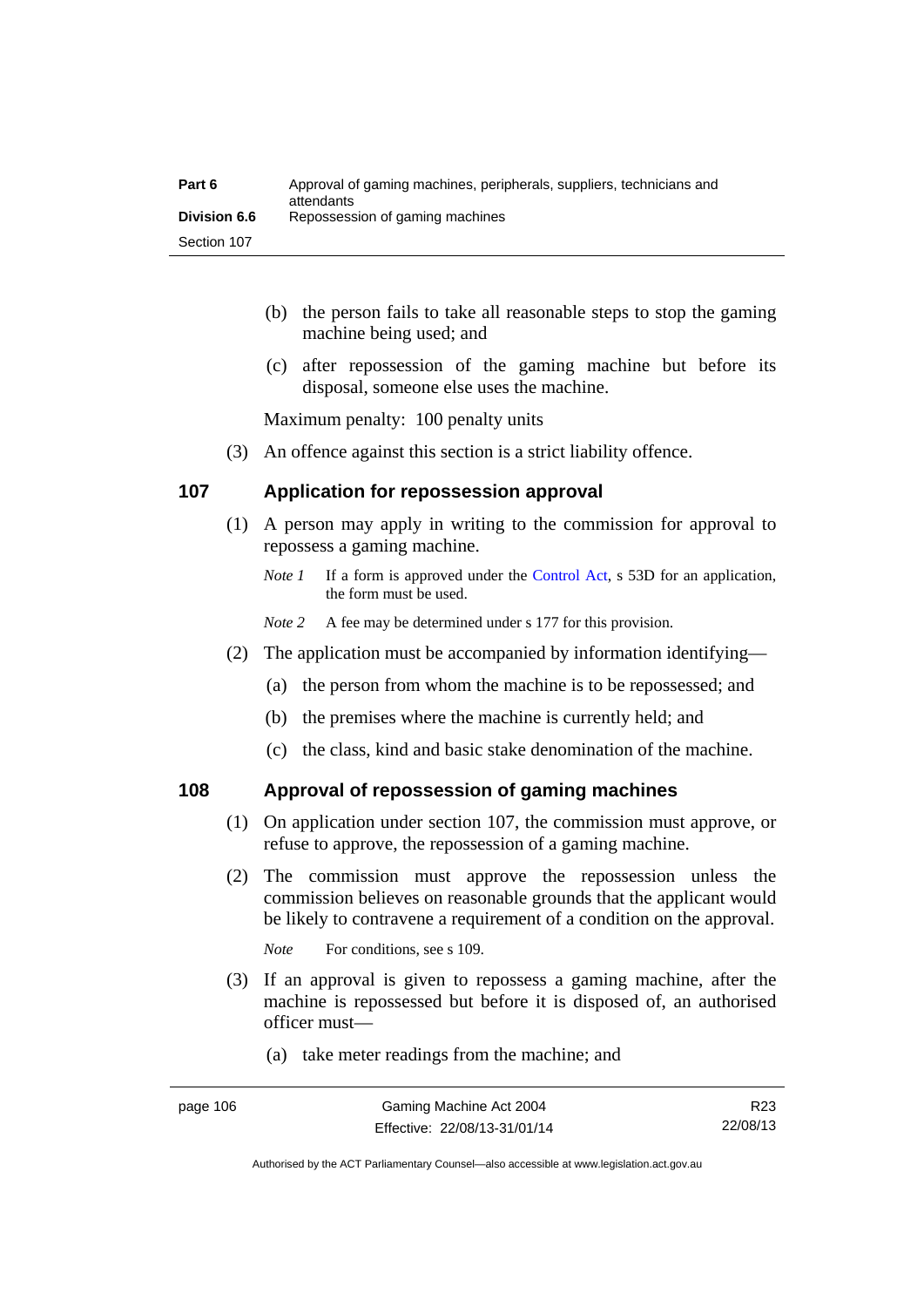- (b) seal the computer cabinet on the machine; and
- (c) render the machine inoperable.
- (4) This section does not entitle a person to repossess a gaming machine if the person is not otherwise entitled to repossess it.

### **109 Conditions on approval to repossess gaming machine**

- (1) An approval to repossess a gaming machine under section 108 is subject to the following conditions:
	- (a) that the person given the approval take all reasonable steps necessary to prevent the repossessed gaming machine being played before its disposal;
	- (b) that the person given the approval allow an authorised officer to exercise the commission's functions under section 108 (3).
- (2) The commission may impose any other condition on the approval in relation to the storage of the machine before its disposal that the commission considers appropriate.

### **110 Contravention of repossession approval conditions**

- (1) A person commits an offence if the person—
	- (a) is approved under section 108 to repossess a gaming machine; and
	- (b) contravenes a requirement of a condition on the approval.

Maximum penalty: 50 penalty units.

- (2) Subsection (1) does not apply if the person took all reasonable steps to avoid a contravention of the requirements of the approval conditions.
- (3) An offence against this section is a strict liability offence.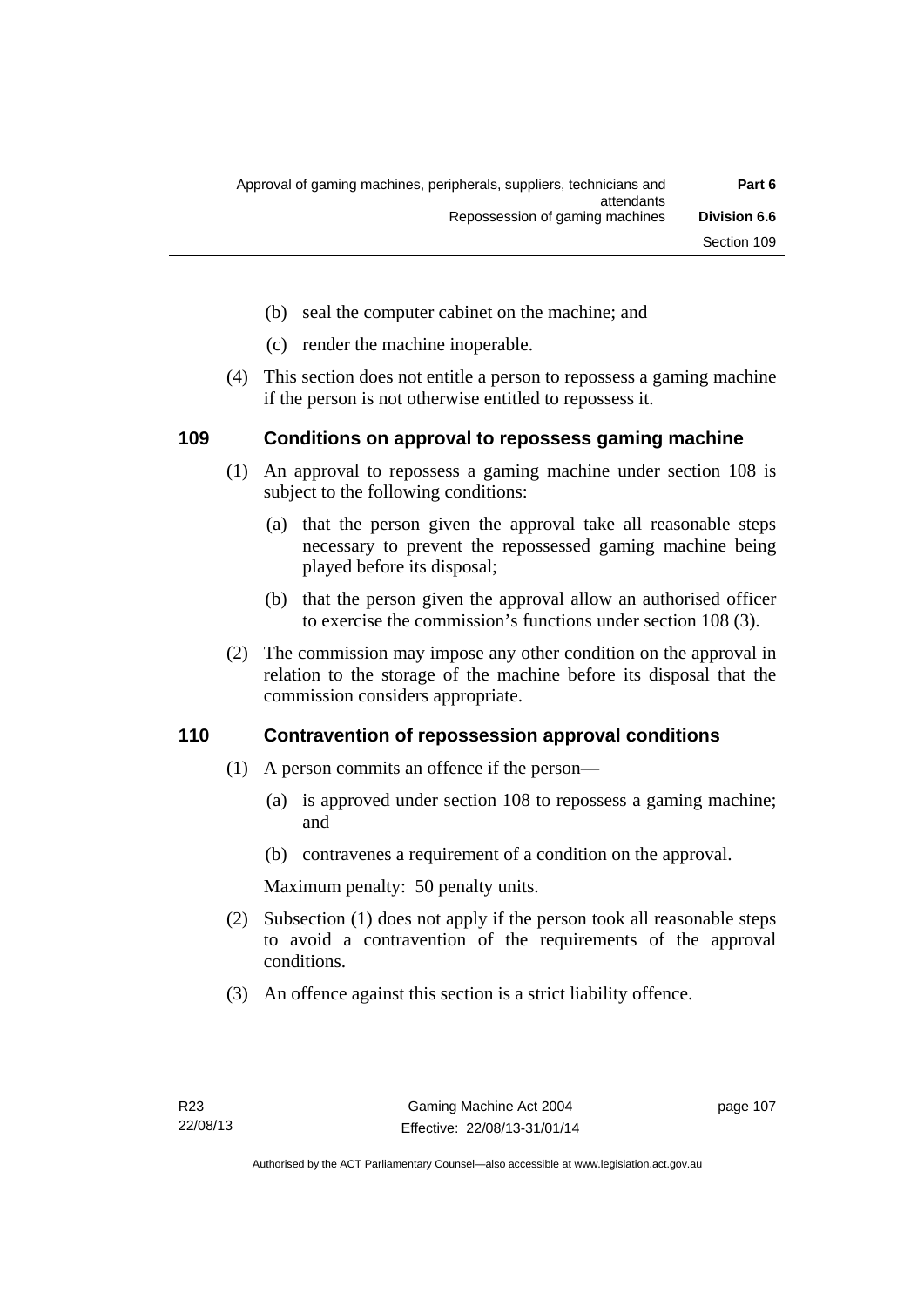| Part 6              | Approval of gaming machines, peripherals, suppliers, technicians and<br>attendants |
|---------------------|------------------------------------------------------------------------------------|
| <b>Division 6.7</b> | Disposal of gaming machines                                                        |
| Section 111         |                                                                                    |

# **Division 6.7 Disposal of gaming machines**

### **111 Unapproved disposal of gaming machines**

- (1) A person commits an offence if—
	- (a) the person disposes of a gaming machine; and
	- (b) the disposal is not in accordance with an approval under section 113 (Approval of disposal of gaming machines).

Maximum penalty: 100 penalty units.

(2) An offence against this section is a strict liability offence.

### **112 Application for approval for disposal of gaming machines**

- (1) A person may apply in writing to the commission for approval to dispose of a gaming machine.
	- *Note 1* If a form is approved under the [Control Act,](http://www.legislation.act.gov.au/a/1999-46) s 53D for an application, the form must be used.
	- *Note 2* A fee may be determined under s 177 for this provision.
- (2) The application must be accompanied by information identifying—
	- (a) the person (if any) who is to acquire the machine; and
	- (b) the premises where the machine is currently held; and
	- (c) the class, kind and basic stake denomination of the machine.

### **113 Approval of disposal of gaming machines**

- (1) On application under section 112, the commission must approve, or refuse to approve, the disposal of a gaming machine.
- (2) The commission must approve the disposal if—
	- (a) the person (if any) who is to acquire the machine is authorised—
		- (i) to operate the machine under a licence; or

Authorised by the ACT Parliamentary Counsel—also accessible at www.legislation.act.gov.au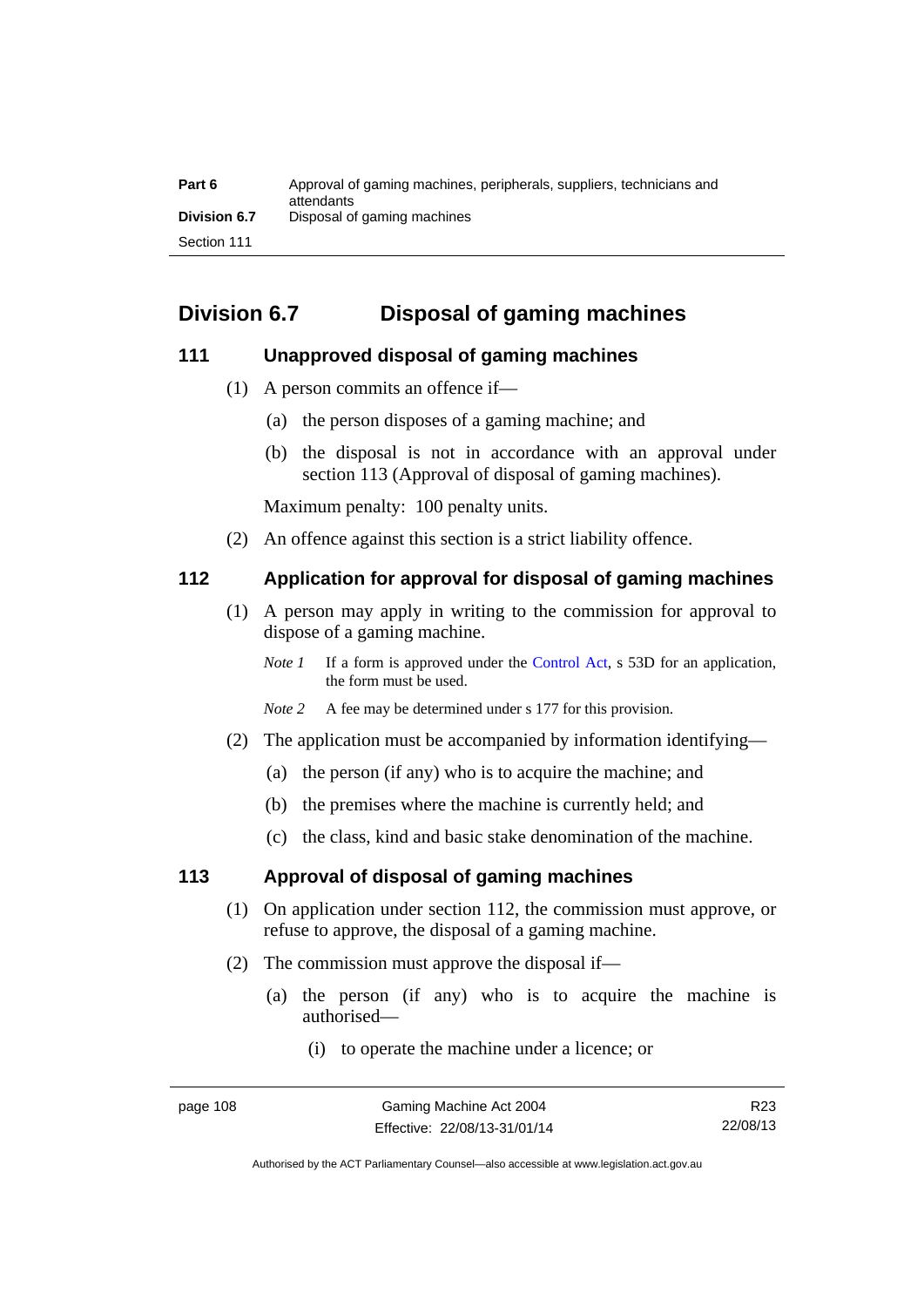- (ii) if the machine is to be sold or operated in a local jurisdiction—under a law of the local jurisdiction; or
- (iii) to destroy the machine; and
- (b) for an applicant who has repossessed the machine—the repossession is approved under section 108 (Approval of repossession of gaming machines) and the commission has no reason to believe that the approval has been contravened.
- (3) However, the commission must not approve the lease or hire of a gaming machine by 1 licensee to another.
- (4) This section does not entitle a person to dispose of a gaming machine if the person is not otherwise entitled to dispose of the machine.

# **Division 6.8 Seizure of gaming machines**

# **114 Seizure of unlawful gaming machines**

- (1) This section applies if an authorised officer believes on reasonable grounds that—
	- (a) a person possesses or operates a gaming machine; and
	- (b) the person is not authorised to possess or operate the gaming machine under this Act.
- (2) The authorised officer may seize the gaming machine.

### **115 Receipt for gaming machines seized**

- (1) As soon as practical after the gaming machine is seized, the authorised officer must give a receipt for it to the person from whom it was seized.
- (2) If, for any reason, it is not practicable to comply with subsection (1), the authorised officer must leave the receipt, secured conspicuously, at the place where the gaming machine was seized.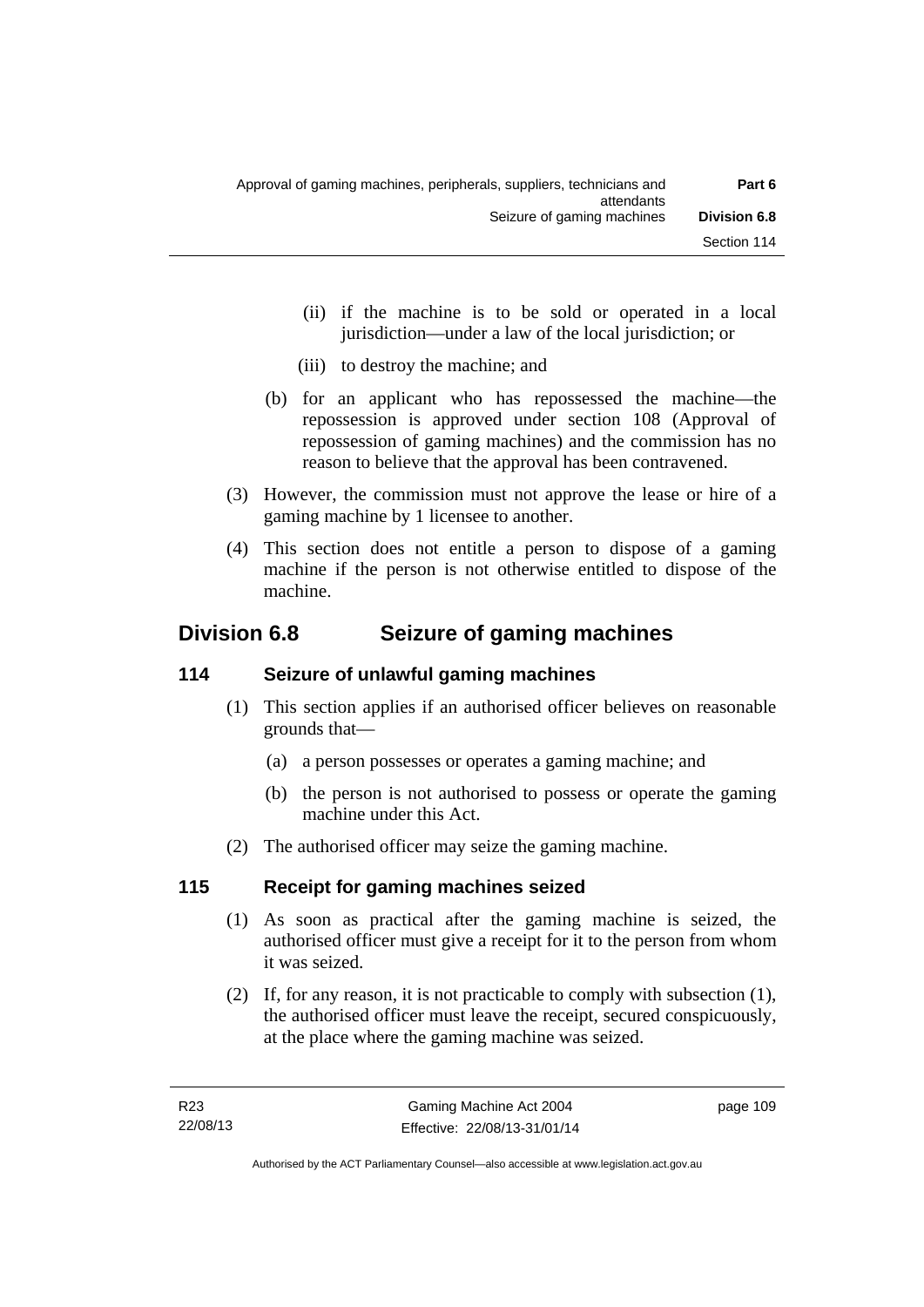| Part 6              | Approval of gaming machines, peripherals, suppliers, technicians and<br>attendants |
|---------------------|------------------------------------------------------------------------------------|
| <b>Division 6.8</b> | Seizure of gaming machines                                                         |
| Section 116         |                                                                                    |

- (3) A receipt under this section must include the following:
	- (a) a description of the gaming machine;
	- (b) an explanation of why the gaming machine was seized;
	- (c) an explanation of the person's right to apply to a court under section 116 for an order disallowing the seizure;
	- (d) where the gaming machine is to be taken;
	- (e) the authorised officer's name, and how to contact the officer.

### **116 Application for order disallowing seizure**

- (1) A person claiming to be entitled to a gaming machine seized under this division may apply to the Magistrates Court within 10 days after the day of the seizure for an order disallowing the seizure.
- (2) The application may be heard only if the applicant has served a copy of the application on the commission.
- (3) The commission is entitled to appear as respondent at the hearing of the application.

### **117 Order for return of seized gaming machine**

- (1) This section applies if a person claiming to be entitled to a gaming machine seized under this division applies to the Magistrates Court under section 116 for an order disallowing the seizure.
- (2) The Magistrates Court must make an order disallowing the seizure if satisfied that—
	- (a) the applicant would, apart from the seizure, be entitled to the return of the seized gaming machine; and
	- (b) the gaming machine is not connected with an offence against this Act; and
	- (c) possession of the gaming machine by the person would not be an offence.

Authorised by the ACT Parliamentary Counsel—also accessible at www.legislation.act.gov.au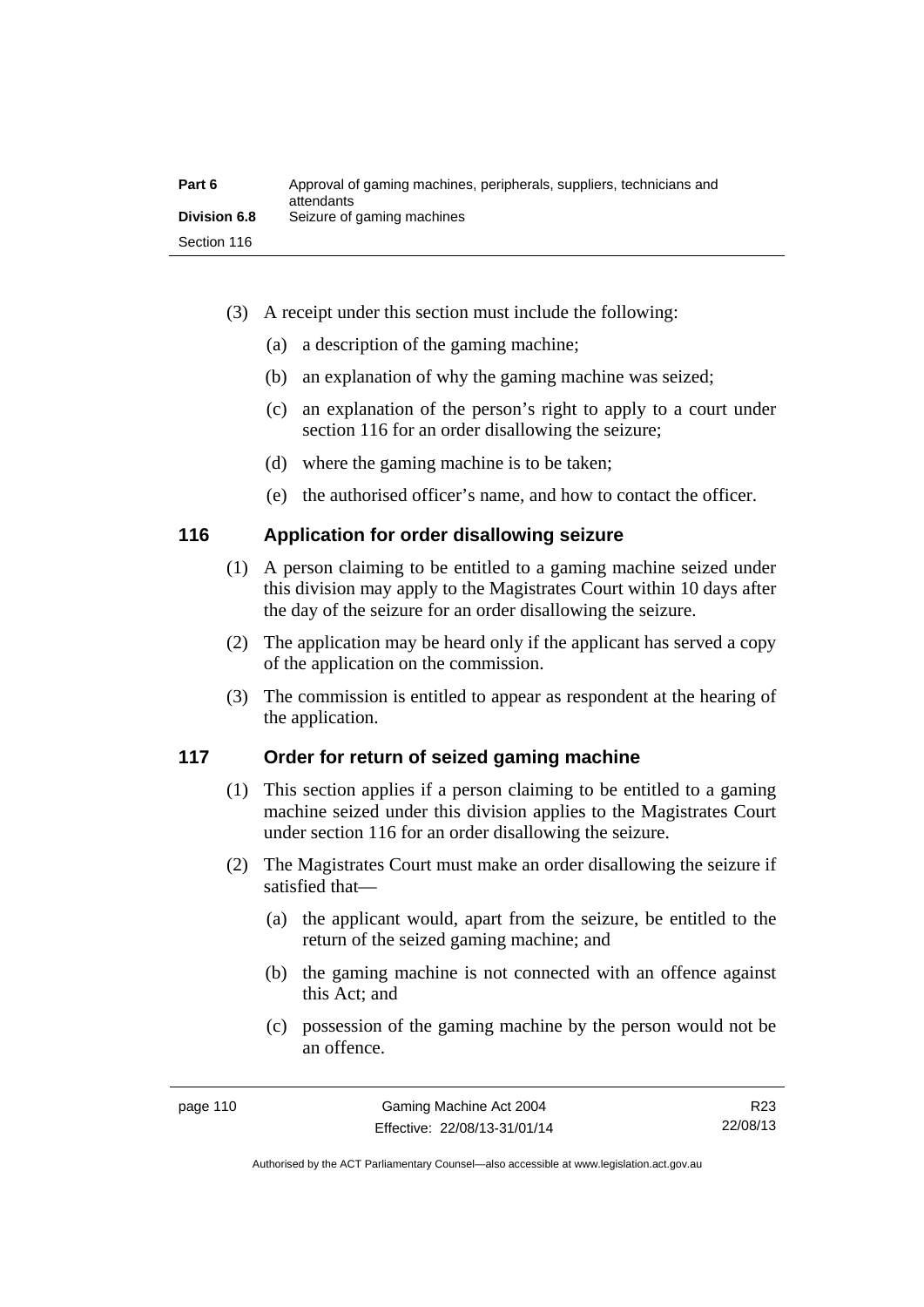- (3) The Magistrates Court may also make an order disallowing the seizure if satisfied there are exceptional circumstances justifying the making of the order.
- (4) If the Magistrates Court makes an order disallowing the seizure, the court may make 1 or more of the following ancillary orders:
	- (a) an order directing the commission to return the gaming machine to the applicant or to someone else that appears to be entitled to it;
	- (b) if the gaming machine cannot be returned or has depreciated in value because of the seizure—an order directing the Territory to pay reasonable compensation;
	- (c) an order about the payment of costs in relation to the application.

### **118 Adjournment pending hearing of other proceedings**

- (1) This section applies to the hearing of an application under section 116 (Application for order disallowing seizure).
- (2) If it appears to the Magistrates Court that the seized gaming machine is required to be produced in evidence in a pending proceeding in relation to an offence against a Territory law, the court may, on the application of the commission or its own initiative, adjourn the hearing until the end of that proceeding.

# **119 Forfeiture of seized gaming machines**

- (1) This section applies if an application under section 116 for an order disallowing the seizure of a gaming machine—
	- (a) has not been made within 10 days after the day of the seizure; or
	- (b) has been made within that period, but the application has been refused or has been withdrawn before a decision on the application had been made.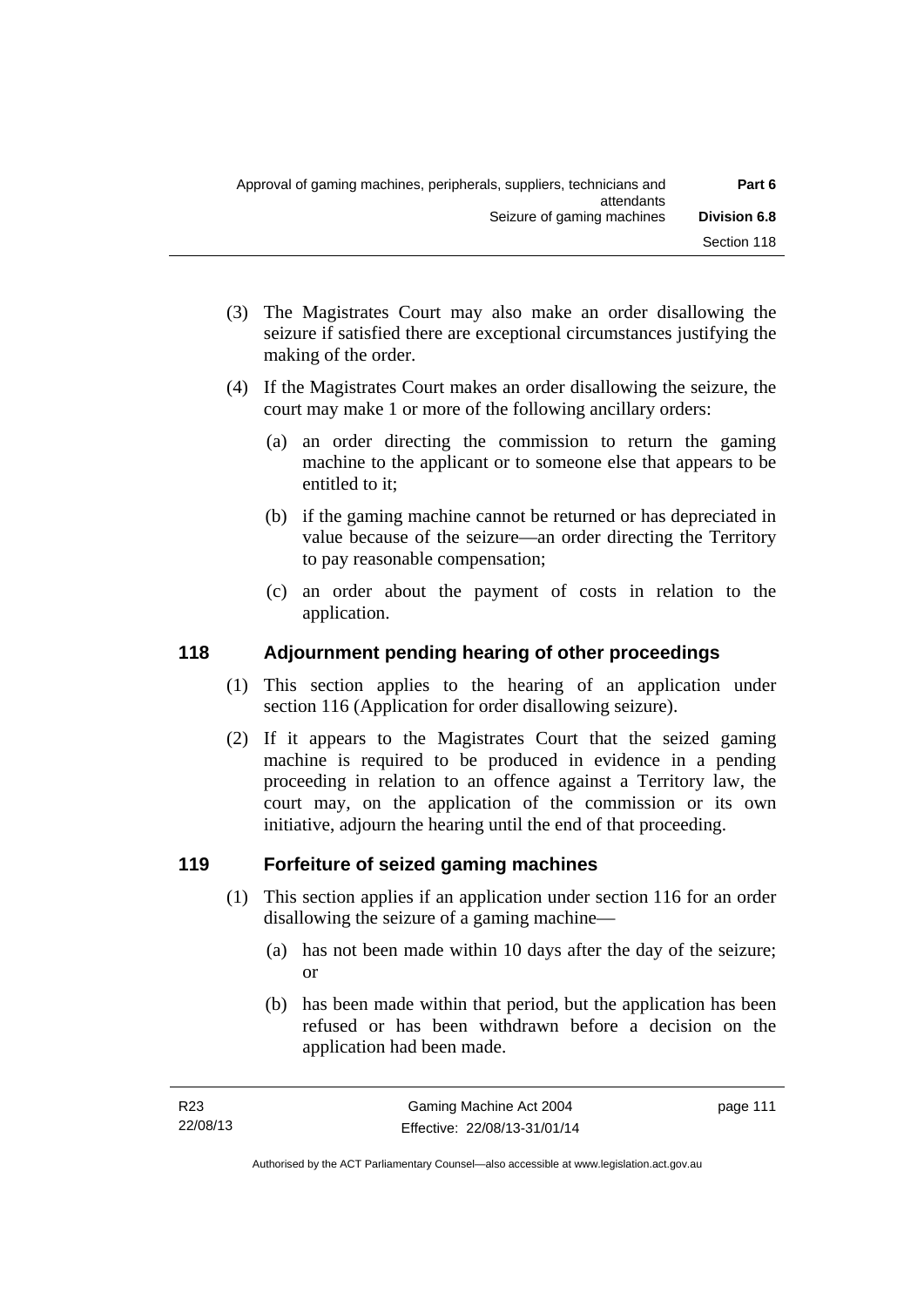| Part 6              | Approval of gaming machines, peripherals, suppliers, technicians and<br>attendants |
|---------------------|------------------------------------------------------------------------------------|
| <b>Division 6.9</b> | Installation and operation of gaming machines                                      |
| Section 120         |                                                                                    |

- (2) The seized gaming machine—
	- (a) is forfeited to the Territory; and
	- (b) may be sold, destroyed or otherwise disposed of as the commission directs.

# **Division 6.9 Installation and operation of gaming machines**

### **120 Installation to be in accordance with approval of commission**

- (1) A licensee commits an offence if—
	- (a) the licensee allows the installation of a gaming machine on the licensed premises; and
	- (b) the gaming machine is installed otherwise than in a gaming area.

Maximum penalty: 50 penalty units.

(2) An offence against this section is a strict liability offence.

### **121 Offence to install gaming machines**

- (1) A person commits an offence if—
	- (a) the person installs a gaming machine on licensed premises; and
	- (b) the person is not an approved supplier or approved technician.

Maximum penalty: 50 penalty units

(2) An offence against this section is a strict liability offence.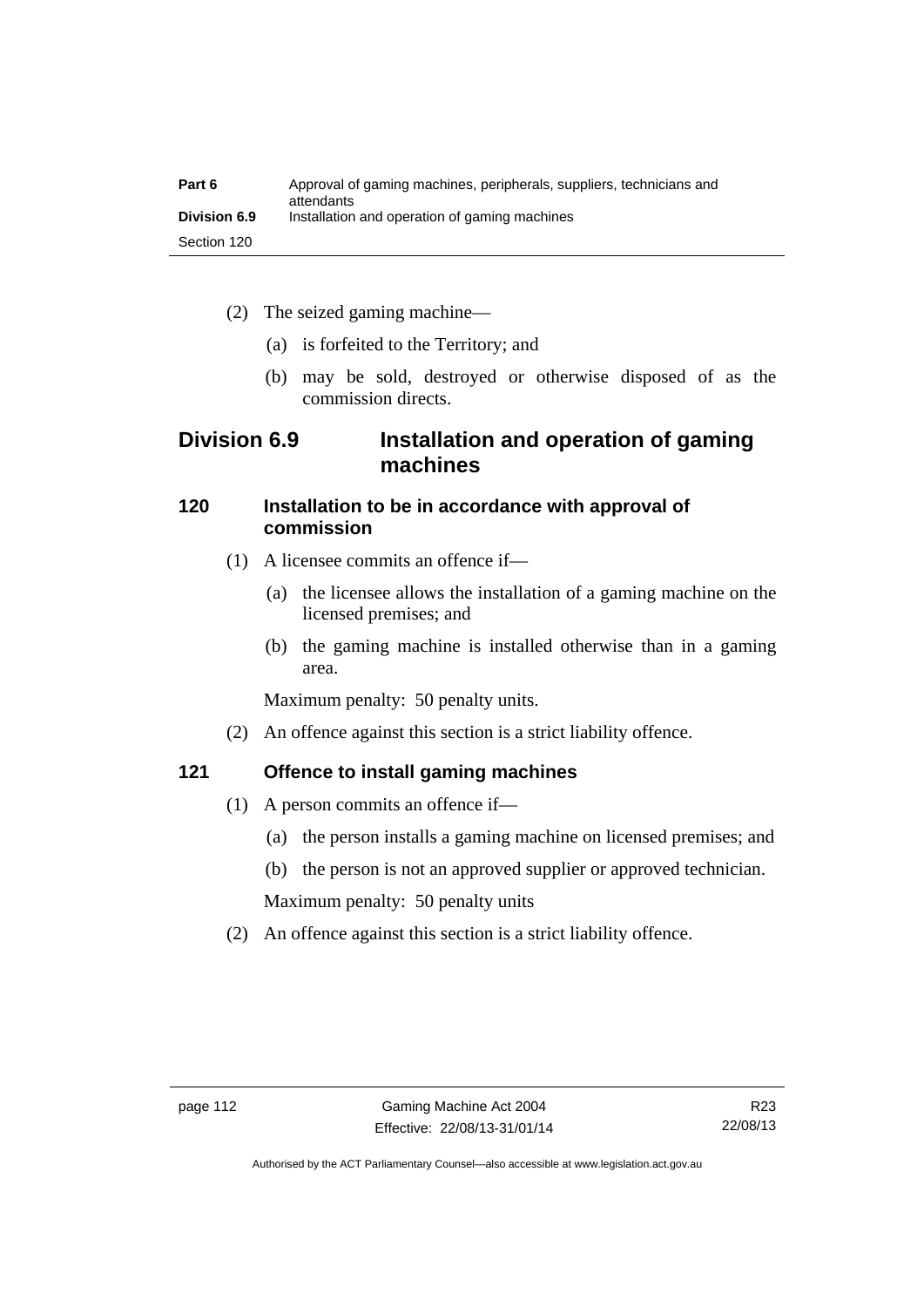### **122 Certificate about meter readings**

- (1) A person commits an offence if the person—
	- (a) installs a gaming machine on licensed premises; and
	- (b) as soon as practicable, but no later than 3 days, after installing the machine, does not give the licensee a certificate signed by the person stating the meter readings on the machine immediately after installation.

Maximum penalty: 20 penalty units.

(2) An offence against this section is a strict liability offence.

### **123 Sealing computer cabinet**

- (1) A licensee commits an offence if—
	- (a) the licensee allows the installation of a gaming machine on the licensed premises; and
	- (b) the computer cabinet is not sealed in a way that prevents unauthorised access.

Maximum penalty: 50 penalty units.

(2) An offence against this section is a strict liability offence.

### **124 Commission may require information**

- (1) This section applies if a gaming machine is installed on licensed premises.
- (2) The commission may give the licensee a written notice stating the details the commission needs to be told about the gaming machine.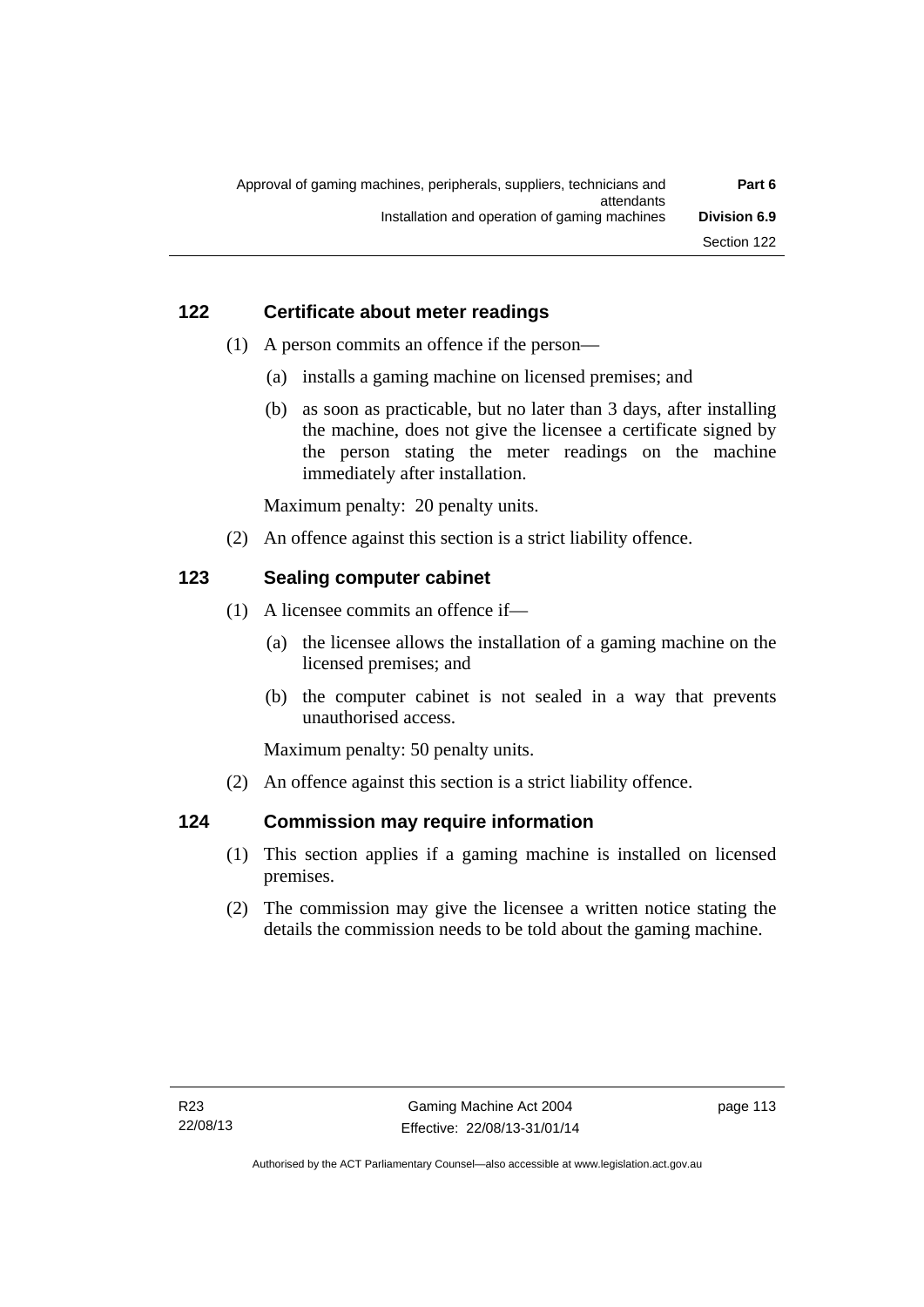| Part 6              | Approval of gaming machines, peripherals, suppliers, technicians and<br>attendants |
|---------------------|------------------------------------------------------------------------------------|
| <b>Division 6.9</b> | Installation and operation of gaming machines                                      |
| Section 125         |                                                                                    |

### **125 Operation to be subject to correct percentage payout**

- (1) A person commits an offence if—
	- (a) the person is an approved supplier or approved technician; and
	- (b) the person opens a gaming machine and makes an adjustment that will, or is likely to, affect the percentage payout of the machine; and
	- (c) the percentage payout on the gaming machine on the licensed premises is not the percentage payout authorised by the licence for the machine.

Maximum penalty: 50 penalty units.

(2) An offence against this section is a strict liability offence.

### **126 Position for percentage payout of gaming machines display**

- (1) The commission may approve a position on a kind of gaming machine for display of the percentage payout for the machine.
- (2) An approval is a notifiable instrument.

*Note* A notifiable instrument must be notified under the [Legislation Act](http://www.legislation.act.gov.au/a/2001-14).

### **127 Maximum stake amount**

A person commits an offence if—

- (a) the person is an approved supplier or approved technician; and
- (b) the person supplies or installs a gaming machine; and
- (c) the person intentionally sets the stake amount for the gaming machine higher than the amount prescribed by regulation.

Maximum penalty: 50 penalty units.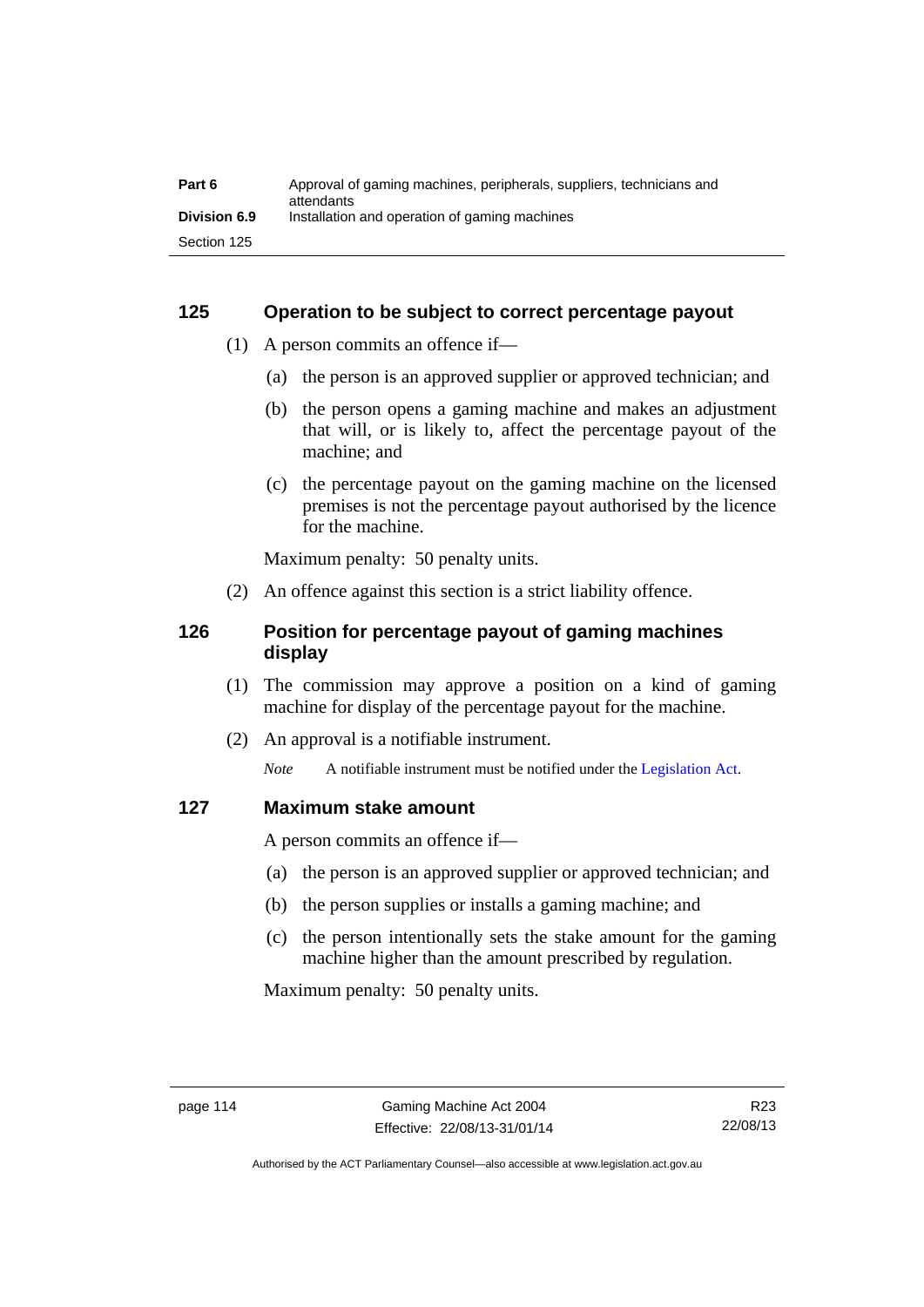# **Part 7 Regulation of gaming machines generally**

### **128 Machine access generally**

- (1) A person commits an offence if the person does any of the following in relation to a licensed gaming machine on licensed premises:
	- (a) opens the machine;
	- (b) checks money in the machine;
	- (c) places money into the machine (other than to play the machine);
	- (d) removes money from the machine (other than money won or credited).

Maximum penalty: 50 penalty units.

- (2) Subsection (1) does not apply to the following people:
	- (a) an authorised officer;
	- (b) an approved supplier;
	- (c) an approved technician;
	- (d) an approved attendant.
- (3) A person commits an offence if—
	- (a) the person maintains a licensed gaming machine on licensed premises; and
	- (b) the person is not an approved supplier or approved technician.

Maximum penalty: 50 penalty units.

(4) An offence against this section is a strict liability offence.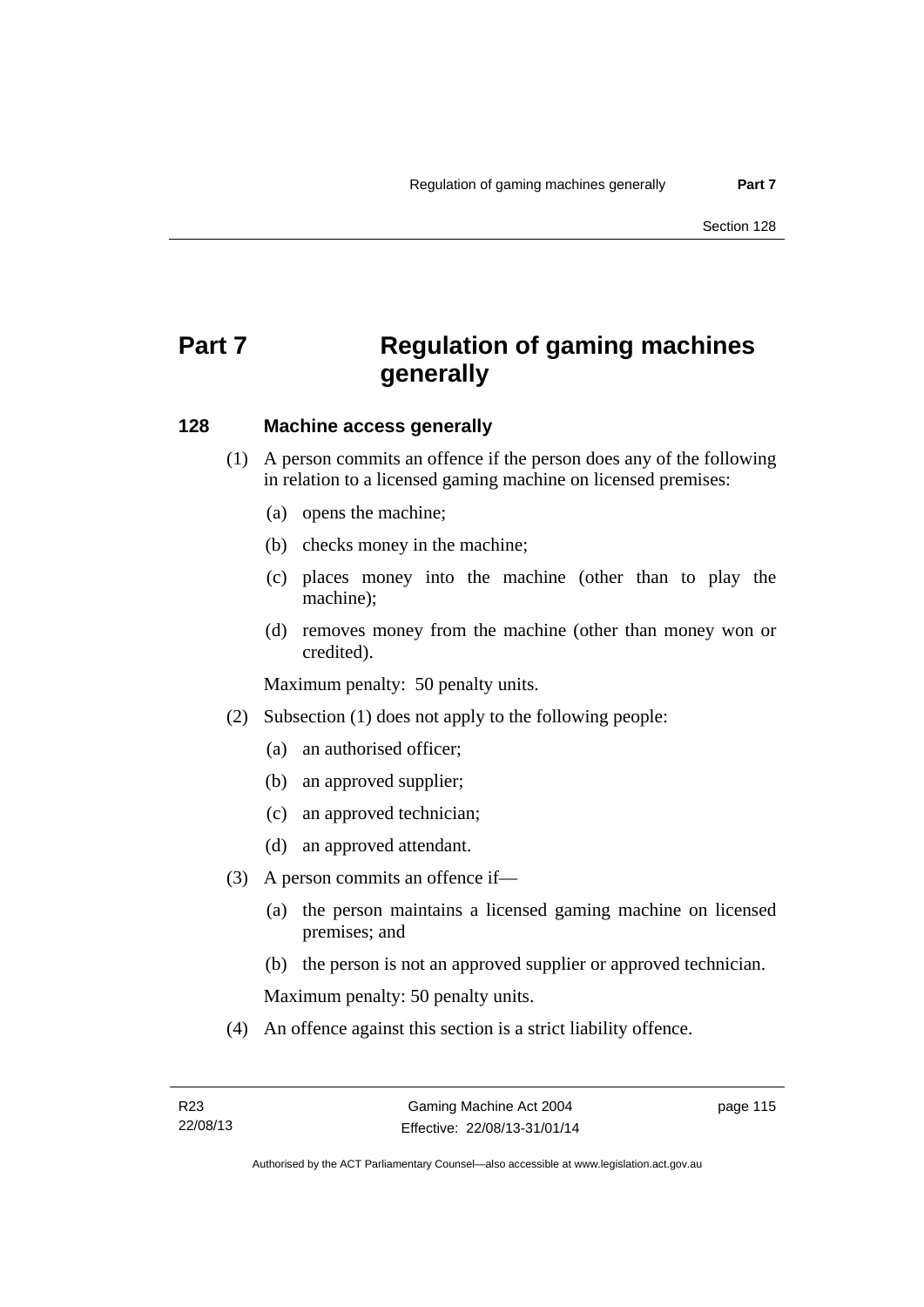Section 129

### **129 Interference with gaming machines**

 (1) A person commits an offence if the person recklessly interferes with the operation of a gaming machine.

Maximum penalty: 100 penalty units, imprisonment for 1 year or both.

 (2) A person commits an offence if the person inserts into a gaming machine anything other than a coin, note or token of the kind stated on the gaming machine.

Maximum penalty: 100 penalty units, imprisonment for 1 year or both.

 (3) A person commits an offence if the person does anything intended to interfere with a gaming machine in a way that causes the machine to yield a reward less than or greater than the percentage payout under the licence in relation to that machine.

Maximum penalty: 100 penalty units, imprisonment for 1 year or both.

 (4) A person commits an offence if the person does anything intended to render a gaming machine, either temporarily or otherwise, incapable of forming a winning combination.

Maximum penalty: 100 penalty units, imprisonment for 1 year or both.

 (5) Subsection (1) does not apply in relation to anything done honestly for the maintenance of a gaming machine by an approved supplier, approved technician or authorised officer.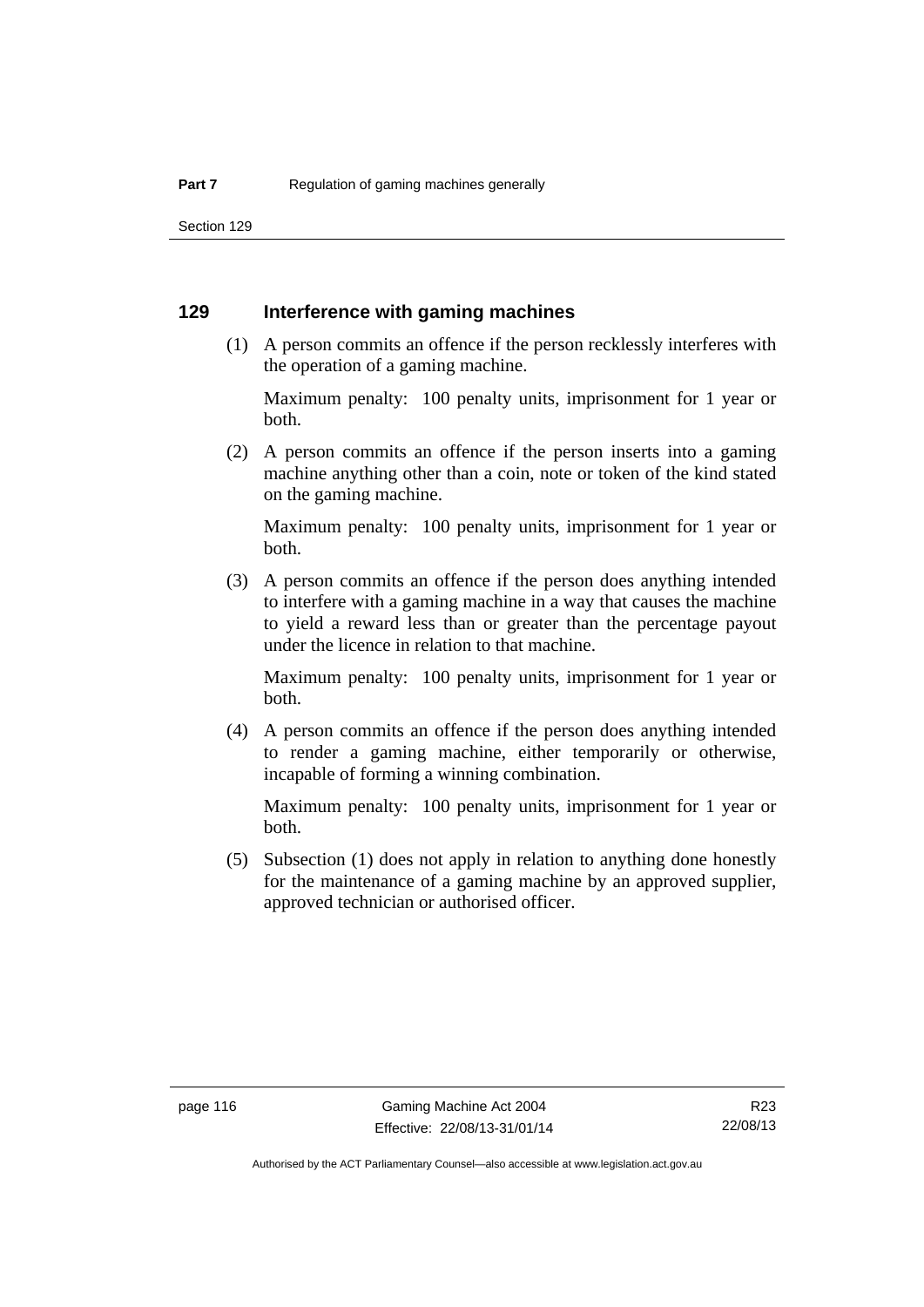### **130 Opening computer cabinets**

- (1) A person commits an offence if the person—
	- (a) opens the computer cabinet in a gaming machine; and
	- (b) is not an approved supplier, approved technician or authorised officer.

Maximum penalty: 50 penalty units.

(2) An offence against this section is a strict liability offence.

### **131 Rendering gaming machines inoperable on licence ceasing to be in force**

If a licence ceases to be in force, the commission must ensure that each gaming machine on the licensed premises is inoperable—

 (a) if the licence ceased to be in force under section 64 (1) or because the licence expired—until the machines are removed from the premises; or

*Note* Section 64 (1) provides that a person's licence is cancelled if the person's general or on licence is not renewed.

- (b) if the licence is suspended—during the suspension; or
- (c) if the licence has been cancelled—until the first of the following happens:
	- (i) the machines are removed from the premises;
	- (ii) the decision of the commission cancelling the licence is set aside on an application for review of the decision; or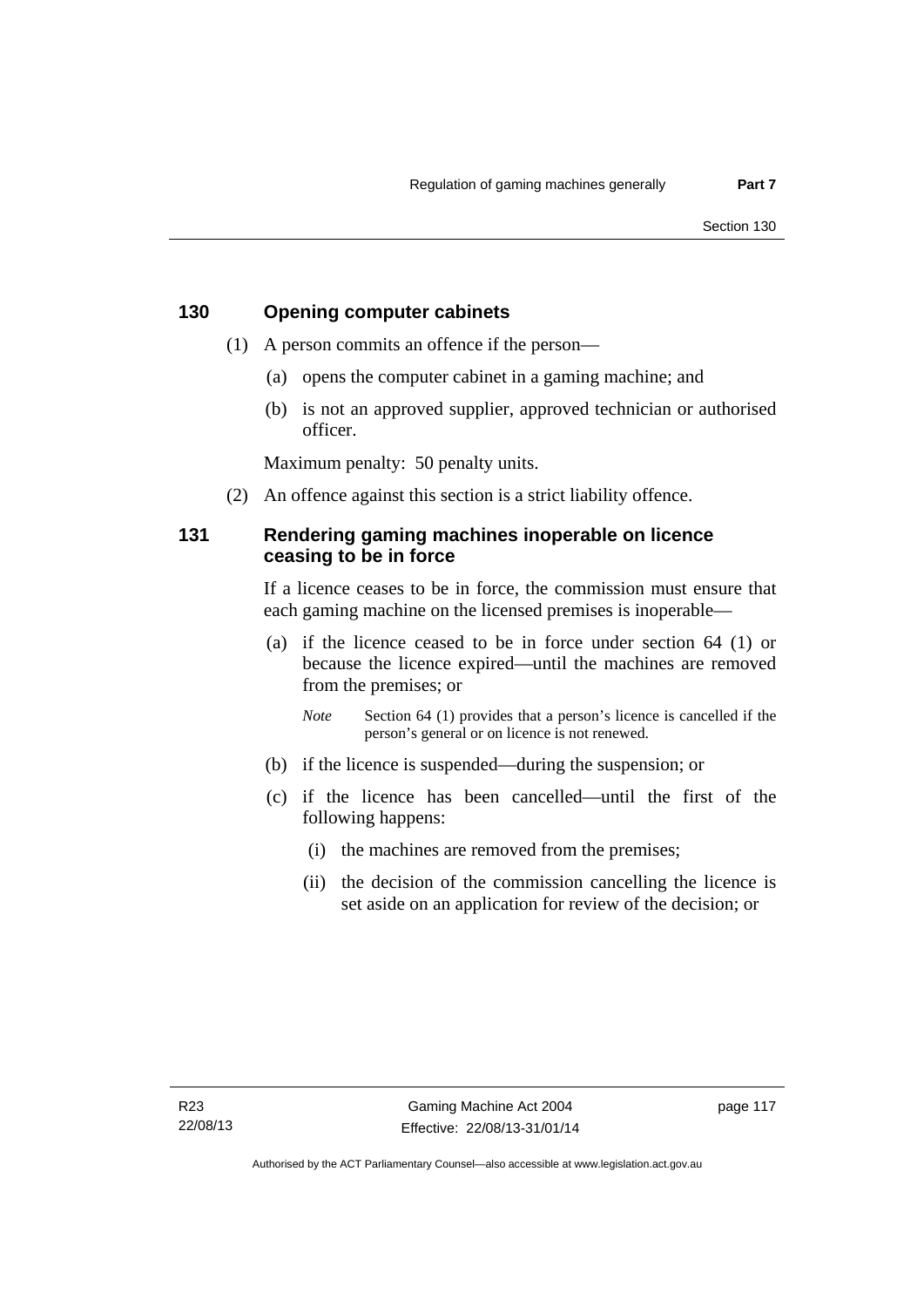- (d) if the licence ceased to be in force under section 64 (2)—until the first of the following happens:
	- (i) the machines are removed from the premises;
	- (ii) the licence is taken to be in force again under section 64 (3).
	- *Note* Section 64 (2) provides that a person's licence is cancelled if the person's general or on licence is cancelled.

### **132 Removal of gaming machines from premises**

- (1) This section applies to a person who held a licence that has ceased to be in force, other than a person whose licence is suspended.
- (2) The person commits an offence if, at the end of the required period, a gaming machine that was licensed is on the premises that were licensed.

Maximum penalty: 50 penalty units.

(3) In this section:

*relevant decision* means the decision of the commission (if any) because of which the licence ceased to be in force.

#### *required period* means—

- (a) 2 weeks after the day—
	- (i) the licence ceases to be in force; or
	- (ii) if an application for review of the relevant decision may be made but is not made—the time for applying for review of the decision ends; or
	- (iii) if an application is made to review the relevant decision the application is withdrawn, dismissed or decided; or
- (b) any further period the commission, whether before or after the end of the period, in writing, approves.

Authorised by the ACT Parliamentary Counsel—also accessible at www.legislation.act.gov.au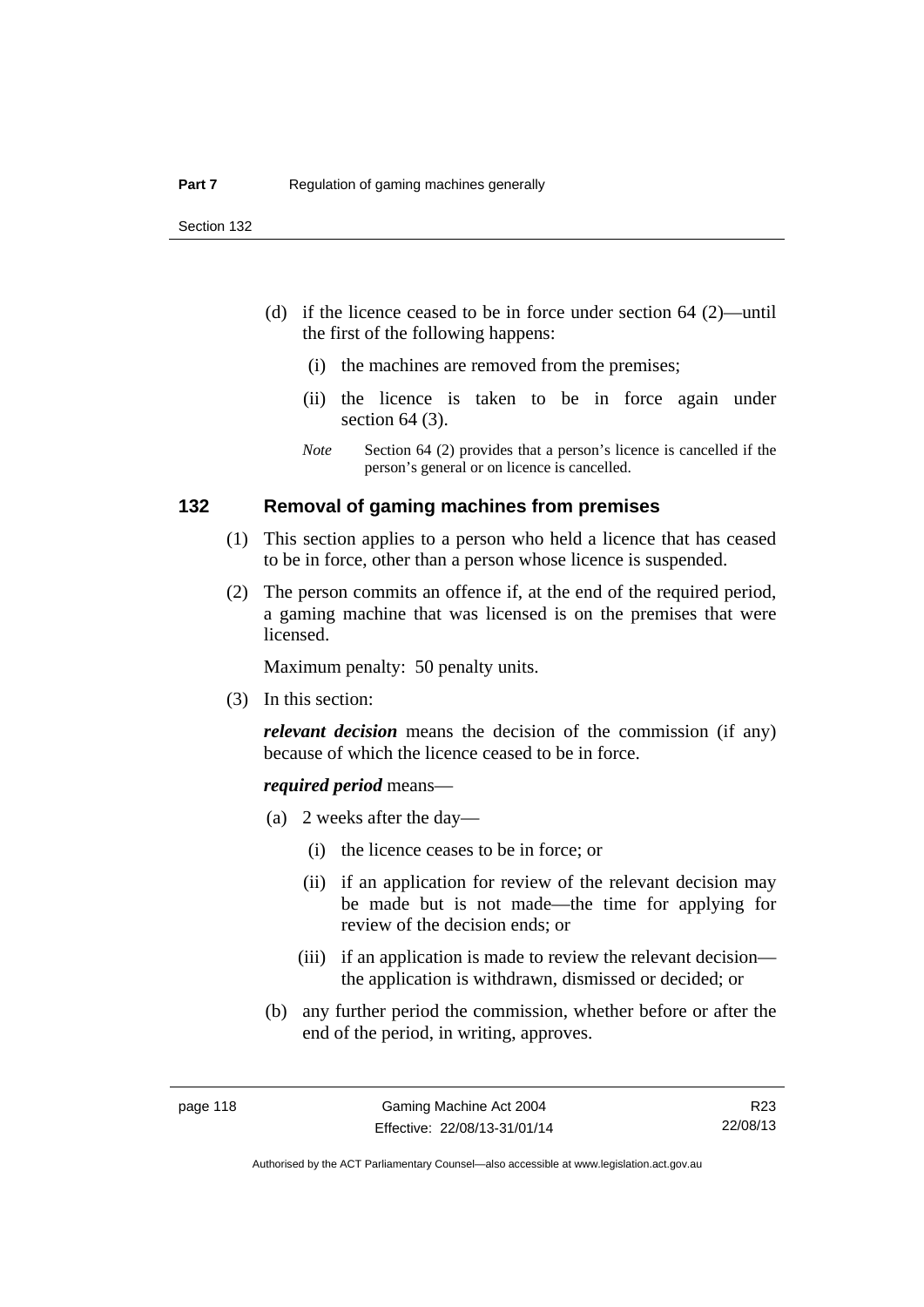# **Part 8 Linked-jackpot arrangements**

### **133 Operation of linked-jackpot arrangements**

A person commits an offence if—

- (a) the person operates a linked-jackpot arrangement between gaming machines; and
- (b) the arrangement is not authorised under section 134 or by a multi-user permit.

Maximum penalty: 50 penalty units, imprisonment for 6 months or both.

### **134 Single-user authorisation for linked-jackpot arrangements**

- (1) A licensee may apply in writing to the commission for authorisation to operate a linked-jackpot arrangement between gaming machines operated under the licence.
	- *Note 1* If a form is approved under the [Control Act,](http://www.legislation.act.gov.au/a/1999-46) s 53D for an application, the form must be used.

*Note* 2 A fee may be determined under s 177 for this provision.

- (2) The application must include details of each event by reference to which linked jackpots are to be payable under the proposed arrangement.
- (3) The commission must authorise the linked-jackpot arrangement if—
	- (a) each gaming machine proposed to be linked under the proposed arrangement—
		- (i) is operated under a single licence held by the applicant; and
		- (ii) is the same class; and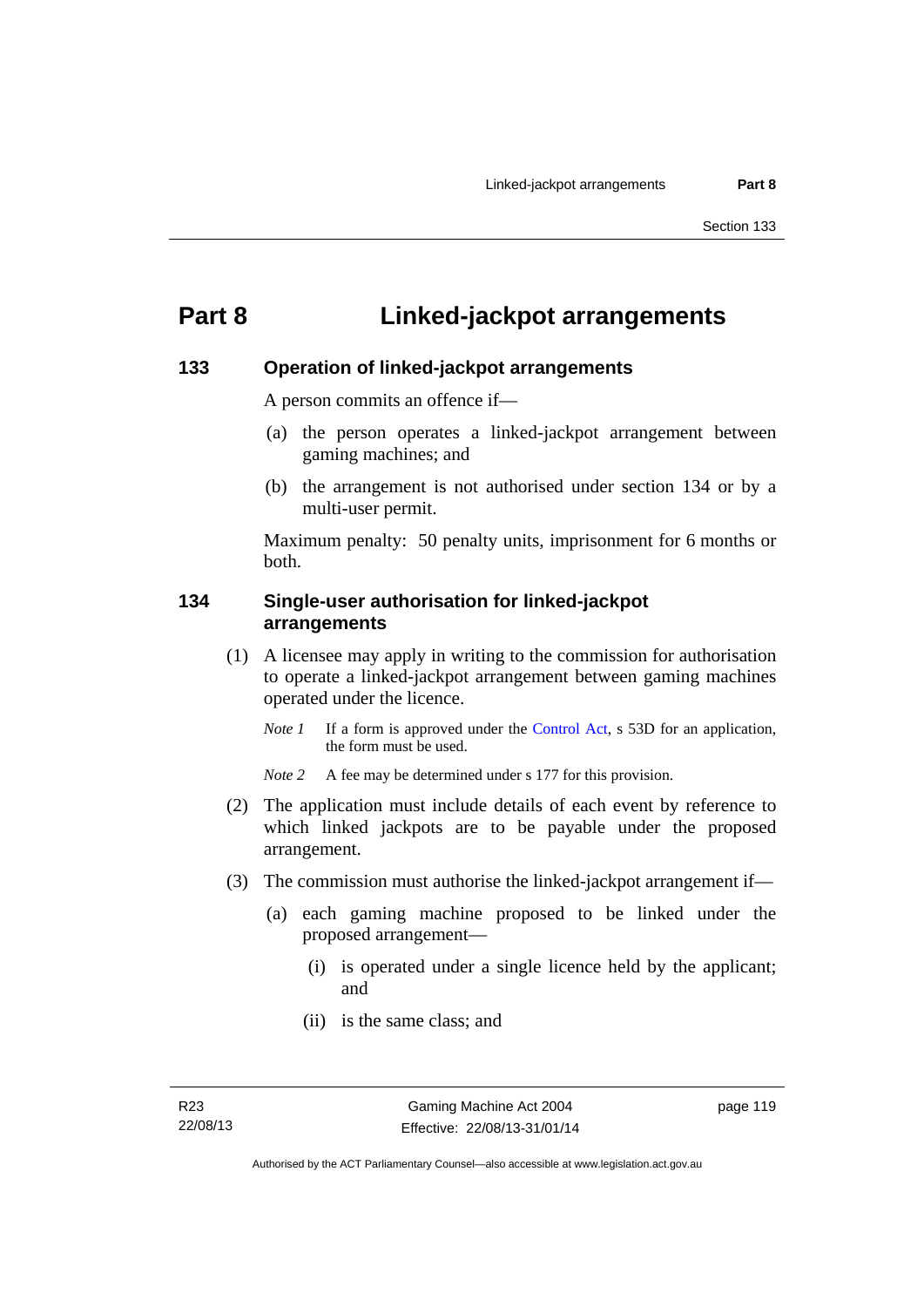Section 135

- (iii) offers the same chance of winning linked jackpots as each other machine in the arrangement, if played with the same stakes; and
- (b) the financial and operational aspects of the proposed arrangement are in accordance with the regulation; and
- (c) the commission is satisfied, on reasonable grounds, that the proposed arrangement is satisfactory, having regard to the interests of the people playing the machines in the proposed linked-jackpot arrangement.
- (4) It is a condition of an authorisation under this section that—
	- (a) each gaming machine in the linked-jackpot arrangement displays at all times a sign stating clearly—
		- (i) that the machine is part of a linked-jackpot arrangement with other machines on the licensed premises; and
		- (ii) the percentage of the turnover of the machine set aside for the payment of linked jackpots; and
	- (b) linked jackpots be payable for the authorised arrangement by reference to the event or events set out in the application for authorisation for the arrangement.

### **135 Issue of multi-user permits**

- (1) A person (including a person other than a licensee) may apply in writing to the commission for a permit (a *multi-user permit*) to operate a linked-jackpot arrangement between gaming machines operated under 2 or more licences.
	- *Note 1* If a form is approved under the [Control Act,](http://www.legislation.act.gov.au/a/1999-46) s 53D for an application, the form must be used.
	- *Note 2* A fee may be determined under s 177 for this provision.

R23 22/08/13

Authorised by the ACT Parliamentary Counsel—also accessible at www.legislation.act.gov.au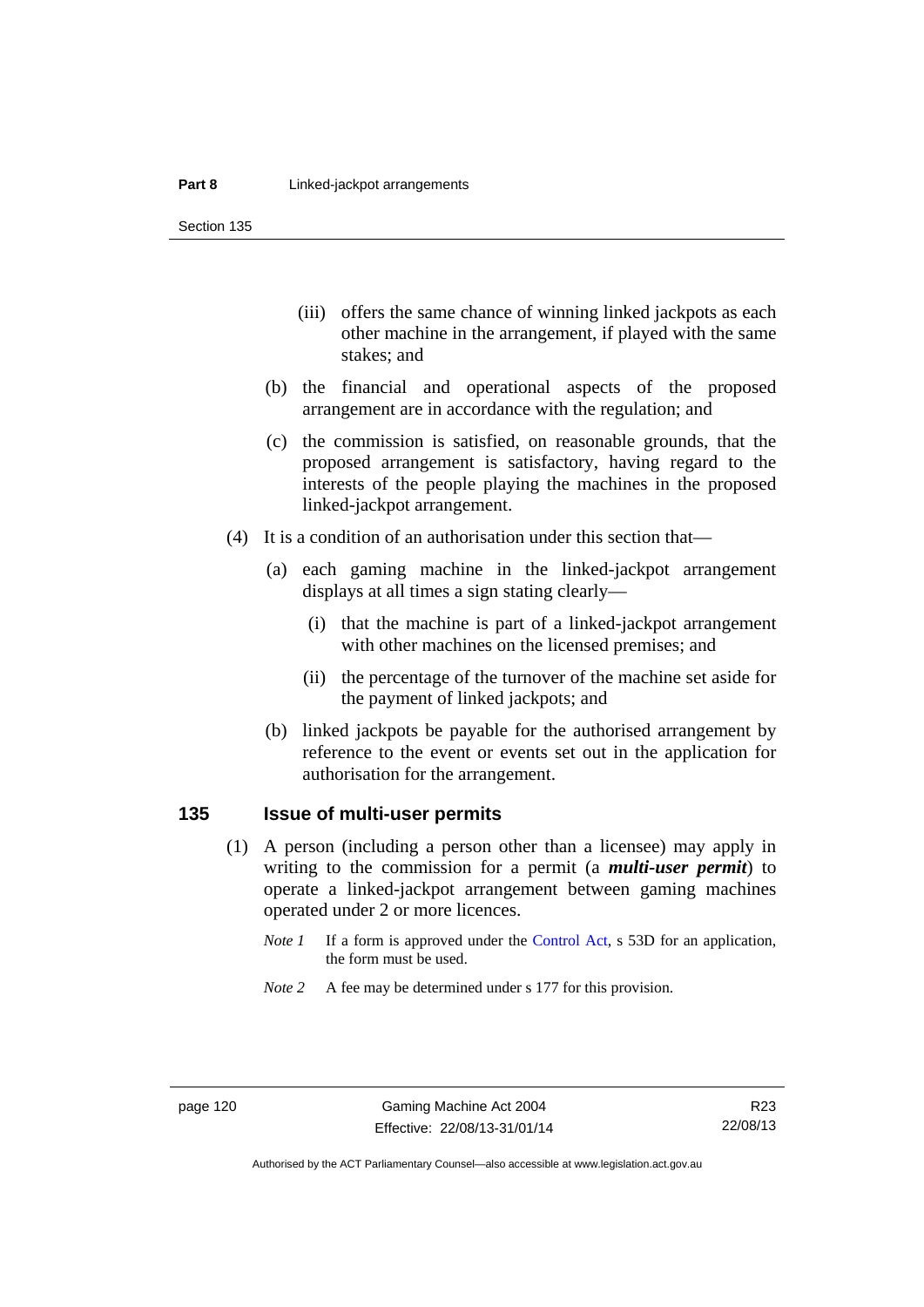- (2) The application must include details of the event or events by reference to which linked jackpots are to be payable under the proposed arrangement.
- (3) The commission must issue the multi-user permit if—
	- (a) the commission is satisfied, on reasonable grounds, that the applicant is an eligible person; and
	- (b) each licensee consents to the arrangement; and
	- (c) each gaming machine proposed to be linked under the proposed arrangement—
		- (i) is the same class; and
		- (ii) offers the same chance of winning linked jackpots as each other machine in the arrangement, if played with the same stakes; and
	- (d) the financial and operational aspects of the proposed arrangement is in accordance with the regulation; and
	- (e) the commission is satisfied, on reasonable grounds, that the proposed arrangement is satisfactory, having regard to the interests of the people playing the machines in the proposed arrangement.
- (4) A multi-user permit must state—
	- (a) the full name and address of the permit-holder; and
	- (b) the gaming machines in the linked-jackpot arrangement for which the permit is issued, and the licensed premises where they are situated; and
	- (c) the conditions to which the permit is subject.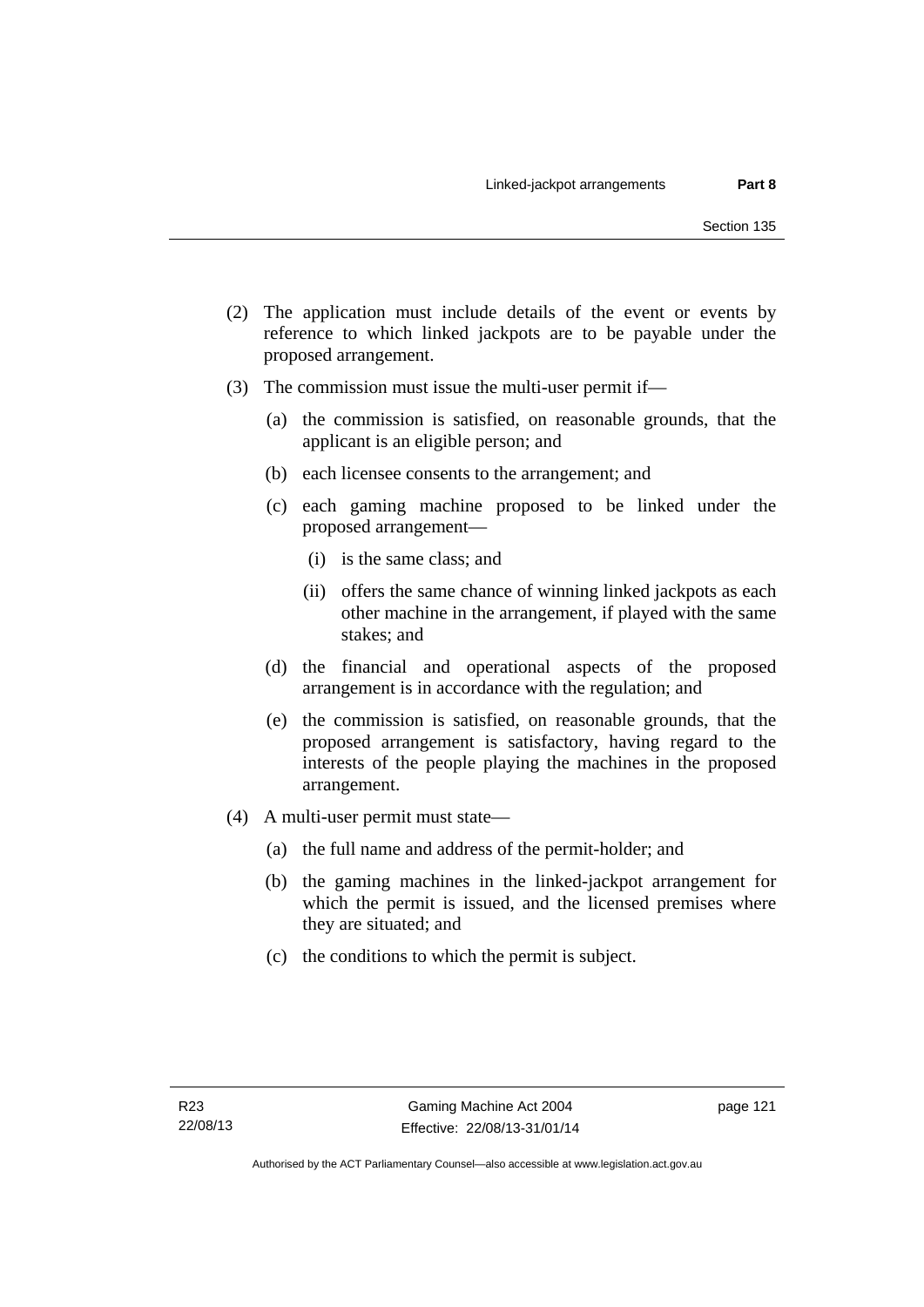#### **Part 8 Linked-jackpot arrangements**

Section 136

### **136 Conditions on multi-user permits**

- (1) A multi-user permit is subject to the following conditions:
	- (a) each gaming machine in a linked-jackpot arrangement under the permit displays at all times a sign stating clearly—
		- (i) that the machine is part of a linked-jackpot arrangement with machines on different licensed premises; and
		- (ii) the percentage of the turnover of the machine set aside for the payment of linked jackpots;
	- (b) linked jackpots are payable under the arrangement by reference to the event or events set out in the application for the permit for the arrangement;
	- (c) the financial and operational aspects of the arrangement must not be amended without the commission's approval under section 138;
	- (d) if the permit-holder is a corporation—the permit-holder must give written notice to the commission stating any of the following changes in relation to the corporation within 1 week after the day of the change:
		- (i) a person becoming an influential person for the corporation;
		- (ii) a substantial change in the relationship of an influential person to the corporation;
		- (iii) a person ceasing to be an influential person for the corporation.
- (2) The commission may put any other reasonable condition on a multiuser permit that the commission considers appropriate, having regard to the interests of the people playing the machines in each linked-jackpot arrangement under the permit.

Authorised by the ACT Parliamentary Counsel—also accessible at www.legislation.act.gov.au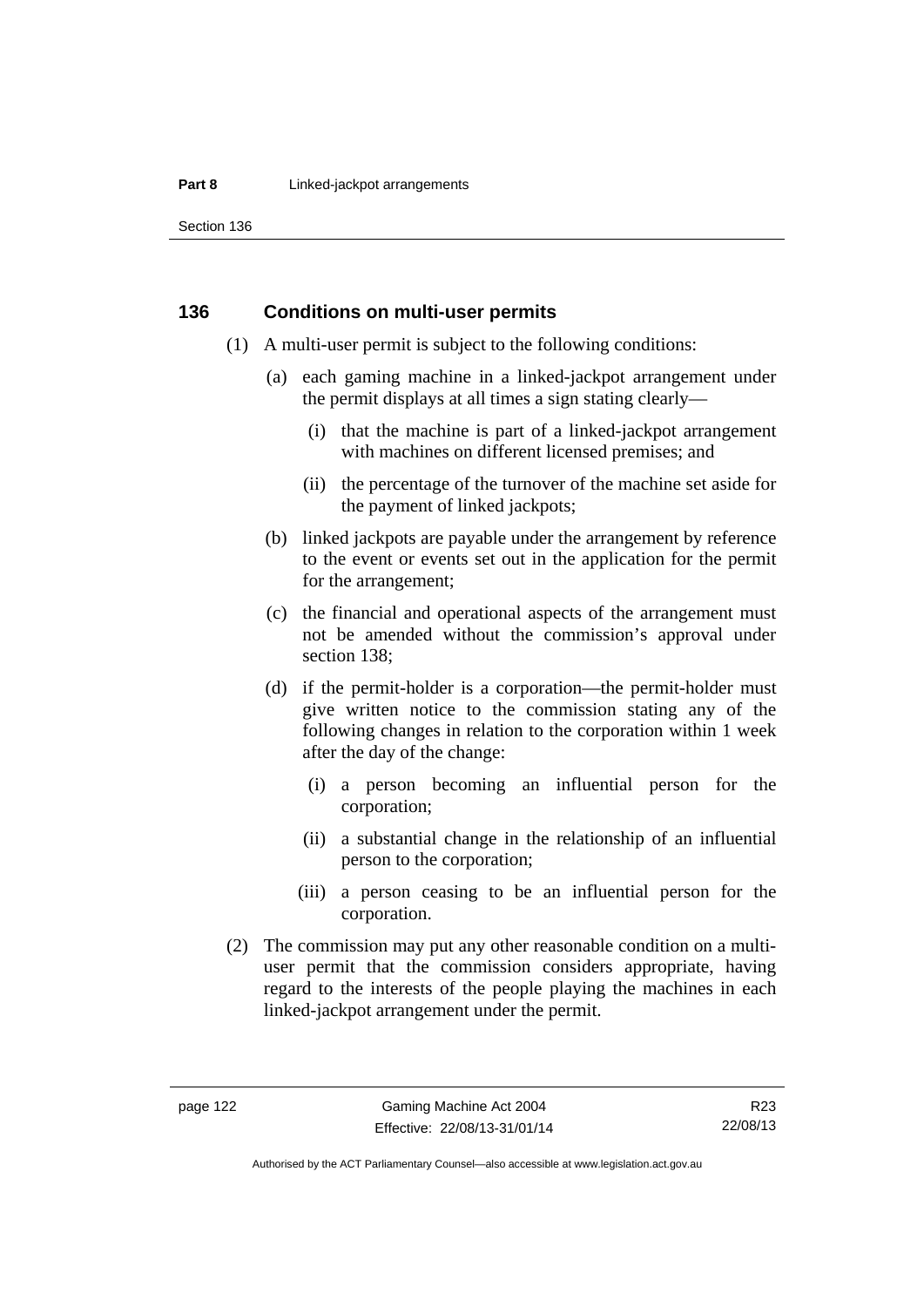### **137 Term of multi-user permits**

A multi-user permit is for the period (of up to 3 years) stated in the permit.

### **138 Amendment of multi-user permits in interest of users**

- (1) The commission may amend a condition of a multi-user permit on its own initiative if satisfied that it is appropriate to amend the condition, having regard to the interests of the people playing the machines in the linked-jackpot arrangement under the permit.
- (2) The amendment takes effect on the date stated in the notice of the decision on the amendment given to the permit-holder by the commission.

### **139 Amendment of multi-user permit on request**

- (1) This section applies if a multi-user permit-holder applies in writing to the commission for an amendment of the permit to—
	- (a) reduce the number of gaming machines in a linked-jackpot arrangement, or terminate a linked-jackpot arrangement; or
	- (b) increase the number of gaming machines in a linked-jackpot arrangement under the permit; or
	- (c) include a new linked-jackpot arrangement under the permit; or
	- (d) include gaming machines on other licensed premises in a linked-jackpot arrangement; or
	- (e) amend a condition on the permit.

*Note* A fee may be determined under s 177 for this provision.

 (2) The commission must amend the multi-user permit, or refuse to amend the permit.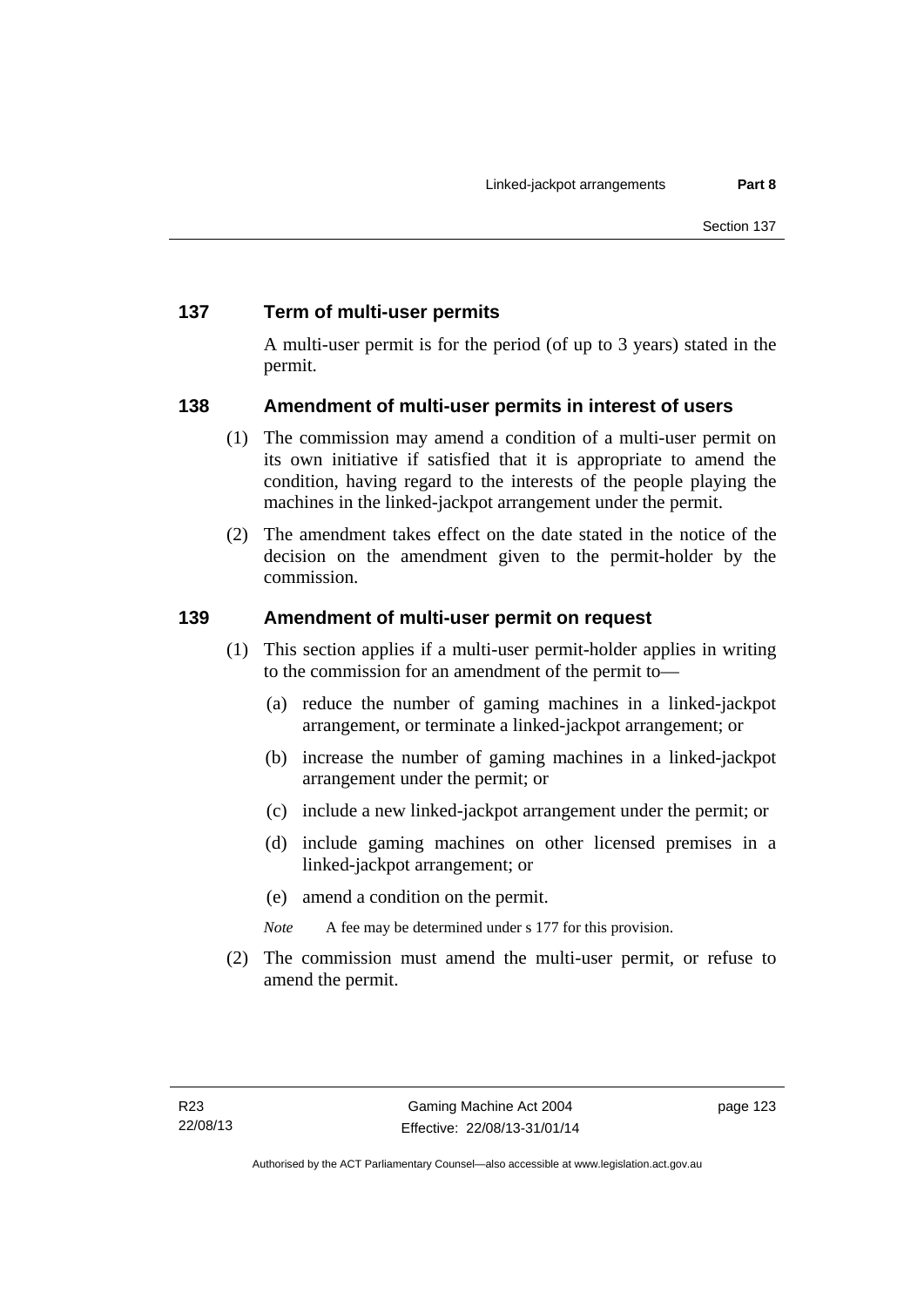Section 139

- (3) The commission must not amend the multi-user permit unless satisfied—
	- (a) if an additional gaming machine is proposed to be included in a linked-jackpot arrangement—that the additional machine—
		- (i) is the same class as the other machines in the arrangement; and
		- (ii) offers the same chance of winning linked jackpots as each other machine in the arrangement, if played with the same stakes; and
	- (b) if a new linked-jackpot arrangement is proposed to be included under a permit—that each gaming machine to be linked—
		- (i) is the same class; and
		- (ii) offers the same chance of winning linked jackpots as each other machine in the arrangement, if played with the same stakes; and
	- (c) if gaming machines on other licensed premises are proposed to be included in a linked-jackpot arrangement (whether or not the arrangement is an existing arrangement)—that the financial and operational aspects of the arrangement are in accordance with the regulation; and
	- (d) that the proposed amendment is satisfactory, having regard to the interests of the people playing the machines in each proposed linked-jackpot arrangement.
- (4) The amendment takes effect on the date stated in the notice of the decision on the amendment given to the permit-holder by the commission.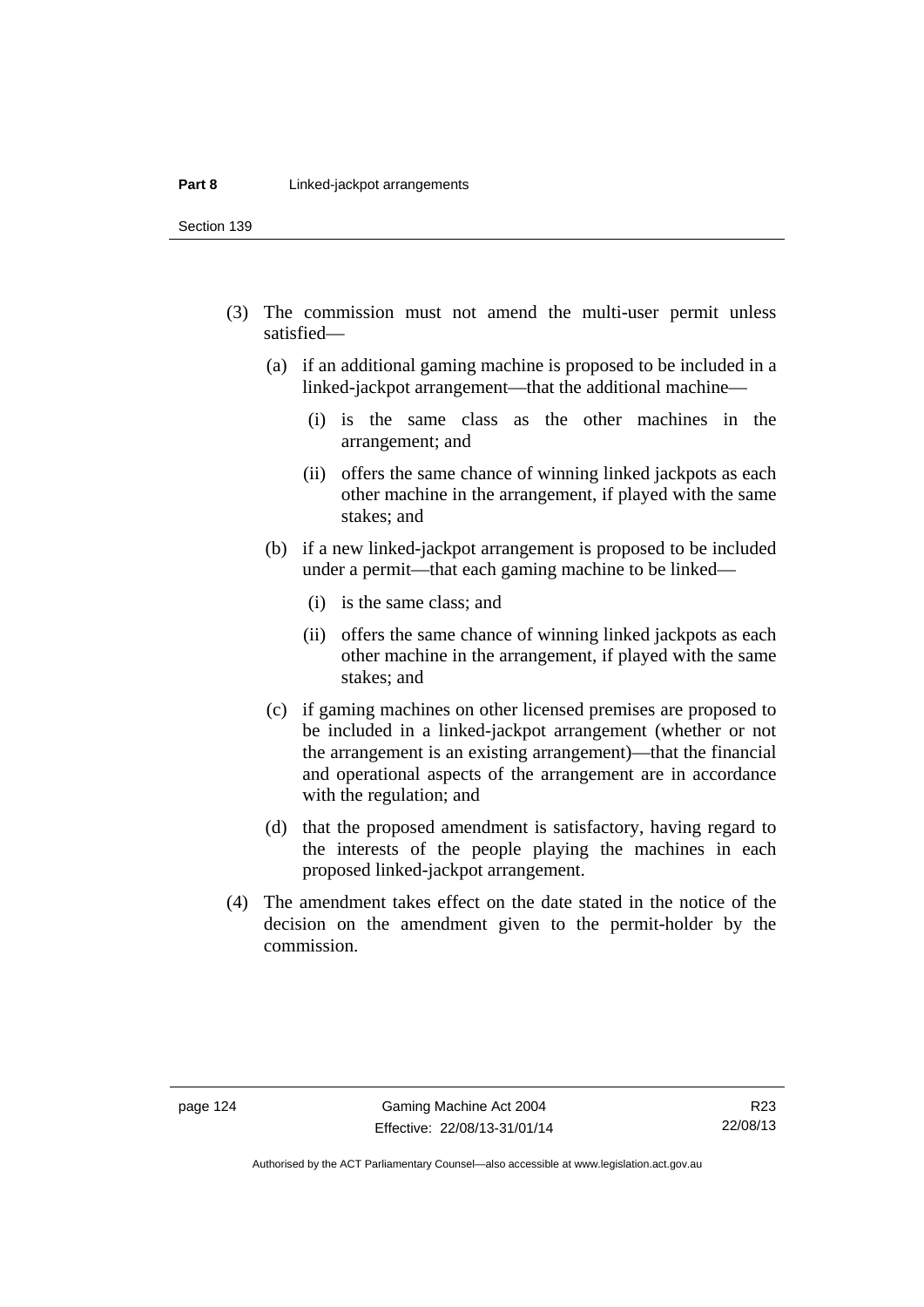### **140 Amendment of financial and operational aspects of multiuser permits**

- (1) This section applies if a multi-user permit-holder applies in writing to the commission for an amendment of a financial or operational aspect of a linked-jackpot arrangement under a multi-user permit.
- (2) The commission must amend the multi-user permit, or refuse to amend the permit.
- (3) The commission must amend the multi-user permit in accordance with the application if—
	- (a) the financial and operational aspects of the arrangement, as proposed to be amended, are in accordance with the regulation; and
	- (b) the commission is satisfied that the proposed amendment is satisfactory, having regard to the interests of the people playing the machines in the arrangement.

### **141 Transfer of multi-user permits**

- (1) The holder of a multi-user permit and a person (the *proposed permit-holder*) to whom the permit is proposed to be transferred may apply jointly in writing to the commission for transfer of the permit.
- (2) The commission must transfer the permit to the proposed permitholder if satisfied on reasonable grounds that the proposed permitholder is an eligible person.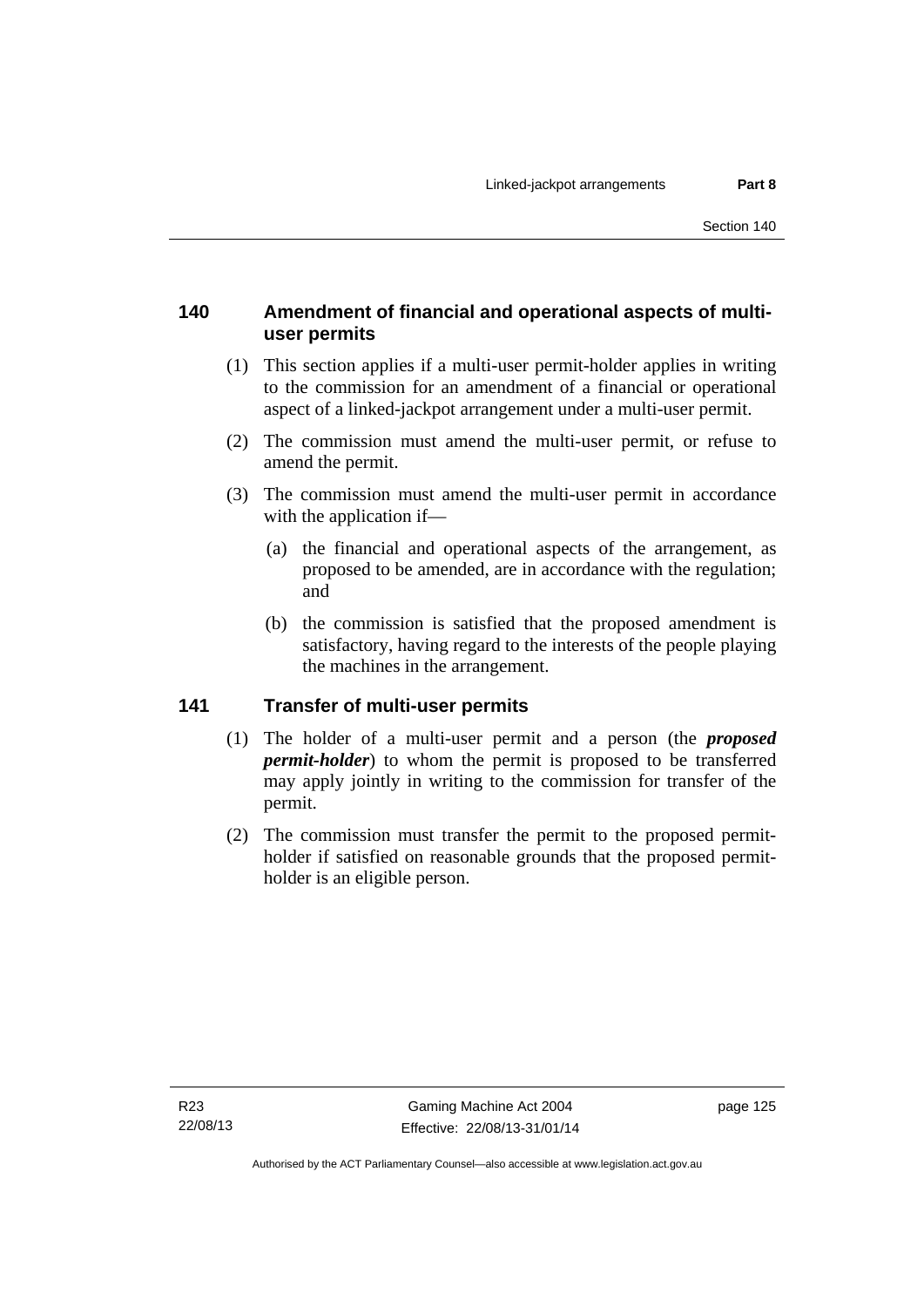Section 142

### **142 Surrender of multi-user permits**

- (1) This section applies to a multi-user permit-holder if the permitholder does not owe the Territory an amount under this Act.
- (2) The multi-user permit-holder may surrender the permit by—
	- (a) giving the commission a written notice stating that the permitholder surrenders the permit; and
	- (b) returning the permit to the commission.
- (3) The surrender of the multi-user permit takes effect 4 weeks after the day the notice under subsection (2) (a) is given to the commission or, if the notice states a later date of effect, that date.

### **143 Unclaimed jackpots**

- (1) This section applies if an amount won under a linked-jackpot arrangement authorised under section 134 for a licensee or approved under section 135 is not claimed within 1 year after the day it is won.
- (2) The amount is forfeited to the Territory.
- (3) After the amount is forfeited, the winner of the amount—
	- (a) is not entitled to recover the amount from the licensee or permit-holder; and
	- (b) is entitled to recover the amount from the Territory within 6 years after the day the person wins the amount; and
	- (c) is not entitled to recover interest on the amount from the Territory.

Authorised by the ACT Parliamentary Counsel—also accessible at www.legislation.act.gov.au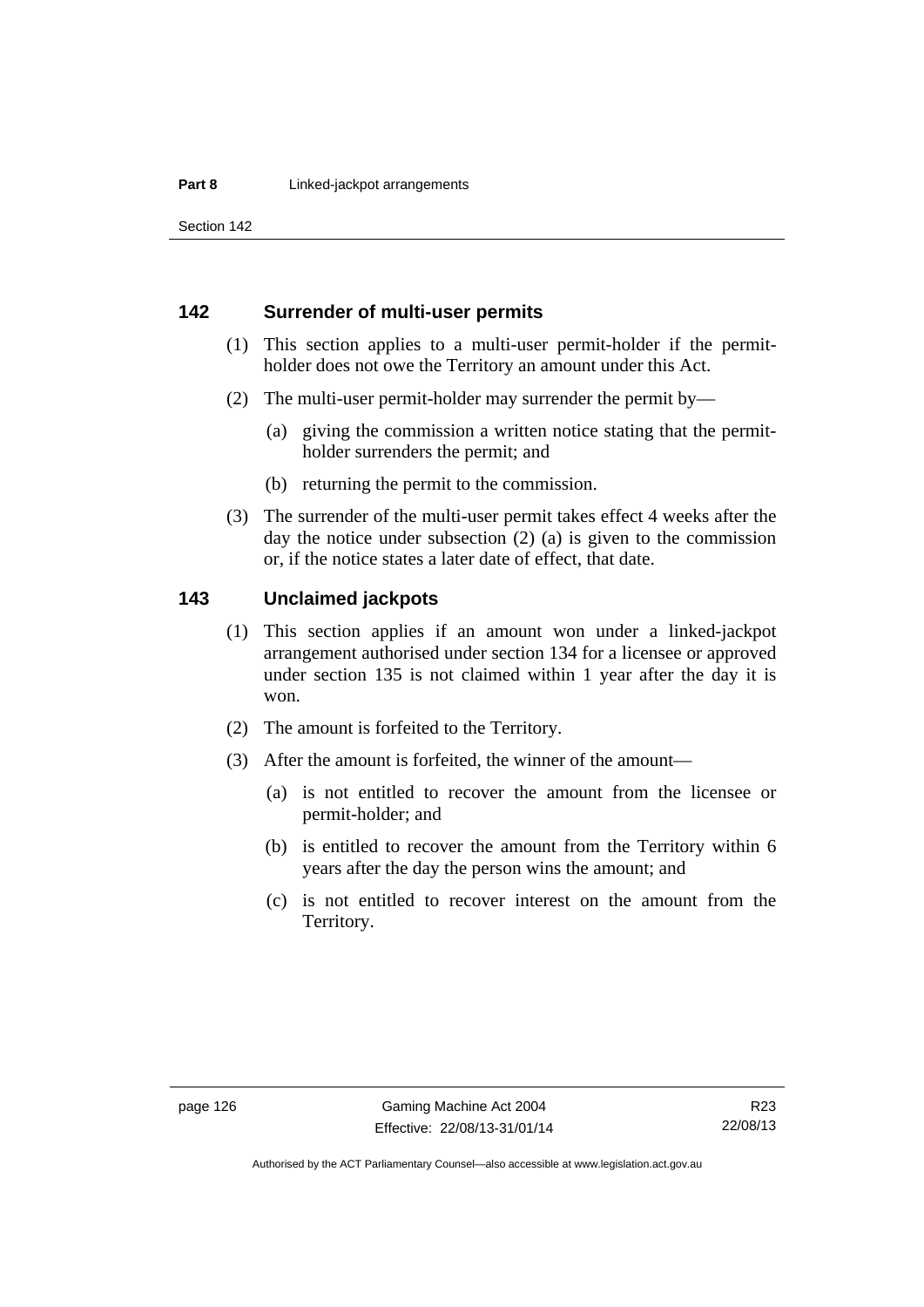### **144 Undisbursed jackpots**

 (1) This section applies if an amount available for allocation as a prize in a linked-jackpot arrangement authorised under section 134 or a multi-user permit has not been won, and cannot be won because the authorisation or permit for the arrangement has been cancelled or surrendered.

*Note* A permit may be cancelled under pt 4 (see s 62).

- (2) The commission may approve an arrangement for the redistribution of the amount as a prize, or an addition to another jackpot, if satisfied that the arrangement is fair.
- (3) However, the amount is forfeited to the Territory if—
	- (a) the person who held the authorisation or permit has stopped operating gaming machines; or
	- (b) an approval under subsection (2) has not been given for the amount 4 weeks after the day the authorisation or permit is cancelled or surrendered.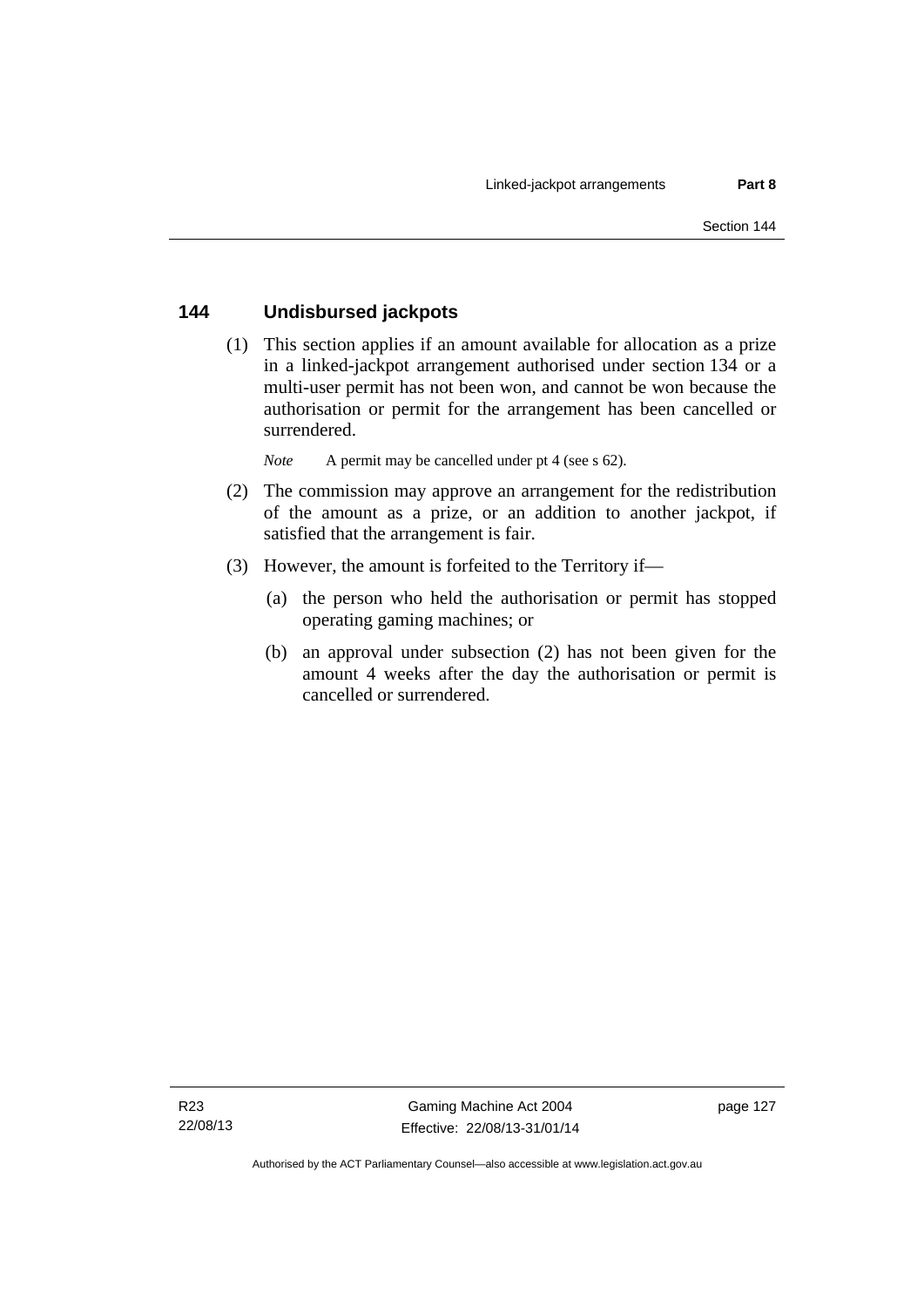#### **Part 9** Club administration

Section 144A

# **Part 9 Club administration**

### **144A Definitions—pt 9**

In this part:

*associated organisation declaration* means a declaration under section 147 (Associated organisations—declaration) that an entity is an associated organisation for a club.

*warning notice*, for an associated organisation—see section 147B (1).

### **145 Eligible objects**

- (1) An object of a club is an *eligible object* if—
	- (a) it furthers or promotes—
		- (i) recreation; or
		- (ii) social, religious, political, literary, scientific, artistic, sporting or athletic purposes; or
		- (iii) cultural or educational purposes; or
	- (b) it is approved by the commission; or
	- (c) it is substantially the same as an object mentioned in paragraph (a) or (b).
- (2) An approval under subsection (1) (b) is a disallowable instrument.
	- *Note* A disallowable instrument must be notified, and presented to the Legislative Assembly, under the [Legislation Act.](http://www.legislation.act.gov.au/a/2001-14)

### **146 Eligible clubs**

A club is an *eligible club* if—

- (a) the club is incorporated in the ACT; and
- (b) the club's statement of objects—

R23 22/08/13

Authorised by the ACT Parliamentary Counsel—also accessible at www.legislation.act.gov.au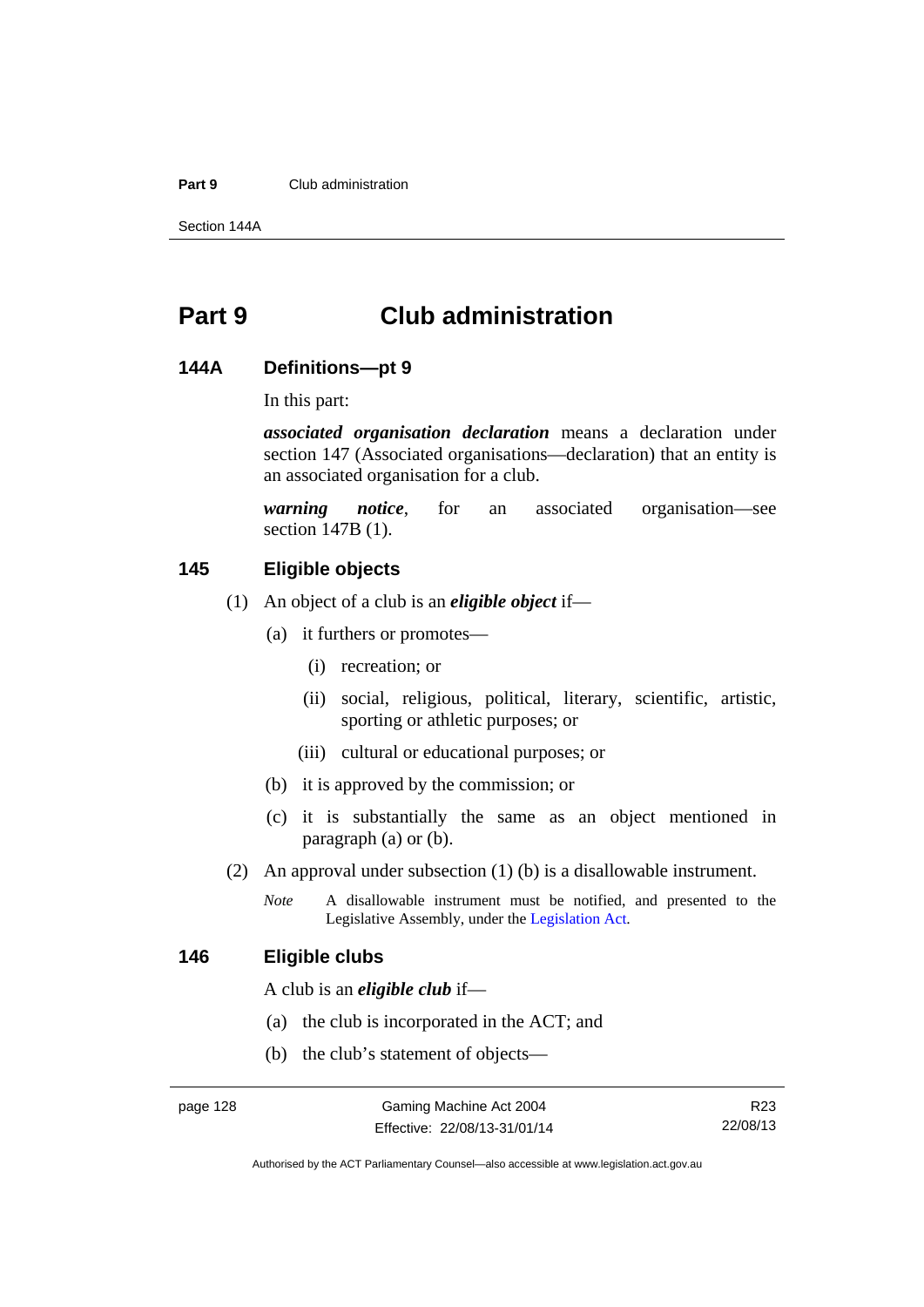- (i) includes eligible objects; and
- (ii) indicates that the eligible objects together make up the main part of its objects; and
- (c) the club is conducted mainly to achieve eligible objects; and
- (d) the rules of the club—
	- (i) are in accordance with the regulation; and
	- (ii) are consistent with the licence conditions under part 3; and
	- (iii) do not prohibit the playing of games of chance for money on the club premises; and
- (e) the club has at least 300 voting members; and
- (f) the number of life members of the club is not more than 5% of the number of voting members of the club; and
- (g) the premises occupied by the club, and the facilities and property of the club, are kept and maintained for the benefit of members generally.

### **147 Associated organisations—declaration**

- (1) The commission may, in writing, declare that an entity is an associated organisation for a club.
- (2) However, the commission may make a declaration (an *associated organisation declaration*) for an entity only if satisfied that—
	- (a) it is associated with the club; and
	- (b) it is not carried on for profit or gain to its members or anyone else; and
	- (c) it does not have the power to remove a director from the club's board; and
	- (d) it is incorporated or a registered party; and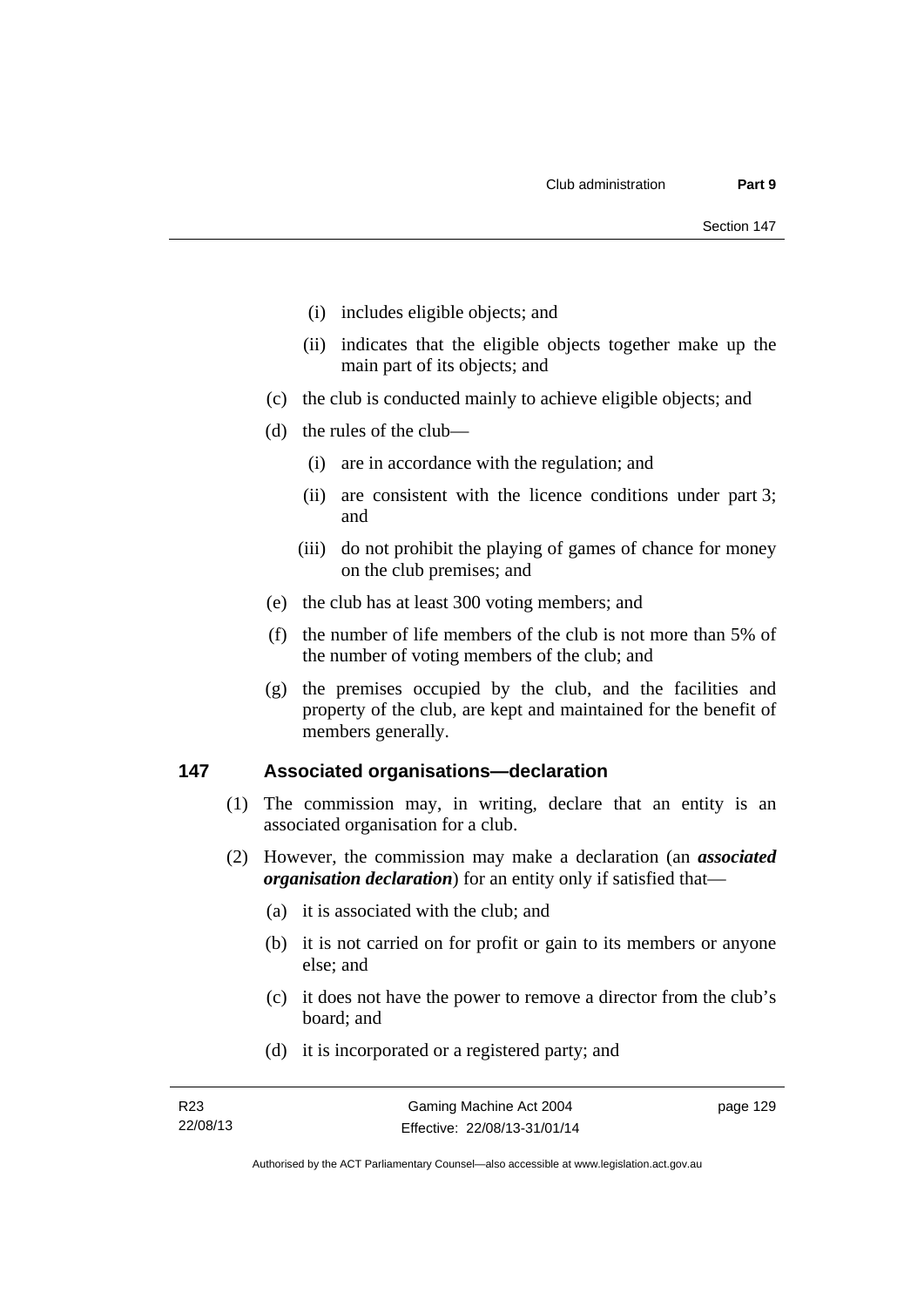#### **Part 9** Club administration

Section 147A

- (e) its statement of objects—
	- (i) includes eligible objects; and
	- (ii) indicates that the eligible objects together make up the main part of its objects; and
- (f) it is conducted mainly to achieve eligible objects; and
- (g) declaration of the entity as an associated organisation—
	- (i) would not cause the club to stop being conducted mainly to achieve eligible objects; and
	- (ii) would help the club to achieve its eligible objects.
- (3) In this section—
	- (a) a reference to the *statement of objects* of an entity incorporated under the [Corporations Act](http://www.comlaw.gov.au/Series/C2004A00818) is a reference to its memorandum; and
	- (b) a reference to an *eligible object* of an entity that is not a club is a reference to an object that would be an eligible object if the entity were a club.

### **147A Associated organisation declaration—condition**

It is a condition of an associated organisation declaration that the entity declared to be an associated organisation for a club—

(a) continually meets each requirement for the declaration; and

 (b) continues not to do anything that would, if the commission were considering whether to declare the entity as an associated organisation for a club, cause the commission to refuse to make the declaration; and

*Note* For the requirements for the declaration of an entity as an associated organisation for a club—see s 147 (2).

Authorised by the ACT Parliamentary Counsel—also accessible at www.legislation.act.gov.au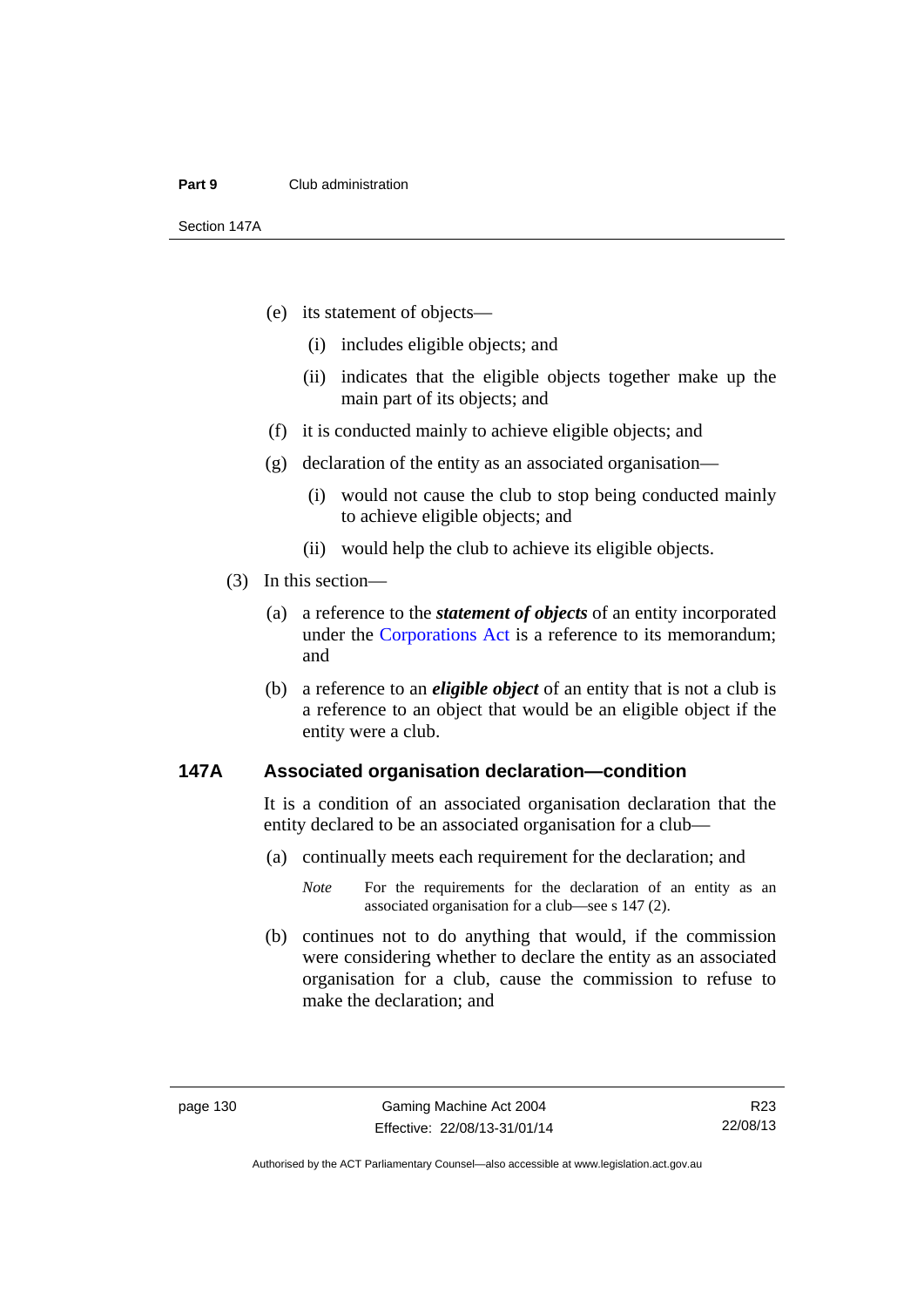- (c) does not attempt to remove a director (including do anything a purpose of which is to remove a director) from the club's board.
- *Note 1* The [Control Act,](http://www.legislation.act.gov.au/a/1999-46) s 22 provides that the commission may, for a purpose related to the administration or enforcement of a gaming law, require a person to give or produce to the commission the things mentioned in that section.
- *Note 2* The [Control Act](http://www.legislation.act.gov.au/a/1999-46), s 23 provides that an authorised officer may enter and inspect the premises of an associated organisation at any reasonable time to do the things mentioned in that section.

### **147B Associated organisation—warning notice**

- (1) If the commission is satisfied on reasonable grounds that an entity declared to be an associated organisation for a club has stopped meeting a requirement for the associated organisation declaration, the commission may give the entity a notice (a *warning notice*).
- (2) A warning notice given to the entity must—
	- (a) state that the commission is not satisfied that the entity is meeting a requirement for the associated organisation declaration; and
	- (b) tell the entity that the entity may, within 3 weeks after the day the entity is given the notice (or a longer period stated in the notice), give a written response to the commission about the notice.

### **147C Associated organisation declaration—suspension or repeal**

- (1) This section applies if—
	- (a) an associated organisation has been given a warning notice; and
	- (b) after considering any responses given within the period stated in the warning notice, the commission is satisfied on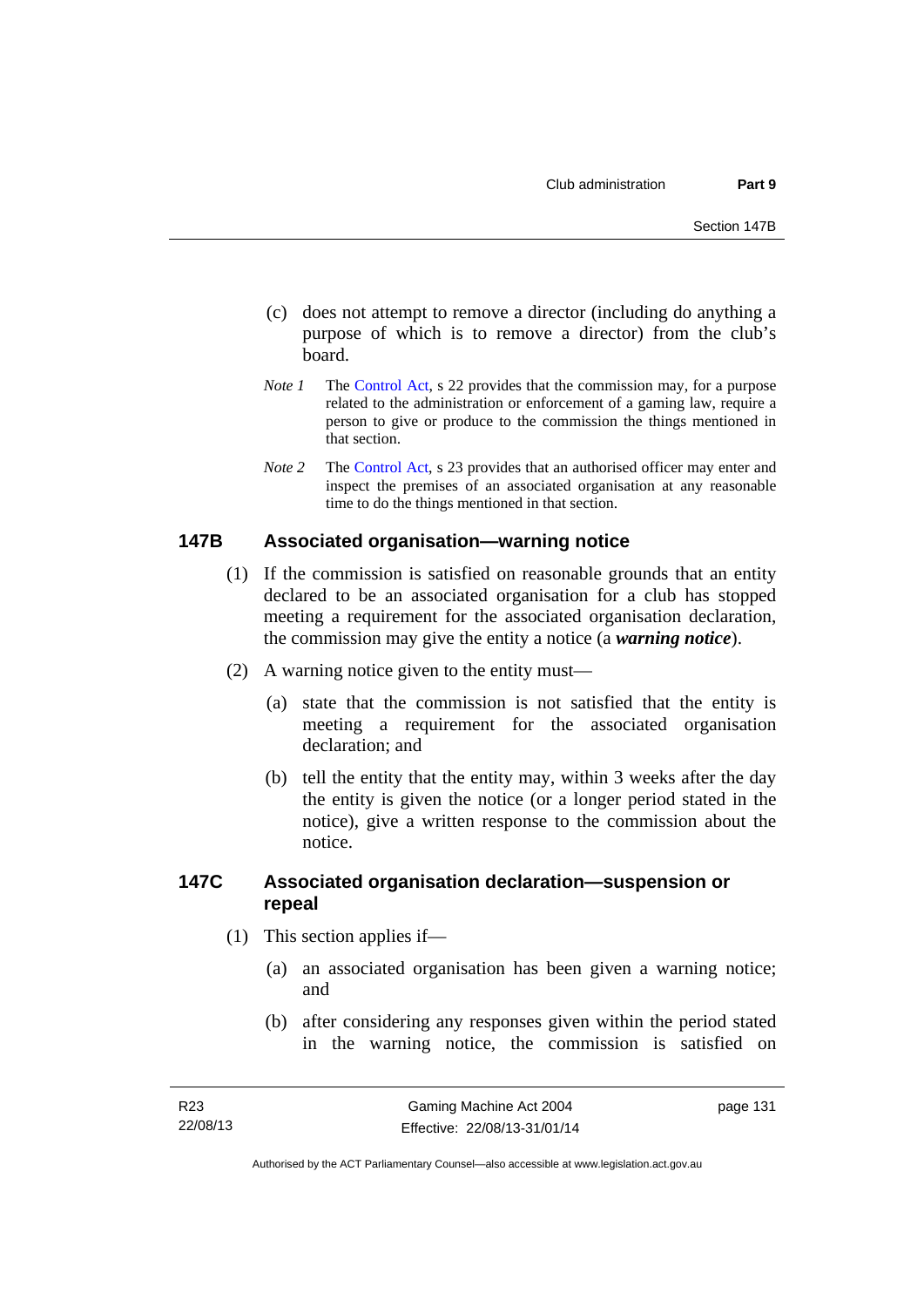#### **Part 9** Club administration

Section 147D

reasonable grounds that the associated organisation has stopped meeting a requirement for the associated organisation declaration applying to the organisation.

- (2) The commission may—
	- (a) suspend the declaration; or
	- (b) repeal the declaration.
- (3) If the commission suspends or repeals the declaration, the suspension or repeal takes effect—
	- (a) when the entity receives written notice of the suspension or repeal; or
	- (b) on a later stated date.
- (4) If the commission suspends the declaration, the suspension ends—
	- (a) on a date stated in the written notice of the suspension; or
	- (b) when an event stated in the written notice happens.

### **147D Club elections—election of board directors**

- (1) This section applies if a club holds an election of directors to the club's board.
- (2) The club must ensure that at least 25% of the directors are elected by the voting members of the club.

### **148 Club elections—record-keeping**

(1) This section applies if a club has an election of members to the club's management committee or board, or another position in the club.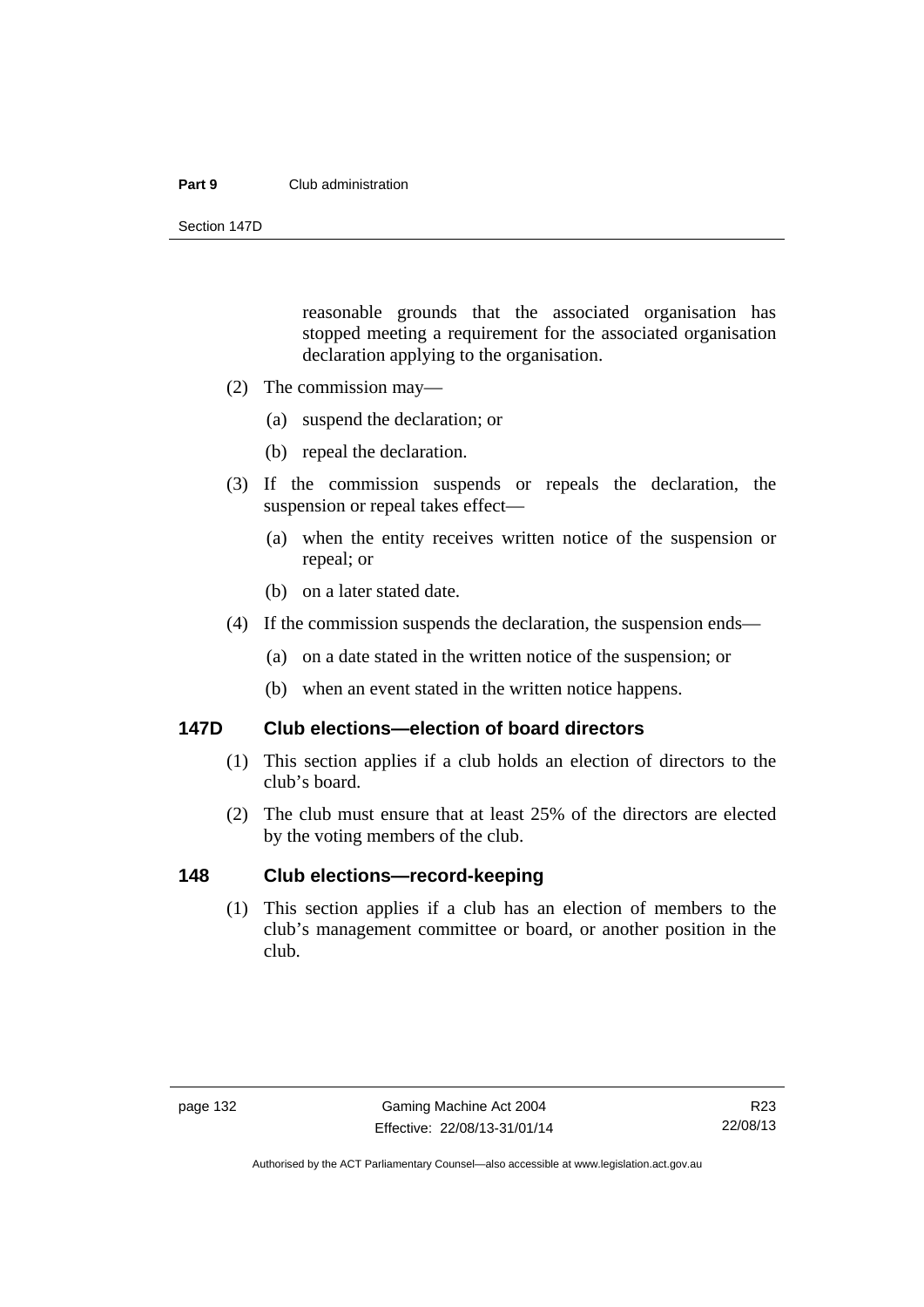(2) The club commits an offence if the club does not, for the relevant period, keep records in relation to the election.

Maximum penalty: 20 penalty units.

(3) In this section:

*club* means a club in relation to whose premises a licence is in force.

*election* of someone to a position includes re-election of the person.

*relevant period* means 2 years after the day of the election.

### **148A Club directors—acting in good faith**

A director of a club must exercise the director's powers and discharge the director's duties—

- (a) in good faith in the best interests of the club; and
- (b) for a proper purpose.

## **148B Club constitution—consistency with gaming laws**

- (1) This section applies if the commission believes on reasonable grounds that—
	- (a) a provision of a club's constitution is inconsistent with a gaming law; or
	- (b) a function under a provision of a club's constitution would, if exercised, be inconsistent with a provision of a gaming law.
- (2) The commission must, in writing, direct the club to amend the constitution to remove the inconsistency.
- (3) A club must comply with a direction under subsection (2) within the reasonable time stated in the direction.
- (4) In this section:

*club* means a club in relation to whose premises a licence is in force.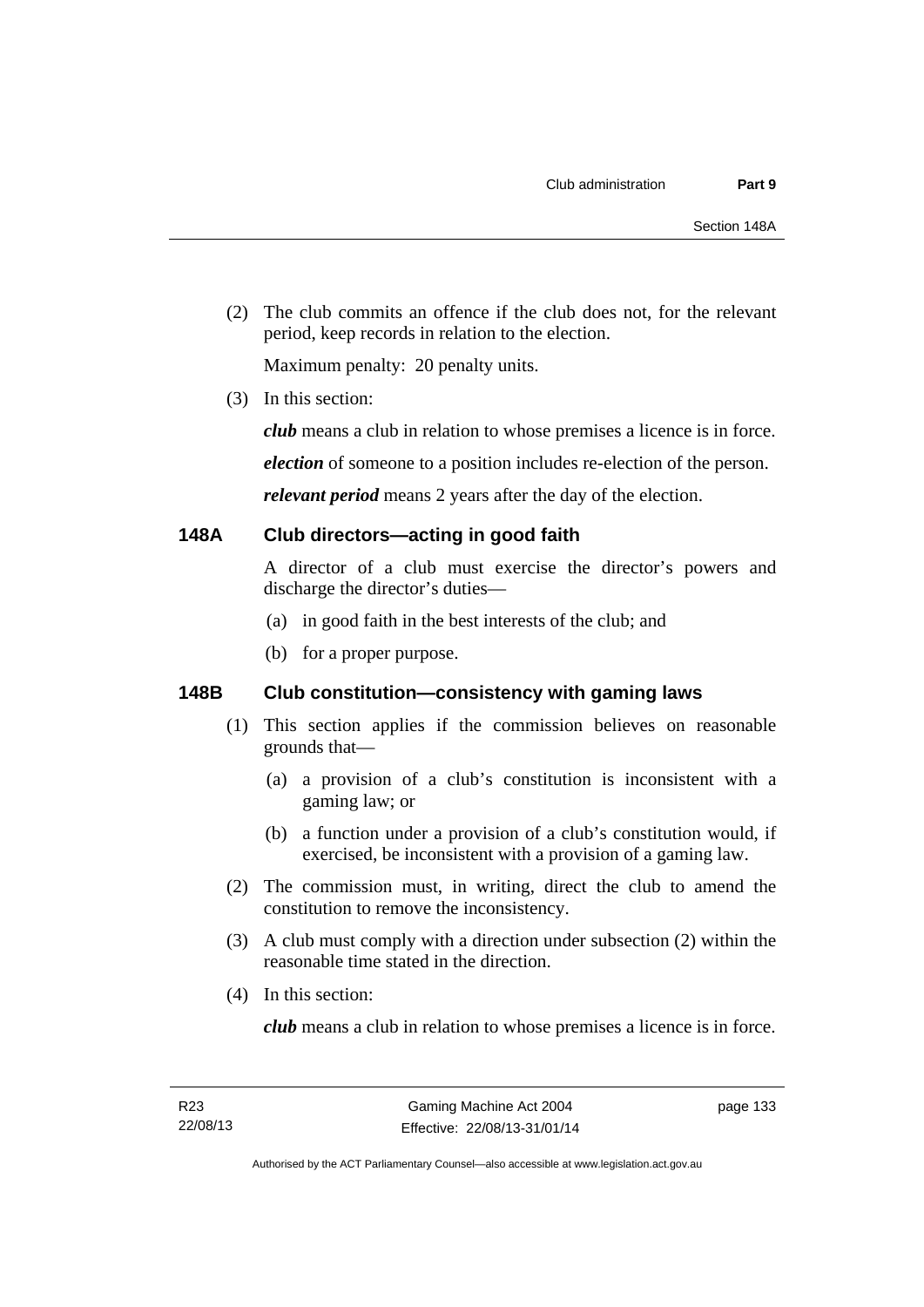#### **Part 9** Club administration

Section 149

# **149 Power to require information about status of eligible clubs**

- (1) This section applies if the commission believes, on reasonable grounds, that a club—
	- (a) is no longer an eligible club; or
	- (b) may no longer be an eligible club.
- (2) The commission may, in writing, require the club to give the commission, within a stated period, information or documents relating to the club or an associated organisation for the club.
- (3) A club must comply with a requirement under subsection (2).
- (4) In this section:

*club* means a club in relation to whose premises a licence is in force.

### **150 Disclosure of gifts by executive officer**

A person commits an offence if—

- (a) the person is an executive officer of a club; and
- (b) the person receives a gift while exercising a function as executive officer; and
- (c) the person does not tell the management committee or the board about the gift.

Maximum penalty: 20 penalty units.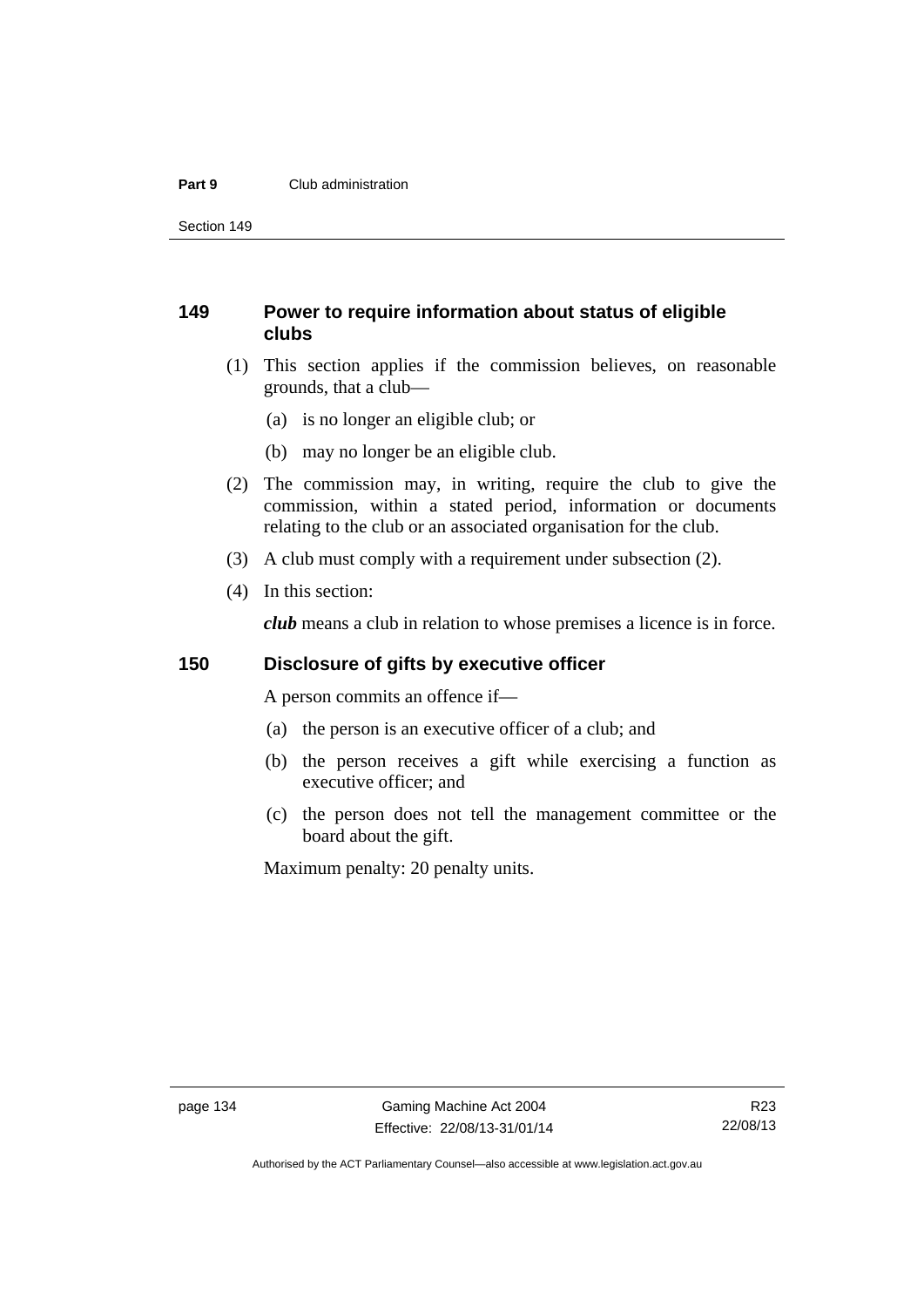# **Part 10 Gaming areas**

#### **151 Warning notices**

- (1) The commission may determine—
	- (a) the form and minimum dimensions of a notice (a *warning notice*); and
	- (b) the text of a warning notice.
	- **Examples of what may be included in warning notice**
	- 1 risks associated with gambling
	- 2 counselling or other support services available for addictive or excessive gambling
	- 3 the provisions of this part about children
	- *Note* An example is part of the Act, is not exhaustive and may extend, but does not limit, the meaning of the provision in which it appears (see [Legislation Act,](http://www.legislation.act.gov.au/a/2001-14) s 126 and s 132).
- (2) If the commission makes a determination under subsection (1), a licensee must ensure that a warning notice complying with the determination is displayed in a prominent position—
	- (a) on each gaming machine installed on the licensed premises; and
	- (b) at or near each entrance to each gaming area within the licensed premises.
- (3) A licensee commits an offence if the licensee contravenes a requirement of subsection (2).

Maximum penalty: 5 penalty units.

- (4) An offence against subsection (3) is a strict liability offence.
- (5) A determination under subsection (1) is a disallowable instrument.
	- *Note* A disallowable instrument must be notified, and presented to the Legislative Assembly, under the [Legislation Act.](http://www.legislation.act.gov.au/a/2001-14)

page 135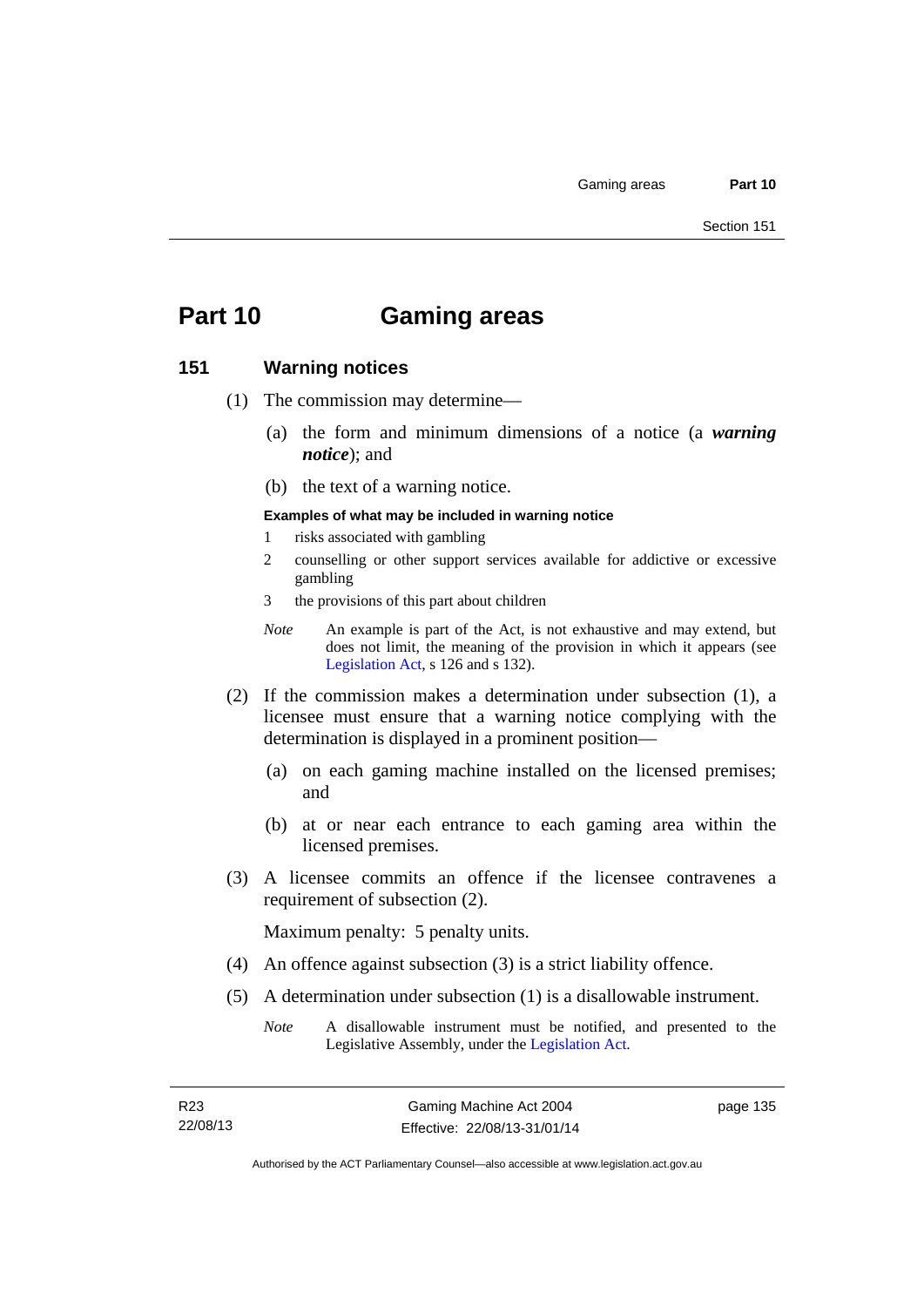#### **Part 10** Gaming areas

Section 152

- (6) Unless the determination is disallowed by the Legislative Assembly, the determination commences—
	- (a) 2 weeks after the last day when it could have been disallowed; or
	- (b) if the determination provides for a later commencement—on that later commencement.

#### **152 External signs**

(1) A licensee commits an offence if the licensee displays an external sign advertising gaming machines or promoting a gambling activity on the licensed premises.

Maximum penalty: 50 penalty units.

- (2) An offence against subsection (1) is a strict liability offence.
- (3) In this section:

*external sign*, for licensed premises, means a sign that can be seen from outside the licensed premises, but does not include—

- (a) an advertisement on television (other than closed-circuit television) or on the internet; or
- (b) a sign consisting mainly of a registered business name; or
- (c) a sign consisting mainly of a business logo that does not advertise gaming machines or promote a gambling activity.

#### **Example**

a written, electronic or physical display, picture or symbol

*Note* An example is part of the Act, is not exhaustive and may extend, but does not limit, the meaning of the provision in which it appears (see [Legislation Act,](http://www.legislation.act.gov.au/a/2001-14) s 126 and s 132).

*gambling activity* means an activity that requires approval under a gaming law.

R23 22/08/13

Authorised by the ACT Parliamentary Counsel—also accessible at www.legislation.act.gov.au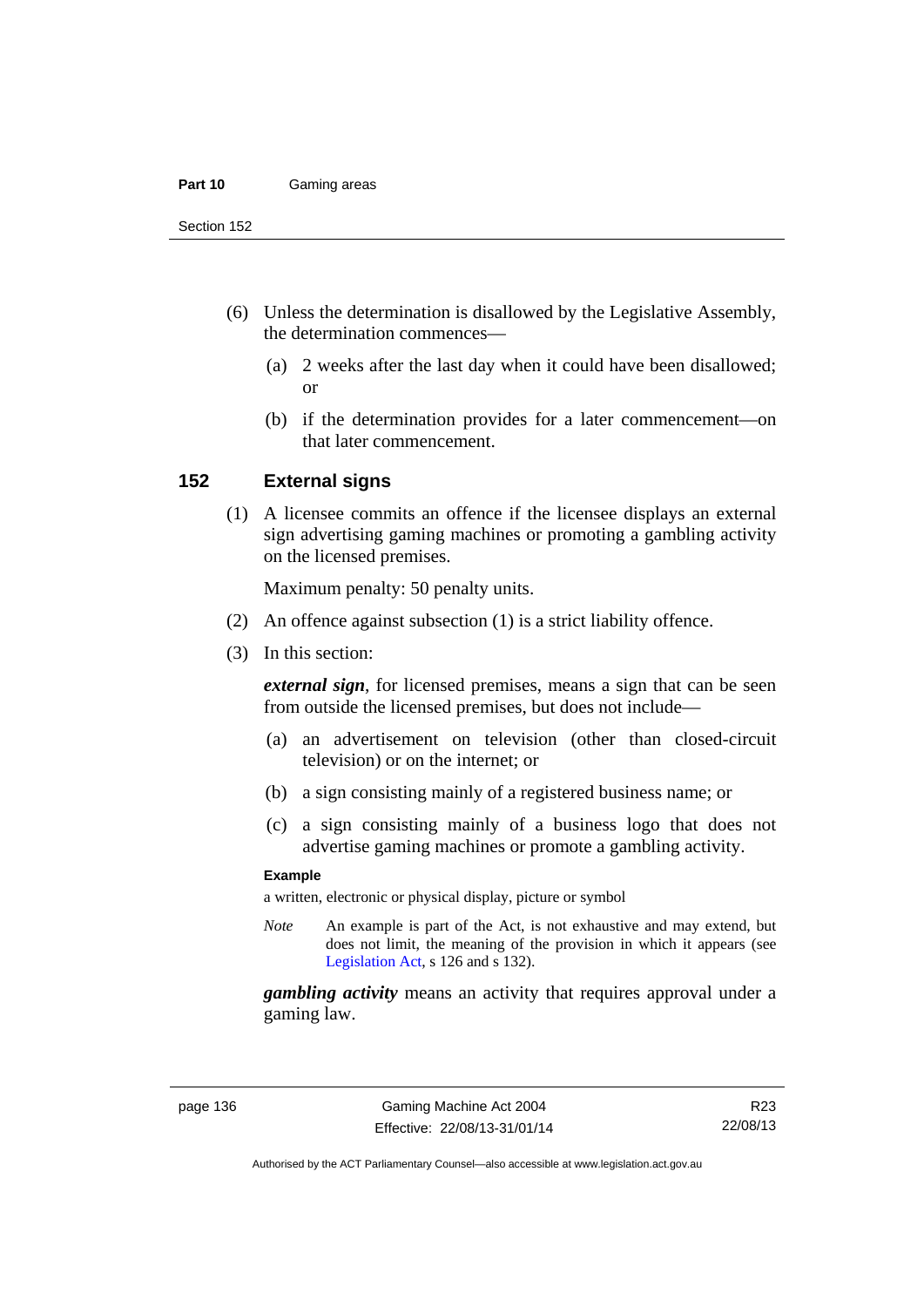*registered business name* means a business name registered under the *[Business Names Registration Act 2011](http://www.comlaw.gov.au/Series/C2011A00126)* (Cwlth)*.*

#### **152A External visibility of gaming machines**

(1) A licensee commits an offence if a gaming machine, or any peripheral equipment for a gaming machine, can be seen from outside the licensed premises.

Maximum penalty: 50 penalty units.

(2) An offence against subsection (1) is a strict liability offence.

## **153 Cash facilities**

(1) A licensee commits an offence if the licensee provides, or allows the provision of, a cash facility in a gaming area within the licensed premises.

Maximum penalty: 50 penalty units, imprisonment for 6 months or both.

 (2) If the commission is satisfied that there is not adequate physical separation between a gaming area of licensed premises and a cash facility on the premises, the commission may give the licensee a written direction to separate the parts of the premises.

#### **Example**

by installing barriers

- *Note* An example is part of the Act, is not exhaustive and may extend, but does not limit, the meaning of the provision in which it appears (see [Legislation Act,](http://www.legislation.act.gov.au/a/2001-14) s 126 and s 132).
- (3) A licensee must comply with a direction under subsection (2).
- (4) In this section:

*cash facility*—

- (a) means—
	- (i) an automatic teller machine; or

page 137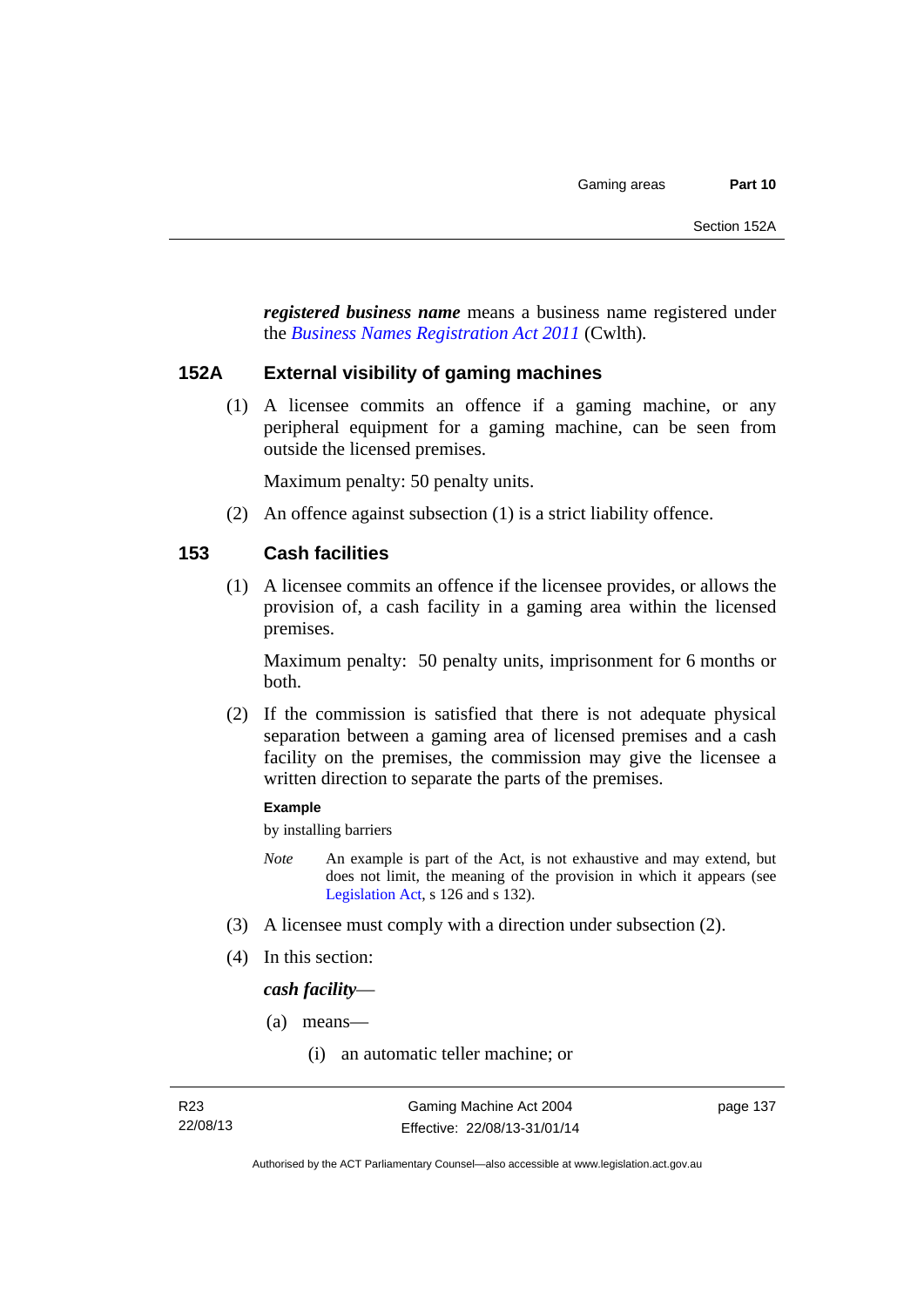#### **Part 10** Gaming areas

Section 154

- (ii) an EFTPOS facility; or
- (iii) any other facility for gaining access to cash or credit; but
- (b) does not include a facility where cash is exchanged for other denominations of cash, tokens, tickets or cards for the purpose of playing machines.

#### **154 Lending or extending credit**

- (1) A person commits an offence if—
	- (a) the person is a licensee or licensee's employee; and
	- (b) the person—
		- (i) lends or offers to lend money to a person who is in, or appears to be about to enter, the licensed premises or part of them; or
		- (ii) extends or offers to extend credit to a person to allow the person to play a gaming machine on the licensed premises.

Maximum penalty: 50 penalty units, imprisonment for 6 months or both.

(2) In this section:

*credit* includes accepting postdated cheques, blank cheques and credit and debit cards.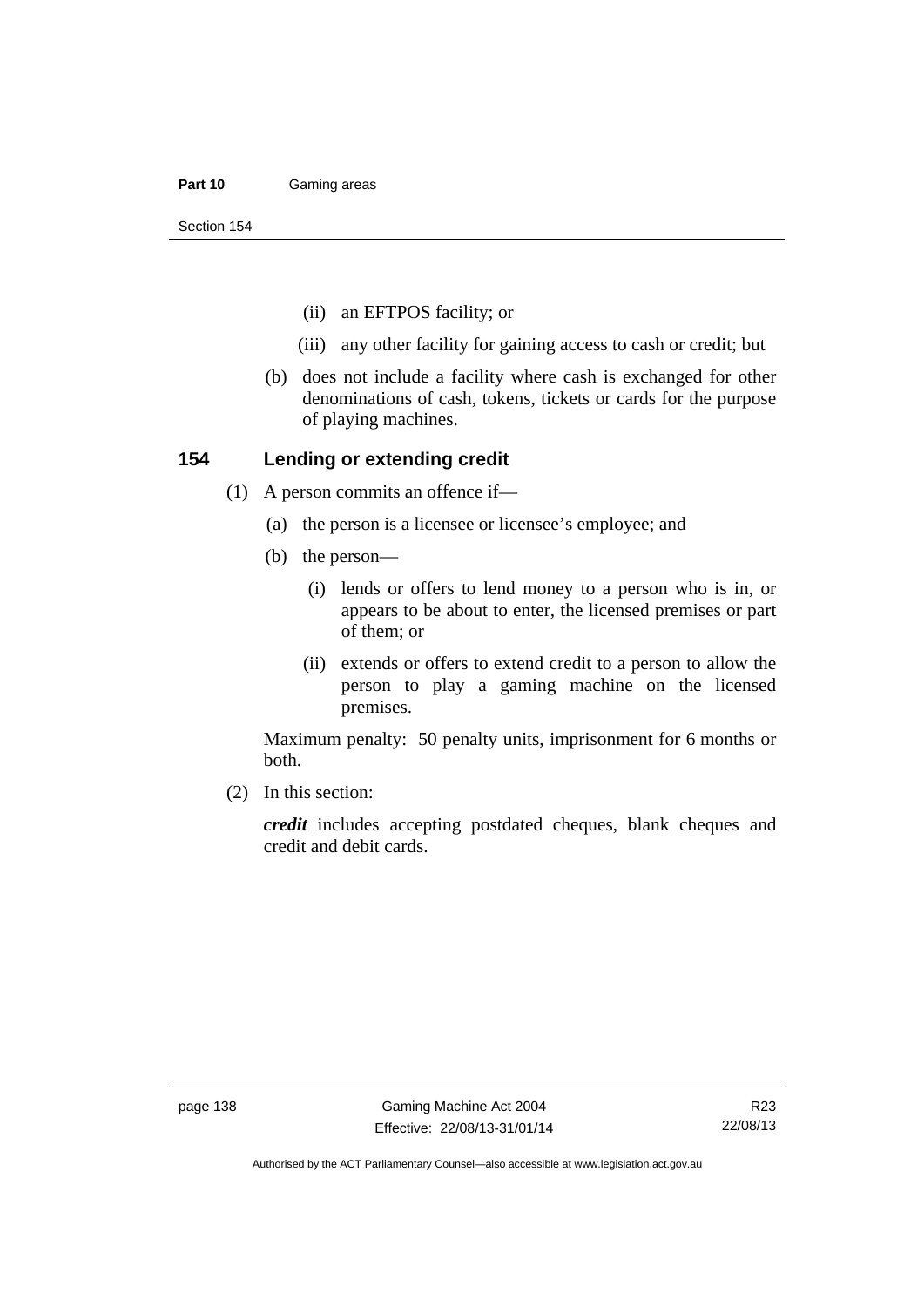## **155 Children must not enter gaming area**

 (1) A licensee commits an offence if the licensee allows a child to enter or remain in a gaming area.

Maximum penalty: 50 penalty units.

 (2) An employee of a licensee commits an offence if the employee allows a child to enter or remain in a gaming area.

Maximum penalty: 50 penalty units.

(3) An offence against this section is a strict liability offence.

### **156 Children must not play gaming machines**

(1) A licensee commits an offence if the licensee allows a child to play a gaming machine.

Maximum penalty: 50 penalty units.

(2) An offence against this section is a strict liability offence.

### **157 Using false identification**

- (1) A person commits an offence if the person uses someone else's identification or a form of identification that is forged—
	- (a) to obtain entry to or remain in a gaming area on licensed premises; or
	- (b) to play a gaming machine.

Maximum penalty: 10 penalty units.

(2) An offence against this section is a strict liability offence.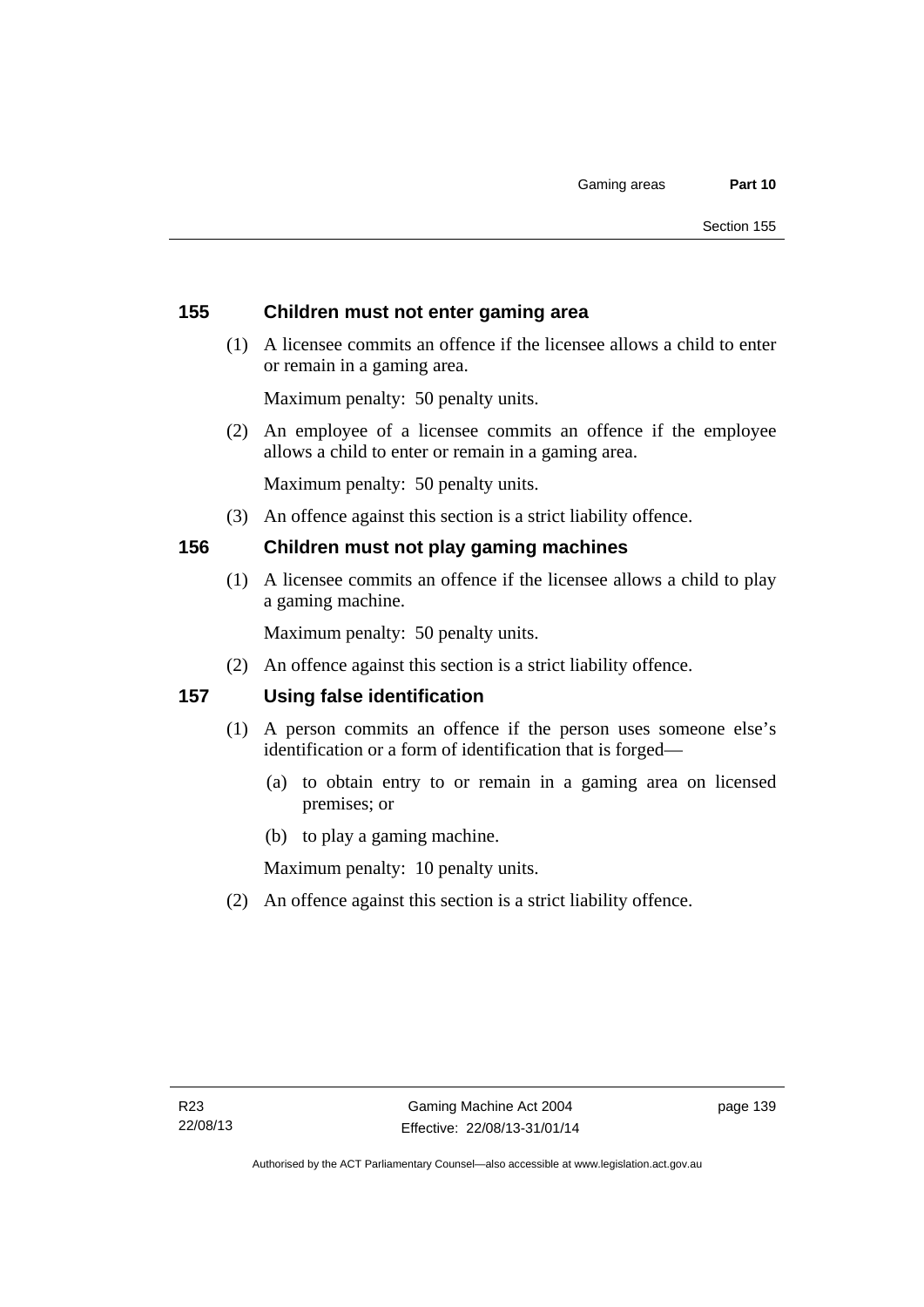**Part 11** Finance<br>**Division 11.1** General **Division 11.1** Section 158

# **Part 11 Finance**

# **Division 11.1 General**

## **158 Audit of financial statements etc**

- (1) A licensee must, as soon as practicable (but not later than 6 months) after the end of each financial year—
	- (a) if the licensee's gross revenue for the year is at least \$200 000—
		- (i) ensure that the licensee's financial statements for the year are audited by a qualified accountant; and
		- (ii) ensure that the audited financial statements identify the licensee's gross revenue during the year; and
	- (b) if the licensee's gross revenue for the year is less than \$200 000—
		- (i) prepare an income and expenditure statement for the year that identifies the licensee's gross revenue during the year; and
		- (ii) certify that the statement is true; and
	- (c) give the commission a copy of the audited financial statements or certified income and expenditure statement.

*Note Gross revenue*—see the dictionary.

 (2) The audited financial statements or certified income and expenditure statement must be accompanied by—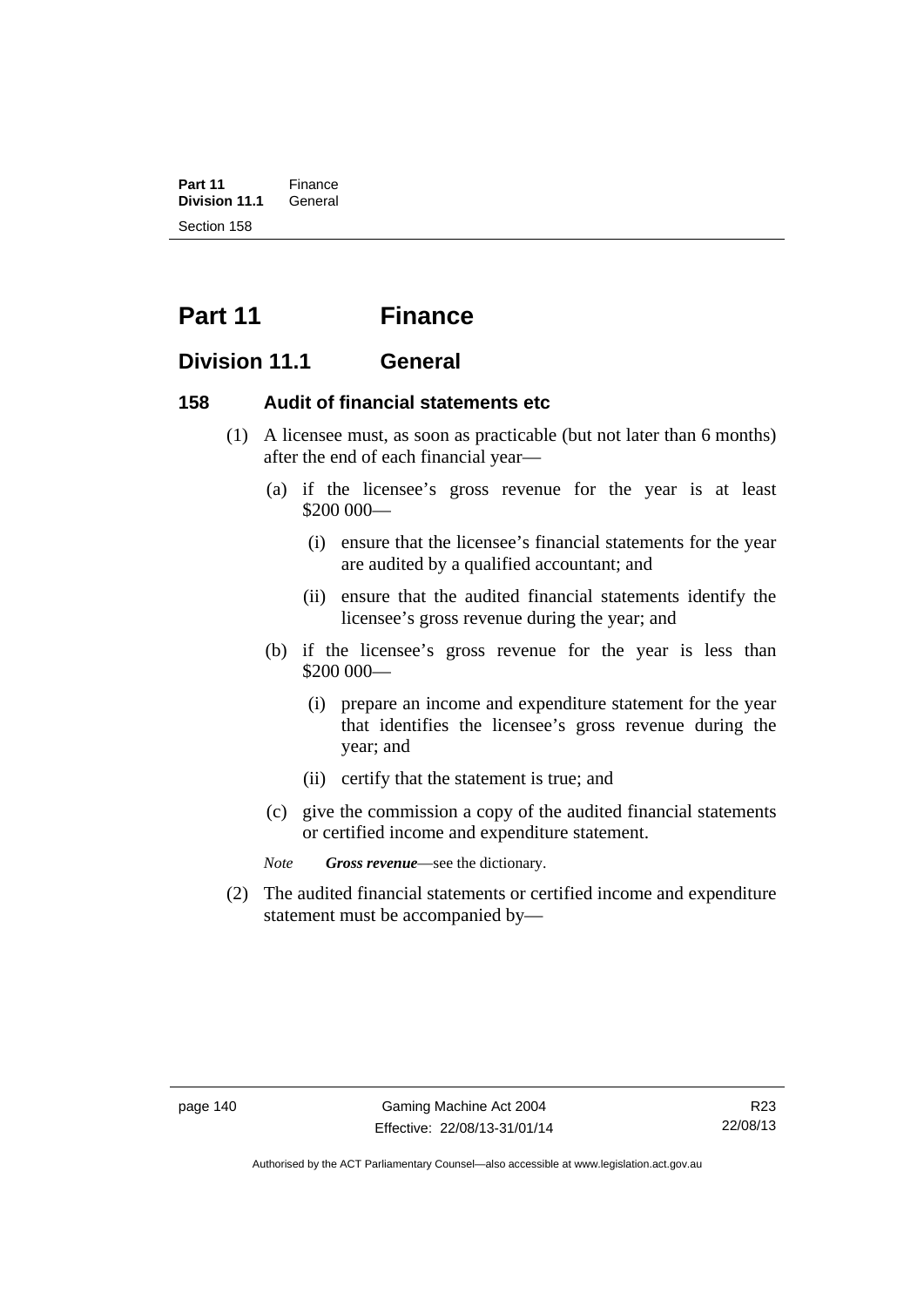| Finance | Part 11       |
|---------|---------------|
| General | Division 11.1 |
|         | Section 159   |

 (a) if the licensee is a club—a report stating the number of club members at the end of the relevant financial year and, if different classes of members exist, the number of members in each class; and

**Examples—classes of member**  life member, social member, voting member

- *Note* An example is part of the Act, is not exhaustive and may extend, but does not limit, the meaning of the provision in which it appears (see [Legislation Act,](http://www.legislation.act.gov.au/a/2001-14) s 126 and s 132).
- (b) any other details the commission requires in writing.
- (3) In this section:

## *qualified accountant* means—

- (a) a member of the Institute of Chartered Accountants in Australia, the Institute of Public Accountants or the Australian Society of Certified Practising Accountants; or
- (b) a person registered as a registered company auditor under the [Corporations Act.](http://www.comlaw.gov.au/Series/C2004A00818)

# **159 Gaming machine tax**

- (1) Gaming machine tax is payable on the gross revenue in relation to the operation of gaming machines each month, whether or not the operation is lawful.
- (2) The rate at which gaming machine tax is payable in relation to a month is the prescribed percentage for the month.
- (3) In this section:

*prescribed percentage*, for a month, means—

- (a) in relation to a licensee that is a club—
	- (i) for the part of the gross revenue of the club for the month that is less than \$15 000—nil; and

page 141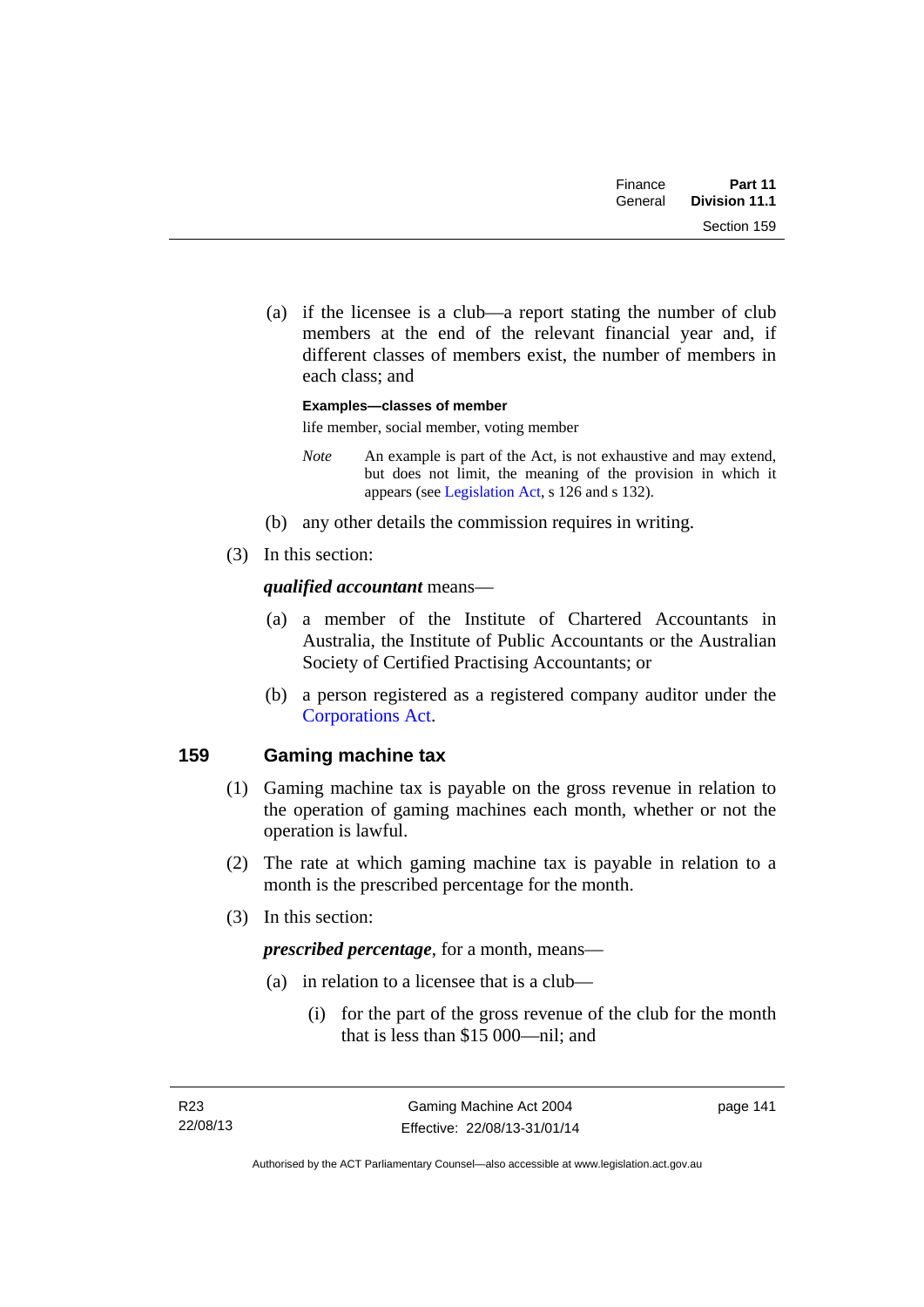- (ii) for the part of the gross revenue of the club for the month that is \$15 000 or more but less than \$25 000—15%; and
- (iii) for the part of the gross revenue of the club for the month that is \$25 000 or more but less than \$50 000—17%; and
- (iv) for the part of the gross revenue of the club for the month that is \$50 000 or more—21%; or
- (b) in relation to a licensee that is a not a club—25.9%; or
- (c) in any other case—100%.

### **161 Payment of gaming machine tax**

- (1) Gaming machine tax in relation to the operation of a gaming machine must be paid by—
	- (a) in relation to a machine operated lawfully—the licensee; or
	- (b) in relation to a machine operated unlawfully—
		- (i) the person receiving the gross revenue; or
		- (ii) the occupier of the premises where the machine is operated.
- (2) If subsection (1) (b) applies, the person receiving the gross revenue from the operation of the relevant gaming machine and the occupier of the premises where the machine is operated are jointly and severally liable to pay tax under subsection (1).
- (3) Gaming machine tax in relation to the operation of a gaming machine during a month is payable on the 7th day after the end of the month.

## **162 Gaming machine tax returns**

(1) Within 1 week after the end of a month, a licensee must give the commission a return relating to the gross revenue in relation to the operation of gaming machines during that month under the licence.

R23 22/08/13

Authorised by the ACT Parliamentary Counsel—also accessible at www.legislation.act.gov.au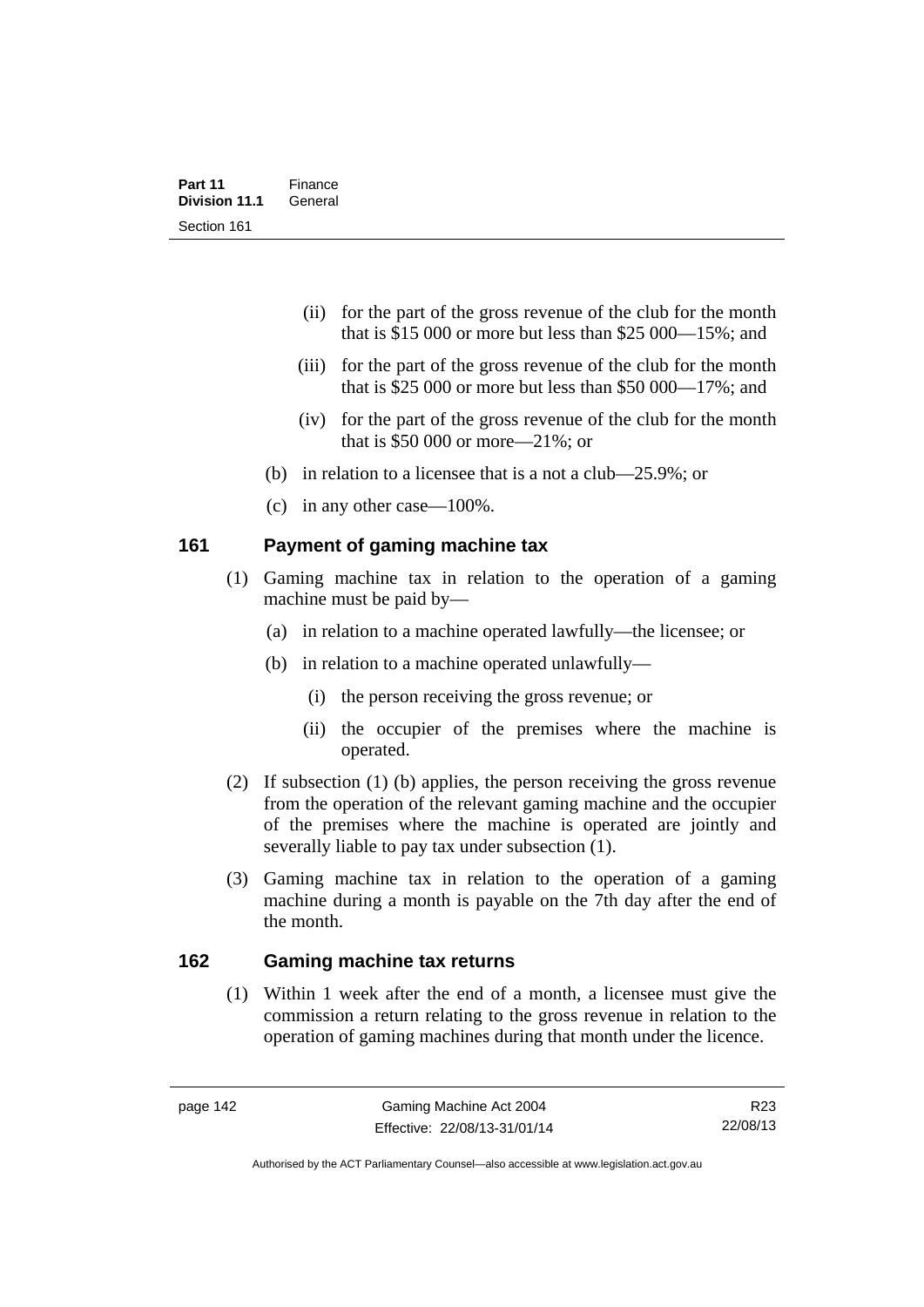- (2) A return must be in writing.
	- *Note* If a form is approved under the [Control Act,](http://www.legislation.act.gov.au/a/1999-46) s 53D for a return, the form must be used.

#### **163 Payment of gaming machine tax following transfer**

- (1) If a licence is transferred, the person (the *transferor*) from whom the licence is transferred must pay the commission the prescribed amount within 1 week after the date of transfer.
- (2) In this section:

*licensed period* means the period beginning on the 1st day of the month when the transfer happens and ending on the date of transfer.

*prescribed amount* means the amount of gaming machine tax that would be payable in relation to the licensed period if the transferor did not transfer the licence.

# **Division 11.2 Problem gambling assistance fund**

### **163A Required payment to problem gambling assistance fund**

- (1) A licensee is liable to pay the required percentage of the licensee's gross revenue for each month to the problem gambling assistance fund.
- (2) The *required percentage* is—
	- (a) 0.6%; or
	- (b) if the Minister determines a different percentage under subsection (3)—that percentage.
- (3) The Minister may determine a percentage for subsection (2) (b).
- (4) A determination is a disallowable instrument.
	- *Note* A disallowable instrument must be notified, and presented to the Legislative Assembly, under the [Legislation Act.](http://www.legislation.act.gov.au/a/2001-14)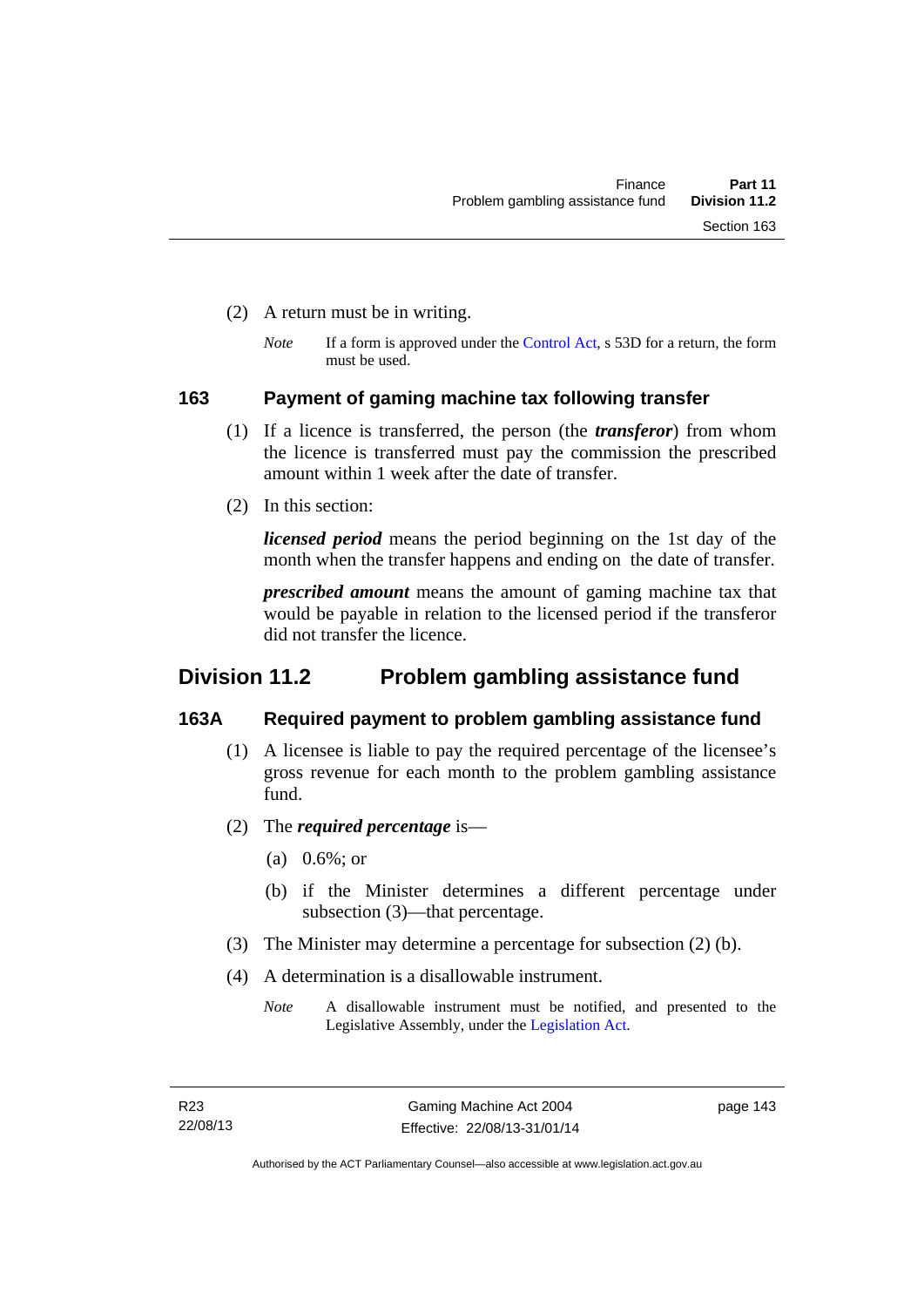- (5) The amount required to be paid for a month is payable on the 7th day after the end of the month.
	- *Note* A licensee must give the commission a monthly return relating to the licensee's gross revenue (see s 162).

#### **163B Problem gambling assistance fund**

- (1) The commission must open and maintain a banking account (the *problem gambling assistance fund*).
- (2) A payment out of the fund may be made only for a purpose the commission is satisfied will assist in—
	- (a) alleviating problem gambling; or
	- (b) alleviating the disadvantages that arise from problem gambling; or
	- (c) providing or ascertaining information about problem gambling.

#### **Examples**

- 1 counselling for problem gamblers
- 2 education and awareness about harms caused by excessive gambling
- 3 assisting problem gamblers to exclude themselves from gambling venues
- 4 self-help information about problem gambling
- 5 research about problem gambling
- *Note* An example is part of the Act, is not exhaustive and may extend, but does not limit, the meaning of the provision in which it appears (see [Legislation Act,](http://www.legislation.act.gov.au/a/2001-14) s 126 and s 132).
- (3) In this section:

*banking account* means an account with an authorised deposit-taking institution that is, or is substantially the same as, a bank account.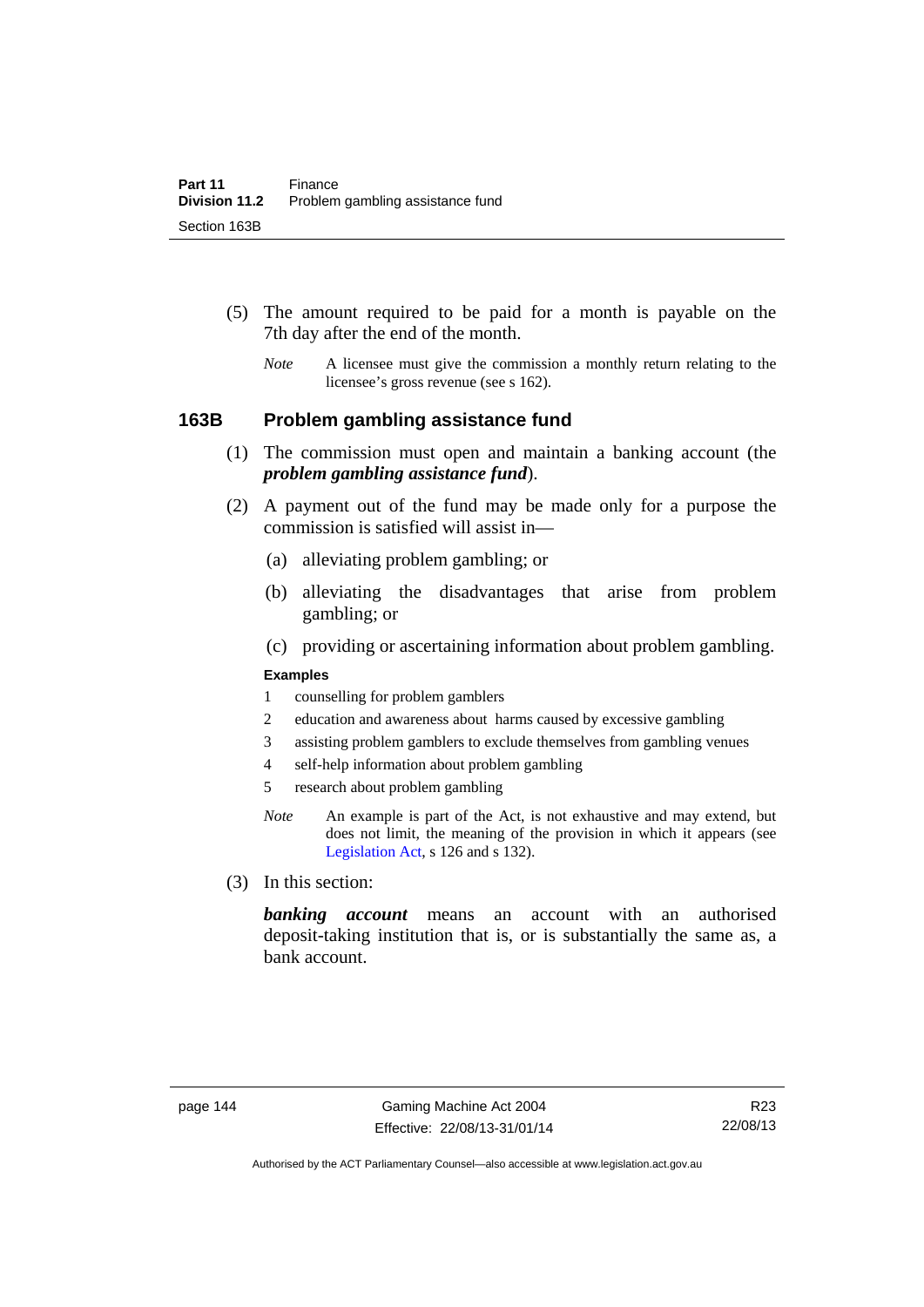# **163C Annual reporting about problem gambling assistance fund**

The commission must include the following information in its annual report under the *[Annual Reports \(Government Agencies\)](http://www.legislation.act.gov.au/a/2004-8)  [Act 2004](http://www.legislation.act.gov.au/a/2004-8)*:

- (a) the amounts that were paid into the fund during the year;
- (b) who paid the amounts;
- (c) the amounts that were paid out of the fund during the year;
- (d) who the amounts were paid to;
- (e) the purposes for which the amounts were paid.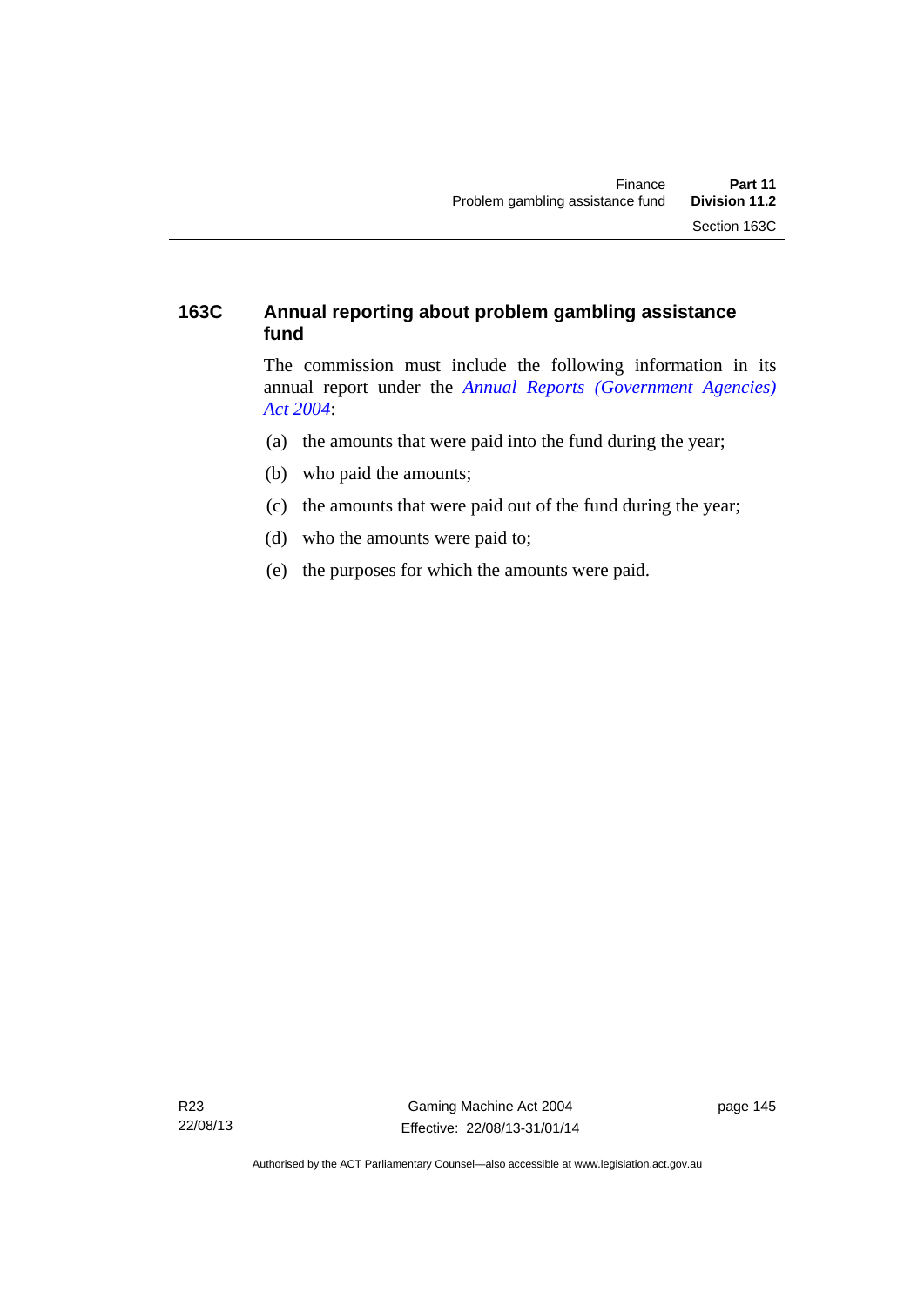#### **Part 12 Community contributions**

Section 164

# **Part 12 Community contributions**

#### **164 Approval of community contributions**

- (1) The commission may approve contributions made by a licensee to a stated entity for a stated purpose as community contributions if satisfied the contributions will have the effect of—
	- (a) contributing to or supporting the development of the community; or
	- (b) raising the standard of living of the community or part of the community.

#### **Examples of areas of contributions**

- 1 charitable and social welfare
- 2 sport and recreation
- 3 non-profit activities
- 4 community infrastructure
- *Note* An example is part of the Act, is not exhaustive and may extend, but does not limit, the meaning of the provision in which it appears (see [Legislation Act,](http://www.legislation.act.gov.au/a/2001-14) s 126 and s 132).
- (2) A regulation may make provision in relation to contributions, including—
	- (a) guidelines for approving contributions as community contributions; and
	- (b) how contributions may be claimed.

#### **Example**

A capital payment may be claimed proportionately over a number of years.

(3) In this section:

*associated entity*—see the *[Electoral Act 1992](http://www.legislation.act.gov.au/a/1992-71)*, section 198.

*community* includes a community outside the ACT.

Authorised by the ACT Parliamentary Counsel—also accessible at www.legislation.act.gov.au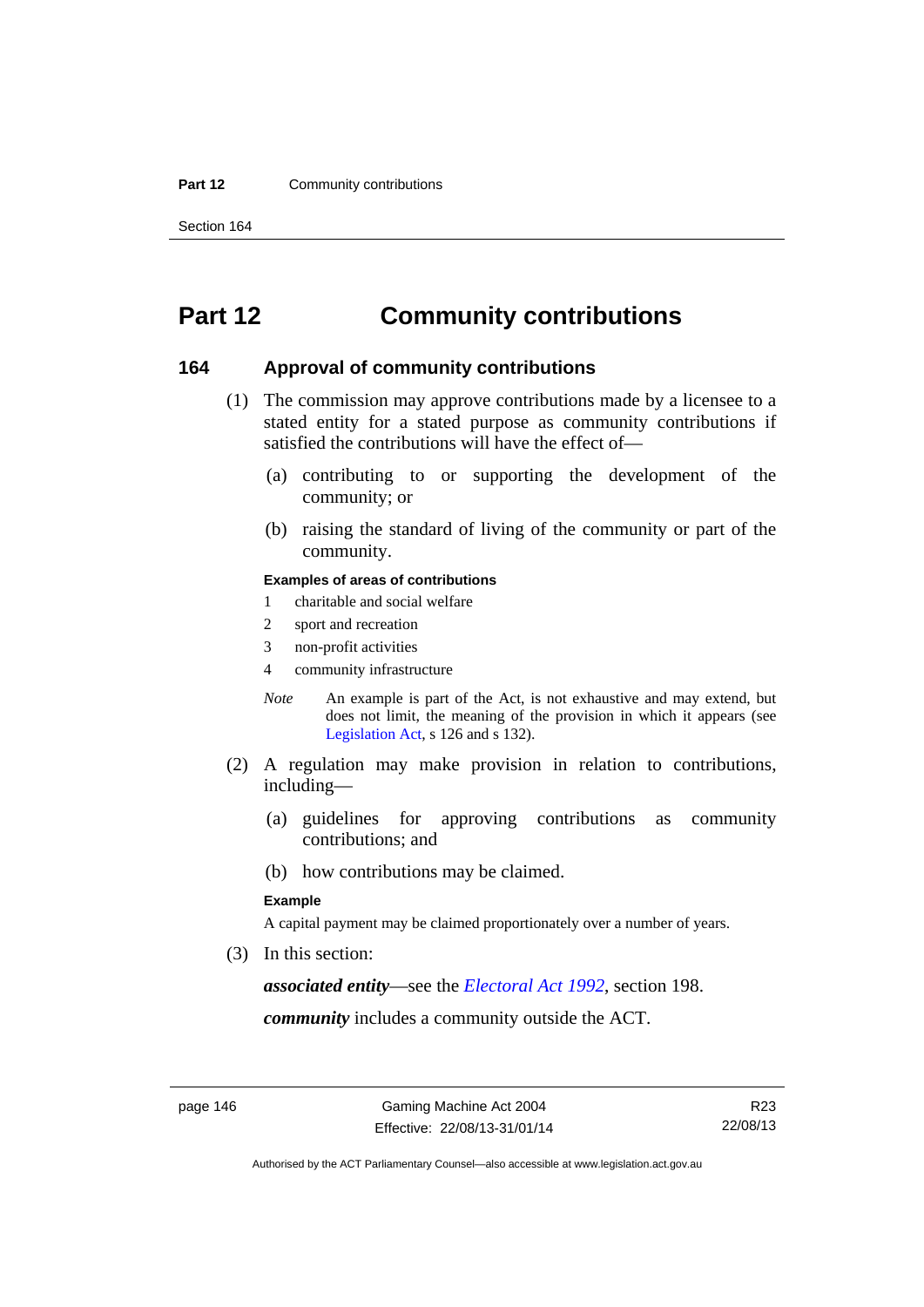*contribution*, by a licensee—

- (a) includes the value of a contribution made in kind by the licensee; but
- (b) does not include the following:
	- (i) expenditure on commercial activities, or, if the licensee is a club, on the social or entertainment activities of the club for its members;
	- (ii) expenditure intended to promote the licensee's activities;
	- (iii) expenditure in relation to gambling (for example, the purchase of gaming machines);
	- (iv) capital payments for assets owned, controlled or being acquired by the licensee or an associated organisation that are not available to be used by the public;
	- (v) capital payments or other expenditure on assets owned, controlled or being acquired by the licensee, if the assets are not in the ACT;
	- (vi) notional provisions (for example, long service and annual leave), other than depreciation;
	- (vii) depreciation in relation to a capital payment mentioned in paragraph (iv) or (v);
	- (viii) depreciation in relation to a capital payment that is an approved contribution;
		- (ix) a capital payment if depreciation in relation to the payment is an approved contribution;
		- (x) a contribution made out of donations collected by the licensee, or out of the proceeds of any special fundraising activity conducted by the licensee;
		- (xi) a contribution to a business association, registered party, associated entity or trade union;

page 147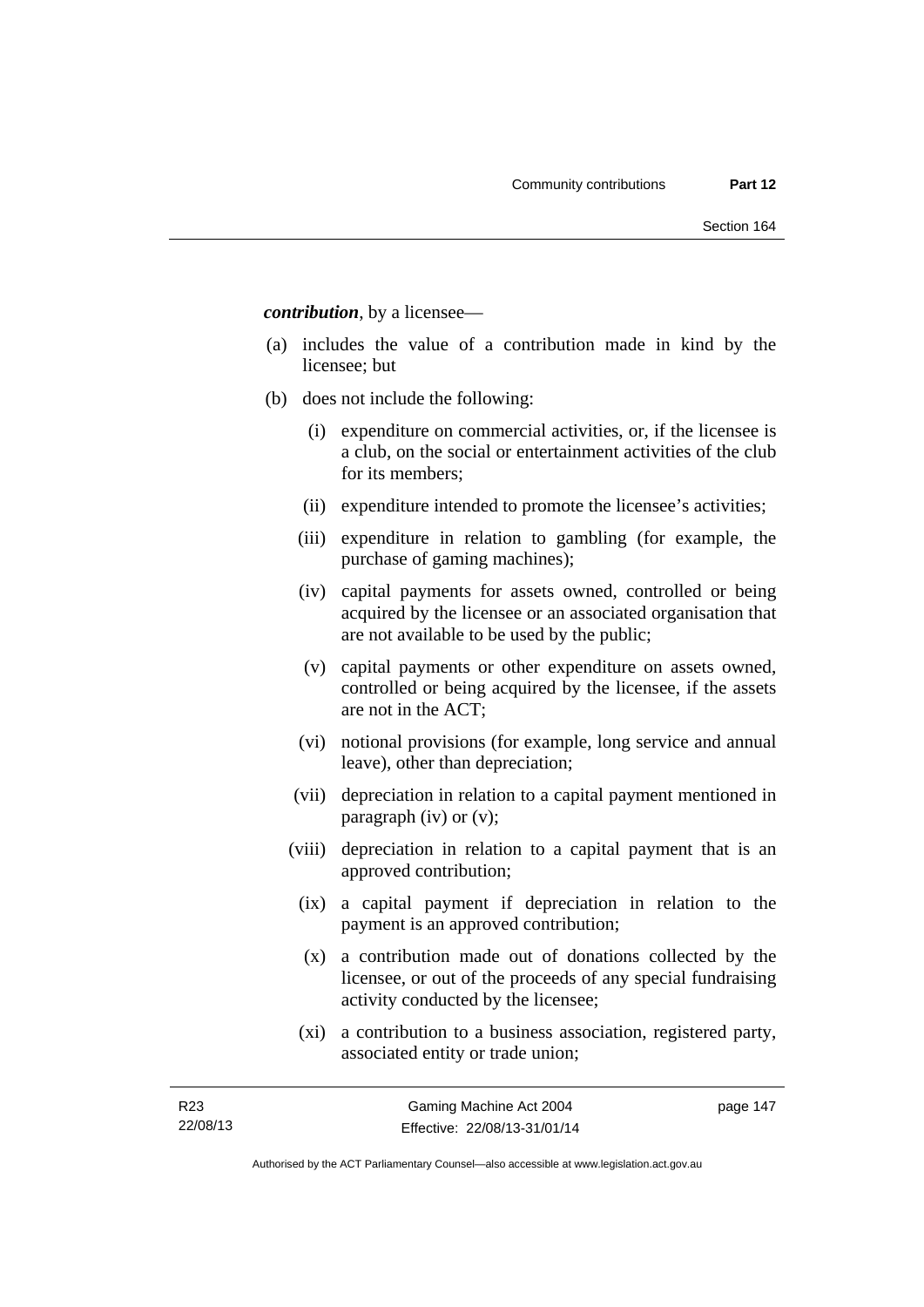#### **Part 12 Community contributions**

Section 165

- (xii) if a contribution is made on a condition—the value to the licensee of that condition being fulfilled;
- (xiii) if an asset is otherwise a contribution—the value of any income earned from the asset (for example, entry or hiring fees);
- (xiv) a contribution made to another licensee under a reciprocal arrangement or agreement;
- (xv) the cost of borrowing funds to acquire an asset;
- (xvi) the payment of a tax, fee or levy, other than a payment required under section 163A (1) (Required payment to problem gambling assistance fund).

### **165 Records of contributions**

- (1) A licensee must record each community contribution made by the licensee, stating—
	- (a) the entity to which, and the purpose for which, each contribution was made; and
	- (b) the amount or value of the contribution and the date when, or period over which, it was made.

Maximum penalty: 20 penalty units.

- (2) To remove any doubt, a record must relate to single licensed premises.
- (3) An offence against this section is a strict liability offence.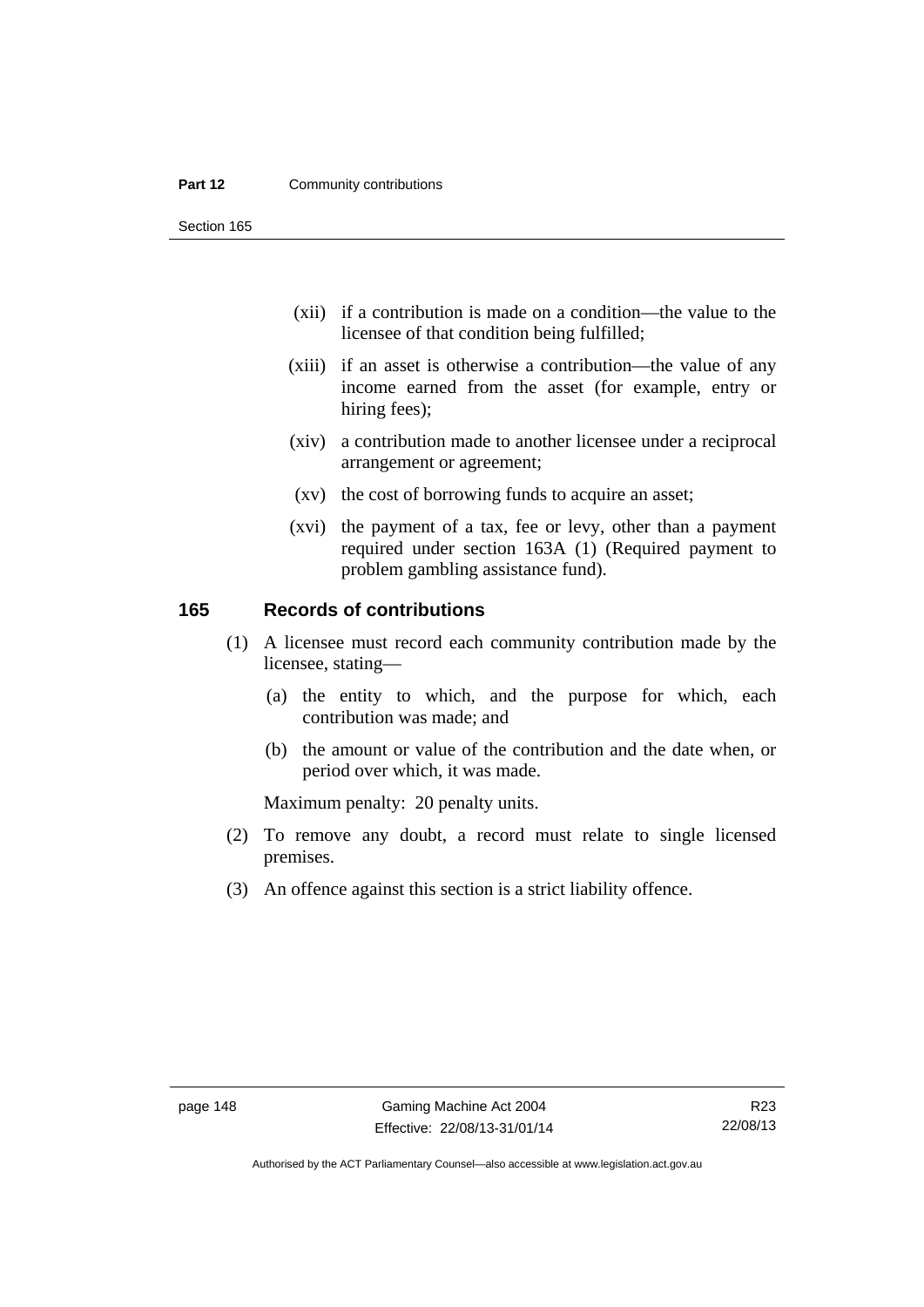#### **166 Report about records and finances**

 (1) Within 1 month after the end of a financial year, a licensee must give the commission a copy of the records kept under section 165 that relate to the financial year, together with a financial report for the financial year.

Maximum penalty: 20 penalty units.

(2) In this section:

*financial report* means a report about the following:

- (a) the gross revenue of the licensee;
- (b) if the licensee is a club—the net revenue of the licensee;
- (c) the total value of community contributions;
- (d) the total value of contributions to registered parties and associated entities.
- *Note* If a form is approved under the [Control Act](http://www.legislation.act.gov.au/a/1999-46), s 53D for a financial report, the form must be used.

### **167 Commission must report to Minister**

Within 4 months after the end of the financial year, the commission must give the Minister a report—

- (a) summarising the extent of compliance by licensees with section 165 and section 166 for the financial year; and
- (b) analysing the extent to which revenue received by licensees was being used to make community contributions during the financial year.

#### **168 Minister must present commission's report**

The Minister must present a report given to the Minister under section 167 to the Legislative Assembly within 6 sitting days after the day the Minister receives the report.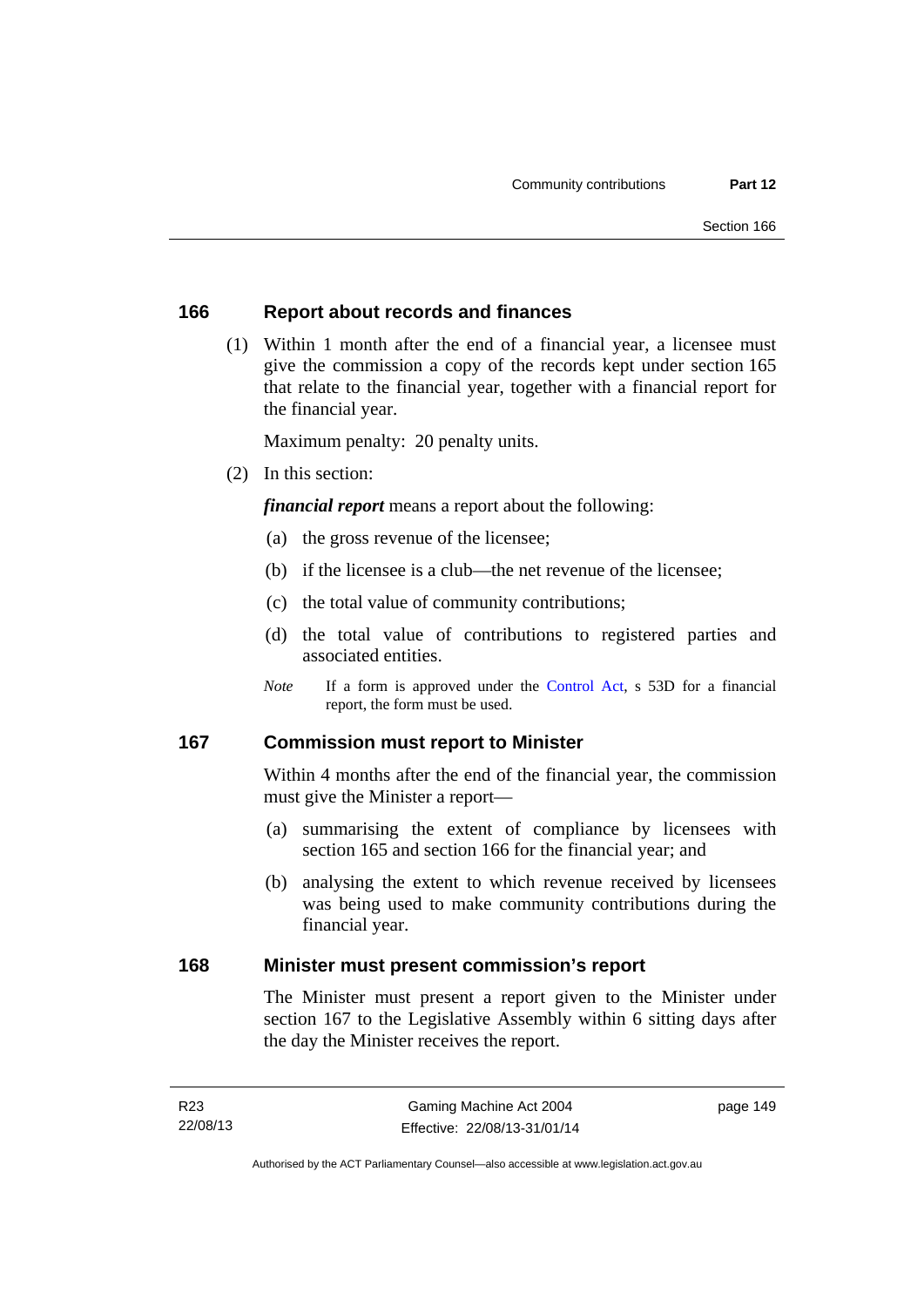#### **Part 12 Community contributions**

Section 169

#### **169 Required community contributions**

- (1) For a licensee that is a club, the *required community contribution* for a financial year is the required percentage of the club's net revenue for the financial year.
- (2) In subsection (1):

*required percentage*, for a club, means—

- (a) 8%; or
- (b) if the Minister determines a different percentage under subsection (3) for the club—that percentage.
- (3) The Minister may determine a lower required percentage for a club if satisfied, on application by the club, that—
	- (a) the gross revenue of the club for a financial year is, or is likely to be, less than \$200 000; and
	- (b) if the required percentage for the club were 8%, the application of subsection (1) to the club would so seriously affect the club's viability that it would not be just and equitable in the circumstances for that subsection to apply to the club.
- (4) A determination under subsection (3) is a disallowable instrument.
	- *Note* A disallowable instrument must be notified, and presented to the Legislative Assembly, under the [Legislation Act.](http://www.legislation.act.gov.au/a/2001-14)

# **170 Corporations with several licences**

- (1) This section applies to a club that is a licensee if a corporation owns the club and at least 1 other club that is a licensee.
- (2) In working out the community contributions for the club, common expenditure on behalf of the different clubs must be allocated between the clubs in proportion to the number of gaming machines operated by each club.

R23 22/08/13

Authorised by the ACT Parliamentary Counsel—also accessible at www.legislation.act.gov.au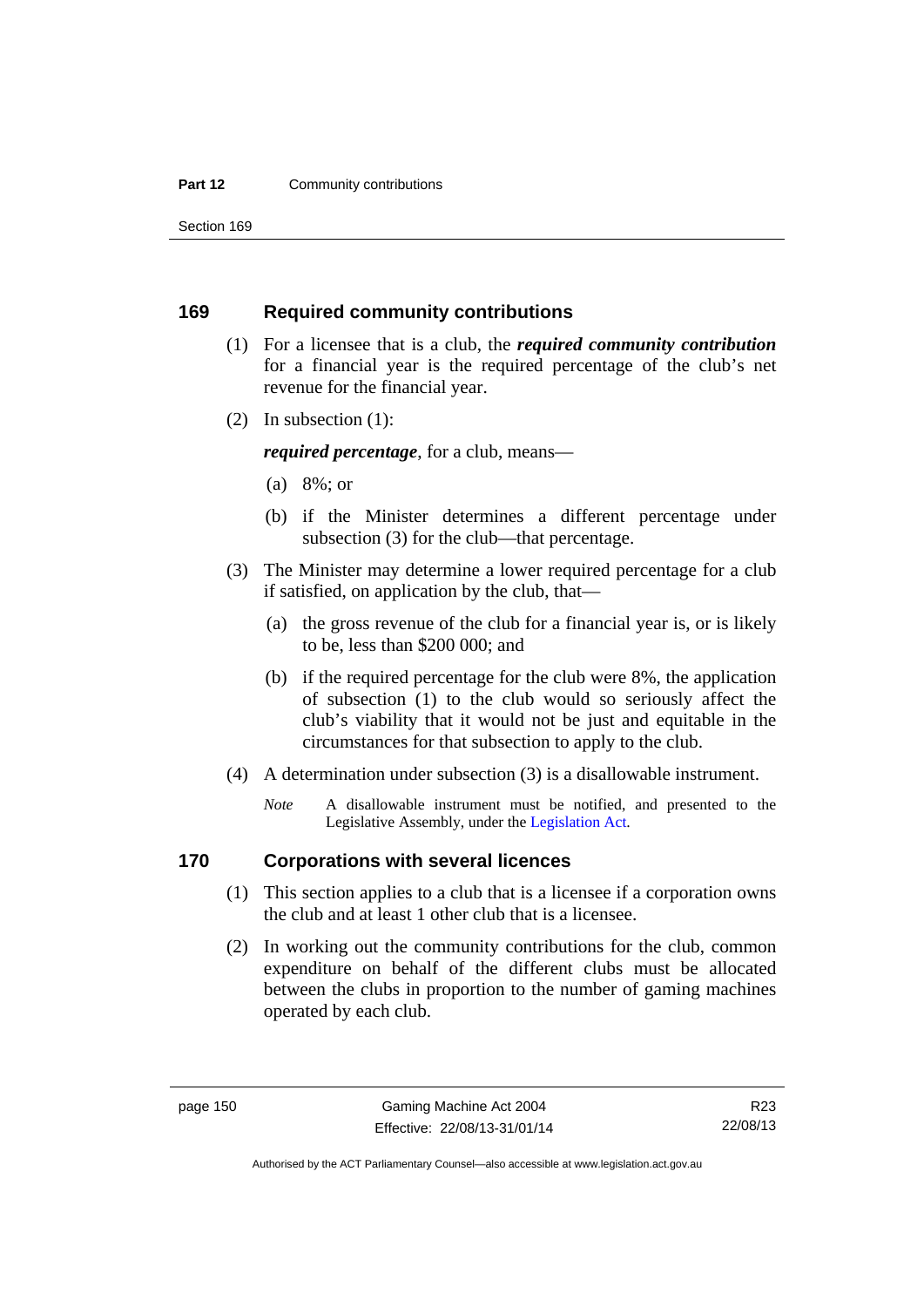# **171 Women's sport community contributions**

- (1) For every \$3 of women's sport community contributions that a licensee contributes to an entity under section 164 (1), the licensee's required community contributions must be worked out as if the licensee had contributed \$4.
- (2) In this section:

*women's sport community contributions* means community contributions that the commission is satisfied will benefit or enhance women's sport conducted in the ACT, or with participants mainly based in the ACT.

# **171A Problem gambling community contributions**

- (1) For every \$3 of problem gambling community contributions that a licensee contributes to an entity under section 164 (1), the licensee's required community contributions must be worked out as if the licensee had contributed \$4.
- (2) This section does not apply to a payment required under section 163A (1) (Required payment to problem gambling assistance fund).
- (3) In this section:

*problem gambling community contributions* means community contributions that the commission is satisfied will assist in—

- (a) alleviating problem gambling; or
- (b) alleviating the disadvantages that arise from problem gambling; or
- (c) providing information about problem gambling.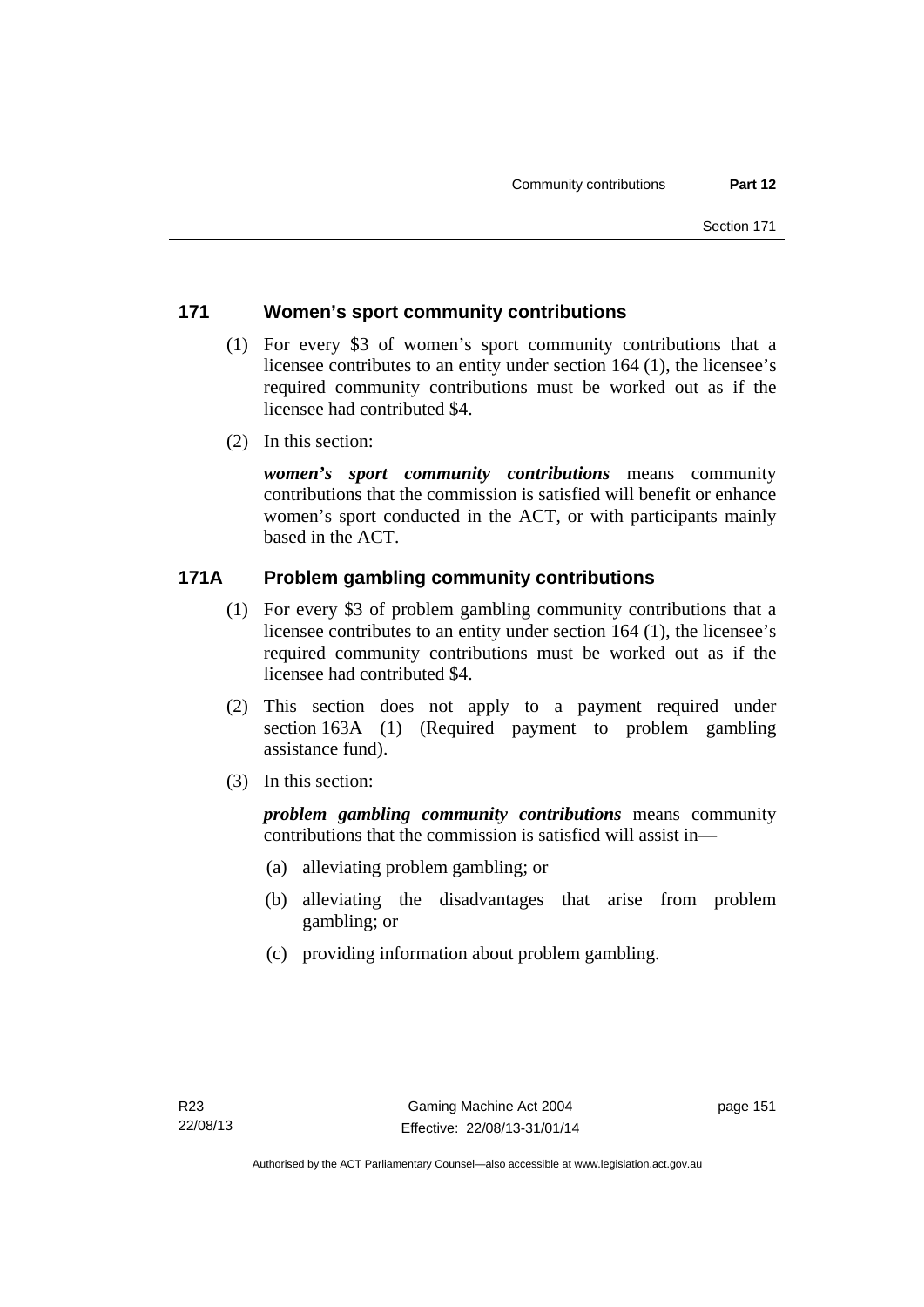#### **Part 12 Community contributions**

Section 172

#### **172 Community contribution shortfall tax**

- (1) Tax (the *community contribution shortfall tax*) is imposed on a community contribution shortfall of a licensee that is a club at the rate of 100%.
- (2) The licensee must pay the community contribution shortfall tax.
- (3) Community contribution shortfall tax is payable 30 days after the day the licensee receives an assessment under the [Control Act](http://www.legislation.act.gov.au/a/1999-46), part 6.
- (4) If an amount of community contribution shortfall tax is paid, the commission must transfer the amount to the grants program fund or, if another fund is prescribed by regulation, that fund.
- (5) In this section:

*community contribution shortfall*, for a licensee that is a club in relation to a financial year, means the amount (if any) by which the club's community contributions fall short of its required community contribution.

page 152 Gaming Machine Act 2004 Effective: 22/08/13-31/01/14

Authorised by the ACT Parliamentary Counsel—also accessible at www.legislation.act.gov.au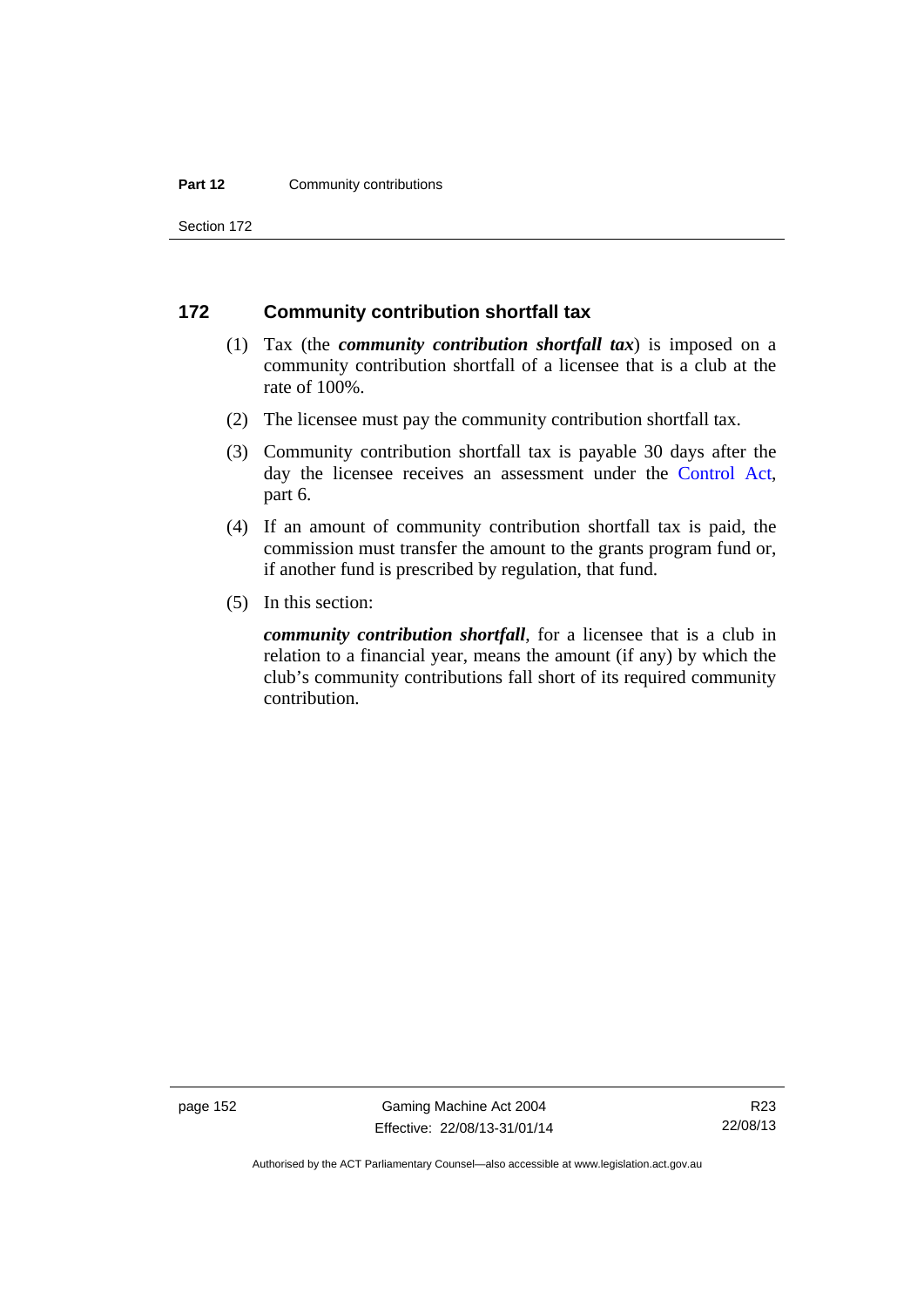# **Part 13 Notification and review of decisions**

## **173 Meaning of** *reviewable decision***—pt 13**

In this part:

*reviewable decision* means a decision mentioned in schedule 1, column 3 under a provision of this Act mentioned in column 2 in relation to the decision.

# **173A Reviewable decision notices**

If the commission makes a reviewable decision, the commission must give a reviewable decision notice to each entity mentioned in schedule 1, column 4 in relation to the decision.

- *Note 1* The commission must also take reasonable steps to give a reviewable decision notice to any other person whose interests are affected by the decision (see *[ACT Civil and Administrative Tribunal Act 2008](http://www.legislation.act.gov.au/a/2008-35)*, s 67A).
- *Note 2* The requirements for reviewable decision notices are prescribed under the *[ACT Civil and Administrative Tribunal Act 2008](http://www.legislation.act.gov.au/a/2008-35)*.

#### **173B Applications for review**

The following may apply to the ACAT for review of a reviewable decision:

- (a) an entity mentioned in schedule 1, column 4 in relation to the decision;
- (b) any other person whose interests are affected by the decision.
- *Note* If a form is approved under the *[ACT Civil and Administrative Tribunal](http://www.legislation.act.gov.au/a/2008-35)  [Act 2008](http://www.legislation.act.gov.au/a/2008-35)* for the application, the form must be used.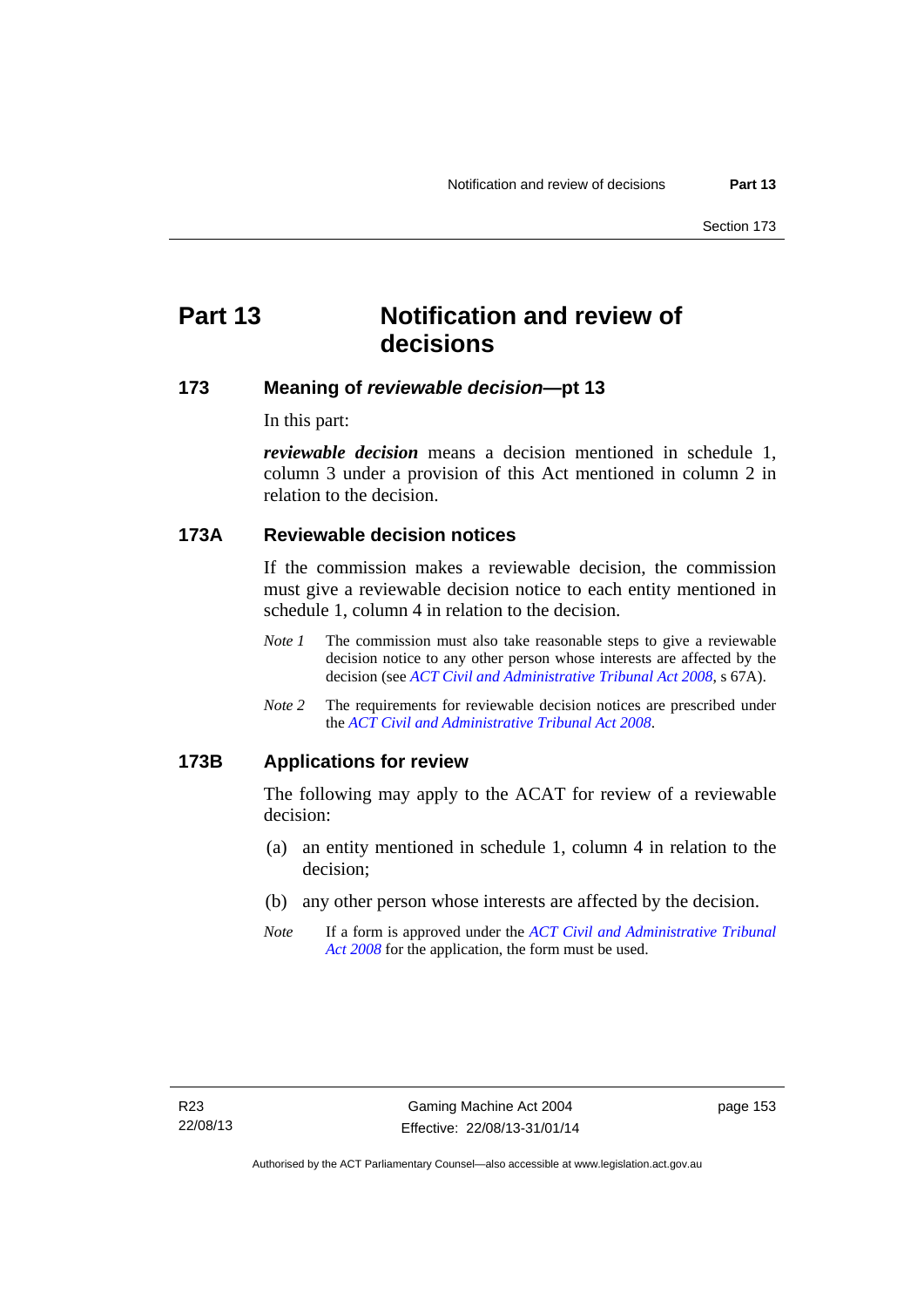#### **Part 14** Miscellaneous

Section 174

# **Part 14 Miscellaneous**

#### **174 Acts and omissions of representatives**

(1) In this section:

*person* means an individual.

*Note* See the [Criminal Code,](http://www.legislation.act.gov.au/a/2002-51) pt 2.5 for provisions about corporate criminal responsibility.

*representative*, of a person, means an employee or agent of the person.

*state of mind*, of a person, includes—

- (a) the person's knowledge, intention, opinion, belief or purpose; and
- (b) the person's reasons for the intention, opinion, belief or purpose.
- (2) This section applies to a prosecution for any offence against this Act.
- (3) If it is relevant to prove a person's state of mind about an act or omission, it is enough to show—
	- (a) the act was done or omission made by a representative of the person within the scope of the representative's actual or apparent authority; and
	- (b) the representative had the state of mind.
- (4) An act done or omitted to be done on behalf of a person by a representative of the person within the scope of the representative's actual or apparent authority is also taken to have been done or omitted to be done by the person.
- (5) However, subsection (4) does not apply if the person establishes that reasonable precautions were taken and appropriate diligence was exercised to avoid the act or omission.

R23 22/08/13

Authorised by the ACT Parliamentary Counsel—also accessible at www.legislation.act.gov.au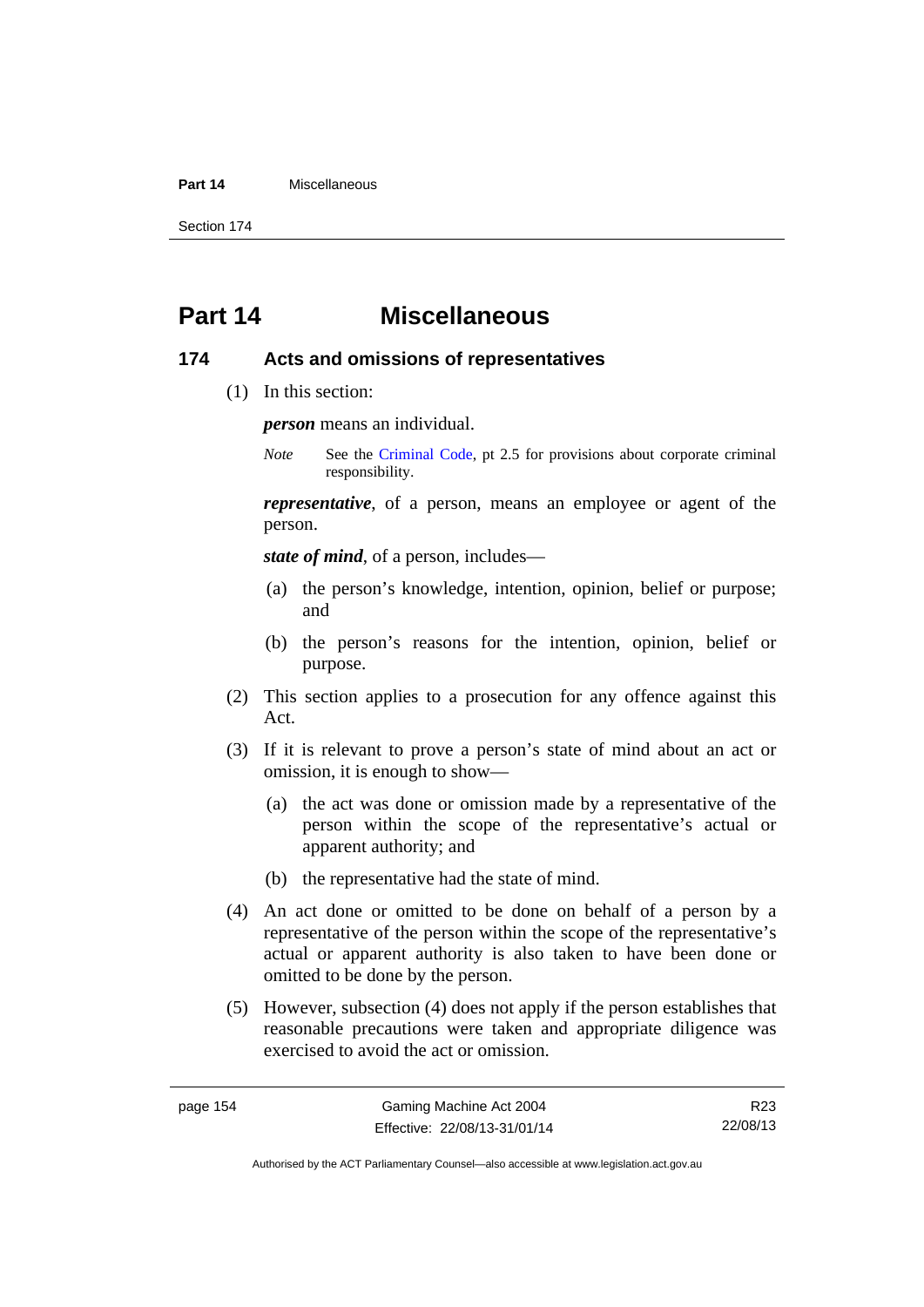(6) A person who is convicted of an offence cannot be punished by imprisonment for the offence if the person would not have been convicted of the offence without subsection (3) or (4).

### **175 Canberra Airport**

- (1) A licence must not be issued in relation to premises at Canberra Airport.
- (2) An approval must not be given under section 100 for the acquisition of a gaming machine to be operated at Canberra Airport.
- (3) In this section:

*Canberra Airport* means block 3, sections 17 and 28, division of Pialligo in the district of Majura, and blocks 587, 594, 595, 614 and 660 in that district.

#### **176 Evidentiary certificates**

In a prosecution for an offence against this Act, a certificate issued by the commission stating that the person named in the certificate was or was not the holder of a licence on the date, or during the period, stated in the certificate is evidence of the matters so stated.

## **177 Determination of fees**

- (1) The Minister may determine fees for this Act.
	- *Note* The [Legislation Act](http://www.legislation.act.gov.au/a/2001-14) contains provisions about the making of determinations and regulations relating to fees (see pt 6.3).
- (2) A determination is a disallowable instrument.
	- *Note* A disallowable instrument must be notified, and presented to the Legislative Assembly, under the [Legislation Act.](http://www.legislation.act.gov.au/a/2001-14)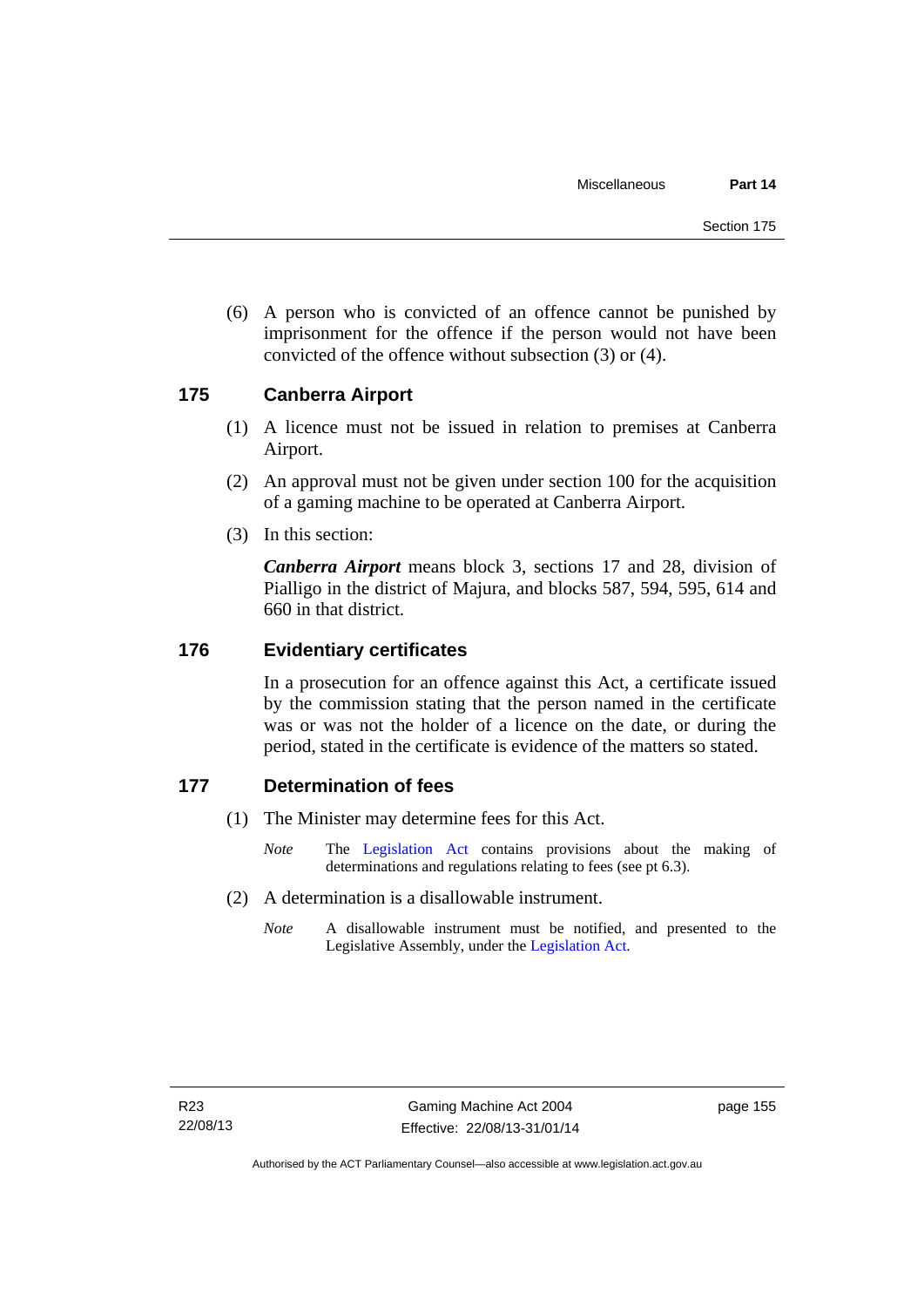#### **Part 14** Miscellaneous

Section 178

#### **178 Regulation-making power**

- (1) The Executive may make regulations for this Act.
	- *Note* Regulations must be notified, and presented to the Legislative Assembly, under the [Legislation Act](http://www.legislation.act.gov.au/a/2001-14).
- (2) A regulation may make provision in relation to the following:
	- (a) the operation (including the restriction of the operation) of peripheral equipment for gaming machines;
	- (b) the minimum payout for gaming machines.
- (3) A regulation may create offences for contraventions of the regulations and fix maximum penalties of not more than 10 penalty units for the offences.

page 156 Gaming Machine Act 2004 Effective: 22/08/13-31/01/14

Authorised by the ACT Parliamentary Counsel—also accessible at www.legislation.act.gov.au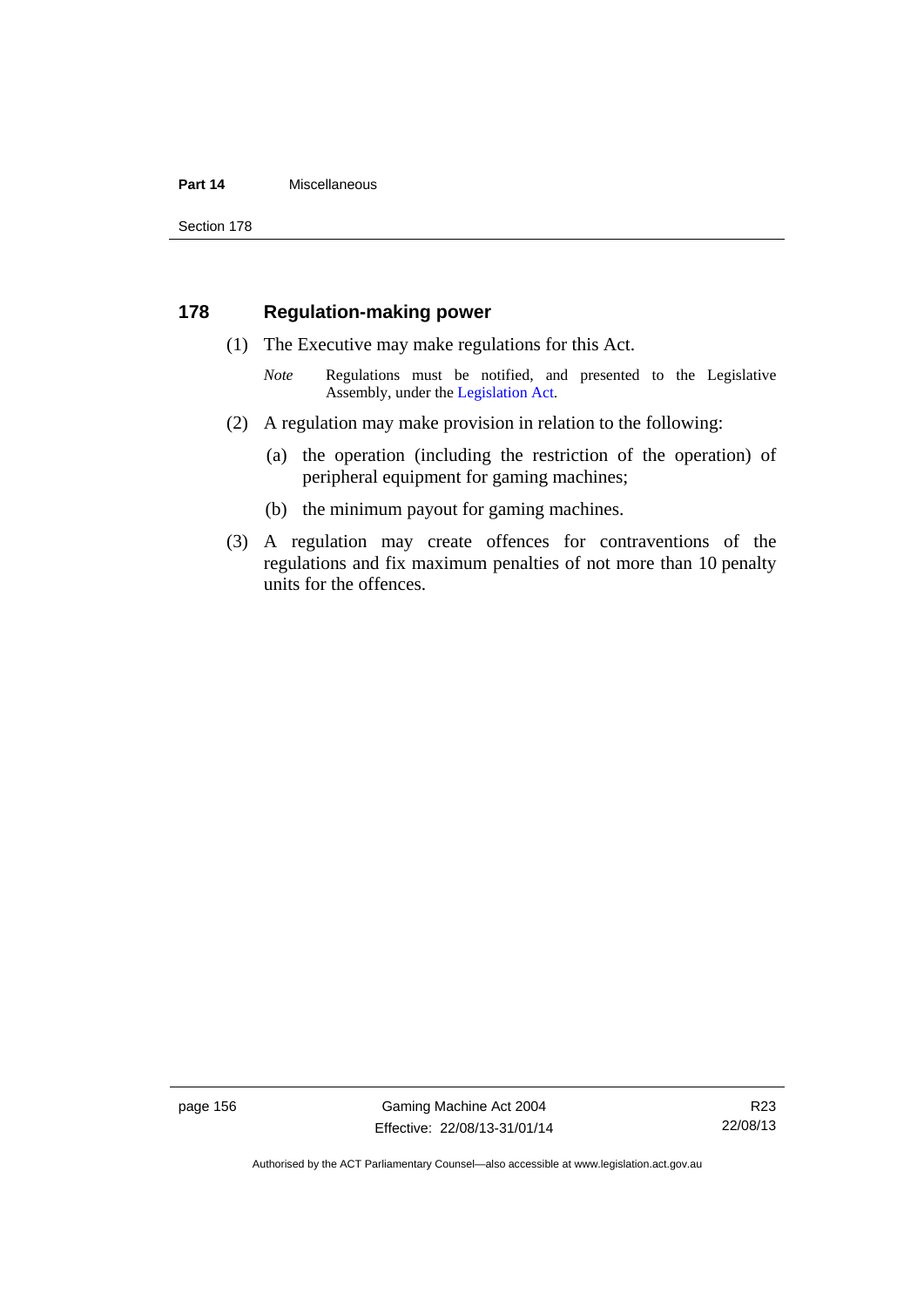# **Schedule 1 Reviewable decisions**

(see pt 13)

| column 1<br>item | column <sub>2</sub><br>section | column 3<br>decision                                                                                     | column 4<br>entity    |
|------------------|--------------------------------|----------------------------------------------------------------------------------------------------------|-----------------------|
| 1                | 12                             | refuse application for<br>licence                                                                        | applicant for licence |
| $\overline{2}$   | 12                             | issue licence of number<br>or kind of gaming<br>machines different from<br>that applied for              | applicant for licence |
| 3                | 25(2)                          | refuse to amend licence<br>to allow change to<br>gaming area                                             | licensee              |
| $\overline{4}$   | 26(2)                          | refuse to amend licence<br>to allow temporary<br>storage of machines                                     | licensee              |
| 5                | 26A(2)                         | refuse to amend licence<br>to allow venue<br>relocation                                                  | licensee              |
| 6                | 26A(3)                         | amend licence to allow<br>relocation to new venue<br>of lesser number of<br>machines than applied<br>for | licensee              |
| 7                | 26B(2)(a)                      | require social impact<br>statement                                                                       | licensee              |
| 8                | 26B(2)(b)                      | require social impact<br>assessment                                                                      | licensee              |

R23 22/08/13

Gaming Machine Act 2004 Effective: 22/08/13-31/01/14 page 157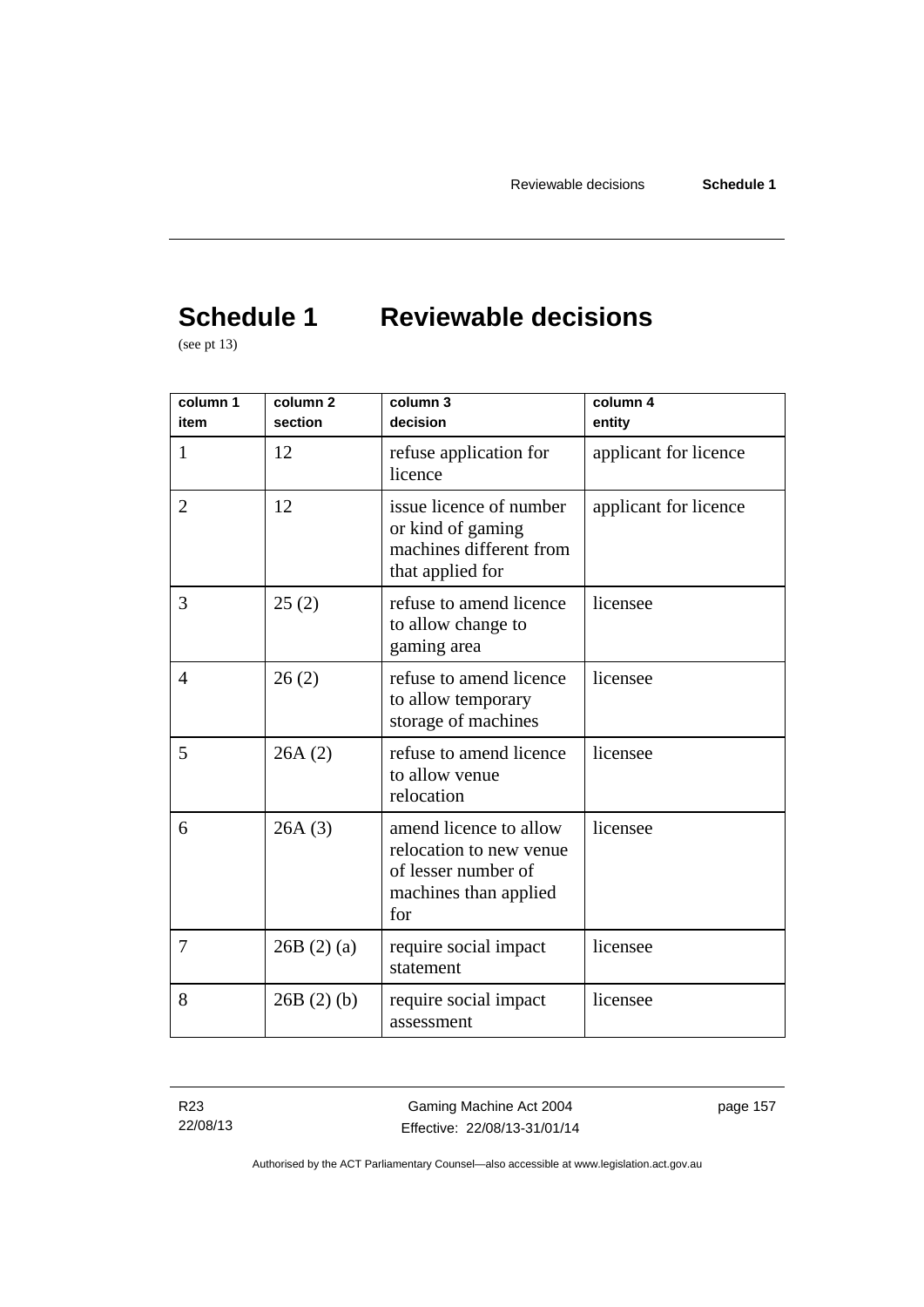#### **Schedule 1** Reviewable decisions

| column 1<br>item | column <sub>2</sub><br>section | column 3<br>decision                                                                                              | column 4<br>entity                   |
|------------------|--------------------------------|-------------------------------------------------------------------------------------------------------------------|--------------------------------------|
| 9                | 26B(4)                         | refuse to amend licences<br>to allow relocation of<br>machines                                                    | licensee                             |
| 10               | 26B(5)                         | amend licences to<br>relocate fewer machines<br>than applied for                                                  | licensee                             |
| 11               | 26C(2)                         | refuse to amend both<br>licences to allow<br>relocation of machines                                               | licensee                             |
| 12               | 26C(3)                         | amend both licences to<br>relocate lesser number<br>of machines than<br>applied for                               | licensee                             |
| 13               | 26D(2)                         | refuse to amend licence,<br>and issue new licence, to<br>allow machines to be<br>moved to new venue               | licensee                             |
| 14               | 26D(4)                         | amend licence, and issue<br>new licence, to move<br>lesser number of<br>machines than applied<br>for to new venue | licensee                             |
| 15               | 26E                            | refuse to amend licence<br>for technical change                                                                   | licensee                             |
| 16               | 24, 25 or 26                   | refuse to amend licence                                                                                           | applicant for<br>amendment           |
| 17               | 29                             | revoke uncommenced<br>licence amendment                                                                           | entity that has<br>amendment revoked |

page 158 Gaming Machine Act 2004 Effective: 22/08/13-31/01/14

R23 22/08/13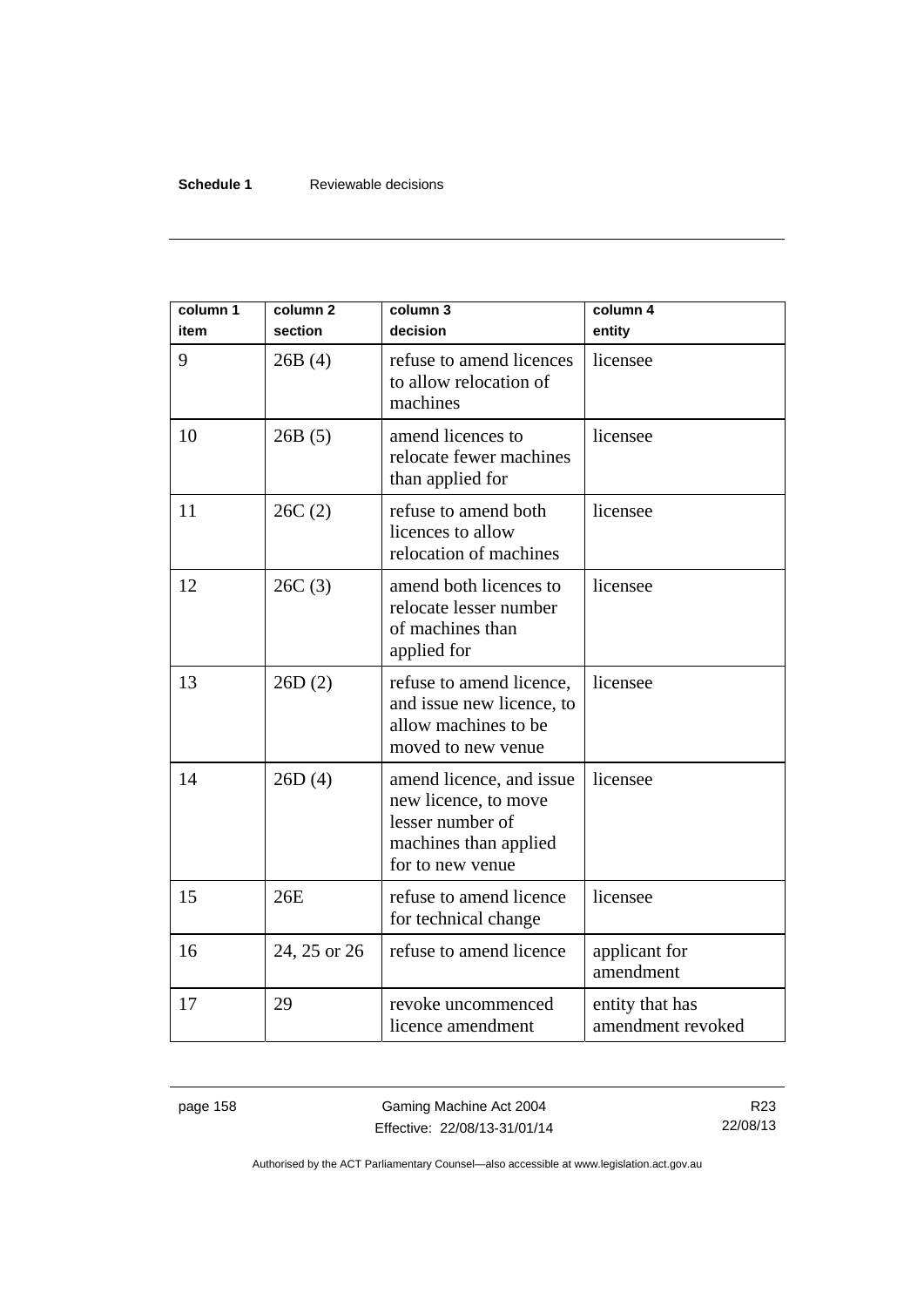| column 1<br>item | column <sub>2</sub><br>section | column 3<br>decision                                                                 | column 4<br>entity           |
|------------------|--------------------------------|--------------------------------------------------------------------------------------|------------------------------|
| 18               | 32                             | refuse to approve<br>transfer of licence                                             | applicant for transfer       |
| 19               | 38                             | refuse to give<br>replacement licence                                                | applicant for<br>replacement |
| 20               | 38F(2)                         | refuse application for<br>in-principle approval for<br>licence                       | applicant                    |
| 21               | 38F(4)                         | issue in-principle<br>approval for smaller<br>number of machines<br>than applied for | approval-holder              |
| 22               | 38H                            | refuse application for<br>in-principle approval for<br>venue relocation<br>amendment | applicant                    |
| 23               | 38I                            | refuse application for<br>in-principle approval for<br>new venue amendment           | applicant                    |
| 24               | 38K                            | issue in-principle<br>approval subject to<br>condition                               | approval-holder              |
| 25               | 38N                            | refuse to amend<br>in-principle approval                                             | approval-holder              |
| 26               | 38P                            | refuse to transfer<br>in-principle approval                                          | approval-holder              |
| 27               | 38R                            | refuse to extend<br>in-principle approval                                            | approval-holder              |

R23 22/08/13

Gaming Machine Act 2004 Effective: 22/08/13-31/01/14 page 159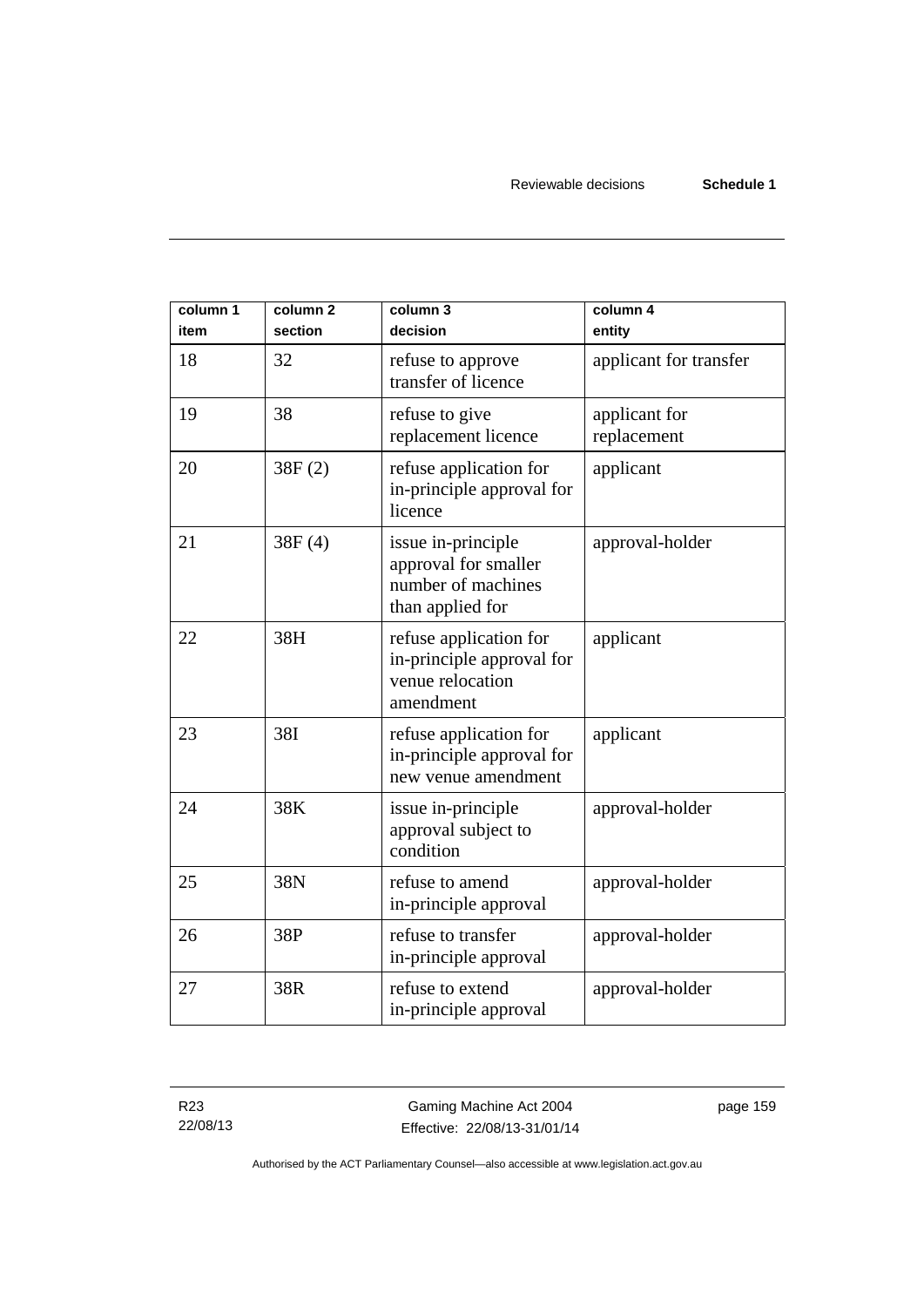#### **Schedule 1** Reviewable decisions

| column 1<br>item | column <sub>2</sub><br>section | column 3<br>decision                                                                                       | column 4<br>entity                                      |
|------------------|--------------------------------|------------------------------------------------------------------------------------------------------------|---------------------------------------------------------|
| 28               | 38U(2)                         | refuse to convert<br>in-principle approval<br>into licence                                                 | approval-holder                                         |
| 29               | 38U (4)                        | convert in-principle<br>approval into licence<br>authorising machines<br>different to those<br>applied for | approval-holder                                         |
| 30               | 38V                            | refuse to convert<br>in-principle approval<br>into venue relocation<br>amendment                           | approval-holder                                         |
| 31               | 38W                            | refuse to convert<br>in-principle approval<br>into new venue<br>amendment                                  | approval-holder                                         |
| 32               | 40                             | give licensee direction                                                                                    | licensee given direction                                |
| 33               | 62                             | take disciplinary action                                                                                   | licensee                                                |
| 34               | 72                             | refuse to approve<br>supplier                                                                              | applicant for approval                                  |
| 35               | 73A                            | cancel or suspend<br>supplier's approval                                                                   | supplier that has<br>approval cancelled or<br>suspended |
| 36               | 73A                            | reprimand supplier                                                                                         | supplier                                                |
| 37               | 75                             | refuse to approve<br>technician                                                                            | applicant for approval                                  |

page 160 Gaming Machine Act 2004 Effective: 22/08/13-31/01/14

R23 22/08/13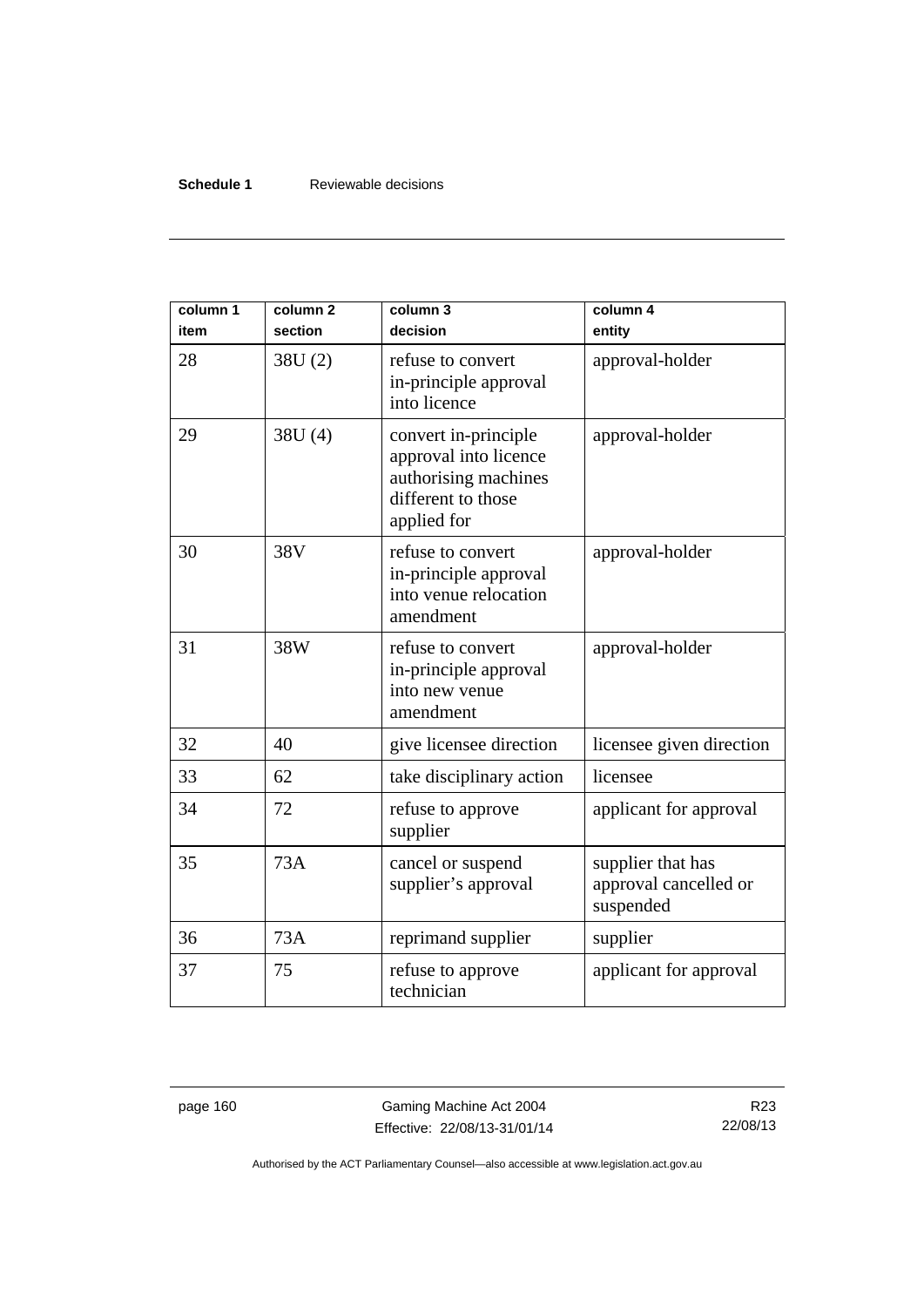| column 1<br>item | column <sub>2</sub><br>section | column 3<br>decision                                      | column 4<br>entity                                        |
|------------------|--------------------------------|-----------------------------------------------------------|-----------------------------------------------------------|
| 38               | 78                             | refuse to approve<br>transfer of technician's<br>approval | applicant for transfer                                    |
| 39               | 79                             | cancel or suspend<br>technician's approval                | technician that has<br>approval cancelled or<br>suspended |
| 40               | 79                             | reprimand technician                                      | technician                                                |
| 41               | 84                             | refuse to renew<br>approved technician's<br>approval      | applicant for renewal                                     |
| 42               | 86                             | refuse to approve<br>attendant                            | applicant for approval                                    |
| 43               | 89                             | refuse to approve<br>transfer of attendant's<br>approval  | applicant for transfer                                    |
| 44               | 91                             | cancel or suspend<br>attendant's approval                 | attendant that has<br>approval cancelled or<br>suspended  |
| 45               | 91                             | reprimand attendant                                       | attendant                                                 |
| 46               | 96                             | refuse to renew<br>approved attendant's<br>approval       | applicant for renewal                                     |
| 47               | 100                            | refuse to approve<br>acquisition of gaming<br>machine     | applicant for approval                                    |

page 161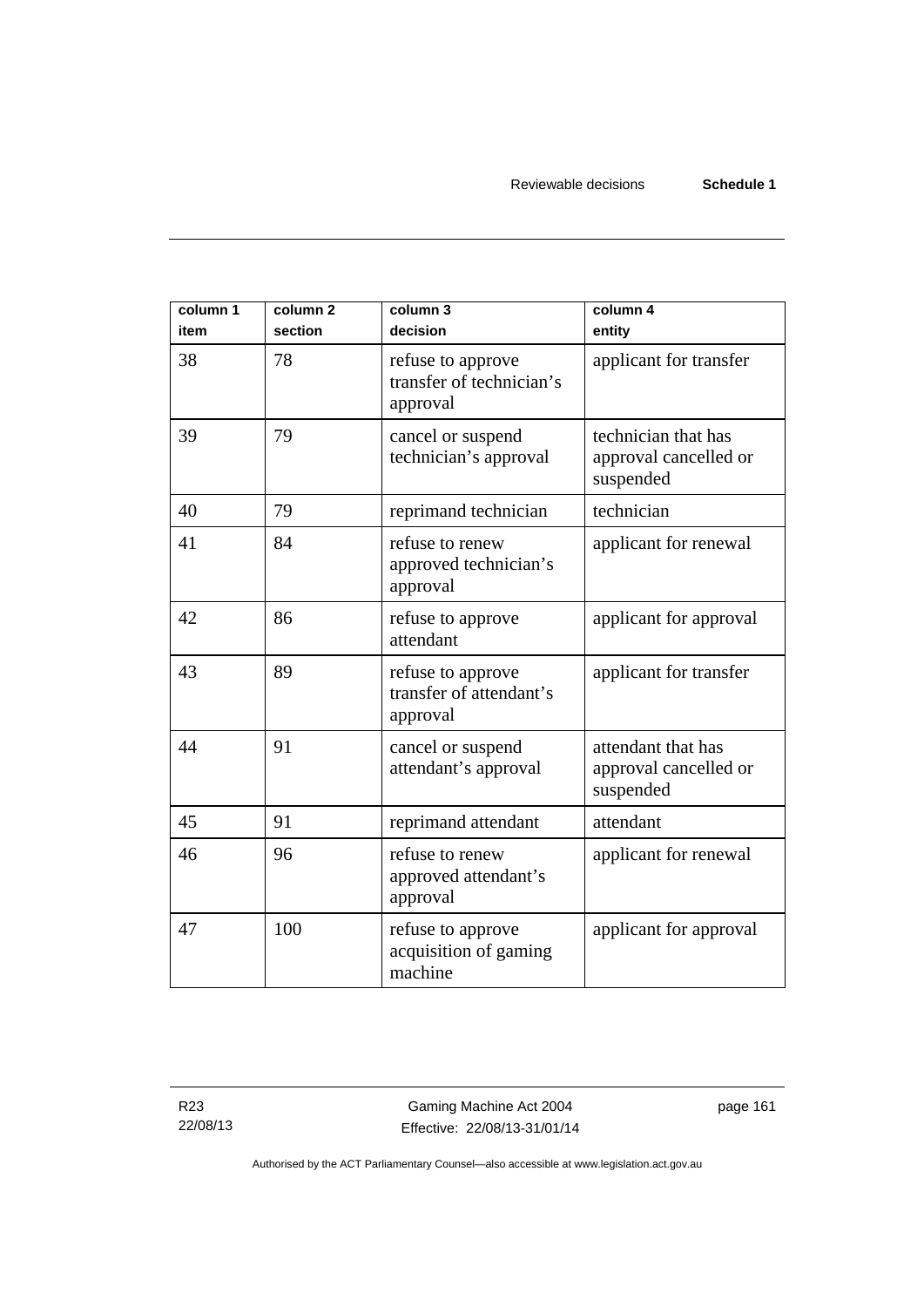#### **Schedule 1** Reviewable decisions

| column 1<br>item | column <sub>2</sub><br>section | column 3<br>decision                                                                       | column 4<br>entity                |
|------------------|--------------------------------|--------------------------------------------------------------------------------------------|-----------------------------------|
| 48               | 102                            | refuse to approve<br>financial arrangement or<br>amendment of<br>arrangement               | applicant for approval            |
| 49               | 108                            | refuse to approve<br>repossession of gaming<br>machine                                     | applicant for approval            |
| 50               | 109(2)                         | approve repossession of<br>gaming machine subject<br>to condition                          | applicant for approval            |
| 51               | 113                            | refuse to approve<br>disposal of gaming<br>machine                                         | applicant for approval            |
| 52               | 134                            | refuse to authorise<br>linked-jackpot<br>arrangement                                       | applicant for<br>authorisation    |
| 53               | 135                            | refuse to issue<br>multi-user permit                                                       | applicant for permit              |
| 54               | 135                            | issue multi-user permit<br>subject to condition,<br>other than condition<br>imposed by Act | applicant for permit              |
| 55               | 138                            | amend multi-user permit                                                                    | entity that has permit<br>amended |
| 56               | 139                            | refuse to amend<br>multi-user permit                                                       | applicant for<br>amendment        |

page 162 Gaming Machine Act 2004 Effective: 22/08/13-31/01/14

R23 22/08/13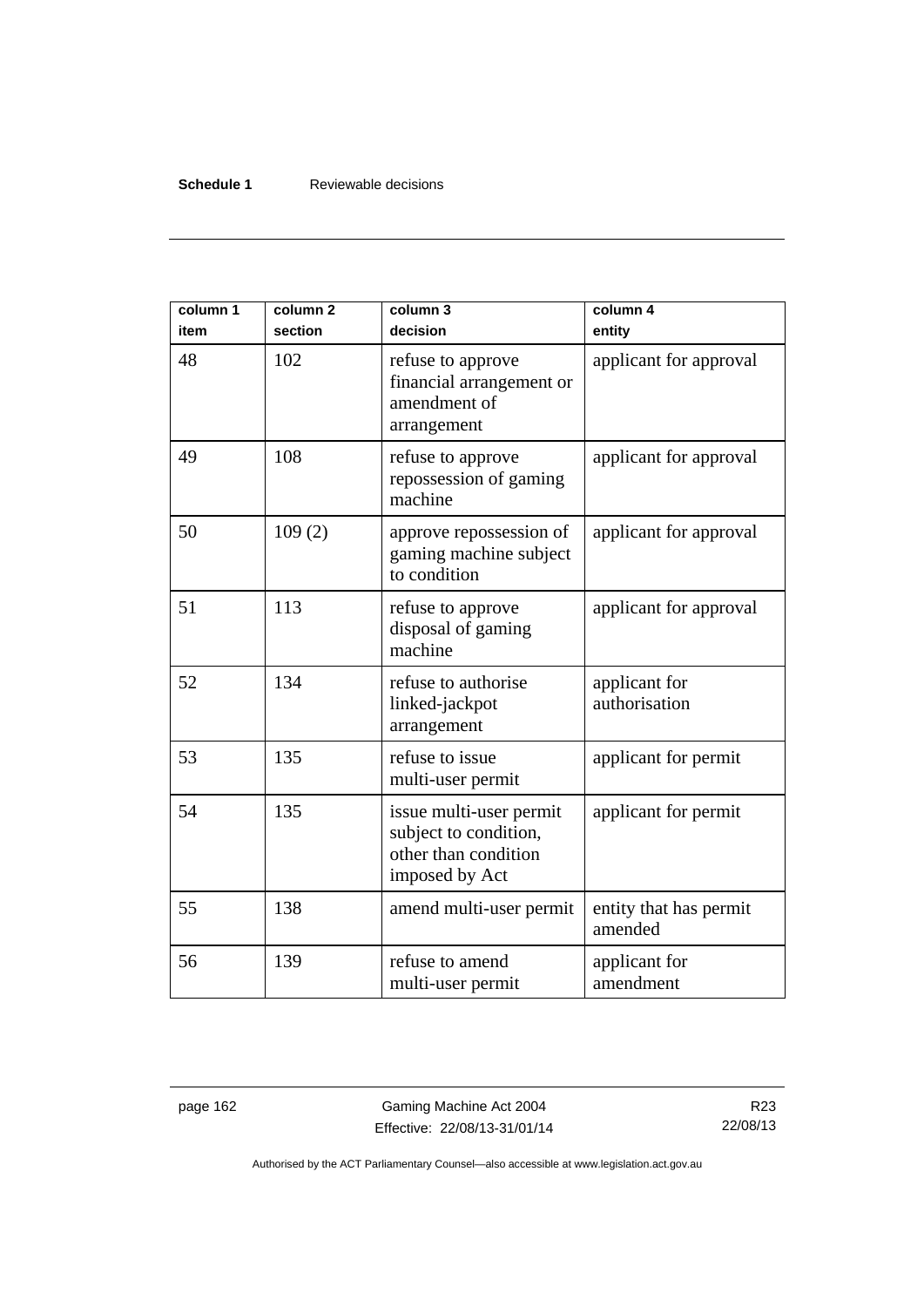| column 1<br>item | column <sub>2</sub><br>section | column 3<br>decision                                                                                       | column 4<br>entity             |
|------------------|--------------------------------|------------------------------------------------------------------------------------------------------------|--------------------------------|
| 57               | 140                            | refuse to approve<br>amendment of financial<br>and operational aspects<br>of linked-jackpot<br>arrangement | applicant for<br>amendment     |
| 58               | 141                            | refuse to transfer<br>multi-user permit                                                                    | applicant for transfer         |
| 59               | 147                            | refuse to approve entity                                                                                   | applicant for approval         |
| 60               | 147C $(2)$ $(a)$               | suspend declaration of<br>associated organisation                                                          | entity given warning<br>notice |
| 61               | $147C(2)$ (b)                  | repeal declaration of<br>associated organisation                                                           | entity given warning<br>notice |
| 62               | 148B(2)                        | give direction to amend<br>club's constitution                                                             | club given direction           |
| 63               | 153(2)                         | give direction about<br>separate parts of<br>licensed premises                                             | licensee given direction       |
| 64               | 164                            | refuse to approve<br>contributions as<br>community<br>contributions                                        | applicant for approval         |

R23 22/08/13 page 163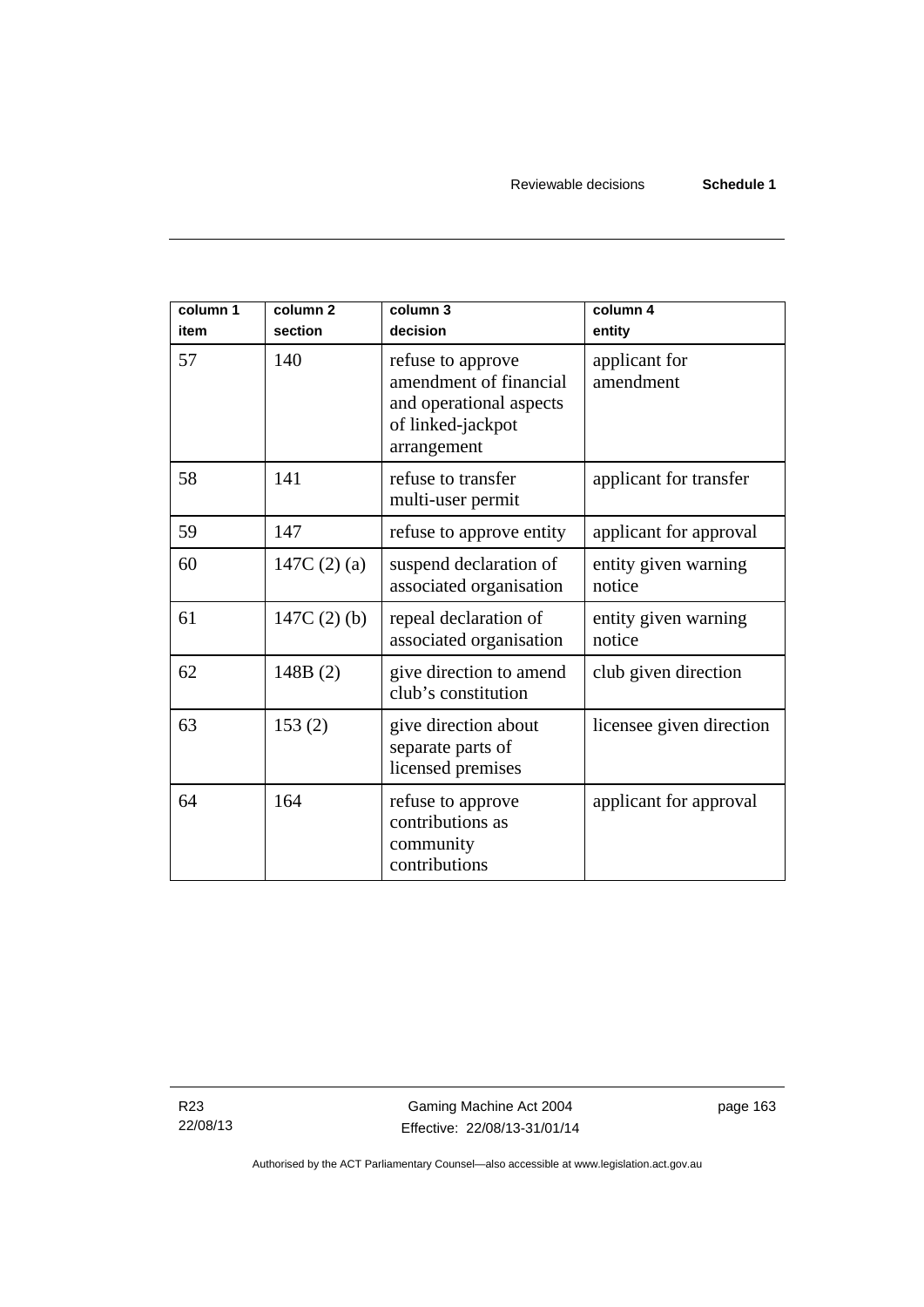**Dictionary** 

# **Dictionary**

(see s 3)

*Note 1* The [Legislation Act](http://www.legislation.act.gov.au/a/2001-14) contains definitions and other provisions relevant to this Act.

*Note 2* In particular, the [Legislation Act,](http://www.legislation.act.gov.au/a/2001-14) dict, pt 1, defines the following terms:

- ACAT
- ACT
- adult
- appoint
- child
- Commonwealth
- contravene
- Corporations Act
- Criminal Code
- disallowable instrument
- Executive
- fail
- found guilty
- gambling and racing commission
- individual
- law, of the Territory
- Legislation Act
- may (see s 146)
- must (see s 146)
- penalty unit (see s 135)
- prescribed
- regulations
- reviewable decision notice
- the Territory
- under.

page 164 Gaming Machine Act 2004 Effective: 22/08/13-31/01/14

R23 22/08/13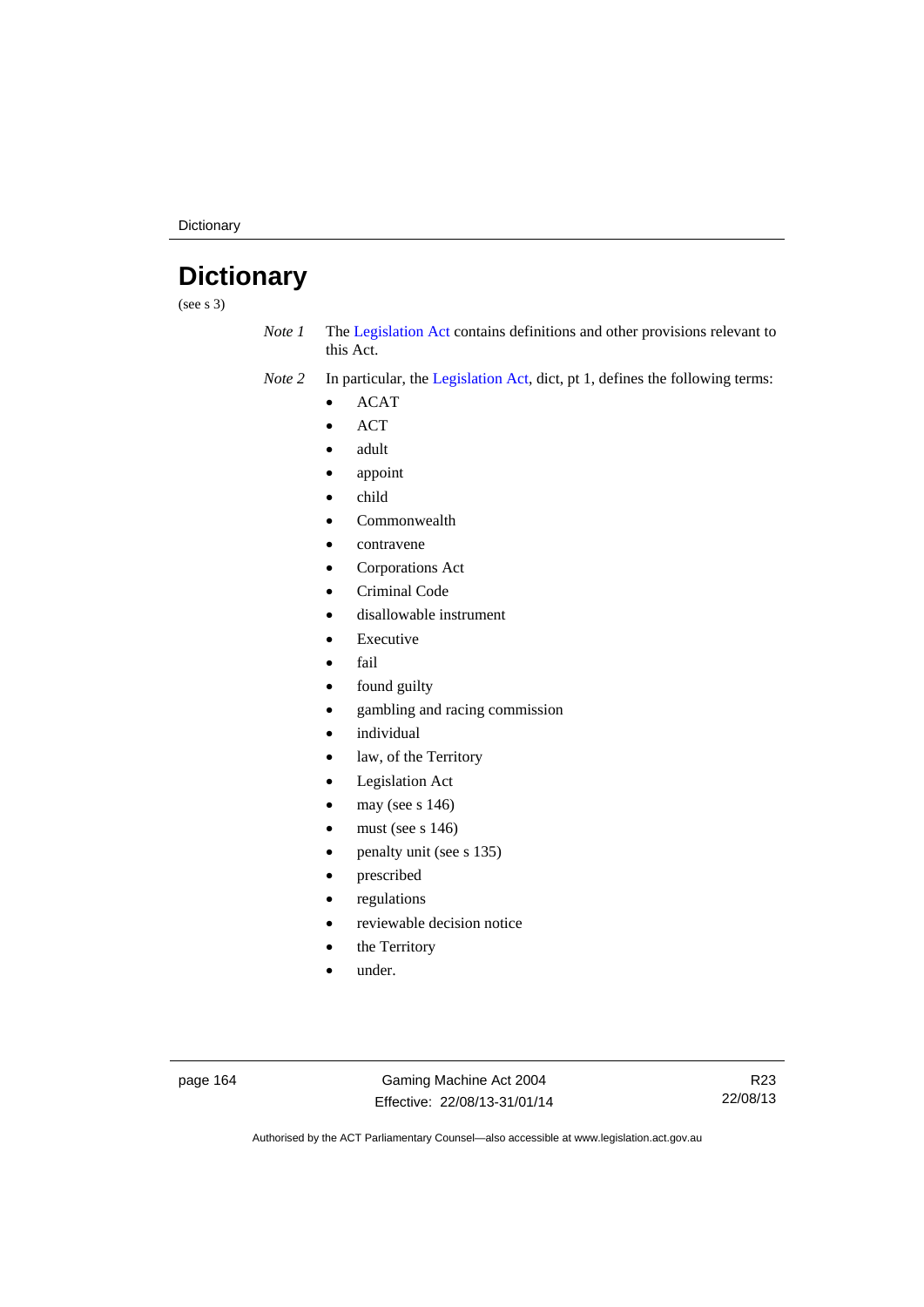*acquire* a gaming machine, means take possession of the machine for the purpose of using it for gaming.

#### *approval certificate*—

- (a) for an approved technician—see section 80 (2) (a) (Certificates and identity cards for approved technicians);
- (b) for an attendant—see section 92 (2) (a) (Certificates for approved attendants).

*approval-holder*—see section 38B.

*approved attendant* means an attendant approved under section 86 (Approval of attendants) or section 87 (Short-term approval of attendants).

*approved supplier* means a supplier approved under section 72.

*approved technician* means a technician approved under section 75 (Approval of technicians) or section 76 (Short-term approval of technicians).

*associated organisation*, for a club, means an entity declared to be an associated organisation under section 147.

*associated organisation declaration*, for part 9 (Club administration)—see section 144A.

*authorised officer* means an authorised officer under the [Control](http://www.legislation.act.gov.au/a/1999-46)  [Act](http://www.legislation.act.gov.au/a/1999-46), section 20.

*centralised monitoring system (*or *CMS)*—see section 66.

*certificate of suitability*—see section 17 (2) (b).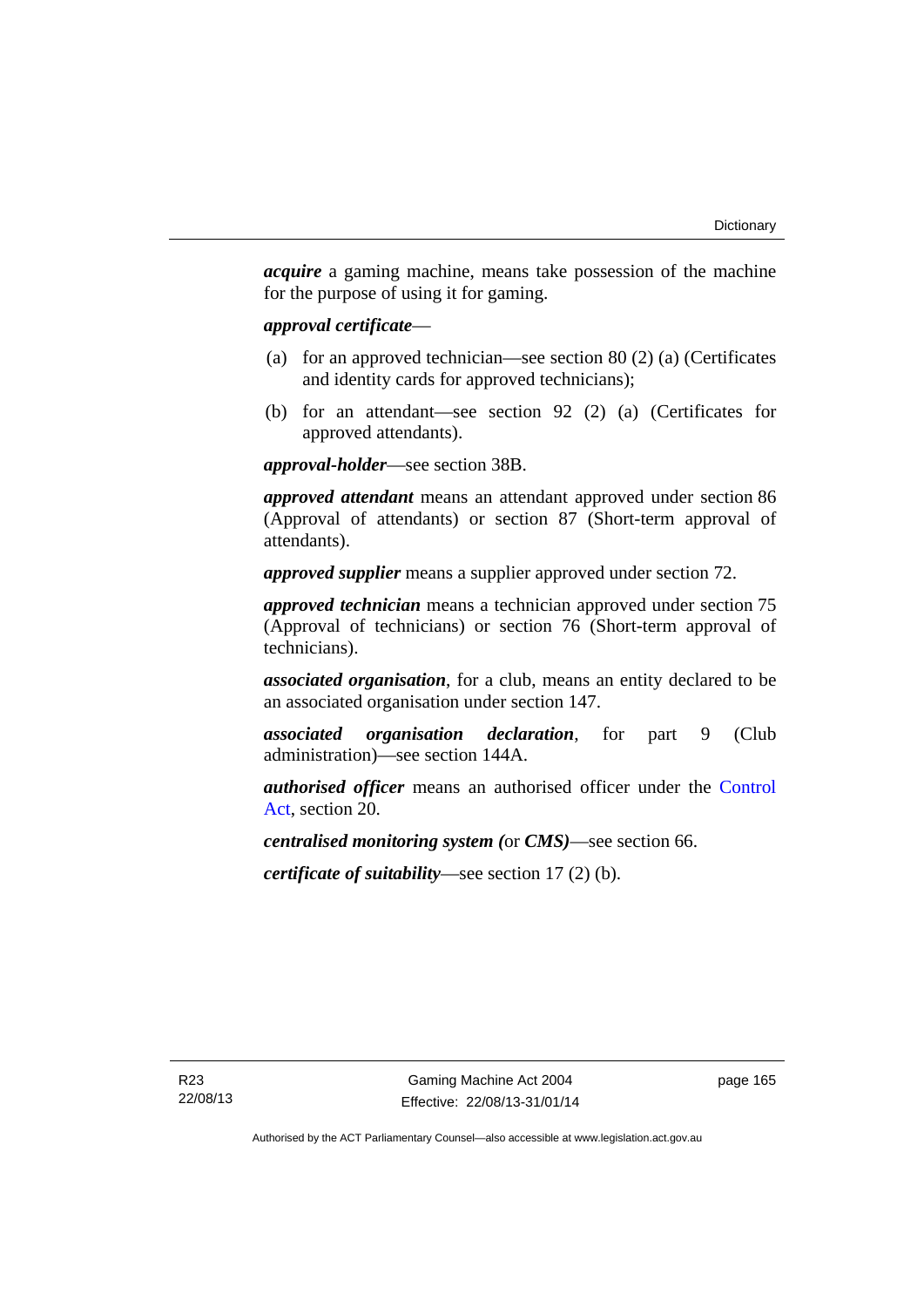*class B gaming machine* means a gaming machine consisting of the game of draw poker, or a game derived from draw poker, that requires player interaction or intervention as part of the fundamental game operation.

*class C gaming machine* means a gaming machine that consists of a game other than the following games or games derived from them:

- (a) roulette;
- (b) blackjack;
- (c) sic bo;
- (d) craps;
- (e) pai gow;
- (f) baccarat;
- (g) two-up;
- (h) money wheel;
- (i) draw poker.

*club* means a corporation established for the benefit of members to achieve eligible objects.

*CMS*—see definition of *centralised monitoring system*.

*commission* means the gambling and racing commission.

*community contribution* means a contribution made by a licensee that is approved as a community contribution under section 164.

*community contribution shortfall tax*—see section 172 (1).

*computer cabinet* means the sealable part of a gaming machine that contains the game storage medium and the random access memory.

R23 22/08/13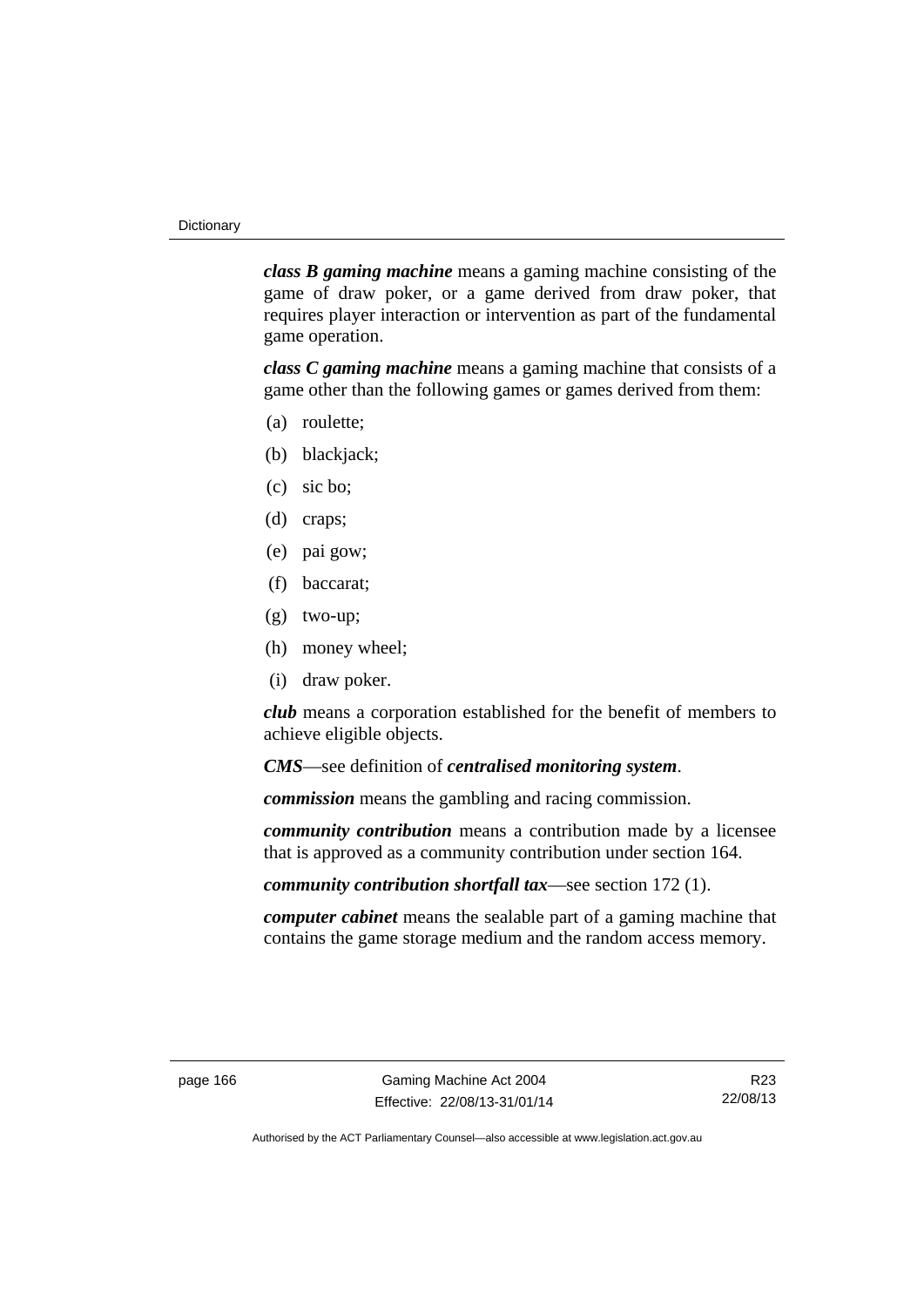*constitution* means—

- (a) for a club that is a company—the memorandum, and any articles of association, of the company; or
- (b) for a club that is an incorporated association—the statement of objects and the rules of the association.

*contribution* means any money, benefit, valuable consideration or security.

*Control Act* means the *[Gambling and Racing Control Act 1999](http://www.legislation.act.gov.au/a/1999-46)*.

*control procedures*, for an entity, means the procedures under section 97.

*corporation* includes a club.

*current licensee*, for division 2.6 (Transfer and surrender of licences)—see section 31 (1).

*decrease machines amendment*—see section 22 (1) (a).

*disciplinary action*, for part 4 (Disciplinary action)—see section 58.

*disciplinary notice*, for part 4 (Disciplinary action)—see section 61.

*dispose of* a gaming machine includes the following:

- (a) lease or hire the machine to a person;
- (b) destroy the machine;
- (c) make the machine inoperable.

*eligible club*—see section 146.

*eligible object*—see section 145.

#### *eligible person*—

- (a) for an individual—see section 20;
- (b) for a corporation—see section 21.

*employ* includes engage.

page 167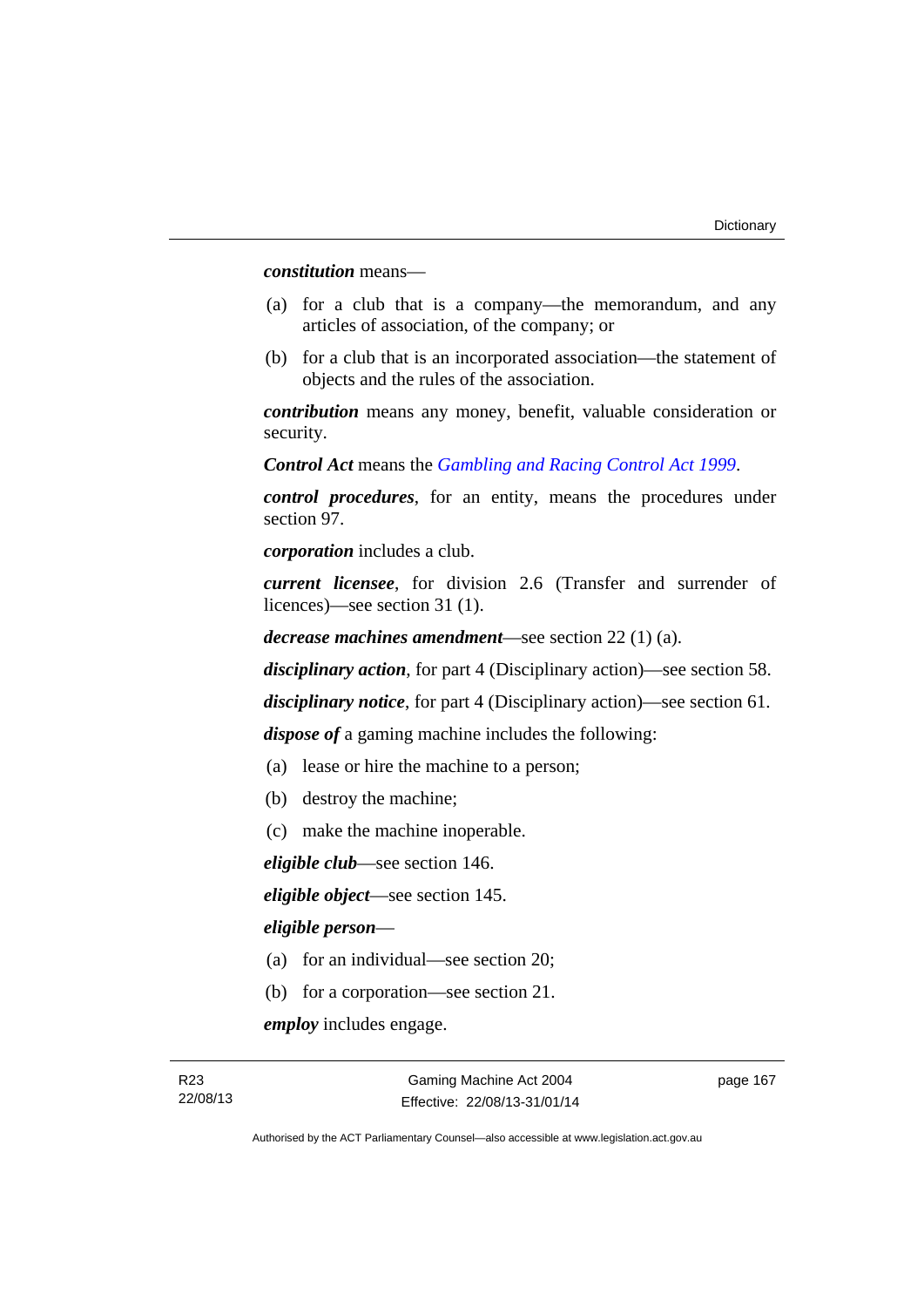*executive officer*, of a corporation, means a person, by whatever name called and whether or not the person is a director of the corporation, who is concerned with, or takes part in, the corporation's management.

*financial arrangement*—see section 101 (2).

*game*, in relation to a gaming machine, means a play, or a series of plays, initiated by the application of a single stake registered on the machine.

*gaming area*—see section 15 (1) (b).

*gaming law—*see the [Control Act](http://www.legislation.act.gov.au/a/1999-46), dictionary.

#### *gaming machine*—

- (a) means a machine—
	- (i) designed for playing a game of chance, or of mixed chance and skill; and
	- (ii) designed to be played completely or partly by—
		- (A) the insertion of 1 or more coins, notes or tokens; or
		- (B) by the application of a monetary credit registered on the machine or elsewhere; and
	- (iii) that offers, or that appears to offer, people a chance to win monetary or other valuable consideration by playing the machine; but
- (b) does not include a device prescribed by regulation.

*gaming machine tax* means the tax imposed by section 159.

*general licence*—see the *[Liquor Act 2010](http://www.legislation.act.gov.au/a/2010-35)*, section 17.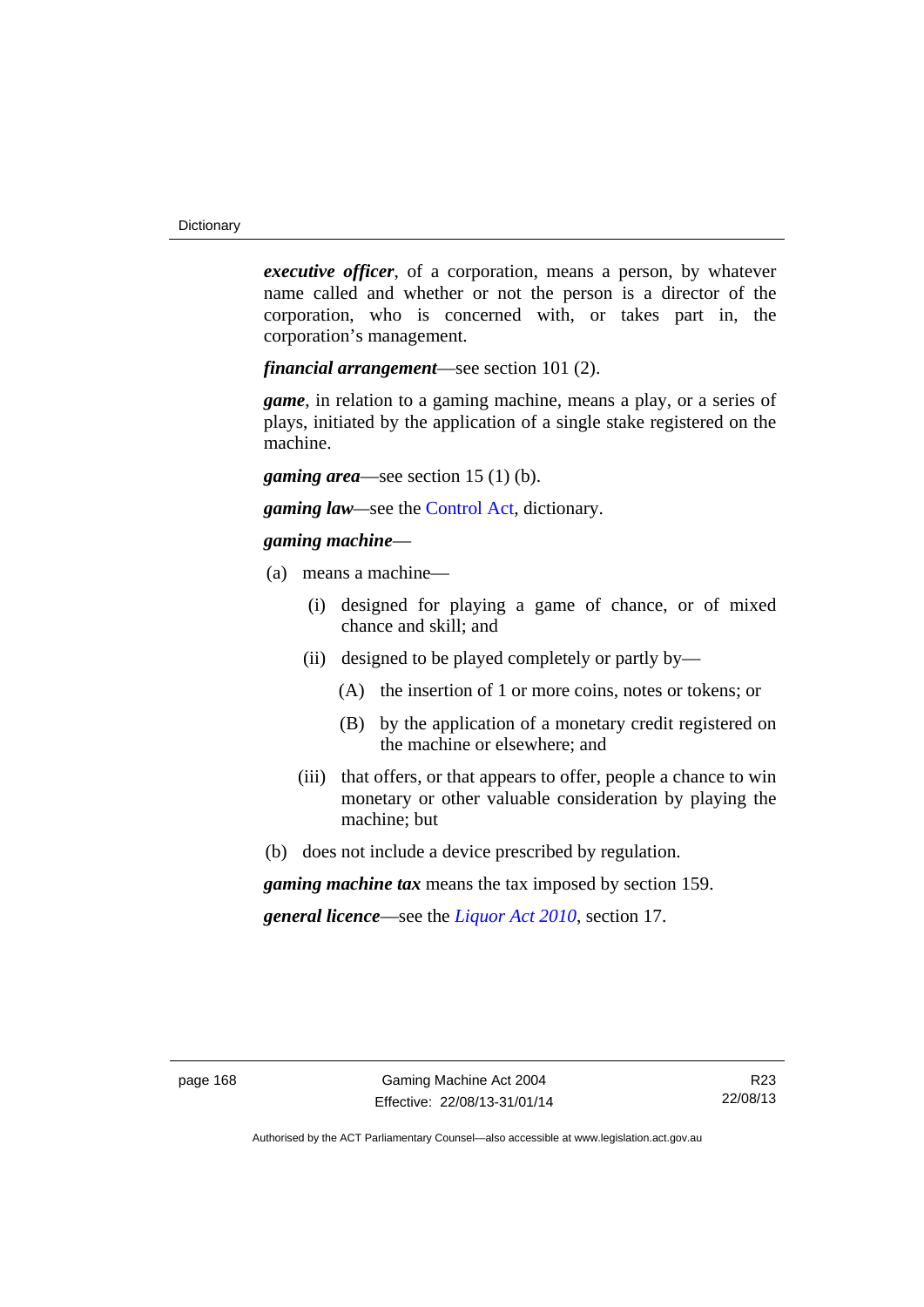*gross revenue*, of a licensee or person, means all revenue derived by the licensee or person from the operation of gaming machines, other than—

- (a) the amount of winnings for playing the machines paid or payable in accordance with the machines' indicated prize scales (excluding linked jackpots); and
- (b) any amount set aside under a linked-jackpot arrangement for the payment of linked jackpots.

*ground for disciplinary action* against a licensee, for part 4 (Disciplinary action)—see section 57.

*incorporated association* means an association incorporated under the *[Associations Incorporation Act 1991](http://www.legislation.act.gov.au/a/1991-46)*.

*influential person*, for a corporation—see section 7.

*initial licence application*, for part 2 (Licences)—see section 9.

*in-principle approval*—see section 38B.

*jackpot*, in relation to a gaming machine, means the combination of letters, numbers, symbols or representations as part of a game on the machine that pays the maximum winnings payable on the machine for any 1 combination.

*large-scale machine relocation amendment*—see section 22 (1) (f).

*licence* means—

- (a) a gaming machine licence issued under this Act; and
- (b) for part 4 (Disciplinary action)—see section 56; and
- (c) in relation to a person authorised under section 134—the authorisation; and
- (d) in relation to a permit-holder under part 8 (Linked-jackpot arrangements)—a multi-user permit.

*licence amendment application*, for part 2 (Licences)—see section 9.

| R23      | Gaming Machine Act 2004      | page 169 |  |
|----------|------------------------------|----------|--|
| 22/08/13 | Effective: 22/08/13-31/01/14 |          |  |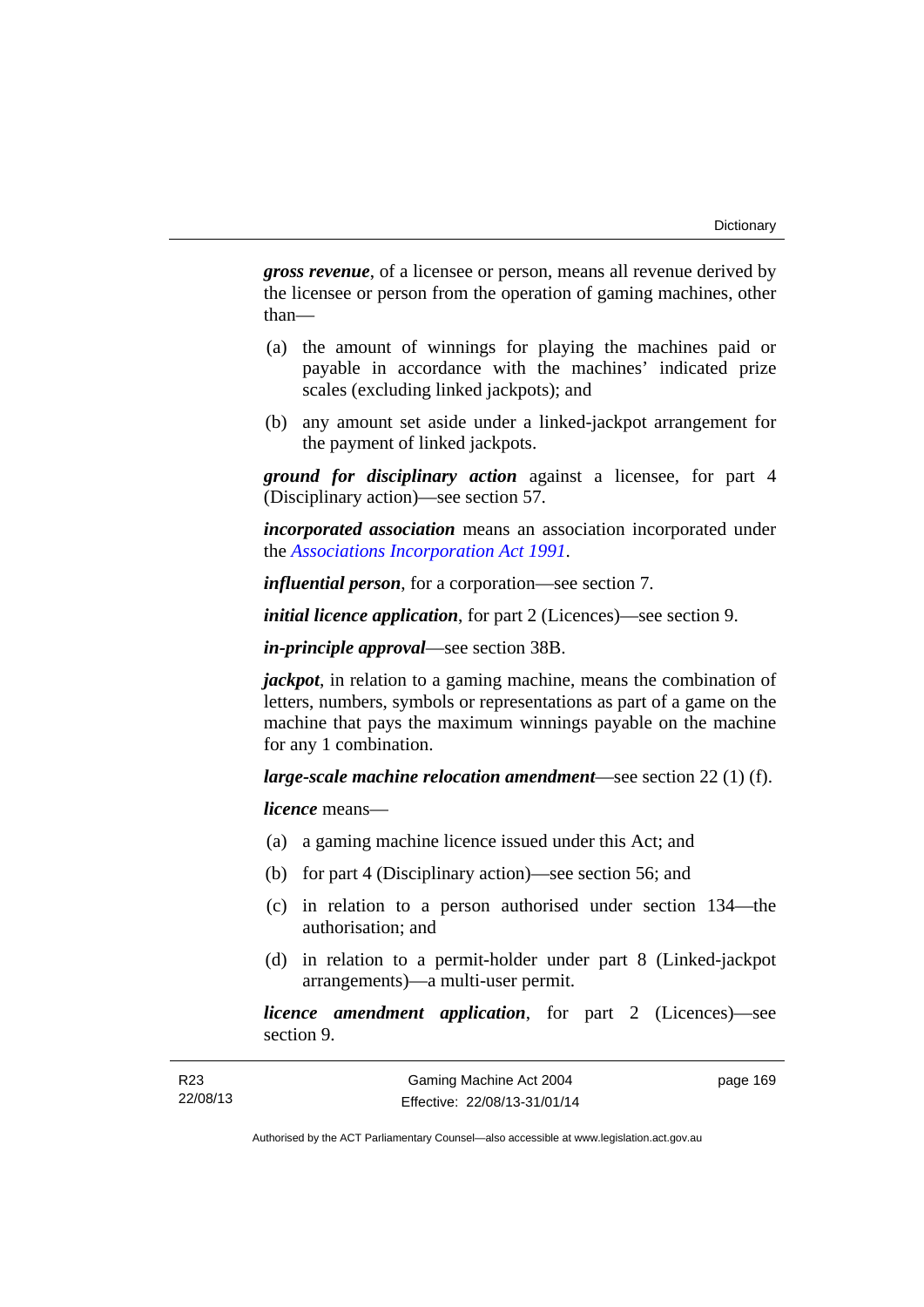*licensed premises* means premises for which a licence is in force.

*licensee* means—

- (a) in relation to a licence—the holder of the licence; and
- (b) in relation to licensed premises—the holder of the licence in force for the premises; and
- (c) for part 4 (Disciplinary action)—see section 56.

*life member*, of a club, means a person who is elected to membership of the club for life under the rules of the club.

*linked jackpot* means winnings under a linked-jackpot arrangement operated in accordance with an authorisation or permit under part 8.

*linked-jackpot arrangement* means an arrangement under which 2 or more gaming machines are linked to a device—

- (a) that, from time to time, records the amount payable as winnings under the arrangement; and
- (b) that, for the purpose of recording the amount mentioned in paragraph (a), receives messages from each machine to which it is linked; and
- (c) that cannot affect the percentage payout of, or transmit a message to, a machine to which it is linked.

*local jurisdiction* means a State or New Zealand.

*machine access register*—see section 71.

*maintain* a gaming machine includes repair, adjust or alter the machine.

*member*, of a club, means—

- (a) a member who, under the rules of the club, is required to pay fees; or
- (b) a life member.

*multi-user permit*—see section 135.

R23 22/08/13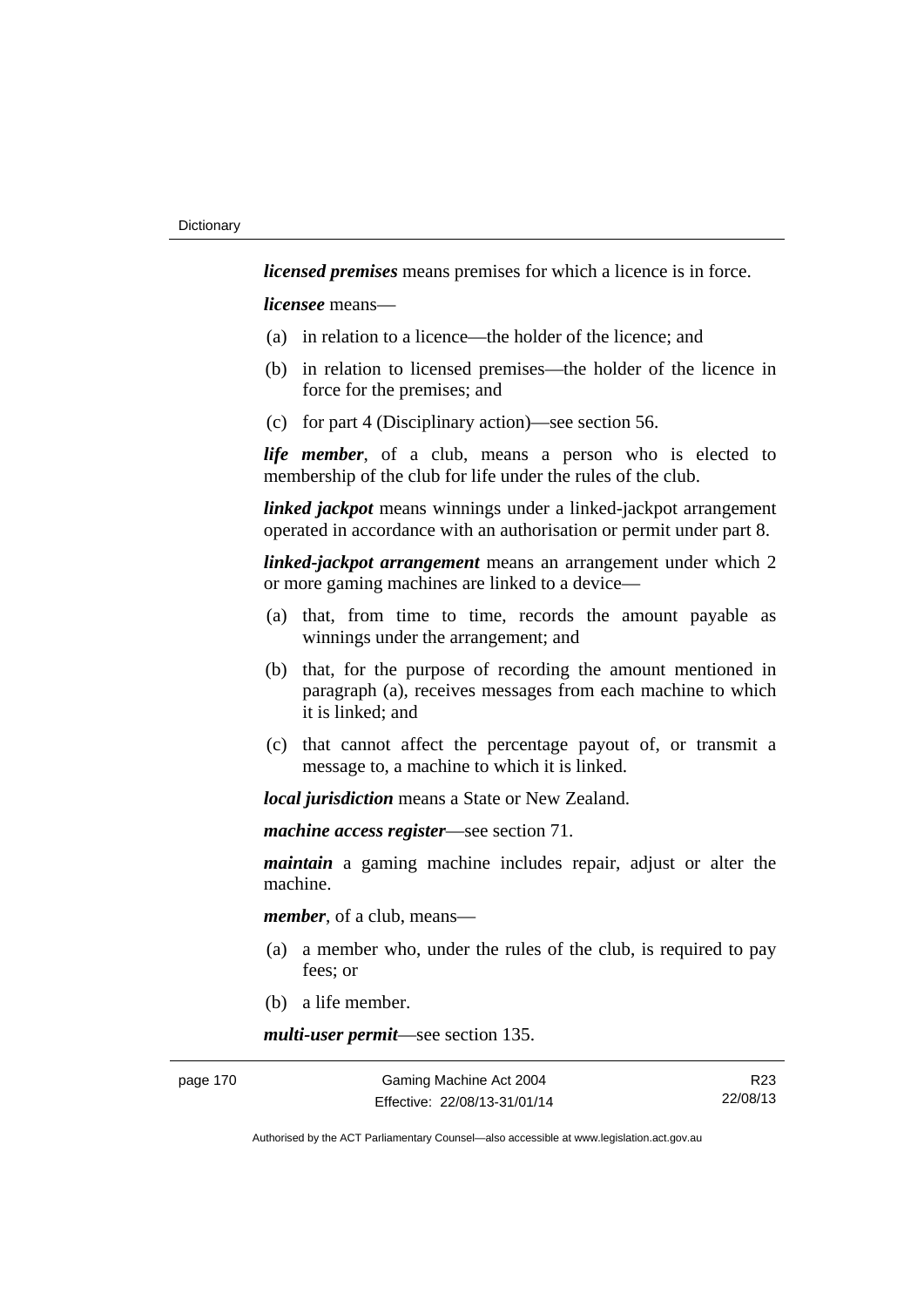*net revenue*, of a licensee that is a club, means gross revenue derived by the licensee, less—

- (a) any amount of gaming machine tax payable on that revenue; and
- (b) 24% of the gross revenue.

*new venue amendment*—see section 22 (1) (g).

*officer* of a club—

(a) means—

- (i) any office-holder of the club (however described), including the secretary, treasurer, executive officer or public officer; or
- (ii) anyone else concerned in or who takes part in the management of the club's affairs; but
- (b) does not include a patron or the holder of another honorary office of the club if the office does not give its holder a right to take part in the management of the club's affairs.

*on licence*—see the *[Liquor Act 2010](http://www.legislation.act.gov.au/a/2010-35)*, section 18.

*Note* Subclasses of on licences are dealt with in the *[Liquor Act 2010](http://www.legislation.act.gov.au/a/2010-35)*, div 2.2.

*percentage payout*, for a gaming machine, means the percentage payout authorised for the machine under the licence.

*peripheral equipment*, for a gaming machine—see section 68.

*permit-holder* means the holder of a multi-user permit.

*pool of available gaming machines* (or *pool*)—see section 36A.

*problem gambling assistance fund*—see section 163B.

*proposed gaming area*, in relation to an initial licence application see section  $11(2)$  (b).

*prospective licensee*, for division 2.6 (Transfer and surrender of licences)—see section 31 (1).

page 171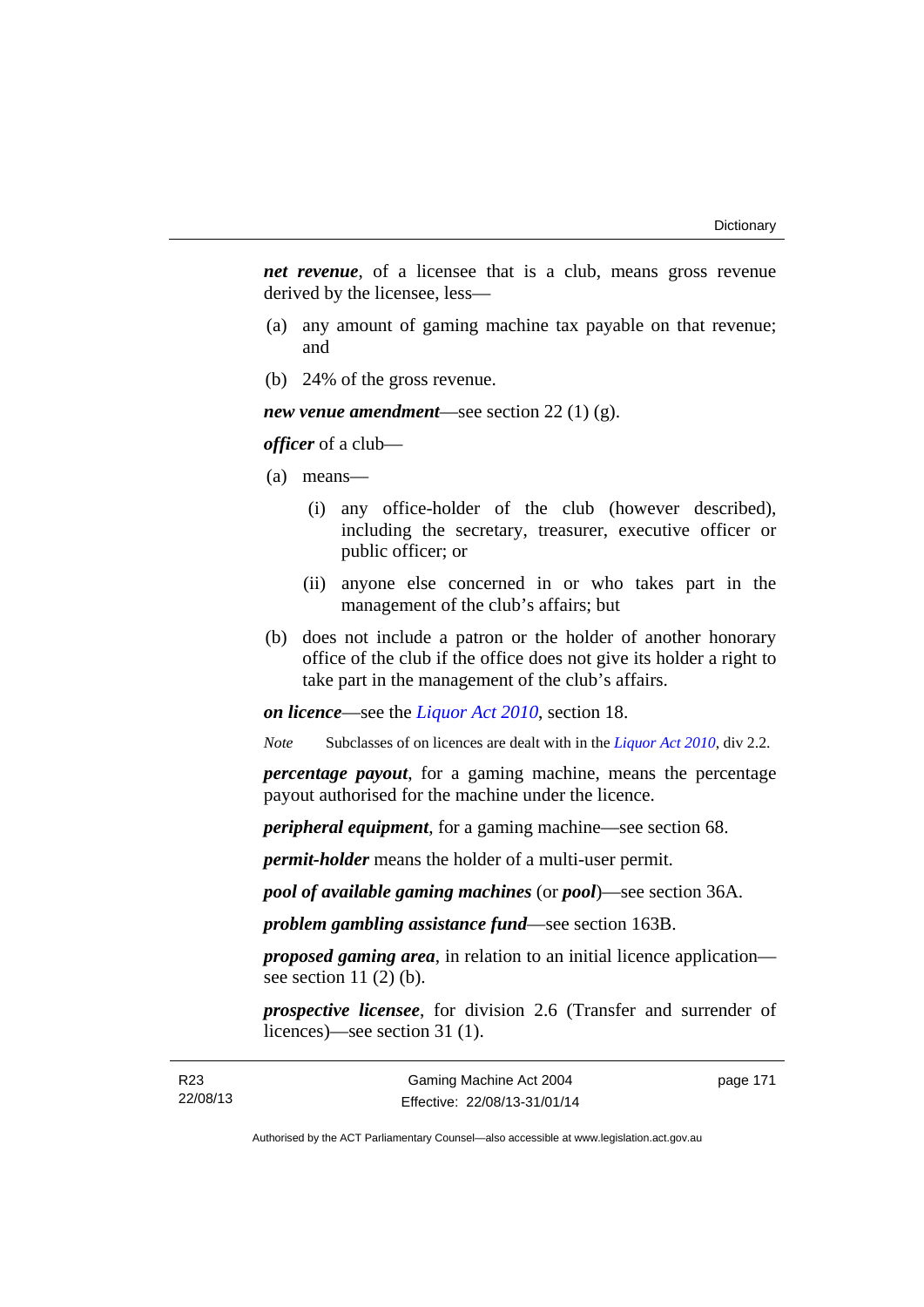*registered party*—see the *[Electoral Act 1992](http://www.legislation.act.gov.au/a/1992-71)*, dictionary.

*repossession* of a gaming machine includes taking possession of the machine under a default provision in a financial agreement.

*required community contribution*, for a licensee that is a club—see section 169 (1).

*reviewable decision*, for part 13 (Notification and review of decisions)—see section 173.

*rules*, for an entity, means the rules mentioned in section 11 (2) (c).

*secretary*, in relation to a club, includes a person concerned in the management of the club.

### *short-term approval*—

- (a) for an attendant—see section 87 (3); and
- (b) for a technician—see section 76 (3).

*small-scale machine relocation amendment*—see section 22 (1) (e).

*social impact assessment*, for an initial licence application or an amendment licence application, means a social impact assessment for the application under division 2.3.

*statement of objects* of a club, means—

- (a) for a company—the memorandum of the company; or
- (b) for an incorporated association—the statement of objects of the association.

*structural change amendment*—see section 22 (1) (b).

*technical amendment*—see section 22 (1) (h).

*technical evaluation* means a technical evaluation under section 69.

*temporary storage amendment*—see section 22 (1) (c).

*venue relocation amendment*—see section 22 (1) (d).

R23 22/08/13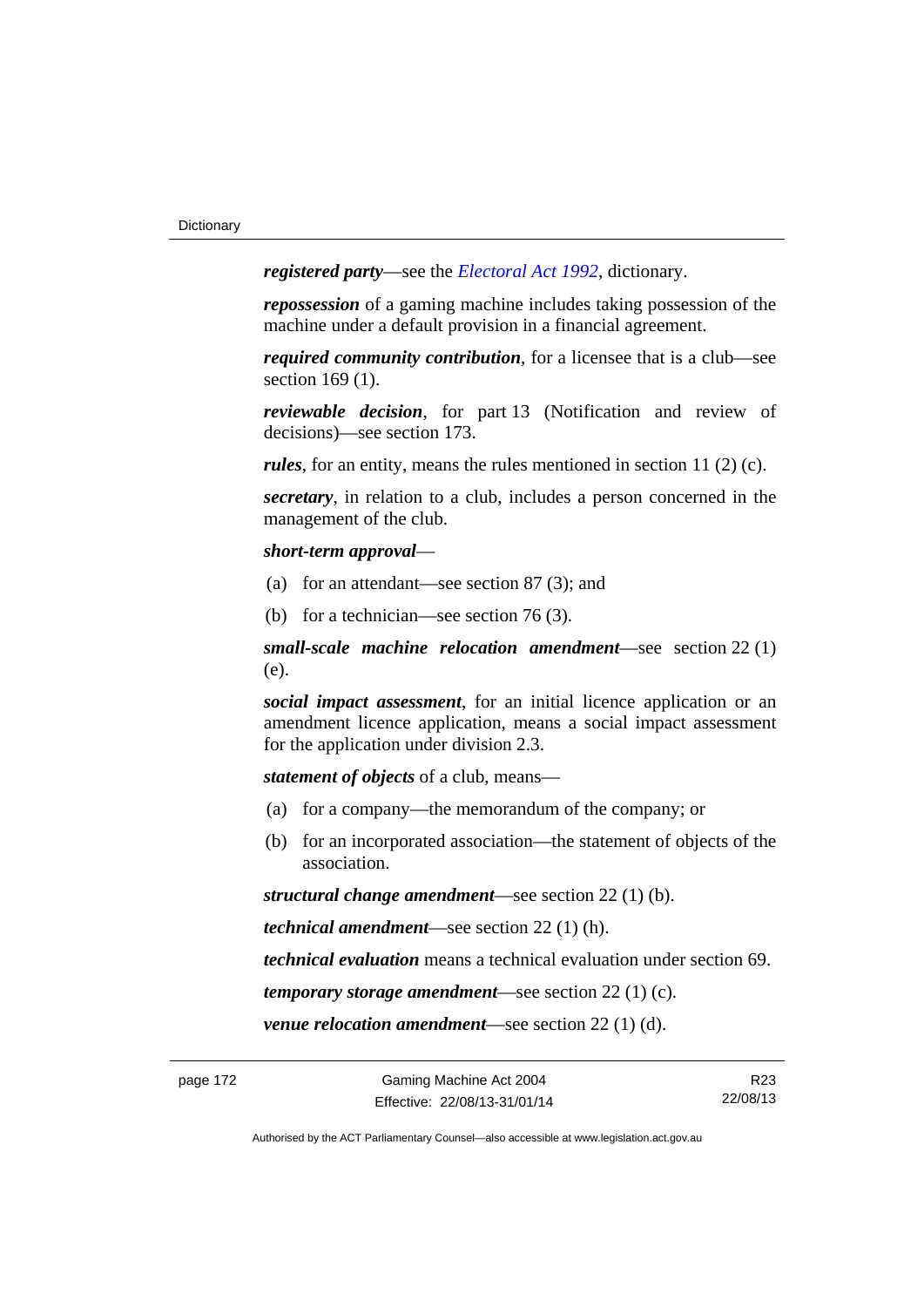*warning notice*, for an associated organisation, for part 9 (Club administration)—see section 147B.

R23 22/08/13

Gaming Machine Act 2004 Effective: 22/08/13-31/01/14 page 173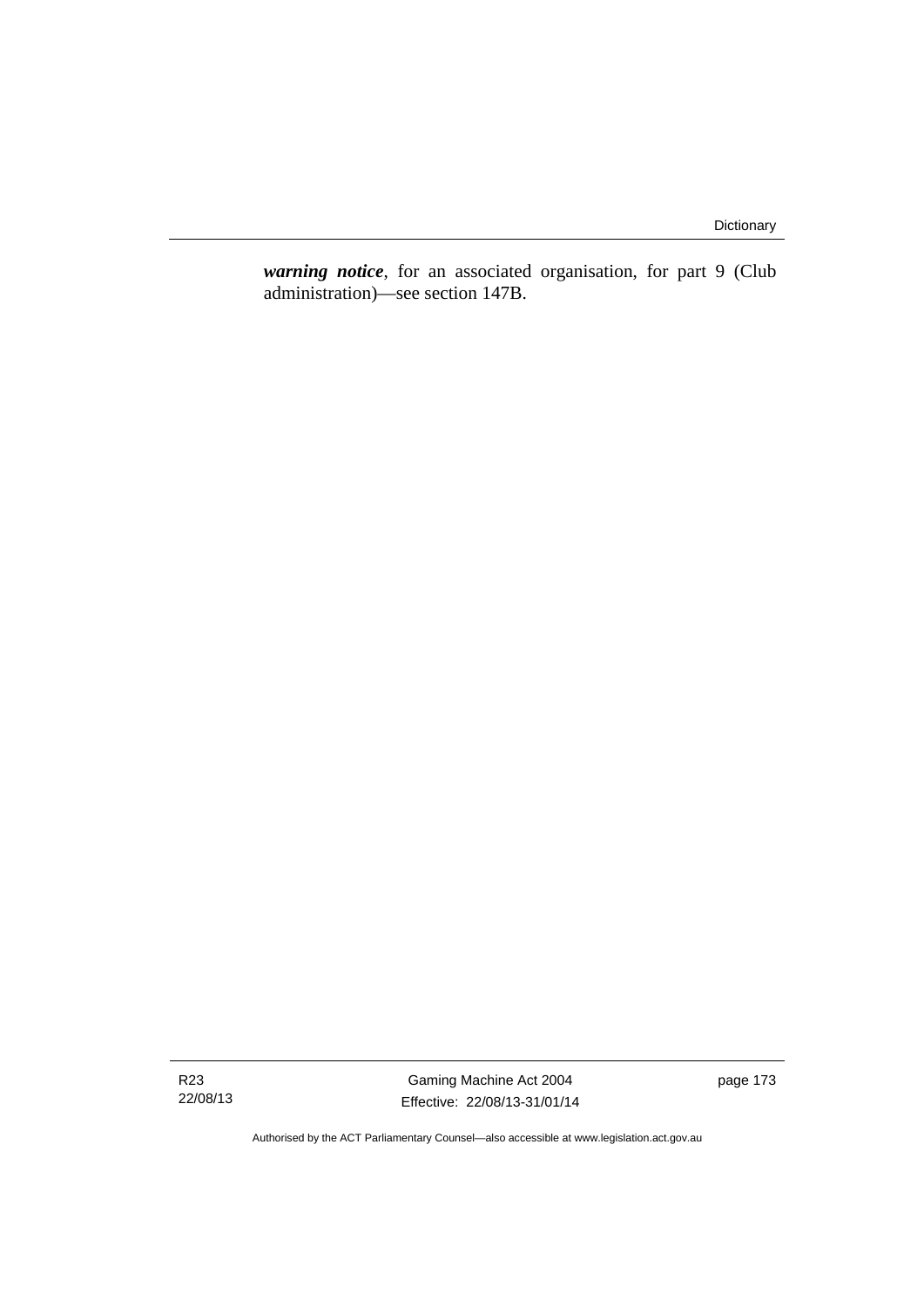1 About the endnotes

# **Endnotes**

# **1 About the endnotes**

Amending and modifying laws are annotated in the legislation history and the amendment history. Current modifications are not included in the republished law but are set out in the endnotes.

Not all editorial amendments made under the *[Legislation Act 2001](http://www.legislation.act.gov.au/a/2001-14)*, part 11.3 are annotated in the amendment history. Full details of any amendments can be obtained from the Parliamentary Counsel's Office.

Uncommenced amending laws are not included in the republished law. The details of these laws are underlined in the legislation history. Uncommenced expiries are underlined in the legislation history and amendment history.

If all the provisions of the law have been renumbered, a table of renumbered provisions gives details of previous and current numbering.

The endnotes also include a table of earlier republications.

## **2 Abbreviation key**

page 174 Gaming Machine Act 2004 Effective: 22/08/13-31/01/14

R23 22/08/13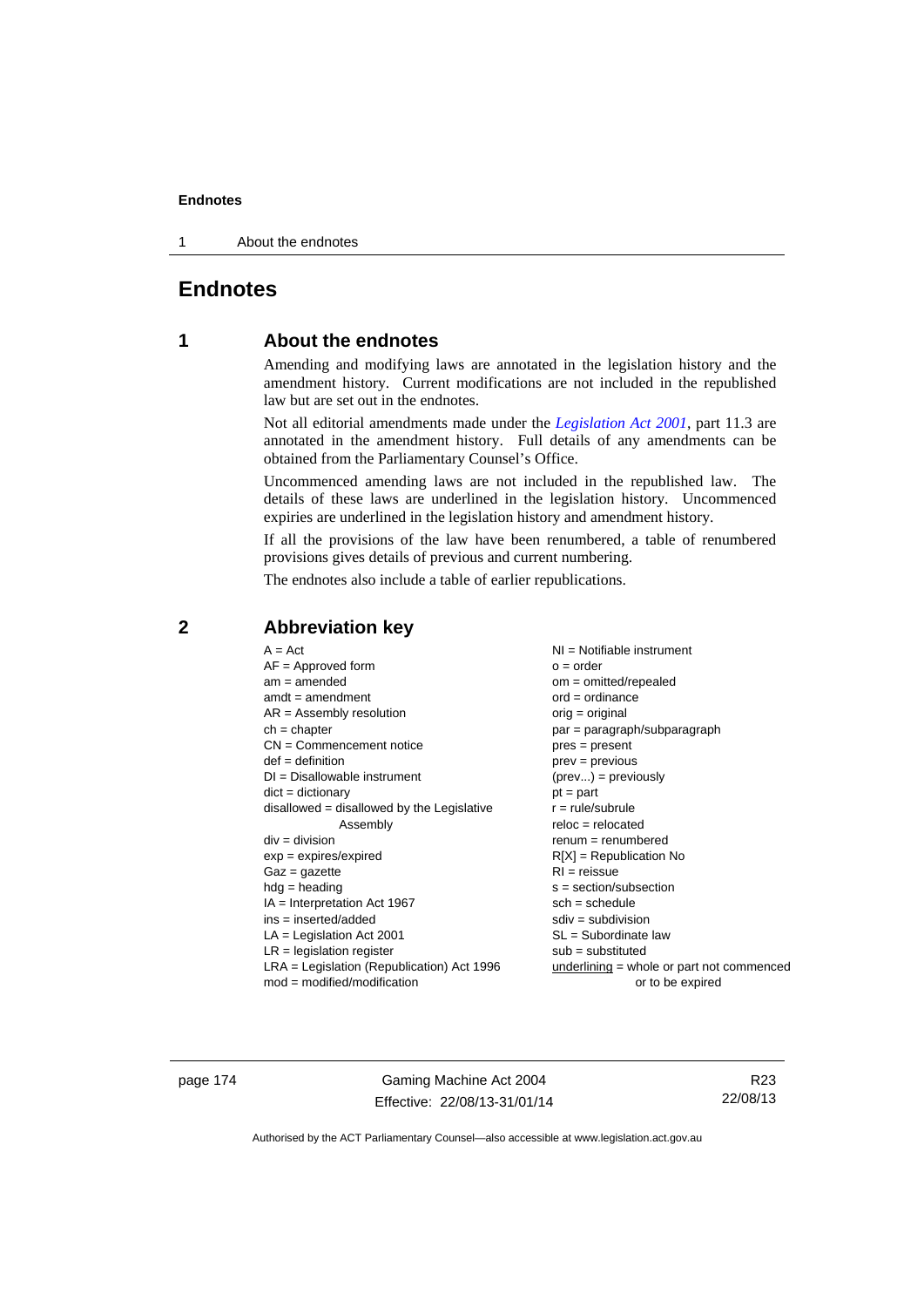### **3 Legislation history**

### **Gaming Machine Act 2004 A2004-34**

notified LR 9 July 2004 s 1, s 2 commenced 9 July 2004 (LA s 75 (1)) remainder commenced 1 November 2004 (s 2 and [CN2004-14](http://www.legislation.act.gov.au/cn/2004-14/default.asp))

as amended by

#### **[Gaming Machine Amendment Act 2005](http://www.legislation.act.gov.au/a/2005-17) A2005-17**

notified LR 13 April 2005 s 1, s 2 commenced 13 April 2005 (LA s 75 (1)) remainder commenced 14 April 2005 (s 2)

### **[Gaming Machine Amendment Act 2005 \(No 2\)](http://www.legislation.act.gov.au/a/2005-26) A2005-26**

notified LR 28 June 2005 s 1, s 2 commenced 28 June 2005 (LA s 75 (1)) s 8 commenced 1 July 2007 (s 2 (2)) remainder commenced 1 July 2005 (s 2 (1))

### **[Casino Control Act 2006](http://www.legislation.act.gov.au/a/2006-2) A2006-2 sch 1 pt 1.3**

notified LR 22 February 2006 s 1, s 2 commenced 22 February 2006 (LA s 75 (1)) sch 1 pt 1.3 commenced 1 May 2006 (s 2 and [CN2006-6](http://www.legislation.act.gov.au/cn/2006-6/default.asp))

#### **[Gaming Machine Amendment Act 2007](http://www.legislation.act.gov.au/a/2007-14) A2007-14**

notified LR 31 May 2007 s 1, s 2 commenced 31 May 2007 (LA s 75 (1)) remainder commenced 1 June 2007 (s 2)

### **[Gaming Machine Amendment Act 2007 \(No 2\)](http://www.legislation.act.gov.au/a/2007-40) A2007-40**

notified LR 4 December 2007 s 1, s 2 commenced 4 December 2007 (LA s 75 (1)) s 17 commenced 4 June 2008 (s 2 (2)) remainder commenced 5 December 2007 (s 2 (1))

### **[Statute Law Amendment Act 2008](http://www.legislation.act.gov.au/a/2008-28) A2008-28 sch 3 pt 3.29**  notified LR 12 August 2008

s 1, s 2 commenced 12 August 2008 (LA s 75 (1)) sch 3 pt 3.29 commenced 26 August 2008 (s 2)

R23 22/08/13 page 175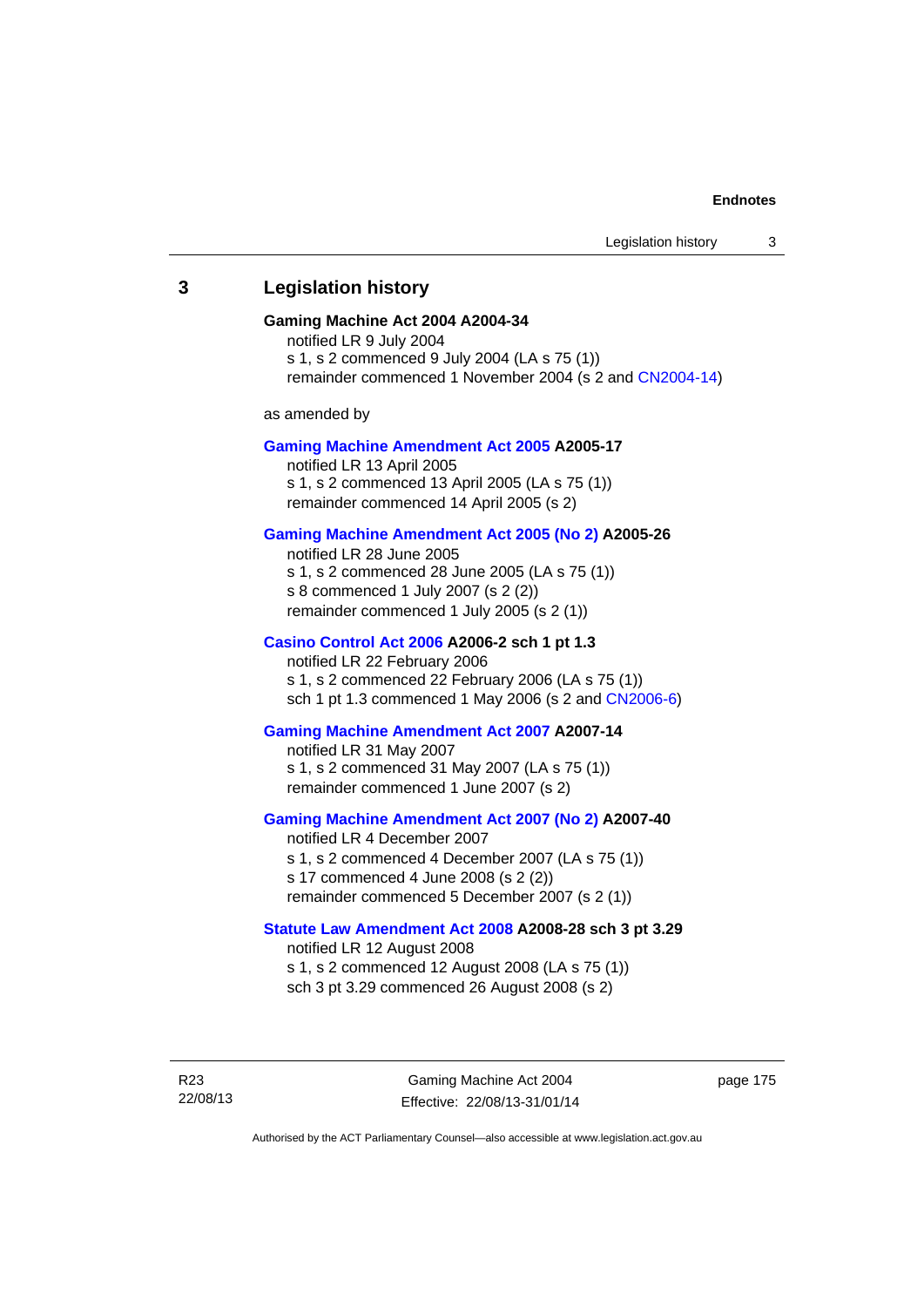| 3 | Legislation history |  |
|---|---------------------|--|
|---|---------------------|--|

### **[ACT Civil and Administrative Tribunal Legislation Amendment](http://www.legislation.act.gov.au/a/2008-37)  [Act 2008 \(No 2\)](http://www.legislation.act.gov.au/a/2008-37) A2008-37 sch 1 pt 1.47**

notified LR 4 September 2008

s 1, s 2 commenced 4 September 2008 (LA s 75 (1)) sch 1 pt 1.47 commenced 2 February 2009 (s 2 (1) and see [ACT Civil](http://www.legislation.act.gov.au/a/2008-35)  [and Administrative Tribunal Act 2008](http://www.legislation.act.gov.au/a/2008-35) A2008-35, s 2 (1) and [CN2009-2](http://www.legislation.act.gov.au/cn/2009-2/default.asp))

#### **[Statute Law Amendment Act 2009 \(No 2\)](http://www.legislation.act.gov.au/a/2009-49) A2009-49 sch 1 pt 1.6**

notified LR 26 November 2009

s 1, s 2 commenced 26 November 2009 (LA s 75 (1))

sch 1 pt 1.6 commenced 17 December 2009 (s 2)

# **[Liquor \(Consequential Amendments\) Act 2010](http://www.legislation.act.gov.au/a/2010-43) A2010-43 sch 1 pt 1.12**

notified LR 8 November 2010

s 1, s 2 commenced 8 November 2010 (LA s 75 (1)) sch 1 pt 1.12 commenced 1 December 2010 (s 2 (4) and see Liquor [Act 2010](http://www.legislation.act.gov.au/a/2010-35) A2010-35, s 2 (3) (as am by [A2010-43](http://www.legislation.act.gov.au/a/2010-43) amdt 1.19) and [CN2010-14](http://www.legislation.act.gov.au/cn/2010-14/default.asp))

### **[Gaming Machine \(Problem Gambling Assistance\) Amendment](http://www.legislation.act.gov.au/a/2010-52)  [Act 2010](http://www.legislation.act.gov.au/a/2010-52) A2010-52**

notified LR 15 December 2010 s 1, s 2 commenced 15 December 2010 (LA s 75 (1)) remainder commenced 1 July 2011 (s 2)

### **[Statute Law Amendment Act 2011](http://www.legislation.act.gov.au/a/2011-3) A2011-3 sch 1 pt 1.3, sch 3 pt 3.21**

notified LR 22 February 2011 s 1, s 2 commenced 22 February 2011 (LA s 75 (1)) sch 1 pt 1.3, sch 3 pt 3.21 commenced 1 March 2011 (s 2)

# **[Gaming Machine \(Club Governance\) Amendment Act 2011](http://www.legislation.act.gov.au/a/2011-24) A2011-24**

**pt 2** 

notified LR 7 July 2011 s 1, s 2 commenced 1 July 2011 (LA s 75 (2)) ss 9-11, s 21, s 26 commenced 1 July 2012 (s 2 (2)) pt 2 remainder taken to have commenced 1 July 2011 (s 2 (1))

### **[Justice and Community Safety Legislation Amendment Act 2011](http://www.legislation.act.gov.au/a/2011-27)  [\(No 2\)](http://www.legislation.act.gov.au/a/2011-27) A2011-27 sch 1 pt 1.5**

notified LR 30 August 2011

s 1, s 2 taken to have commenced 29 July 2008 (LA s 75 (2)) sch 1 pt 1.5 commenced 13 September 2011 (s 2 (1))

R23 22/08/13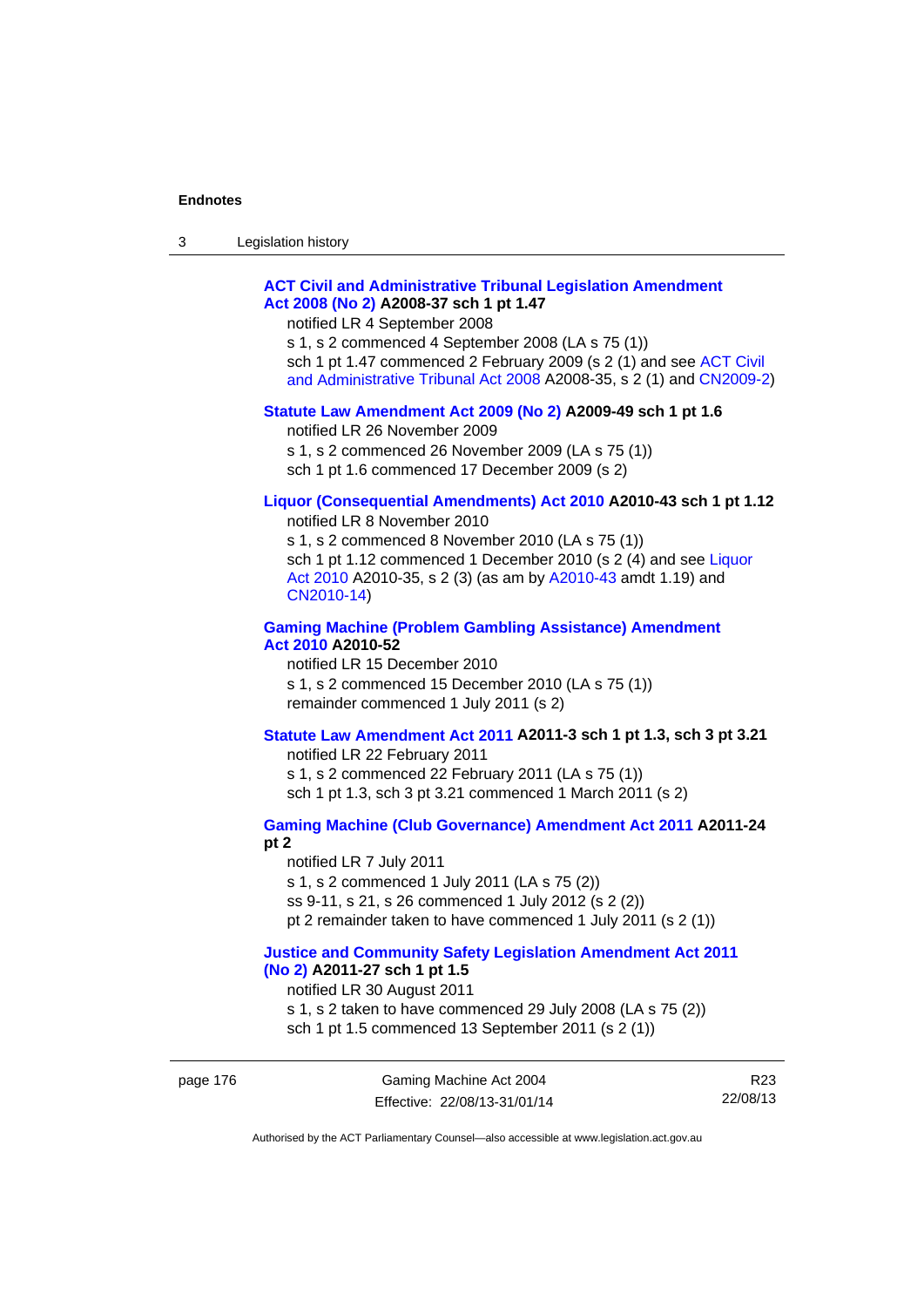### **[Business Names Registration \(Transition to Commonwealth\)](http://www.legislation.act.gov.au/a/2012-2)  [Act 2012](http://www.legislation.act.gov.au/a/2012-2) A2012-2 sch 2 pt 2.3**

notified LR 28 February 2012

s 1, s 2 commenced 28 February 2012 (LA s 75 (1))

sch 2 pt 2.3 commenced 28 May 2012 (s 2 (2))

### **[Gaming Machine Amendment Act 2012](http://www.legislation.act.gov.au/a/2012-42) A2012-42 pt 2 (as am by [A2013-29](http://www.legislation.act.gov.au/a/2013-29) s 4)**

notified LR 6 September 2012

s 1, s 2 commenced 6 September 2012 (LA s 75 (1))

s 28, s 29 commence 1 February 2014 (s 2 (2) (as am by [A2013-29](http://www.legislation.act.gov.au/a/2013-29) s 4))

pt 2 remainder commenced 1 January 2013 (s 2 (1))

### **[Gaming Machine Amendment Act 2012 \(No 2\)](http://www.legislation.act.gov.au/a/2012-50/default.asp) A2012-50**

notified LR 5 December 2012

s 1, s 2 commenced 5 December 2012 (LA s 75 (1))

s 3 commenced 6 December 2012 (s 2 (1))

s 4 commenced 1 January 2013 (s 2 (2))

s 5 commences 1 February 2014 (s 2 (3) and see [Gaming Machine](http://www.legislation.act.gov.au/a/2012-42)  [Amendment Act 2012](http://www.legislation.act.gov.au/a/2012-42) A2012-42 s 2 (2) (as am by [A2013-29](http://www.legislation.act.gov.au/a/2013-29) s 4))

### **[Gaming Machine Amendment Act 2013](http://www.legislation.act.gov.au/a/2013-9) A2013-9**

notified LR 27 March 2013

s 1, s 2 commenced 27 March 2013 (LA s 75 (1)) remainder commenced 28 March 2013 (s 2)

### **[Statute Law Amendment Act 2013](http://www.legislation.act.gov.au/a/2013-19) A2013-19 sch 3 pt 3.23**

notified LR 24 May 2013 s 1, s 2 commenced 24 May 2013 (LA s 75 (1)) sch 3 pt 3.23 commenced 14 June 2013 (s 2)

### **[Gaming Machine Amendment Act 2013 \(No 2\)](http://www.legislation.act.gov.au/a/2013-29) A2013-29**

notified LR 21 August 2013 s 1, s 2 commenced 21 August 2013 (LA s 75 (1)) remainder commenced 22 August 2013 (s 2) *Note* This Act only amends the [Gaming Machine Amendment](http://www.legislation.act.gov.au/a/2012-42)  [Act 2012](http://www.legislation.act.gov.au/a/2012-42) A2012-42.

R23 22/08/13

Gaming Machine Act 2004 Effective: 22/08/13-31/01/14

page 177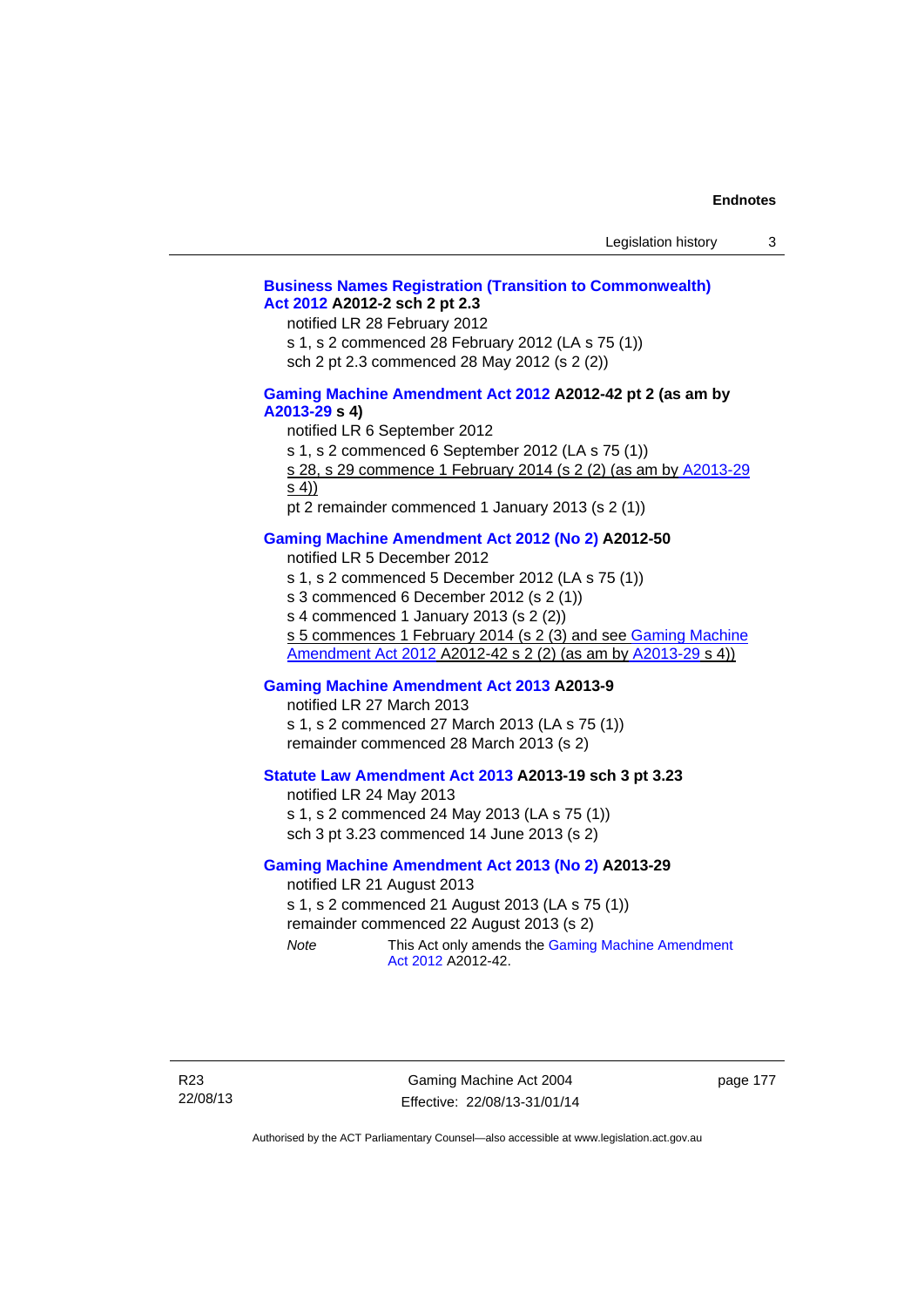4 Amendment history

### **4 Amendment history**

```
Commencement 
s 2 om LA s 89 (4) 
Dictionary 
s 3 am A2013-19 amdt 3.171
Applications to be dealt with in order of receipt 
s 10 am A2007-40 s 4; A2012-42 s 4 
Initial licence applications—eligibility 
s 10A ins A2012-42 s 5
Initial licence applications—contents 
A2012-42 s 6
Issue of licences 
s 12 am A2012-42 s 7, s 8 
Grounds for refusing initial licence application by club 
s 14 am A2005-17 s 4, s 5; A2011-24 s 4 
Form of licence 
s 15 am A2005-17 s 6 
No available gaming machines 
s 17 am A2007-40 s 5; A2012-42 ss 9-13 
Social impact assessment 
s 18 am A2012-42 s 14 
Publication of social impact assessments by applicant 
s 19 am A2012-42 s 15, s 16; ss renum R20 LA 
Eligibility of individuals 
s 20 am A2007-14 s 4; A2007-40 s 6; A2008-28 amdt 3.94; 
                A2011-3 amdt 1.6; A2012-42 s 17 
Eligibility of clubs and other corporations 
s 21 am A2007-14 s 5; A2007-40 s 7; A2011-24 s 5, s 6 
Licence amendment—applications 
s 22 am A2005-17 s 7; A2012-50 s 4 
                sub A2012-42 s 18 
Licence amendment—contents of applications 
A2012-42 s 18
Licence amendment decision—decrease machines amendment 
s 24 am A2007-40 s 8, s 9 
                sub A2012-42 s 18
```
page 178 Gaming Machine Act 2004 Effective: 22/08/13-31/01/14

R23 22/08/13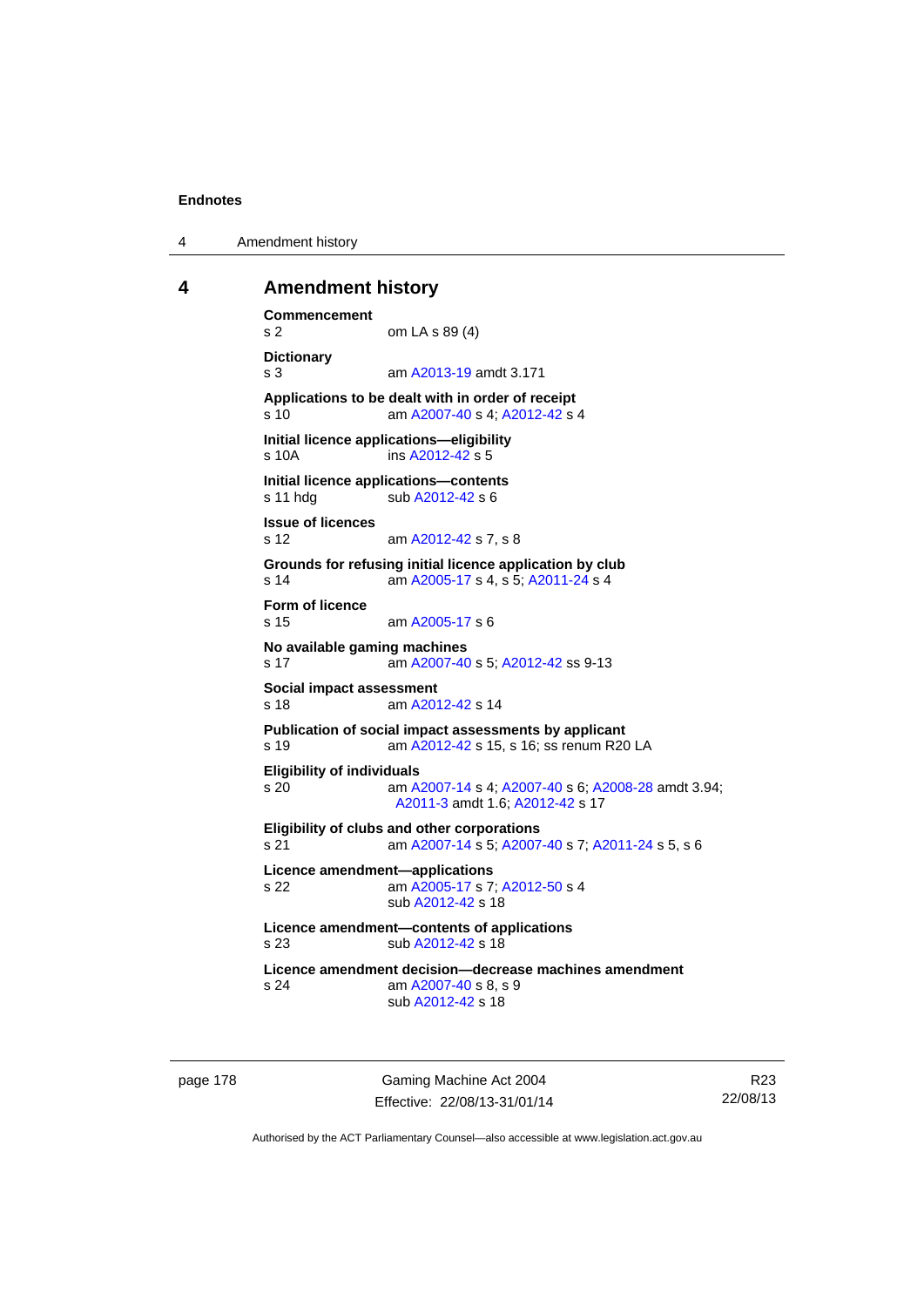| Amendment history |  |
|-------------------|--|
|-------------------|--|

```
Gaming Machine Act 2004 
Licence amendment decision—structural change amendment 
s 25 sub A2012-42 s 18 
Licence amendment decision—temporary storage amendment 
s 26 sub A2012-42 s 18 
               (3), (4) exp 1 January 2016 (s 26 (4))
Licence amendment decision—venue relocation amendment 
s 26A ins A2012-42 s 18 
Licence amendment decision—small-scale machine relocation amendment 
s 26B ins A2012-42 s 18 
Licence amendment decision—large-scale machine relocation amendment 
s 26C ins A2012-42 s 18 
Licence amendment decision—new venue amendment 
s 26D ins A2012-42 s 18 
Licence amendment decision—technical amendment 
A2012-42 s 18
Commencement of amendments 
s 28 am A2012-42 s 19 
Revocation of uncommenced licence amendments 
s 29 am A2012-42 s 20 
Transfer of licence 
                A2005-17A2005-17  A2007-40
                s 10; A2012-42 s 21 
Intention to reduce maximum number of gaming machines to 4 000, then 
maintain per capita ratio 
s 34A ins A2012-42 s 22 
Maximum number of gaming machines allowed in ACT 
s 35 am A2011-3 amdt 3.210 
                sub A2012-42 s 22 
Review of maximum number when it reaches 4 000 
A2012-42 s 22
Meaning of pool of available gaming machines
s 36A ins A2012-42 s 22 
In-principle approvals for licences, venue relocation amendments and new 
venue amendments 
pt 2A hdg ins A2012-42 s 23 
Preliminary 
 A2012-42 s 23
                also ins A2012-42 s 23 
               renum as div 2A.2 hdg
```
22/08/13

R23

Effective: 22/08/13-31/01/14

page 179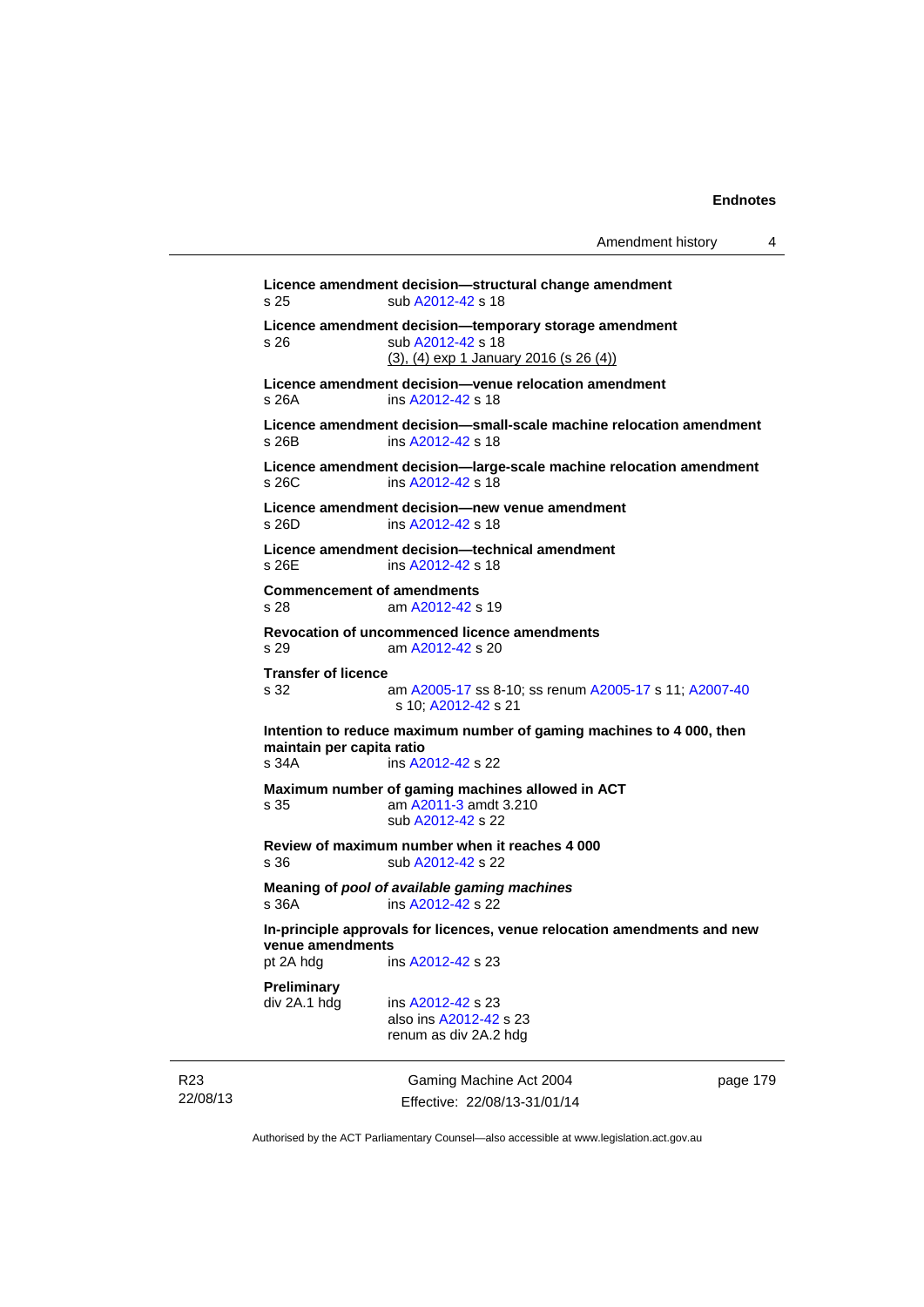4 Amendment history **Object—pt 2A**  ins [A2012-42](http://www.legislation.act.gov.au/a/2012-42) s 23 **Definitions**  ins [A2012-42](http://www.legislation.act.gov.au/a/2012-42) s 23 def *approval-holder* ins [A2012-42](http://www.legislation.act.gov.au/a/2012-42) s 23 def *in-principle approval* ins [A2012-42](http://www.legislation.act.gov.au/a/2012-42) s 23 **What is an** *in-principle approval***?**  s 38C ins [A2012-42](http://www.legislation.act.gov.au/a/2012-42) s 23 **Applications for in-principle approvals**  div 2A.2 hdg (prev div 2A.1 hdg) ins [A2012-42](http://www.legislation.act.gov.au/a/2012-42) s 23 renum as div 2A.2 hdg R20 LA also ins [A2012-42](http://www.legislation.act.gov.au/a/2012-42) s 23 renum as div 2A.3 hdg **In-principle approval—applications**  s 38D ins [A2012-42](http://www.legislation.act.gov.au/a/2012-42) s 23 **In-principle approval—contents of applications**  ins [A2012-42](http://www.legislation.act.gov.au/a/2012-42) s 23 am [A2013-19](http://www.legislation.act.gov.au/a/2013-19) amdt 3.172 **Issue of in-principle approvals**  div 2A.3 hdg (prev div 2A.2 hdg) ins [A2012-42](http://www.legislation.act.gov.au/a/2012-42) s 23 renum as div 2A.3 hdg R20 LA also ins [A2012-42](http://www.legislation.act.gov.au/a/2012-42) s 23 renum as div 2A.4 hdg **In-principle approval decision—licence**  s 38F ins [A2012-42](http://www.legislation.act.gov.au/a/2012-42) s 23 **In-principle approval decision—licence—no reservable gaming machines**  s 38G ins [A2012-42](http://www.legislation.act.gov.au/a/2012-42) s 23 **In-principle approval decision—venue relocation amendment**  s 38H ins [A2012-42](http://www.legislation.act.gov.au/a/2012-42) s 23 **In-principle approval decision—new venue amendment**  ins [A2012-42](http://www.legislation.act.gov.au/a/2012-42) s 23 am [A2013-19](http://www.legislation.act.gov.au/a/2013-19) amdt 3.173 **In-principle approval—form**  s 38J ins [A2012-42](http://www.legislation.act.gov.au/a/2012-42) s 23 **In-principle approval—conditions**  ins [A2012-42](http://www.legislation.act.gov.au/a/2012-42) s 23 **In-principle approval—term**  s 38L ins [A2012-42](http://www.legislation.act.gov.au/a/2012-42) s 23

page 180 Gaming Machine Act 2004 Effective: 22/08/13-31/01/14

R23 22/08/13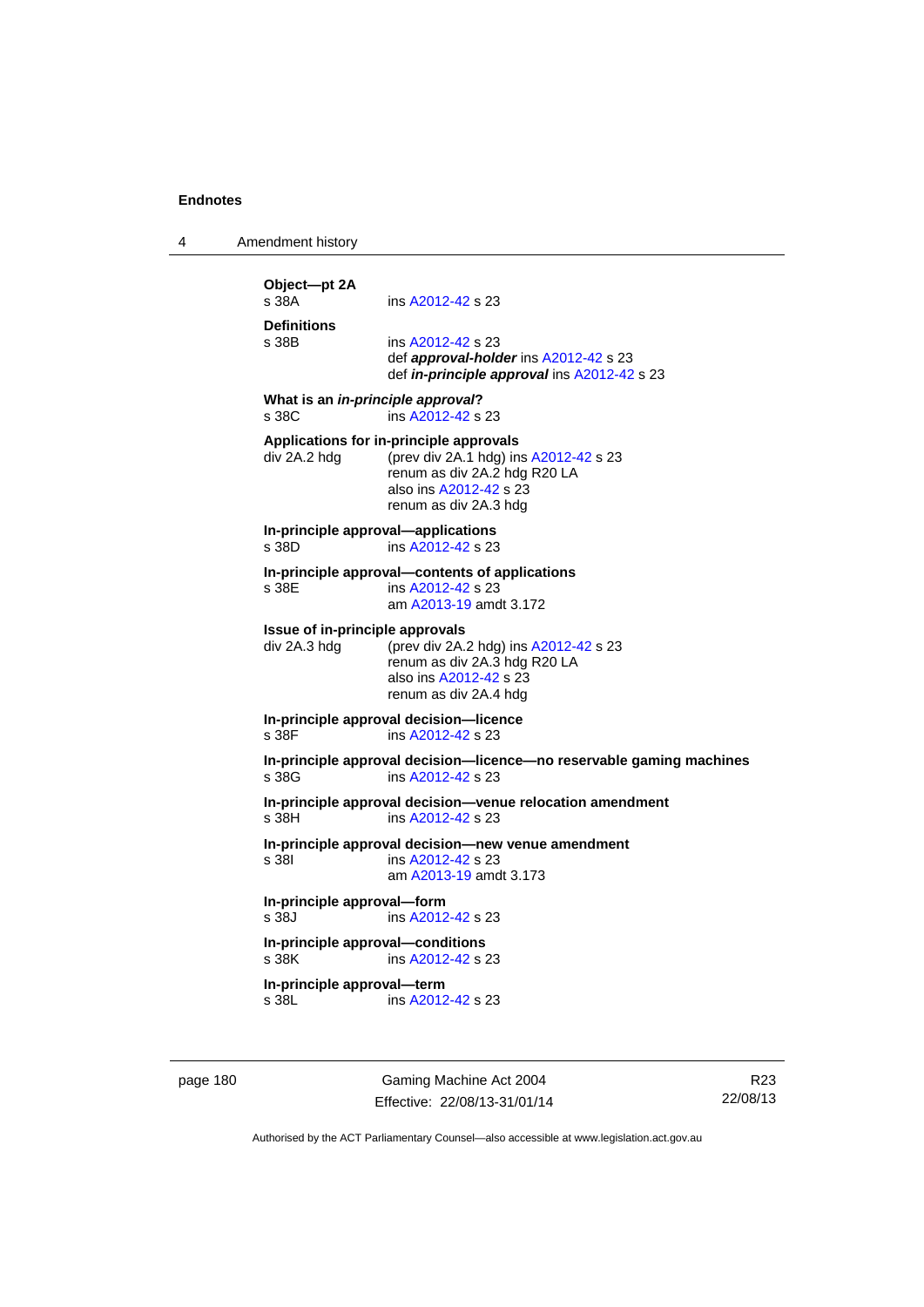Amendment history 4

**Amendment, transfer, extension and surrender of in-principle approvals**  div 2A.4 hdg (prev div 2A.3 hdg) ins [A2012-42](http://www.legislation.act.gov.au/a/2012-42) s 23 renum as div 2A.4 hdg R20 LA also ins [A2012-42](http://www.legislation.act.gov.au/a/2012-42) s 23 renum as div 2A.5 hdg **In-principle approval—amendment**  s 38M ins [A2012-42](http://www.legislation.act.gov.au/a/2012-42) s 23 **In-principle approval—amendment decision**  s 38N ins [A2012-42](http://www.legislation.act.gov.au/a/2012-42) s 23 **In-principle approval—application to transfer**  s 38O ins [A2012-42](http://www.legislation.act.gov.au/a/2012-42) s 23 **In-principle approval—transfer decision**  s 38P ins [A2012-42](http://www.legislation.act.gov.au/a/2012-42) s 23 **In-principle approval—application for extension**  s 38Q ins [A2012-42](http://www.legislation.act.gov.au/a/2012-42) s 23 **In-principle approval—extension decision**  s 38R ins [A2012-42](http://www.legislation.act.gov.au/a/2012-42) s 23 **In-principle approval—surrender**  s 38S ins [A2012-42](http://www.legislation.act.gov.au/a/2012-42) s 23 **Amendment, transfer, extension and surrender of in-principle approvals**  div 2A.5 hdg (prev div 2A.4 hdg) ins [A2012-42](http://www.legislation.act.gov.au/a/2012-42) s 23 renum as div 2A.5 hdg R20 LA **Conversion of in-principle approval to licence or amendment—application**  s 38T ins [A2012-42](http://www.legislation.act.gov.au/a/2012-42) s 23 **Conversion of in-principle approval to licence—decision**  s 38U ins [A2012-42](http://www.legislation.act.gov.au/a/2012-42) s 23 **Conversion of in-principle approval into venue relocation amendment decision**  s 38V ins [A2012-42](http://www.legislation.act.gov.au/a/2012-42) s 23 **Conversion of in-principle approval into new venue amendment—decision**  s 38W ins [A2012-42](http://www.legislation.act.gov.au/a/2012-42) s 23 **Conversion—other in-principle approvals for the land or premises expire**  s 38X ins [A2012-42](http://www.legislation.act.gov.au/a/2012-42) s 23 am [A2013-19](http://www.legislation.act.gov.au/a/2013-19) amdt 3.174 **Compliance with requirements for issue of licence**  s 39A ins [A2005-26](http://www.legislation.act.gov.au/a/2005-26) s 4 **Licensee to use gaming machines**  s 51 am [A2012-42](http://www.legislation.act.gov.au/a/2012-42) s 24

R23 22/08/13

Gaming Machine Act 2004 Effective: 22/08/13-31/01/14 page 181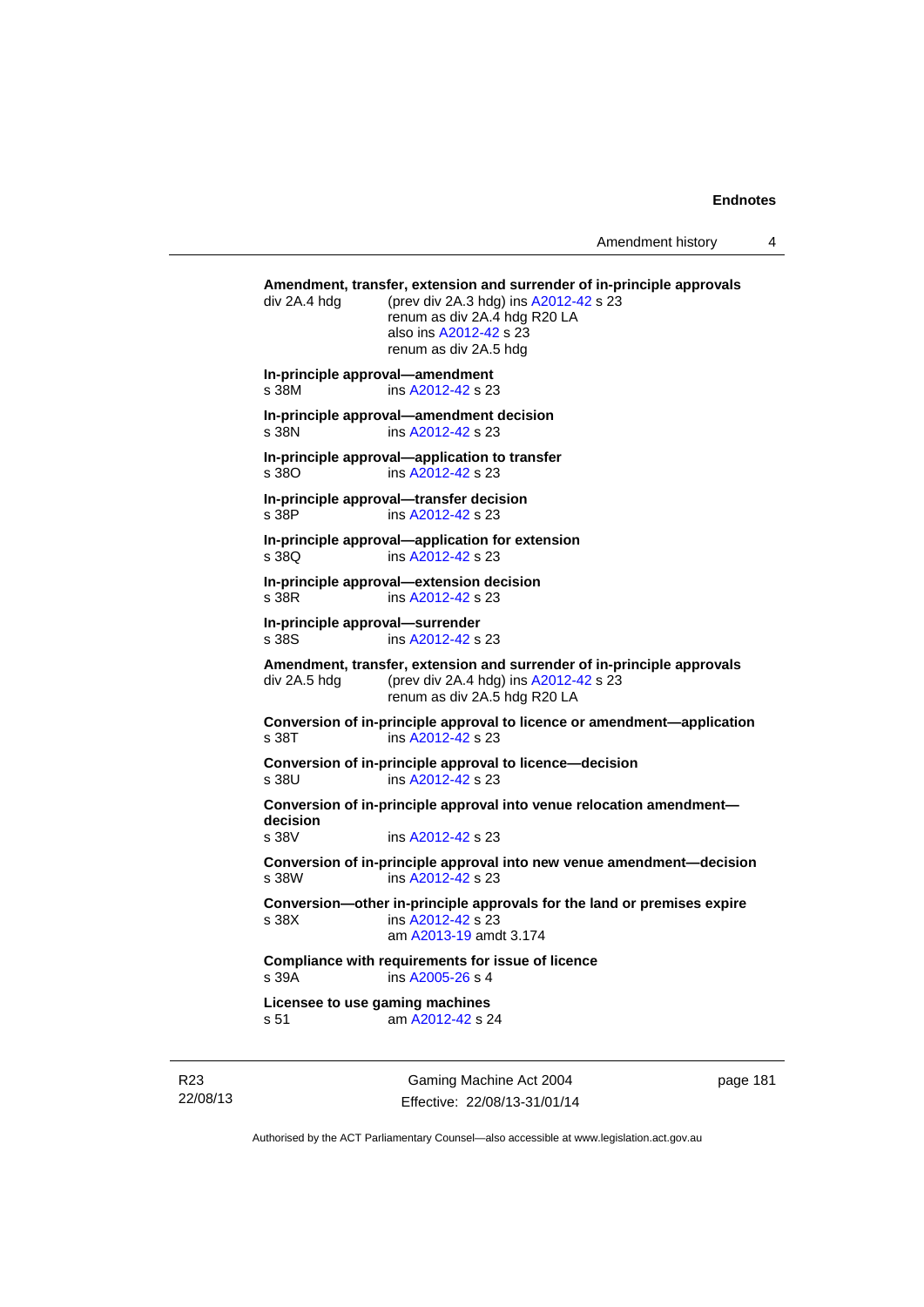4 Amendment history

```
page 182 Gaming Machine Act 2004 
                                                                           R23
           Conditions about inequitable benefits 
           s 53 am A2011-24 s 7, s 8 
           Condition about club's constitution—consistency with gaming laws s 53A ims A2011-24 s 9
                           A2011-24 s 9
           Condition about club's constitution—amendment if inconsistent with gaming 
           laws 
           s 53B ins A2011-24 s 9
           Annual report of clubs 
           s 54 am A2011-24 s 10, s 11; pars renum R19 LA 
           Other conditions of club licences 
           s 55 am A2005-26 s 5; A2011-24 s 12; pars renum R16 (RI) LA 
           Definitions for pt 4 
           s 56 def licence am A2012-42 s 25; pars renum R20 LA 
                            def licensee sub A2012-42 s 26 
           Grounds for disciplinary action 
           s 57 am A2005-17 s 12; ss renum A2005-17 s 13; A2006-2
                            amdts 1.13-1.15; pars renum A2006-2 amdt 1.16; A2012-42
                            s 27; ss renum R20 LA 
           Suspension of licences because of suspension of general and on licences 
           s 63 sub A2010-43 amdt 1.15 
           Cancellation of licences because of cancellation etc of general and on 
           licences 
           s 64 sub A2010-43 amdt 1.16 
           Meaning of centralised monitoring system
           s 66 am A2011-3 amdt 3.211; A2013-19 amdt 3.175 
           Approval of gaming machines and peripheral equipment 
           s 69 am A2007-40 s 11; A2011-3 amdt 3.212; A2013-9 s 4, s 5; 
                            ss renum R21 LA 
           Cancellation or suspension of gaming machine and peripheral equipment 
           approval 
           s 70 am A2011-3 amdt 3.213 
           Application and approval as supplier 
           s 72 am A2007-40 s 12 
           Cancellation etc of supplier's approval 
           s 73A ins A2007-40 s 13 
           Approval of technicians 
            A2007-40 s 14
           Cancellation etc of technician's approval 
           s 79 am A2005-17 s 14; ss renum A2005-17 s 15
```
Authorised by the ACT Parliamentary Counsel—also accessible at www.legislation.act.gov.au

22/08/13

Effective: 22/08/13-31/01/14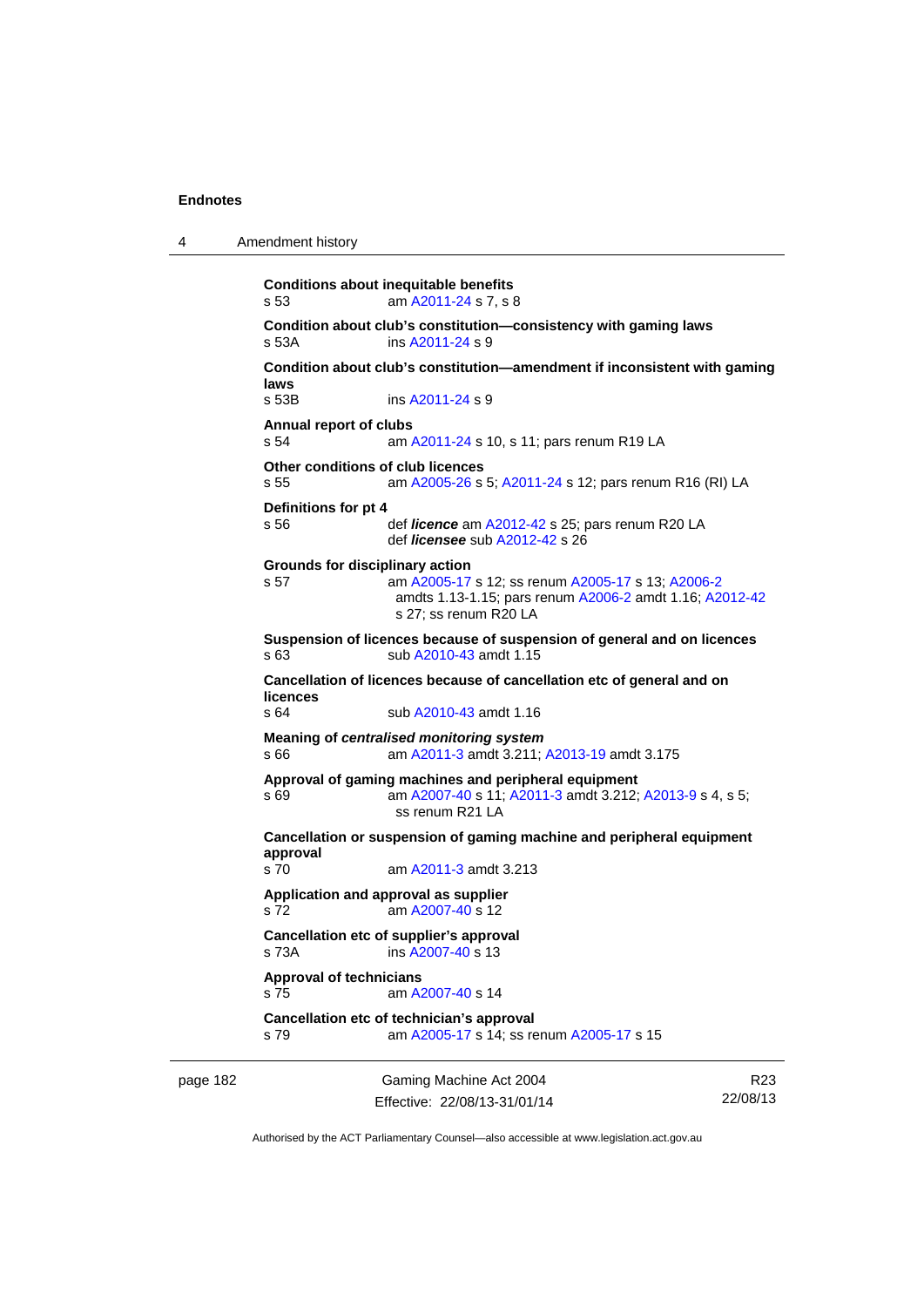```
Approval of attendants 
A2007-40 s 15
Cancellation etc of attendant's approval 
s 91 am A2005-17 s 16; ss renum A2005-17 s 17 
Position for percentage payout of gaming machines display 
s 126 am A2011-3 amdt 3.214 
Definitions—pt 9 
s 144A ins A2011-24 s 13 
                 def associated organisation declaration ins A2011-24 s 13 
                 def warning notice ins A2011-24 s 13 
Eligible objects 
                A2011-3 amdt 3.215
Eligible clubs 
s 146 am A2005-26 s 6 
Associated organisations—declaration 
A2011-24 s 14<br>s 147 am A2005-17 s 18.
                 A2005-17A2011-24 ss 15-17; pars renum
                 R16 (RI) LA 
Associated organisation declaration—condition 
s 147A ins A2011-24 s 18 
Associated organisation—warning notice 
s 147B ins A2011-24 s 18 
Associated organisation declaration—suspension or repeal 
s 147C ins A2011-24 s 18 
Club elections—election of board directors 
s 147D ins A2011-24 s 18 
Club elections—record-keeping 
A2011-24 s 19
Club directors—acting in good faith 
s 148A ins A2011-24 s 20 
Club constitution—consistency with gaming laws 
s 148B ins A2011-24 s 21 
Warning notices 
s 151 am A2011-3 amdt 3.216 
External signs 
s 152 sub A2007-40 s 16 
                 am A2012-2 amdt 2.5
```
R23 22/08/13

Gaming Machine Act 2004 Effective: 22/08/13-31/01/14 page 183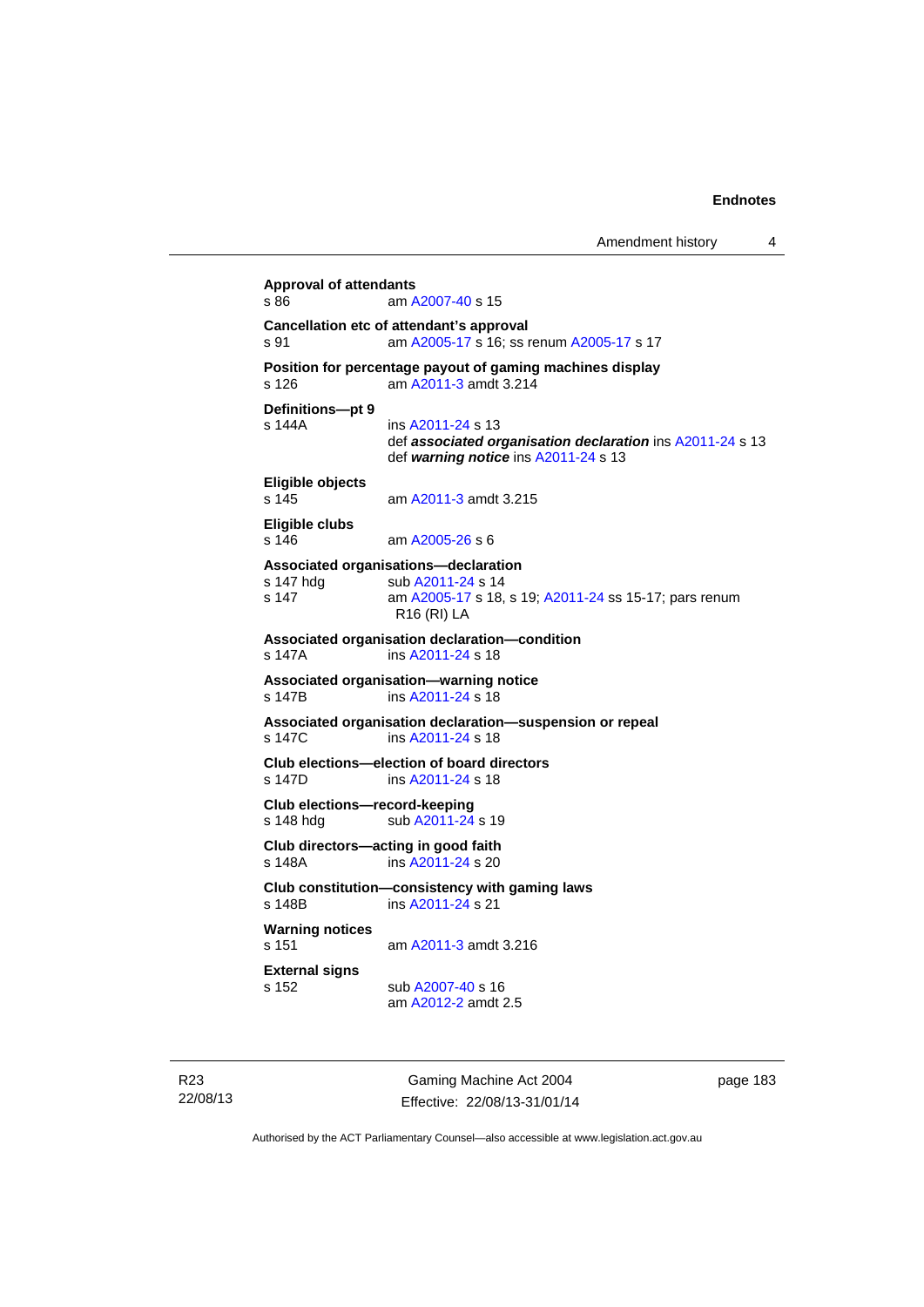4 Amendment history

```
External visibility of gaming machines 
s 152A ins A2007-40 s 17 
Audit of financial statements etc 
s 158 sub A2009-49 amdt 1.14 
                am A2013-19 amdt 3.176
Gaming machine tax 
s 159 am A2005-26 s 7, s 8 
Tax adjustment in relation to GST for clubs 
s 160 am A2005-26 s 9 
               exp 1 February 2006 (s 160 (6)) 
Gaming machine tax returns 
s 162 am A2011-3 amdt 3.217 
Problem gambling assistance fund 
A2010-52 s 4
Required payment to problem gambling assistance fund 
s 163A ins A2010-52 s 4
Problem gambling assistance fund 
s 163B ins A2010-52 s 4
Annual reporting about problem gambling assistance fund 
s 163C ins A2010-52 s 4
Approval of community contributions 
s 164 am A2007-40 s 18; A2011-24 s 22; A2013-19 amdt 3.177
Required community contributions 
s 169 am A2011-3 amdt 3.218; A2011-24 s 23 
Problem gambling community contributions 
 A2007-40 s 19
                am A2011-24 s 24; ss renum R16 (RI) LA
Notification and review of decisions 
A2008-37 amdt 1.212
Meaning of reviewable decision—pt 13 
s 173 sub A2008-37 amdt 1.212 
Reviewable decision notices 
               A2008-37 amdt 1.212
Applications for review 
                A2008-37 amdt 1.212
Miscellaneous 
               exp 1 November 2005 (s 189)
                ins A2008-37 amdt 1.212
```
page 184 Gaming Machine Act 2004 Effective: 22/08/13-31/01/14

R23 22/08/13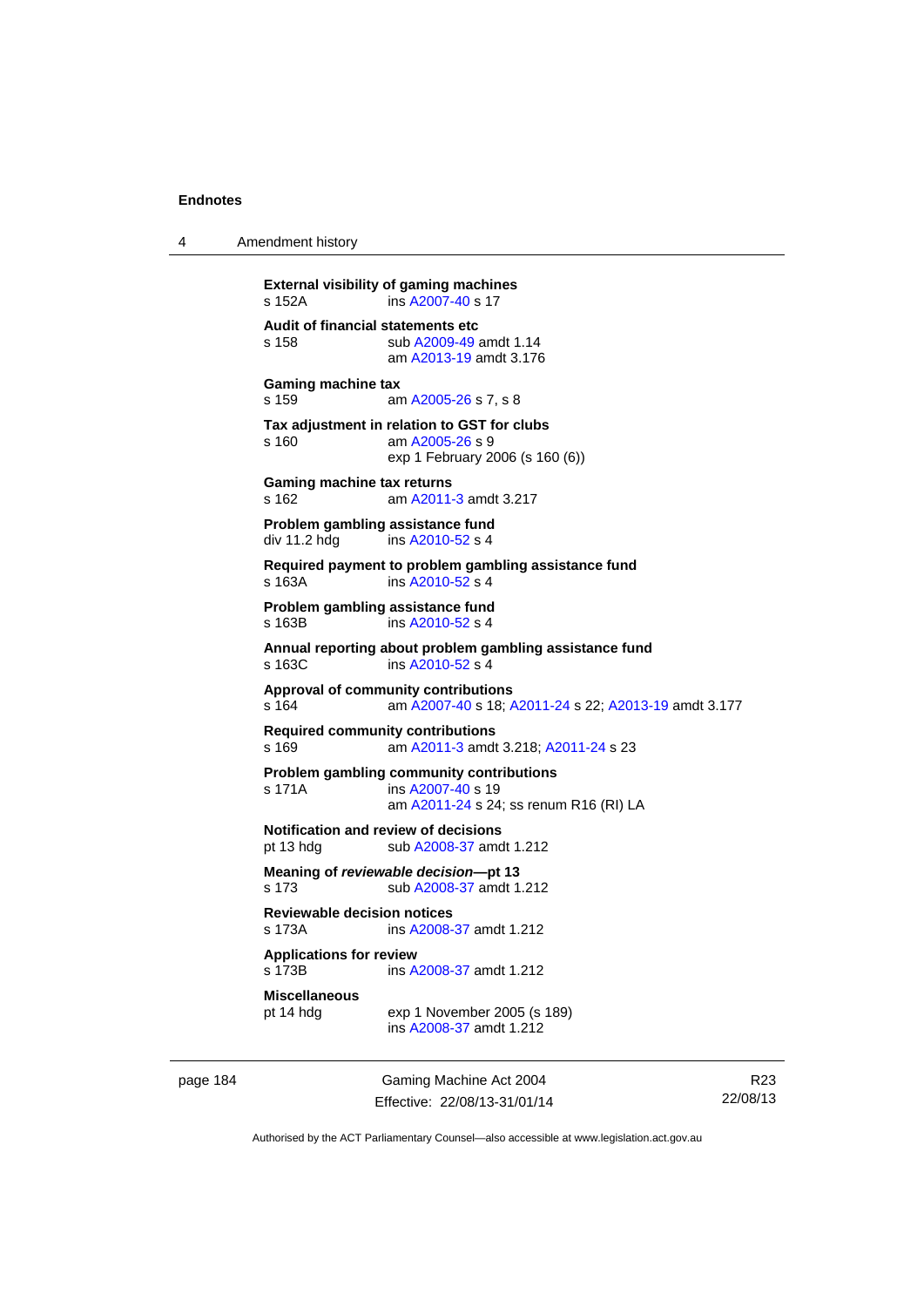Gaming Machine Act 2004 page 185 **Determination of fees**  s 177 am [A2011-3](http://www.legislation.act.gov.au/a/2011-3) amdt 3.219 **Legislation amended or repealed**  s 179 om LA s 89 (3) **Definitions for pt 14**  exp 1 November 2005 (s 189) **Licences**  s 181 exp 1 November 2005 (s 189) **Clubs**  exp 1 November 2005 (s 189) **Rules and control procedures**  s 183 exp 1 November 2005 (s 189) **Disciplinary proceedings under former gaming Act**  s 184 exp 1 November 2005 (s 189) **Approvals under former gaming Act**  s 185 exp 1 November 2005 (s 189) **Linked-jackpot arrangements**  s 186 exp 1 November 2005 (s 189) **Clubs not required to be corporations for s 146**  s 187 exp 1 November 2005 (s 189) **Clubs with too many life members for s 146**  s 188 exp 1 November 2005 (s 189) **Expiry of pt 14**  s 189 exp 1 November 2005 (s 189) **Reviewable decisions**  sch 1 am [A2007-40](http://www.legislation.act.gov.au/a/2007-40) s 20; items renum R9 LA sub [A2008-37](http://www.legislation.act.gov.au/a/2008-37) amdt 1.213 am [A2011-24](http://www.legislation.act.gov.au/a/2011-24) s 25; items renum R16 (RI) LA; [A2011-24](http://www.legislation.act.gov.au/a/2011-24) s 26; items renum R19 LA; [A2012-42](http://www.legislation.act.gov.au/a/2012-42) s 30, s 31; items renum R20 LA **Gambling and Racing Control Act 1999**  sch 2 om LA s 89 (3) **Dictionary**  dict am [A2008-37](http://www.legislation.act.gov.au/a/2008-37) amdt 1.214; amdt 1.215 def *acquisition approval application* om [A2013-19](http://www.legislation.act.gov.au/a/2013-19) amdt 3.178 def *approval-holder* ins [A2012-42](http://www.legislation.act.gov.au/a/2012-42) s 32 def *approved gaming machine* om [A2013-19](http://www.legislation.act.gov.au/a/2013-19) amdt 3.179 def *associated entity* om [A2013-19](http://www.legislation.act.gov.au/a/2013-19) amdt 3.180

22/08/13

R23

Effective: 22/08/13-31/01/14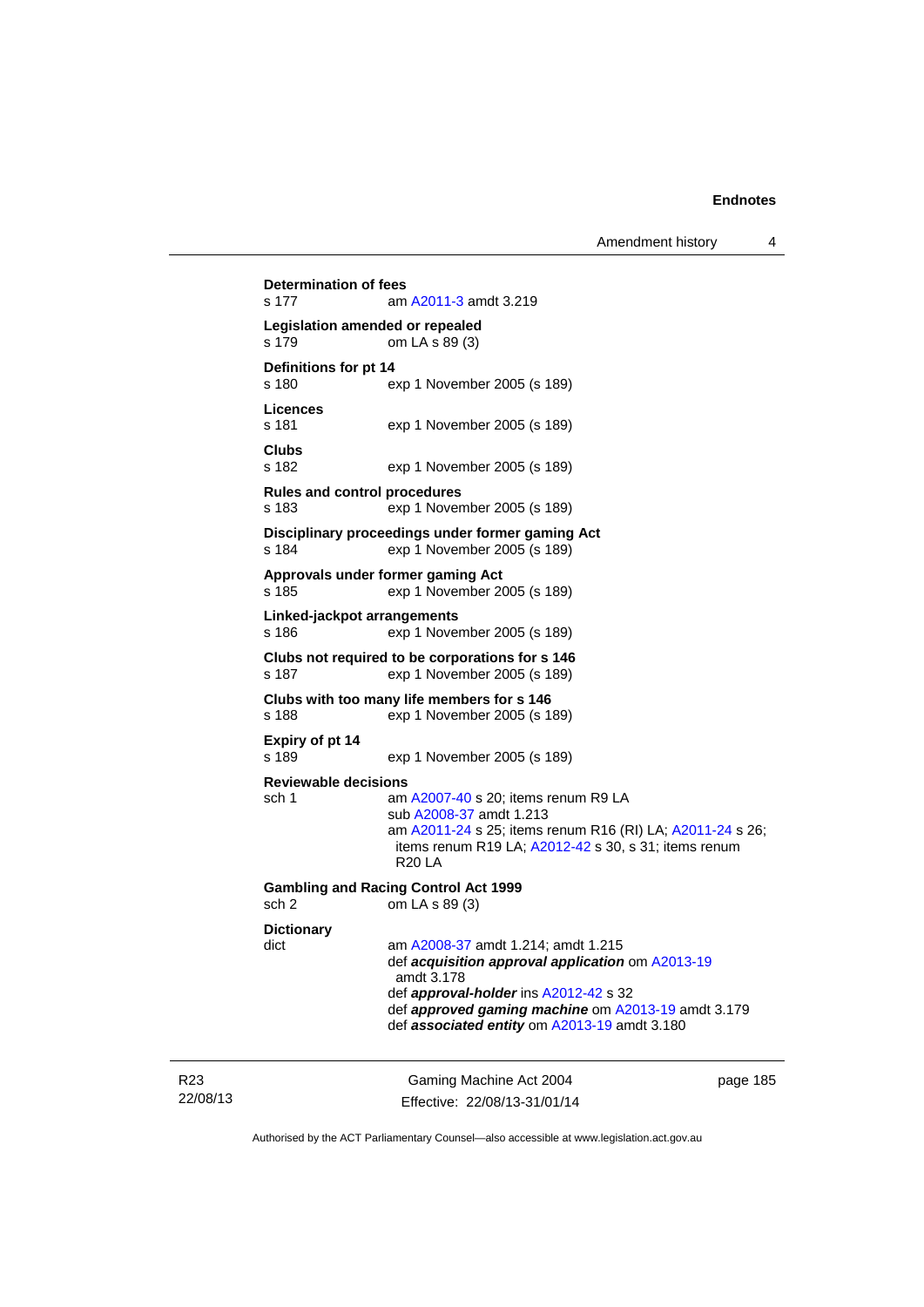4 Amendment history

```
 def associated organisation declaration ins A2011-24 s 27 
 def charitable organisation om A2013-19 amdt 3.181
 def commission sub A2005-26 s 10 
 def decrease machines amendment ins A2012-42 s 33 
 def disciplinary action sub A2013-19 amdt 3.182 
 def disciplinary notice sub A2013-19 amdt 3.182 
 def financial arrangement am A2013-19 amdt 3.183 
 def gaming area sub A2012-42 s 34 
 def gaming law ins A2011-24 s 27 
 def gaming machine pars renum R13 LA 
 def general licence sub A2010-43 amdt 1.17 
 def ground for disciplinary action sub A2013-19 amdt 3.184 
 def initial licence application sub A2013-19 amdt 3.185 
 def in-principle approval ins A2012-42 s 35 
 def inquiry om A2013-19 amdt 3.186 
 def large-scale machine relocation amendment ins 
 A2012-42 s 35 
 def licence am A2013-19 amdt 3.187; pars renum R22 LA 
 def licence amendment application sub A2013-19
 amdt 3.188
 def net revenue am A2005-26 s 11 
 def new venue amendment ins A2012-42 s 35 
 def on licence sub A2010-43 amdt 1.18
 def operator om A2013-19 amdt 3.189 
 def pool of available gaming machines (or pool) ins 
 A2012-42 s 35 
 def problem gambling assistance fund ins A2010-52 s 5 
 def proposed gaming area am A2012-42 s 36 
 def qualified accountant am A2011-27 amdt 1.10 
    om A2013-19 amdt 3.190
 def relevant premises om A2013-19 amdt 3.191 
 def reviewable decision ins A2008-37 amdt 1.216 
 def small-scale machine relocation amendment ins 
 A2012-42 s 35 
 def structural change amendment ins A2012-42 s 35 
 def technical amendment ins A2012-42 s 35 
 def temporary storage amendment ins A2012-42 s 35 
 def venue relocation amendment ins A2012-42 s 35 
 def warning notice ins A2011-24 s 27 
    sub A2013-19 amdt 3.192
```
page 186 Gaming Machine Act 2004 Effective: 22/08/13-31/01/14

R23 22/08/13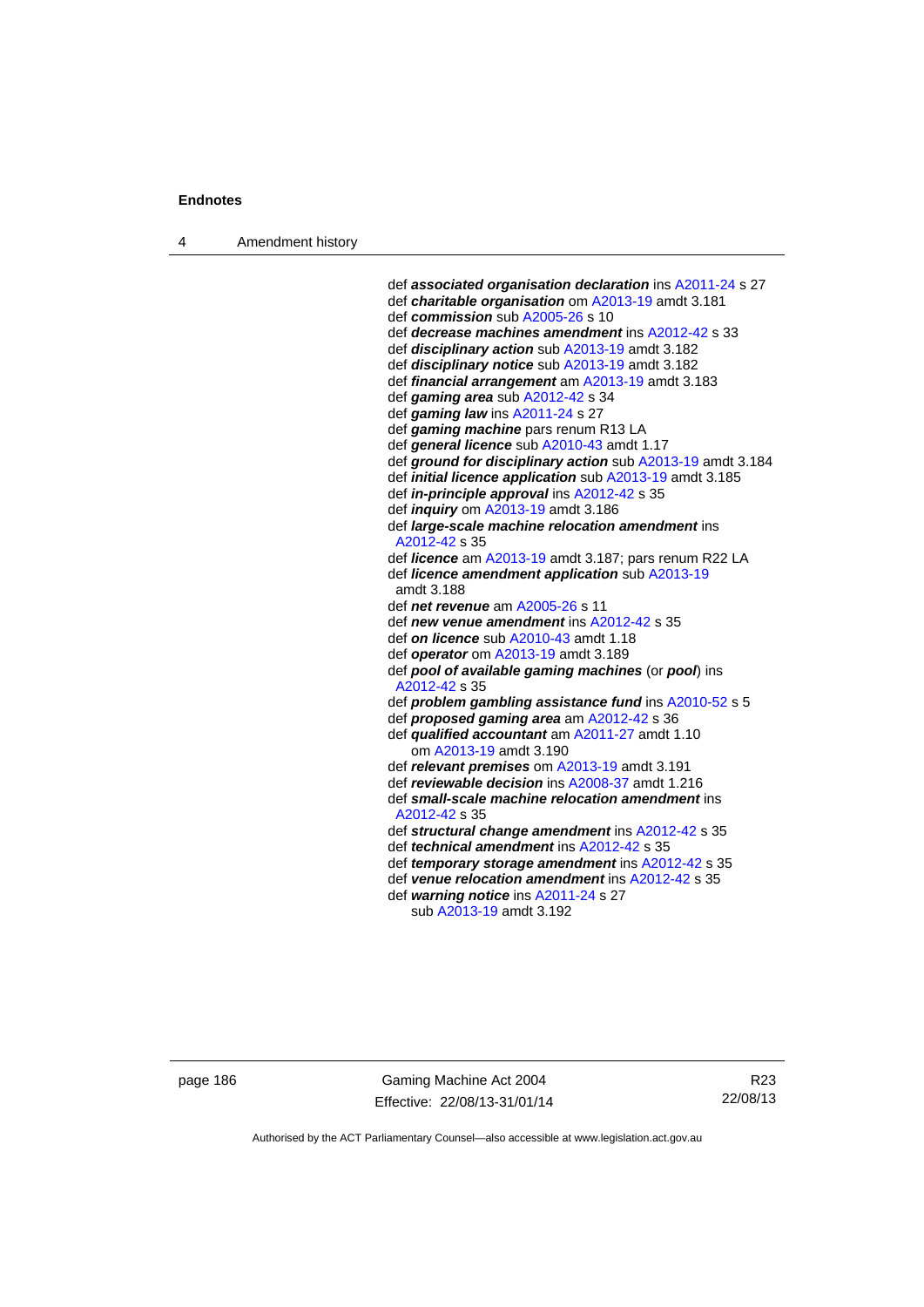# **5 Earlier republications**

Some earlier republications were not numbered. The number in column 1 refers to the publication order.

Since 12 September 2001 every authorised republication has been published in electronic pdf format on the ACT legislation register. A selection of authorised republications have also been published in printed format. These republications are marked with an asterisk (\*) in column 1. Electronic and printed versions of an authorised republication are identical.

| <b>Effective</b>             | Last<br>amendment<br>made by | <b>Republication</b><br>for |
|------------------------------|------------------------------|-----------------------------|
| 1 Nov 2004-<br>13 Apr 2005   | not amended                  | new Act                     |
| 14 Apr 2005-<br>30 June 2005 | A2005-17                     | amendments by<br>A2005-17   |
| 1 July 2005-<br>1 Nov 2005   | A2005-26                     | amendments by<br>A2005-26   |
| 2 Nov 2005-<br>1 Feb 2006    | A2005-26                     | commenced<br>expiry         |
| 2 Feb 2006-<br>30 Apr 2006   | A2005-26                     | commenced<br>expiry         |
| 1 May 2006-<br>31 May 2007   | A2006-2                      | amendments by<br>A2006-2    |
| 1 June 2007-<br>30 June 2007 | A2007-14                     | amendments by<br>A2007-14   |
| 1 July 2007-<br>4 Dec 2007   | A2007-14                     | amendments by<br>A2005-26   |
| 5 Dec 2007-<br>3 June 2008   | A2007-40                     | amendments by<br>A2007-40   |
| 4 June 2008-<br>25 Aug 2008  | A2007-40                     | amendments by<br>A2007-40   |
| 26 Aug 2008-<br>1 Feb 2009   | A2008-28                     | amendments by<br>A2008-28   |
| 2 Feb 2009-<br>16 Dec 2009   | A2008-37                     | amendments by<br>A2008-37   |
|                              |                              |                             |

R23 22/08/13

Gaming Machine Act 2004 Effective: 22/08/13-31/01/14 page 187